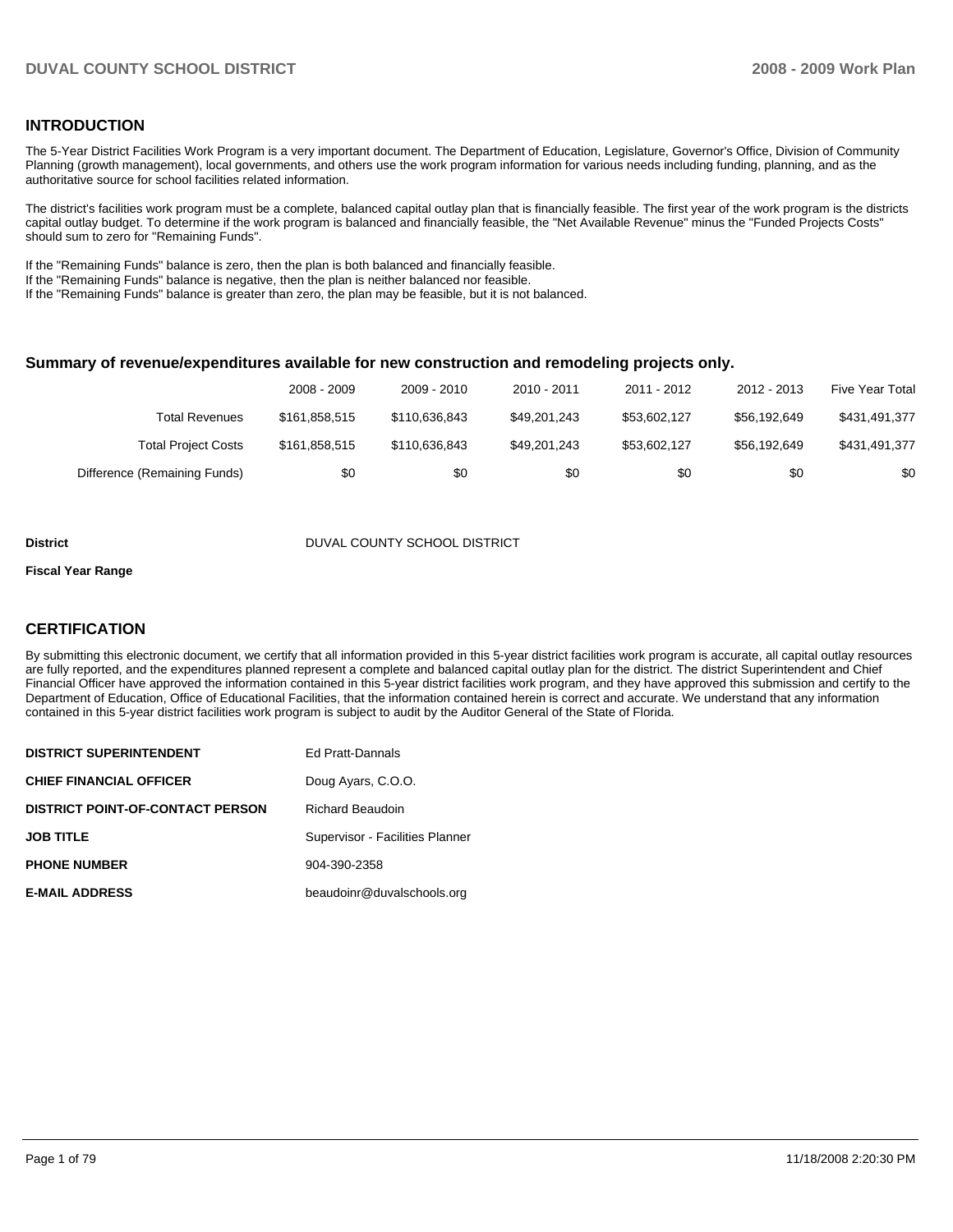# **Expenditures**

#### **Expenditure for Maintenance, Repair and Renovation from 2-Mills and PECO**

Annually, prior to the adoption of the district school budget, each school board must prepare a tentative district facilities work program that includes a schedule of major repair and renovation projects necessary to maintain the educational and ancillary facilities of the district.

| Item                                                                                                                                                                                                                                                                                                                                                                                                                                                                                                                                                                                                                                                                                                                                                                                                                                                                                                                                                                                                                                                                                                                                                                                                                                                                                                                                                                                                                                                                                                                                                                                                                                                                                                                                                                                                                                                                                                                                                                                                                                                                                                                                                                                                                                                                                                                                                                                                                                                                                                                                                                                                                                                                                                                                                                                                                                                                                                                                                                                                                                                                                                                                                                                                                                                                                                                                                                                                                                                                                                                                                                                                                                                                                                                                                                                                                                                                                                                                                                                                                                                                                                                                                                                                                                                                                                                                                                                                                                                                                                                                                                                                                                                                                                                                                                                                                                          | $2008 - 2009$<br><b>Actual Budget</b> | 2009 - 2010<br>Projected | 2010 - 2011<br>Projected | 2011 - 2012<br>Projected | 2012 - 2013<br>Projected | <b>Total</b> |
|-----------------------------------------------------------------------------------------------------------------------------------------------------------------------------------------------------------------------------------------------------------------------------------------------------------------------------------------------------------------------------------------------------------------------------------------------------------------------------------------------------------------------------------------------------------------------------------------------------------------------------------------------------------------------------------------------------------------------------------------------------------------------------------------------------------------------------------------------------------------------------------------------------------------------------------------------------------------------------------------------------------------------------------------------------------------------------------------------------------------------------------------------------------------------------------------------------------------------------------------------------------------------------------------------------------------------------------------------------------------------------------------------------------------------------------------------------------------------------------------------------------------------------------------------------------------------------------------------------------------------------------------------------------------------------------------------------------------------------------------------------------------------------------------------------------------------------------------------------------------------------------------------------------------------------------------------------------------------------------------------------------------------------------------------------------------------------------------------------------------------------------------------------------------------------------------------------------------------------------------------------------------------------------------------------------------------------------------------------------------------------------------------------------------------------------------------------------------------------------------------------------------------------------------------------------------------------------------------------------------------------------------------------------------------------------------------------------------------------------------------------------------------------------------------------------------------------------------------------------------------------------------------------------------------------------------------------------------------------------------------------------------------------------------------------------------------------------------------------------------------------------------------------------------------------------------------------------------------------------------------------------------------------------------------------------------------------------------------------------------------------------------------------------------------------------------------------------------------------------------------------------------------------------------------------------------------------------------------------------------------------------------------------------------------------------------------------------------------------------------------------------------------------------------------------------------------------------------------------------------------------------------------------------------------------------------------------------------------------------------------------------------------------------------------------------------------------------------------------------------------------------------------------------------------------------------------------------------------------------------------------------------------------------------------------------------------------------------------------------------------------------------------------------------------------------------------------------------------------------------------------------------------------------------------------------------------------------------------------------------------------------------------------------------------------------------------------------------------------------------------------------------------------------------------------------------------------------------------|---------------------------------------|--------------------------|--------------------------|--------------------------|--------------------------|--------------|
| <b>HVAC</b>                                                                                                                                                                                                                                                                                                                                                                                                                                                                                                                                                                                                                                                                                                                                                                                                                                                                                                                                                                                                                                                                                                                                                                                                                                                                                                                                                                                                                                                                                                                                                                                                                                                                                                                                                                                                                                                                                                                                                                                                                                                                                                                                                                                                                                                                                                                                                                                                                                                                                                                                                                                                                                                                                                                                                                                                                                                                                                                                                                                                                                                                                                                                                                                                                                                                                                                                                                                                                                                                                                                                                                                                                                                                                                                                                                                                                                                                                                                                                                                                                                                                                                                                                                                                                                                                                                                                                                                                                                                                                                                                                                                                                                                                                                                                                                                                                                   | \$1,000,000                           | \$0                      | \$0                      | \$0                      | \$0                      | \$1,000,000  |
| A PHILIP RANDOLPH ACADEMY OF TECHNOLOGIES, ABESS PARK ELEMENTARY, ADMINISTRATION BUILDING KING STREET,<br>Locations:<br>ADMINISTRATIVE OFFICES ARLINGTON, ALDEN ROAD EXCEPTIONAL CENTER, ALFRED I DUPONT MIDDLE, ALIMACINI<br>ELEMENTARY, ANDREW A ROBINSON ELEMENTARY, ANDREW JACKSON SENIOR HIGH, ANNIE R MORGAN ELEMENTARY,<br>ARLINGTON ELEMENTARY, ARLINGTON HEIGHTS ELEMENTARY, ARLINGTON MIDDLE, ATLANTIC BEACH ELEMENTARY, BALDWIN<br>JUNIOR SENIOR HIGH, BAYVIEW ELEMENTARY, BEAUCLERC ELEMENTARY, BILTMORE ELEMENTARY, BISCAYNE ELEMENTARY,<br>BRENTWOOD ELEMENTARY, BROOKVIEW ELEMENTARY, CARTER G WOODSON ELEMENTARY, CEDAR HILLS ELEMENTARY,<br>CENTRAL ADMINISTATIVE OFFICE, CENTRAL RIVERSIDE ELEMENTARY, CHAFFEE TRAIL ELEMENTARY, CHET'S CREEK<br>ELEMENTARY, CHIMNEY LAKES ELEMENTARY, CONSOLIDATED SERVICE CENTER, CROWN POINT ELEMENTARY, CRYSTAL<br>SPRINGS ELEMENTARY, DARNELL COOKMAN MIDDLE, DINSMORE ELEMENTARY, DON BREWER ELEMENTARY, DOUGLAS<br>ANDERSON SCHOOL OF THE ARTS, DUNCAN U FLETCHER MIDDLE, DUNCAN U FLETCHER SENIOR HIGH, EDWARD H WHITE<br>SENIOR HIGH, ENGLEWOOD ELEMENTARY, ENGLEWOOD SENIOR HIGH, ENTERPRISE LEARNING ACADEMY, EUGENE J BUTLER<br>MIDDLE, FAIRFIELD ELEMENTARY, FIRST COAST SENIOR HIGH, FISHWEIR ELEMENTARY, FOREST PARK ELEMENTARY, FORT<br>CAROLINE ELEMENTARY. FORT CAROLINE MIDDLE. FRANK H PETERSON ACADEMY OF TECHNOLOGIES. GARDEN CITY<br>ELEMENTARY, GEORGE WASHINGTON CARVER ELEMENTARY, GRAND PARK CAREER CENTER, GREENFIELD ELEMENTARY,<br>GREENLAND PINES ELEMENTARY, GREGORY DRIVE ELEMENTARY, HENDRICKS AVENUE ELEMENTARY, HENRY F KITE<br>ELEMENTARY, HIGHLANDS ELEMENTARY, HIGHLANDS MIDDLE, HOGAN-SPRING GLEN ELEMENTARY, HOLIDAY HILL<br>ELEMENTARY, HYDE GROVE ELEMENTARY, HYDE PARK ELEMENTARY, J E B STUART MIDDLE, JACKSONVILLE BEACH<br>ELEMENTARY, JACKSONVILLE HEIGHTS ELEMENTARY, JAMES WELDON JOHNSON MIDDLE, JEAN RIBAULT MIDDLE, JEAN RIBAULT<br>SENIOR HIGH, JEFFERSON DAVIS MIDDLE, JOHN ALLEN AXSON ELEMENTARY, JOHN E FORD K-8, JOHN GORRIE JUNIOR HIGH,<br>JOHN LOVE ELEMENTARY. JOHN STOCKTON ELEMENTARY. JOSEPH FINEGAN ELEMENTARY. JOSEPH STILWELL MIDDLE.<br>JUSTINA ROAD ELEMENTARY, KERNAN MIDDLE, KERNAN TRAILS ELEMENTARY, KINGS TRAIL ELEMENTARY, KIRBY-SMITH<br>MIDDLE, LACKAWANNA ALTERNATIVE EDUCATION CENTER, LAKE FOREST ELEMENTARY, LAKE LUCINA ELEMENTARY, LAKE<br>SHORE MIDDLE, LANDMARK MIDDLE, LANDON MIDDLE, LAVILLA SCHOOL OF THE ARTS, LOLA M CULVER ELEMENTARY, LONE<br>STAR ELEMENTARY, LONG BRANCH ELEMENTARY, LORETTO ELEMENTARY, LOUIS S SHEFFIELD ELEMENTARY, LOVE GROVE<br>ELEMENTARY, MAINTENANCE # 1 LIBERTY STREET, MAINTENANCE # 2 POWERS AVENUE, MAINTENANCE # 3 STRICKLAND,<br>MAINTENANCE SUBSTATION #13, MAMIE AGNES JONES ELEMENTARY, MANDARIN MIDDLE, MANDARIN OAKS ELEMENTARY,<br>MANDARIN SENIOR HIGH, MARINE SCIENCE EDUCATION CENTER, MARTIN LUTHER KING ELEMENTARY, MARY MCLEOD BETHUNE<br>ELEMENTARY, MATTHEW W GILBERT MIDDLE, MATTIE V RUTHERFORD ALTERNATIVE EDUCATION, MAYPORT ELEMENTARY,<br>MAYPORT MIDDLE, MERRILL ROAD ELEMENTARY, MOUNT HERMAN EXCEPTIONAL STUDENT CENTER, NATHAN B FORREST<br>SENIOR HIGH, NEPTUNE BEACH ELEMENTARY, NEW BERLIN ELEMENTARY, NORMANDY ELEMENTARY, NORMANDY VILLAGE<br>ELEMENTARY, NORTH SHORE K-8, NORTHEAST SPRINGFIELD ELEMENTARY, NORTHWESTERN MIDDLE, NORWOOD<br>ELEMENTARY, NUTRITION SERVICE CENTER, OAK HILL ELEMENTARY, OCEANWAY ELEMENTARY, OCEANWAY MIDDLE, ORTEGA<br>ELEMENTARY, PALM AVENUE EXCEPTIONAL STUDENT CENTER, PARKWOOD HEIGHTS ELEMENTARY, PAXON MIDDLE, PAXON<br>SCHOOL FOR ADVANCED STUDIES, PICKETT ELEMENTARY, PINE ESTATES ELEMENTARY, PINE FOREST ELEMENTARY, PINEDALE<br>ELEMENTARY, R V DANIELS ELEMENTARY, RAMONA ELEMENTARY, REYNOLDS LANE ELEMENTARY, RICHARD L BROWN<br>ELEMENTARY, ROBERT E LEE SENIOR HIGH, RUFUS E PAYNE ELEMENTARY, RUTH N UPSON ELEMENTARY, RUTLEDGE H<br>PEARSON ELEMENTARY, S A HULL ELEMENTARY, SABAL PALM ELEMENTARY, SADIE TILLIS ELEMENTARY, SAINT CLAIR EVANS<br>ACADEMY ELEMENTARY, SALLYE B MATHIS ELEMENTARY, SAMUEL W WOLFSON SENIOR HIGH, SAN JOSE ELEMENTARY, SAN<br>MATEO ELEMENTARY, SAN PABLO ELEMENTARY, SANDALWOOD SENIOR HIGH, SEABREEZE ELEMENTARY, SMART POPE<br>LIVINGSTON ELEMENTARY, SOUTHSIDE ESTATES ELEMENTARY, SOUTHSIDE MIDDLE, SOUTHSIDE SKILLS CENTER, SPRING<br>PARK ELEMENTARY, STANTON COLLEGE PREPARATORY SCHOOL, STONEWALL JACKSON ELEMENTARY, SUSIE E TOLBERT<br>ELEMENTARY, TEAM CENTER-SHULTZ CENTER, TERRY PARKER SENIOR HIGH, THOMAS JEFFERSON ELEMENTARY, TIMUCUAN<br>ELEMENTARY, TWIN LAKES ELEMENTARY, TWIN LAKES MIDDLE, VENETIA ELEMENTARY, WESCONNETT ELEMENTARY, WEST<br>JACKSONVILLE ELEMENTARY, WEST RIVERSIDE ELEMENTARY, WHITEHOUSE ELEMENTARY, WILLIAM M RAINES SENIOR HIGH,<br>WINDY HILL ELEMENTARY, WOODLAND ACRES ELEMENTARY<br>Flooring | \$1,100,000                           | \$0                      | \$0                      | \$0                      | \$0                      | \$1,100,000  |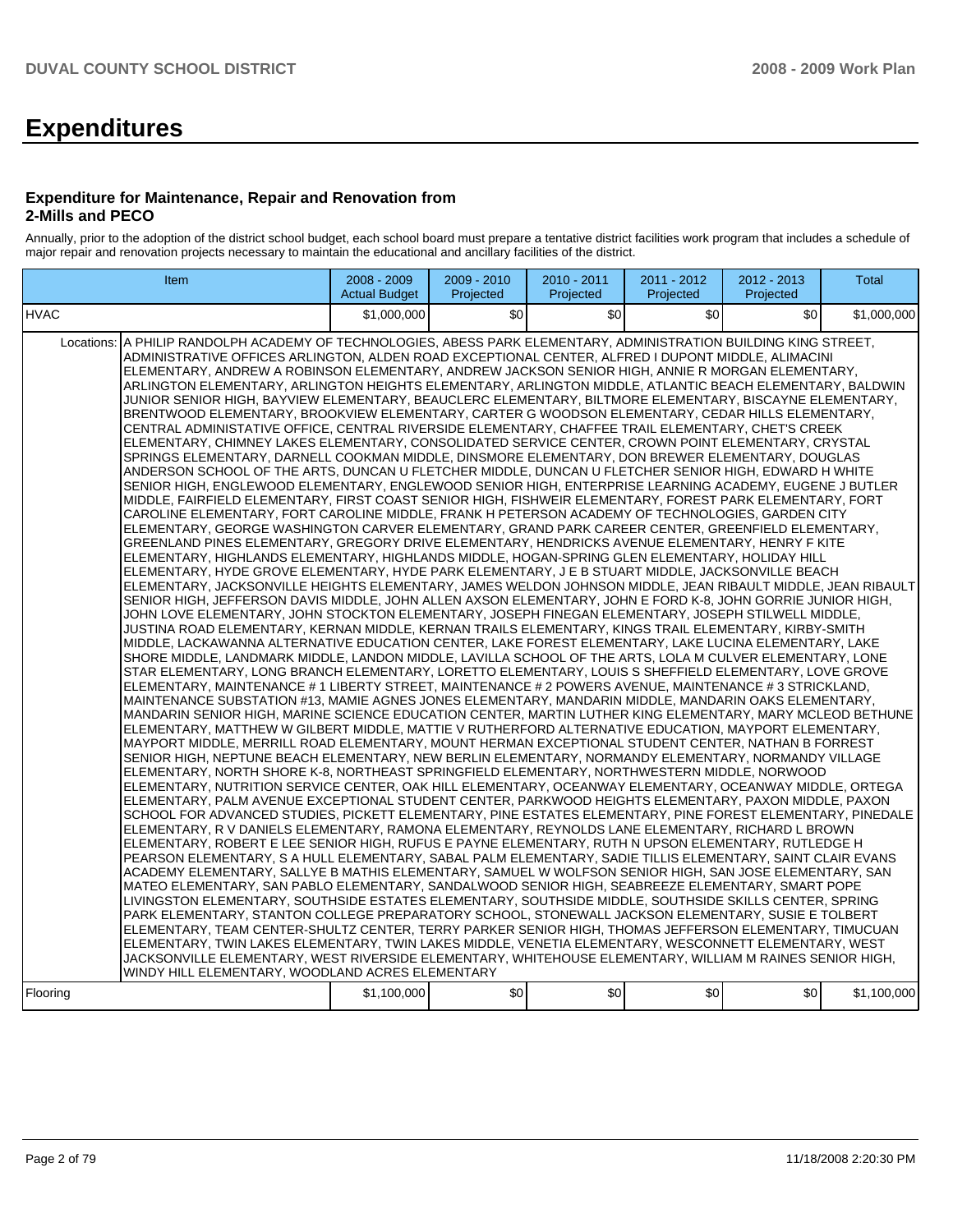|         | Locations: A PHILIP RANDOLPH ACADEMY OF TECHNOLOGIES, ABESS PARK ELEMENTARY, ADMINISTRATION BUILDING KING STREET,<br>ADMINISTRATIVE OFFICES ARLINGTON, ALDEN ROAD EXCEPTIONAL CENTER, ALFRED I DUPONT MIDDLE, ALIMACINI<br>ELEMENTARY, ANDREW A ROBINSON ELEMENTARY, ANDREW JACKSON SENIOR HIGH, ANNIE R MORGAN ELEMENTARY,<br>ARLINGTON ELEMENTARY, ARLINGTON HEIGHTS ELEMENTARY, ARLINGTON MIDDLE, ATLANTIC BEACH ELEMENTARY, BALDWIN<br>JUNIOR SENIOR HIGH, BAYVIEW ELEMENTARY, BEAUCLERC ELEMENTARY, BILTMORE ELEMENTARY, BISCAYNE ELEMENTARY,<br>BRENTWOOD ELEMENTARY, BROOKVIEW ELEMENTARY, CARTER G WOODSON ELEMENTARY, CEDAR HILLS ELEMENTARY,<br>CENTRAL ADMINISTATIVE OFFICE, CENTRAL RIVERSIDE ELEMENTARY, CHAFFEE TRAIL ELEMENTARY, CHET'S CREEK<br>ELEMENTARY, CHIMNEY LAKES ELEMENTARY, CONSOLIDATED SERVICE CENTER, CROWN POINT ELEMENTARY, CRYSTAL<br>SPRINGS ELEMENTARY, DARNELL COOKMAN MIDDLE, DINSMORE ELEMENTARY, DON BREWER ELEMENTARY, DOUGLAS<br>ANDERSON SCHOOL OF THE ARTS, DUNCAN U FLETCHER MIDDLE, DUNCAN U FLETCHER SENIOR HIGH, EDWARD H WHITE<br>SENIOR HIGH, ENGLEWOOD ELEMENTARY, ENGLEWOOD SENIOR HIGH, ENTERPRISE LEARNING ACADEMY, EUGENE J BUTLER<br>MIDDLE, FAIRFIELD ELEMENTARY, FIRST COAST SENIOR HIGH, FISHWEIR ELEMENTARY, FOREST PARK ELEMENTARY, FORT<br>CAROLINE ELEMENTARY, FORT CAROLINE MIDDLE, FRANK H PETERSON ACADEMY OF TECHNOLOGIES, GARDEN CITY<br>ELEMENTARY, GEORGE WASHINGTON CARVER ELEMENTARY, GRAND PARK CAREER CENTER, GREENFIELD ELEMENTARY,<br>GREENLAND PINES ELEMENTARY, GREGORY DRIVE ELEMENTARY, HENDRICKS AVENUE ELEMENTARY, HENRY F KITE<br>ELEMENTARY, HIGHLANDS ELEMENTARY, HIGHLANDS MIDDLE, HOGAN-SPRING GLEN ELEMENTARY, HOLIDAY HILL<br>ELEMENTARY, HYDE GROVE ELEMENTARY, HYDE PARK ELEMENTARY, J E B STUART MIDDLE, JACKSONVILLE BEACH<br>ELEMENTARY, JACKSONVILLE HEIGHTS ELEMENTARY, JAMES WELDON JOHNSON MIDDLE, JEAN RIBAULT MIDDLE, JEAN RIBAULT<br>SENIOR HIGH, JEFFERSON DAVIS MIDDLE, JOHN ALLEN AXSON ELEMENTARY, JOHN E FORD K-8, JOHN GORRIE JUNIOR HIGH,<br>JOHN LOVE ELEMENTARY, JOHN STOCKTON ELEMENTARY, JOSEPH FINEGAN ELEMENTARY, JOSEPH STILWELL MIDDLE,<br>JUSTINA ROAD ELEMENTARY, KERNAN MIDDLE, KERNAN TRAILS ELEMENTARY, KINGS TRAIL ELEMENTARY, KIRBY-SMITH<br>MIDDLE, LACKAWANNA ALTERNATIVE EDUCATION CENTER, LAKE FOREST ELEMENTARY, LAKE LUCINA ELEMENTARY, LAKE<br>SHORE MIDDLE, LANDMARK MIDDLE, LANDON MIDDLE, LAVILLA SCHOOL OF THE ARTS, LOLA M CULVER ELEMENTARY, LONE<br>STAR ELEMENTARY, LONG BRANCH ELEMENTARY, LORETTO ELEMENTARY, LOUIS S SHEFFIELD ELEMENTARY, LOVE GROVE<br>ELEMENTARY, MAINTENANCE # 1 LIBERTY STREET, MAINTENANCE # 2 POWERS AVENUE, MAINTENANCE # 3 STRICKLAND,<br>MAINTENANCE SUBSTATION #13, MAMIE AGNES JONES ELEMENTARY, MANDARIN MIDDLE, MANDARIN OAKS ELEMENTARY,<br>MANDARIN SENIOR HIGH, MARINE SCIENCE EDUCATION CENTER, MARTIN LUTHER KING ELEMENTARY, MARY MCLEOD BETHUNE<br>ELEMENTARY, MATTHEW W GILBERT MIDDLE, MATTIE V RUTHERFORD ALTERNATIVE EDUCATION, MAYPORT ELEMENTARY,<br>MAYPORT MIDDLE. MERRILL ROAD ELEMENTARY. MOUNT HERMAN EXCEPTIONAL STUDENT CENTER. NATHAN B FORREST<br>SENIOR HIGH, NEPTUNE BEACH ELEMENTARY, NEW BERLIN ELEMENTARY, NORMANDY ELEMENTARY, NORMANDY VILLAGE<br>ELEMENTARY, NORTH SHORE K-8, NORTHEAST SPRINGFIELD ELEMENTARY, NORTHWESTERN MIDDLE, NORWOOD<br>ELEMENTARY, NUTRITION SERVICE CENTER, OAK HILL ELEMENTARY, OCEANWAY ELEMENTARY, OCEANWAY MIDDLE, ORTEGA<br>ELEMENTARY, PALM AVENUE EXCEPTIONAL STUDENT CENTER, PARKWOOD HEIGHTS ELEMENTARY, PAXON MIDDLE, PAXON<br>SCHOOL FOR ADVANCED STUDIES, PICKETT ELEMENTARY, PINE ESTATES ELEMENTARY, PINE FOREST ELEMENTARY, PINEDALE<br>ELEMENTARY, R V DANIELS ELEMENTARY, RAMONA ELEMENTARY, REYNOLDS LANE ELEMENTARY, RICHARD L BROWN<br>ELEMENTARY, ROBERT E LEE SENIOR HIGH, RUFUS E PAYNE ELEMENTARY, RUTH N UPSON ELEMENTARY, RUTLEDGE H <br>PEARSON ELEMENTARY, S A HULL ELEMENTARY, SABAL PALM ELEMENTARY, SADIE TILLIS ELEMENTARY, SAINT CLAIR EVANS<br>ACADEMY ELEMENTARY, SALLYE B MATHIS ELEMENTARY, SAMUEL W WOLFSON SENIOR HIGH, SAN JOSE ELEMENTARY, SAN<br>MATEO ELEMENTARY, SAN PABLO ELEMENTARY, SANDALWOOD SENIOR HIGH, SEABREEZE ELEMENTARY, SMART POPE<br>LIVINGSTON ELEMENTARY, SOUTHSIDE ESTATES ELEMENTARY, SOUTHSIDE MIDDLE, SOUTHSIDE SKILLS CENTER, SPRING<br>PARK ELEMENTARY, STANTON COLLEGE PREPARATORY SCHOOL, STONEWALL JACKSON ELEMENTARY, SUSIE E TOLBERT<br>ELEMENTARY, TEAM CENTER-SHULTZ CENTER, TERRY PARKER SENIOR HIGH, THOMAS JEFFERSON ELEMENTARY, TIMUCUAN<br>ELEMENTARY, TWIN LAKES ELEMENTARY, TWIN LAKES MIDDLE, VENETIA ELEMENTARY, WESCONNETT ELEMENTARY, WEST<br>JACKSONVILLE ELEMENTARY, WEST RIVERSIDE ELEMENTARY, WHITEHOUSE ELEMENTARY, WILLIAM M RAINES SENIOR HIGH,<br>WINDY HILL ELEMENTARY, WOODLAND ACRES ELEMENTARY |             |     |     |     |     |             |
|---------|---------------------------------------------------------------------------------------------------------------------------------------------------------------------------------------------------------------------------------------------------------------------------------------------------------------------------------------------------------------------------------------------------------------------------------------------------------------------------------------------------------------------------------------------------------------------------------------------------------------------------------------------------------------------------------------------------------------------------------------------------------------------------------------------------------------------------------------------------------------------------------------------------------------------------------------------------------------------------------------------------------------------------------------------------------------------------------------------------------------------------------------------------------------------------------------------------------------------------------------------------------------------------------------------------------------------------------------------------------------------------------------------------------------------------------------------------------------------------------------------------------------------------------------------------------------------------------------------------------------------------------------------------------------------------------------------------------------------------------------------------------------------------------------------------------------------------------------------------------------------------------------------------------------------------------------------------------------------------------------------------------------------------------------------------------------------------------------------------------------------------------------------------------------------------------------------------------------------------------------------------------------------------------------------------------------------------------------------------------------------------------------------------------------------------------------------------------------------------------------------------------------------------------------------------------------------------------------------------------------------------------------------------------------------------------------------------------------------------------------------------------------------------------------------------------------------------------------------------------------------------------------------------------------------------------------------------------------------------------------------------------------------------------------------------------------------------------------------------------------------------------------------------------------------------------------------------------------------------------------------------------------------------------------------------------------------------------------------------------------------------------------------------------------------------------------------------------------------------------------------------------------------------------------------------------------------------------------------------------------------------------------------------------------------------------------------------------------------------------------------------------------------------------------------------------------------------------------------------------------------------------------------------------------------------------------------------------------------------------------------------------------------------------------------------------------------------------------------------------------------------------------------------------------------------------------------------------------------------------------------------------------------------------------------------------------------------------------------------------------------------------------------------------------------------------------------------------------------------------------------------------------------------------------------------------------------------------------------------------------------------------------------------------------------------------------------------------------------------------------------------------------------------------------------------------------------------------|-------------|-----|-----|-----|-----|-------------|
| Roofing |                                                                                                                                                                                                                                                                                                                                                                                                                                                                                                                                                                                                                                                                                                                                                                                                                                                                                                                                                                                                                                                                                                                                                                                                                                                                                                                                                                                                                                                                                                                                                                                                                                                                                                                                                                                                                                                                                                                                                                                                                                                                                                                                                                                                                                                                                                                                                                                                                                                                                                                                                                                                                                                                                                                                                                                                                                                                                                                                                                                                                                                                                                                                                                                                                                                                                                                                                                                                                                                                                                                                                                                                                                                                                                                                                                                                                                                                                                                                                                                                                                                                                                                                                                                                                                                                                                                                                                                                                                                                                                                                                                                                                                                                                                                                                                                                                                 | \$4,000,000 | \$0 | \$0 | \$0 | \$0 | \$4,000,000 |
|         |                                                                                                                                                                                                                                                                                                                                                                                                                                                                                                                                                                                                                                                                                                                                                                                                                                                                                                                                                                                                                                                                                                                                                                                                                                                                                                                                                                                                                                                                                                                                                                                                                                                                                                                                                                                                                                                                                                                                                                                                                                                                                                                                                                                                                                                                                                                                                                                                                                                                                                                                                                                                                                                                                                                                                                                                                                                                                                                                                                                                                                                                                                                                                                                                                                                                                                                                                                                                                                                                                                                                                                                                                                                                                                                                                                                                                                                                                                                                                                                                                                                                                                                                                                                                                                                                                                                                                                                                                                                                                                                                                                                                                                                                                                                                                                                                                                 |             |     |     |     |     |             |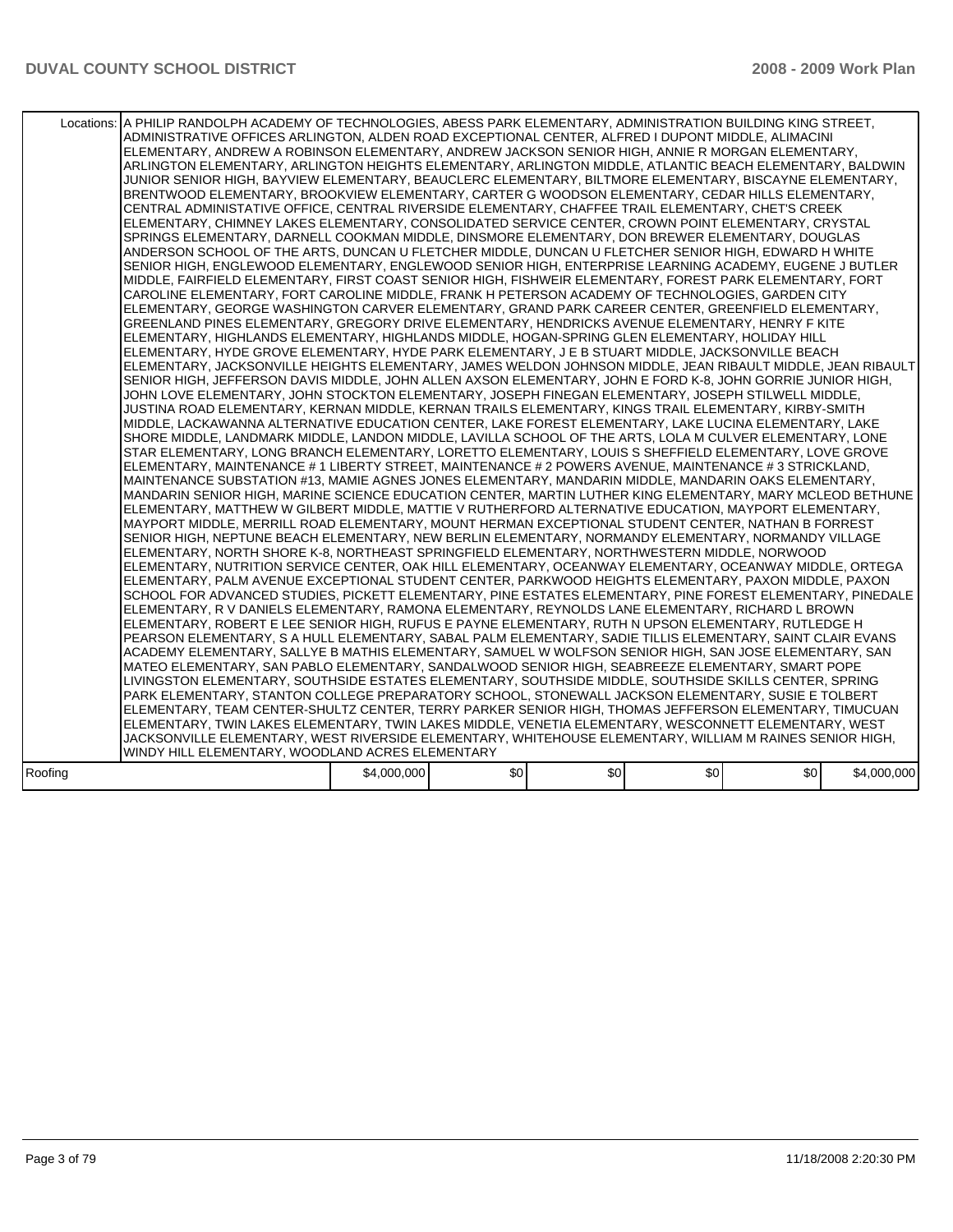|                | Locations: A PHILIP RANDOLPH ACADEMY OF TECHNOLOGIES, ABESS PARK ELEMENTARY, ADMINISTRATION BUILDING KING STREET,<br>ADMINISTRATIVE OFFICES ARLINGTON, ALDEN ROAD EXCEPTIONAL CENTER, ALFRED I DUPONT MIDDLE, ALIMACINI<br>ELEMENTARY, ANDREW A ROBINSON ELEMENTARY, ANDREW JACKSON SENIOR HIGH, ANNIE R MORGAN ELEMENTARY,<br>ARLINGTON ELEMENTARY, ARLINGTON HEIGHTS ELEMENTARY, ARLINGTON MIDDLE, ATLANTIC BEACH ELEMENTARY, BALDWIN<br>JUNIOR SENIOR HIGH, BAYVIEW ELEMENTARY, BEAUCLERC ELEMENTARY, BILTMORE ELEMENTARY, BISCAYNE ELEMENTARY,<br>BRENTWOOD ELEMENTARY, BROOKVIEW ELEMENTARY, CARTER G WOODSON ELEMENTARY, CEDAR HILLS ELEMENTARY,<br>CENTRAL ADMINISTATIVE OFFICE, CENTRAL RIVERSIDE ELEMENTARY, CHAFFEE TRAIL ELEMENTARY, CHET'S CREEK<br>ELEMENTARY, CHIMNEY LAKES ELEMENTARY, CONSOLIDATED SERVICE CENTER, CROWN POINT ELEMENTARY, CRYSTAL<br>SPRINGS ELEMENTARY, DARNELL COOKMAN MIDDLE, DINSMORE ELEMENTARY, DON BREWER ELEMENTARY, DOUGLAS<br>ANDERSON SCHOOL OF THE ARTS, DUNCAN U FLETCHER MIDDLE, DUNCAN U FLETCHER SENIOR HIGH, EDWARD H WHITE<br>SENIOR HIGH, ENGLEWOOD ELEMENTARY, ENGLEWOOD SENIOR HIGH, ENTERPRISE LEARNING ACADEMY, EUGENE J BUTLER<br>MIDDLE, FAIRFIELD ELEMENTARY, FIRST COAST SENIOR HIGH, FISHWEIR ELEMENTARY, FOREST PARK ELEMENTARY, FORT<br>CAROLINE ELEMENTARY, FORT CAROLINE MIDDLE, FRANK H PETERSON ACADEMY OF TECHNOLOGIES, GARDEN CITY<br>ELEMENTARY, GEORGE WASHINGTON CARVER ELEMENTARY, GRAND PARK CAREER CENTER, GREENFIELD ELEMENTARY,<br>GREENLAND PINES ELEMENTARY, GREGORY DRIVE ELEMENTARY, HENDRICKS AVENUE ELEMENTARY, HENRY F KITE<br>ELEMENTARY, HIGHLANDS ELEMENTARY, HIGHLANDS MIDDLE, HOGAN-SPRING GLEN ELEMENTARY, HOLIDAY HILL<br>ELEMENTARY, HYDE GROVE ELEMENTARY, HYDE PARK ELEMENTARY, J E B STUART MIDDLE, JACKSONVILLE BEACH<br>ELEMENTARY, JACKSONVILLE HEIGHTS ELEMENTARY, JAMES WELDON JOHNSON MIDDLE, JEAN RIBAULT MIDDLE, JEAN RIBAULT<br>SENIOR HIGH, JEFFERSON DAVIS MIDDLE, JOHN ALLEN AXSON ELEMENTARY, JOHN E FORD K-8, JOHN GORRIE JUNIOR HIGH,<br>JOHN LOVE ELEMENTARY, JOHN STOCKTON ELEMENTARY, JOSEPH FINEGAN ELEMENTARY, JOSEPH STILWELL MIDDLE,<br>JUSTINA ROAD ELEMENTARY, KERNAN MIDDLE, KERNAN TRAILS ELEMENTARY, KINGS TRAIL ELEMENTARY, KIRBY-SMITH<br>MIDDLE, LACKAWANNA ALTERNATIVE EDUCATION CENTER, LAKE FOREST ELEMENTARY, LAKE LUCINA ELEMENTARY, LAKE<br>SHORE MIDDLE, LANDMARK MIDDLE, LANDON MIDDLE, LAVILLA SCHOOL OF THE ARTS, LOLA M CULVER ELEMENTARY, LONE<br>STAR ELEMENTARY, LONG BRANCH ELEMENTARY, LORETTO ELEMENTARY, LOUIS S SHEFFIELD ELEMENTARY, LOVE GROVE<br>ELEMENTARY, MAINTENANCE # 1 LIBERTY STREET, MAINTENANCE # 2 POWERS AVENUE, MAINTENANCE # 3 STRICKLAND,<br>MAINTENANCE SUBSTATION #13, MAMIE AGNES JONES ELEMENTARY, MANDARIN MIDDLE, MANDARIN OAKS ELEMENTARY,<br>MANDARIN SENIOR HIGH, MARINE SCIENCE EDUCATION CENTER, MARTIN LUTHER KING ELEMENTARY, MARY MCLEOD BETHUNE<br>ELEMENTARY, MATTHEW W GILBERT MIDDLE, MATTIE V RUTHERFORD ALTERNATIVE EDUCATION, MAYPORT ELEMENTARY,<br>MAYPORT MIDDLE, MERRILL ROAD ELEMENTARY, MOUNT HERMAN EXCEPTIONAL STUDENT CENTER, NATHAN B FORREST<br>SENIOR HIGH, NEPTUNE BEACH ELEMENTARY, NEW BERLIN ELEMENTARY, NORMANDY ELEMENTARY, NORMANDY VILLAGE<br>ELEMENTARY, NORTH SHORE K-8, NORTHEAST SPRINGFIELD ELEMENTARY, NORTHWESTERN MIDDLE, NORWOOD<br>ELEMENTARY, NUTRITION SERVICE CENTER, OAK HILL ELEMENTARY, OCEANWAY ELEMENTARY, OCEANWAY MIDDLE, ORTEGA<br>ELEMENTARY, PALM AVENUE EXCEPTIONAL STUDENT CENTER, PARKWOOD HEIGHTS ELEMENTARY, PAXON MIDDLE, PAXON<br>SCHOOL FOR ADVANCED STUDIES, PICKETT ELEMENTARY, PINE ESTATES ELEMENTARY, PINE FOREST ELEMENTARY, PINEDALE<br>ELEMENTARY, R V DANIELS ELEMENTARY, RAMONA ELEMENTARY, REYNOLDS LANE ELEMENTARY, RICHARD L BROWN<br>ELEMENTARY, ROBERT E LEE SENIOR HIGH, RUFUS E PAYNE ELEMENTARY, RUTH N UPSON ELEMENTARY, RUTLEDGE H<br>PEARSON ELEMENTARY, S A HULL ELEMENTARY, SABAL PALM ELEMENTARY, SADIE TILLIS ELEMENTARY, SAINT CLAIR EVANS<br>ACADEMY ELEMENTARY, SALLYE B MATHIS ELEMENTARY, SAMUEL W WOLFSON SENIOR HIGH, SAN JOSE ELEMENTARY, SAN<br>MATEO ELEMENTARY, SAN PABLO ELEMENTARY, SANDALWOOD SENIOR HIGH, SEABREEZE ELEMENTARY, SMART POPE<br>LIVINGSTON ELEMENTARY, SOUTHSIDE ESTATES ELEMENTARY, SOUTHSIDE MIDDLE, SOUTHSIDE SKILLS CENTER, SPRING<br>PARK ELEMENTARY, STANTON COLLEGE PREPARATORY SCHOOL, STONEWALL JACKSON ELEMENTARY, SUSIE E TOLBERT<br>ELEMENTARY, TEAM CENTER-SHULTZ CENTER, TERRY PARKER SENIOR HIGH, THOMAS JEFFERSON ELEMENTARY, TIMUCUAN<br>ELEMENTARY, TWIN LAKES ELEMENTARY, TWIN LAKES MIDDLE, VENETIA ELEMENTARY, WESCONNETT ELEMENTARY, WEST<br>JACKSONVILLE ELEMENTARY, WEST RIVERSIDE ELEMENTARY, WHITEHOUSE ELEMENTARY, WILLIAM M RAINES SENIOR HIGH,<br>WINDY HILL ELEMENTARY, WOODLAND ACRES ELEMENTARY |             |     |     |     |     |             |
|----------------|--------------------------------------------------------------------------------------------------------------------------------------------------------------------------------------------------------------------------------------------------------------------------------------------------------------------------------------------------------------------------------------------------------------------------------------------------------------------------------------------------------------------------------------------------------------------------------------------------------------------------------------------------------------------------------------------------------------------------------------------------------------------------------------------------------------------------------------------------------------------------------------------------------------------------------------------------------------------------------------------------------------------------------------------------------------------------------------------------------------------------------------------------------------------------------------------------------------------------------------------------------------------------------------------------------------------------------------------------------------------------------------------------------------------------------------------------------------------------------------------------------------------------------------------------------------------------------------------------------------------------------------------------------------------------------------------------------------------------------------------------------------------------------------------------------------------------------------------------------------------------------------------------------------------------------------------------------------------------------------------------------------------------------------------------------------------------------------------------------------------------------------------------------------------------------------------------------------------------------------------------------------------------------------------------------------------------------------------------------------------------------------------------------------------------------------------------------------------------------------------------------------------------------------------------------------------------------------------------------------------------------------------------------------------------------------------------------------------------------------------------------------------------------------------------------------------------------------------------------------------------------------------------------------------------------------------------------------------------------------------------------------------------------------------------------------------------------------------------------------------------------------------------------------------------------------------------------------------------------------------------------------------------------------------------------------------------------------------------------------------------------------------------------------------------------------------------------------------------------------------------------------------------------------------------------------------------------------------------------------------------------------------------------------------------------------------------------------------------------------------------------------------------------------------------------------------------------------------------------------------------------------------------------------------------------------------------------------------------------------------------------------------------------------------------------------------------------------------------------------------------------------------------------------------------------------------------------------------------------------------------------------------------------------------------------------------------------------------------------------------------------------------------------------------------------------------------------------------------------------------------------------------------------------------------------------------------------------------------------------------------------------------------------------------------------------------------------------------------------------------------------------------------------------------------------------------------------|-------------|-----|-----|-----|-----|-------------|
| Safety to Life |                                                                                                                                                                                                                                                                                                                                                                                                                                                                                                                                                                                                                                                                                                                                                                                                                                                                                                                                                                                                                                                                                                                                                                                                                                                                                                                                                                                                                                                                                                                                                                                                                                                                                                                                                                                                                                                                                                                                                                                                                                                                                                                                                                                                                                                                                                                                                                                                                                                                                                                                                                                                                                                                                                                                                                                                                                                                                                                                                                                                                                                                                                                                                                                                                                                                                                                                                                                                                                                                                                                                                                                                                                                                                                                                                                                                                                                                                                                                                                                                                                                                                                                                                                                                                                                                                                                                                                                                                                                                                                                                                                                                                                                                                                                                                                                                                                | \$1,300,000 | \$0 | \$0 | \$0 | \$0 | \$1,300,000 |
|                |                                                                                                                                                                                                                                                                                                                                                                                                                                                                                                                                                                                                                                                                                                                                                                                                                                                                                                                                                                                                                                                                                                                                                                                                                                                                                                                                                                                                                                                                                                                                                                                                                                                                                                                                                                                                                                                                                                                                                                                                                                                                                                                                                                                                                                                                                                                                                                                                                                                                                                                                                                                                                                                                                                                                                                                                                                                                                                                                                                                                                                                                                                                                                                                                                                                                                                                                                                                                                                                                                                                                                                                                                                                                                                                                                                                                                                                                                                                                                                                                                                                                                                                                                                                                                                                                                                                                                                                                                                                                                                                                                                                                                                                                                                                                                                                                                                |             |     |     |     |     |             |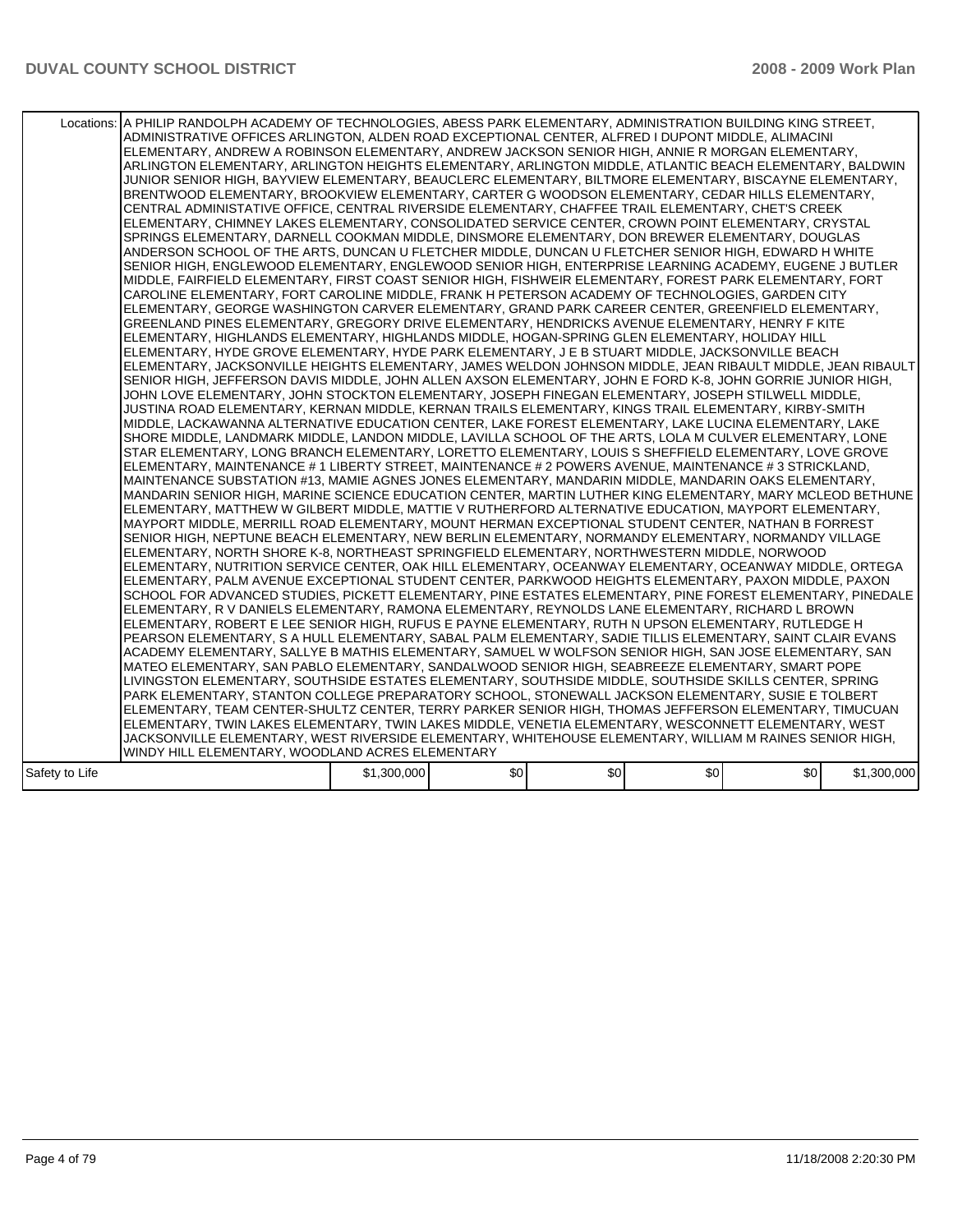|         | Locations: A PHILIP RANDOLPH ACADEMY OF TECHNOLOGIES, ABESS PARK ELEMENTARY, ADMINISTRATION BUILDING KING STREET,<br>ADMINISTRATIVE OFFICES ARLINGTON, ALDEN ROAD EXCEPTIONAL CENTER, ALFRED I DUPONT MIDDLE, ALIMACINI<br>ELEMENTARY, ANDREW A ROBINSON ELEMENTARY, ANDREW JACKSON SENIOR HIGH, ANNIE R MORGAN ELEMENTARY,<br>ARLINGTON ELEMENTARY, ARLINGTON HEIGHTS ELEMENTARY, ARLINGTON MIDDLE, ATLANTIC BEACH ELEMENTARY, BALDWIN<br>JUNIOR SENIOR HIGH, BAYVIEW ELEMENTARY, BEAUCLERC ELEMENTARY, BILTMORE ELEMENTARY, BISCAYNE ELEMENTARY,<br>BRENTWOOD ELEMENTARY, BROOKVIEW ELEMENTARY, CARTER G WOODSON ELEMENTARY, CEDAR HILLS ELEMENTARY,<br>CENTRAL ADMINISTATIVE OFFICE. CENTRAL RIVERSIDE ELEMENTARY. CHAFFEE TRAIL ELEMENTARY. CHET'S CREEK<br>ELEMENTARY, CHIMNEY LAKES ELEMENTARY, CONSOLIDATED SERVICE CENTER, CROWN POINT ELEMENTARY, CRYSTAL<br>SPRINGS ELEMENTARY, DARNELL COOKMAN MIDDLE, DINSMORE ELEMENTARY, DON BREWER ELEMENTARY, DOUGLAS<br>ANDERSON SCHOOL OF THE ARTS, DUNCAN U FLETCHER MIDDLE, DUNCAN U FLETCHER SENIOR HIGH, EDWARD H WHITE<br>SENIOR HIGH, ENGLEWOOD ELEMENTARY, ENGLEWOOD SENIOR HIGH, ENTERPRISE LEARNING ACADEMY, EUGENE J BUTLER<br>MIDDLE, FAIRFIELD ELEMENTARY, FIRST COAST SENIOR HIGH, FISHWEIR ELEMENTARY, FOREST PARK ELEMENTARY, FORT<br>CAROLINE ELEMENTARY, FORT CAROLINE MIDDLE, FRANK H PETERSON ACADEMY OF TECHNOLOGIES, GARDEN CITY<br>ELEMENTARY, GEORGE WASHINGTON CARVER ELEMENTARY, GRAND PARK CAREER CENTER, GREENFIELD ELEMENTARY,<br>GREENLAND PINES ELEMENTARY, GREGORY DRIVE ELEMENTARY, HENDRICKS AVENUE ELEMENTARY, HENRY F KITE<br>IELEMENTARY. HIGHLANDS ELEMENTARY. HIGHLANDS MIDDLE. HOGAN-SPRING GLEN ELEMENTARY. HOLIDAY HILL<br>ELEMENTARY, HYDE GROVE ELEMENTARY, HYDE PARK ELEMENTARY, J E B STUART MIDDLE, JACKSONVILLE BEACH<br>ELEMENTARY, JACKSONVILLE HEIGHTS ELEMENTARY, JAMES WELDON JOHNSON MIDDLE, JEAN RIBAULT MIDDLE, JEAN RIBAULT<br>SENIOR HIGH, JEFFERSON DAVIS MIDDLE, JOHN ALLEN AXSON ELEMENTARY, JOHN E FORD K-8, JOHN GORRIE JUNIOR HIGH,<br>JOHN LOVE ELEMENTARY, JOHN STOCKTON ELEMENTARY, JOSEPH FINEGAN ELEMENTARY, JOSEPH STILWELL MIDDLE,<br>JUSTINA ROAD ELEMENTARY, KERNAN MIDDLE, KERNAN TRAILS ELEMENTARY, KINGS TRAIL ELEMENTARY, KIRBY-SMITH<br>MIDDLE, LACKAWANNA ALTERNATIVE EDUCATION CENTER, LAKE FOREST ELEMENTARY, LAKE LUCINA ELEMENTARY, LAKE<br>SHORE MIDDLE, LANDMARK MIDDLE, LANDON MIDDLE, LAVILLA SCHOOL OF THE ARTS, LOLA M CULVER ELEMENTARY, LONE<br>STAR ELEMENTARY, LONG BRANCH ELEMENTARY, LORETTO ELEMENTARY, LOUIS S SHEFFIELD ELEMENTARY, LOVE GROVE<br>ELEMENTARY, MAINTENANCE # 1 LIBERTY STREET, MAINTENANCE # 2 POWERS AVENUE, MAINTENANCE # 3 STRICKLAND,<br>MAINTENANCE SUBSTATION #13, MAMIE AGNES JONES ELEMENTARY, MANDARIN MIDDLE, MANDARIN OAKS ELEMENTARY,<br>MANDARIN SENIOR HIGH, MARINE SCIENCE EDUCATION CENTER, MARTIN LUTHER KING ELEMENTARY, MARY MCLEOD BETHUNE<br>ELEMENTARY, MATTHEW W GILBERT MIDDLE, MATTIE V RUTHERFORD ALTERNATIVE EDUCATION, MAYPORT ELEMENTARY,<br>MAYPORT MIDDLE, MERRILL ROAD ELEMENTARY, MOUNT HERMAN EXCEPTIONAL STUDENT CENTER, NATHAN B FORREST<br>SENIOR HIGH, NEPTUNE BEACH ELEMENTARY, NEW BERLIN ELEMENTARY, NORMANDY ELEMENTARY, NORMANDY VILLAGE<br>ELEMENTARY, NORTH SHORE K-8, NORTHEAST SPRINGFIELD ELEMENTARY, NORTHWESTERN MIDDLE, NORWOOD<br>ELEMENTARY, NUTRITION SERVICE CENTER, OAK HILL ELEMENTARY, OCEANWAY ELEMENTARY, OCEANWAY MIDDLE, ORTEGA<br>ELEMENTARY, PALM AVENUE EXCEPTIONAL STUDENT CENTER, PARKWOOD HEIGHTS ELEMENTARY, PAXON MIDDLE, PAXON<br>SCHOOL FOR ADVANCED STUDIES, PICKETT ELEMENTARY, PINE ESTATES ELEMENTARY, PINE FOREST ELEMENTARY, PINEDALE<br>ELEMENTARY, R V DANIELS ELEMENTARY, RAMONA ELEMENTARY, REYNOLDS LANE ELEMENTARY, RICHARD L BROWN<br>ELEMENTARY, ROBERT E LEE SENIOR HIGH, RUFUS E PAYNE ELEMENTARY, RUTH N UPSON ELEMENTARY, RUTLEDGE H<br>PEARSON ELEMENTARY, S A HULL ELEMENTARY, SABAL PALM ELEMENTARY, SADIE TILLIS ELEMENTARY, SAINT CLAIR EVANS<br>ACADEMY ELEMENTARY, SALLYE B MATHIS ELEMENTARY, SAMUEL W WOLFSON SENIOR HIGH, SAN JOSE ELEMENTARY, SAN<br>MATEO ELEMENTARY, SAN PABLO ELEMENTARY, SANDALWOOD SENIOR HIGH, SEABREEZE ELEMENTARY, SMART POPE<br>LIVINGSTON ELEMENTARY, SOUTHSIDE ESTATES ELEMENTARY, SOUTHSIDE MIDDLE, SOUTHSIDE SKILLS CENTER, SPRING<br>PARK ELEMENTARY, STANTON COLLEGE PREPARATORY SCHOOL, STONEWALL JACKSON ELEMENTARY, SUSIE E TOLBERT<br>ELEMENTARY, TEAM CENTER-SHULTZ CENTER, TERRY PARKER SENIOR HIGH, THOMAS JEFFERSON ELEMENTARY, TIMUCUAN<br>ELEMENTARY, TWIN LAKES ELEMENTARY, TWIN LAKES MIDDLE, VENETIA ELEMENTARY, WESCONNETT ELEMENTARY, WEST<br>JACKSONVILLE ELEMENTARY, WEST RIVERSIDE ELEMENTARY, WHITEHOUSE ELEMENTARY, WILLIAM M RAINES SENIOR HIGH,<br>WINDY HILL ELEMENTARY, WOODLAND ACRES ELEMENTARY |           |     |     |     |     |           |
|---------|---------------------------------------------------------------------------------------------------------------------------------------------------------------------------------------------------------------------------------------------------------------------------------------------------------------------------------------------------------------------------------------------------------------------------------------------------------------------------------------------------------------------------------------------------------------------------------------------------------------------------------------------------------------------------------------------------------------------------------------------------------------------------------------------------------------------------------------------------------------------------------------------------------------------------------------------------------------------------------------------------------------------------------------------------------------------------------------------------------------------------------------------------------------------------------------------------------------------------------------------------------------------------------------------------------------------------------------------------------------------------------------------------------------------------------------------------------------------------------------------------------------------------------------------------------------------------------------------------------------------------------------------------------------------------------------------------------------------------------------------------------------------------------------------------------------------------------------------------------------------------------------------------------------------------------------------------------------------------------------------------------------------------------------------------------------------------------------------------------------------------------------------------------------------------------------------------------------------------------------------------------------------------------------------------------------------------------------------------------------------------------------------------------------------------------------------------------------------------------------------------------------------------------------------------------------------------------------------------------------------------------------------------------------------------------------------------------------------------------------------------------------------------------------------------------------------------------------------------------------------------------------------------------------------------------------------------------------------------------------------------------------------------------------------------------------------------------------------------------------------------------------------------------------------------------------------------------------------------------------------------------------------------------------------------------------------------------------------------------------------------------------------------------------------------------------------------------------------------------------------------------------------------------------------------------------------------------------------------------------------------------------------------------------------------------------------------------------------------------------------------------------------------------------------------------------------------------------------------------------------------------------------------------------------------------------------------------------------------------------------------------------------------------------------------------------------------------------------------------------------------------------------------------------------------------------------------------------------------------------------------------------------------------------------------------------------------------------------------------------------------------------------------------------------------------------------------------------------------------------------------------------------------------------------------------------------------------------------------------------------------------------------------------------------------------------------------------------------------------------------------------------------------------------------------------------------------------|-----------|-----|-----|-----|-----|-----------|
|         |                                                                                                                                                                                                                                                                                                                                                                                                                                                                                                                                                                                                                                                                                                                                                                                                                                                                                                                                                                                                                                                                                                                                                                                                                                                                                                                                                                                                                                                                                                                                                                                                                                                                                                                                                                                                                                                                                                                                                                                                                                                                                                                                                                                                                                                                                                                                                                                                                                                                                                                                                                                                                                                                                                                                                                                                                                                                                                                                                                                                                                                                                                                                                                                                                                                                                                                                                                                                                                                                                                                                                                                                                                                                                                                                                                                                                                                                                                                                                                                                                                                                                                                                                                                                                                                                                                                                                                                                                                                                                                                                                                                                                                                                                                                                                                                                                                 |           |     |     |     |     |           |
| Fencing |                                                                                                                                                                                                                                                                                                                                                                                                                                                                                                                                                                                                                                                                                                                                                                                                                                                                                                                                                                                                                                                                                                                                                                                                                                                                                                                                                                                                                                                                                                                                                                                                                                                                                                                                                                                                                                                                                                                                                                                                                                                                                                                                                                                                                                                                                                                                                                                                                                                                                                                                                                                                                                                                                                                                                                                                                                                                                                                                                                                                                                                                                                                                                                                                                                                                                                                                                                                                                                                                                                                                                                                                                                                                                                                                                                                                                                                                                                                                                                                                                                                                                                                                                                                                                                                                                                                                                                                                                                                                                                                                                                                                                                                                                                                                                                                                                                 | \$300,000 | \$0 | \$0 | \$0 | \$0 | \$300,000 |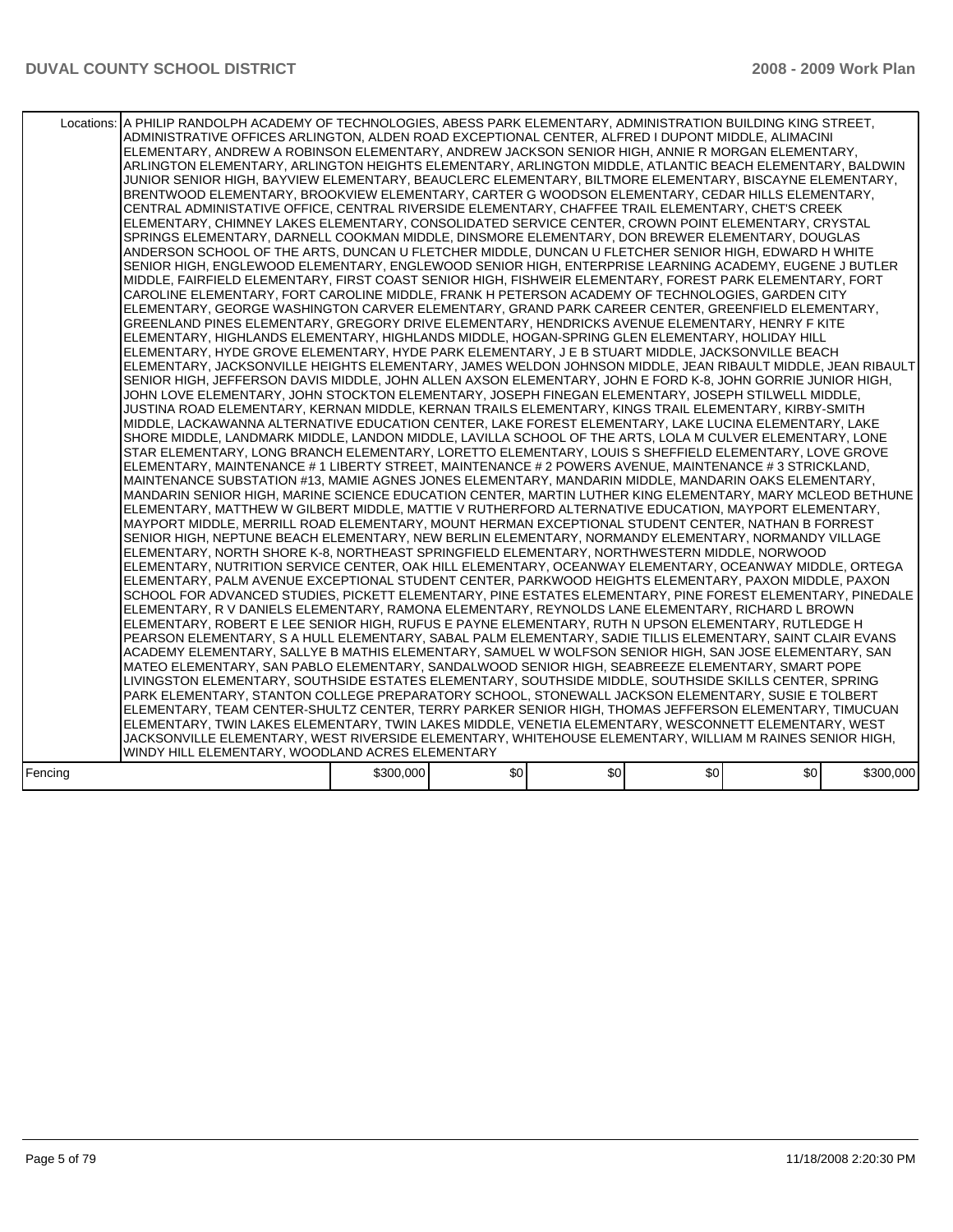| Locations: | A PHILIP RANDOLPH ACADEMY OF TECHNOLOGIES, ABESS PARK ELEMENTARY, ADMINISTRATION BUILDING KING STREET,<br>ADMINISTRATIVE OFFICES ARLINGTON, ALDEN ROAD EXCEPTIONAL CENTER, ALFRED I DUPONT MIDDLE, ALIMACINI<br>ELEMENTARY, ANDREW A ROBINSON ELEMENTARY, ANDREW JACKSON SENIOR HIGH, ANNIE R MORGAN ELEMENTARY.<br>ARLINGTON ELEMENTARY, ARLINGTON HEIGHTS ELEMENTARY, ARLINGTON MIDDLE, ATLANTIC BEACH ELEMENTARY, BALDWIN<br>JUNIOR SENIOR HIGH, BAYVIEW ELEMENTARY, BEAUCLERC ELEMENTARY, BILTMORE ELEMENTARY, BISCAYNE ELEMENTARY,<br>BRENTWOOD ELEMENTARY, BROOKVIEW ELEMENTARY, CARTER G WOODSON ELEMENTARY, CEDAR HILLS ELEMENTARY,<br>CENTRAL ADMINISTATIVE OFFICE, CENTRAL RIVERSIDE ELEMENTARY, CHAFFEE TRAIL ELEMENTARY, CHET'S CREEK<br>ELEMENTARY, CHIMNEY LAKES ELEMENTARY, CONSOLIDATED SERVICE CENTER, CROWN POINT ELEMENTARY, CRYSTAL<br>SPRINGS ELEMENTARY, DARNELL COOKMAN MIDDLE, DINSMORE ELEMENTARY, DON BREWER ELEMENTARY, DOUGLAS<br>ANDERSON SCHOOL OF THE ARTS, DUNCAN U FLETCHER MIDDLE, DUNCAN U FLETCHER SENIOR HIGH, EDWARD H WHITE<br>SENIOR HIGH, ENGLEWOOD ELEMENTARY, ENGLEWOOD SENIOR HIGH, ENTERPRISE LEARNING ACADEMY, EUGENE J BUTLER<br>MIDDLE, FAIRFIELD ELEMENTARY, FIRST COAST SENIOR HIGH, FISHWEIR ELEMENTARY, FOREST PARK ELEMENTARY, FORT<br>CAROLINE ELEMENTARY, FORT CAROLINE MIDDLE, FRANK H PETERSON ACADEMY OF TECHNOLOGIES, GARDEN CITY<br>ELEMENTARY, GEORGE WASHINGTON CARVER ELEMENTARY, GRAND PARK CAREER CENTER, GREENFIELD ELEMENTARY,<br>GREENLAND PINES ELEMENTARY, GREGORY DRIVE ELEMENTARY, HENDRICKS AVENUE ELEMENTARY, HENRY F KITE<br>ELEMENTARY, HIGHLANDS ELEMENTARY, HIGHLANDS MIDDLE, HOGAN-SPRING GLEN ELEMENTARY, HOLIDAY HILL<br>ELEMENTARY, HYDE GROVE ELEMENTARY, HYDE PARK ELEMENTARY, J E B STUART MIDDLE, JACKSONVILLE BEACH<br>ELEMENTARY, JACKSONVILLE HEIGHTS ELEMENTARY, JAMES WELDON JOHNSON MIDDLE, JEAN RIBAULT MIDDLE, JEAN RIBAULT<br>SENIOR HIGH, JEFFERSON DAVIS MIDDLE, JOHN ALLEN AXSON ELEMENTARY, JOHN E FORD K-8, JOHN GORRIE JUNIOR HIGH,<br>JOHN LOVE ELEMENTARY, JOHN STOCKTON ELEMENTARY, JOSEPH FINEGAN ELEMENTARY, JOSEPH STILWELL MIDDLE,<br>JUSTINA ROAD ELEMENTARY, KERNAN MIDDLE, KERNAN TRAILS ELEMENTARY, KINGS TRAIL ELEMENTARY, KIRBY-SMITH<br>MIDDLE, LACKAWANNA ALTERNATIVE EDUCATION CENTER, LAKE FOREST ELEMENTARY, LAKE LUCINA ELEMENTARY, LAKE<br>SHORE MIDDLE, LANDMARK MIDDLE, LANDON MIDDLE, LAVILLA SCHOOL OF THE ARTS, LOLA M CULVER ELEMENTARY, LONE<br>STAR ELEMENTARY, LONG BRANCH ELEMENTARY, LORETTO ELEMENTARY, LOUIS S SHEFFIELD ELEMENTARY, LOVE GROVE<br>ELEMENTARY, MAINTENANCE # 1 LIBERTY STREET, MAINTENANCE # 2 POWERS AVENUE, MAINTENANCE # 3 STRICKLAND,<br>MAINTENANCE SUBSTATION #13, MAMIE AGNES JONES ELEMENTARY, MANDARIN MIDDLE, MANDARIN OAKS ELEMENTARY,<br>MANDARIN SENIOR HIGH, MARINE SCIENCE EDUCATION CENTER, MARTIN LUTHER KING ELEMENTARY, MARY MCLEOD BETHUNE<br>ELEMENTARY, MATTHEW W GILBERT MIDDLE, MATTIE V RUTHERFORD ALTERNATIVE EDUCATION, MAYPORT ELEMENTARY,<br>MAYPORT MIDDLE. MERRILL ROAD ELEMENTARY. MOUNT HERMAN EXCEPTIONAL STUDENT CENTER. NATHAN B FORREST<br>SENIOR HIGH, NEPTUNE BEACH ELEMENTARY, NEW BERLIN ELEMENTARY, NORMANDY ELEMENTARY, NORMANDY VILLAGE<br>ELEMENTARY. NORTH SHORE K-8. NORTHEAST SPRINGFIELD ELEMENTARY. NORTHWESTERN MIDDLE. NORWOOD<br>ELEMENTARY, NUTRITION SERVICE CENTER, OAK HILL ELEMENTARY, OCEANWAY ELEMENTARY, OCEANWAY MIDDLE, ORTEGA<br>ELEMENTARY, PALM AVENUE EXCEPTIONAL STUDENT CENTER, PARKWOOD HEIGHTS ELEMENTARY, PAXON MIDDLE, PAXON<br>SCHOOL FOR ADVANCED STUDIES, PICKETT ELEMENTARY, PINE ESTATES ELEMENTARY, PINE FOREST ELEMENTARY, PINEDALE<br>ELEMENTARY, R V DANIELS ELEMENTARY, RAMONA ELEMENTARY, REYNOLDS LANE ELEMENTARY, RICHARD L BROWN<br>ELEMENTARY, ROBERT E LEE SENIOR HIGH, RUFUS E PAYNE ELEMENTARY, RUTH N UPSON ELEMENTARY, RUTLEDGE H<br>PEARSON ELEMENTARY, S A HULL ELEMENTARY, SABAL PALM ELEMENTARY, SADIE TILLIS ELEMENTARY, SAINT CLAIR EVANS<br>ACADEMY ELEMENTARY, SALLYE B MATHIS ELEMENTARY, SAMUEL W WOLFSON SENIOR HIGH, SAN JOSE ELEMENTARY, SAN<br>MATEO ELEMENTARY, SAN PABLO ELEMENTARY, SANDALWOOD SENIOR HIGH, SEABREEZE ELEMENTARY, SMART POPE<br>LIVINGSTON ELEMENTARY, SOUTHSIDE ESTATES ELEMENTARY, SOUTHSIDE MIDDLE, SOUTHSIDE SKILLS CENTER, SPRING<br>PARK ELEMENTARY, STANTON COLLEGE PREPARATORY SCHOOL, STONEWALL JACKSON ELEMENTARY, SUSIE E TOLBERT<br>ELEMENTARY, TEAM CENTER-SHULTZ CENTER, TERRY PARKER SENIOR HIGH, THOMAS JEFFERSON ELEMENTARY, TIMUCUAN<br>ELEMENTARY, TWIN LAKES ELEMENTARY, TWIN LAKES MIDDLE, VENETIA ELEMENTARY, WESCONNETT ELEMENTARY, WEST<br>JACKSONVILLE ELEMENTARY, WEST RIVERSIDE ELEMENTARY, WHITEHOUSE ELEMENTARY, WILLIAM M RAINES SENIOR HIGH,<br>WINDY HILL ELEMENTARY, WOODLAND ACRES ELEMENTARY |             |     |     |     |     |             |
|------------|---------------------------------------------------------------------------------------------------------------------------------------------------------------------------------------------------------------------------------------------------------------------------------------------------------------------------------------------------------------------------------------------------------------------------------------------------------------------------------------------------------------------------------------------------------------------------------------------------------------------------------------------------------------------------------------------------------------------------------------------------------------------------------------------------------------------------------------------------------------------------------------------------------------------------------------------------------------------------------------------------------------------------------------------------------------------------------------------------------------------------------------------------------------------------------------------------------------------------------------------------------------------------------------------------------------------------------------------------------------------------------------------------------------------------------------------------------------------------------------------------------------------------------------------------------------------------------------------------------------------------------------------------------------------------------------------------------------------------------------------------------------------------------------------------------------------------------------------------------------------------------------------------------------------------------------------------------------------------------------------------------------------------------------------------------------------------------------------------------------------------------------------------------------------------------------------------------------------------------------------------------------------------------------------------------------------------------------------------------------------------------------------------------------------------------------------------------------------------------------------------------------------------------------------------------------------------------------------------------------------------------------------------------------------------------------------------------------------------------------------------------------------------------------------------------------------------------------------------------------------------------------------------------------------------------------------------------------------------------------------------------------------------------------------------------------------------------------------------------------------------------------------------------------------------------------------------------------------------------------------------------------------------------------------------------------------------------------------------------------------------------------------------------------------------------------------------------------------------------------------------------------------------------------------------------------------------------------------------------------------------------------------------------------------------------------------------------------------------------------------------------------------------------------------------------------------------------------------------------------------------------------------------------------------------------------------------------------------------------------------------------------------------------------------------------------------------------------------------------------------------------------------------------------------------------------------------------------------------------------------------------------------------------------------------------------------------------------------------------------------------------------------------------------------------------------------------------------------------------------------------------------------------------------------------------------------------------------------------------------------------------------------------------------------------------------------------------------------------------------------------------------------------------------------------------------------|-------------|-----|-----|-----|-----|-------------|
| Parking    |                                                                                                                                                                                                                                                                                                                                                                                                                                                                                                                                                                                                                                                                                                                                                                                                                                                                                                                                                                                                                                                                                                                                                                                                                                                                                                                                                                                                                                                                                                                                                                                                                                                                                                                                                                                                                                                                                                                                                                                                                                                                                                                                                                                                                                                                                                                                                                                                                                                                                                                                                                                                                                                                                                                                                                                                                                                                                                                                                                                                                                                                                                                                                                                                                                                                                                                                                                                                                                                                                                                                                                                                                                                                                                                                                                                                                                                                                                                                                                                                                                                                                                                                                                                                                                                                                                                                                                                                                                                                                                                                                                                                                                                                                                                                                                                                                     | \$0         | \$0 | \$0 | \$0 | \$0 | \$0         |
|            | Locations: No Locations for this expenditure.                                                                                                                                                                                                                                                                                                                                                                                                                                                                                                                                                                                                                                                                                                                                                                                                                                                                                                                                                                                                                                                                                                                                                                                                                                                                                                                                                                                                                                                                                                                                                                                                                                                                                                                                                                                                                                                                                                                                                                                                                                                                                                                                                                                                                                                                                                                                                                                                                                                                                                                                                                                                                                                                                                                                                                                                                                                                                                                                                                                                                                                                                                                                                                                                                                                                                                                                                                                                                                                                                                                                                                                                                                                                                                                                                                                                                                                                                                                                                                                                                                                                                                                                                                                                                                                                                                                                                                                                                                                                                                                                                                                                                                                                                                                                                                       |             |     |     |     |     |             |
| Electrical |                                                                                                                                                                                                                                                                                                                                                                                                                                                                                                                                                                                                                                                                                                                                                                                                                                                                                                                                                                                                                                                                                                                                                                                                                                                                                                                                                                                                                                                                                                                                                                                                                                                                                                                                                                                                                                                                                                                                                                                                                                                                                                                                                                                                                                                                                                                                                                                                                                                                                                                                                                                                                                                                                                                                                                                                                                                                                                                                                                                                                                                                                                                                                                                                                                                                                                                                                                                                                                                                                                                                                                                                                                                                                                                                                                                                                                                                                                                                                                                                                                                                                                                                                                                                                                                                                                                                                                                                                                                                                                                                                                                                                                                                                                                                                                                                                     | \$0         | \$0 | \$0 | \$0 | \$0 | \$0         |
|            | Locations: No Locations for this expenditure.                                                                                                                                                                                                                                                                                                                                                                                                                                                                                                                                                                                                                                                                                                                                                                                                                                                                                                                                                                                                                                                                                                                                                                                                                                                                                                                                                                                                                                                                                                                                                                                                                                                                                                                                                                                                                                                                                                                                                                                                                                                                                                                                                                                                                                                                                                                                                                                                                                                                                                                                                                                                                                                                                                                                                                                                                                                                                                                                                                                                                                                                                                                                                                                                                                                                                                                                                                                                                                                                                                                                                                                                                                                                                                                                                                                                                                                                                                                                                                                                                                                                                                                                                                                                                                                                                                                                                                                                                                                                                                                                                                                                                                                                                                                                                                       |             |     |     |     |     |             |
| Fire Alarm |                                                                                                                                                                                                                                                                                                                                                                                                                                                                                                                                                                                                                                                                                                                                                                                                                                                                                                                                                                                                                                                                                                                                                                                                                                                                                                                                                                                                                                                                                                                                                                                                                                                                                                                                                                                                                                                                                                                                                                                                                                                                                                                                                                                                                                                                                                                                                                                                                                                                                                                                                                                                                                                                                                                                                                                                                                                                                                                                                                                                                                                                                                                                                                                                                                                                                                                                                                                                                                                                                                                                                                                                                                                                                                                                                                                                                                                                                                                                                                                                                                                                                                                                                                                                                                                                                                                                                                                                                                                                                                                                                                                                                                                                                                                                                                                                                     | \$1,000,000 | \$0 | \$0 | \$0 | \$0 | \$1,000,000 |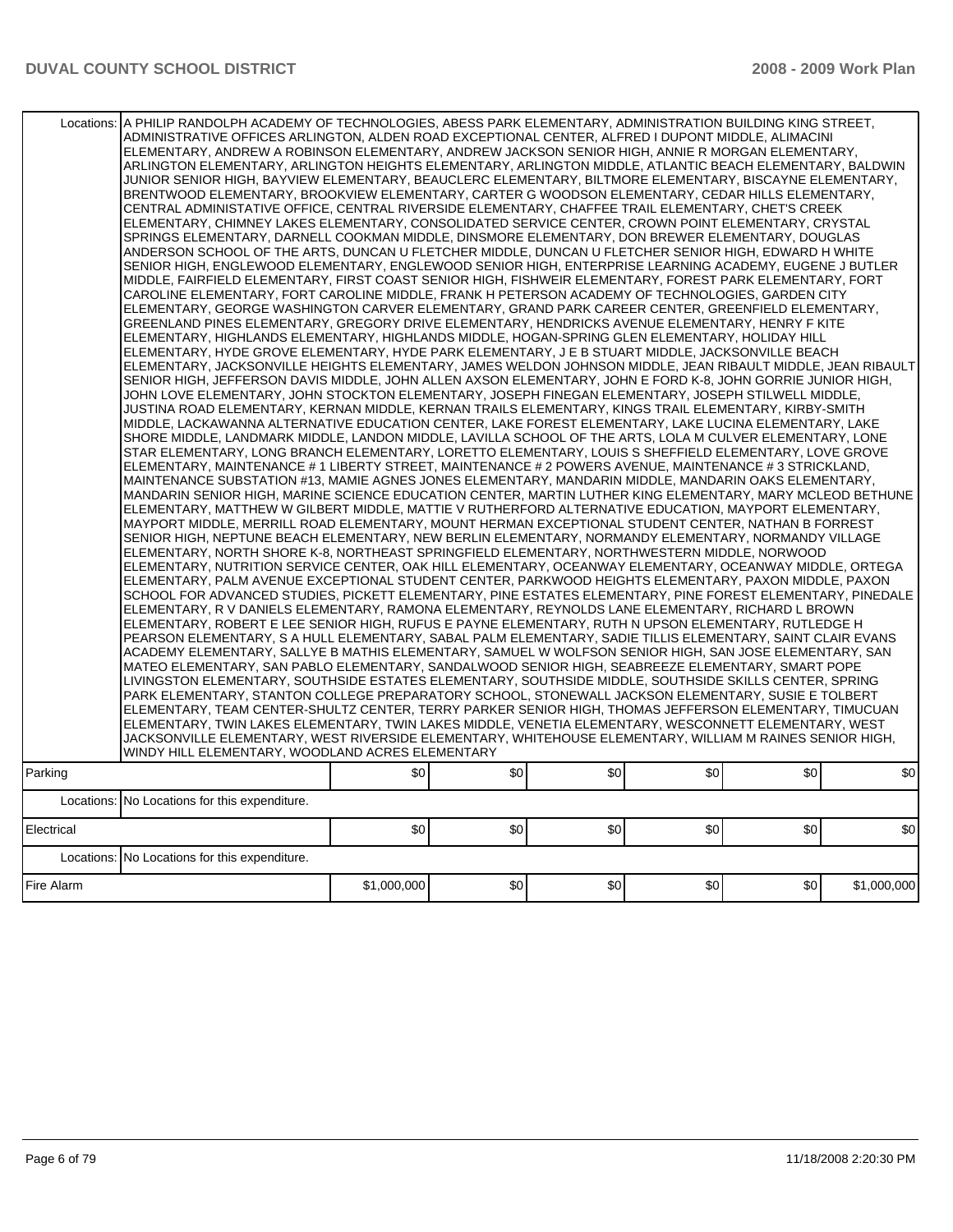|                           | Locations: A PHILIP RANDOLPH ACADEMY OF TECHNOLOGIES, ABESS PARK ELEMENTARY, ADMINISTRATION BUILDING KING STREET,<br>ADMINISTRATIVE OFFICES ARLINGTON, ALDEN ROAD EXCEPTIONAL CENTER, ALFRED I DUPONT MIDDLE, ALIMACINI<br>ELEMENTARY, ANDREW A ROBINSON ELEMENTARY, ANDREW JACKSON SENIOR HIGH, ANNIE R MORGAN ELEMENTARY,<br>ARLINGTON ELEMENTARY, ARLINGTON HEIGHTS ELEMENTARY, ARLINGTON MIDDLE, ATLANTIC BEACH ELEMENTARY, BALDWIN<br>JUNIOR SENIOR HIGH, BAYVIEW ELEMENTARY, BEAUCLERC ELEMENTARY, BILTMORE ELEMENTARY, BISCAYNE ELEMENTARY,<br>BRENTWOOD ELEMENTARY, BROOKVIEW ELEMENTARY, CARTER G WOODSON ELEMENTARY, CEDAR HILLS ELEMENTARY,<br>CENTRAL ADMINISTATIVE OFFICE, CENTRAL RIVERSIDE ELEMENTARY, CHAFFEE TRAIL ELEMENTARY, CHET'S CREEK<br>ELEMENTARY, CHIMNEY LAKES ELEMENTARY, CONSOLIDATED SERVICE CENTER, CROWN POINT ELEMENTARY, CRYSTAL<br>SPRINGS ELEMENTARY, DARNELL COOKMAN MIDDLE, DINSMORE ELEMENTARY, DON BREWER ELEMENTARY, DOUGLAS<br>ANDERSON SCHOOL OF THE ARTS, DUNCAN U FLETCHER MIDDLE, DUNCAN U FLETCHER SENIOR HIGH, EDWARD H WHITE<br>SENIOR HIGH, ENGLEWOOD ELEMENTARY, ENGLEWOOD SENIOR HIGH, ENTERPRISE LEARNING ACADEMY, EUGENE J BUTLER<br>MIDDLE, FAIRFIELD ELEMENTARY, FIRST COAST SENIOR HIGH, FISHWEIR ELEMENTARY, FOREST PARK ELEMENTARY, FORT<br>CAROLINE ELEMENTARY, FORT CAROLINE MIDDLE, FRANK H PETERSON ACADEMY OF TECHNOLOGIES, GARDEN CITY<br>ELEMENTARY, GEORGE WASHINGTON CARVER ELEMENTARY, GRAND PARK CAREER CENTER, GREENFIELD ELEMENTARY,<br>GREENLAND PINES ELEMENTARY, GREGORY DRIVE ELEMENTARY, HENDRICKS AVENUE ELEMENTARY, HENRY F KITE<br>IELEMENTARY. HIGHLANDS ELEMENTARY. HIGHLANDS MIDDLE. HOGAN-SPRING GLEN ELEMENTARY. HOLIDAY HILL<br>ELEMENTARY, HYDE GROVE ELEMENTARY, HYDE PARK ELEMENTARY, J E B STUART MIDDLE, JACKSONVILLE BEACH<br>ELEMENTARY, JACKSONVILLE HEIGHTS ELEMENTARY, JAMES WELDON JOHNSON MIDDLE, JEAN RIBAULT MIDDLE, JEAN RIBAULT<br>SENIOR HIGH, JEFFERSON DAVIS MIDDLE, JOHN ALLEN AXSON ELEMENTARY, JOHN E FORD K-8, JOHN GORRIE JUNIOR HIGH,<br>JOHN LOVE ELEMENTARY, JOHN STOCKTON ELEMENTARY, JOSEPH FINEGAN ELEMENTARY, JOSEPH STILWELL MIDDLE,<br>JUSTINA ROAD ELEMENTARY, KERNAN MIDDLE, KERNAN TRAILS ELEMENTARY, KINGS TRAIL ELEMENTARY, KIRBY-SMITH<br>MIDDLE, LACKAWANNA ALTERNATIVE EDUCATION CENTER, LAKE FOREST ELEMENTARY, LAKE LUCINA ELEMENTARY, LAKE<br>SHORE MIDDLE, LANDMARK MIDDLE, LANDON MIDDLE, LAVILLA SCHOOL OF THE ARTS, LOLA M CULVER ELEMENTARY, LONE<br>STAR ELEMENTARY, LONG BRANCH ELEMENTARY, LORETTO ELEMENTARY, LOUIS S SHEFFIELD ELEMENTARY, LOVE GROVE<br>ELEMENTARY, MAINTENANCE # 1 LIBERTY STREET, MAINTENANCE # 2 POWERS AVENUE, MAINTENANCE # 3 STRICKLAND,<br>MAINTENANCE SUBSTATION #13, MAMIE AGNES JONES ELEMENTARY, MANDARIN MIDDLE, MANDARIN OAKS ELEMENTARY,<br>MANDARIN SENIOR HIGH, MARINE SCIENCE EDUCATION CENTER, MARTIN LUTHER KING ELEMENTARY, MARY MCLEOD BETHUNE<br>ELEMENTARY, MATTHEW W GILBERT MIDDLE, MATTIE V RUTHERFORD ALTERNATIVE EDUCATION, MAYPORT ELEMENTARY,<br>MAYPORT MIDDLE, MERRILL ROAD ELEMENTARY, MOUNT HERMAN EXCEPTIONAL STUDENT CENTER, NATHAN B FORREST<br>SENIOR HIGH, NEPTUNE BEACH ELEMENTARY, NEW BERLIN ELEMENTARY, NORMANDY ELEMENTARY, NORMANDY VILLAGE<br>ELEMENTARY, NORTH SHORE K-8, NORTHEAST SPRINGFIELD ELEMENTARY, NORTHWESTERN MIDDLE, NORWOOD<br>ELEMENTARY, NUTRITION SERVICE CENTER, OAK HILL ELEMENTARY, OCEANWAY ELEMENTARY, OCEANWAY MIDDLE, ORTEGA<br>ELEMENTARY, PALM AVENUE EXCEPTIONAL STUDENT CENTER, PARKWOOD HEIGHTS ELEMENTARY, PAXON MIDDLE, PAXON<br>SCHOOL FOR ADVANCED STUDIES, PICKETT ELEMENTARY, PINE ESTATES ELEMENTARY, PINE FOREST ELEMENTARY, PINEDALE<br>ELEMENTARY, R V DANIELS ELEMENTARY, RAMONA ELEMENTARY, REYNOLDS LANE ELEMENTARY, RICHARD L BROWN<br>ELEMENTARY, ROBERT E LEE SENIOR HIGH, RUFUS E PAYNE ELEMENTARY, RUTH N UPSON ELEMENTARY, RUTLEDGE H<br>PEARSON ELEMENTARY, S A HULL ELEMENTARY, SABAL PALM ELEMENTARY, SADIE TILLIS ELEMENTARY, SAINT CLAIR EVANS<br>ACADEMY ELEMENTARY, SALLYE B MATHIS ELEMENTARY, SAMUEL W WOLFSON SENIOR HIGH, SAN JOSE ELEMENTARY, SAN<br>MATEO ELEMENTARY, SAN PABLO ELEMENTARY, SANDALWOOD SENIOR HIGH, SEABREEZE ELEMENTARY, SMART POPE<br>LIVINGSTON ELEMENTARY, SOUTHSIDE ESTATES ELEMENTARY, SOUTHSIDE MIDDLE, SOUTHSIDE SKILLS CENTER, SPRING<br>PARK ELEMENTARY, STANTON COLLEGE PREPARATORY SCHOOL, STONEWALL JACKSON ELEMENTARY, SUSIE E TOLBERT<br>ELEMENTARY, TEAM CENTER-SHULTZ CENTER, TERRY PARKER SENIOR HIGH, THOMAS JEFFERSON ELEMENTARY, TIMUCUAN<br>ELEMENTARY, TWIN LAKES ELEMENTARY, TWIN LAKES MIDDLE, VENETIA ELEMENTARY, WESCONNETT ELEMENTARY, WEST<br>JACKSONVILLE ELEMENTARY, WEST RIVERSIDE ELEMENTARY, WHITEHOUSE ELEMENTARY, WILLIAM M RAINES SENIOR HIGH, |          |                  |     |     |     |          |
|---------------------------|-----------------------------------------------------------------------------------------------------------------------------------------------------------------------------------------------------------------------------------------------------------------------------------------------------------------------------------------------------------------------------------------------------------------------------------------------------------------------------------------------------------------------------------------------------------------------------------------------------------------------------------------------------------------------------------------------------------------------------------------------------------------------------------------------------------------------------------------------------------------------------------------------------------------------------------------------------------------------------------------------------------------------------------------------------------------------------------------------------------------------------------------------------------------------------------------------------------------------------------------------------------------------------------------------------------------------------------------------------------------------------------------------------------------------------------------------------------------------------------------------------------------------------------------------------------------------------------------------------------------------------------------------------------------------------------------------------------------------------------------------------------------------------------------------------------------------------------------------------------------------------------------------------------------------------------------------------------------------------------------------------------------------------------------------------------------------------------------------------------------------------------------------------------------------------------------------------------------------------------------------------------------------------------------------------------------------------------------------------------------------------------------------------------------------------------------------------------------------------------------------------------------------------------------------------------------------------------------------------------------------------------------------------------------------------------------------------------------------------------------------------------------------------------------------------------------------------------------------------------------------------------------------------------------------------------------------------------------------------------------------------------------------------------------------------------------------------------------------------------------------------------------------------------------------------------------------------------------------------------------------------------------------------------------------------------------------------------------------------------------------------------------------------------------------------------------------------------------------------------------------------------------------------------------------------------------------------------------------------------------------------------------------------------------------------------------------------------------------------------------------------------------------------------------------------------------------------------------------------------------------------------------------------------------------------------------------------------------------------------------------------------------------------------------------------------------------------------------------------------------------------------------------------------------------------------------------------------------------------------------------------------------------------------------------------------------------------------------------------------------------------------------------------------------------------------------------------------------------------------------------------------------------------------------------------------------------------------------------------------------------------------------------------------------------------------------------------------------------------------------------------------------------------|----------|------------------|-----|-----|-----|----------|
|                           | WINDY HILL ELEMENTARY, WOODLAND ACRES ELEMENTARY                                                                                                                                                                                                                                                                                                                                                                                                                                                                                                                                                                                                                                                                                                                                                                                                                                                                                                                                                                                                                                                                                                                                                                                                                                                                                                                                                                                                                                                                                                                                                                                                                                                                                                                                                                                                                                                                                                                                                                                                                                                                                                                                                                                                                                                                                                                                                                                                                                                                                                                                                                                                                                                                                                                                                                                                                                                                                                                                                                                                                                                                                                                                                                                                                                                                                                                                                                                                                                                                                                                                                                                                                                                                                                                                                                                                                                                                                                                                                                                                                                                                                                                                                                                                                                                                                                                                                                                                                                                                                                                                                                                                                                                                                                                            |          |                  |     |     |     |          |
|                           |                                                                                                                                                                                                                                                                                                                                                                                                                                                                                                                                                                                                                                                                                                                                                                                                                                                                                                                                                                                                                                                                                                                                                                                                                                                                                                                                                                                                                                                                                                                                                                                                                                                                                                                                                                                                                                                                                                                                                                                                                                                                                                                                                                                                                                                                                                                                                                                                                                                                                                                                                                                                                                                                                                                                                                                                                                                                                                                                                                                                                                                                                                                                                                                                                                                                                                                                                                                                                                                                                                                                                                                                                                                                                                                                                                                                                                                                                                                                                                                                                                                                                                                                                                                                                                                                                                                                                                                                                                                                                                                                                                                                                                                                                                                                                                             |          |                  |     |     |     |          |
| Telephone/Intercom System |                                                                                                                                                                                                                                                                                                                                                                                                                                                                                                                                                                                                                                                                                                                                                                                                                                                                                                                                                                                                                                                                                                                                                                                                                                                                                                                                                                                                                                                                                                                                                                                                                                                                                                                                                                                                                                                                                                                                                                                                                                                                                                                                                                                                                                                                                                                                                                                                                                                                                                                                                                                                                                                                                                                                                                                                                                                                                                                                                                                                                                                                                                                                                                                                                                                                                                                                                                                                                                                                                                                                                                                                                                                                                                                                                                                                                                                                                                                                                                                                                                                                                                                                                                                                                                                                                                                                                                                                                                                                                                                                                                                                                                                                                                                                                                             | \$50,000 | \$0 <sub>1</sub> | \$0 | \$0 | \$0 | \$50,000 |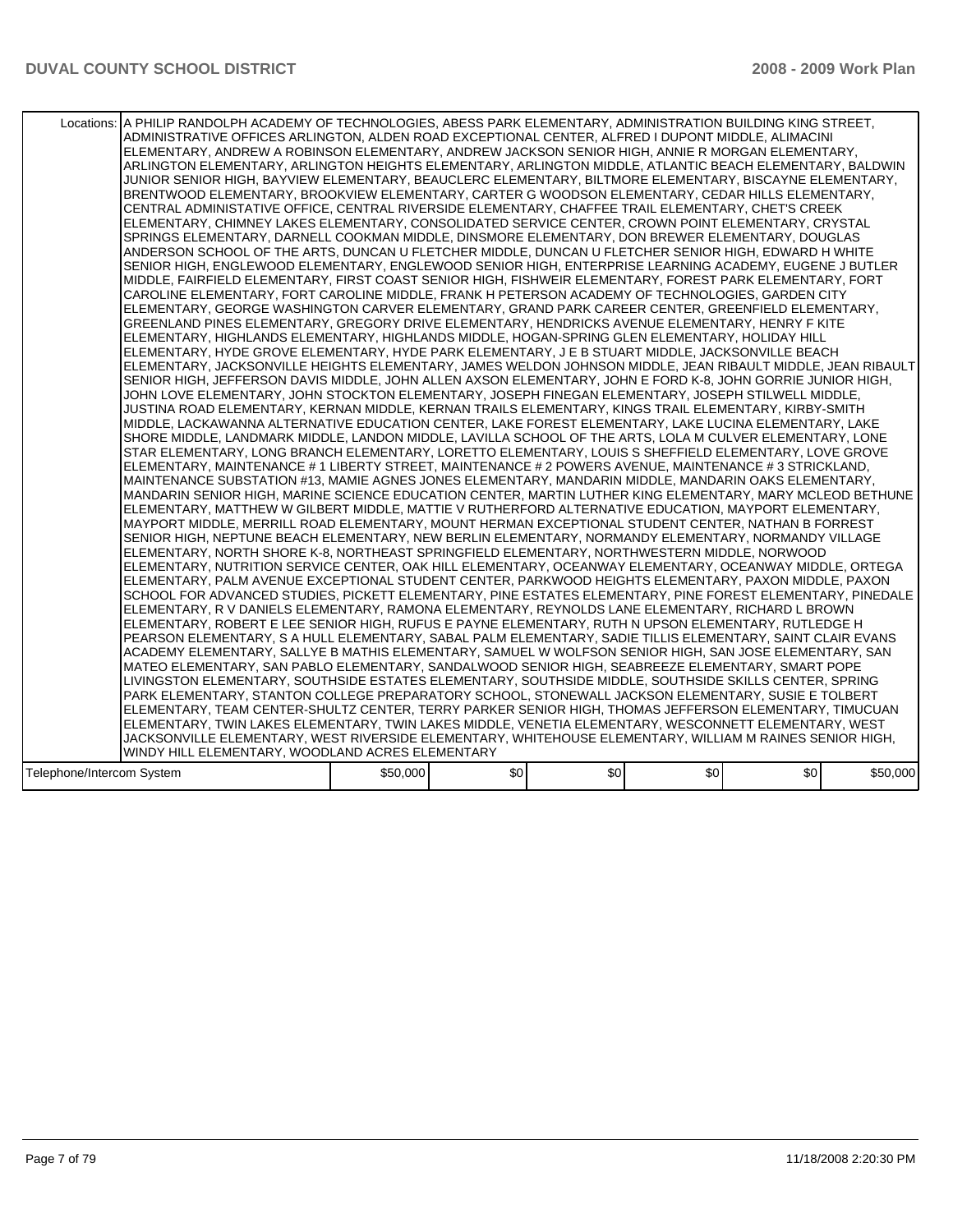|                                  | Locations: A PHILIP RANDOLPH ACADEMY OF TECHNOLOGIES, ABESS PARK ELEMENTARY, ADMINISTRATION BUILDING KING STREET,<br>ADMINISTRATIVE OFFICES ARLINGTON, ALDEN ROAD EXCEPTIONAL CENTER, ALFRED I DUPONT MIDDLE, ALIMACINI<br>ELEMENTARY, ANDREW A ROBINSON ELEMENTARY, ANDREW JACKSON SENIOR HIGH, ANNIE R MORGAN ELEMENTARY,<br>ARLINGTON ELEMENTARY, ARLINGTON HEIGHTS ELEMENTARY, ARLINGTON MIDDLE, ATLANTIC BEACH ELEMENTARY, BALDWIN<br>JUNIOR SENIOR HIGH, BAYVIEW ELEMENTARY, BEAUCLERC ELEMENTARY, BILTMORE ELEMENTARY, BISCAYNE ELEMENTARY,<br>BRENTWOOD ELEMENTARY, BROOKVIEW ELEMENTARY, CARTER G WOODSON ELEMENTARY, CEDAR HILLS ELEMENTARY,<br>CENTRAL ADMINISTATIVE OFFICE, CENTRAL RIVERSIDE ELEMENTARY, CHAFFEE TRAIL ELEMENTARY, CHET'S CREEK<br>ELEMENTARY, CHIMNEY LAKES ELEMENTARY, CONSOLIDATED SERVICE CENTER, CROWN POINT ELEMENTARY, CRYSTAL<br>SPRINGS ELEMENTARY, DARNELL COOKMAN MIDDLE, DINSMORE ELEMENTARY, DON BREWER ELEMENTARY, DOUGLAS<br>ANDERSON SCHOOL OF THE ARTS, DUNCAN U FLETCHER MIDDLE, DUNCAN U FLETCHER SENIOR HIGH, EDWARD H WHITE<br>SENIOR HIGH, ENGLEWOOD ELEMENTARY, ENGLEWOOD SENIOR HIGH, ENTERPRISE LEARNING ACADEMY, EUGENE J BUTLER<br>MIDDLE, FAIRFIELD ELEMENTARY, FIRST COAST SENIOR HIGH, FISHWEIR ELEMENTARY, FOREST PARK ELEMENTARY, FORT<br>CAROLINE ELEMENTARY, FORT CAROLINE MIDDLE, FRANK H PETERSON ACADEMY OF TECHNOLOGIES, GARDEN CITY<br>ELEMENTARY, GEORGE WASHINGTON CARVER ELEMENTARY, GRAND PARK CAREER CENTER, GREENFIELD ELEMENTARY,<br>GREENLAND PINES ELEMENTARY, GREGORY DRIVE ELEMENTARY, HENDRICKS AVENUE ELEMENTARY, HENRY F KITE<br>ELEMENTARY, HIGHLANDS ELEMENTARY, HIGHLANDS MIDDLE, HOGAN-SPRING GLEN ELEMENTARY, HOLIDAY HILL<br>ELEMENTARY, HYDE GROVE ELEMENTARY, HYDE PARK ELEMENTARY, J E B STUART MIDDLE, JACKSONVILLE BEACH<br>ELEMENTARY, JACKSONVILLE HEIGHTS ELEMENTARY, JAMES WELDON JOHNSON MIDDLE, JEAN RIBAULT MIDDLE, JEAN RIBAULT<br>SENIOR HIGH, JEFFERSON DAVIS MIDDLE, JOHN ALLEN AXSON ELEMENTARY, JOHN E FORD K-8, JOHN GORRIE JUNIOR HIGH,<br>JOHN LOVE ELEMENTARY, JOHN STOCKTON ELEMENTARY, JOSEPH FINEGAN ELEMENTARY, JOSEPH STILWELL MIDDLE,<br>JUSTINA ROAD ELEMENTARY, KERNAN MIDDLE, KERNAN TRAILS ELEMENTARY, KINGS TRAIL ELEMENTARY, KIRBY-SMITH<br>MIDDLE, LACKAWANNA ALTERNATIVE EDUCATION CENTER, LAKE FOREST ELEMENTARY, LAKE LUCINA ELEMENTARY, LAKE<br>SHORE MIDDLE, LANDMARK MIDDLE, LANDON MIDDLE, LAVILLA SCHOOL OF THE ARTS, LOLA M CULVER ELEMENTARY, LONE<br>STAR ELEMENTARY. LONG BRANCH ELEMENTARY. LORETTO ELEMENTARY. LOUIS S SHEFFIELD ELEMENTARY. LOVE GROVE<br>ELEMENTARY, MAINTENANCE # 1 LIBERTY STREET, MAINTENANCE # 2 POWERS AVENUE, MAINTENANCE # 3 STRICKLAND,<br>MAINTENANCE SUBSTATION #13, MAMIE AGNES JONES ELEMENTARY, MANDARIN MIDDLE, MANDARIN OAKS ELEMENTARY,<br>MANDARIN SENIOR HIGH, MARINE SCIENCE EDUCATION CENTER, MARTIN LUTHER KING ELEMENTARY, MARY MCLEOD BETHUNE<br>ELEMENTARY, MATTHEW W GILBERT MIDDLE, MATTIE V RUTHERFORD ALTERNATIVE EDUCATION, MAYPORT ELEMENTARY,<br>MAYPORT MIDDLE, MERRILL ROAD ELEMENTARY, MOUNT HERMAN EXCEPTIONAL STUDENT CENTER, NATHAN B FORREST<br>SENIOR HIGH, NEPTUNE BEACH ELEMENTARY, NEW BERLIN ELEMENTARY, NORMANDY ELEMENTARY, NORMANDY VILLAGE<br>ELEMENTARY, NORTH SHORE K-8, NORTHEAST SPRINGFIELD ELEMENTARY, NORTHWESTERN MIDDLE, NORWOOD<br>ELEMENTARY, NUTRITION SERVICE CENTER, OAK HILL ELEMENTARY, OCEANWAY ELEMENTARY, OCEANWAY MIDDLE, ORTEGA<br>ELEMENTARY, PALM AVENUE EXCEPTIONAL STUDENT CENTER, PARKWOOD HEIGHTS ELEMENTARY, PAXON MIDDLE, PAXON<br>SCHOOL FOR ADVANCED STUDIES, PICKETT ELEMENTARY, PINE ESTATES ELEMENTARY, PINE FOREST ELEMENTARY, PINEDALE<br>ELEMENTARY, R V DANIELS ELEMENTARY, RAMONA ELEMENTARY, REYNOLDS LANE ELEMENTARY, RICHARD L BROWN<br>ELEMENTARY, ROBERT E LEE SENIOR HIGH, RUFUS E PAYNE ELEMENTARY, RUTH N UPSON ELEMENTARY, RUTLEDGE H<br>PEARSON ELEMENTARY, S A HULL ELEMENTARY, SABAL PALM ELEMENTARY, SADIE TILLIS ELEMENTARY, SAINT CLAIR EVANS<br>ACADEMY ELEMENTARY, SALLYE B MATHIS ELEMENTARY, SAMUEL W WOLFSON SENIOR HIGH, SAN JOSE ELEMENTARY, SAN<br>MATEO ELEMENTARY, SAN PABLO ELEMENTARY, SANDALWOOD SENIOR HIGH, SEABREEZE ELEMENTARY, SMART POPE<br>LIVINGSTON ELEMENTARY, SOUTHSIDE ESTATES ELEMENTARY, SOUTHSIDE MIDDLE, SOUTHSIDE SKILLS CENTER, SPRING<br>PARK ELEMENTARY, STANTON COLLEGE PREPARATORY SCHOOL, STONEWALL JACKSON ELEMENTARY, SUSIE E TOLBERT<br>ELEMENTARY. TEAM CENTER-SHULTZ CENTER. TERRY PARKER SENIOR HIGH. THOMAS JEFFERSON ELEMENTARY. TIMUCUAN<br>ELEMENTARY, TWIN LAKES ELEMENTARY, TWIN LAKES MIDDLE, VENETIA ELEMENTARY, WESCONNETT ELEMENTARY, WEST<br>JACKSONVILLE ELEMENTARY, WEST RIVERSIDE ELEMENTARY, WHITEHOUSE ELEMENTARY, WILLIAM M RAINES SENIOR HIGH, |             |     |     |     |     |             |
|----------------------------------|----------------------------------------------------------------------------------------------------------------------------------------------------------------------------------------------------------------------------------------------------------------------------------------------------------------------------------------------------------------------------------------------------------------------------------------------------------------------------------------------------------------------------------------------------------------------------------------------------------------------------------------------------------------------------------------------------------------------------------------------------------------------------------------------------------------------------------------------------------------------------------------------------------------------------------------------------------------------------------------------------------------------------------------------------------------------------------------------------------------------------------------------------------------------------------------------------------------------------------------------------------------------------------------------------------------------------------------------------------------------------------------------------------------------------------------------------------------------------------------------------------------------------------------------------------------------------------------------------------------------------------------------------------------------------------------------------------------------------------------------------------------------------------------------------------------------------------------------------------------------------------------------------------------------------------------------------------------------------------------------------------------------------------------------------------------------------------------------------------------------------------------------------------------------------------------------------------------------------------------------------------------------------------------------------------------------------------------------------------------------------------------------------------------------------------------------------------------------------------------------------------------------------------------------------------------------------------------------------------------------------------------------------------------------------------------------------------------------------------------------------------------------------------------------------------------------------------------------------------------------------------------------------------------------------------------------------------------------------------------------------------------------------------------------------------------------------------------------------------------------------------------------------------------------------------------------------------------------------------------------------------------------------------------------------------------------------------------------------------------------------------------------------------------------------------------------------------------------------------------------------------------------------------------------------------------------------------------------------------------------------------------------------------------------------------------------------------------------------------------------------------------------------------------------------------------------------------------------------------------------------------------------------------------------------------------------------------------------------------------------------------------------------------------------------------------------------------------------------------------------------------------------------------------------------------------------------------------------------------------------------------------------------------------------------------------------------------------------------------------------------------------------------------------------------------------------------------------------------------------------------------------------------------------------------------------------------------------------------------------------------------------------------------------------------------------------------------------------------------------------------------------------------|-------------|-----|-----|-----|-----|-------------|
|                                  | WINDY HILL ELEMENTARY, WOODLAND ACRES ELEMENTARY                                                                                                                                                                                                                                                                                                                                                                                                                                                                                                                                                                                                                                                                                                                                                                                                                                                                                                                                                                                                                                                                                                                                                                                                                                                                                                                                                                                                                                                                                                                                                                                                                                                                                                                                                                                                                                                                                                                                                                                                                                                                                                                                                                                                                                                                                                                                                                                                                                                                                                                                                                                                                                                                                                                                                                                                                                                                                                                                                                                                                                                                                                                                                                                                                                                                                                                                                                                                                                                                                                                                                                                                                                                                                                                                                                                                                                                                                                                                                                                                                                                                                                                                                                                                                                                                                                                                                                                                                                                                                                                                                                                                                                                                                                                           |             |     |     |     |     |             |
| <b>Closed Circuit Television</b> |                                                                                                                                                                                                                                                                                                                                                                                                                                                                                                                                                                                                                                                                                                                                                                                                                                                                                                                                                                                                                                                                                                                                                                                                                                                                                                                                                                                                                                                                                                                                                                                                                                                                                                                                                                                                                                                                                                                                                                                                                                                                                                                                                                                                                                                                                                                                                                                                                                                                                                                                                                                                                                                                                                                                                                                                                                                                                                                                                                                                                                                                                                                                                                                                                                                                                                                                                                                                                                                                                                                                                                                                                                                                                                                                                                                                                                                                                                                                                                                                                                                                                                                                                                                                                                                                                                                                                                                                                                                                                                                                                                                                                                                                                                                                                                            | \$0         | \$0 | \$0 | \$0 | \$0 | \$0         |
|                                  |                                                                                                                                                                                                                                                                                                                                                                                                                                                                                                                                                                                                                                                                                                                                                                                                                                                                                                                                                                                                                                                                                                                                                                                                                                                                                                                                                                                                                                                                                                                                                                                                                                                                                                                                                                                                                                                                                                                                                                                                                                                                                                                                                                                                                                                                                                                                                                                                                                                                                                                                                                                                                                                                                                                                                                                                                                                                                                                                                                                                                                                                                                                                                                                                                                                                                                                                                                                                                                                                                                                                                                                                                                                                                                                                                                                                                                                                                                                                                                                                                                                                                                                                                                                                                                                                                                                                                                                                                                                                                                                                                                                                                                                                                                                                                                            |             |     |     |     |     |             |
|                                  | Locations: No Locations for this expenditure.                                                                                                                                                                                                                                                                                                                                                                                                                                                                                                                                                                                                                                                                                                                                                                                                                                                                                                                                                                                                                                                                                                                                                                                                                                                                                                                                                                                                                                                                                                                                                                                                                                                                                                                                                                                                                                                                                                                                                                                                                                                                                                                                                                                                                                                                                                                                                                                                                                                                                                                                                                                                                                                                                                                                                                                                                                                                                                                                                                                                                                                                                                                                                                                                                                                                                                                                                                                                                                                                                                                                                                                                                                                                                                                                                                                                                                                                                                                                                                                                                                                                                                                                                                                                                                                                                                                                                                                                                                                                                                                                                                                                                                                                                                                              |             |     |     |     |     |             |
| Paint                            |                                                                                                                                                                                                                                                                                                                                                                                                                                                                                                                                                                                                                                                                                                                                                                                                                                                                                                                                                                                                                                                                                                                                                                                                                                                                                                                                                                                                                                                                                                                                                                                                                                                                                                                                                                                                                                                                                                                                                                                                                                                                                                                                                                                                                                                                                                                                                                                                                                                                                                                                                                                                                                                                                                                                                                                                                                                                                                                                                                                                                                                                                                                                                                                                                                                                                                                                                                                                                                                                                                                                                                                                                                                                                                                                                                                                                                                                                                                                                                                                                                                                                                                                                                                                                                                                                                                                                                                                                                                                                                                                                                                                                                                                                                                                                                            | \$2,000,000 | \$0 | \$0 | \$0 | \$0 | \$2,000,000 |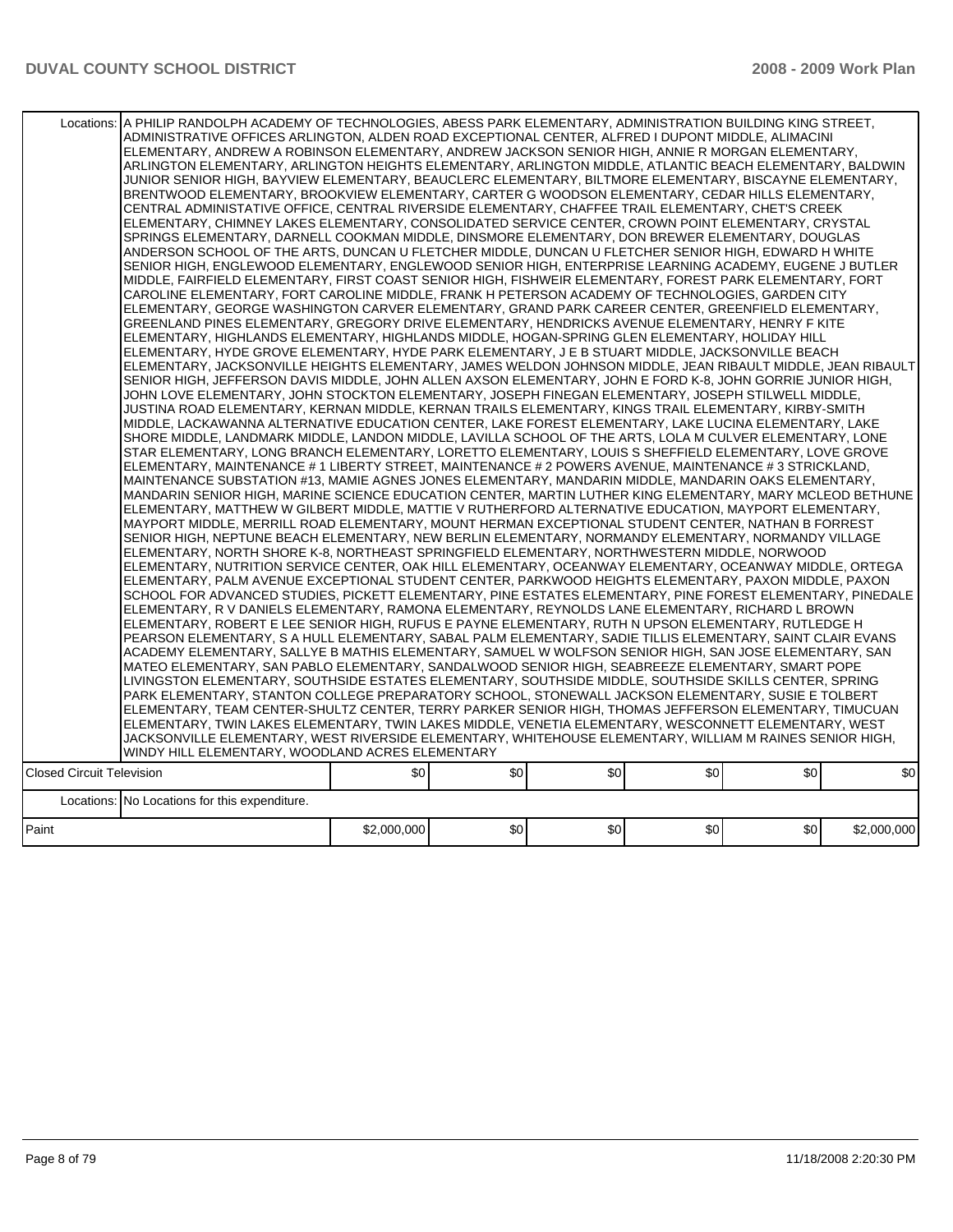|                    | Locations:   A PHILIP RANDOLPH ACADEMY OF TECHNOLOGIES, ABESS PARK ELEMENTARY, ADMINISTRATION BUILDING KING STREET,                                                                                               |              |     |     |                  |     |              |
|--------------------|-------------------------------------------------------------------------------------------------------------------------------------------------------------------------------------------------------------------|--------------|-----|-----|------------------|-----|--------------|
|                    | ADMINISTRATIVE OFFICES ARLINGTON, ALDEN ROAD EXCEPTIONAL CENTER, ALFRED I DUPONT MIDDLE, ALIMACINI                                                                                                                |              |     |     |                  |     |              |
|                    | ELEMENTARY, ANDREW A ROBINSON ELEMENTARY, ANDREW JACKSON SENIOR HIGH, ANNIE R MORGAN ELEMENTARY,                                                                                                                  |              |     |     |                  |     |              |
|                    | ARLINGTON ELEMENTARY, ARLINGTON HEIGHTS ELEMENTARY, ARLINGTON MIDDLE, ATLANTIC BEACH ELEMENTARY, BALDWIN                                                                                                          |              |     |     |                  |     |              |
|                    | JUNIOR SENIOR HIGH, BAYVIEW ELEMENTARY, BEAUCLERC ELEMENTARY, BILTMORE ELEMENTARY, BISCAYNE ELEMENTARY,                                                                                                           |              |     |     |                  |     |              |
|                    | BRENTWOOD ELEMENTARY, BROOKVIEW ELEMENTARY, CARTER G WOODSON ELEMENTARY, CEDAR HILLS ELEMENTARY,                                                                                                                  |              |     |     |                  |     |              |
|                    | CENTRAL ADMINISTATIVE OFFICE. CENTRAL RIVERSIDE ELEMENTARY. CHAFFEE TRAIL ELEMENTARY. CHET'S CREEK                                                                                                                |              |     |     |                  |     |              |
|                    | ELEMENTARY, CHIMNEY LAKES ELEMENTARY, CONSOLIDATED SERVICE CENTER, CROWN POINT ELEMENTARY, CRYSTAL                                                                                                                |              |     |     |                  |     |              |
|                    | SPRINGS ELEMENTARY, DARNELL COOKMAN MIDDLE, DINSMORE ELEMENTARY, DON BREWER ELEMENTARY, DOUGLAS                                                                                                                   |              |     |     |                  |     |              |
|                    | ANDERSON SCHOOL OF THE ARTS, DUNCAN U FLETCHER MIDDLE, DUNCAN U FLETCHER SENIOR HIGH, EDWARD H WHITE                                                                                                              |              |     |     |                  |     |              |
|                    | SENIOR HIGH, ENGLEWOOD ELEMENTARY, ENGLEWOOD SENIOR HIGH, ENTERPRISE LEARNING ACADEMY, EUGENE J BUTLER                                                                                                            |              |     |     |                  |     |              |
|                    | MIDDLE. FAIRFIELD ELEMENTARY. FIRST COAST SENIOR HIGH. FISHWEIR ELEMENTARY. FOREST PARK ELEMENTARY. FORT                                                                                                          |              |     |     |                  |     |              |
|                    | CAROLINE ELEMENTARY, FORT CAROLINE MIDDLE, FRANK H PETERSON ACADEMY OF TECHNOLOGIES, GARDEN CITY                                                                                                                  |              |     |     |                  |     |              |
|                    | ELEMENTARY, GEORGE WASHINGTON CARVER ELEMENTARY, GRAND PARK CAREER CENTER, GREENFIELD ELEMENTARY,                                                                                                                 |              |     |     |                  |     |              |
|                    | GREENLAND PINES ELEMENTARY, GREGORY DRIVE ELEMENTARY, HENDRICKS AVENUE ELEMENTARY, HENRY F KITE                                                                                                                   |              |     |     |                  |     |              |
|                    | ELEMENTARY, HIGHLANDS ELEMENTARY, HIGHLANDS MIDDLE, HOGAN-SPRING GLEN ELEMENTARY, HOLIDAY HILL                                                                                                                    |              |     |     |                  |     |              |
|                    | ELEMENTARY, HYDE GROVE ELEMENTARY, HYDE PARK ELEMENTARY, J E B STUART MIDDLE, JACKSONVILLE BEACH                                                                                                                  |              |     |     |                  |     |              |
|                    | ELEMENTARY. JACKSONVILLE HEIGHTS ELEMENTARY. JAMES WELDON JOHNSON MIDDLE. JEAN RIBAULT MIDDLE. JEAN RIBAULT                                                                                                       |              |     |     |                  |     |              |
|                    | SENIOR HIGH, JEFFERSON DAVIS MIDDLE, JOHN ALLEN AXSON ELEMENTARY, JOHN E FORD K-8, JOHN GORRIE JUNIOR HIGH,<br>JOHN LOVE ELEMENTARY, JOHN STOCKTON ELEMENTARY, JOSEPH FINEGAN ELEMENTARY, JOSEPH STILWELL MIDDLE, |              |     |     |                  |     |              |
|                    | JUSTINA ROAD ELEMENTARY, KERNAN MIDDLE, KERNAN TRAILS ELEMENTARY, KINGS TRAIL ELEMENTARY, KIRBY-SMITH                                                                                                             |              |     |     |                  |     |              |
|                    | MIDDLE, LACKAWANNA ALTERNATIVE EDUCATION CENTER, LAKE FOREST ELEMENTARY, LAKE LUCINA ELEMENTARY, LAKE                                                                                                             |              |     |     |                  |     |              |
|                    | SHORE MIDDLE, LANDMARK MIDDLE, LANDON MIDDLE, LAVILLA SCHOOL OF THE ARTS, LOLA M CULVER ELEMENTARY, LONE                                                                                                          |              |     |     |                  |     |              |
|                    | STAR ELEMENTARY, LONG BRANCH ELEMENTARY, LORETTO ELEMENTARY, LOUIS S SHEFFIELD ELEMENTARY, LOVE GROVE                                                                                                             |              |     |     |                  |     |              |
|                    | ELEMENTARY, MAINTENANCE # 1 LIBERTY STREET, MAINTENANCE # 2 POWERS AVENUE, MAINTENANCE # 3 STRICKLAND,                                                                                                            |              |     |     |                  |     |              |
|                    | MAINTENANCE SUBSTATION #13, MAMIE AGNES JONES ELEMENTARY, MANDARIN MIDDLE, MANDARIN OAKS ELEMENTARY,                                                                                                              |              |     |     |                  |     |              |
|                    | MANDARIN SENIOR HIGH, MARINE SCIENCE EDUCATION CENTER, MARTIN LUTHER KING ELEMENTARY, MARY MCLEOD BETHUNE                                                                                                         |              |     |     |                  |     |              |
|                    | ELEMENTARY, MATTHEW W GILBERT MIDDLE, MATTIE V RUTHERFORD ALTERNATIVE EDUCATION, MAYPORT ELEMENTARY,                                                                                                              |              |     |     |                  |     |              |
|                    | MAYPORT MIDDLE, MERRILL ROAD ELEMENTARY, MOUNT HERMAN EXCEPTIONAL STUDENT CENTER, NATHAN B FORREST                                                                                                                |              |     |     |                  |     |              |
|                    | SENIOR HIGH, NEPTUNE BEACH ELEMENTARY, NEW BERLIN ELEMENTARY, NORMANDY ELEMENTARY, NORMANDY VILLAGE                                                                                                               |              |     |     |                  |     |              |
|                    | ELEMENTARY, NORTH SHORE K-8, NORTHEAST SPRINGFIELD ELEMENTARY, NORTHWESTERN MIDDLE, NORWOOD                                                                                                                       |              |     |     |                  |     |              |
|                    | ELEMENTARY, NUTRITION SERVICE CENTER, OAK HILL ELEMENTARY, OCEANWAY ELEMENTARY, OCEANWAY MIDDLE, ORTEGA                                                                                                           |              |     |     |                  |     |              |
|                    | ELEMENTARY, PALM AVENUE EXCEPTIONAL STUDENT CENTER, PARKWOOD HEIGHTS ELEMENTARY, PAXON MIDDLE, PAXON                                                                                                              |              |     |     |                  |     |              |
|                    | SCHOOL FOR ADVANCED STUDIES, PICKETT ELEMENTARY, PINE ESTATES ELEMENTARY, PINE FOREST ELEMENTARY, PINEDALE                                                                                                        |              |     |     |                  |     |              |
|                    | ELEMENTARY, R V DANIELS ELEMENTARY, RAMONA ELEMENTARY, REYNOLDS LANE ELEMENTARY, RICHARD L BROWN                                                                                                                  |              |     |     |                  |     |              |
|                    | ELEMENTARY, ROBERT E LEE SENIOR HIGH, RUFUS E PAYNE ELEMENTARY, RUTH N UPSON ELEMENTARY, RUTLEDGE H                                                                                                               |              |     |     |                  |     |              |
|                    | PEARSON ELEMENTARY, S A HULL ELEMENTARY, SABAL PALM ELEMENTARY, SADIE TILLIS ELEMENTARY, SAINT CLAIR EVANS                                                                                                        |              |     |     |                  |     |              |
|                    | ACADEMY ELEMENTARY, SALLYE B MATHIS ELEMENTARY, SAMUEL W WOLFSON SENIOR HIGH, SAN JOSE ELEMENTARY, SAN                                                                                                            |              |     |     |                  |     |              |
|                    | MATEO ELEMENTARY, SAN PABLO ELEMENTARY, SANDALWOOD SENIOR HIGH, SEABREEZE ELEMENTARY, SMART POPE                                                                                                                  |              |     |     |                  |     |              |
|                    | LIVINGSTON ELEMENTARY, SOUTHSIDE ESTATES ELEMENTARY, SOUTHSIDE MIDDLE, SOUTHSIDE SKILLS CENTER, SPRING                                                                                                            |              |     |     |                  |     |              |
|                    | PARK ELEMENTARY, STANTON COLLEGE PREPARATORY SCHOOL, STONEWALL JACKSON ELEMENTARY, SUSIE E TOLBERT                                                                                                                |              |     |     |                  |     |              |
|                    | ELEMENTARY, TEAM CENTER-SHULTZ CENTER, TERRY PARKER SENIOR HIGH, THOMAS JEFFERSON ELEMENTARY, TIMUCUAN                                                                                                            |              |     |     |                  |     |              |
|                    | ELEMENTARY, TWIN LAKES ELEMENTARY, TWIN LAKES MIDDLE, VENETIA ELEMENTARY, WESCONNETT ELEMENTARY, WEST                                                                                                             |              |     |     |                  |     |              |
|                    | JACKSONVILLE ELEMENTARY, WEST RIVERSIDE ELEMENTARY, WHITEHOUSE ELEMENTARY, WILLIAM M RAINES SENIOR HIGH,                                                                                                          |              |     |     |                  |     |              |
|                    | WINDY HILL ELEMENTARY, WOODLAND ACRES ELEMENTARY                                                                                                                                                                  |              |     |     |                  |     |              |
|                    |                                                                                                                                                                                                                   |              |     |     |                  |     |              |
| Maintenance/Repair |                                                                                                                                                                                                                   | \$0          | \$0 | \$0 | \$0 <sub>1</sub> | \$0 | \$0          |
|                    | Locations: No Locations for this expenditure.                                                                                                                                                                     |              |     |     |                  |     |              |
|                    | <b>Sub Total:</b>                                                                                                                                                                                                 | \$10,750,000 | \$0 | \$0 | \$0              | \$0 | \$10,750,000 |
|                    |                                                                                                                                                                                                                   |              |     |     |                  |     |              |

| PECO Maintenance Expenditures | \$8,785,118  | \$8,843,380  | \$10,186,685 | \$10,167,474 | \$9,975,363  | \$47,958,020  |
|-------------------------------|--------------|--------------|--------------|--------------|--------------|---------------|
| Two Mill Sub Total:           | \$48,827,723 | \$21.920.074 | \$21.817.121 | \$21,868,549 | \$23,066,886 | \$137,500,353 |

|                          | Other Items                            | $2008 - 2009$<br><b>Actual Budget</b> | $2009 - 2010$<br>Projected | $2010 - 2011$<br>Projected | $2011 - 2012$<br>Projected | $2012 - 2013$<br>Projected | <b>Total</b> |  |  |
|--------------------------|----------------------------------------|---------------------------------------|----------------------------|----------------------------|----------------------------|----------------------------|--------------|--|--|
| <b>HVAC Improvements</b> |                                        | \$225,000                             | \$0 <sub>1</sub>           | 30                         | \$0                        | \$0                        | \$225,000    |  |  |
|                          | Locations ANDREW A ROBINSON ELEMENTARY |                                       |                            |                            |                            |                            |              |  |  |
| Door Repair/Replacement  |                                        | \$300,000                             | \$0                        | 30                         | \$0                        | \$0                        | \$300,000    |  |  |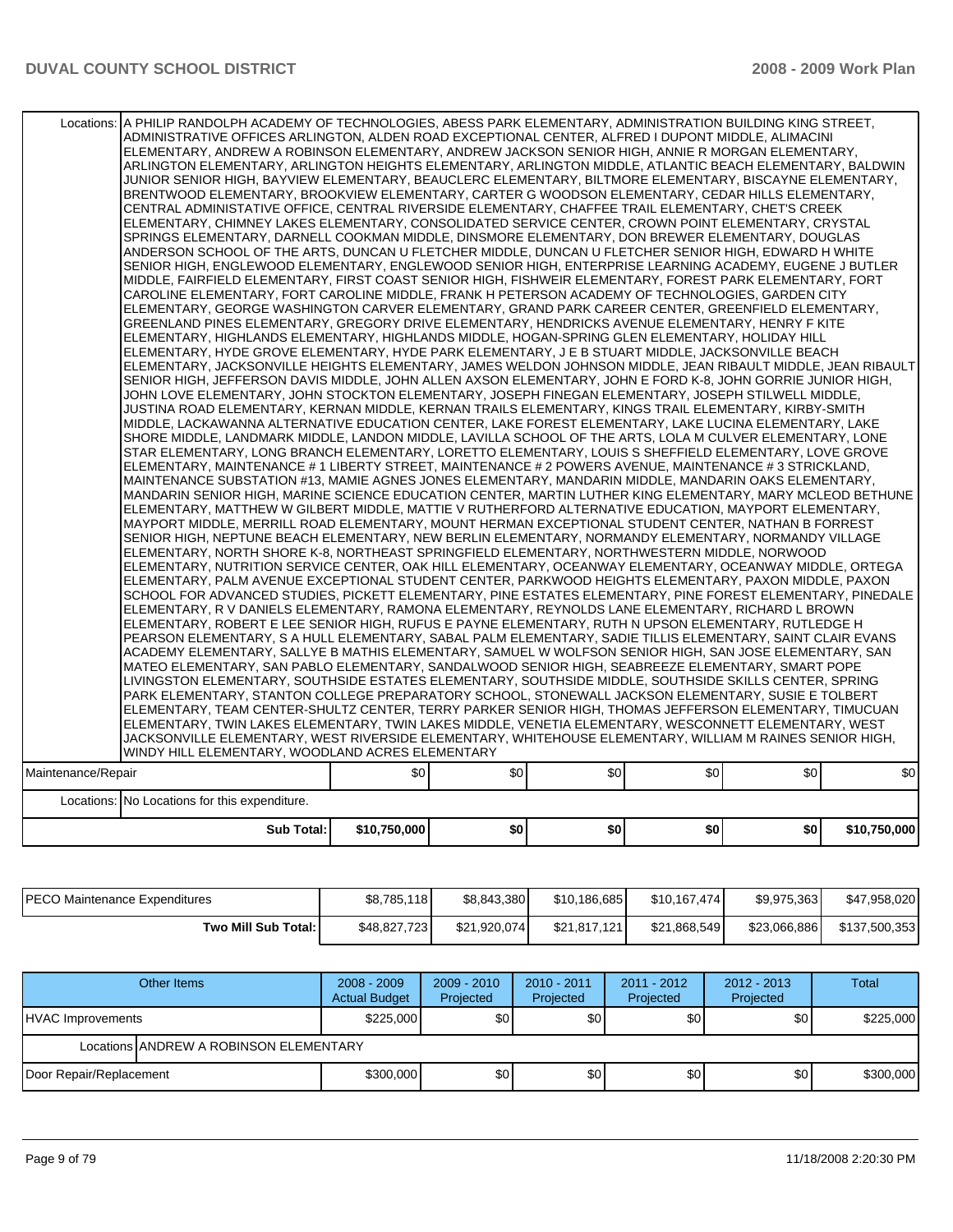|                      | Locations A PHILIP RANDOLPH ACADEMY OF TECHNOLOGIES, ABESS PARK ELEMENTARY, ADMINISTRATION BUILDING KING STREET,<br>ADMINISTRATIVE OFFICES ARLINGTON, ALDEN ROAD EXCEPTIONAL CENTER, ALFRED I DUPONT MIDDLE, ALIMACINI<br>ELEMENTARY, ANDREW A ROBINSON ELEMENTARY, ANDREW JACKSON SENIOR HIGH, ANNIE R MORGAN ELEMENTARY,<br>ARLINGTON ELEMENTARY, ARLINGTON HEIGHTS ELEMENTARY, ARLINGTON MIDDLE, ATLANTIC BEACH ELEMENTARY,<br>BALDWIN JUNIOR SENIOR HIGH, BAYVIEW ELEMENTARY, BEAUCLERC ELEMENTARY, BILTMORE ELEMENTARY, BISCAYNE<br>ELEMENTARY, BRENTWOOD ELEMENTARY, BROOKVIEW ELEMENTARY, CARTER G WOODSON ELEMENTARY, CEDAR HILLS<br>ELEMENTARY, CENTRAL ADMINISTATIVE OFFICE, CENTRAL RIVERSIDE ELEMENTARY, CHAFFEE TRAIL ELEMENTARY, CHET'S<br>CREEK ELEMENTARY, CHIMNEY LAKES ELEMENTARY, CONSOLIDATED SERVICE CENTER, CROWN POINT ELEMENTARY,<br>CRYSTAL SPRINGS ELEMENTARY, DARNELL COOKMAN MIDDLE, DINSMORE ELEMENTARY, DON BREWER ELEMENTARY,<br>DOUGLAS ANDERSON SCHOOL OF THE ARTS, DUNCAN U FLETCHER MIDDLE, DUNCAN U FLETCHER SENIOR HIGH, EDWARD H<br>WHITE SENIOR HIGH, ENGLEWOOD ELEMENTARY, ENGLEWOOD SENIOR HIGH, ENTERPRISE LEARNING ACADEMY, EUGENE J<br>BUTLER MIDDLE, FAIRFIELD ELEMENTARY, FIRST COAST SENIOR HIGH, FISHWEIR ELEMENTARY, FOREST PARK ELEMENTARY,<br>FORT CAROLINE ELEMENTARY, FORT CAROLINE MIDDLE, FRANK H PETERSON ACADEMY OF TECHNOLOGIES, GARDEN CITY<br>ELEMENTARY, GEORGE WASHINGTON CARVER ELEMENTARY, GRAND PARK CAREER CENTER, GREENFIELD ELEMENTARY,<br>GREENLAND PINES ELEMENTARY, GREGORY DRIVE ELEMENTARY, HENDRICKS AVENUE ELEMENTARY, HENRY F KITE<br>IELEMENTARY. HIGHLANDS ELEMENTARY. HIGHLANDS MIDDLE. HOGAN-SPRING GLEN ELEMENTARY. HOLIDAY HILL<br>ELEMENTARY, HYDE GROVE ELEMENTARY, HYDE PARK ELEMENTARY, J E B STUART MIDDLE, JACKSONVILLE BEACH<br>ELEMENTARY, JACKSONVILLE HEIGHTS ELEMENTARY, JAMES WELDON JOHNSON MIDDLE, JEAN RIBAULT MIDDLE, JEAN<br>RIBAULT SENIOR HIGH, JEFFERSON DAVIS MIDDLE, JOHN ALLEN AXSON ELEMENTARY, JOHN E FORD K-8, JOHN GORRIE<br>JUNIOR HIGH, JOHN LOVE ELEMENTARY, JOHN STOCKTON ELEMENTARY, JOSEPH FINEGAN ELEMENTARY, JOSEPH STILWELL<br>MIDDLE, JUSTINA ROAD ELEMENTARY, KERNAN MIDDLE, KERNAN TRAILS ELEMENTARY, KINGS TRAIL ELEMENTARY, KIRBY-<br>SMITH MIDDLE, LACKAWANNA ALTERNATIVE EDUCATION CENTER, LAKE FOREST ELEMENTARY, LAKE LUCINA ELEMENTARY.<br>LAKE SHORE MIDDLE, LANDMARK MIDDLE, LANDON MIDDLE, LAVILLA SCHOOL OF THE ARTS, LOLA M CULVER ELEMENTARY,<br>LONE STAR ELEMENTARY, LONG BRANCH ELEMENTARY, LORETTO ELEMENTARY, LOUIS S SHEFFIELD ELEMENTARY, LOVE<br>GROVE ELEMENTARY, MAINTENANCE # 1 LIBERTY STREET, MAINTENANCE # 2 POWERS AVENUE, MAINTENANCE # 3<br>STRICKLAND, MAINTENANCE SUBSTATION #13, MAMIE AGNES JONES ELEMENTARY, MANDARIN MIDDLE, MANDARIN OAKS<br>IELEMENTARY. MANDARIN SENIOR HIGH. MARINE SCIENCE EDUCATION CENTER. MARTIN LUTHER KING ELEMENTARY. MARY<br>MCLEOD BETHUNE ELEMENTARY, MATTHEW W GILBERT MIDDLE, MATTIE V RUTHERFORD ALTERNATIVE EDUCATION,<br>MAYPORT ELEMENTARY, MAYPORT MIDDLE, MERRILL ROAD ELEMENTARY, MOUNT HERMAN EXCEPTIONAL STUDENT<br>CENTER, NATHAN B FORREST SENIOR HIGH, NEPTUNE BEACH ELEMENTARY, NEW BERLIN ELEMENTARY, NORMANDY<br>ELEMENTARY, NORMANDY VILLAGE ELEMENTARY, NORTH SHORE K-8, NORTHEAST SPRINGFIELD ELEMENTARY,<br>NORTHWESTERN MIDDLE, NORWOOD ELEMENTARY, NUTRITION SERVICE CENTER, OAK HILL ELEMENTARY, OCEANWAY<br>ELEMENTARY. OCEANWAY MIDDLE. ORTEGA ELEMENTARY. PALM AVENUE EXCEPTIONAL STUDENT CENTER. PARKWOOD<br>HEIGHTS ELEMENTARY, PAXON MIDDLE, PAXON SCHOOL FOR ADVANCED STUDIES, PICKETT ELEMENTARY, PINE ESTATES<br>ELEMENTARY, PINE FOREST ELEMENTARY, PINEDALE ELEMENTARY, R V DANIELS ELEMENTARY, RAMONA ELEMENTARY,<br>REYNOLDS LANE ELEMENTARY, RICHARD L BROWN ELEMENTARY, ROBERT E LEE SENIOR HIGH, RUFUS E PAYNE<br>ELEMENTARY, RUTH N UPSON ELEMENTARY, RUTLEDGE H PEARSON ELEMENTARY, S A HULL ELEMENTARY, SABAL PALM <br>ELEMENTARY, SADIE TILLIS ELEMENTARY, SAINT CLAIR EVANS ACADEMY ELEMENTARY, SALLYE B MATHIS ELEMENTARY,<br>SAMUEL W WOLFSON SENIOR HIGH, SAN JOSE ELEMENTARY, SAN MATEO ELEMENTARY, SAN PABLO ELEMENTARY,<br>SANDALWOOD SENIOR HIGH, SEABREEZE ELEMENTARY, SMART POPE LIVINGSTON ELEMENTARY, SOUTHSIDE ESTATES<br>ELEMENTARY, SOUTHSIDE MIDDLE, SOUTHSIDE SKILLS CENTER, SPRING PARK ELEMENTARY, STANTON COLLEGE<br>PREPARATORY SCHOOL, STONEWALL JACKSON ELEMENTARY, SUSIE E TOLBERT ELEMENTARY, TEAM CENTER-SHULTZ<br>ICENTER, TERRY PARKER SENIOR HIGH, THOMAS JEFFERSON ELEMENTARY, TIMUCUAN ELEMENTARY, TWIN LAKES<br>ELEMENTARY, TWIN LAKES MIDDLE, VENETIA ELEMENTARY, WESCONNETT ELEMENTARY, WEST JACKSONVILLE<br>ELEMENTARY, WEST RIVERSIDE ELEMENTARY, WHITEHOUSE ELEMENTARY, WILLIAM M RAINES SENIOR HIGH, WINDY HILL<br>ELEMENTARY, WOODLAND ACRES ELEMENTARY |           |     |     |     |     |           |
|----------------------|---------------------------------------------------------------------------------------------------------------------------------------------------------------------------------------------------------------------------------------------------------------------------------------------------------------------------------------------------------------------------------------------------------------------------------------------------------------------------------------------------------------------------------------------------------------------------------------------------------------------------------------------------------------------------------------------------------------------------------------------------------------------------------------------------------------------------------------------------------------------------------------------------------------------------------------------------------------------------------------------------------------------------------------------------------------------------------------------------------------------------------------------------------------------------------------------------------------------------------------------------------------------------------------------------------------------------------------------------------------------------------------------------------------------------------------------------------------------------------------------------------------------------------------------------------------------------------------------------------------------------------------------------------------------------------------------------------------------------------------------------------------------------------------------------------------------------------------------------------------------------------------------------------------------------------------------------------------------------------------------------------------------------------------------------------------------------------------------------------------------------------------------------------------------------------------------------------------------------------------------------------------------------------------------------------------------------------------------------------------------------------------------------------------------------------------------------------------------------------------------------------------------------------------------------------------------------------------------------------------------------------------------------------------------------------------------------------------------------------------------------------------------------------------------------------------------------------------------------------------------------------------------------------------------------------------------------------------------------------------------------------------------------------------------------------------------------------------------------------------------------------------------------------------------------------------------------------------------------------------------------------------------------------------------------------------------------------------------------------------------------------------------------------------------------------------------------------------------------------------------------------------------------------------------------------------------------------------------------------------------------------------------------------------------------------------------------------------------------------------------------------------------------------------------------------------------------------------------------------------------------------------------------------------------------------------------------------------------------------------------------------------------------------------------------------------------------------------------------------------------------------------------------------------------------------------------------------------------------------------------------------------------------------------------------------------------------------------------------------------------------------------------------------------------------------------------------------------------------------------------------------------------------------------------------------------------------------------------------------------------------------------------------------------------------------------------------------------------------------------------------------------------------------------------------------------------------------------|-----------|-----|-----|-----|-----|-----------|
| Sidewalks & concrete |                                                                                                                                                                                                                                                                                                                                                                                                                                                                                                                                                                                                                                                                                                                                                                                                                                                                                                                                                                                                                                                                                                                                                                                                                                                                                                                                                                                                                                                                                                                                                                                                                                                                                                                                                                                                                                                                                                                                                                                                                                                                                                                                                                                                                                                                                                                                                                                                                                                                                                                                                                                                                                                                                                                                                                                                                                                                                                                                                                                                                                                                                                                                                                                                                                                                                                                                                                                                                                                                                                                                                                                                                                                                                                                                                                                                                                                                                                                                                                                                                                                                                                                                                                                                                                                                                                                                                                                                                                                                                                                                                                                                                                                                                                                                                                                                                                       | \$225,000 | \$0 | \$0 | \$0 | \$0 | \$225,000 |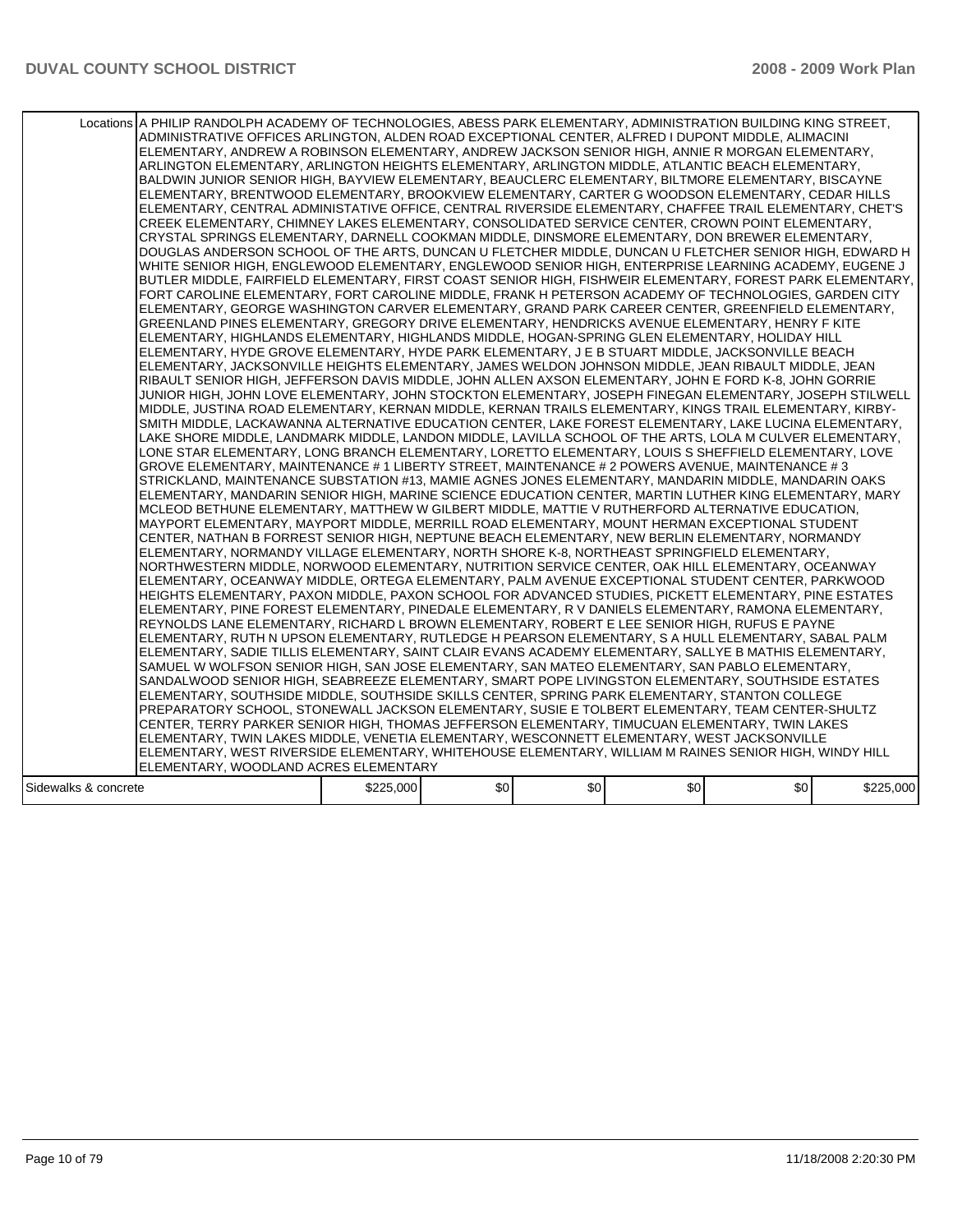| Locations A PHILIP RANDOLPH ACADEMY OF TECHNOLOGIES, ABESS PARK ELEMENTARY, ADMINISTRATION BUILDING KING STREET,<br>ADMINISTRATIVE OFFICES ARLINGTON, ALDEN ROAD EXCEPTIONAL CENTER, ALFRED I DUPONT MIDDLE, ALIMACINI<br>ELEMENTARY, ANDREW A ROBINSON ELEMENTARY, ANDREW JACKSON SENIOR HIGH, ANNIE R MORGAN ELEMENTARY,<br>ARLINGTON ELEMENTARY, ARLINGTON HEIGHTS ELEMENTARY, ARLINGTON MIDDLE, ATLANTIC BEACH ELEMENTARY,<br>BALDWIN JUNIOR SENIOR HIGH, BAYVIEW ELEMENTARY, BEAUCLERC ELEMENTARY, BILTMORE ELEMENTARY, BISCAYNE<br>ELEMENTARY, BRENTWOOD ELEMENTARY, BROOKVIEW ELEMENTARY, CARTER G WOODSON ELEMENTARY, CEDAR HILLS<br>ELEMENTARY, CENTRAL ADMINISTATIVE OFFICE, CENTRAL RIVERSIDE ELEMENTARY, CHAFFEE TRAIL ELEMENTARY, CHET'S<br>CREEK ELEMENTARY, CHIMNEY LAKES ELEMENTARY, CONSOLIDATED SERVICE CENTER, CROWN POINT ELEMENTARY,<br>CRYSTAL SPRINGS ELEMENTARY, DARNELL COOKMAN MIDDLE, DINSMORE ELEMENTARY, DON BREWER ELEMENTARY,<br>DOUGLAS ANDERSON SCHOOL OF THE ARTS, DUNCAN U FLETCHER MIDDLE, DUNCAN U FLETCHER SENIOR HIGH, EDWARD H<br>WHITE SENIOR HIGH, ENGLEWOOD ELEMENTARY, ENGLEWOOD SENIOR HIGH, ENTERPRISE LEARNING ACADEMY, EUGENE J<br>BUTLER MIDDLE, FAIRFIELD ELEMENTARY, FIRST COAST SENIOR HIGH, FISHWEIR ELEMENTARY, FOREST PARK ELEMENTARY,<br>FORT CAROLINE ELEMENTARY, FORT CAROLINE MIDDLE, FRANK H PETERSON ACADEMY OF TECHNOLOGIES, GARDEN CITY<br>ELEMENTARY, GEORGE WASHINGTON CARVER ELEMENTARY, GRAND PARK CAREER CENTER, GREENFIELD ELEMENTARY,<br>GREENLAND PINES ELEMENTARY, GREGORY DRIVE ELEMENTARY, HENDRICKS AVENUE ELEMENTARY, HENRY F KITE<br>ELEMENTARY, HIGHLANDS ELEMENTARY, HIGHLANDS MIDDLE, HOGAN-SPRING GLEN ELEMENTARY, HOLIDAY HILL<br>ELEMENTARY, HYDE GROVE ELEMENTARY, HYDE PARK ELEMENTARY, J E B STUART MIDDLE, JACKSONVILLE BEACH<br>ELEMENTARY, JACKSONVILLE HEIGHTS ELEMENTARY, JAMES WELDON JOHNSON MIDDLE, JEAN RIBAULT MIDDLE, JEAN<br>RIBAULT SENIOR HIGH, JEFFERSON DAVIS MIDDLE, JOHN ALLEN AXSON ELEMENTARY, JOHN E FORD K-8, JOHN GORRIE<br>JUNIOR HIGH, JOHN LOVE ELEMENTARY, JOHN STOCKTON ELEMENTARY, JOSEPH FINEGAN ELEMENTARY, JOSEPH STILWELL<br>MIDDLE, JUSTINA ROAD ELEMENTARY, KERNAN MIDDLE, KERNAN TRAILS ELEMENTARY, KINGS TRAIL ELEMENTARY, KIRBY-<br>SMITH MIDDLE, LACKAWANNA ALTERNATIVE EDUCATION CENTER, LAKE FOREST ELEMENTARY, LAKE LUCINA ELEMENTARY,<br>LAKE SHORE MIDDLE, LANDMARK MIDDLE, LANDON MIDDLE, LAVILLA SCHOOL OF THE ARTS, LOLA M CULVER ELEMENTARY,<br>LONE STAR ELEMENTARY, LONG BRANCH ELEMENTARY, LORETTO ELEMENTARY, LOUIS S SHEFFIELD ELEMENTARY, LOVE<br>GROVE ELEMENTARY, MAINTENANCE # 1 LIBERTY STREET, MAINTENANCE # 2 POWERS AVENUE, MAINTENANCE # 3<br>STRICKLAND, MAINTENANCE SUBSTATION #13, MAMIE AGNES JONES ELEMENTARY, MANDARIN MIDDLE, MANDARIN OAKS<br>IELEMENTARY, MANDARIN SENIOR HIGH, MARINE SCIENCE EDUCATION CENTER, MARTIN LUTHER KING ELEMENTARY, MARY<br>MCLEOD BETHUNE ELEMENTARY, MATTHEW W GILBERT MIDDLE, MATTIE V RUTHERFORD ALTERNATIVE EDUCATION,<br>MAYPORT ELEMENTARY, MAYPORT MIDDLE, MERRILL ROAD ELEMENTARY, MOUNT HERMAN EXCEPTIONAL STUDENT<br>CENTER, NATHAN B FORREST SENIOR HIGH, NEPTUNE BEACH ELEMENTARY, NEW BERLIN ELEMENTARY, NORMANDY<br>ELEMENTARY, NORMANDY VILLAGE ELEMENTARY, NORTH SHORE K-8, NORTHEAST SPRINGFIELD ELEMENTARY,<br>NORTHWESTERN MIDDLE, NORWOOD ELEMENTARY, NUTRITION SERVICE CENTER, OAK HILL ELEMENTARY, OCEANWAY<br>ELEMENTARY, OCEANWAY MIDDLE, ORTEGA ELEMENTARY, PALM AVENUE EXCEPTIONAL STUDENT CENTER, PARKWOOD<br>HEIGHTS ELEMENTARY, PAXON MIDDLE, PAXON SCHOOL FOR ADVANCED STUDIES, PICKETT ELEMENTARY, PINE ESTATES<br>ELEMENTARY, PINE FOREST ELEMENTARY, PINEDALE ELEMENTARY, R V DANIELS ELEMENTARY, RAMONA ELEMENTARY,<br>REYNOLDS LANE ELEMENTARY, RICHARD L BROWN ELEMENTARY, ROBERT E LEE SENIOR HIGH, RUFUS E PAYNE<br>ELEMENTARY, RUTH N UPSON ELEMENTARY, RUTLEDGE H PEARSON ELEMENTARY, S A HULL ELEMENTARY, SABAL PALM<br>ELEMENTARY, SADIE TILLIS ELEMENTARY, SAINT CLAIR EVANS ACADEMY ELEMENTARY, SALLYE B MATHIS ELEMENTARY,<br>SAMUEL W WOLFSON SENIOR HIGH, SAN JOSE ELEMENTARY, SAN MATEO ELEMENTARY, SAN PABLO ELEMENTARY,<br>SANDALWOOD SENIOR HIGH, SEABREEZE ELEMENTARY, SMART POPE LIVINGSTON ELEMENTARY, SOUTHSIDE ESTATES<br>ELEMENTARY, SOUTHSIDE MIDDLE, SOUTHSIDE SKILLS CENTER, SPRING PARK ELEMENTARY, STANTON COLLEGE<br>PREPARATORY SCHOOL, STONEWALL JACKSON ELEMENTARY, SUSIE E TOLBERT ELEMENTARY, TEAM CENTER-SHULTZ<br>ICENTER, TERRY PARKER SENIOR HIGH, THOMAS JEFFERSON ELEMENTARY, TIMUCUAN ELEMENTARY, TWIN LAKES<br>ELEMENTARY, TWIN LAKES MIDDLE, VENETIA ELEMENTARY, WESCONNETT ELEMENTARY, WEST JACKSONVILLE<br>ELEMENTARY, WEST RIVERSIDE ELEMENTARY, WHITEHOUSE ELEMENTARY, WILLIAM M RAINES SENIOR HIGH, WINDY HILL<br>ELEMENTARY, WOODLAND ACRES ELEMENTARY |          |     |     |     |     |          |
|-------------------------------------------------------------------------------------------------------------------------------------------------------------------------------------------------------------------------------------------------------------------------------------------------------------------------------------------------------------------------------------------------------------------------------------------------------------------------------------------------------------------------------------------------------------------------------------------------------------------------------------------------------------------------------------------------------------------------------------------------------------------------------------------------------------------------------------------------------------------------------------------------------------------------------------------------------------------------------------------------------------------------------------------------------------------------------------------------------------------------------------------------------------------------------------------------------------------------------------------------------------------------------------------------------------------------------------------------------------------------------------------------------------------------------------------------------------------------------------------------------------------------------------------------------------------------------------------------------------------------------------------------------------------------------------------------------------------------------------------------------------------------------------------------------------------------------------------------------------------------------------------------------------------------------------------------------------------------------------------------------------------------------------------------------------------------------------------------------------------------------------------------------------------------------------------------------------------------------------------------------------------------------------------------------------------------------------------------------------------------------------------------------------------------------------------------------------------------------------------------------------------------------------------------------------------------------------------------------------------------------------------------------------------------------------------------------------------------------------------------------------------------------------------------------------------------------------------------------------------------------------------------------------------------------------------------------------------------------------------------------------------------------------------------------------------------------------------------------------------------------------------------------------------------------------------------------------------------------------------------------------------------------------------------------------------------------------------------------------------------------------------------------------------------------------------------------------------------------------------------------------------------------------------------------------------------------------------------------------------------------------------------------------------------------------------------------------------------------------------------------------------------------------------------------------------------------------------------------------------------------------------------------------------------------------------------------------------------------------------------------------------------------------------------------------------------------------------------------------------------------------------------------------------------------------------------------------------------------------------------------------------------------------------------------------------------------------------------------------------------------------------------------------------------------------------------------------------------------------------------------------------------------------------------------------------------------------------------------------------------------------------------------------------------------------------------------------------------------------------------------------------------------------------------------------------------------------|----------|-----|-----|-----|-----|----------|
| Fire hose Replacement                                                                                                                                                                                                                                                                                                                                                                                                                                                                                                                                                                                                                                                                                                                                                                                                                                                                                                                                                                                                                                                                                                                                                                                                                                                                                                                                                                                                                                                                                                                                                                                                                                                                                                                                                                                                                                                                                                                                                                                                                                                                                                                                                                                                                                                                                                                                                                                                                                                                                                                                                                                                                                                                                                                                                                                                                                                                                                                                                                                                                                                                                                                                                                                                                                                                                                                                                                                                                                                                                                                                                                                                                                                                                                                                                                                                                                                                                                                                                                                                                                                                                                                                                                                                                                                                                                                                                                                                                                                                                                                                                                                                                                                                                                                                                                                                               | \$20,000 | \$0 | \$0 | \$0 | \$0 | \$20,000 |
|                                                                                                                                                                                                                                                                                                                                                                                                                                                                                                                                                                                                                                                                                                                                                                                                                                                                                                                                                                                                                                                                                                                                                                                                                                                                                                                                                                                                                                                                                                                                                                                                                                                                                                                                                                                                                                                                                                                                                                                                                                                                                                                                                                                                                                                                                                                                                                                                                                                                                                                                                                                                                                                                                                                                                                                                                                                                                                                                                                                                                                                                                                                                                                                                                                                                                                                                                                                                                                                                                                                                                                                                                                                                                                                                                                                                                                                                                                                                                                                                                                                                                                                                                                                                                                                                                                                                                                                                                                                                                                                                                                                                                                                                                                                                                                                                                                     |          |     |     |     |     |          |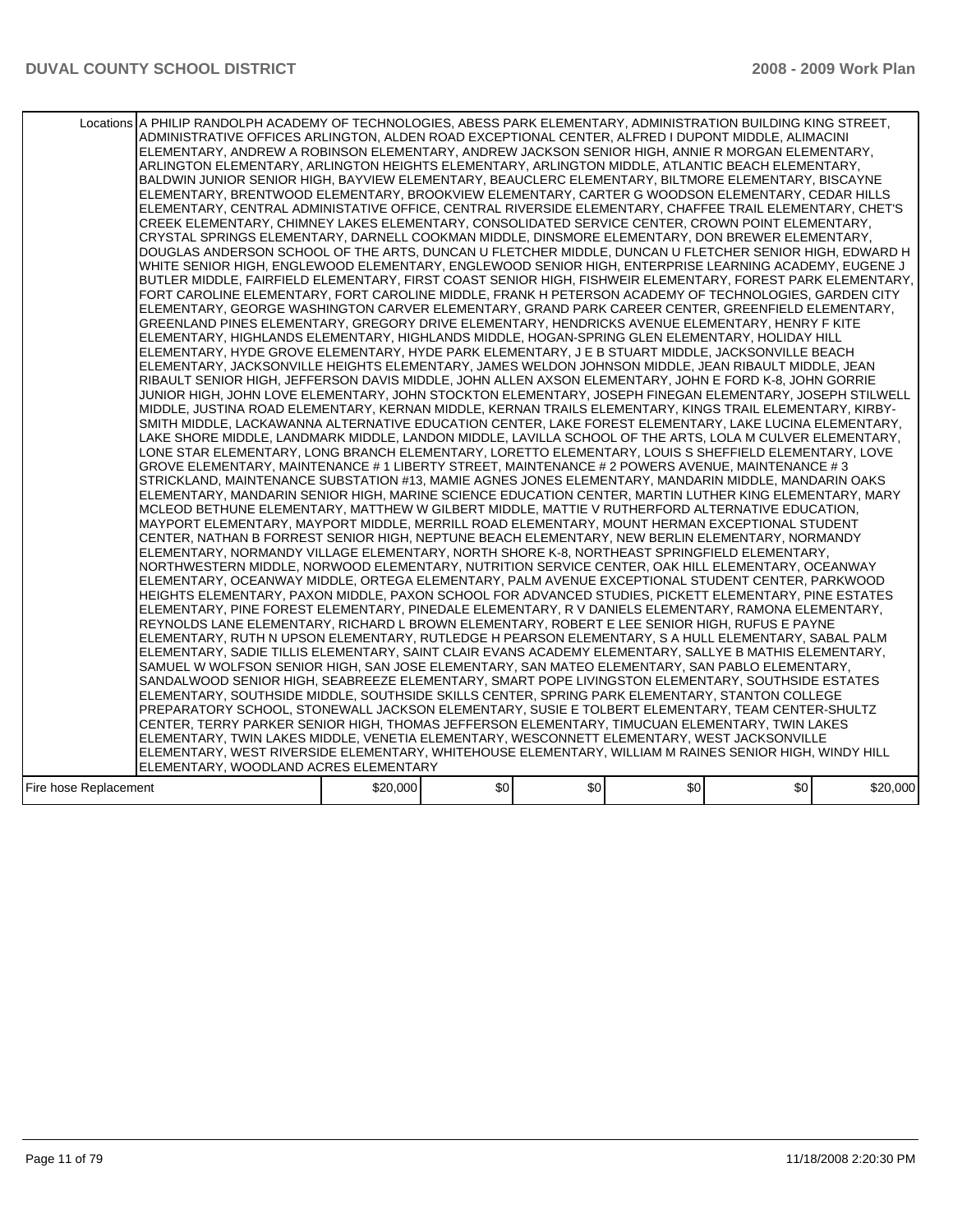|                       | Locations A PHILIP RANDOLPH ACADEMY OF TECHNOLOGIES, ABESS PARK ELEMENTARY, ADMINISTRATION BUILDING KING STREET,<br>ADMINISTRATIVE OFFICES ARLINGTON, ALDEN ROAD EXCEPTIONAL CENTER, ALFRED I DUPONT MIDDLE, ALIMACINI<br>ELEMENTARY, ANDREW A ROBINSON ELEMENTARY, ANDREW JACKSON SENIOR HIGH, ANNIE R MORGAN ELEMENTARY,<br>ARLINGTON ELEMENTARY, ARLINGTON HEIGHTS ELEMENTARY, ARLINGTON MIDDLE, ATLANTIC BEACH ELEMENTARY,<br>BALDWIN JUNIOR SENIOR HIGH, BAYVIEW ELEMENTARY, BEAUCLERC ELEMENTARY, BILTMORE ELEMENTARY, BISCAYNE<br>ELEMENTARY, BRENTWOOD ELEMENTARY, BROOKVIEW ELEMENTARY, CARTER G WOODSON ELEMENTARY, CEDAR HILLS<br>ELEMENTARY, CENTRAL ADMINISTATIVE OFFICE, CENTRAL RIVERSIDE ELEMENTARY, CHAFFEE TRAIL ELEMENTARY, CHET'S<br>CREEK ELEMENTARY, CHIMNEY LAKES ELEMENTARY, CONSOLIDATED SERVICE CENTER, CROWN POINT ELEMENTARY,<br>CRYSTAL SPRINGS ELEMENTARY, DARNELL COOKMAN MIDDLE, DINSMORE ELEMENTARY, DON BREWER ELEMENTARY,                                                                                                                                                                                                                                                                                                                                                                                                                                                                                                                                                                                                                                                                                                                                                                                                                                                                                                                                                                                                                                                                                                                                                                                                                                                                                                                                                                                                                                                                                                                                                                                                                                                                                                                                                                                                                                                                                                                                                                                                                                                                                                                                                                                                                                                                                                                                                                                                                                                                                                                                                                                                                                                                                                                                                                                               |           |     |     |     |                                                                                                        |           |
|-----------------------|------------------------------------------------------------------------------------------------------------------------------------------------------------------------------------------------------------------------------------------------------------------------------------------------------------------------------------------------------------------------------------------------------------------------------------------------------------------------------------------------------------------------------------------------------------------------------------------------------------------------------------------------------------------------------------------------------------------------------------------------------------------------------------------------------------------------------------------------------------------------------------------------------------------------------------------------------------------------------------------------------------------------------------------------------------------------------------------------------------------------------------------------------------------------------------------------------------------------------------------------------------------------------------------------------------------------------------------------------------------------------------------------------------------------------------------------------------------------------------------------------------------------------------------------------------------------------------------------------------------------------------------------------------------------------------------------------------------------------------------------------------------------------------------------------------------------------------------------------------------------------------------------------------------------------------------------------------------------------------------------------------------------------------------------------------------------------------------------------------------------------------------------------------------------------------------------------------------------------------------------------------------------------------------------------------------------------------------------------------------------------------------------------------------------------------------------------------------------------------------------------------------------------------------------------------------------------------------------------------------------------------------------------------------------------------------------------------------------------------------------------------------------------------------------------------------------------------------------------------------------------------------------------------------------------------------------------------------------------------------------------------------------------------------------------------------------------------------------------------------------------------------------------------------------------------------------------------------------------------------------------------------------------------------------------------------------------------------------------------------------------------------------------------------------------------------------------------------------------------------------------------------------------------------------------------------------------------------------------------------------------------------------------------------------------------------------------------------------------------------------------------|-----------|-----|-----|-----|--------------------------------------------------------------------------------------------------------|-----------|
|                       | WHITE SENIOR HIGH, ENGLEWOOD ELEMENTARY, ENGLEWOOD SENIOR HIGH, ENTERPRISE LEARNING ACADEMY, EUGENE J<br>BUTLER MIDDLE, FAIRFIELD ELEMENTARY, FIRST COAST SENIOR HIGH, FISHWEIR ELEMENTARY, FOREST PARK ELEMENTARY,<br>FORT CAROLINE ELEMENTARY, FORT CAROLINE MIDDLE, FRANK H PETERSON ACADEMY OF TECHNOLOGIES, GARDEN CITY<br>ELEMENTARY, GEORGE WASHINGTON CARVER ELEMENTARY, GRAND PARK CAREER CENTER, GREENFIELD ELEMENTARY,<br>GREENLAND PINES ELEMENTARY, GREGORY DRIVE ELEMENTARY, HENDRICKS AVENUE ELEMENTARY, HENRY F KITE<br>IELEMENTARY. HIGHLANDS ELEMENTARY. HIGHLANDS MIDDLE. HOGAN-SPRING GLEN ELEMENTARY. HOLIDAY HILL<br>ELEMENTARY, HYDE GROVE ELEMENTARY, HYDE PARK ELEMENTARY, J E B STUART MIDDLE, JACKSONVILLE BEACH<br>ELEMENTARY, JACKSONVILLE HEIGHTS ELEMENTARY, JAMES WELDON JOHNSON MIDDLE, JEAN RIBAULT MIDDLE, JEAN<br>RIBAULT SENIOR HIGH, JEFFERSON DAVIS MIDDLE, JOHN ALLEN AXSON ELEMENTARY, JOHN E FORD K-8, JOHN GORRIE<br>JUNIOR HIGH, JOHN LOVE ELEMENTARY, JOHN STOCKTON ELEMENTARY, JOSEPH FINEGAN ELEMENTARY, JOSEPH STILWELL<br>MIDDLE, JUSTINA ROAD ELEMENTARY, KERNAN MIDDLE, KERNAN TRAILS ELEMENTARY, KINGS TRAIL ELEMENTARY, KIRBY-<br>SMITH MIDDLE, LACKAWANNA ALTERNATIVE EDUCATION CENTER, LAKE FOREST ELEMENTARY, LAKE LUCINA ELEMENTARY.<br>LAKE SHORE MIDDLE, LANDMARK MIDDLE, LANDON MIDDLE, LAVILLA SCHOOL OF THE ARTS, LOLA M CULVER ELEMENTARY,<br>LONE STAR ELEMENTARY, LONG BRANCH ELEMENTARY, LORETTO ELEMENTARY, LOUIS S SHEFFIELD ELEMENTARY, LOVE<br>GROVE ELEMENTARY, MAINTENANCE # 1 LIBERTY STREET, MAINTENANCE # 2 POWERS AVENUE, MAINTENANCE # 3<br>STRICKLAND, MAINTENANCE SUBSTATION #13, MAMIE AGNES JONES ELEMENTARY, MANDARIN MIDDLE, MANDARIN OAKS<br>IELEMENTARY. MANDARIN SENIOR HIGH. MARINE SCIENCE EDUCATION CENTER. MARTIN LUTHER KING ELEMENTARY. MARY<br>MCLEOD BETHUNE ELEMENTARY, MATTHEW W GILBERT MIDDLE, MATTIE V RUTHERFORD ALTERNATIVE EDUCATION,<br>MAYPORT ELEMENTARY, MAYPORT MIDDLE, MERRILL ROAD ELEMENTARY, MOUNT HERMAN EXCEPTIONAL STUDENT<br>CENTER, NATHAN B FORREST SENIOR HIGH, NEPTUNE BEACH ELEMENTARY, NEW BERLIN ELEMENTARY, NORMANDY<br>ELEMENTARY, NORMANDY VILLAGE ELEMENTARY, NORTH SHORE K-8, NORTHEAST SPRINGFIELD ELEMENTARY,<br>NORTHWESTERN MIDDLE, NORWOOD ELEMENTARY, NUTRITION SERVICE CENTER, OAK HILL ELEMENTARY, OCEANWAY<br>ELEMENTARY. OCEANWAY MIDDLE. ORTEGA ELEMENTARY. PALM AVENUE EXCEPTIONAL STUDENT CENTER. PARKWOOD<br>HEIGHTS ELEMENTARY, PAXON MIDDLE, PAXON SCHOOL FOR ADVANCED STUDIES, PICKETT ELEMENTARY, PINE ESTATES<br>ELEMENTARY, PINE FOREST ELEMENTARY, PINEDALE ELEMENTARY, R V DANIELS ELEMENTARY, RAMONA ELEMENTARY,<br>REYNOLDS LANE ELEMENTARY, RICHARD L BROWN ELEMENTARY, ROBERT E LEE SENIOR HIGH, RUFUS E PAYNE<br>ELEMENTARY, RUTH N UPSON ELEMENTARY, RUTLEDGE H PEARSON ELEMENTARY, S A HULL ELEMENTARY, SABAL PALM <br>ELEMENTARY, SADIE TILLIS ELEMENTARY, SAINT CLAIR EVANS ACADEMY ELEMENTARY, SALLYE B MATHIS ELEMENTARY,<br>SAMUEL W WOLFSON SENIOR HIGH, SAN JOSE ELEMENTARY, SAN MATEO ELEMENTARY, SAN PABLO ELEMENTARY,<br>SANDALWOOD SENIOR HIGH, SEABREEZE ELEMENTARY, SMART POPE LIVINGSTON ELEMENTARY, SOUTHSIDE ESTATES<br>ELEMENTARY, SOUTHSIDE MIDDLE, SOUTHSIDE SKILLS CENTER, SPRING PARK ELEMENTARY, STANTON COLLEGE<br>PREPARATORY SCHOOL, STONEWALL JACKSON ELEMENTARY, SUSIE E TOLBERT ELEMENTARY, TEAM CENTER-SHULTZ<br>CENTER, TERRY PARKER SENIOR HIGH, THOMAS JEFFERSON ELEMENTARY, TIMUCUAN ELEMENTARY, TWIN LAKES<br>ELEMENTARY, TWIN LAKES MIDDLE, VENETIA ELEMENTARY, WESCONNETT ELEMENTARY, WEST JACKSONVILLE<br>ELEMENTARY, WEST RIVERSIDE ELEMENTARY, WHITEHOUSE ELEMENTARY, WILLIAM M RAINES SENIOR HIGH, WINDY HILL<br>ELEMENTARY, WOODLAND ACRES ELEMENTARY |           |     |     |     | DOUGLAS ANDERSON SCHOOL OF THE ARTS, DUNCAN U FLETCHER MIDDLE, DUNCAN U FLETCHER SENIOR HIGH, EDWARD H |           |
| Generator Replacement |                                                                                                                                                                                                                                                                                                                                                                                                                                                                                                                                                                                                                                                                                                                                                                                                                                                                                                                                                                                                                                                                                                                                                                                                                                                                                                                                                                                                                                                                                                                                                                                                                                                                                                                                                                                                                                                                                                                                                                                                                                                                                                                                                                                                                                                                                                                                                                                                                                                                                                                                                                                                                                                                                                                                                                                                                                                                                                                                                                                                                                                                                                                                                                                                                                                                                                                                                                                                                                                                                                                                                                                                                                                                                                                                                            | \$275,000 | \$0 | \$0 | \$0 | \$0                                                                                                    | \$275,000 |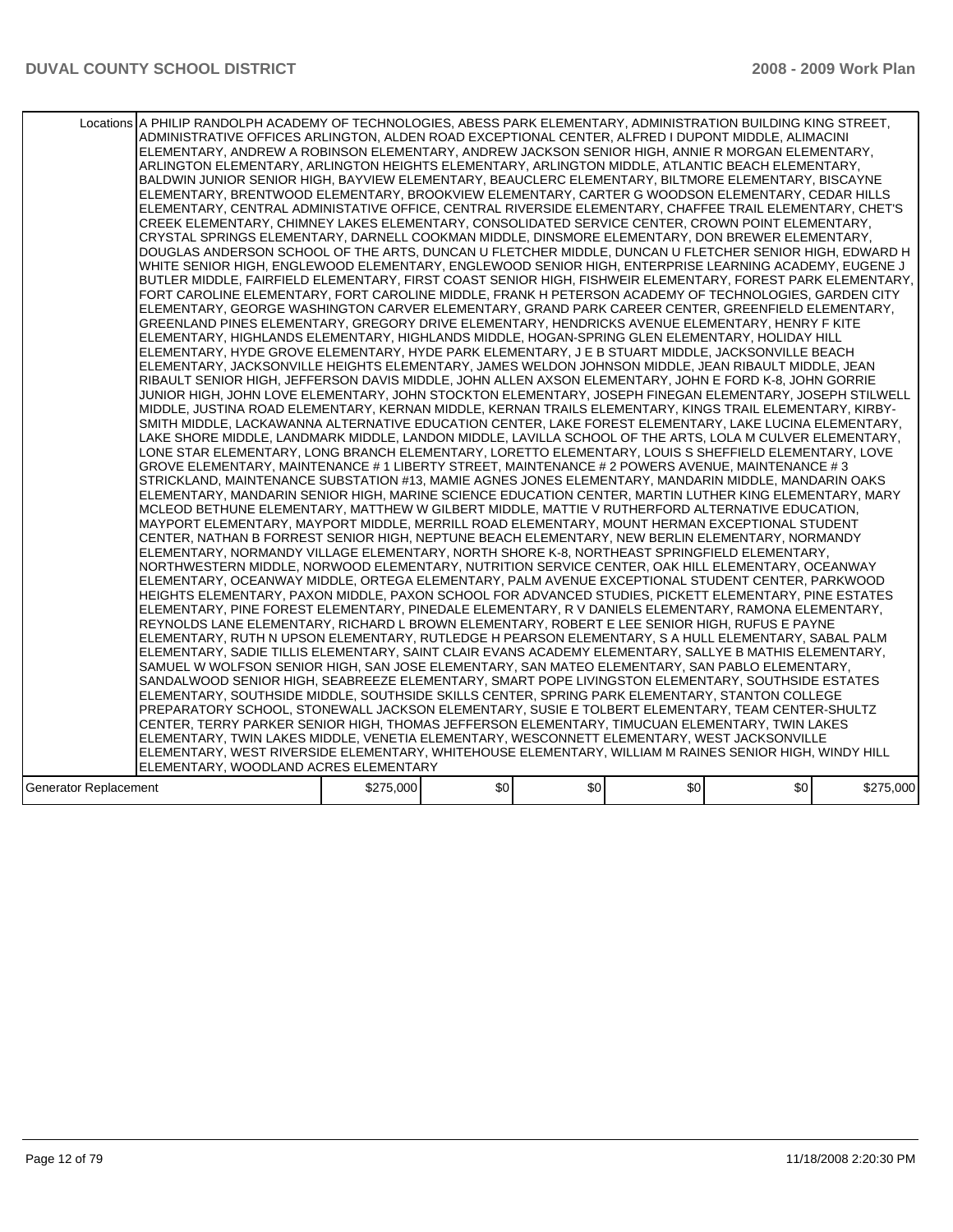|                   | Locations A PHILIP RANDOLPH ACADEMY OF TECHNOLOGIES, ABESS PARK ELEMENTARY, ADMINISTRATION BUILDING KING STREET,<br>ADMINISTRATIVE OFFICES ARLINGTON, ALDEN ROAD EXCEPTIONAL CENTER, ALFRED I DUPONT MIDDLE, ALIMACINI<br>ELEMENTARY, ANDREW A ROBINSON ELEMENTARY, ANDREW JACKSON SENIOR HIGH, ANNIE R MORGAN ELEMENTARY,<br>ARLINGTON ELEMENTARY, ARLINGTON HEIGHTS ELEMENTARY, ARLINGTON MIDDLE, ATLANTIC BEACH ELEMENTARY,<br>BALDWIN JUNIOR SENIOR HIGH, BAYVIEW ELEMENTARY, BEAUCLERC ELEMENTARY, BILTMORE ELEMENTARY, BISCAYNE<br>ELEMENTARY, BRENTWOOD ELEMENTARY, BROOKVIEW ELEMENTARY, CARTER G WOODSON ELEMENTARY, CEDAR HILLS<br>ELEMENTARY, CENTRAL ADMINISTATIVE OFFICE, CENTRAL RIVERSIDE ELEMENTARY, CHAFFEE TRAIL ELEMENTARY, CHET'S<br>CREEK ELEMENTARY, CHIMNEY LAKES ELEMENTARY, CONSOLIDATED SERVICE CENTER, CROWN POINT ELEMENTARY,<br>CRYSTAL SPRINGS ELEMENTARY, DARNELL COOKMAN MIDDLE, DINSMORE ELEMENTARY, DON BREWER ELEMENTARY,<br>DOUGLAS ANDERSON SCHOOL OF THE ARTS, DUNCAN U FLETCHER MIDDLE, DUNCAN U FLETCHER SENIOR HIGH, EDWARD H<br>WHITE SENIOR HIGH, ENGLEWOOD ELEMENTARY, ENGLEWOOD SENIOR HIGH, ENTERPRISE LEARNING ACADEMY, EUGENE J<br>BUTLER MIDDLE, FAIRFIELD ELEMENTARY, FIRST COAST SENIOR HIGH, FISHWEIR ELEMENTARY, FOREST PARK ELEMENTARY,<br>FORT CAROLINE ELEMENTARY, FORT CAROLINE MIDDLE, FRANK H PETERSON ACADEMY OF TECHNOLOGIES, GARDEN CITY<br>ELEMENTARY, GEORGE WASHINGTON CARVER ELEMENTARY, GRAND PARK CAREER CENTER, GREENFIELD ELEMENTARY,<br>GREENLAND PINES ELEMENTARY, GREGORY DRIVE ELEMENTARY, HENDRICKS AVENUE ELEMENTARY, HENRY F KITE<br>IELEMENTARY. HIGHLANDS ELEMENTARY. HIGHLANDS MIDDLE. HOGAN-SPRING GLEN ELEMENTARY. HOLIDAY HILL<br>ELEMENTARY, HYDE GROVE ELEMENTARY, HYDE PARK ELEMENTARY, J E B STUART MIDDLE, JACKSONVILLE BEACH<br>ELEMENTARY, JACKSONVILLE HEIGHTS ELEMENTARY, JAMES WELDON JOHNSON MIDDLE, JEAN RIBAULT MIDDLE, JEAN<br>RIBAULT SENIOR HIGH, JEFFERSON DAVIS MIDDLE, JOHN ALLEN AXSON ELEMENTARY, JOHN E FORD K-8, JOHN GORRIE<br>JUNIOR HIGH, JOHN LOVE ELEMENTARY, JOHN STOCKTON ELEMENTARY, JOSEPH FINEGAN ELEMENTARY, JOSEPH STILWELL<br>MIDDLE, JUSTINA ROAD ELEMENTARY, KERNAN MIDDLE, KERNAN TRAILS ELEMENTARY, KINGS TRAIL ELEMENTARY, KIRBY-<br>SMITH MIDDLE, LACKAWANNA ALTERNATIVE EDUCATION CENTER, LAKE FOREST ELEMENTARY, LAKE LUCINA ELEMENTARY.<br>LAKE SHORE MIDDLE, LANDMARK MIDDLE, LANDON MIDDLE, LAVILLA SCHOOL OF THE ARTS, LOLA M CULVER ELEMENTARY,<br>LONE STAR ELEMENTARY, LONG BRANCH ELEMENTARY, LORETTO ELEMENTARY, LOUIS S SHEFFIELD ELEMENTARY, LOVE<br>GROVE ELEMENTARY, MAINTENANCE # 1 LIBERTY STREET, MAINTENANCE # 2 POWERS AVENUE, MAINTENANCE # 3<br>STRICKLAND, MAINTENANCE SUBSTATION #13, MAMIE AGNES JONES ELEMENTARY, MANDARIN MIDDLE, MANDARIN OAKS<br>IELEMENTARY. MANDARIN SENIOR HIGH. MARINE SCIENCE EDUCATION CENTER. MARTIN LUTHER KING ELEMENTARY. MARY<br>MCLEOD BETHUNE ELEMENTARY, MATTHEW W GILBERT MIDDLE, MATTIE V RUTHERFORD ALTERNATIVE EDUCATION,<br>MAYPORT ELEMENTARY, MAYPORT MIDDLE, MERRILL ROAD ELEMENTARY, MOUNT HERMAN EXCEPTIONAL STUDENT<br>CENTER, NATHAN B FORREST SENIOR HIGH, NEPTUNE BEACH ELEMENTARY, NEW BERLIN ELEMENTARY, NORMANDY<br>ELEMENTARY, NORMANDY VILLAGE ELEMENTARY, NORTH SHORE K-8, NORTHEAST SPRINGFIELD ELEMENTARY,<br>NORTHWESTERN MIDDLE, NORWOOD ELEMENTARY, NUTRITION SERVICE CENTER, OAK HILL ELEMENTARY, OCEANWAY<br>ELEMENTARY. OCEANWAY MIDDLE. ORTEGA ELEMENTARY. PALM AVENUE EXCEPTIONAL STUDENT CENTER. PARKWOOD<br>HEIGHTS ELEMENTARY, PAXON MIDDLE, PAXON SCHOOL FOR ADVANCED STUDIES, PICKETT ELEMENTARY, PINE ESTATES<br>ELEMENTARY, PINE FOREST ELEMENTARY, PINEDALE ELEMENTARY, R V DANIELS ELEMENTARY, RAMONA ELEMENTARY,<br>REYNOLDS LANE ELEMENTARY, RICHARD L BROWN ELEMENTARY, ROBERT E LEE SENIOR HIGH, RUFUS E PAYNE<br>ELEMENTARY, RUTH N UPSON ELEMENTARY, RUTLEDGE H PEARSON ELEMENTARY, S A HULL ELEMENTARY, SABAL PALM <br>ELEMENTARY, SADIE TILLIS ELEMENTARY, SAINT CLAIR EVANS ACADEMY ELEMENTARY, SALLYE B MATHIS ELEMENTARY,<br>SAMUEL W WOLFSON SENIOR HIGH, SAN JOSE ELEMENTARY, SAN MATEO ELEMENTARY, SAN PABLO ELEMENTARY,<br>SANDALWOOD SENIOR HIGH, SEABREEZE ELEMENTARY, SMART POPE LIVINGSTON ELEMENTARY, SOUTHSIDE ESTATES<br>ELEMENTARY, SOUTHSIDE MIDDLE, SOUTHSIDE SKILLS CENTER, SPRING PARK ELEMENTARY, STANTON COLLEGE<br>PREPARATORY SCHOOL, STONEWALL JACKSON ELEMENTARY, SUSIE E TOLBERT ELEMENTARY, TEAM CENTER-SHULTZ<br>CENTER, TERRY PARKER SENIOR HIGH, THOMAS JEFFERSON ELEMENTARY, TIMUCUAN ELEMENTARY, TWIN LAKES<br>ELEMENTARY, TWIN LAKES MIDDLE, VENETIA ELEMENTARY, WESCONNETT ELEMENTARY, WEST JACKSONVILLE<br>ELEMENTARY, WEST RIVERSIDE ELEMENTARY, WHITEHOUSE ELEMENTARY, WILLIAM M RAINES SENIOR HIGH, WINDY HILL<br>ELEMENTARY, WOODLAND ACRES ELEMENTARY |           |     |     |     |     |           |
|-------------------|--------------------------------------------------------------------------------------------------------------------------------------------------------------------------------------------------------------------------------------------------------------------------------------------------------------------------------------------------------------------------------------------------------------------------------------------------------------------------------------------------------------------------------------------------------------------------------------------------------------------------------------------------------------------------------------------------------------------------------------------------------------------------------------------------------------------------------------------------------------------------------------------------------------------------------------------------------------------------------------------------------------------------------------------------------------------------------------------------------------------------------------------------------------------------------------------------------------------------------------------------------------------------------------------------------------------------------------------------------------------------------------------------------------------------------------------------------------------------------------------------------------------------------------------------------------------------------------------------------------------------------------------------------------------------------------------------------------------------------------------------------------------------------------------------------------------------------------------------------------------------------------------------------------------------------------------------------------------------------------------------------------------------------------------------------------------------------------------------------------------------------------------------------------------------------------------------------------------------------------------------------------------------------------------------------------------------------------------------------------------------------------------------------------------------------------------------------------------------------------------------------------------------------------------------------------------------------------------------------------------------------------------------------------------------------------------------------------------------------------------------------------------------------------------------------------------------------------------------------------------------------------------------------------------------------------------------------------------------------------------------------------------------------------------------------------------------------------------------------------------------------------------------------------------------------------------------------------------------------------------------------------------------------------------------------------------------------------------------------------------------------------------------------------------------------------------------------------------------------------------------------------------------------------------------------------------------------------------------------------------------------------------------------------------------------------------------------------------------------------------------------------------------------------------------------------------------------------------------------------------------------------------------------------------------------------------------------------------------------------------------------------------------------------------------------------------------------------------------------------------------------------------------------------------------------------------------------------------------------------------------------------------------------------------------------------------------------------------------------------------------------------------------------------------------------------------------------------------------------------------------------------------------------------------------------------------------------------------------------------------------------------------------------------------------------------------------------------------------------------------------------------------------------------------------------------------------------------|-----------|-----|-----|-----|-----|-----------|
| Security Upgrades |                                                                                                                                                                                                                                                                                                                                                                                                                                                                                                                                                                                                                                                                                                                                                                                                                                                                                                                                                                                                                                                                                                                                                                                                                                                                                                                                                                                                                                                                                                                                                                                                                                                                                                                                                                                                                                                                                                                                                                                                                                                                                                                                                                                                                                                                                                                                                                                                                                                                                                                                                                                                                                                                                                                                                                                                                                                                                                                                                                                                                                                                                                                                                                                                                                                                                                                                                                                                                                                                                                                                                                                                                                                                                                                                                                                                                                                                                                                                                                                                                                                                                                                                                                                                                                                                                                                                                                                                                                                                                                                                                                                                                                                                                                                                                                                                                                      | \$225,000 | \$0 | \$0 | \$0 | \$0 | \$225,000 |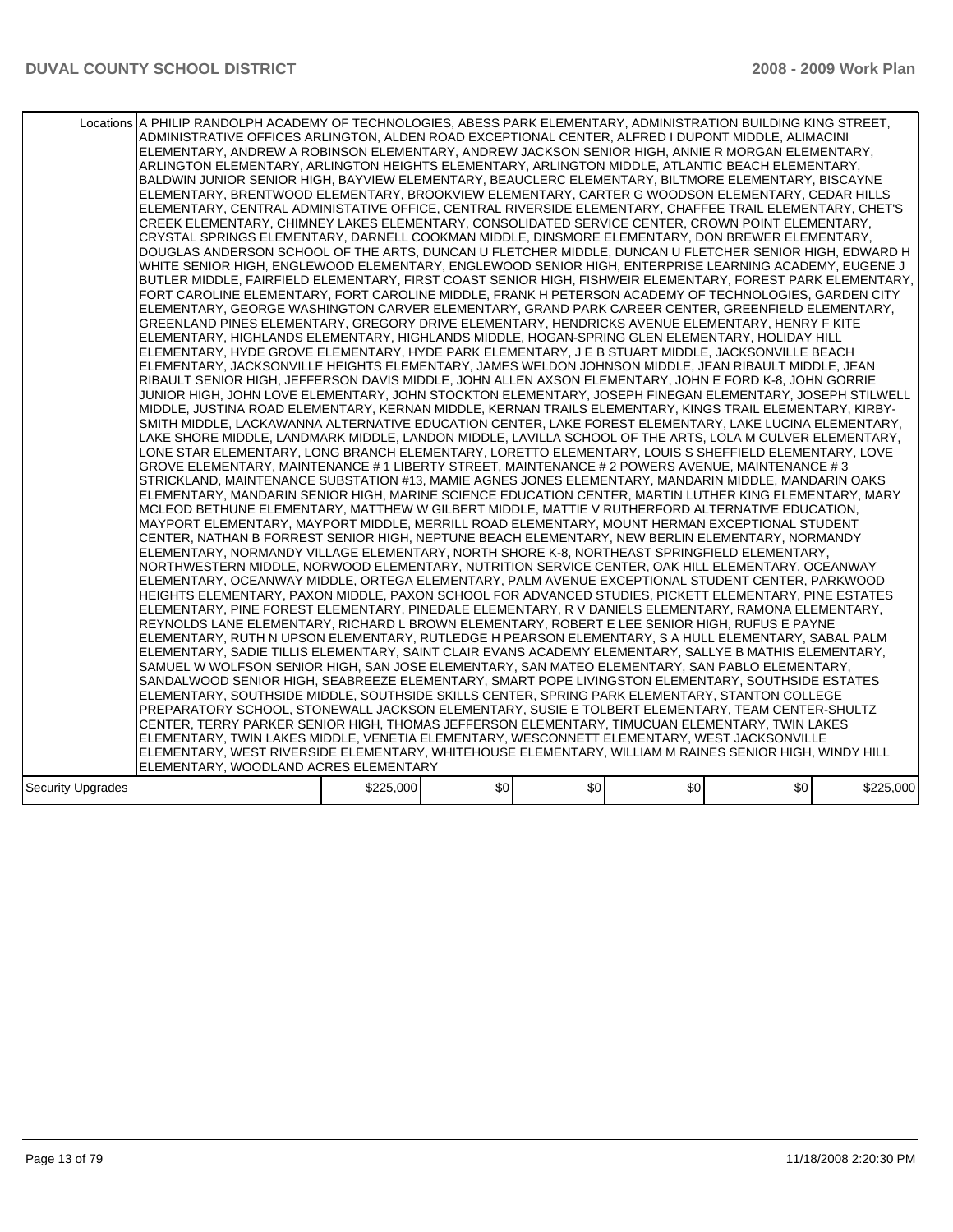|                    | Locations A PHILIP RANDOLPH ACADEMY OF TECHNOLOGIES, ABESS PARK ELEMENTARY, ADMINISTRATION BUILDING KING STREET,<br>ADMINISTRATIVE OFFICES ARLINGTON, ALDEN ROAD EXCEPTIONAL CENTER, ALFRED I DUPONT MIDDLE, ALIMACINI<br>ELEMENTARY, ANDREW A ROBINSON ELEMENTARY, ANDREW JACKSON SENIOR HIGH, ANNIE R MORGAN ELEMENTARY,<br>ARLINGTON ELEMENTARY, ARLINGTON HEIGHTS ELEMENTARY, ARLINGTON MIDDLE, ATLANTIC BEACH ELEMENTARY,<br>BALDWIN JUNIOR SENIOR HIGH, BAYVIEW ELEMENTARY, BEAUCLERC ELEMENTARY, BILTMORE ELEMENTARY, BISCAYNE<br>ELEMENTARY, BRENTWOOD ELEMENTARY, BROOKVIEW ELEMENTARY, CARTER G WOODSON ELEMENTARY, CEDAR HILLS<br>ELEMENTARY, CENTRAL ADMINISTATIVE OFFICE, CENTRAL RIVERSIDE ELEMENTARY, CHAFFEE TRAIL ELEMENTARY, CHET'S<br>CREEK ELEMENTARY, CHIMNEY LAKES ELEMENTARY, CONSOLIDATED SERVICE CENTER, CROWN POINT ELEMENTARY,<br>CRYSTAL SPRINGS ELEMENTARY, DARNELL COOKMAN MIDDLE, DINSMORE ELEMENTARY, DON BREWER ELEMENTARY,<br>DOUGLAS ANDERSON SCHOOL OF THE ARTS, DUNCAN U FLETCHER MIDDLE, DUNCAN U FLETCHER SENIOR HIGH, EDWARD H<br>WHITE SENIOR HIGH, ENGLEWOOD ELEMENTARY, ENGLEWOOD SENIOR HIGH, ENTERPRISE LEARNING ACADEMY, EUGENE J<br>BUTLER MIDDLE, FAIRFIELD ELEMENTARY, FIRST COAST SENIOR HIGH, FISHWEIR ELEMENTARY, FOREST PARK ELEMENTARY,<br>FORT CAROLINE ELEMENTARY, FORT CAROLINE MIDDLE, FRANK H PETERSON ACADEMY OF TECHNOLOGIES, GARDEN CITY<br>ELEMENTARY, GEORGE WASHINGTON CARVER ELEMENTARY, GRAND PARK CAREER CENTER, GREENFIELD ELEMENTARY,<br>GREENLAND PINES ELEMENTARY, GREGORY DRIVE ELEMENTARY, HENDRICKS AVENUE ELEMENTARY, HENRY F KITE<br>IELEMENTARY. HIGHLANDS ELEMENTARY. HIGHLANDS MIDDLE. HOGAN-SPRING GLEN ELEMENTARY. HOLIDAY HILL<br>ELEMENTARY, HYDE GROVE ELEMENTARY, HYDE PARK ELEMENTARY, J E B STUART MIDDLE, JACKSONVILLE BEACH<br>ELEMENTARY, JACKSONVILLE HEIGHTS ELEMENTARY, JAMES WELDON JOHNSON MIDDLE, JEAN RIBAULT MIDDLE, JEAN<br>RIBAULT SENIOR HIGH, JEFFERSON DAVIS MIDDLE, JOHN ALLEN AXSON ELEMENTARY, JOHN E FORD K-8, JOHN GORRIE<br>JUNIOR HIGH, JOHN LOVE ELEMENTARY, JOHN STOCKTON ELEMENTARY, JOSEPH FINEGAN ELEMENTARY, JOSEPH STILWELL<br>MIDDLE, JUSTINA ROAD ELEMENTARY, KERNAN MIDDLE, KERNAN TRAILS ELEMENTARY, KINGS TRAIL ELEMENTARY, KIRBY-<br>SMITH MIDDLE, LACKAWANNA ALTERNATIVE EDUCATION CENTER, LAKE FOREST ELEMENTARY, LAKE LUCINA ELEMENTARY.<br>LAKE SHORE MIDDLE, LANDMARK MIDDLE, LANDON MIDDLE, LAVILLA SCHOOL OF THE ARTS, LOLA M CULVER ELEMENTARY,<br>LONE STAR ELEMENTARY, LONG BRANCH ELEMENTARY, LORETTO ELEMENTARY, LOUIS S SHEFFIELD ELEMENTARY, LOVE<br>GROVE ELEMENTARY, MAINTENANCE # 1 LIBERTY STREET, MAINTENANCE # 2 POWERS AVENUE, MAINTENANCE # 3<br>STRICKLAND, MAINTENANCE SUBSTATION #13, MAMIE AGNES JONES ELEMENTARY, MANDARIN MIDDLE, MANDARIN OAKS<br>IELEMENTARY. MANDARIN SENIOR HIGH. MARINE SCIENCE EDUCATION CENTER. MARTIN LUTHER KING ELEMENTARY. MARY<br>MCLEOD BETHUNE ELEMENTARY, MATTHEW W GILBERT MIDDLE, MATTIE V RUTHERFORD ALTERNATIVE EDUCATION,<br>MAYPORT ELEMENTARY, MAYPORT MIDDLE, MERRILL ROAD ELEMENTARY, MOUNT HERMAN EXCEPTIONAL STUDENT<br>CENTER, NATHAN B FORREST SENIOR HIGH, NEPTUNE BEACH ELEMENTARY, NEW BERLIN ELEMENTARY, NORMANDY<br>ELEMENTARY, NORMANDY VILLAGE ELEMENTARY, NORTH SHORE K-8, NORTHEAST SPRINGFIELD ELEMENTARY,<br>NORTHWESTERN MIDDLE, NORWOOD ELEMENTARY, NUTRITION SERVICE CENTER, OAK HILL ELEMENTARY, OCEANWAY<br>ELEMENTARY. OCEANWAY MIDDLE. ORTEGA ELEMENTARY. PALM AVENUE EXCEPTIONAL STUDENT CENTER. PARKWOOD<br>HEIGHTS ELEMENTARY, PAXON MIDDLE, PAXON SCHOOL FOR ADVANCED STUDIES, PICKETT ELEMENTARY, PINE ESTATES<br>ELEMENTARY, PINE FOREST ELEMENTARY, PINEDALE ELEMENTARY, R V DANIELS ELEMENTARY, RAMONA ELEMENTARY,<br>REYNOLDS LANE ELEMENTARY, RICHARD L BROWN ELEMENTARY, ROBERT E LEE SENIOR HIGH, RUFUS E PAYNE<br>ELEMENTARY, RUTH N UPSON ELEMENTARY, RUTLEDGE H PEARSON ELEMENTARY, S A HULL ELEMENTARY, SABAL PALM <br>ELEMENTARY, SADIE TILLIS ELEMENTARY, SAINT CLAIR EVANS ACADEMY ELEMENTARY, SALLYE B MATHIS ELEMENTARY,<br>SAMUEL W WOLFSON SENIOR HIGH, SAN JOSE ELEMENTARY, SAN MATEO ELEMENTARY, SAN PABLO ELEMENTARY,<br>SANDALWOOD SENIOR HIGH, SEABREEZE ELEMENTARY, SMART POPE LIVINGSTON ELEMENTARY, SOUTHSIDE ESTATES<br>ELEMENTARY, SOUTHSIDE MIDDLE, SOUTHSIDE SKILLS CENTER, SPRING PARK ELEMENTARY, STANTON COLLEGE<br>PREPARATORY SCHOOL, STONEWALL JACKSON ELEMENTARY, SUSIE E TOLBERT ELEMENTARY, TEAM CENTER-SHULTZ<br>ICENTER, TERRY PARKER SENIOR HIGH, THOMAS JEFFERSON ELEMENTARY, TIMUCUAN ELEMENTARY, TWIN LAKES<br>ELEMENTARY, TWIN LAKES MIDDLE, VENETIA ELEMENTARY, WESCONNETT ELEMENTARY, WEST JACKSONVILLE<br>ELEMENTARY, WEST RIVERSIDE ELEMENTARY, WHITEHOUSE ELEMENTARY, WILLIAM M RAINES SENIOR HIGH, WINDY HILL<br>ELEMENTARY, WOODLAND ACRES ELEMENTARY |           |     |     |     |     |           |
|--------------------|---------------------------------------------------------------------------------------------------------------------------------------------------------------------------------------------------------------------------------------------------------------------------------------------------------------------------------------------------------------------------------------------------------------------------------------------------------------------------------------------------------------------------------------------------------------------------------------------------------------------------------------------------------------------------------------------------------------------------------------------------------------------------------------------------------------------------------------------------------------------------------------------------------------------------------------------------------------------------------------------------------------------------------------------------------------------------------------------------------------------------------------------------------------------------------------------------------------------------------------------------------------------------------------------------------------------------------------------------------------------------------------------------------------------------------------------------------------------------------------------------------------------------------------------------------------------------------------------------------------------------------------------------------------------------------------------------------------------------------------------------------------------------------------------------------------------------------------------------------------------------------------------------------------------------------------------------------------------------------------------------------------------------------------------------------------------------------------------------------------------------------------------------------------------------------------------------------------------------------------------------------------------------------------------------------------------------------------------------------------------------------------------------------------------------------------------------------------------------------------------------------------------------------------------------------------------------------------------------------------------------------------------------------------------------------------------------------------------------------------------------------------------------------------------------------------------------------------------------------------------------------------------------------------------------------------------------------------------------------------------------------------------------------------------------------------------------------------------------------------------------------------------------------------------------------------------------------------------------------------------------------------------------------------------------------------------------------------------------------------------------------------------------------------------------------------------------------------------------------------------------------------------------------------------------------------------------------------------------------------------------------------------------------------------------------------------------------------------------------------------------------------------------------------------------------------------------------------------------------------------------------------------------------------------------------------------------------------------------------------------------------------------------------------------------------------------------------------------------------------------------------------------------------------------------------------------------------------------------------------------------------------------------------------------------------------------------------------------------------------------------------------------------------------------------------------------------------------------------------------------------------------------------------------------------------------------------------------------------------------------------------------------------------------------------------------------------------------------------------------------------------------------------------------------------------------------------------------|-----------|-----|-----|-----|-----|-----------|
| Asbestos Abatement |                                                                                                                                                                                                                                                                                                                                                                                                                                                                                                                                                                                                                                                                                                                                                                                                                                                                                                                                                                                                                                                                                                                                                                                                                                                                                                                                                                                                                                                                                                                                                                                                                                                                                                                                                                                                                                                                                                                                                                                                                                                                                                                                                                                                                                                                                                                                                                                                                                                                                                                                                                                                                                                                                                                                                                                                                                                                                                                                                                                                                                                                                                                                                                                                                                                                                                                                                                                                                                                                                                                                                                                                                                                                                                                                                                                                                                                                                                                                                                                                                                                                                                                                                                                                                                                                                                                                                                                                                                                                                                                                                                                                                                                                                                                                                                                                                                       | \$350,000 | \$0 | \$0 | \$0 | \$0 | \$350,000 |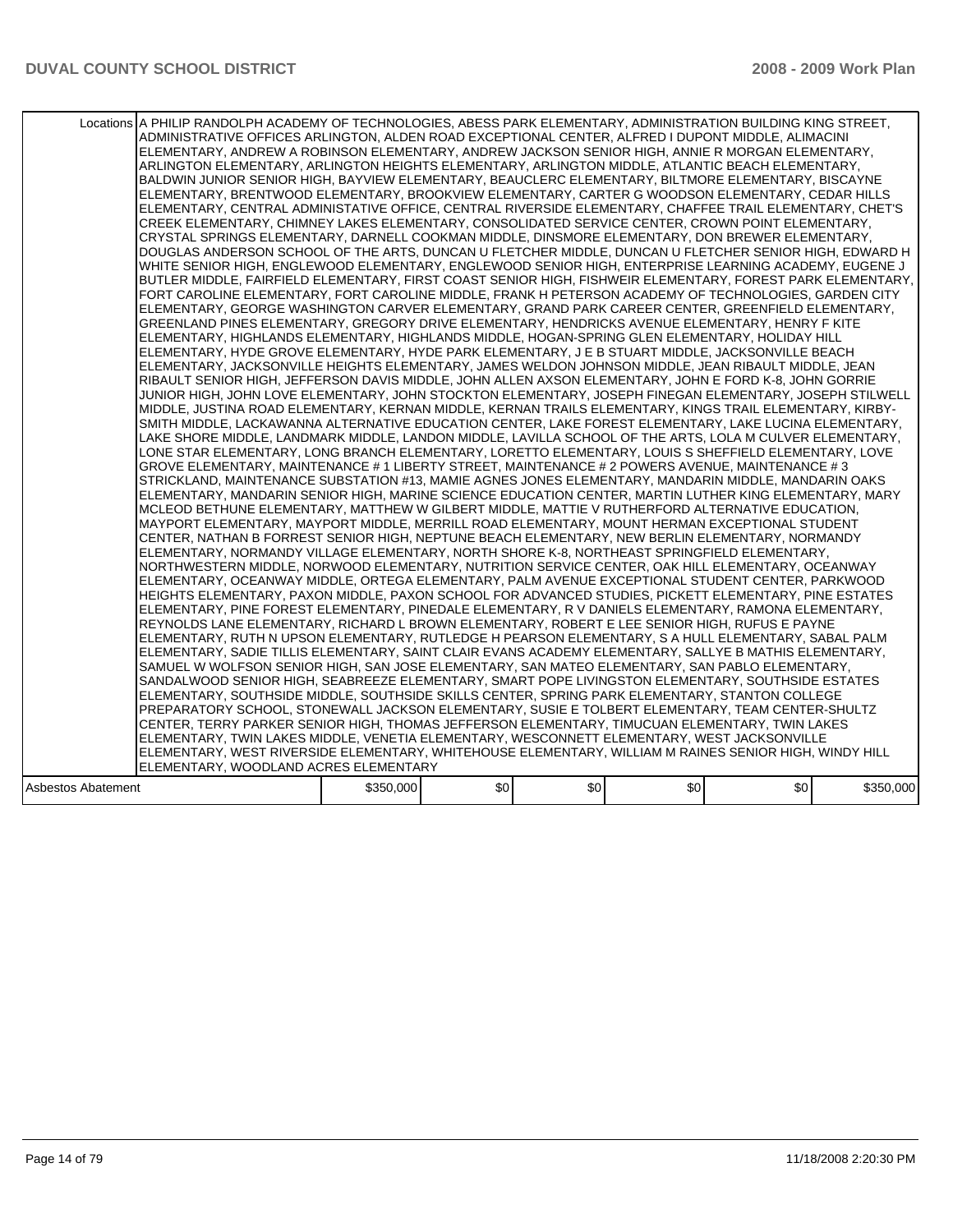|                         | Locations A PHILIP RANDOLPH ACADEMY OF TECHNOLOGIES, ABESS PARK ELEMENTARY, ADMINISTRATION BUILDING KING STREET,<br>ADMINISTRATIVE OFFICES ARLINGTON, ALDEN ROAD EXCEPTIONAL CENTER, ALFRED I DUPONT MIDDLE, ALIMACINI<br>ELEMENTARY, ANDREW A ROBINSON ELEMENTARY, ANDREW JACKSON SENIOR HIGH, ANNIE R MORGAN ELEMENTARY,<br>ARLINGTON ELEMENTARY, ARLINGTON HEIGHTS ELEMENTARY, ARLINGTON MIDDLE, ATLANTIC BEACH ELEMENTARY,<br>BALDWIN JUNIOR SENIOR HIGH, BAYVIEW ELEMENTARY, BEAUCLERC ELEMENTARY, BILTMORE ELEMENTARY, BISCAYNE<br>ELEMENTARY, BRENTWOOD ELEMENTARY, BROOKVIEW ELEMENTARY, CARTER G WOODSON ELEMENTARY, CEDAR HILLS<br>IELEMENTARY, CENTRAL ADMINISTATIVE OFFICE, CENTRAL RIVERSIDE ELEMENTARY, CHAFFEE TRAIL ELEMENTARY, CHET'S<br>CREEK ELEMENTARY, CHIMNEY LAKES ELEMENTARY, CONSOLIDATED SERVICE CENTER, CROWN POINT ELEMENTARY,<br>CRYSTAL SPRINGS ELEMENTARY, DARNELL COOKMAN MIDDLE, DINSMORE ELEMENTARY, DON BREWER ELEMENTARY,<br>DOUGLAS ANDERSON SCHOOL OF THE ARTS, DUNCAN U FLETCHER MIDDLE, DUNCAN U FLETCHER SENIOR HIGH, EDWARD H<br>WHITE SENIOR HIGH, ENGLEWOOD ELEMENTARY, ENGLEWOOD SENIOR HIGH, ENTERPRISE LEARNING ACADEMY, EUGENE J<br>IBUTLER MIDDLE. FAIRFIELD ELEMENTARY. FIRST COAST SENIOR HIGH. FISHWEIR ELEMENTARY. FOREST PARK ELEMENTARY. .<br>FORT CAROLINE ELEMENTARY, FORT CAROLINE MIDDLE, FRANK H PETERSON ACADEMY OF TECHNOLOGIES, GARDEN CITY<br>ELEMENTARY, GEORGE WASHINGTON CARVER ELEMENTARY, GRAND PARK CAREER CENTER, GREENFIELD ELEMENTARY,<br>GREENLAND PINES ELEMENTARY, GREGORY DRIVE ELEMENTARY, HENDRICKS AVENUE ELEMENTARY, HENRY F KITE<br>IELEMENTARY. HIGHLANDS ELEMENTARY. HIGHLANDS MIDDLE. HOGAN-SPRING GLEN ELEMENTARY. HOLIDAY HILL<br>ELEMENTARY, HYDE GROVE ELEMENTARY, HYDE PARK ELEMENTARY, J E B STUART MIDDLE, JACKSONVILLE BEACH<br>ELEMENTARY, JACKSONVILLE HEIGHTS ELEMENTARY, JAMES WELDON JOHNSON MIDDLE, JEAN RIBAULT MIDDLE, JEAN<br>RIBAULT SENIOR HIGH, JEFFERSON DAVIS MIDDLE, JOHN ALLEN AXSON ELEMENTARY, JOHN E FORD K-8, JOHN GORRIE<br>JUNIOR HIGH, JOHN LOVE ELEMENTARY, JOHN STOCKTON ELEMENTARY, JOSEPH FINEGAN ELEMENTARY, JOSEPH STILWELL<br>MIDDLE, JUSTINA ROAD ELEMENTARY, KERNAN MIDDLE, KERNAN TRAILS ELEMENTARY, KINGS TRAIL ELEMENTARY, KIRBY-<br>SMITH MIDDLE, LACKAWANNA ALTERNATIVE EDUCATION CENTER, LAKE FOREST ELEMENTARY, LAKE LUCINA ELEMENTARY,<br>LAKE SHORE MIDDLE, LANDMARK MIDDLE, LANDON MIDDLE, LAVILLA SCHOOL OF THE ARTS, LOLA M CULVER ELEMENTARY,<br>LONE STAR ELEMENTARY, LONG BRANCH ELEMENTARY, LORETTO ELEMENTARY, LOUIS S SHEFFIELD ELEMENTARY, LOVE<br>GROVE ELEMENTARY, MAINTENANCE # 1 LIBERTY STREET, MAINTENANCE # 2 POWERS AVENUE, MAINTENANCE # 3<br>STRICKLAND, MAINTENANCE SUBSTATION #13, MAMIE AGNES JONES ELEMENTARY, MANDARIN MIDDLE, MANDARIN OAKS<br>IELEMENTARY, MANDARIN SENIOR HIGH, MARINE SCIENCE EDUCATION CENTER, MARTIN LUTHER KING ELEMENTARY, MARY<br>MCLEOD BETHUNE ELEMENTARY, MATTHEW W GILBERT MIDDLE, MATTIE V RUTHERFORD ALTERNATIVE EDUCATION,<br>MAYPORT ELEMENTARY, MAYPORT MIDDLE, MERRILL ROAD ELEMENTARY, MOUNT HERMAN EXCEPTIONAL STUDENT<br>CENTER, NATHAN B FORREST SENIOR HIGH, NEPTUNE BEACH ELEMENTARY, NEW BERLIN ELEMENTARY, NORMANDY<br>ELEMENTARY, NORMANDY VILLAGE ELEMENTARY, NORTH SHORE K-8, NORTHEAST SPRINGFIELD ELEMENTARY,<br>NORTHWESTERN MIDDLE, NORWOOD ELEMENTARY, NUTRITION SERVICE CENTER, OAK HILL ELEMENTARY, OCEANWAY<br>ELEMENTARY, OCEANWAY MIDDLE, ORTEGA ELEMENTARY, PALM AVENUE EXCEPTIONAL STUDENT CENTER, PARKWOOD<br>HEIGHTS ELEMENTARY, PAXON MIDDLE, PAXON SCHOOL FOR ADVANCED STUDIES, PICKETT ELEMENTARY, PINE ESTATES<br>ELEMENTARY, PINE FOREST ELEMENTARY, PINEDALE ELEMENTARY, R V DANIELS ELEMENTARY, RAMONA ELEMENTARY,<br>REYNOLDS LANE ELEMENTARY, RICHARD L BROWN ELEMENTARY, ROBERT E LEE SENIOR HIGH, RUFUS E PAYNE<br>ELEMENTARY, RUTH N UPSON ELEMENTARY, RUTLEDGE H PEARSON ELEMENTARY, S A HULL ELEMENTARY, SABAL PALM<br>ELEMENTARY, SADIE TILLIS ELEMENTARY, SAINT CLAIR EVANS ACADEMY ELEMENTARY, SALLYE B MATHIS ELEMENTARY,<br>SAMUEL W WOLFSON SENIOR HIGH, SAN JOSE ELEMENTARY, SAN MATEO ELEMENTARY, SAN PABLO ELEMENTARY,<br>SANDALWOOD SENIOR HIGH, SEABREEZE ELEMENTARY, SMART POPE LIVINGSTON ELEMENTARY, SOUTHSIDE ESTATES<br>ELEMENTARY, SOUTHSIDE MIDDLE, SOUTHSIDE SKILLS CENTER, SPRING PARK ELEMENTARY, STANTON COLLEGE<br>PREPARATORY SCHOOL, STONEWALL JACKSON ELEMENTARY, SUSIE E TOLBERT ELEMENTARY, TEAM CENTER-SHULTZ<br>ICENTER, TERRY PARKER SENIOR HIGH, THOMAS JEFFERSON ELEMENTARY, TIMUCUAN ELEMENTARY, TWIN LAKES<br>ELEMENTARY, TWIN LAKES MIDDLE, VENETIA ELEMENTARY, WESCONNETT ELEMENTARY, WEST JACKSONVILLE<br>ELEMENTARY, WEST RIVERSIDE ELEMENTARY, WHITEHOUSE ELEMENTARY, WILLIAM M RAINES SENIOR HIGH, WINDY HILL<br>ELEMENTARY, WOODLAND ACRES ELEMENTARY |           |     |     |     |     |           |
|-------------------------|------------------------------------------------------------------------------------------------------------------------------------------------------------------------------------------------------------------------------------------------------------------------------------------------------------------------------------------------------------------------------------------------------------------------------------------------------------------------------------------------------------------------------------------------------------------------------------------------------------------------------------------------------------------------------------------------------------------------------------------------------------------------------------------------------------------------------------------------------------------------------------------------------------------------------------------------------------------------------------------------------------------------------------------------------------------------------------------------------------------------------------------------------------------------------------------------------------------------------------------------------------------------------------------------------------------------------------------------------------------------------------------------------------------------------------------------------------------------------------------------------------------------------------------------------------------------------------------------------------------------------------------------------------------------------------------------------------------------------------------------------------------------------------------------------------------------------------------------------------------------------------------------------------------------------------------------------------------------------------------------------------------------------------------------------------------------------------------------------------------------------------------------------------------------------------------------------------------------------------------------------------------------------------------------------------------------------------------------------------------------------------------------------------------------------------------------------------------------------------------------------------------------------------------------------------------------------------------------------------------------------------------------------------------------------------------------------------------------------------------------------------------------------------------------------------------------------------------------------------------------------------------------------------------------------------------------------------------------------------------------------------------------------------------------------------------------------------------------------------------------------------------------------------------------------------------------------------------------------------------------------------------------------------------------------------------------------------------------------------------------------------------------------------------------------------------------------------------------------------------------------------------------------------------------------------------------------------------------------------------------------------------------------------------------------------------------------------------------------------------------------------------------------------------------------------------------------------------------------------------------------------------------------------------------------------------------------------------------------------------------------------------------------------------------------------------------------------------------------------------------------------------------------------------------------------------------------------------------------------------------------------------------------------------------------------------------------------------------------------------------------------------------------------------------------------------------------------------------------------------------------------------------------------------------------------------------------------------------------------------------------------------------------------------------------------------------------------------------------------------------------------------------------------------------------------------------------------------|-----------|-----|-----|-----|-----|-----------|
| Grease Trap Replacement |                                                                                                                                                                                                                                                                                                                                                                                                                                                                                                                                                                                                                                                                                                                                                                                                                                                                                                                                                                                                                                                                                                                                                                                                                                                                                                                                                                                                                                                                                                                                                                                                                                                                                                                                                                                                                                                                                                                                                                                                                                                                                                                                                                                                                                                                                                                                                                                                                                                                                                                                                                                                                                                                                                                                                                                                                                                                                                                                                                                                                                                                                                                                                                                                                                                                                                                                                                                                                                                                                                                                                                                                                                                                                                                                                                                                                                                                                                                                                                                                                                                                                                                                                                                                                                                                                                                                                                                                                                                                                                                                                                                                                                                                                                                                                                                                                                          | \$280,000 | \$0 | \$0 | \$0 | \$0 | \$280,000 |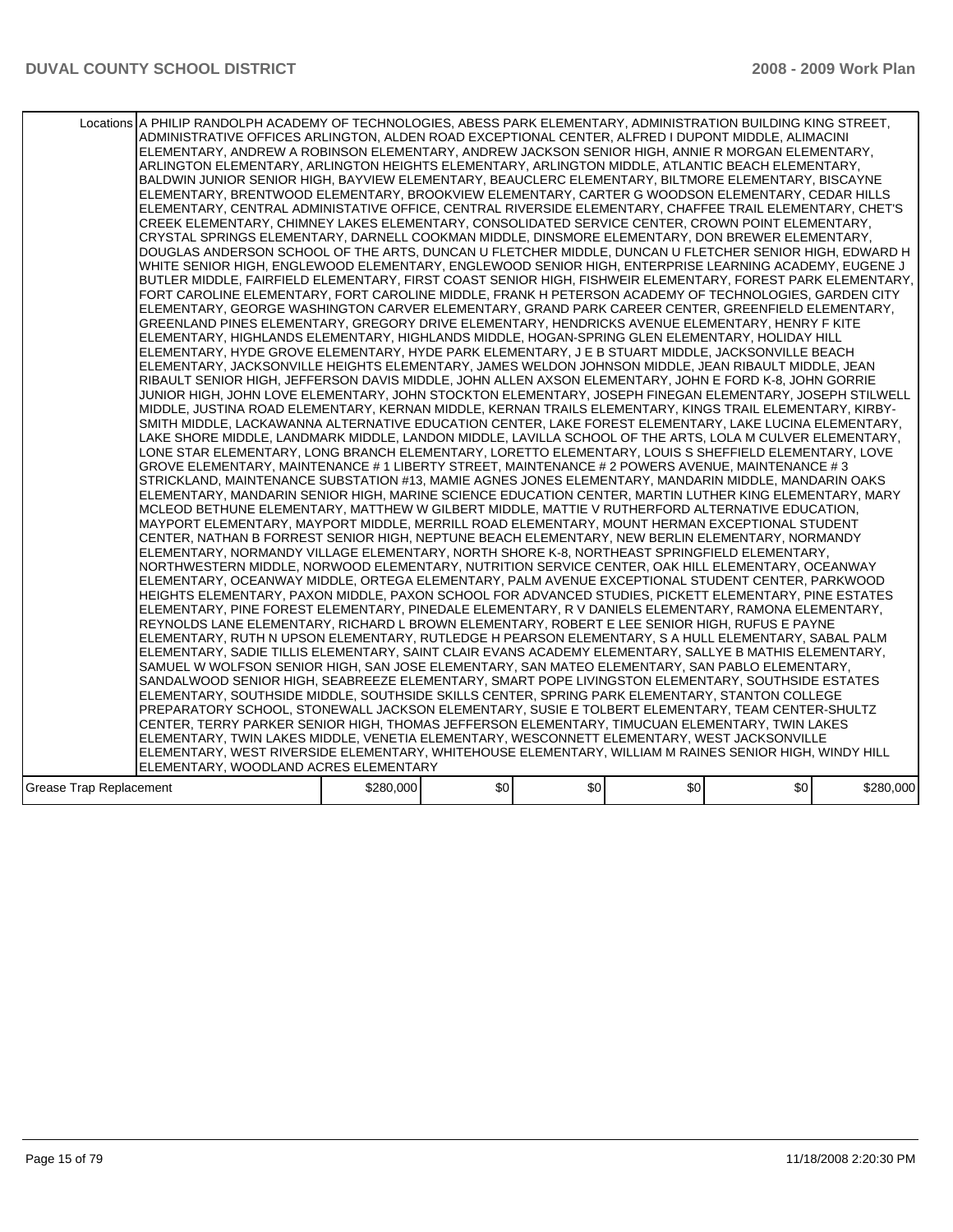|                          | Locations A PHILIP RANDOLPH ACADEMY OF TECHNOLOGIES, ABESS PARK ELEMENTARY, ADMINISTRATION BUILDING KING STREET,<br>ADMINISTRATIVE OFFICES ARLINGTON, ALDEN ROAD EXCEPTIONAL CENTER, ALFRED I DUPONT MIDDLE, ALIMACINI                                                                                                                                                                                                                                                                                                                                                                                                                                                                                                                                                                                                                                                                                                                                                                                                                                                                                                                                                                                                                                                                                                                                                                                                                                                                                                                                                                                                                                                                                                                                                                                                                                                                                                                                                                                                                                                                                                                                                                                                                                                                                                                                                                                                                                                                                                                                                                                                                                                                                                                                                                                                                                                                                                                                                                                                                                                                                                                                                                                                                                                                                                                                                                                                                                                                                                                                                                                                                                                                                                                                                                                                                                                                                                                                                                                                                                                                                                                                                                                                                                                                                                                                                                                                                                                                                                                                                                                   |           |     |     |     |     |           |
|--------------------------|----------------------------------------------------------------------------------------------------------------------------------------------------------------------------------------------------------------------------------------------------------------------------------------------------------------------------------------------------------------------------------------------------------------------------------------------------------------------------------------------------------------------------------------------------------------------------------------------------------------------------------------------------------------------------------------------------------------------------------------------------------------------------------------------------------------------------------------------------------------------------------------------------------------------------------------------------------------------------------------------------------------------------------------------------------------------------------------------------------------------------------------------------------------------------------------------------------------------------------------------------------------------------------------------------------------------------------------------------------------------------------------------------------------------------------------------------------------------------------------------------------------------------------------------------------------------------------------------------------------------------------------------------------------------------------------------------------------------------------------------------------------------------------------------------------------------------------------------------------------------------------------------------------------------------------------------------------------------------------------------------------------------------------------------------------------------------------------------------------------------------------------------------------------------------------------------------------------------------------------------------------------------------------------------------------------------------------------------------------------------------------------------------------------------------------------------------------------------------------------------------------------------------------------------------------------------------------------------------------------------------------------------------------------------------------------------------------------------------------------------------------------------------------------------------------------------------------------------------------------------------------------------------------------------------------------------------------------------------------------------------------------------------------------------------------------------------------------------------------------------------------------------------------------------------------------------------------------------------------------------------------------------------------------------------------------------------------------------------------------------------------------------------------------------------------------------------------------------------------------------------------------------------------------------------------------------------------------------------------------------------------------------------------------------------------------------------------------------------------------------------------------------------------------------------------------------------------------------------------------------------------------------------------------------------------------------------------------------------------------------------------------------------------------------------------------------------------------------------------------------------------------------------------------------------------------------------------------------------------------------------------------------------------------------------------------------------------------------------------------------------------------------------------------------------------------------------------------------------------------------------------------------------------------------------------------------------------------------------------|-----------|-----|-----|-----|-----|-----------|
|                          | ELEMENTARY, ANDREW A ROBINSON ELEMENTARY, ANDREW JACKSON SENIOR HIGH, ANNIE R MORGAN ELEMENTARY,<br>ARLINGTON ELEMENTARY, ARLINGTON HEIGHTS ELEMENTARY, ARLINGTON MIDDLE, ATLANTIC BEACH ELEMENTARY,<br>BALDWIN JUNIOR SENIOR HIGH, BAYVIEW ELEMENTARY, BEAUCLERC ELEMENTARY, BILTMORE ELEMENTARY, BISCAYNE<br>ELEMENTARY, BRENTWOOD ELEMENTARY, BROOKVIEW ELEMENTARY, CARTER G WOODSON ELEMENTARY, CEDAR HILLS<br>ELEMENTARY, CENTRAL ADMINISTATIVE OFFICE, CENTRAL RIVERSIDE ELEMENTARY, CHAFFEE TRAIL ELEMENTARY, CHET'S<br>CREEK ELEMENTARY, CHIMNEY LAKES ELEMENTARY, CONSOLIDATED SERVICE CENTER, CROWN POINT ELEMENTARY,<br>CRYSTAL SPRINGS ELEMENTARY, DARNELL COOKMAN MIDDLE, DINSMORE ELEMENTARY, DON BREWER ELEMENTARY,<br>DOUGLAS ANDERSON SCHOOL OF THE ARTS, DUNCAN U FLETCHER MIDDLE, DUNCAN U FLETCHER SENIOR HIGH, EDWARD H<br>WHITE SENIOR HIGH, ENGLEWOOD ELEMENTARY, ENGLEWOOD SENIOR HIGH, ENTERPRISE LEARNING ACADEMY, EUGENE J<br>BUTLER MIDDLE, FAIRFIELD ELEMENTARY, FIRST COAST SENIOR HIGH, FISHWEIR ELEMENTARY, FOREST PARK ELEMENTARY,<br>FORT CAROLINE ELEMENTARY, FORT CAROLINE MIDDLE, FRANK H PETERSON ACADEMY OF TECHNOLOGIES, GARDEN CITY<br>ELEMENTARY, GEORGE WASHINGTON CARVER ELEMENTARY, GRAND PARK CAREER CENTER, GREENFIELD ELEMENTARY,<br>GREENLAND PINES ELEMENTARY, GREGORY DRIVE ELEMENTARY, HENDRICKS AVENUE ELEMENTARY, HENRY F KITE<br>ELEMENTARY, HIGHLANDS ELEMENTARY, HIGHLANDS MIDDLE, HOGAN-SPRING GLEN ELEMENTARY, HOLIDAY HILL<br>ELEMENTARY, HYDE GROVE ELEMENTARY, HYDE PARK ELEMENTARY, J E B STUART MIDDLE, JACKSONVILLE BEACH<br>ELEMENTARY, JACKSONVILLE HEIGHTS ELEMENTARY, JAMES WELDON JOHNSON MIDDLE, JEAN RIBAULT MIDDLE, JEAN<br>RIBAULT SENIOR HIGH, JEFFERSON DAVIS MIDDLE, JOHN ALLEN AXSON ELEMENTARY, JOHN E FORD K-8, JOHN GORRIE<br>JUNIOR HIGH, JOHN LOVE ELEMENTARY, JOHN STOCKTON ELEMENTARY, JOSEPH FINEGAN ELEMENTARY, JOSEPH STILWELL<br>MIDDLE, JUSTINA ROAD ELEMENTARY, KERNAN MIDDLE, KERNAN TRAILS ELEMENTARY, KINGS TRAIL ELEMENTARY, KIRBY-<br>SMITH MIDDLE, LACKAWANNA ALTERNATIVE EDUCATION CENTER, LAKE FOREST ELEMENTARY, LAKE LUCINA ELEMENTARY,<br>LAKE SHORE MIDDLE, LANDMARK MIDDLE, LANDON MIDDLE, LAVILLA SCHOOL OF THE ARTS, LOLA M CULVER ELEMENTARY,<br>LONE STAR ELEMENTARY, LONG BRANCH ELEMENTARY, LORETTO ELEMENTARY, LOUIS S SHEFFIELD ELEMENTARY, LOVE<br>GROVE ELEMENTARY, MAINTENANCE # 1 LIBERTY STREET, MAINTENANCE # 2 POWERS AVENUE, MAINTENANCE # 3<br>STRICKLAND, MAINTENANCE SUBSTATION #13, MAMIE AGNES JONES ELEMENTARY, MANDARIN MIDDLE, MANDARIN OAKS<br>IELEMENTARY, MANDARIN SENIOR HIGH, MARINE SCIENCE EDUCATION CENTER, MARTIN LUTHER KING ELEMENTARY, MARY<br>MCLEOD BETHUNE ELEMENTARY, MATTHEW W GILBERT MIDDLE, MATTIE V RUTHERFORD ALTERNATIVE EDUCATION,<br>MAYPORT ELEMENTARY, MAYPORT MIDDLE, MERRILL ROAD ELEMENTARY, MOUNT HERMAN EXCEPTIONAL STUDENT<br>CENTER, NATHAN B FORREST SENIOR HIGH, NEPTUNE BEACH ELEMENTARY, NEW BERLIN ELEMENTARY, NORMANDY<br>ELEMENTARY, NORMANDY VILLAGE ELEMENTARY, NORTH SHORE K-8, NORTHEAST SPRINGFIELD ELEMENTARY,<br>NORTHWESTERN MIDDLE, NORWOOD ELEMENTARY, NUTRITION SERVICE CENTER, OAK HILL ELEMENTARY, OCEANWAY<br>ELEMENTARY, OCEANWAY MIDDLE, ORTEGA ELEMENTARY, PALM AVENUE EXCEPTIONAL STUDENT CENTER, PARKWOOD<br>HEIGHTS ELEMENTARY, PAXON MIDDLE, PAXON SCHOOL FOR ADVANCED STUDIES, PICKETT ELEMENTARY, PINE ESTATES<br>ELEMENTARY, PINE FOREST ELEMENTARY, PINEDALE ELEMENTARY, R V DANIELS ELEMENTARY, RAMONA ELEMENTARY,<br>REYNOLDS LANE ELEMENTARY, RICHARD L BROWN ELEMENTARY, ROBERT E LEE SENIOR HIGH, RUFUS E PAYNE<br>ELEMENTARY, RUTH N UPSON ELEMENTARY, RUTLEDGE H PEARSON ELEMENTARY, S A HULL ELEMENTARY, SABAL PALM<br>ELEMENTARY, SADIE TILLIS ELEMENTARY, SAINT CLAIR EVANS ACADEMY ELEMENTARY, SALLYE B MATHIS ELEMENTARY,<br>SAMUEL W WOLFSON SENIOR HIGH, SAN JOSE ELEMENTARY, SAN MATEO ELEMENTARY, SAN PABLO ELEMENTARY,<br>SANDALWOOD SENIOR HIGH, SEABREEZE ELEMENTARY, SMART POPE LIVINGSTON ELEMENTARY, SOUTHSIDE ESTATES<br>ELEMENTARY, SOUTHSIDE MIDDLE, SOUTHSIDE SKILLS CENTER, SPRING PARK ELEMENTARY, STANTON COLLEGE<br>PREPARATORY SCHOOL, STONEWALL JACKSON ELEMENTARY, SUSIE E TOLBERT ELEMENTARY, TEAM CENTER-SHULTZ<br>CENTER, TERRY PARKER SENIOR HIGH, THOMAS JEFFERSON ELEMENTARY, TIMUCUAN ELEMENTARY, TWIN LAKES<br>ELEMENTARY, TWIN LAKES MIDDLE, VENETIA ELEMENTARY, WESCONNETT ELEMENTARY, WEST JACKSONVILLE<br>ELEMENTARY, WEST RIVERSIDE ELEMENTARY, WHITEHOUSE ELEMENTARY, WILLIAM M RAINES SENIOR HIGH, WINDY HILL<br>ELEMENTARY, WOODLAND ACRES ELEMENTARY |           |     |     |     |     |           |
| Ceiling Tile Replacement |                                                                                                                                                                                                                                                                                                                                                                                                                                                                                                                                                                                                                                                                                                                                                                                                                                                                                                                                                                                                                                                                                                                                                                                                                                                                                                                                                                                                                                                                                                                                                                                                                                                                                                                                                                                                                                                                                                                                                                                                                                                                                                                                                                                                                                                                                                                                                                                                                                                                                                                                                                                                                                                                                                                                                                                                                                                                                                                                                                                                                                                                                                                                                                                                                                                                                                                                                                                                                                                                                                                                                                                                                                                                                                                                                                                                                                                                                                                                                                                                                                                                                                                                                                                                                                                                                                                                                                                                                                                                                                                                                                                                          | \$100,000 | \$0 | \$0 | \$0 | \$0 | \$100,000 |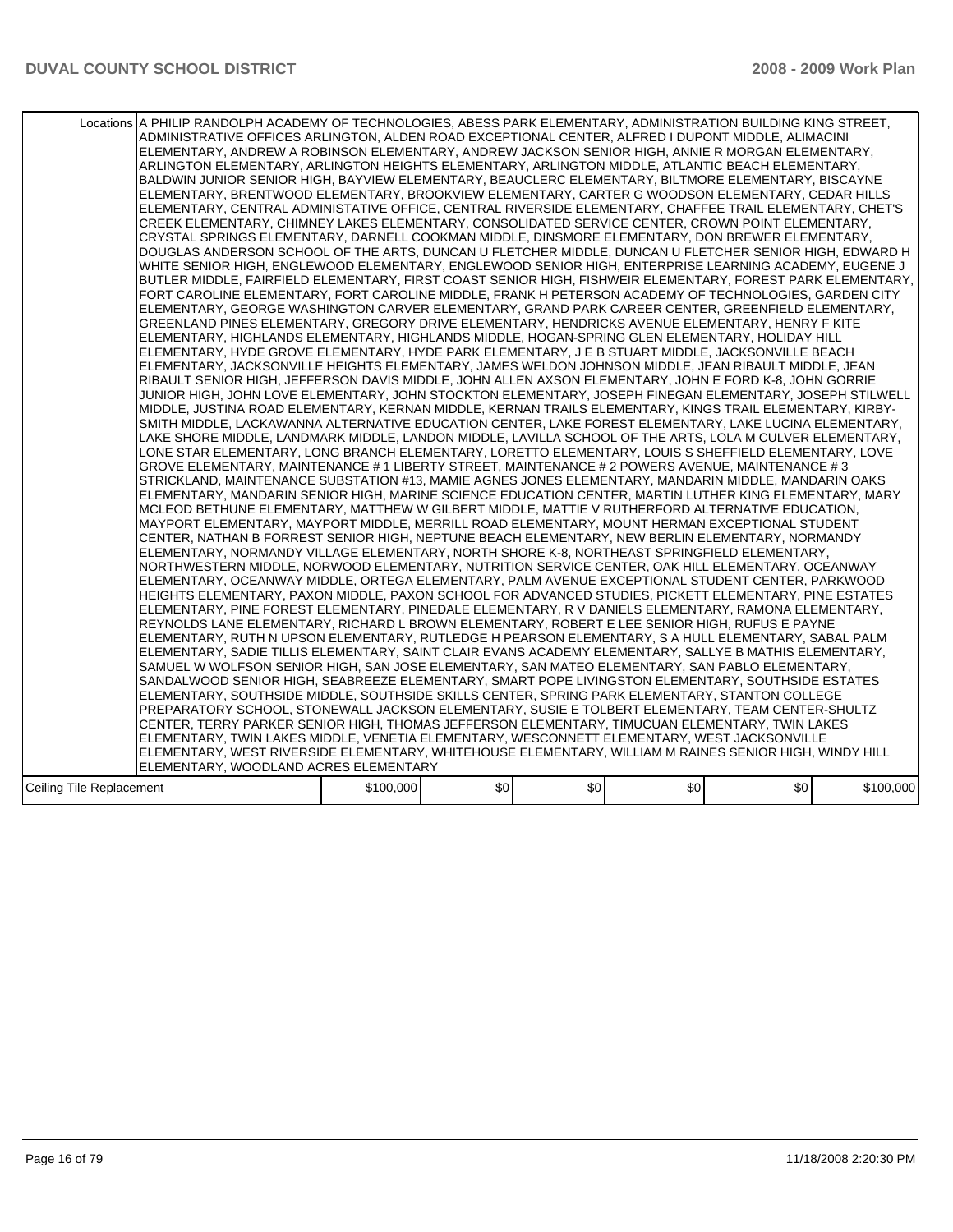|                      | Locations A PHILIP RANDOLPH ACADEMY OF TECHNOLOGIES, ABESS PARK ELEMENTARY, ADMINISTRATION BUILDING KING STREET,<br>ADMINISTRATIVE OFFICES ARLINGTON, ALDEN ROAD EXCEPTIONAL CENTER, ALFRED I DUPONT MIDDLE, ALIMACINI<br>ELEMENTARY, ANDREW A ROBINSON ELEMENTARY, ANDREW JACKSON SENIOR HIGH, ANNIE R MORGAN ELEMENTARY,<br>ARLINGTON ELEMENTARY, ARLINGTON HEIGHTS ELEMENTARY, ARLINGTON MIDDLE, ATLANTIC BEACH ELEMENTARY,<br>BALDWIN JUNIOR SENIOR HIGH, BAYVIEW ELEMENTARY, BEAUCLERC ELEMENTARY, BILTMORE ELEMENTARY, BISCAYNE<br>ELEMENTARY, BRENTWOOD ELEMENTARY, BROOKVIEW ELEMENTARY, CARTER G WOODSON ELEMENTARY, CEDAR HILLS<br>ELEMENTARY, CENTRAL ADMINISTATIVE OFFICE, CENTRAL RIVERSIDE ELEMENTARY, CHAFFEE TRAIL ELEMENTARY, CHET'S<br>CREEK ELEMENTARY, CHIMNEY LAKES ELEMENTARY, CONSOLIDATED SERVICE CENTER, CROWN POINT ELEMENTARY,<br>CRYSTAL SPRINGS ELEMENTARY, DARNELL COOKMAN MIDDLE, DINSMORE ELEMENTARY, DON BREWER ELEMENTARY,<br>DOUGLAS ANDERSON SCHOOL OF THE ARTS, DUNCAN U FLETCHER MIDDLE, DUNCAN U FLETCHER SENIOR HIGH, EDWARD H<br>WHITE SENIOR HIGH, ENGLEWOOD ELEMENTARY, ENGLEWOOD SENIOR HIGH, ENTERPRISE LEARNING ACADEMY, EUGENE J<br>BUTLER MIDDLE, FAIRFIELD ELEMENTARY, FIRST COAST SENIOR HIGH, FISHWEIR ELEMENTARY, FOREST PARK ELEMENTARY,<br>FORT CAROLINE ELEMENTARY, FORT CAROLINE MIDDLE, FRANK H PETERSON ACADEMY OF TECHNOLOGIES, GARDEN CITY<br>ELEMENTARY, GEORGE WASHINGTON CARVER ELEMENTARY, GRAND PARK CAREER CENTER, GREENFIELD ELEMENTARY,<br>GREENLAND PINES ELEMENTARY, GREGORY DRIVE ELEMENTARY, HENDRICKS AVENUE ELEMENTARY, HENRY F KITE<br>IELEMENTARY. HIGHLANDS ELEMENTARY. HIGHLANDS MIDDLE. HOGAN-SPRING GLEN ELEMENTARY. HOLIDAY HILL<br>ELEMENTARY, HYDE GROVE ELEMENTARY, HYDE PARK ELEMENTARY, J E B STUART MIDDLE, JACKSONVILLE BEACH<br>ELEMENTARY, JACKSONVILLE HEIGHTS ELEMENTARY, JAMES WELDON JOHNSON MIDDLE, JEAN RIBAULT MIDDLE, JEAN<br>RIBAULT SENIOR HIGH, JEFFERSON DAVIS MIDDLE, JOHN ALLEN AXSON ELEMENTARY, JOHN E FORD K-8, JOHN GORRIE<br>JUNIOR HIGH, JOHN LOVE ELEMENTARY, JOHN STOCKTON ELEMENTARY, JOSEPH FINEGAN ELEMENTARY, JOSEPH STILWELL<br>MIDDLE, JUSTINA ROAD ELEMENTARY, KERNAN MIDDLE, KERNAN TRAILS ELEMENTARY, KINGS TRAIL ELEMENTARY, KIRBY-<br>SMITH MIDDLE, LACKAWANNA ALTERNATIVE EDUCATION CENTER, LAKE FOREST ELEMENTARY, LAKE LUCINA ELEMENTARY.<br>LAKE SHORE MIDDLE, LANDMARK MIDDLE, LANDON MIDDLE, LAVILLA SCHOOL OF THE ARTS, LOLA M CULVER ELEMENTARY,<br>LONE STAR ELEMENTARY, LONG BRANCH ELEMENTARY, LORETTO ELEMENTARY, LOUIS S SHEFFIELD ELEMENTARY, LOVE<br>GROVE ELEMENTARY, MAINTENANCE # 1 LIBERTY STREET, MAINTENANCE # 2 POWERS AVENUE, MAINTENANCE # 3<br>STRICKLAND, MAINTENANCE SUBSTATION #13, MAMIE AGNES JONES ELEMENTARY, MANDARIN MIDDLE, MANDARIN OAKS<br>IELEMENTARY. MANDARIN SENIOR HIGH. MARINE SCIENCE EDUCATION CENTER. MARTIN LUTHER KING ELEMENTARY. MARY<br>MCLEOD BETHUNE ELEMENTARY, MATTHEW W GILBERT MIDDLE, MATTIE V RUTHERFORD ALTERNATIVE EDUCATION,<br>MAYPORT ELEMENTARY, MAYPORT MIDDLE, MERRILL ROAD ELEMENTARY, MOUNT HERMAN EXCEPTIONAL STUDENT<br>CENTER, NATHAN B FORREST SENIOR HIGH, NEPTUNE BEACH ELEMENTARY, NEW BERLIN ELEMENTARY, NORMANDY<br>ELEMENTARY, NORMANDY VILLAGE ELEMENTARY, NORTH SHORE K-8, NORTHEAST SPRINGFIELD ELEMENTARY,<br>NORTHWESTERN MIDDLE, NORWOOD ELEMENTARY, NUTRITION SERVICE CENTER, OAK HILL ELEMENTARY, OCEANWAY<br>ELEMENTARY. OCEANWAY MIDDLE. ORTEGA ELEMENTARY. PALM AVENUE EXCEPTIONAL STUDENT CENTER. PARKWOOD<br>HEIGHTS ELEMENTARY, PAXON MIDDLE, PAXON SCHOOL FOR ADVANCED STUDIES, PICKETT ELEMENTARY, PINE ESTATES<br>ELEMENTARY, PINE FOREST ELEMENTARY, PINEDALE ELEMENTARY, R V DANIELS ELEMENTARY, RAMONA ELEMENTARY,<br>REYNOLDS LANE ELEMENTARY, RICHARD L BROWN ELEMENTARY, ROBERT E LEE SENIOR HIGH, RUFUS E PAYNE<br>ELEMENTARY, RUTH N UPSON ELEMENTARY, RUTLEDGE H PEARSON ELEMENTARY, S A HULL ELEMENTARY, SABAL PALM <br>ELEMENTARY, SADIE TILLIS ELEMENTARY, SAINT CLAIR EVANS ACADEMY ELEMENTARY, SALLYE B MATHIS ELEMENTARY,<br>SAMUEL W WOLFSON SENIOR HIGH, SAN JOSE ELEMENTARY, SAN MATEO ELEMENTARY, SAN PABLO ELEMENTARY,<br>SANDALWOOD SENIOR HIGH, SEABREEZE ELEMENTARY, SMART POPE LIVINGSTON ELEMENTARY, SOUTHSIDE ESTATES<br>ELEMENTARY, SOUTHSIDE MIDDLE, SOUTHSIDE SKILLS CENTER, SPRING PARK ELEMENTARY, STANTON COLLEGE<br>PREPARATORY SCHOOL, STONEWALL JACKSON ELEMENTARY, SUSIE E TOLBERT ELEMENTARY, TEAM CENTER-SHULTZ<br>ICENTER, TERRY PARKER SENIOR HIGH, THOMAS JEFFERSON ELEMENTARY, TIMUCUAN ELEMENTARY, TWIN LAKES<br>ELEMENTARY, TWIN LAKES MIDDLE, VENETIA ELEMENTARY, WESCONNETT ELEMENTARY, WEST JACKSONVILLE<br>ELEMENTARY, WEST RIVERSIDE ELEMENTARY, WHITEHOUSE ELEMENTARY, WILLIAM M RAINES SENIOR HIGH, WINDY HILL<br>ELEMENTARY, WOODLAND ACRES ELEMENTARY |           |     |     |     |     |           |
|----------------------|---------------------------------------------------------------------------------------------------------------------------------------------------------------------------------------------------------------------------------------------------------------------------------------------------------------------------------------------------------------------------------------------------------------------------------------------------------------------------------------------------------------------------------------------------------------------------------------------------------------------------------------------------------------------------------------------------------------------------------------------------------------------------------------------------------------------------------------------------------------------------------------------------------------------------------------------------------------------------------------------------------------------------------------------------------------------------------------------------------------------------------------------------------------------------------------------------------------------------------------------------------------------------------------------------------------------------------------------------------------------------------------------------------------------------------------------------------------------------------------------------------------------------------------------------------------------------------------------------------------------------------------------------------------------------------------------------------------------------------------------------------------------------------------------------------------------------------------------------------------------------------------------------------------------------------------------------------------------------------------------------------------------------------------------------------------------------------------------------------------------------------------------------------------------------------------------------------------------------------------------------------------------------------------------------------------------------------------------------------------------------------------------------------------------------------------------------------------------------------------------------------------------------------------------------------------------------------------------------------------------------------------------------------------------------------------------------------------------------------------------------------------------------------------------------------------------------------------------------------------------------------------------------------------------------------------------------------------------------------------------------------------------------------------------------------------------------------------------------------------------------------------------------------------------------------------------------------------------------------------------------------------------------------------------------------------------------------------------------------------------------------------------------------------------------------------------------------------------------------------------------------------------------------------------------------------------------------------------------------------------------------------------------------------------------------------------------------------------------------------------------------------------------------------------------------------------------------------------------------------------------------------------------------------------------------------------------------------------------------------------------------------------------------------------------------------------------------------------------------------------------------------------------------------------------------------------------------------------------------------------------------------------------------------------------------------------------------------------------------------------------------------------------------------------------------------------------------------------------------------------------------------------------------------------------------------------------------------------------------------------------------------------------------------------------------------------------------------------------------------------------------------------------------------------------------------------------------------|-----------|-----|-----|-----|-----|-----------|
| Drainage & Site Work |                                                                                                                                                                                                                                                                                                                                                                                                                                                                                                                                                                                                                                                                                                                                                                                                                                                                                                                                                                                                                                                                                                                                                                                                                                                                                                                                                                                                                                                                                                                                                                                                                                                                                                                                                                                                                                                                                                                                                                                                                                                                                                                                                                                                                                                                                                                                                                                                                                                                                                                                                                                                                                                                                                                                                                                                                                                                                                                                                                                                                                                                                                                                                                                                                                                                                                                                                                                                                                                                                                                                                                                                                                                                                                                                                                                                                                                                                                                                                                                                                                                                                                                                                                                                                                                                                                                                                                                                                                                                                                                                                                                                                                                                                                                                                                                                                                       | \$250,000 | \$0 | \$0 | \$0 | \$0 | \$250,000 |
|                      |                                                                                                                                                                                                                                                                                                                                                                                                                                                                                                                                                                                                                                                                                                                                                                                                                                                                                                                                                                                                                                                                                                                                                                                                                                                                                                                                                                                                                                                                                                                                                                                                                                                                                                                                                                                                                                                                                                                                                                                                                                                                                                                                                                                                                                                                                                                                                                                                                                                                                                                                                                                                                                                                                                                                                                                                                                                                                                                                                                                                                                                                                                                                                                                                                                                                                                                                                                                                                                                                                                                                                                                                                                                                                                                                                                                                                                                                                                                                                                                                                                                                                                                                                                                                                                                                                                                                                                                                                                                                                                                                                                                                                                                                                                                                                                                                                                       |           |     |     |     |     |           |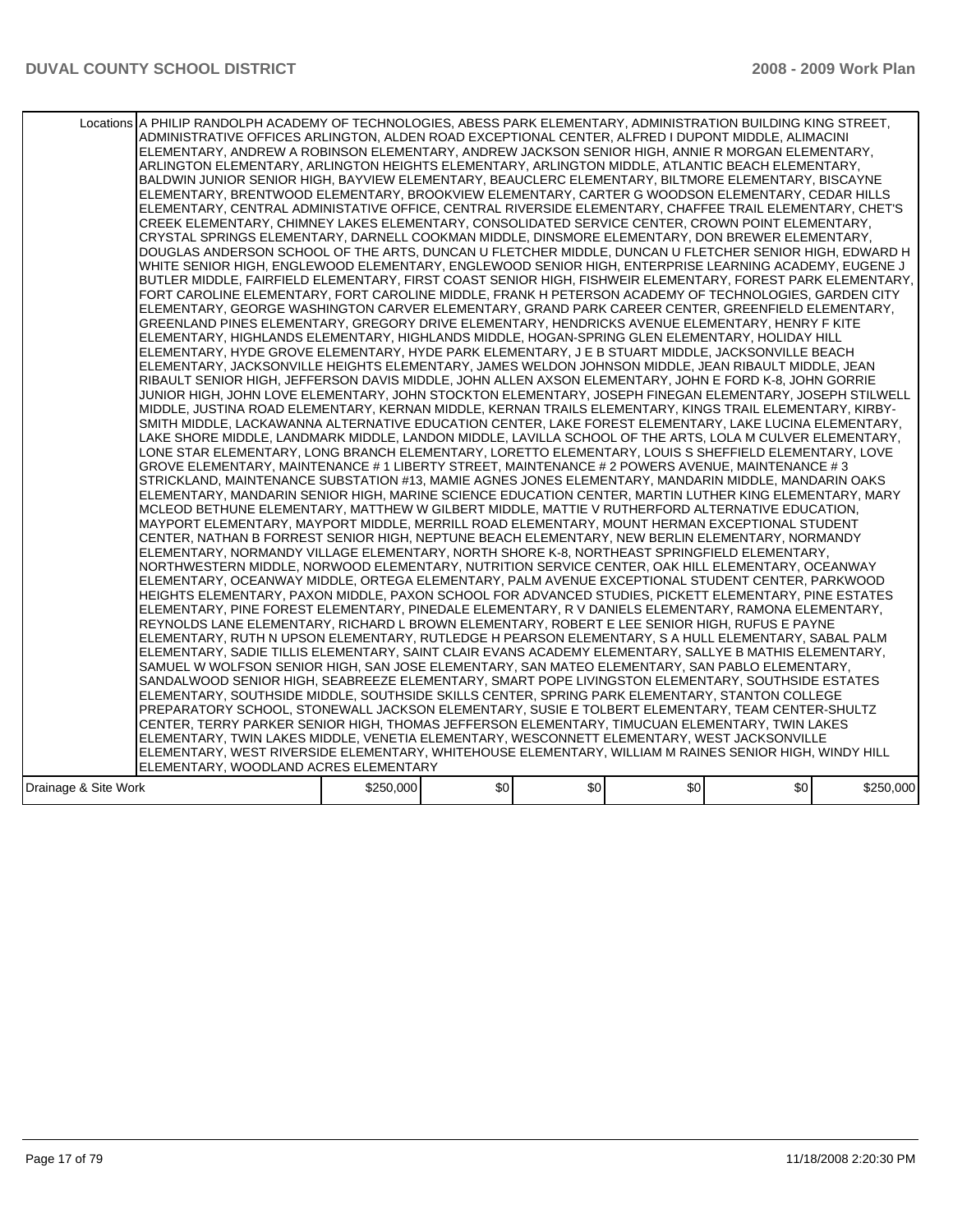|                      | Locations A PHILIP RANDOLPH ACADEMY OF TECHNOLOGIES, ABESS PARK ELEMENTARY, ADMINISTRATION BUILDING KING STREET,<br>ADMINISTRATIVE OFFICES ARLINGTON, ALDEN ROAD EXCEPTIONAL CENTER, ALFRED I DUPONT MIDDLE, ALIMACINI<br>ELEMENTARY, ANDREW A ROBINSON ELEMENTARY, ANDREW JACKSON SENIOR HIGH, ANNIE R MORGAN ELEMENTARY,<br>ARLINGTON ELEMENTARY, ARLINGTON HEIGHTS ELEMENTARY, ARLINGTON MIDDLE, ATLANTIC BEACH ELEMENTARY,<br>BALDWIN JUNIOR SENIOR HIGH, BAYVIEW ELEMENTARY, BEAUCLERC ELEMENTARY, BILTMORE ELEMENTARY, BISCAYNE<br>ELEMENTARY, BRENTWOOD ELEMENTARY, BROOKVIEW ELEMENTARY, CARTER G WOODSON ELEMENTARY, CEDAR HILLS<br>ELEMENTARY, CENTRAL ADMINISTATIVE OFFICE, CENTRAL RIVERSIDE ELEMENTARY, CHAFFEE TRAIL ELEMENTARY, CHET'S<br>CREEK ELEMENTARY, CHIMNEY LAKES ELEMENTARY, CONSOLIDATED SERVICE CENTER, CROWN POINT ELEMENTARY,<br>CRYSTAL SPRINGS ELEMENTARY, DARNELL COOKMAN MIDDLE, DINSMORE ELEMENTARY, DON BREWER ELEMENTARY,<br>DOUGLAS ANDERSON SCHOOL OF THE ARTS, DUNCAN U FLETCHER MIDDLE, DUNCAN U FLETCHER SENIOR HIGH, EDWARD H<br>WHITE SENIOR HIGH, ENGLEWOOD ELEMENTARY, ENGLEWOOD SENIOR HIGH, ENTERPRISE LEARNING ACADEMY, EUGENE J<br>BUTLER MIDDLE, FAIRFIELD ELEMENTARY, FIRST COAST SENIOR HIGH, FISHWEIR ELEMENTARY, FOREST PARK ELEMENTARY,<br>FORT CAROLINE ELEMENTARY, FORT CAROLINE MIDDLE, FRANK H PETERSON ACADEMY OF TECHNOLOGIES, GARDEN CITY<br>ELEMENTARY, GEORGE WASHINGTON CARVER ELEMENTARY, GRAND PARK CAREER CENTER, GREENFIELD ELEMENTARY,<br>GREENLAND PINES ELEMENTARY, GREGORY DRIVE ELEMENTARY, HENDRICKS AVENUE ELEMENTARY, HENRY F KITE<br>ELEMENTARY, HIGHLANDS ELEMENTARY, HIGHLANDS MIDDLE, HOGAN-SPRING GLEN ELEMENTARY, HOLIDAY HILL<br>ELEMENTARY, HYDE GROVE ELEMENTARY, HYDE PARK ELEMENTARY, J E B STUART MIDDLE, JACKSONVILLE BEACH<br>ELEMENTARY, JACKSONVILLE HEIGHTS ELEMENTARY, JAMES WELDON JOHNSON MIDDLE, JEAN RIBAULT MIDDLE, JEAN<br>RIBAULT SENIOR HIGH, JEFFERSON DAVIS MIDDLE, JOHN ALLEN AXSON ELEMENTARY, JOHN E FORD K-8, JOHN GORRIE<br>JUNIOR HIGH, JOHN LOVE ELEMENTARY, JOHN STOCKTON ELEMENTARY, JOSEPH FINEGAN ELEMENTARY, JOSEPH STILWELL<br>MIDDLE, JUSTINA ROAD ELEMENTARY, KERNAN MIDDLE, KERNAN TRAILS ELEMENTARY, KINGS TRAIL ELEMENTARY, KIRBY-<br>SMITH MIDDLE, LACKAWANNA ALTERNATIVE EDUCATION CENTER, LAKE FOREST ELEMENTARY, LAKE LUCINA ELEMENTARY,<br>LAKE SHORE MIDDLE, LANDMARK MIDDLE, LANDON MIDDLE, LAVILLA SCHOOL OF THE ARTS, LOLA M CULVER ELEMENTARY,<br>LONE STAR ELEMENTARY, LONG BRANCH ELEMENTARY, LORETTO ELEMENTARY, LOUIS S SHEFFIELD ELEMENTARY, LOVE<br>GROVE ELEMENTARY, MAINTENANCE # 1 LIBERTY STREET, MAINTENANCE # 2 POWERS AVENUE, MAINTENANCE # 3<br>STRICKLAND, MAINTENANCE SUBSTATION #13, MAMIE AGNES JONES ELEMENTARY, MANDARIN MIDDLE, MANDARIN OAKS<br>IELEMENTARY. MANDARIN SENIOR HIGH. MARINE SCIENCE EDUCATION CENTER. MARTIN LUTHER KING ELEMENTARY. MARY<br>MCLEOD BETHUNE ELEMENTARY, MATTHEW W GILBERT MIDDLE, MATTIE V RUTHERFORD ALTERNATIVE EDUCATION,<br>MAYPORT ELEMENTARY, MAYPORT MIDDLE, MERRILL ROAD ELEMENTARY, MOUNT HERMAN EXCEPTIONAL STUDENT<br>CENTER, NATHAN B FORREST SENIOR HIGH, NEPTUNE BEACH ELEMENTARY, NEW BERLIN ELEMENTARY, NORMANDY<br>ELEMENTARY, NORMANDY VILLAGE ELEMENTARY, NORTH SHORE K-8, NORTHEAST SPRINGFIELD ELEMENTARY,<br>NORTHWESTERN MIDDLE, NORWOOD ELEMENTARY, NUTRITION SERVICE CENTER, OAK HILL ELEMENTARY, OCEANWAY<br>ELEMENTARY, OCEANWAY MIDDLE, ORTEGA ELEMENTARY, PALM AVENUE EXCEPTIONAL STUDENT CENTER, PARKWOOD<br>HEIGHTS ELEMENTARY, PAXON MIDDLE, PAXON SCHOOL FOR ADVANCED STUDIES, PICKETT ELEMENTARY, PINE ESTATES<br>ELEMENTARY, PINE FOREST ELEMENTARY, PINEDALE ELEMENTARY, R V DANIELS ELEMENTARY, RAMONA ELEMENTARY,<br>REYNOLDS LANE ELEMENTARY, RICHARD L BROWN ELEMENTARY, ROBERT E LEE SENIOR HIGH, RUFUS E PAYNE<br>ELEMENTARY, RUTH N UPSON ELEMENTARY, RUTLEDGE H PEARSON ELEMENTARY, S A HULL ELEMENTARY, SABAL PALM<br>ELEMENTARY, SADIE TILLIS ELEMENTARY, SAINT CLAIR EVANS ACADEMY ELEMENTARY, SALLYE B MATHIS ELEMENTARY,<br>SAMUEL W WOLFSON SENIOR HIGH, SAN JOSE ELEMENTARY, SAN MATEO ELEMENTARY, SAN PABLO ELEMENTARY,<br>SANDALWOOD SENIOR HIGH, SEABREEZE ELEMENTARY, SMART POPE LIVINGSTON ELEMENTARY, SOUTHSIDE ESTATES<br>ELEMENTARY, SOUTHSIDE MIDDLE, SOUTHSIDE SKILLS CENTER, SPRING PARK ELEMENTARY, STANTON COLLEGE<br>PREPARATORY SCHOOL, STONEWALL JACKSON ELEMENTARY, SUSIE E TOLBERT ELEMENTARY, TEAM CENTER-SHULTZ<br>CENTER, TERRY PARKER SENIOR HIGH, THOMAS JEFFERSON ELEMENTARY, TIMUCUAN ELEMENTARY, TWIN LAKES<br>ELEMENTARY, TWIN LAKES MIDDLE, VENETIA ELEMENTARY, WESCONNETT ELEMENTARY, WEST JACKSONVILLE<br>ELEMENTARY, WEST RIVERSIDE ELEMENTARY, WHITEHOUSE ELEMENTARY, WILLIAM M RAINES SENIOR HIGH, WINDY HILL<br>ELEMENTARY, WOODLAND ACRES ELEMENTARY |           |     |     |     |     |           |
|----------------------|------------------------------------------------------------------------------------------------------------------------------------------------------------------------------------------------------------------------------------------------------------------------------------------------------------------------------------------------------------------------------------------------------------------------------------------------------------------------------------------------------------------------------------------------------------------------------------------------------------------------------------------------------------------------------------------------------------------------------------------------------------------------------------------------------------------------------------------------------------------------------------------------------------------------------------------------------------------------------------------------------------------------------------------------------------------------------------------------------------------------------------------------------------------------------------------------------------------------------------------------------------------------------------------------------------------------------------------------------------------------------------------------------------------------------------------------------------------------------------------------------------------------------------------------------------------------------------------------------------------------------------------------------------------------------------------------------------------------------------------------------------------------------------------------------------------------------------------------------------------------------------------------------------------------------------------------------------------------------------------------------------------------------------------------------------------------------------------------------------------------------------------------------------------------------------------------------------------------------------------------------------------------------------------------------------------------------------------------------------------------------------------------------------------------------------------------------------------------------------------------------------------------------------------------------------------------------------------------------------------------------------------------------------------------------------------------------------------------------------------------------------------------------------------------------------------------------------------------------------------------------------------------------------------------------------------------------------------------------------------------------------------------------------------------------------------------------------------------------------------------------------------------------------------------------------------------------------------------------------------------------------------------------------------------------------------------------------------------------------------------------------------------------------------------------------------------------------------------------------------------------------------------------------------------------------------------------------------------------------------------------------------------------------------------------------------------------------------------------------------------------------------------------------------------------------------------------------------------------------------------------------------------------------------------------------------------------------------------------------------------------------------------------------------------------------------------------------------------------------------------------------------------------------------------------------------------------------------------------------------------------------------------------------------------------------------------------------------------------------------------------------------------------------------------------------------------------------------------------------------------------------------------------------------------------------------------------------------------------------------------------------------------------------------------------------------------------------------------------------------------------------------------------------------------------------------------------------|-----------|-----|-----|-----|-----|-----------|
| Pest Control/Termite |                                                                                                                                                                                                                                                                                                                                                                                                                                                                                                                                                                                                                                                                                                                                                                                                                                                                                                                                                                                                                                                                                                                                                                                                                                                                                                                                                                                                                                                                                                                                                                                                                                                                                                                                                                                                                                                                                                                                                                                                                                                                                                                                                                                                                                                                                                                                                                                                                                                                                                                                                                                                                                                                                                                                                                                                                                                                                                                                                                                                                                                                                                                                                                                                                                                                                                                                                                                                                                                                                                                                                                                                                                                                                                                                                                                                                                                                                                                                                                                                                                                                                                                                                                                                                                                                                                                                                                                                                                                                                                                                                                                                                                                                                                                                                                                                                                    | \$450,000 | \$0 | \$0 | \$0 | \$0 | \$450,000 |
|                      |                                                                                                                                                                                                                                                                                                                                                                                                                                                                                                                                                                                                                                                                                                                                                                                                                                                                                                                                                                                                                                                                                                                                                                                                                                                                                                                                                                                                                                                                                                                                                                                                                                                                                                                                                                                                                                                                                                                                                                                                                                                                                                                                                                                                                                                                                                                                                                                                                                                                                                                                                                                                                                                                                                                                                                                                                                                                                                                                                                                                                                                                                                                                                                                                                                                                                                                                                                                                                                                                                                                                                                                                                                                                                                                                                                                                                                                                                                                                                                                                                                                                                                                                                                                                                                                                                                                                                                                                                                                                                                                                                                                                                                                                                                                                                                                                                                    |           |     |     |     |     |           |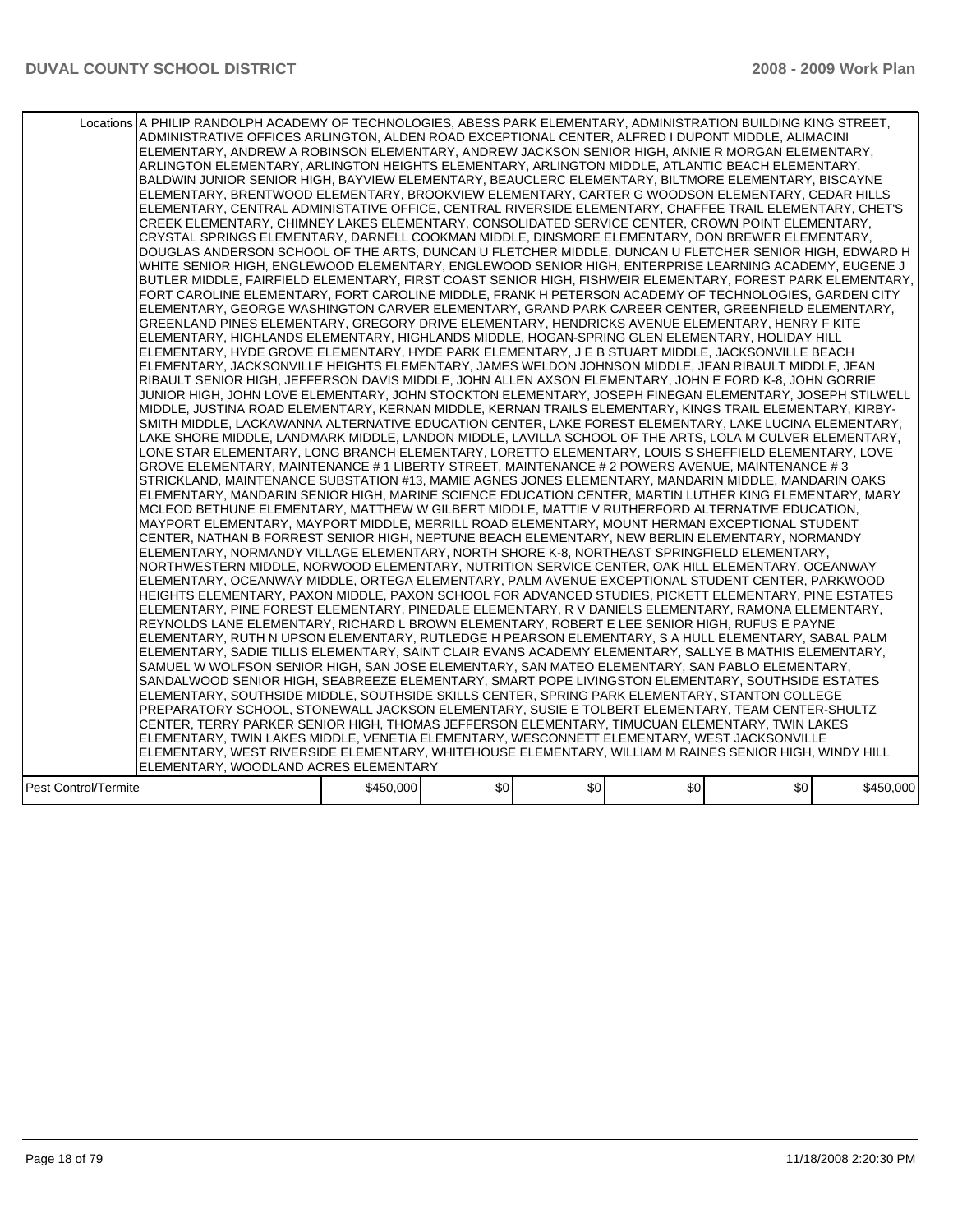| Locations A PHILIP RANDOLPH ACADEMY OF TECHNOLOGIES, ABESS PARK ELEMENTARY, ADMINISTRATION BUILDING KING STREET,<br>ADMINISTRATIVE OFFICES ARLINGTON, ALDEN ROAD EXCEPTIONAL CENTER, ALFRED I DUPONT MIDDLE, ALIMACINI<br>ELEMENTARY, ANDREW A ROBINSON ELEMENTARY, ANDREW JACKSON SENIOR HIGH, ANNIE R MORGAN ELEMENTARY,<br>ARLINGTON ELEMENTARY, ARLINGTON HEIGHTS ELEMENTARY, ARLINGTON MIDDLE, ATLANTIC BEACH ELEMENTARY,<br>BALDWIN JUNIOR SENIOR HIGH, BAYVIEW ELEMENTARY, BEAUCLERC ELEMENTARY, BILTMORE ELEMENTARY, BISCAYNE<br>ELEMENTARY, BRENTWOOD ELEMENTARY, BROOKVIEW ELEMENTARY, CARTER G WOODSON ELEMENTARY, CEDAR HILLS<br>IELEMENTARY, CENTRAL ADMINISTATIVE OFFICE, CENTRAL RIVERSIDE ELEMENTARY, CHAFFEE TRAIL ELEMENTARY, CHET'S<br>CREEK ELEMENTARY, CHIMNEY LAKES ELEMENTARY, CONSOLIDATED SERVICE CENTER, CROWN POINT ELEMENTARY,<br>CRYSTAL SPRINGS ELEMENTARY, DARNELL COOKMAN MIDDLE, DINSMORE ELEMENTARY, DON BREWER ELEMENTARY,<br>DOUGLAS ANDERSON SCHOOL OF THE ARTS, DUNCAN U FLETCHER MIDDLE, DUNCAN U FLETCHER SENIOR HIGH, EDWARD H<br>WHITE SENIOR HIGH, ENGLEWOOD ELEMENTARY, ENGLEWOOD SENIOR HIGH, ENTERPRISE LEARNING ACADEMY, EUGENE J<br>BUTLER MIDDLE, FAIRFIELD ELEMENTARY, FIRST COAST SENIOR HIGH, FISHWEIR ELEMENTARY, FOREST PARK ELEMENTARY,<br>FORT CAROLINE ELEMENTARY, FORT CAROLINE MIDDLE, FRANK H PETERSON ACADEMY OF TECHNOLOGIES, GARDEN CITY<br>ELEMENTARY, GEORGE WASHINGTON CARVER ELEMENTARY, GRAND PARK CAREER CENTER, GREENFIELD ELEMENTARY,<br>GREENLAND PINES ELEMENTARY, GREGORY DRIVE ELEMENTARY, HENDRICKS AVENUE ELEMENTARY, HENRY F KITE<br>ELEMENTARY, HIGHLANDS ELEMENTARY, HIGHLANDS MIDDLE, HOGAN-SPRING GLEN ELEMENTARY, HOLIDAY HILL<br>ELEMENTARY, HYDE GROVE ELEMENTARY, HYDE PARK ELEMENTARY, J E B STUART MIDDLE, JACKSONVILLE BEACH<br>ELEMENTARY, JACKSONVILLE HEIGHTS ELEMENTARY, JAMES WELDON JOHNSON MIDDLE, JEAN RIBAULT MIDDLE, JEAN<br>RIBAULT SENIOR HIGH, JEFFERSON DAVIS MIDDLE, JOHN ALLEN AXSON ELEMENTARY, JOHN E FORD K-8, JOHN GORRIE<br>JUNIOR HIGH, JOHN LOVE ELEMENTARY, JOHN STOCKTON ELEMENTARY, JOSEPH FINEGAN ELEMENTARY, JOSEPH STILWELL<br>MIDDLE, JUSTINA ROAD ELEMENTARY, KERNAN MIDDLE, KERNAN TRAILS ELEMENTARY, KINGS TRAIL ELEMENTARY, KIRBY-<br>SMITH MIDDLE, LACKAWANNA ALTERNATIVE EDUCATION CENTER, LAKE FOREST ELEMENTARY, LAKE LUCINA ELEMENTARY,<br>LAKE SHORE MIDDLE, LANDMARK MIDDLE, LANDON MIDDLE, LAVILLA SCHOOL OF THE ARTS, LOLA M CULVER ELEMENTARY,<br>LONE STAR ELEMENTARY, LONG BRANCH ELEMENTARY, LORETTO ELEMENTARY, LOUIS S SHEFFIELD ELEMENTARY, LOVE<br>GROVE ELEMENTARY, MAINTENANCE # 1 LIBERTY STREET, MAINTENANCE # 2 POWERS AVENUE, MAINTENANCE # 3<br>STRICKLAND, MAINTENANCE SUBSTATION #13, MAMIE AGNES JONES ELEMENTARY, MANDARIN MIDDLE, MANDARIN OAKS<br>ELEMENTARY, MANDARIN SENIOR HIGH, MARINE SCIENCE EDUCATION CENTER, MARTIN LUTHER KING ELEMENTARY, MARY<br>MCLEOD BETHUNE ELEMENTARY, MATTHEW W GILBERT MIDDLE, MATTIE V RUTHERFORD ALTERNATIVE EDUCATION,<br>MAYPORT ELEMENTARY, MAYPORT MIDDLE, MERRILL ROAD ELEMENTARY, MOUNT HERMAN EXCEPTIONAL STUDENT<br>CENTER, NATHAN B FORREST SENIOR HIGH, NEPTUNE BEACH ELEMENTARY, NEW BERLIN ELEMENTARY, NORMANDY<br>IELEMENTARY. NORMANDY VILLAGE ELEMENTARY. NORTH SHORE K-8. NORTHEAST SPRINGFIELD ELEMENTARY.<br>NORTHWESTERN MIDDLE, NORWOOD ELEMENTARY, NUTRITION SERVICE CENTER, OAK HILL ELEMENTARY, OCEANWAY<br>ELEMENTARY, OCEANWAY MIDDLE, ORTEGA ELEMENTARY, PALM AVENUE EXCEPTIONAL STUDENT CENTER, PARKWOOD<br>HEIGHTS ELEMENTARY, PAXON MIDDLE, PAXON SCHOOL FOR ADVANCED STUDIES, PICKETT ELEMENTARY, PINE ESTATES<br>ELEMENTARY, PINE FOREST ELEMENTARY, PINEDALE ELEMENTARY, R V DANIELS ELEMENTARY, RAMONA ELEMENTARY,<br>REYNOLDS LANE ELEMENTARY, RICHARD L BROWN ELEMENTARY, ROBERT E LEE SENIOR HIGH, RUFUS E PAYNE<br>IELEMENTARY, RUTH N UPSON ELEMENTARY, RUTLEDGE H PEARSON ELEMENTARY, S A HULL ELEMENTARY, SABAL PALM<br>ELEMENTARY, SADIE TILLIS ELEMENTARY, SAINT CLAIR EVANS ACADEMY ELEMENTARY, SALLYE B MATHIS ELEMENTARY,<br>SAMUEL W WOLFSON SENIOR HIGH, SAN JOSE ELEMENTARY, SAN MATEO ELEMENTARY, SAN PABLO ELEMENTARY,<br>SANDALWOOD SENIOR HIGH, SEABREEZE ELEMENTARY, SMART POPE LIVINGSTON ELEMENTARY, SOUTHSIDE ESTATES<br>ELEMENTARY, SOUTHSIDE MIDDLE, SOUTHSIDE SKILLS CENTER, SPRING PARK ELEMENTARY, STANTON COLLEGE<br>PREPARATORY SCHOOL, STONEWALL JACKSON ELEMENTARY, SUSIE E TOLBERT ELEMENTARY, TEAM CENTER-SHULTZ<br>CENTER, TERRY PARKER SENIOR HIGH, THOMAS JEFFERSON ELEMENTARY, TIMUCUAN ELEMENTARY, TWIN LAKES<br>ELEMENTARY, TWIN LAKES MIDDLE, VENETIA ELEMENTARY, WESCONNETT ELEMENTARY, WEST JACKSONVILLE<br>ELEMENTARY, WEST RIVERSIDE ELEMENTARY, WHITEHOUSE ELEMENTARY, WILLIAM M RAINES SENIOR HIGH, WINDY HILL<br>ELEMENTARY, WOODLAND ACRES ELEMENTARY |             |     |     |     |     |             |
|--------------------------------------------------------------------------------------------------------------------------------------------------------------------------------------------------------------------------------------------------------------------------------------------------------------------------------------------------------------------------------------------------------------------------------------------------------------------------------------------------------------------------------------------------------------------------------------------------------------------------------------------------------------------------------------------------------------------------------------------------------------------------------------------------------------------------------------------------------------------------------------------------------------------------------------------------------------------------------------------------------------------------------------------------------------------------------------------------------------------------------------------------------------------------------------------------------------------------------------------------------------------------------------------------------------------------------------------------------------------------------------------------------------------------------------------------------------------------------------------------------------------------------------------------------------------------------------------------------------------------------------------------------------------------------------------------------------------------------------------------------------------------------------------------------------------------------------------------------------------------------------------------------------------------------------------------------------------------------------------------------------------------------------------------------------------------------------------------------------------------------------------------------------------------------------------------------------------------------------------------------------------------------------------------------------------------------------------------------------------------------------------------------------------------------------------------------------------------------------------------------------------------------------------------------------------------------------------------------------------------------------------------------------------------------------------------------------------------------------------------------------------------------------------------------------------------------------------------------------------------------------------------------------------------------------------------------------------------------------------------------------------------------------------------------------------------------------------------------------------------------------------------------------------------------------------------------------------------------------------------------------------------------------------------------------------------------------------------------------------------------------------------------------------------------------------------------------------------------------------------------------------------------------------------------------------------------------------------------------------------------------------------------------------------------------------------------------------------------------------------------------------------------------------------------------------------------------------------------------------------------------------------------------------------------------------------------------------------------------------------------------------------------------------------------------------------------------------------------------------------------------------------------------------------------------------------------------------------------------------------------------------------------------------------------------------------------------------------------------------------------------------------------------------------------------------------------------------------------------------------------------------------------------------------------------------------------------------------------------------------------------------------------------------------------------------------------------------------------------------------------------------------------------------------------------------------------------|-------------|-----|-----|-----|-----|-------------|
| Maintenance Reimbursement                                                                                                                                                                                                                                                                                                                                                                                                                                                                                                                                                                                                                                                                                                                                                                                                                                                                                                                                                                                                                                                                                                                                                                                                                                                                                                                                                                                                                                                                                                                                                                                                                                                                                                                                                                                                                                                                                                                                                                                                                                                                                                                                                                                                                                                                                                                                                                                                                                                                                                                                                                                                                                                                                                                                                                                                                                                                                                                                                                                                                                                                                                                                                                                                                                                                                                                                                                                                                                                                                                                                                                                                                                                                                                                                                                                                                                                                                                                                                                                                                                                                                                                                                                                                                                                                                                                                                                                                                                                                                                                                                                                                                                                                                                                                                                                                            | \$1,000,000 | \$0 | \$0 | \$0 | \$0 | \$1,000,000 |
|                                                                                                                                                                                                                                                                                                                                                                                                                                                                                                                                                                                                                                                                                                                                                                                                                                                                                                                                                                                                                                                                                                                                                                                                                                                                                                                                                                                                                                                                                                                                                                                                                                                                                                                                                                                                                                                                                                                                                                                                                                                                                                                                                                                                                                                                                                                                                                                                                                                                                                                                                                                                                                                                                                                                                                                                                                                                                                                                                                                                                                                                                                                                                                                                                                                                                                                                                                                                                                                                                                                                                                                                                                                                                                                                                                                                                                                                                                                                                                                                                                                                                                                                                                                                                                                                                                                                                                                                                                                                                                                                                                                                                                                                                                                                                                                                                                      |             |     |     |     |     |             |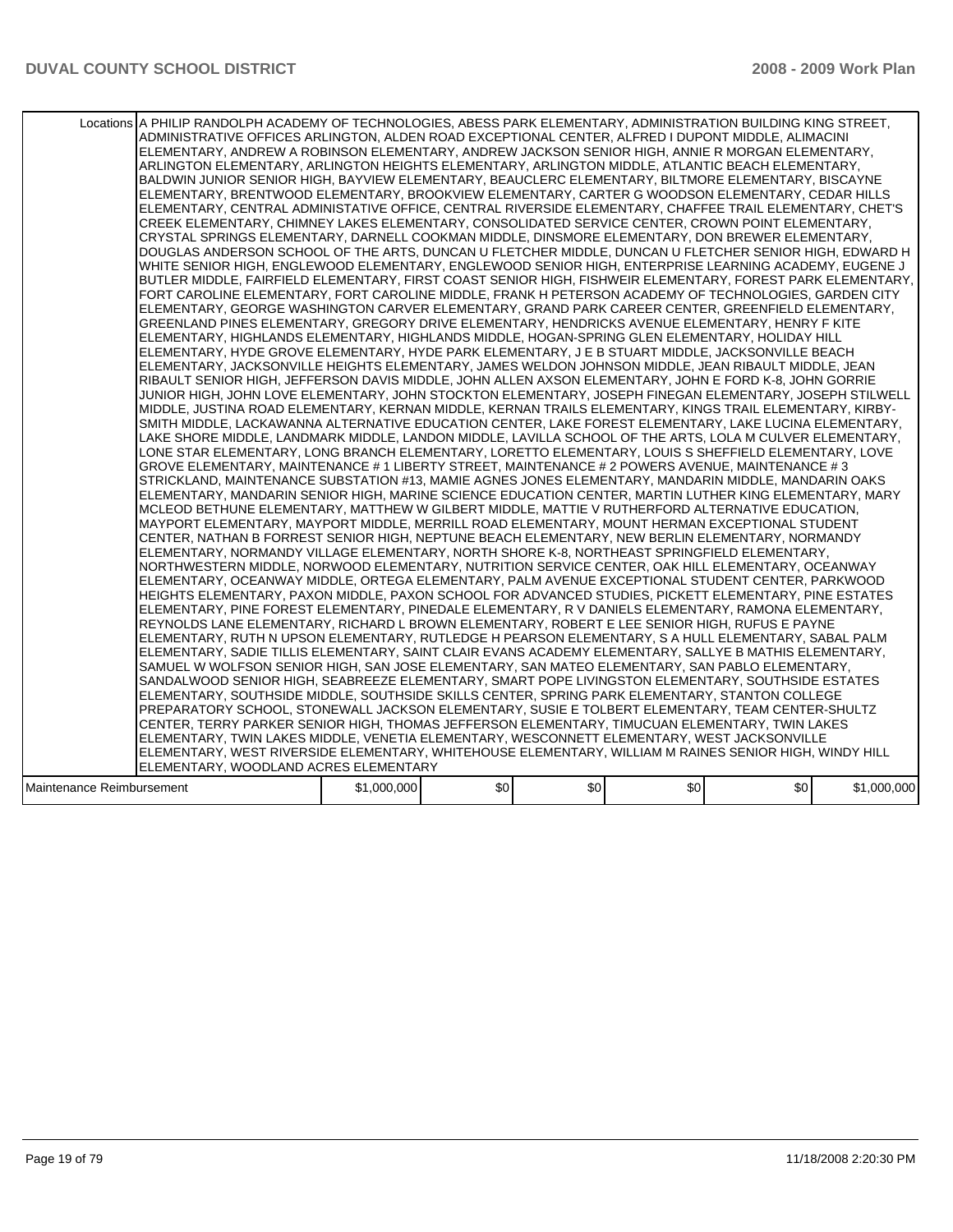|          | Locations A PHILIP RANDOLPH ACADEMY OF TECHNOLOGIES, ABESS PARK ELEMENTARY, ADMINISTRATION BUILDING KING STREET,<br>ADMINISTRATIVE OFFICES ARLINGTON, ALDEN ROAD EXCEPTIONAL CENTER, ALFRED I DUPONT MIDDLE, ALIMACINI<br>ELEMENTARY, ANDREW A ROBINSON ELEMENTARY, ANDREW JACKSON SENIOR HIGH, ANNIE R MORGAN ELEMENTARY,<br>ARLINGTON ELEMENTARY, ARLINGTON HEIGHTS ELEMENTARY, ARLINGTON MIDDLE, ATLANTIC BEACH ELEMENTARY,<br>BALDWIN JUNIOR SENIOR HIGH, BAYVIEW ELEMENTARY, BEAUCLERC ELEMENTARY, BILTMORE ELEMENTARY, BISCAYNE<br>ELEMENTARY, BRENTWOOD ELEMENTARY, BROOKVIEW ELEMENTARY, CARTER G WOODSON ELEMENTARY, CEDAR HILLS<br>IELEMENTARY, CENTRAL ADMINISTATIVE OFFICE, CENTRAL RIVERSIDE ELEMENTARY, CHAFFEE TRAIL ELEMENTARY, CHET'S<br>CREEK ELEMENTARY, CHIMNEY LAKES ELEMENTARY, CONSOLIDATED SERVICE CENTER, CROWN POINT ELEMENTARY,<br>CRYSTAL SPRINGS ELEMENTARY, DARNELL COOKMAN MIDDLE, DINSMORE ELEMENTARY, DON BREWER ELEMENTARY,<br>DOUGLAS ANDERSON SCHOOL OF THE ARTS, DUNCAN U FLETCHER MIDDLE, DUNCAN U FLETCHER SENIOR HIGH, EDWARD H<br>WHITE SENIOR HIGH, ENGLEWOOD ELEMENTARY, ENGLEWOOD SENIOR HIGH, ENTERPRISE LEARNING ACADEMY, EUGENE J<br>BUTLER MIDDLE, FAIRFIELD ELEMENTARY, FIRST COAST SENIOR HIGH, FISHWEIR ELEMENTARY, FOREST PARK ELEMENTARY,<br>FORT CAROLINE ELEMENTARY, FORT CAROLINE MIDDLE, FRANK H PETERSON ACADEMY OF TECHNOLOGIES, GARDEN CITY<br>ELEMENTARY, GEORGE WASHINGTON CARVER ELEMENTARY, GRAND PARK CAREER CENTER, GREENFIELD ELEMENTARY,<br>GREENLAND PINES ELEMENTARY, GREGORY DRIVE ELEMENTARY, HENDRICKS AVENUE ELEMENTARY, HENRY F KITE<br>IELEMENTARY. HIGHLANDS ELEMENTARY. HIGHLANDS MIDDLE. HOGAN-SPRING GLEN ELEMENTARY. HOLIDAY HILL<br>ELEMENTARY, HYDE GROVE ELEMENTARY, HYDE PARK ELEMENTARY, J E B STUART MIDDLE, JACKSONVILLE BEACH<br>ELEMENTARY, JACKSONVILLE HEIGHTS ELEMENTARY, JAMES WELDON JOHNSON MIDDLE, JEAN RIBAULT MIDDLE, JEAN<br>RIBAULT SENIOR HIGH, JEFFERSON DAVIS MIDDLE, JOHN ALLEN AXSON ELEMENTARY, JOHN E FORD K-8, JOHN GORRIE<br>JUNIOR HIGH, JOHN LOVE ELEMENTARY, JOHN STOCKTON ELEMENTARY, JOSEPH FINEGAN ELEMENTARY, JOSEPH STILWELL<br>MIDDLE, JUSTINA ROAD ELEMENTARY, KERNAN MIDDLE, KERNAN TRAILS ELEMENTARY, KINGS TRAIL ELEMENTARY, KIRBY-<br>SMITH MIDDLE, LACKAWANNA ALTERNATIVE EDUCATION CENTER, LAKE FOREST ELEMENTARY, LAKE LUCINA ELEMENTARY,<br>LAKE SHORE MIDDLE, LANDMARK MIDDLE, LANDON MIDDLE, LAVILLA SCHOOL OF THE ARTS, LOLA M CULVER ELEMENTARY,<br>LONE STAR ELEMENTARY. LONG BRANCH ELEMENTARY. LORETTO ELEMENTARY. LOUIS S SHEFFIELD ELEMENTARY. LOVE<br>GROVE ELEMENTARY, MAINTENANCE # 1 LIBERTY STREET, MAINTENANCE # 2 POWERS AVENUE, MAINTENANCE # 3<br>STRICKLAND, MAINTENANCE SUBSTATION #13, MAMIE AGNES JONES ELEMENTARY, MANDARIN MIDDLE, MANDARIN OAKS<br>ELEMENTARY, MANDARIN SENIOR HIGH, MARINE SCIENCE EDUCATION CENTER, MARTIN LUTHER KING ELEMENTARY, MARY<br>MCLEOD BETHUNE ELEMENTARY, MATTHEW W GILBERT MIDDLE, MATTIE V RUTHERFORD ALTERNATIVE EDUCATION,<br>MAYPORT ELEMENTARY, MAYPORT MIDDLE, MERRILL ROAD ELEMENTARY, MOUNT HERMAN EXCEPTIONAL STUDENT<br>CENTER, NATHAN B FORREST SENIOR HIGH, NEPTUNE BEACH ELEMENTARY, NEW BERLIN ELEMENTARY, NORMANDY<br>ELEMENTARY, NORMANDY VILLAGE ELEMENTARY, NORTH SHORE K-8, NORTHEAST SPRINGFIELD ELEMENTARY,<br>NORTHWESTERN MIDDLE, NORWOOD ELEMENTARY, NUTRITION SERVICE CENTER, OAK HILL ELEMENTARY, OCEANWAY<br>ELEMENTARY, OCEANWAY MIDDLE, ORTEGA ELEMENTARY, PALM AVENUE EXCEPTIONAL STUDENT CENTER, PARKWOOD<br>HEIGHTS ELEMENTARY, PAXON MIDDLE, PAXON SCHOOL FOR ADVANCED STUDIES, PICKETT ELEMENTARY, PINE ESTATES<br>ELEMENTARY, PINE FOREST ELEMENTARY, PINEDALE ELEMENTARY, R V DANIELS ELEMENTARY, RAMONA ELEMENTARY,<br>REYNOLDS LANE ELEMENTARY, RICHARD L BROWN ELEMENTARY, ROBERT E LEE SENIOR HIGH, RUFUS E PAYNE<br>ELEMENTARY, RUTH N UPSON ELEMENTARY, RUTLEDGE H PEARSON ELEMENTARY, S A HULL ELEMENTARY, SABAL PALM<br>ELEMENTARY, SADIE TILLIS ELEMENTARY, SAINT CLAIR EVANS ACADEMY ELEMENTARY, SALLYE B MATHIS ELEMENTARY,<br>SAMUEL W WOLFSON SENIOR HIGH, SAN JOSE ELEMENTARY, SAN MATEO ELEMENTARY, SAN PABLO ELEMENTARY,<br>SANDALWOOD SENIOR HIGH, SEABREEZE ELEMENTARY, SMART POPE LIVINGSTON ELEMENTARY, SOUTHSIDE ESTATES<br>ELEMENTARY, SOUTHSIDE MIDDLE, SOUTHSIDE SKILLS CENTER, SPRING PARK ELEMENTARY, STANTON COLLEGE<br>PREPARATORY SCHOOL, STONEWALL JACKSON ELEMENTARY, SUSIE E TOLBERT ELEMENTARY, TEAM CENTER-SHULTZ<br>CENTER, TERRY PARKER SENIOR HIGH, THOMAS JEFFERSON ELEMENTARY, TIMUCUAN ELEMENTARY, TWIN LAKES<br>ELEMENTARY, TWIN LAKES MIDDLE, VENETIA ELEMENTARY, WESCONNETT ELEMENTARY, WEST JACKSONVILLE<br>ELEMENTARY, WEST RIVERSIDE ELEMENTARY, WHITEHOUSE ELEMENTARY, WILLIAM M RAINES SENIOR HIGH, WINDY HILL<br>ELEMENTARY, WOODLAND ACRES ELEMENTARY |           |     |     |     |     |           |
|----------|-------------------------------------------------------------------------------------------------------------------------------------------------------------------------------------------------------------------------------------------------------------------------------------------------------------------------------------------------------------------------------------------------------------------------------------------------------------------------------------------------------------------------------------------------------------------------------------------------------------------------------------------------------------------------------------------------------------------------------------------------------------------------------------------------------------------------------------------------------------------------------------------------------------------------------------------------------------------------------------------------------------------------------------------------------------------------------------------------------------------------------------------------------------------------------------------------------------------------------------------------------------------------------------------------------------------------------------------------------------------------------------------------------------------------------------------------------------------------------------------------------------------------------------------------------------------------------------------------------------------------------------------------------------------------------------------------------------------------------------------------------------------------------------------------------------------------------------------------------------------------------------------------------------------------------------------------------------------------------------------------------------------------------------------------------------------------------------------------------------------------------------------------------------------------------------------------------------------------------------------------------------------------------------------------------------------------------------------------------------------------------------------------------------------------------------------------------------------------------------------------------------------------------------------------------------------------------------------------------------------------------------------------------------------------------------------------------------------------------------------------------------------------------------------------------------------------------------------------------------------------------------------------------------------------------------------------------------------------------------------------------------------------------------------------------------------------------------------------------------------------------------------------------------------------------------------------------------------------------------------------------------------------------------------------------------------------------------------------------------------------------------------------------------------------------------------------------------------------------------------------------------------------------------------------------------------------------------------------------------------------------------------------------------------------------------------------------------------------------------------------------------------------------------------------------------------------------------------------------------------------------------------------------------------------------------------------------------------------------------------------------------------------------------------------------------------------------------------------------------------------------------------------------------------------------------------------------------------------------------------------------------------------------------------------------------------------------------------------------------------------------------------------------------------------------------------------------------------------------------------------------------------------------------------------------------------------------------------------------------------------------------------------------------------------------------------------------------------------------------------------------------------------------------------------------------------------------------|-----------|-----|-----|-----|-----|-----------|
| Plumbing |                                                                                                                                                                                                                                                                                                                                                                                                                                                                                                                                                                                                                                                                                                                                                                                                                                                                                                                                                                                                                                                                                                                                                                                                                                                                                                                                                                                                                                                                                                                                                                                                                                                                                                                                                                                                                                                                                                                                                                                                                                                                                                                                                                                                                                                                                                                                                                                                                                                                                                                                                                                                                                                                                                                                                                                                                                                                                                                                                                                                                                                                                                                                                                                                                                                                                                                                                                                                                                                                                                                                                                                                                                                                                                                                                                                                                                                                                                                                                                                                                                                                                                                                                                                                                                                                                                                                                                                                                                                                                                                                                                                                                                                                                                                                                                                                                                     | \$950,000 | \$0 | \$0 | \$0 | \$0 | \$950,000 |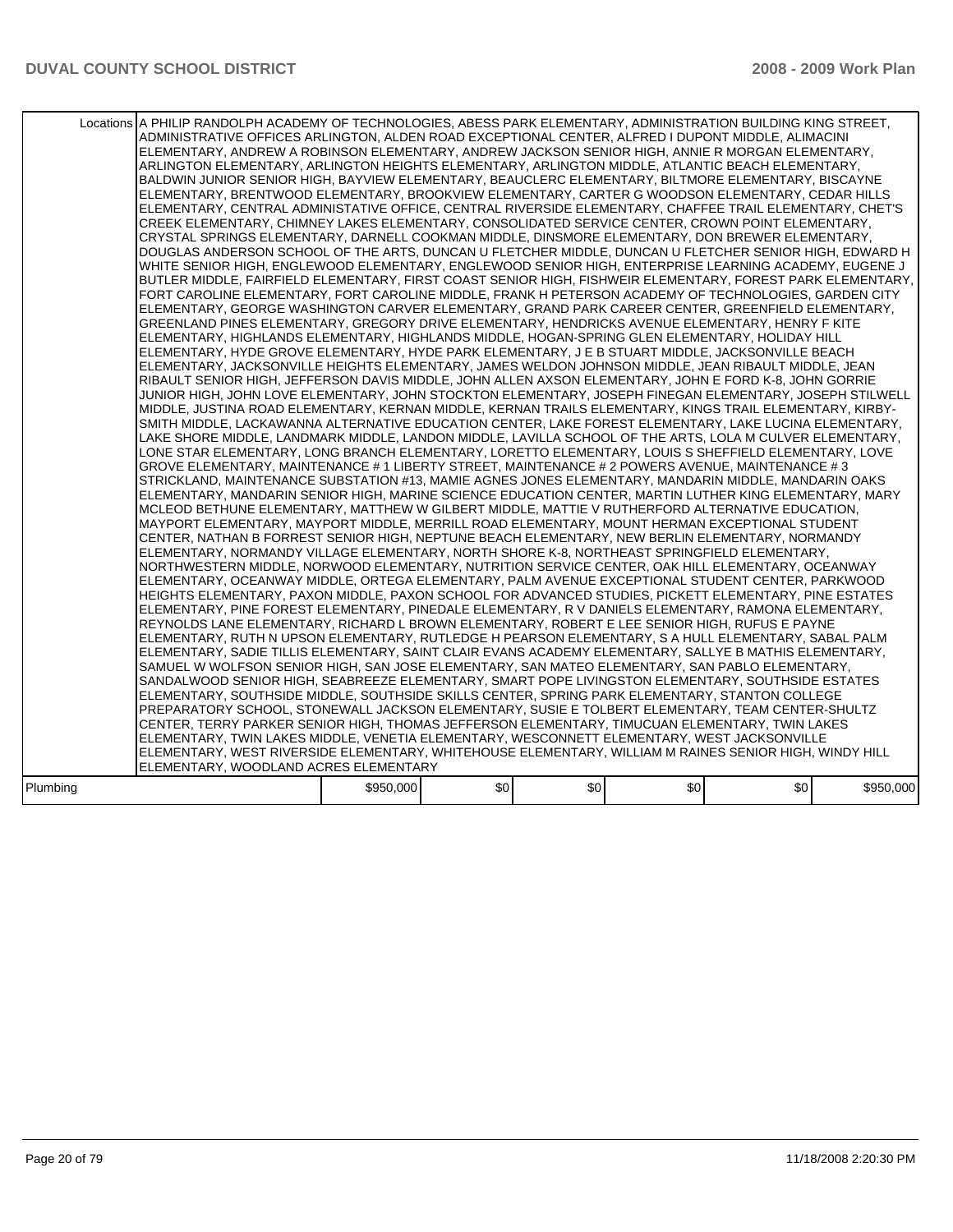|             | Locations A PHILIP RANDOLPH ACADEMY OF TECHNOLOGIES, ABESS PARK ELEMENTARY, ADMINISTRATION BUILDING KING STREET,<br>ADMINISTRATIVE OFFICES ARLINGTON, ALDEN ROAD EXCEPTIONAL CENTER, ALFRED I DUPONT MIDDLE, ALIMACINI<br>ELEMENTARY, ANDREW A ROBINSON ELEMENTARY, ANDREW JACKSON SENIOR HIGH, ANNIE R MORGAN ELEMENTARY,<br>ARLINGTON ELEMENTARY, ARLINGTON HEIGHTS ELEMENTARY, ARLINGTON MIDDLE, ATLANTIC BEACH ELEMENTARY,<br>BALDWIN JUNIOR SENIOR HIGH, BAYVIEW ELEMENTARY, BEAUCLERC ELEMENTARY, BILTMORE ELEMENTARY, BISCAYNE<br>ELEMENTARY, BRENTWOOD ELEMENTARY, BROOKVIEW ELEMENTARY, CARTER G WOODSON ELEMENTARY, CEDAR HILLS<br>ELEMENTARY, CENTRAL ADMINISTATIVE OFFICE, CENTRAL RIVERSIDE ELEMENTARY, CHAFFEE TRAIL ELEMENTARY, CHET'S<br>CREEK ELEMENTARY, CHIMNEY LAKES ELEMENTARY, CONSOLIDATED SERVICE CENTER, CROWN POINT ELEMENTARY,<br>CRYSTAL SPRINGS ELEMENTARY, DARNELL COOKMAN MIDDLE, DINSMORE ELEMENTARY, DON BREWER ELEMENTARY,<br>DOUGLAS ANDERSON SCHOOL OF THE ARTS, DUNCAN U FLETCHER MIDDLE, DUNCAN U FLETCHER SENIOR HIGH, EDWARD H<br>WHITE SENIOR HIGH, ENGLEWOOD ELEMENTARY, ENGLEWOOD SENIOR HIGH, ENTERPRISE LEARNING ACADEMY, EUGENE J<br>BUTLER MIDDLE, FAIRFIELD ELEMENTARY, FIRST COAST SENIOR HIGH, FISHWEIR ELEMENTARY, FOREST PARK ELEMENTARY,<br>FORT CAROLINE ELEMENTARY, FORT CAROLINE MIDDLE, FRANK H PETERSON ACADEMY OF TECHNOLOGIES, GARDEN CITY<br>ELEMENTARY, GEORGE WASHINGTON CARVER ELEMENTARY, GRAND PARK CAREER CENTER, GREENFIELD ELEMENTARY,<br>GREENLAND PINES ELEMENTARY, GREGORY DRIVE ELEMENTARY, HENDRICKS AVENUE ELEMENTARY, HENRY F KITE<br>IELEMENTARY. HIGHLANDS ELEMENTARY. HIGHLANDS MIDDLE. HOGAN-SPRING GLEN ELEMENTARY. HOLIDAY HILL<br>ELEMENTARY, HYDE GROVE ELEMENTARY, HYDE PARK ELEMENTARY, J E B STUART MIDDLE, JACKSONVILLE BEACH<br>ELEMENTARY, JACKSONVILLE HEIGHTS ELEMENTARY, JAMES WELDON JOHNSON MIDDLE, JEAN RIBAULT MIDDLE, JEAN<br>RIBAULT SENIOR HIGH, JEFFERSON DAVIS MIDDLE, JOHN ALLEN AXSON ELEMENTARY, JOHN E FORD K-8, JOHN GORRIE<br>JUNIOR HIGH, JOHN LOVE ELEMENTARY, JOHN STOCKTON ELEMENTARY, JOSEPH FINEGAN ELEMENTARY, JOSEPH STILWELL<br>MIDDLE, JUSTINA ROAD ELEMENTARY, KERNAN MIDDLE, KERNAN TRAILS ELEMENTARY, KINGS TRAIL ELEMENTARY, KIRBY-<br>SMITH MIDDLE, LACKAWANNA ALTERNATIVE EDUCATION CENTER, LAKE FOREST ELEMENTARY, LAKE LUCINA ELEMENTARY,<br>LAKE SHORE MIDDLE, LANDMARK MIDDLE, LANDON MIDDLE, LAVILLA SCHOOL OF THE ARTS, LOLA M CULVER ELEMENTARY,<br>LONE STAR ELEMENTARY. LONG BRANCH ELEMENTARY. LORETTO ELEMENTARY. LOUIS S SHEFFIELD ELEMENTARY. LOVE<br>GROVE ELEMENTARY, MAINTENANCE # 1 LIBERTY STREET, MAINTENANCE # 2 POWERS AVENUE, MAINTENANCE # 3<br>STRICKLAND, MAINTENANCE SUBSTATION #13, MAMIE AGNES JONES ELEMENTARY, MANDARIN MIDDLE, MANDARIN OAKS<br>ELEMENTARY, MANDARIN SENIOR HIGH, MARINE SCIENCE EDUCATION CENTER, MARTIN LUTHER KING ELEMENTARY, MARY<br>MCLEOD BETHUNE ELEMENTARY, MATTHEW W GILBERT MIDDLE, MATTIE V RUTHERFORD ALTERNATIVE EDUCATION,<br>MAYPORT ELEMENTARY, MAYPORT MIDDLE, MERRILL ROAD ELEMENTARY, MOUNT HERMAN EXCEPTIONAL STUDENT<br>CENTER, NATHAN B FORREST SENIOR HIGH, NEPTUNE BEACH ELEMENTARY, NEW BERLIN ELEMENTARY, NORMANDY<br>ELEMENTARY, NORMANDY VILLAGE ELEMENTARY, NORTH SHORE K-8, NORTHEAST SPRINGFIELD ELEMENTARY,<br>NORTHWESTERN MIDDLE, NORWOOD ELEMENTARY, NUTRITION SERVICE CENTER, OAK HILL ELEMENTARY, OCEANWAY<br>ELEMENTARY, OCEANWAY MIDDLE, ORTEGA ELEMENTARY, PALM AVENUE EXCEPTIONAL STUDENT CENTER, PARKWOOD<br>HEIGHTS ELEMENTARY, PAXON MIDDLE, PAXON SCHOOL FOR ADVANCED STUDIES, PICKETT ELEMENTARY, PINE ESTATES<br>ELEMENTARY. PINE FOREST ELEMENTARY. PINEDALE ELEMENTARY. R V DANIELS ELEMENTARY. RAMONA ELEMENTARY.<br>REYNOLDS LANE ELEMENTARY, RICHARD L BROWN ELEMENTARY, ROBERT E LEE SENIOR HIGH, RUFUS E PAYNE<br>ELEMENTARY, RUTH N UPSON ELEMENTARY, RUTLEDGE H PEARSON ELEMENTARY, S A HULL ELEMENTARY, SABAL PALM<br>ELEMENTARY, SADIE TILLIS ELEMENTARY, SAINT CLAIR EVANS ACADEMY ELEMENTARY, SALLYE B MATHIS ELEMENTARY,<br>SAMUEL W WOLFSON SENIOR HIGH, SAN JOSE ELEMENTARY, SAN MATEO ELEMENTARY, SAN PABLO ELEMENTARY,<br>SANDALWOOD SENIOR HIGH, SEABREEZE ELEMENTARY, SMART POPE LIVINGSTON ELEMENTARY, SOUTHSIDE ESTATES<br>ELEMENTARY, SOUTHSIDE MIDDLE, SOUTHSIDE SKILLS CENTER, SPRING PARK ELEMENTARY, STANTON COLLEGE<br>PREPARATORY SCHOOL, STONEWALL JACKSON ELEMENTARY, SUSIE E TOLBERT ELEMENTARY, TEAM CENTER-SHULTZ<br>CENTER, TERRY PARKER SENIOR HIGH, THOMAS JEFFERSON ELEMENTARY, TIMUCUAN ELEMENTARY, TWIN LAKES<br>ELEMENTARY, TWIN LAKES MIDDLE, VENETIA ELEMENTARY, WESCONNETT ELEMENTARY, WEST JACKSONVILLE<br>ELEMENTARY, WEST RIVERSIDE ELEMENTARY, WHITEHOUSE ELEMENTARY, WILLIAM M RAINES SENIOR HIGH, WINDY HILL<br>ELEMENTARY, WOODLAND ACRES ELEMENTARY |             |     |     |     |     |             |
|-------------|------------------------------------------------------------------------------------------------------------------------------------------------------------------------------------------------------------------------------------------------------------------------------------------------------------------------------------------------------------------------------------------------------------------------------------------------------------------------------------------------------------------------------------------------------------------------------------------------------------------------------------------------------------------------------------------------------------------------------------------------------------------------------------------------------------------------------------------------------------------------------------------------------------------------------------------------------------------------------------------------------------------------------------------------------------------------------------------------------------------------------------------------------------------------------------------------------------------------------------------------------------------------------------------------------------------------------------------------------------------------------------------------------------------------------------------------------------------------------------------------------------------------------------------------------------------------------------------------------------------------------------------------------------------------------------------------------------------------------------------------------------------------------------------------------------------------------------------------------------------------------------------------------------------------------------------------------------------------------------------------------------------------------------------------------------------------------------------------------------------------------------------------------------------------------------------------------------------------------------------------------------------------------------------------------------------------------------------------------------------------------------------------------------------------------------------------------------------------------------------------------------------------------------------------------------------------------------------------------------------------------------------------------------------------------------------------------------------------------------------------------------------------------------------------------------------------------------------------------------------------------------------------------------------------------------------------------------------------------------------------------------------------------------------------------------------------------------------------------------------------------------------------------------------------------------------------------------------------------------------------------------------------------------------------------------------------------------------------------------------------------------------------------------------------------------------------------------------------------------------------------------------------------------------------------------------------------------------------------------------------------------------------------------------------------------------------------------------------------------------------------------------------------------------------------------------------------------------------------------------------------------------------------------------------------------------------------------------------------------------------------------------------------------------------------------------------------------------------------------------------------------------------------------------------------------------------------------------------------------------------------------------------------------------------------------------------------------------------------------------------------------------------------------------------------------------------------------------------------------------------------------------------------------------------------------------------------------------------------------------------------------------------------------------------------------------------------------------------------------------------------------------------------------------------------------------------------------|-------------|-----|-----|-----|-----|-------------|
| Roof Repair |                                                                                                                                                                                                                                                                                                                                                                                                                                                                                                                                                                                                                                                                                                                                                                                                                                                                                                                                                                                                                                                                                                                                                                                                                                                                                                                                                                                                                                                                                                                                                                                                                                                                                                                                                                                                                                                                                                                                                                                                                                                                                                                                                                                                                                                                                                                                                                                                                                                                                                                                                                                                                                                                                                                                                                                                                                                                                                                                                                                                                                                                                                                                                                                                                                                                                                                                                                                                                                                                                                                                                                                                                                                                                                                                                                                                                                                                                                                                                                                                                                                                                                                                                                                                                                                                                                                                                                                                                                                                                                                                                                                                                                                                                                                                                                                                                                    | \$1,000,000 | \$0 | \$0 | \$0 | \$0 | \$1,000,000 |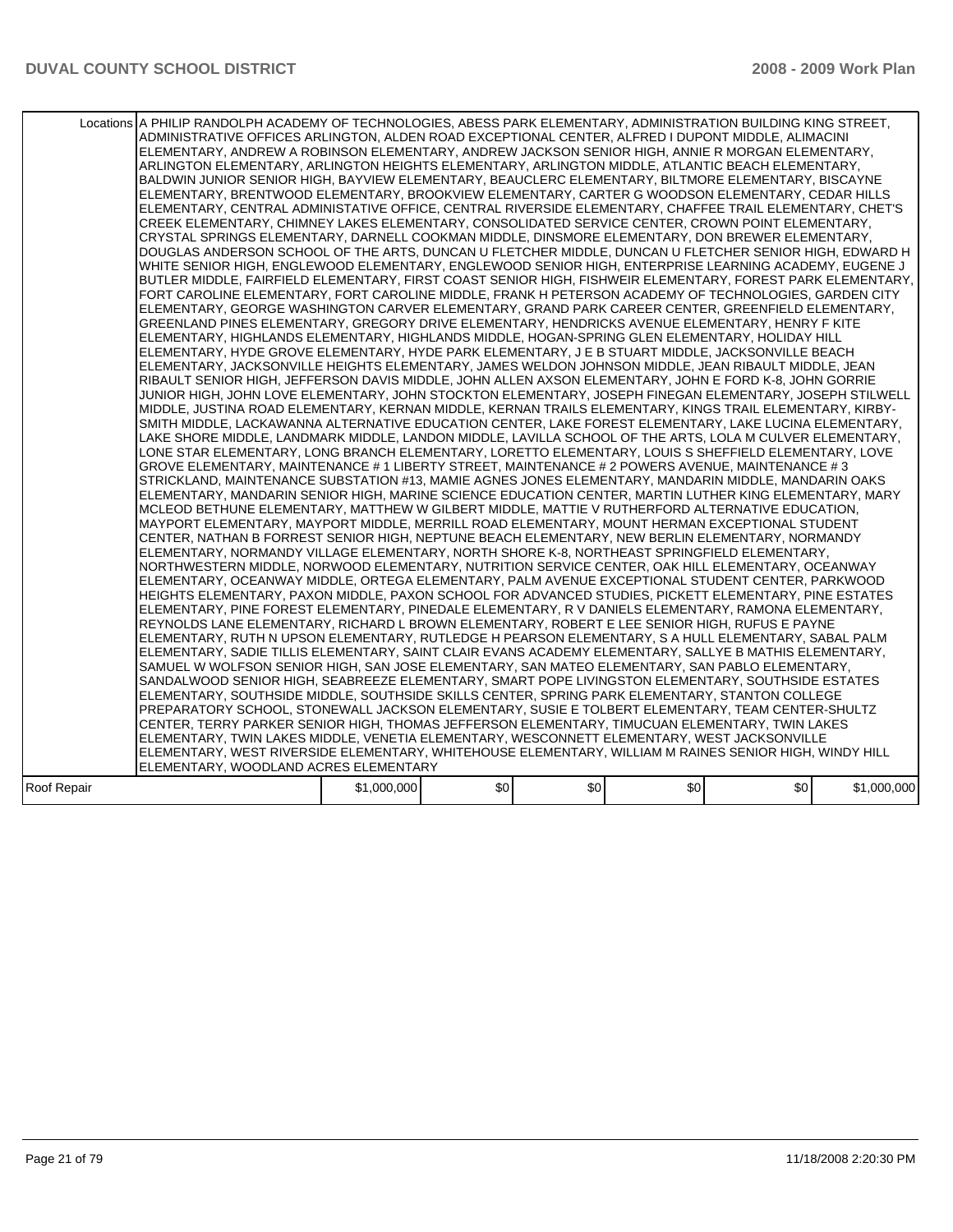|              | Locations A PHILIP RANDOLPH ACADEMY OF TECHNOLOGIES, ABESS PARK ELEMENTARY, ADMINISTRATION BUILDING KING STREET,<br>ADMINISTRATIVE OFFICES ARLINGTON, ALDEN ROAD EXCEPTIONAL CENTER, ALFRED I DUPONT MIDDLE, ALIMACINI<br>ELEMENTARY, ANDREW A ROBINSON ELEMENTARY, ANDREW JACKSON SENIOR HIGH, ANNIE R MORGAN ELEMENTARY,<br>ARLINGTON ELEMENTARY, ARLINGTON HEIGHTS ELEMENTARY, ARLINGTON MIDDLE, ATLANTIC BEACH ELEMENTARY,<br>BALDWIN JUNIOR SENIOR HIGH, BAYVIEW ELEMENTARY, BEAUCLERC ELEMENTARY, BILTMORE ELEMENTARY, BISCAYNE<br>ELEMENTARY, BRENTWOOD ELEMENTARY, BROOKVIEW ELEMENTARY, CARTER G WOODSON ELEMENTARY, CEDAR HILLS<br>IELEMENTARY. CENTRAL ADMINISTATIVE OFFICE. CENTRAL RIVERSIDE ELEMENTARY. CHAFFEE TRAIL ELEMENTARY. CHET'S<br>CREEK ELEMENTARY, CHIMNEY LAKES ELEMENTARY, CONSOLIDATED SERVICE CENTER, CROWN POINT ELEMENTARY,<br>CRYSTAL SPRINGS ELEMENTARY, DARNELL COOKMAN MIDDLE, DINSMORE ELEMENTARY, DON BREWER ELEMENTARY,<br>DOUGLAS ANDERSON SCHOOL OF THE ARTS, DUNCAN U FLETCHER MIDDLE, DUNCAN U FLETCHER SENIOR HIGH, EDWARD H<br>WHITE SENIOR HIGH, ENGLEWOOD ELEMENTARY, ENGLEWOOD SENIOR HIGH, ENTERPRISE LEARNING ACADEMY, EUGENE J<br>BUTLER MIDDLE, FAIRFIELD ELEMENTARY, FIRST COAST SENIOR HIGH, FISHWEIR ELEMENTARY, FOREST PARK ELEMENTARY,<br>FORT CAROLINE ELEMENTARY, FORT CAROLINE MIDDLE, FRANK H PETERSON ACADEMY OF TECHNOLOGIES, GARDEN CITY<br>ELEMENTARY, GEORGE WASHINGTON CARVER ELEMENTARY, GRAND PARK CAREER CENTER, GREENFIELD ELEMENTARY,<br>GREENLAND PINES ELEMENTARY, GREGORY DRIVE ELEMENTARY, HENDRICKS AVENUE ELEMENTARY, HENRY F KITE<br>ELEMENTARY, HIGHLANDS ELEMENTARY, HIGHLANDS MIDDLE, HOGAN-SPRING GLEN ELEMENTARY, HOLIDAY HILL<br>ELEMENTARY, HYDE GROVE ELEMENTARY, HYDE PARK ELEMENTARY, J E B STUART MIDDLE, JACKSONVILLE BEACH<br>ELEMENTARY, JACKSONVILLE HEIGHTS ELEMENTARY, JAMES WELDON JOHNSON MIDDLE, JEAN RIBAULT MIDDLE, JEAN<br>RIBAULT SENIOR HIGH, JEFFERSON DAVIS MIDDLE, JOHN ALLEN AXSON ELEMENTARY, JOHN E FORD K-8, JOHN GORRIE<br>JUNIOR HIGH, JOHN LOVE ELEMENTARY, JOHN STOCKTON ELEMENTARY, JOSEPH FINEGAN ELEMENTARY, JOSEPH STILWELL<br>MIDDLE, JUSTINA ROAD ELEMENTARY, KERNAN MIDDLE, KERNAN TRAILS ELEMENTARY, KINGS TRAIL ELEMENTARY, KIRBY-<br>SMITH MIDDLE, LACKAWANNA ALTERNATIVE EDUCATION CENTER, LAKE FOREST ELEMENTARY, LAKE LUCINA ELEMENTARY,<br>LAKE SHORE MIDDLE, LANDMARK MIDDLE, LANDON MIDDLE, LAVILLA SCHOOL OF THE ARTS, LOLA M CULVER ELEMENTARY,<br>LONE STAR ELEMENTARY, LONG BRANCH ELEMENTARY, LORETTO ELEMENTARY, LOUIS S SHEFFIELD ELEMENTARY, LOVE<br>GROVE ELEMENTARY, MAINTENANCE # 1 LIBERTY STREET, MAINTENANCE # 2 POWERS AVENUE, MAINTENANCE # 3<br>STRICKLAND, MAINTENANCE SUBSTATION #13, MAMIE AGNES JONES ELEMENTARY, MANDARIN MIDDLE, MANDARIN OAKS<br>IELEMENTARY, MANDARIN SENIOR HIGH, MARINE SCIENCE EDUCATION CENTER, MARTIN LUTHER KING ELEMENTARY, MARY<br>MCLEOD BETHUNE ELEMENTARY, MATTHEW W GILBERT MIDDLE, MATTIE V RUTHERFORD ALTERNATIVE EDUCATION,<br>MAYPORT ELEMENTARY, MAYPORT MIDDLE, MERRILL ROAD ELEMENTARY, MOUNT HERMAN EXCEPTIONAL STUDENT<br>CENTER, NATHAN B FORREST SENIOR HIGH, NEPTUNE BEACH ELEMENTARY, NEW BERLIN ELEMENTARY, NORMANDY<br>ELEMENTARY, NORMANDY VILLAGE ELEMENTARY, NORTH SHORE K-8, NORTHEAST SPRINGFIELD ELEMENTARY,<br>NORTHWESTERN MIDDLE, NORWOOD ELEMENTARY, NUTRITION SERVICE CENTER, OAK HILL ELEMENTARY, OCEANWAY<br>ELEMENTARY, OCEANWAY MIDDLE, ORTEGA ELEMENTARY, PALM AVENUE EXCEPTIONAL STUDENT CENTER, PARKWOOD<br>HEIGHTS ELEMENTARY, PAXON MIDDLE, PAXON SCHOOL FOR ADVANCED STUDIES, PICKETT ELEMENTARY, PINE ESTATES<br>ELEMENTARY. PINE FOREST ELEMENTARY. PINEDALE ELEMENTARY. R V DANIELS ELEMENTARY. RAMONA ELEMENTARY.<br>REYNOLDS LANE ELEMENTARY, RICHARD L BROWN ELEMENTARY, ROBERT E LEE SENIOR HIGH, RUFUS E PAYNE<br>ELEMENTARY, RUTH N UPSON ELEMENTARY, RUTLEDGE H PEARSON ELEMENTARY, S A HULL ELEMENTARY, SABAL PALM<br>ELEMENTARY, SADIE TILLIS ELEMENTARY, SAINT CLAIR EVANS ACADEMY ELEMENTARY, SALLYE B MATHIS ELEMENTARY,<br>SAMUEL W WOLFSON SENIOR HIGH, SAN JOSE ELEMENTARY, SAN MATEO ELEMENTARY, SAN PABLO ELEMENTARY,<br>SANDALWOOD SENIOR HIGH, SEABREEZE ELEMENTARY, SMART POPE LIVINGSTON ELEMENTARY, SOUTHSIDE ESTATES<br>ELEMENTARY, SOUTHSIDE MIDDLE, SOUTHSIDE SKILLS CENTER, SPRING PARK ELEMENTARY, STANTON COLLEGE<br>PREPARATORY SCHOOL, STONEWALL JACKSON ELEMENTARY, SUSIE E TOLBERT ELEMENTARY, TEAM CENTER-SHULTZ<br>CENTER, TERRY PARKER SENIOR HIGH, THOMAS JEFFERSON ELEMENTARY, TIMUCUAN ELEMENTARY, TWIN LAKES<br>ELEMENTARY, TWIN LAKES MIDDLE, VENETIA ELEMENTARY, WESCONNETT ELEMENTARY, WEST JACKSONVILLE<br>ELEMENTARY, WEST RIVERSIDE ELEMENTARY, WHITEHOUSE ELEMENTARY, WILLIAM M RAINES SENIOR HIGH, WINDY HILL<br>ELEMENTARY, WOODLAND ACRES ELEMENTARY |           |     |     |     |     |           |
|--------------|-------------------------------------------------------------------------------------------------------------------------------------------------------------------------------------------------------------------------------------------------------------------------------------------------------------------------------------------------------------------------------------------------------------------------------------------------------------------------------------------------------------------------------------------------------------------------------------------------------------------------------------------------------------------------------------------------------------------------------------------------------------------------------------------------------------------------------------------------------------------------------------------------------------------------------------------------------------------------------------------------------------------------------------------------------------------------------------------------------------------------------------------------------------------------------------------------------------------------------------------------------------------------------------------------------------------------------------------------------------------------------------------------------------------------------------------------------------------------------------------------------------------------------------------------------------------------------------------------------------------------------------------------------------------------------------------------------------------------------------------------------------------------------------------------------------------------------------------------------------------------------------------------------------------------------------------------------------------------------------------------------------------------------------------------------------------------------------------------------------------------------------------------------------------------------------------------------------------------------------------------------------------------------------------------------------------------------------------------------------------------------------------------------------------------------------------------------------------------------------------------------------------------------------------------------------------------------------------------------------------------------------------------------------------------------------------------------------------------------------------------------------------------------------------------------------------------------------------------------------------------------------------------------------------------------------------------------------------------------------------------------------------------------------------------------------------------------------------------------------------------------------------------------------------------------------------------------------------------------------------------------------------------------------------------------------------------------------------------------------------------------------------------------------------------------------------------------------------------------------------------------------------------------------------------------------------------------------------------------------------------------------------------------------------------------------------------------------------------------------------------------------------------------------------------------------------------------------------------------------------------------------------------------------------------------------------------------------------------------------------------------------------------------------------------------------------------------------------------------------------------------------------------------------------------------------------------------------------------------------------------------------------------------------------------------------------------------------------------------------------------------------------------------------------------------------------------------------------------------------------------------------------------------------------------------------------------------------------------------------------------------------------------------------------------------------------------------------------------------------------------------------------------------------------------------------------------------------|-----------|-----|-----|-----|-----|-----------|
| Fire Service |                                                                                                                                                                                                                                                                                                                                                                                                                                                                                                                                                                                                                                                                                                                                                                                                                                                                                                                                                                                                                                                                                                                                                                                                                                                                                                                                                                                                                                                                                                                                                                                                                                                                                                                                                                                                                                                                                                                                                                                                                                                                                                                                                                                                                                                                                                                                                                                                                                                                                                                                                                                                                                                                                                                                                                                                                                                                                                                                                                                                                                                                                                                                                                                                                                                                                                                                                                                                                                                                                                                                                                                                                                                                                                                                                                                                                                                                                                                                                                                                                                                                                                                                                                                                                                                                                                                                                                                                                                                                                                                                                                                                                                                                                                                                                                                                                                     | \$175,000 | \$0 | \$0 | \$0 | \$0 | \$175,000 |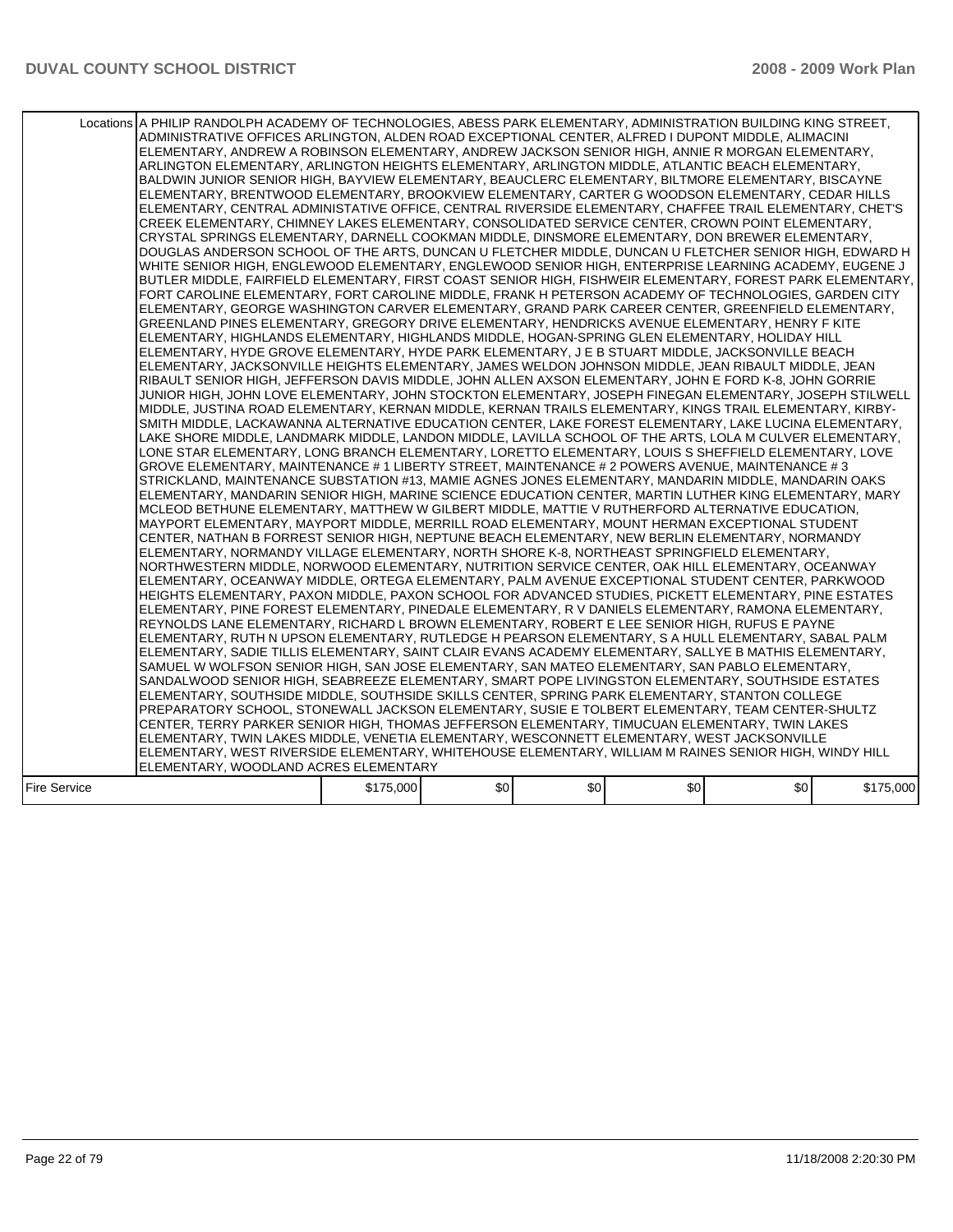|                      | Locations A PHILIP RANDOLPH ACADEMY OF TECHNOLOGIES, ABESS PARK ELEMENTARY, ADMINISTRATION BUILDING KING STREET,<br>ADMINISTRATIVE OFFICES ARLINGTON, ALDEN ROAD EXCEPTIONAL CENTER, ALFRED I DUPONT MIDDLE, ALIMACINI<br>ELEMENTARY, ANDREW A ROBINSON ELEMENTARY, ANDREW JACKSON SENIOR HIGH, ANNIE R MORGAN ELEMENTARY,<br>ARLINGTON ELEMENTARY, ARLINGTON HEIGHTS ELEMENTARY, ARLINGTON MIDDLE, ATLANTIC BEACH ELEMENTARY,<br>BALDWIN JUNIOR SENIOR HIGH, BAYVIEW ELEMENTARY, BEAUCLERC ELEMENTARY, BILTMORE ELEMENTARY, BISCAYNE<br>ELEMENTARY, BRENTWOOD ELEMENTARY, BROOKVIEW ELEMENTARY, CARTER G WOODSON ELEMENTARY, CEDAR HILLS<br>ELEMENTARY, CENTRAL ADMINISTATIVE OFFICE, CENTRAL RIVERSIDE ELEMENTARY, CHAFFEE TRAIL ELEMENTARY, CHET'S<br>CREEK ELEMENTARY, CHIMNEY LAKES ELEMENTARY, CONSOLIDATED SERVICE CENTER, CROWN POINT ELEMENTARY,<br>CRYSTAL SPRINGS ELEMENTARY, DARNELL COOKMAN MIDDLE, DINSMORE ELEMENTARY, DON BREWER ELEMENTARY,<br>DOUGLAS ANDERSON SCHOOL OF THE ARTS, DUNCAN U FLETCHER MIDDLE, DUNCAN U FLETCHER SENIOR HIGH, EDWARD H<br>WHITE SENIOR HIGH, ENGLEWOOD ELEMENTARY, ENGLEWOOD SENIOR HIGH, ENTERPRISE LEARNING ACADEMY, EUGENE J<br>IBUTLER MIDDLE. FAIRFIELD ELEMENTARY. FIRST COAST SENIOR HIGH. FISHWEIR ELEMENTARY. FOREST PARK ELEMENTARY. I<br>FORT CAROLINE ELEMENTARY, FORT CAROLINE MIDDLE, FRANK H PETERSON ACADEMY OF TECHNOLOGIES, GARDEN CITY<br>ELEMENTARY, GEORGE WASHINGTON CARVER ELEMENTARY, GRAND PARK CAREER CENTER, GREENFIELD ELEMENTARY,<br>GREENLAND PINES ELEMENTARY, GREGORY DRIVE ELEMENTARY, HENDRICKS AVENUE ELEMENTARY, HENRY F KITE<br>ELEMENTARY, HIGHLANDS ELEMENTARY, HIGHLANDS MIDDLE, HOGAN-SPRING GLEN ELEMENTARY, HOLIDAY HILL<br>ELEMENTARY, HYDE GROVE ELEMENTARY, HYDE PARK ELEMENTARY, J E B STUART MIDDLE, JACKSONVILLE BEACH<br>ELEMENTARY, JACKSONVILLE HEIGHTS ELEMENTARY, JAMES WELDON JOHNSON MIDDLE, JEAN RIBAULT MIDDLE, JEAN<br>RIBAULT SENIOR HIGH, JEFFERSON DAVIS MIDDLE, JOHN ALLEN AXSON ELEMENTARY, JOHN E FORD K-8, JOHN GORRIE<br>JUNIOR HIGH, JOHN LOVE ELEMENTARY, JOHN STOCKTON ELEMENTARY, JOSEPH FINEGAN ELEMENTARY, JOSEPH STILWELL<br>MIDDLE, JUSTINA ROAD ELEMENTARY, KERNAN MIDDLE, KERNAN TRAILS ELEMENTARY, KINGS TRAIL ELEMENTARY, KIRBY-<br>SMITH MIDDLE, LACKAWANNA ALTERNATIVE EDUCATION CENTER, LAKE FOREST ELEMENTARY, LAKE LUCINA ELEMENTARY,<br>LAKE SHORE MIDDLE, LANDMARK MIDDLE, LANDON MIDDLE, LAVILLA SCHOOL OF THE ARTS, LOLA M CULVER ELEMENTARY,<br>LONE STAR ELEMENTARY, LONG BRANCH ELEMENTARY, LORETTO ELEMENTARY, LOUIS S SHEFFIELD ELEMENTARY, LOVE<br>GROVE ELEMENTARY, MAINTENANCE # 1 LIBERTY STREET, MAINTENANCE # 2 POWERS AVENUE, MAINTENANCE # 3<br>STRICKLAND, MAINTENANCE SUBSTATION #13, MAMIE AGNES JONES ELEMENTARY, MANDARIN MIDDLE, MANDARIN OAKS<br>ELEMENTARY. MANDARIN SENIOR HIGH. MARINE SCIENCE EDUCATION CENTER. MARTIN LUTHER KING ELEMENTARY. MARY<br>MCLEOD BETHUNE ELEMENTARY, MATTHEW W GILBERT MIDDLE, MATTIE V RUTHERFORD ALTERNATIVE EDUCATION,<br>IMAYPORT ELEMENTARY. MAYPORT MIDDLE. MERRILL ROAD ELEMENTARY. MOUNT HERMAN EXCEPTIONAL STUDENT<br>CENTER, NATHAN B FORREST SENIOR HIGH, NEPTUNE BEACH ELEMENTARY, NEW BERLIN ELEMENTARY, NORMANDY<br>ELEMENTARY, NORMANDY VILLAGE ELEMENTARY, NORTH SHORE K-8, NORTHEAST SPRINGFIELD ELEMENTARY,<br>NORTHWESTERN MIDDLE, NORWOOD ELEMENTARY, NUTRITION SERVICE CENTER, OAK HILL ELEMENTARY, OCEANWAY<br>ELEMENTARY, OCEANWAY MIDDLE, ORTEGA ELEMENTARY, PALM AVENUE EXCEPTIONAL STUDENT CENTER, PARKWOOD<br>HEIGHTS ELEMENTARY, PAXON MIDDLE, PAXON SCHOOL FOR ADVANCED STUDIES, PICKETT ELEMENTARY, PINE ESTATES<br>ELEMENTARY, PINE FOREST ELEMENTARY, PINEDALE ELEMENTARY, R V DANIELS ELEMENTARY, RAMONA ELEMENTARY,<br>REYNOLDS LANE ELEMENTARY, RICHARD L BROWN ELEMENTARY, ROBERT E LEE SENIOR HIGH, RUFUS E PAYNE<br>IELEMENTARY, RUTH N UPSON ELEMENTARY, RUTLEDGE H PEARSON ELEMENTARY, S A HULL ELEMENTARY, SABAL PALM<br>ELEMENTARY, SADIE TILLIS ELEMENTARY, SAINT CLAIR EVANS ACADEMY ELEMENTARY, SALLYE B MATHIS ELEMENTARY,<br>SAMUEL W WOLFSON SENIOR HIGH, SAN JOSE ELEMENTARY, SAN MATEO ELEMENTARY, SAN PABLO ELEMENTARY,<br>SANDALWOOD SENIOR HIGH, SEABREEZE ELEMENTARY, SMART POPE LIVINGSTON ELEMENTARY, SOUTHSIDE ESTATES<br>ELEMENTARY, SOUTHSIDE MIDDLE, SOUTHSIDE SKILLS CENTER, SPRING PARK ELEMENTARY, STANTON COLLEGE<br>PREPARATORY SCHOOL, STONEWALL JACKSON ELEMENTARY, SUSIE E TOLBERT ELEMENTARY, TEAM CENTER-SHULTZ<br>CENTER, TERRY PARKER SENIOR HIGH, THOMAS JEFFERSON ELEMENTARY, TIMUCUAN ELEMENTARY, TWIN LAKES<br>ELEMENTARY. TWIN LAKES MIDDLE. VENETIA ELEMENTARY. WESCONNETT ELEMENTARY. WEST JACKSONVILLE<br>ELEMENTARY, WEST RIVERSIDE ELEMENTARY, WHITEHOUSE ELEMENTARY, WILLIAM M RAINES SENIOR HIGH, WINDY HILL<br>ELEMENTARY. WOODLAND ACRES ELEMENTARY |           |     |     |     |     |           |
|----------------------|----------------------------------------------------------------------------------------------------------------------------------------------------------------------------------------------------------------------------------------------------------------------------------------------------------------------------------------------------------------------------------------------------------------------------------------------------------------------------------------------------------------------------------------------------------------------------------------------------------------------------------------------------------------------------------------------------------------------------------------------------------------------------------------------------------------------------------------------------------------------------------------------------------------------------------------------------------------------------------------------------------------------------------------------------------------------------------------------------------------------------------------------------------------------------------------------------------------------------------------------------------------------------------------------------------------------------------------------------------------------------------------------------------------------------------------------------------------------------------------------------------------------------------------------------------------------------------------------------------------------------------------------------------------------------------------------------------------------------------------------------------------------------------------------------------------------------------------------------------------------------------------------------------------------------------------------------------------------------------------------------------------------------------------------------------------------------------------------------------------------------------------------------------------------------------------------------------------------------------------------------------------------------------------------------------------------------------------------------------------------------------------------------------------------------------------------------------------------------------------------------------------------------------------------------------------------------------------------------------------------------------------------------------------------------------------------------------------------------------------------------------------------------------------------------------------------------------------------------------------------------------------------------------------------------------------------------------------------------------------------------------------------------------------------------------------------------------------------------------------------------------------------------------------------------------------------------------------------------------------------------------------------------------------------------------------------------------------------------------------------------------------------------------------------------------------------------------------------------------------------------------------------------------------------------------------------------------------------------------------------------------------------------------------------------------------------------------------------------------------------------------------------------------------------------------------------------------------------------------------------------------------------------------------------------------------------------------------------------------------------------------------------------------------------------------------------------------------------------------------------------------------------------------------------------------------------------------------------------------------------------------------------------------------------------------------------------------------------------------------------------------------------------------------------------------------------------------------------------------------------------------------------------------------------------------------------------------------------------------------------------------------------------------------------------------------------------------------------------------------------------------------------------------------------------------------------------------------|-----------|-----|-----|-----|-----|-----------|
| Replace WSHP's       |                                                                                                                                                                                                                                                                                                                                                                                                                                                                                                                                                                                                                                                                                                                                                                                                                                                                                                                                                                                                                                                                                                                                                                                                                                                                                                                                                                                                                                                                                                                                                                                                                                                                                                                                                                                                                                                                                                                                                                                                                                                                                                                                                                                                                                                                                                                                                                                                                                                                                                                                                                                                                                                                                                                                                                                                                                                                                                                                                                                                                                                                                                                                                                                                                                                                                                                                                                                                                                                                                                                                                                                                                                                                                                                                                                                                                                                                                                                                                                                                                                                                                                                                                                                                                                                                                                                                                                                                                                                                                                                                                                                                                                                                                                                                                                                                                                        | \$325,000 | \$0 | \$0 | \$0 | \$0 | \$325,000 |
|                      | Locations MANDARIN OAKS ELEMENTARY                                                                                                                                                                                                                                                                                                                                                                                                                                                                                                                                                                                                                                                                                                                                                                                                                                                                                                                                                                                                                                                                                                                                                                                                                                                                                                                                                                                                                                                                                                                                                                                                                                                                                                                                                                                                                                                                                                                                                                                                                                                                                                                                                                                                                                                                                                                                                                                                                                                                                                                                                                                                                                                                                                                                                                                                                                                                                                                                                                                                                                                                                                                                                                                                                                                                                                                                                                                                                                                                                                                                                                                                                                                                                                                                                                                                                                                                                                                                                                                                                                                                                                                                                                                                                                                                                                                                                                                                                                                                                                                                                                                                                                                                                                                                                                                                     |           |     |     |     |     |           |
| Replace WSHP's       |                                                                                                                                                                                                                                                                                                                                                                                                                                                                                                                                                                                                                                                                                                                                                                                                                                                                                                                                                                                                                                                                                                                                                                                                                                                                                                                                                                                                                                                                                                                                                                                                                                                                                                                                                                                                                                                                                                                                                                                                                                                                                                                                                                                                                                                                                                                                                                                                                                                                                                                                                                                                                                                                                                                                                                                                                                                                                                                                                                                                                                                                                                                                                                                                                                                                                                                                                                                                                                                                                                                                                                                                                                                                                                                                                                                                                                                                                                                                                                                                                                                                                                                                                                                                                                                                                                                                                                                                                                                                                                                                                                                                                                                                                                                                                                                                                                        | \$475,000 | \$0 | \$0 | \$0 | \$0 | \$475,000 |
|                      | Locations ALIMACINI ELEMENTARY                                                                                                                                                                                                                                                                                                                                                                                                                                                                                                                                                                                                                                                                                                                                                                                                                                                                                                                                                                                                                                                                                                                                                                                                                                                                                                                                                                                                                                                                                                                                                                                                                                                                                                                                                                                                                                                                                                                                                                                                                                                                                                                                                                                                                                                                                                                                                                                                                                                                                                                                                                                                                                                                                                                                                                                                                                                                                                                                                                                                                                                                                                                                                                                                                                                                                                                                                                                                                                                                                                                                                                                                                                                                                                                                                                                                                                                                                                                                                                                                                                                                                                                                                                                                                                                                                                                                                                                                                                                                                                                                                                                                                                                                                                                                                                                                         |           |     |     |     |     |           |
| Replace Chiller      |                                                                                                                                                                                                                                                                                                                                                                                                                                                                                                                                                                                                                                                                                                                                                                                                                                                                                                                                                                                                                                                                                                                                                                                                                                                                                                                                                                                                                                                                                                                                                                                                                                                                                                                                                                                                                                                                                                                                                                                                                                                                                                                                                                                                                                                                                                                                                                                                                                                                                                                                                                                                                                                                                                                                                                                                                                                                                                                                                                                                                                                                                                                                                                                                                                                                                                                                                                                                                                                                                                                                                                                                                                                                                                                                                                                                                                                                                                                                                                                                                                                                                                                                                                                                                                                                                                                                                                                                                                                                                                                                                                                                                                                                                                                                                                                                                                        | \$150,000 | \$0 | \$0 | \$0 | \$0 | \$150,000 |
| Locations            | JOSEPH FINEGAN ELEMENTARY                                                                                                                                                                                                                                                                                                                                                                                                                                                                                                                                                                                                                                                                                                                                                                                                                                                                                                                                                                                                                                                                                                                                                                                                                                                                                                                                                                                                                                                                                                                                                                                                                                                                                                                                                                                                                                                                                                                                                                                                                                                                                                                                                                                                                                                                                                                                                                                                                                                                                                                                                                                                                                                                                                                                                                                                                                                                                                                                                                                                                                                                                                                                                                                                                                                                                                                                                                                                                                                                                                                                                                                                                                                                                                                                                                                                                                                                                                                                                                                                                                                                                                                                                                                                                                                                                                                                                                                                                                                                                                                                                                                                                                                                                                                                                                                                              |           |     |     |     |     |           |
| Replace Chiller      |                                                                                                                                                                                                                                                                                                                                                                                                                                                                                                                                                                                                                                                                                                                                                                                                                                                                                                                                                                                                                                                                                                                                                                                                                                                                                                                                                                                                                                                                                                                                                                                                                                                                                                                                                                                                                                                                                                                                                                                                                                                                                                                                                                                                                                                                                                                                                                                                                                                                                                                                                                                                                                                                                                                                                                                                                                                                                                                                                                                                                                                                                                                                                                                                                                                                                                                                                                                                                                                                                                                                                                                                                                                                                                                                                                                                                                                                                                                                                                                                                                                                                                                                                                                                                                                                                                                                                                                                                                                                                                                                                                                                                                                                                                                                                                                                                                        | \$150,000 | \$0 | \$0 | \$0 | \$0 | \$150,000 |
|                      | Locations NEPTUNE BEACH ELEMENTARY                                                                                                                                                                                                                                                                                                                                                                                                                                                                                                                                                                                                                                                                                                                                                                                                                                                                                                                                                                                                                                                                                                                                                                                                                                                                                                                                                                                                                                                                                                                                                                                                                                                                                                                                                                                                                                                                                                                                                                                                                                                                                                                                                                                                                                                                                                                                                                                                                                                                                                                                                                                                                                                                                                                                                                                                                                                                                                                                                                                                                                                                                                                                                                                                                                                                                                                                                                                                                                                                                                                                                                                                                                                                                                                                                                                                                                                                                                                                                                                                                                                                                                                                                                                                                                                                                                                                                                                                                                                                                                                                                                                                                                                                                                                                                                                                     |           |     |     |     |     |           |
| Replace Chiller      |                                                                                                                                                                                                                                                                                                                                                                                                                                                                                                                                                                                                                                                                                                                                                                                                                                                                                                                                                                                                                                                                                                                                                                                                                                                                                                                                                                                                                                                                                                                                                                                                                                                                                                                                                                                                                                                                                                                                                                                                                                                                                                                                                                                                                                                                                                                                                                                                                                                                                                                                                                                                                                                                                                                                                                                                                                                                                                                                                                                                                                                                                                                                                                                                                                                                                                                                                                                                                                                                                                                                                                                                                                                                                                                                                                                                                                                                                                                                                                                                                                                                                                                                                                                                                                                                                                                                                                                                                                                                                                                                                                                                                                                                                                                                                                                                                                        | \$575,000 | \$0 | \$0 | \$0 | \$0 | \$575,000 |
|                      | Locations FORT CAROLINE MIDDLE                                                                                                                                                                                                                                                                                                                                                                                                                                                                                                                                                                                                                                                                                                                                                                                                                                                                                                                                                                                                                                                                                                                                                                                                                                                                                                                                                                                                                                                                                                                                                                                                                                                                                                                                                                                                                                                                                                                                                                                                                                                                                                                                                                                                                                                                                                                                                                                                                                                                                                                                                                                                                                                                                                                                                                                                                                                                                                                                                                                                                                                                                                                                                                                                                                                                                                                                                                                                                                                                                                                                                                                                                                                                                                                                                                                                                                                                                                                                                                                                                                                                                                                                                                                                                                                                                                                                                                                                                                                                                                                                                                                                                                                                                                                                                                                                         |           |     |     |     |     |           |
| Replace Ceiling Tile |                                                                                                                                                                                                                                                                                                                                                                                                                                                                                                                                                                                                                                                                                                                                                                                                                                                                                                                                                                                                                                                                                                                                                                                                                                                                                                                                                                                                                                                                                                                                                                                                                                                                                                                                                                                                                                                                                                                                                                                                                                                                                                                                                                                                                                                                                                                                                                                                                                                                                                                                                                                                                                                                                                                                                                                                                                                                                                                                                                                                                                                                                                                                                                                                                                                                                                                                                                                                                                                                                                                                                                                                                                                                                                                                                                                                                                                                                                                                                                                                                                                                                                                                                                                                                                                                                                                                                                                                                                                                                                                                                                                                                                                                                                                                                                                                                                        | \$500,000 | \$0 | \$0 | \$0 | \$0 | \$500,000 |
|                      | Locations SANDALWOOD SENIOR HIGH                                                                                                                                                                                                                                                                                                                                                                                                                                                                                                                                                                                                                                                                                                                                                                                                                                                                                                                                                                                                                                                                                                                                                                                                                                                                                                                                                                                                                                                                                                                                                                                                                                                                                                                                                                                                                                                                                                                                                                                                                                                                                                                                                                                                                                                                                                                                                                                                                                                                                                                                                                                                                                                                                                                                                                                                                                                                                                                                                                                                                                                                                                                                                                                                                                                                                                                                                                                                                                                                                                                                                                                                                                                                                                                                                                                                                                                                                                                                                                                                                                                                                                                                                                                                                                                                                                                                                                                                                                                                                                                                                                                                                                                                                                                                                                                                       |           |     |     |     |     |           |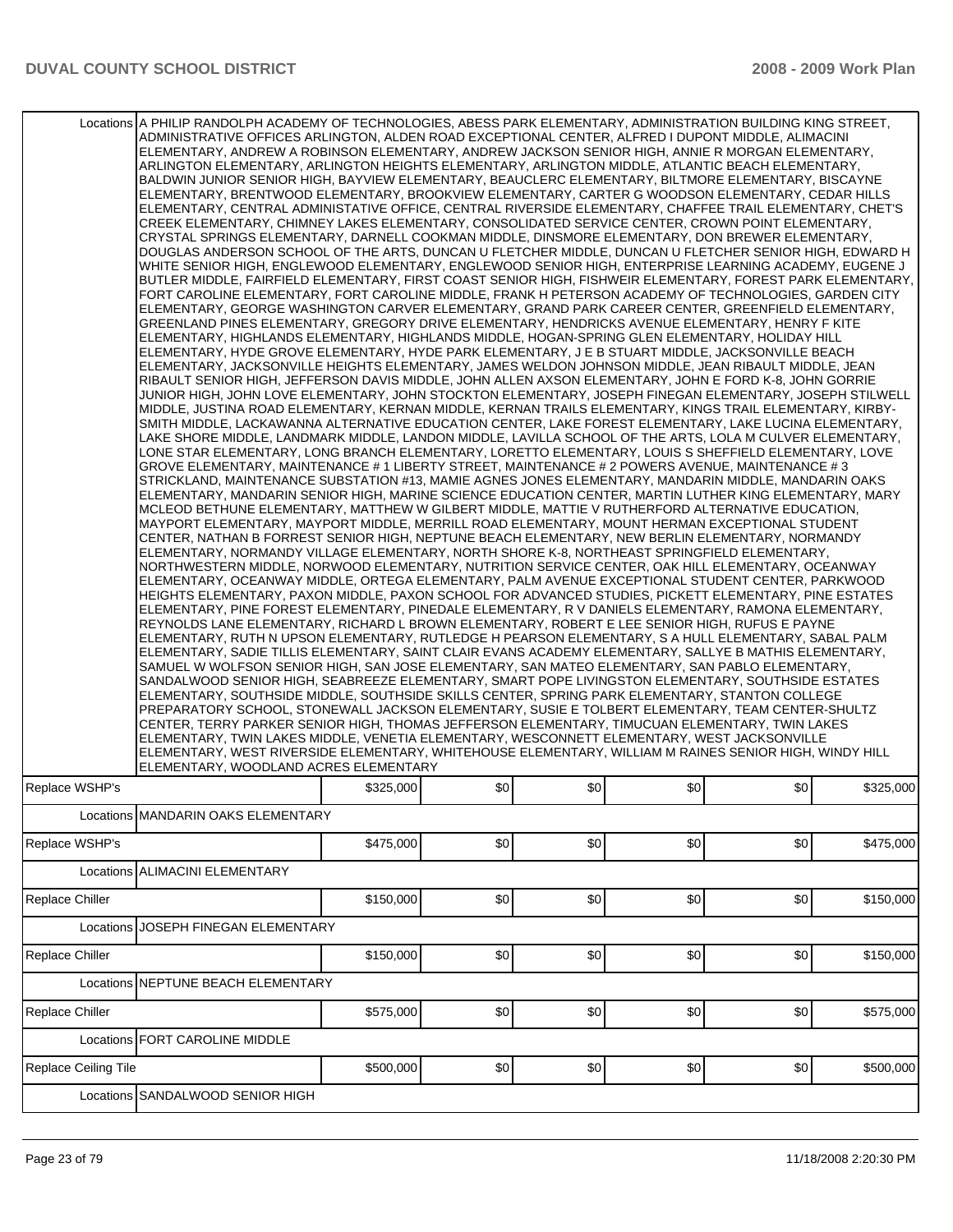## **DUVAL COUNTY SCHOOL DISTRICT 2008 - 2009 Work Plan**

| Replace Chiller                                   | \$180,000 | \$0 | \$0  | \$0 | \$0 | \$180,000 |
|---------------------------------------------------|-----------|-----|------|-----|-----|-----------|
| Locations MAMIE AGNES JONES ELEMENTARY            |           |     |      |     |     |           |
| <b>Replace Bathroom Partitions</b>                | \$30,000  | \$0 | \$0  | \$0 | \$0 | \$30,000  |
| Locations LONE STAR ELEMENTARY                    |           |     |      |     |     |           |
| Modify Sprinkler System                           | \$75,000  | \$0 | \$0  | \$0 | \$0 | \$75,000  |
| Locations SAMUEL W WOLFSON SENIOR HIGH            |           |     |      |     |     |           |
| <b>HVAC Improvements</b>                          | \$300,000 | \$0 | \$0  | \$0 | \$0 | \$300,000 |
| Locations SAMUEL W WOLFSON SENIOR HIGH            |           |     |      |     |     |           |
| Replace Duct on Roof                              | \$40,000  | \$0 | \$0  | \$0 | \$0 | \$40,000  |
| Locations JJEAN RIBAULT MIDDLE                    |           |     |      |     |     |           |
| Replace Fan Coil                                  | \$250,000 | \$0 | \$0  | \$0 | \$0 | \$250,000 |
| Locations SOUTHSIDE MIDDLE                        |           |     |      |     |     |           |
| Provide Egrees                                    | \$6,000   | \$0 | \$0  | \$0 | \$0 | \$6,000   |
| Locations JEAN RIBAULT SENIOR HIGH                |           |     |      |     |     |           |
| Replace Water Lines                               | \$85,000  | \$0 | \$0  | \$0 | \$0 | \$85,000  |
| Locations BAYVIEW ELEMENTARY                      |           |     |      |     |     |           |
| Replace Chiller                                   | \$100,000 | \$0 | \$0  | \$0 | \$0 | \$100,000 |
| Locations LOVE GROVE ELEMENTARY                   |           |     |      |     |     |           |
| <b>Rplace Ventilators</b>                         | \$150,000 | \$0 | \$0  | \$0 | \$0 | \$150,000 |
| Locations ATLANTIC BEACH ELEMENTARY               |           |     |      |     |     |           |
| <b>HVAC Upgrades</b>                              | \$475,000 | \$0 | \$0  | \$0 | \$0 | \$475,000 |
| <b>DUNCAN U FLETCHER MIDDLE</b><br>Locations      |           |     |      |     |     |           |
| <b>Electrical to HVAC</b>                         | \$275,000 | \$0 | \$0  | \$0 | \$0 | \$275,000 |
| Locations WESCONNETT ELEMENTARY                   |           |     |      |     |     |           |
| Moving TSD                                        | \$100,000 | \$0 | \$0  | \$0 | \$0 | \$100,000 |
| Locations LACKAWANNA ALTERNATIVE EDUCATION CENTER |           |     |      |     |     |           |
| Replace Water Lines                               | \$80,000  | \$0 | \$0  | \$0 | \$0 | \$80,000  |
| Locations   THOMAS JEFFERSON ELEMENTARY           |           |     |      |     |     |           |
| <b>HVAC</b>                                       | \$900,000 | \$0 | \$0  | \$0 | \$0 | \$900,000 |
| Locations ROBERT E LEE SENIOR HIGH                |           |     |      |     |     |           |
| <b>Electrical to Chillers</b>                     | \$20,000  | \$0 | \$0  | \$0 | \$0 | \$20,000  |
| Locations LANDON MIDDLE                           |           |     |      |     |     |           |
| Replace Water Lines                               | \$300,000 | \$0 | \$0] | \$0 | \$0 | \$300,000 |
| Locations LORETTO ELEMENTARY                      |           |     |      |     |     |           |
| Replace Kitchen Panel                             | \$15,000  | \$0 | \$0] | \$0 | \$0 | \$15,000  |
| Locations ANNIE R MORGAN ELEMENTARY               |           |     |      |     |     |           |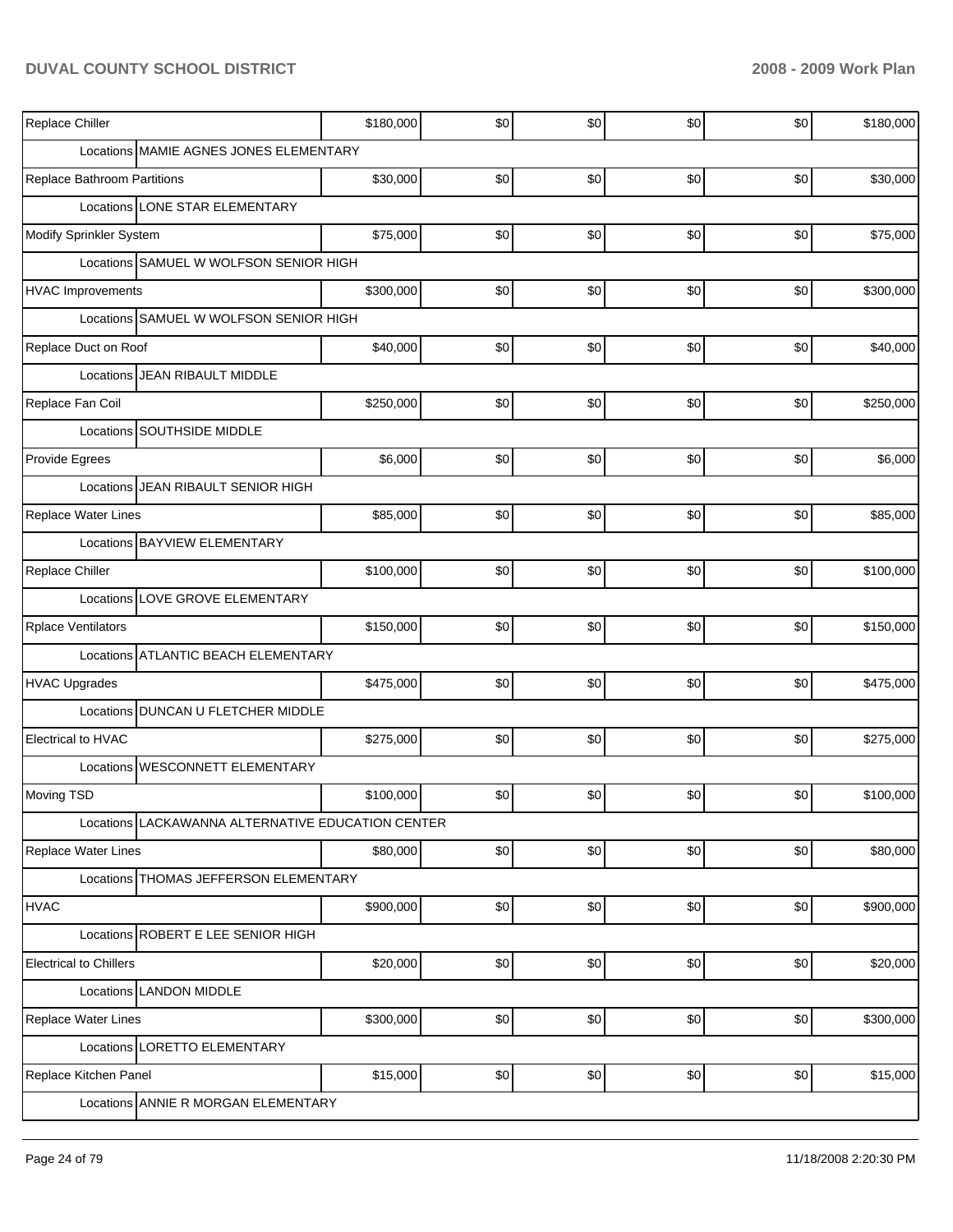## **DUVAL COUNTY SCHOOL DISTRICT 2008 - 2009 Work Plan**

| <b>CENTRAL RIVERSIDE ELEMENTARY</b><br>Locations<br>Change FPE<br>\$0<br>\$0<br>\$0<br>\$100,000<br>\$0<br>\$100,000<br><b>ICENTRAL ADMINISTATIVE OFFICE</b><br>Locations<br>\$0<br>\$0<br>\$0<br>Bathroom Reno<br>\$600,000<br>\$0<br>\$600,000<br><b>HIGHLANDS MIDDLE</b><br>Locations<br>\$900,000<br>\$0<br>\$0<br>\$0<br><b>Contracted Carpenter Services</b><br>\$0<br>\$900,000<br>Locations A PHILIP RANDOLPH ACADEMY OF TECHNOLOGIES, ABESS PARK ELEMENTARY, ADMINISTRATION BUILDING KING STREET,<br>ADMINISTRATIVE OFFICES ARLINGTON, ALDEN ROAD EXCEPTIONAL CENTER, ALFRED I DUPONT MIDDLE, ALIMACINI<br>ELEMENTARY, ANDREW A ROBINSON ELEMENTARY, ANDREW JACKSON SENIOR HIGH, ANNIE R MORGAN ELEMENTARY,<br>ARLINGTON ELEMENTARY, ARLINGTON HEIGHTS ELEMENTARY, ARLINGTON MIDDLE, ATLANTIC BEACH ELEMENTARY,<br>BALDWIN JUNIOR SENIOR HIGH, BAYVIEW ELEMENTARY, BEAUCLERC ELEMENTARY, BILTMORE ELEMENTARY, BISCAYNE<br>ELEMENTARY, BRENTWOOD ELEMENTARY, BROOKVIEW ELEMENTARY, CARTER G WOODSON ELEMENTARY, CEDAR HILLS<br>ELEMENTARY, CENTRAL ADMINISTATIVE OFFICE, CENTRAL RIVERSIDE ELEMENTARY, CHAFFEE TRAIL ELEMENTARY, CHET'S<br>CREEK ELEMENTARY, CHIMNEY LAKES ELEMENTARY, CONSOLIDATED SERVICE CENTER, CROWN POINT ELEMENTARY,<br>CRYSTAL SPRINGS ELEMENTARY, DARNELL COOKMAN MIDDLE, DINSMORE ELEMENTARY, DON BREWER ELEMENTARY,<br>DOUGLAS ANDERSON SCHOOL OF THE ARTS, DUNCAN U FLETCHER MIDDLE, DUNCAN U FLETCHER SENIOR HIGH, EDWARD H<br>WHITE SENIOR HIGH, ENGLEWOOD ELEMENTARY, ENGLEWOOD SENIOR HIGH, ENTERPRISE LEARNING ACADEMY, EUGENE J<br>FORT CAROLINE ELEMENTARY, FORT CAROLINE MIDDLE, FRANK H PETERSON ACADEMY OF TECHNOLOGIES, GARDEN CITY<br>ELEMENTARY, GEORGE WASHINGTON CARVER ELEMENTARY, GRAND PARK CAREER CENTER, GREENFIELD ELEMENTARY,<br>GREENLAND PINES ELEMENTARY, GREGORY DRIVE ELEMENTARY, HENDRICKS AVENUE ELEMENTARY, HENRY F KITE<br>ELEMENTARY, HIGHLANDS ELEMENTARY, HIGHLANDS MIDDLE, HOGAN-SPRING GLEN ELEMENTARY, HOLIDAY HILL<br>ELEMENTARY, HYDE GROVE ELEMENTARY, HYDE PARK ELEMENTARY, J E B STUART MIDDLE, JACKSONVILLE BEACH<br>ELEMENTARY, JACKSONVILLE HEIGHTS ELEMENTARY, JAMES WELDON JOHNSON MIDDLE, JEAN RIBAULT MIDDLE, JEAN<br>RIBAULT SENIOR HIGH, JEFFERSON DAVIS MIDDLE, JOHN ALLEN AXSON ELEMENTARY, JOHN E FORD K-8, JOHN GORRIE<br>JUNIOR HIGH, JOHN LOVE ELEMENTARY, JOHN STOCKTON ELEMENTARY, JOSEPH FINEGAN ELEMENTARY, JOSEPH STILWELL<br>MIDDLE, JUSTINA ROAD ELEMENTARY, KERNAN MIDDLE, KERNAN TRAILS ELEMENTARY, KINGS TRAIL ELEMENTARY, KIRBY-<br>SMITH MIDDLE, LACKAWANNA ALTERNATIVE EDUCATION CENTER, LAKE FOREST ELEMENTARY, LAKE LUCINA ELEMENTARY,<br>LAKE SHORE MIDDLE, LANDMARK MIDDLE, LANDON MIDDLE, LAVILLA SCHOOL OF THE ARTS, LOLA M CULVER ELEMENTARY,<br>LONE STAR ELEMENTARY, LONG BRANCH ELEMENTARY, LORETTO ELEMENTARY, LOUIS S SHEFFIELD ELEMENTARY, LOVE<br>1 3 GROVE ELEMENTARY, MAINTENANCE # 1 LIBERTY STREET, MAINTENANCE # 2 POWERS AVENUE, MAINTENANCE # 3<br>STRICKLAND, MAINTENANCE SUBSTATION #13, MAMIE AGNES JONES ELEMENTARY, MANDARIN MIDDLE, MANDARIN OAKS<br>ELEMENTARY, MANDARIN SENIOR HIGH, MARINE SCIENCE EDUCATION CENTER, MARTIN LUTHER KING ELEMENTARY, MARY<br>MCLEOD BETHUNE ELEMENTARY, MATTHEW W GILBERT MIDDLE, MATTIE V RUTHERFORD ALTERNATIVE EDUCATION,<br>MAYPORT ELEMENTARY, MAYPORT MIDDLE, MERRILL ROAD ELEMENTARY, MOUNT HERMAN EXCEPTIONAL STUDENT<br>CENTER, NATHAN B FORREST SENIOR HIGH, NEPTUNE BEACH ELEMENTARY, NEW BERLIN ELEMENTARY, NORMANDY<br>ELEMENTARY, NORMANDY VILLAGE ELEMENTARY, NORTH SHORE K-8, NORTHEAST SPRINGFIELD ELEMENTARY,<br>NORTHWESTERN MIDDLE, NORWOOD ELEMENTARY, NUTRITION SERVICE CENTER, OAK HILL ELEMENTARY, OCEANWAY<br>ELEMENTARY, OCEANWAY MIDDLE, ORTEGA ELEMENTARY, PALM AVENUE EXCEPTIONAL STUDENT CENTER, PARKWOOD<br>HEIGHTS ELEMENTARY, PAXON MIDDLE, PAXON SCHOOL FOR ADVANCED STUDIES, PICKETT ELEMENTARY, PINE ESTATES<br>ELEMENTARY, PINE FOREST ELEMENTARY, PINEDALE ELEMENTARY, R V DANIELS ELEMENTARY, RAMONA ELEMENTARY<br>REYNOLDS LANE ELEMENTARY, RICHARD L BROWN ELEMENTARY, ROBERT E LEE SENIOR HIGH, RUFUS E PAYNE<br>ELEMENTARY, RUTH N UPSON ELEMENTARY, RUTLEDGE H PEARSON ELEMENTARY, S A HULL ELEMENTARY, SABAL PALM<br>ELEMENTARY, SADIE TILLIS ELEMENTARY, SAINT CLAIR EVANS ACADEMY ELEMENTARY, SALLYE B MATHIS ELEMENTARY,<br>SAMUEL W WOLFSON SENIOR HIGH, SAN JOSE ELEMENTARY, SAN MATEO ELEMENTARY, SAN PABLO ELEMENTARY,<br>SANDALWOOD SENIOR HIGH, SEABREEZE ELEMENTARY, SMART POPE LIVINGSTON ELEMENTARY, SOUTHSIDE ESTATES<br>ELEMENTARY, SOUTHSIDE MIDDLE, SOUTHSIDE SKILLS CENTER, SPRING PARK ELEMENTARY, STANTON COLLEGE<br>PREPARATORY SCHOOL, STONEWALL JACKSON ELEMENTARY, SUSIE E TOLBERT ELEMENTARY, TEAM CENTER-SHULTZ<br>CENTER, TERRY PARKER SENIOR HIGH, THOMAS JEFFERSON ELEMENTARY, TIMUCUAN ELEMENTARY, TWIN LAKES<br>ELEMENTARY, TWIN LAKES MIDDLE, VENETIA ELEMENTARY, WESCONNETT ELEMENTARY, WEST JACKSONVILLE<br>ELEMENTARY, WEST RIVERSIDE ELEMENTARY, WHITEHOUSE ELEMENTARY, WILLIAM M RAINES SENIOR HIGH, WINDY HILL<br>ELEMENTARY, WOODLAND ACRES ELEMENTARY | Replace Chiller      | \$125,000 | \$0 | \$0 | \$0 | \$0 | \$125,000 |
|------------------------------------------------------------------------------------------------------------------------------------------------------------------------------------------------------------------------------------------------------------------------------------------------------------------------------------------------------------------------------------------------------------------------------------------------------------------------------------------------------------------------------------------------------------------------------------------------------------------------------------------------------------------------------------------------------------------------------------------------------------------------------------------------------------------------------------------------------------------------------------------------------------------------------------------------------------------------------------------------------------------------------------------------------------------------------------------------------------------------------------------------------------------------------------------------------------------------------------------------------------------------------------------------------------------------------------------------------------------------------------------------------------------------------------------------------------------------------------------------------------------------------------------------------------------------------------------------------------------------------------------------------------------------------------------------------------------------------------------------------------------------------------------------------------------------------------------------------------------------------------------------------------------------------------------------------------------------------------------------------------------------------------------------------------------------------------------------------------------------------------------------------------------------------------------------------------------------------------------------------------------------------------------------------------------------------------------------------------------------------------------------------------------------------------------------------------------------------------------------------------------------------------------------------------------------------------------------------------------------------------------------------------------------------------------------------------------------------------------------------------------------------------------------------------------------------------------------------------------------------------------------------------------------------------------------------------------------------------------------------------------------------------------------------------------------------------------------------------------------------------------------------------------------------------------------------------------------------------------------------------------------------------------------------------------------------------------------------------------------------------------------------------------------------------------------------------------------------------------------------------------------------------------------------------------------------------------------------------------------------------------------------------------------------------------------------------------------------------------------------------------------------------------------------------------------------------------------------------------------------------------------------------------------------------------------------------------------------------------------------------------------------------------------------------------------------------------------------------------------------------------------------------------------------------------------------------------------------------------------------------------------------------------------------------------------------------------------------------------------------------------------------------------------------------------------------------------------------------------------------------------------------------------------------------------------------------------------------------------------------------------------------------------------------------------------------------------------------------------------------------------------------------------------------------------------------------------------------------------------------------------------------------------------------------------------------------------------------------------------------------------------------------------------------------------------------------------------------------------|----------------------|-----------|-----|-----|-----|-----|-----------|
| BUTLER MIDDLE, FAIRFIELD ELEMENTARY, FIRST COAST SENIOR HIGH, FISHWEIR ELEMENTARY, FOREST PARK ELEMENTARY,                                                                                                                                                                                                                                                                                                                                                                                                                                                                                                                                                                                                                                                                                                                                                                                                                                                                                                                                                                                                                                                                                                                                                                                                                                                                                                                                                                                                                                                                                                                                                                                                                                                                                                                                                                                                                                                                                                                                                                                                                                                                                                                                                                                                                                                                                                                                                                                                                                                                                                                                                                                                                                                                                                                                                                                                                                                                                                                                                                                                                                                                                                                                                                                                                                                                                                                                                                                                                                                                                                                                                                                                                                                                                                                                                                                                                                                                                                                                                                                                                                                                                                                                                                                                                                                                                                                                                                                                                                                                                                                                                                                                                                                                                                                                                                                                                                                                                                                                                                                                       |                      |           |     |     |     |     |           |
|                                                                                                                                                                                                                                                                                                                                                                                                                                                                                                                                                                                                                                                                                                                                                                                                                                                                                                                                                                                                                                                                                                                                                                                                                                                                                                                                                                                                                                                                                                                                                                                                                                                                                                                                                                                                                                                                                                                                                                                                                                                                                                                                                                                                                                                                                                                                                                                                                                                                                                                                                                                                                                                                                                                                                                                                                                                                                                                                                                                                                                                                                                                                                                                                                                                                                                                                                                                                                                                                                                                                                                                                                                                                                                                                                                                                                                                                                                                                                                                                                                                                                                                                                                                                                                                                                                                                                                                                                                                                                                                                                                                                                                                                                                                                                                                                                                                                                                                                                                                                                                                                                                                  |                      |           |     |     |     |     |           |
|                                                                                                                                                                                                                                                                                                                                                                                                                                                                                                                                                                                                                                                                                                                                                                                                                                                                                                                                                                                                                                                                                                                                                                                                                                                                                                                                                                                                                                                                                                                                                                                                                                                                                                                                                                                                                                                                                                                                                                                                                                                                                                                                                                                                                                                                                                                                                                                                                                                                                                                                                                                                                                                                                                                                                                                                                                                                                                                                                                                                                                                                                                                                                                                                                                                                                                                                                                                                                                                                                                                                                                                                                                                                                                                                                                                                                                                                                                                                                                                                                                                                                                                                                                                                                                                                                                                                                                                                                                                                                                                                                                                                                                                                                                                                                                                                                                                                                                                                                                                                                                                                                                                  |                      |           |     |     |     |     |           |
|                                                                                                                                                                                                                                                                                                                                                                                                                                                                                                                                                                                                                                                                                                                                                                                                                                                                                                                                                                                                                                                                                                                                                                                                                                                                                                                                                                                                                                                                                                                                                                                                                                                                                                                                                                                                                                                                                                                                                                                                                                                                                                                                                                                                                                                                                                                                                                                                                                                                                                                                                                                                                                                                                                                                                                                                                                                                                                                                                                                                                                                                                                                                                                                                                                                                                                                                                                                                                                                                                                                                                                                                                                                                                                                                                                                                                                                                                                                                                                                                                                                                                                                                                                                                                                                                                                                                                                                                                                                                                                                                                                                                                                                                                                                                                                                                                                                                                                                                                                                                                                                                                                                  |                      |           |     |     |     |     |           |
|                                                                                                                                                                                                                                                                                                                                                                                                                                                                                                                                                                                                                                                                                                                                                                                                                                                                                                                                                                                                                                                                                                                                                                                                                                                                                                                                                                                                                                                                                                                                                                                                                                                                                                                                                                                                                                                                                                                                                                                                                                                                                                                                                                                                                                                                                                                                                                                                                                                                                                                                                                                                                                                                                                                                                                                                                                                                                                                                                                                                                                                                                                                                                                                                                                                                                                                                                                                                                                                                                                                                                                                                                                                                                                                                                                                                                                                                                                                                                                                                                                                                                                                                                                                                                                                                                                                                                                                                                                                                                                                                                                                                                                                                                                                                                                                                                                                                                                                                                                                                                                                                                                                  |                      |           |     |     |     |     |           |
|                                                                                                                                                                                                                                                                                                                                                                                                                                                                                                                                                                                                                                                                                                                                                                                                                                                                                                                                                                                                                                                                                                                                                                                                                                                                                                                                                                                                                                                                                                                                                                                                                                                                                                                                                                                                                                                                                                                                                                                                                                                                                                                                                                                                                                                                                                                                                                                                                                                                                                                                                                                                                                                                                                                                                                                                                                                                                                                                                                                                                                                                                                                                                                                                                                                                                                                                                                                                                                                                                                                                                                                                                                                                                                                                                                                                                                                                                                                                                                                                                                                                                                                                                                                                                                                                                                                                                                                                                                                                                                                                                                                                                                                                                                                                                                                                                                                                                                                                                                                                                                                                                                                  |                      |           |     |     |     |     |           |
|                                                                                                                                                                                                                                                                                                                                                                                                                                                                                                                                                                                                                                                                                                                                                                                                                                                                                                                                                                                                                                                                                                                                                                                                                                                                                                                                                                                                                                                                                                                                                                                                                                                                                                                                                                                                                                                                                                                                                                                                                                                                                                                                                                                                                                                                                                                                                                                                                                                                                                                                                                                                                                                                                                                                                                                                                                                                                                                                                                                                                                                                                                                                                                                                                                                                                                                                                                                                                                                                                                                                                                                                                                                                                                                                                                                                                                                                                                                                                                                                                                                                                                                                                                                                                                                                                                                                                                                                                                                                                                                                                                                                                                                                                                                                                                                                                                                                                                                                                                                                                                                                                                                  | <b>EMCS Upgrades</b> | \$400,000 | \$0 | \$0 | \$0 | \$0 | \$400,000 |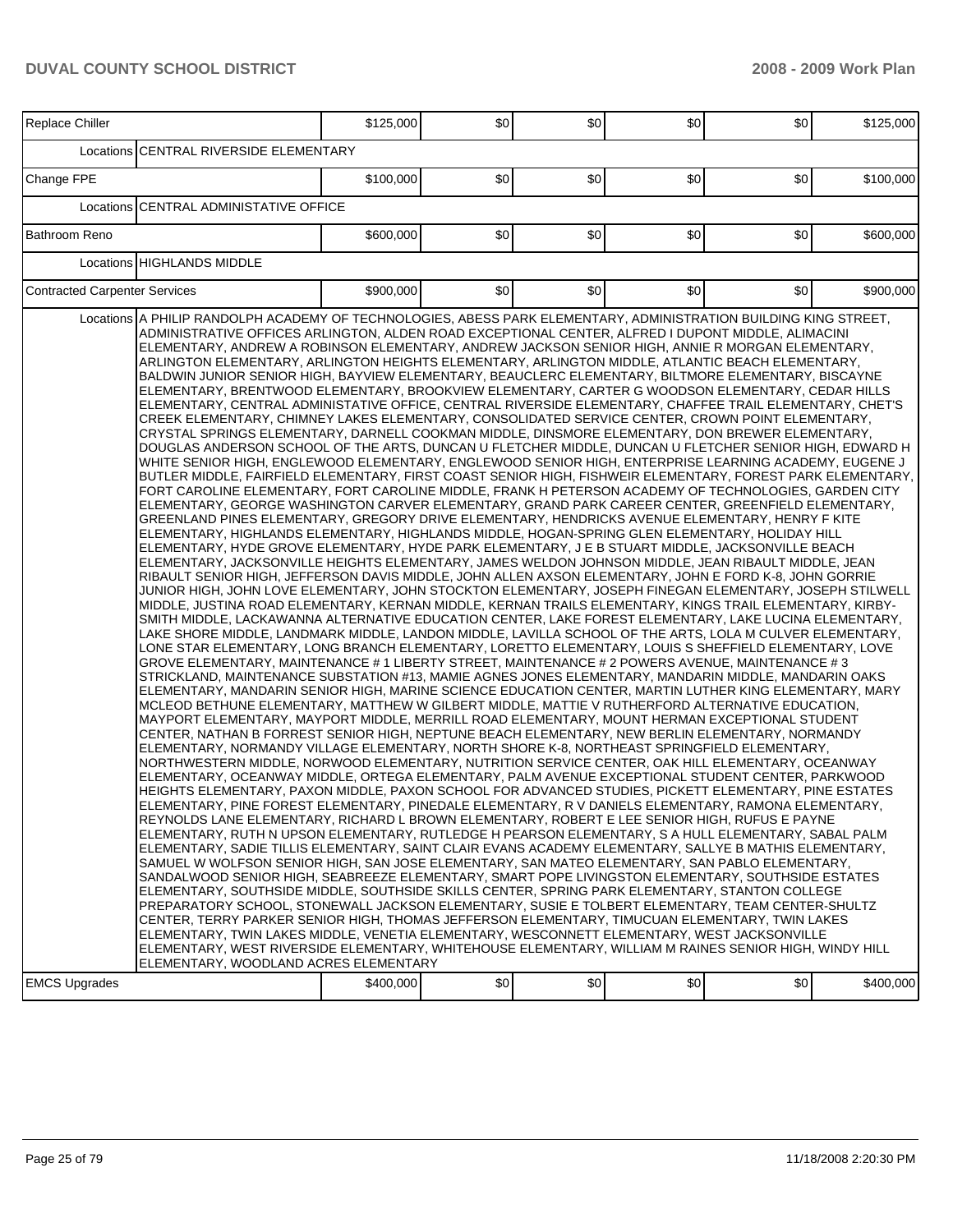|                   | Locations A PHILIP RANDOLPH ACADEMY OF TECHNOLOGIES, ABESS PARK ELEMENTARY, ADMINISTRATION BUILDING KING STREET,<br>ADMINISTRATIVE OFFICES ARLINGTON, ALDEN ROAD EXCEPTIONAL CENTER, ALFRED I DUPONT MIDDLE, ALIMACINI<br>ELEMENTARY, ANDREW A ROBINSON ELEMENTARY, ANDREW JACKSON SENIOR HIGH, ANNIE R MORGAN ELEMENTARY,<br>ARLINGTON ELEMENTARY, ARLINGTON HEIGHTS ELEMENTARY, ARLINGTON MIDDLE, ATLANTIC BEACH ELEMENTARY,<br>BALDWIN JUNIOR SENIOR HIGH, BAYVIEW ELEMENTARY, BEAUCLERC ELEMENTARY, BILTMORE ELEMENTARY, BISCAYNE<br>ELEMENTARY, BRENTWOOD ELEMENTARY, BROOKVIEW ELEMENTARY, CARTER G WOODSON ELEMENTARY, CEDAR HILLS<br>ELEMENTARY, CENTRAL ADMINISTATIVE OFFICE, CENTRAL RIVERSIDE ELEMENTARY, CHAFFEE TRAIL ELEMENTARY, CHET'S<br>CREEK ELEMENTARY, CHIMNEY LAKES ELEMENTARY, CONSOLIDATED SERVICE CENTER, CROWN POINT ELEMENTARY,<br>CRYSTAL SPRINGS ELEMENTARY, DARNELL COOKMAN MIDDLE, DINSMORE ELEMENTARY, DON BREWER ELEMENTARY,<br>DOUGLAS ANDERSON SCHOOL OF THE ARTS, DUNCAN U FLETCHER MIDDLE, DUNCAN U FLETCHER SENIOR HIGH, EDWARD H<br>WHITE SENIOR HIGH, ENGLEWOOD ELEMENTARY, ENGLEWOOD SENIOR HIGH, ENTERPRISE LEARNING ACADEMY, EUGENE J<br>BUTLER MIDDLE, FAIRFIELD ELEMENTARY, FIRST COAST SENIOR HIGH, FISHWEIR ELEMENTARY, FOREST PARK ELEMENTARY,<br>FORT CAROLINE ELEMENTARY, FORT CAROLINE MIDDLE, FRANK H PETERSON ACADEMY OF TECHNOLOGIES, GARDEN CITY<br>ELEMENTARY, GEORGE WASHINGTON CARVER ELEMENTARY, GRAND PARK CAREER CENTER, GREENFIELD ELEMENTARY,<br>GREENLAND PINES ELEMENTARY, GREGORY DRIVE ELEMENTARY, HENDRICKS AVENUE ELEMENTARY, HENRY F KITE<br>IELEMENTARY. HIGHLANDS ELEMENTARY. HIGHLANDS MIDDLE. HOGAN-SPRING GLEN ELEMENTARY. HOLIDAY HILL<br>ELEMENTARY, HYDE GROVE ELEMENTARY, HYDE PARK ELEMENTARY, J E B STUART MIDDLE, JACKSONVILLE BEACH<br>ELEMENTARY, JACKSONVILLE HEIGHTS ELEMENTARY, JAMES WELDON JOHNSON MIDDLE, JEAN RIBAULT MIDDLE, JEAN<br>RIBAULT SENIOR HIGH, JEFFERSON DAVIS MIDDLE, JOHN ALLEN AXSON ELEMENTARY, JOHN E FORD K-8, JOHN GORRIE<br>JUNIOR HIGH, JOHN LOVE ELEMENTARY, JOHN STOCKTON ELEMENTARY, JOSEPH FINEGAN ELEMENTARY, JOSEPH STILWELL<br>MIDDLE, JUSTINA ROAD ELEMENTARY, KERNAN MIDDLE, KERNAN TRAILS ELEMENTARY, KINGS TRAIL ELEMENTARY, KIRBY-<br>SMITH MIDDLE, LACKAWANNA ALTERNATIVE EDUCATION CENTER, LAKE FOREST ELEMENTARY, LAKE LUCINA ELEMENTARY.<br>LAKE SHORE MIDDLE, LANDMARK MIDDLE, LANDON MIDDLE, LAVILLA SCHOOL OF THE ARTS, LOLA M CULVER ELEMENTARY,<br>LONE STAR ELEMENTARY, LONG BRANCH ELEMENTARY, LORETTO ELEMENTARY, LOUIS S SHEFFIELD ELEMENTARY, LOVE<br>GROVE ELEMENTARY, MAINTENANCE # 1 LIBERTY STREET, MAINTENANCE # 2 POWERS AVENUE, MAINTENANCE # 3<br>STRICKLAND, MAINTENANCE SUBSTATION #13, MAMIE AGNES JONES ELEMENTARY, MANDARIN MIDDLE, MANDARIN OAKS<br>IELEMENTARY. MANDARIN SENIOR HIGH. MARINE SCIENCE EDUCATION CENTER. MARTIN LUTHER KING ELEMENTARY. MARY<br>MCLEOD BETHUNE ELEMENTARY, MATTHEW W GILBERT MIDDLE, MATTIE V RUTHERFORD ALTERNATIVE EDUCATION,<br>MAYPORT ELEMENTARY, MAYPORT MIDDLE, MERRILL ROAD ELEMENTARY, MOUNT HERMAN EXCEPTIONAL STUDENT<br>CENTER, NATHAN B FORREST SENIOR HIGH, NEPTUNE BEACH ELEMENTARY, NEW BERLIN ELEMENTARY, NORMANDY<br>ELEMENTARY, NORMANDY VILLAGE ELEMENTARY, NORTH SHORE K-8, NORTHEAST SPRINGFIELD ELEMENTARY,<br>NORTHWESTERN MIDDLE, NORWOOD ELEMENTARY, NUTRITION SERVICE CENTER, OAK HILL ELEMENTARY, OCEANWAY<br>ELEMENTARY. OCEANWAY MIDDLE. ORTEGA ELEMENTARY. PALM AVENUE EXCEPTIONAL STUDENT CENTER. PARKWOOD<br>HEIGHTS ELEMENTARY, PAXON MIDDLE, PAXON SCHOOL FOR ADVANCED STUDIES, PICKETT ELEMENTARY, PINE ESTATES<br>ELEMENTARY, PINE FOREST ELEMENTARY, PINEDALE ELEMENTARY, R V DANIELS ELEMENTARY, RAMONA ELEMENTARY,<br>REYNOLDS LANE ELEMENTARY, RICHARD L BROWN ELEMENTARY, ROBERT E LEE SENIOR HIGH, RUFUS E PAYNE<br>ELEMENTARY, RUTH N UPSON ELEMENTARY, RUTLEDGE H PEARSON ELEMENTARY, S A HULL ELEMENTARY, SABAL PALM <br>ELEMENTARY, SADIE TILLIS ELEMENTARY, SAINT CLAIR EVANS ACADEMY ELEMENTARY, SALLYE B MATHIS ELEMENTARY,<br>SAMUEL W WOLFSON SENIOR HIGH, SAN JOSE ELEMENTARY, SAN MATEO ELEMENTARY, SAN PABLO ELEMENTARY,<br>SANDALWOOD SENIOR HIGH, SEABREEZE ELEMENTARY, SMART POPE LIVINGSTON ELEMENTARY, SOUTHSIDE ESTATES<br>ELEMENTARY, SOUTHSIDE MIDDLE, SOUTHSIDE SKILLS CENTER, SPRING PARK ELEMENTARY, STANTON COLLEGE<br>PREPARATORY SCHOOL, STONEWALL JACKSON ELEMENTARY, SUSIE E TOLBERT ELEMENTARY, TEAM CENTER-SHULTZ<br>CENTER, TERRY PARKER SENIOR HIGH, THOMAS JEFFERSON ELEMENTARY, TIMUCUAN ELEMENTARY, TWIN LAKES<br>ELEMENTARY, TWIN LAKES MIDDLE, VENETIA ELEMENTARY, WESCONNETT ELEMENTARY, WEST JACKSONVILLE<br>ELEMENTARY, WEST RIVERSIDE ELEMENTARY, WHITEHOUSE ELEMENTARY, WILLIAM M RAINES SENIOR HIGH, WINDY HILL<br>ELEMENTARY, WOODLAND ACRES ELEMENTARY |           |     |     |     |     |           |
|-------------------|--------------------------------------------------------------------------------------------------------------------------------------------------------------------------------------------------------------------------------------------------------------------------------------------------------------------------------------------------------------------------------------------------------------------------------------------------------------------------------------------------------------------------------------------------------------------------------------------------------------------------------------------------------------------------------------------------------------------------------------------------------------------------------------------------------------------------------------------------------------------------------------------------------------------------------------------------------------------------------------------------------------------------------------------------------------------------------------------------------------------------------------------------------------------------------------------------------------------------------------------------------------------------------------------------------------------------------------------------------------------------------------------------------------------------------------------------------------------------------------------------------------------------------------------------------------------------------------------------------------------------------------------------------------------------------------------------------------------------------------------------------------------------------------------------------------------------------------------------------------------------------------------------------------------------------------------------------------------------------------------------------------------------------------------------------------------------------------------------------------------------------------------------------------------------------------------------------------------------------------------------------------------------------------------------------------------------------------------------------------------------------------------------------------------------------------------------------------------------------------------------------------------------------------------------------------------------------------------------------------------------------------------------------------------------------------------------------------------------------------------------------------------------------------------------------------------------------------------------------------------------------------------------------------------------------------------------------------------------------------------------------------------------------------------------------------------------------------------------------------------------------------------------------------------------------------------------------------------------------------------------------------------------------------------------------------------------------------------------------------------------------------------------------------------------------------------------------------------------------------------------------------------------------------------------------------------------------------------------------------------------------------------------------------------------------------------------------------------------------------------------------------------------------------------------------------------------------------------------------------------------------------------------------------------------------------------------------------------------------------------------------------------------------------------------------------------------------------------------------------------------------------------------------------------------------------------------------------------------------------------------------------------------------------------------------------------------------------------------------------------------------------------------------------------------------------------------------------------------------------------------------------------------------------------------------------------------------------------------------------------------------------------------------------------------------------------------------------------------------------------------------------------------------------------------------------------------------------|-----------|-----|-----|-----|-----|-----------|
| Rubberized Tracks |                                                                                                                                                                                                                                                                                                                                                                                                                                                                                                                                                                                                                                                                                                                                                                                                                                                                                                                                                                                                                                                                                                                                                                                                                                                                                                                                                                                                                                                                                                                                                                                                                                                                                                                                                                                                                                                                                                                                                                                                                                                                                                                                                                                                                                                                                                                                                                                                                                                                                                                                                                                                                                                                                                                                                                                                                                                                                                                                                                                                                                                                                                                                                                                                                                                                                                                                                                                                                                                                                                                                                                                                                                                                                                                                                                                                                                                                                                                                                                                                                                                                                                                                                                                                                                                                                                                                                                                                                                                                                                                                                                                                                                                                                                                                                                                                                                      | \$250,000 | \$0 | \$0 | \$0 | \$0 | \$250,000 |
|                   |                                                                                                                                                                                                                                                                                                                                                                                                                                                                                                                                                                                                                                                                                                                                                                                                                                                                                                                                                                                                                                                                                                                                                                                                                                                                                                                                                                                                                                                                                                                                                                                                                                                                                                                                                                                                                                                                                                                                                                                                                                                                                                                                                                                                                                                                                                                                                                                                                                                                                                                                                                                                                                                                                                                                                                                                                                                                                                                                                                                                                                                                                                                                                                                                                                                                                                                                                                                                                                                                                                                                                                                                                                                                                                                                                                                                                                                                                                                                                                                                                                                                                                                                                                                                                                                                                                                                                                                                                                                                                                                                                                                                                                                                                                                                                                                                                                      |           |     |     |     |     |           |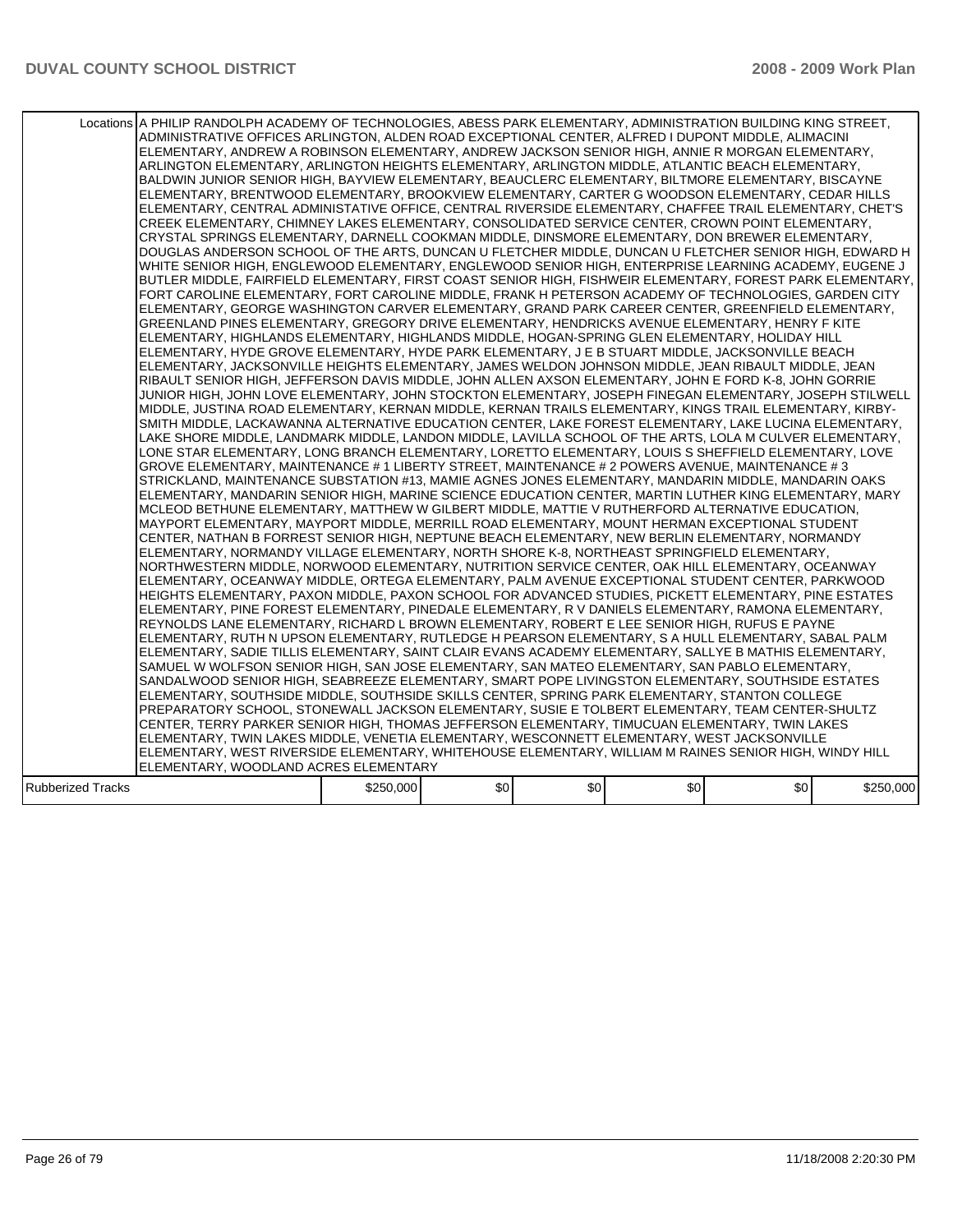|                            | Locations A PHILIP RANDOLPH ACADEMY OF TECHNOLOGIES, ABESS PARK ELEMENTARY, ADMINISTRATION BUILDING KING STREET,<br>ADMINISTRATIVE OFFICES ARLINGTON, ALDEN ROAD EXCEPTIONAL CENTER, ALFRED I DUPONT MIDDLE, ALIMACINI<br>ELEMENTARY, ANDREW A ROBINSON ELEMENTARY, ANDREW JACKSON SENIOR HIGH, ANNIE R MORGAN ELEMENTARY,<br>ARLINGTON ELEMENTARY, ARLINGTON HEIGHTS ELEMENTARY, ARLINGTON MIDDLE, ATLANTIC BEACH ELEMENTARY,<br>BALDWIN JUNIOR SENIOR HIGH, BAYVIEW ELEMENTARY, BEAUCLERC ELEMENTARY, BILTMORE ELEMENTARY, BISCAYNE<br>ELEMENTARY, BRENTWOOD ELEMENTARY, BROOKVIEW ELEMENTARY, CARTER G WOODSON ELEMENTARY, CEDAR HILLS<br>IELEMENTARY, CENTRAL ADMINISTATIVE OFFICE, CENTRAL RIVERSIDE ELEMENTARY, CHAFFEE TRAIL ELEMENTARY, CHET'S<br>CREEK ELEMENTARY, CHIMNEY LAKES ELEMENTARY, CONSOLIDATED SERVICE CENTER, CROWN POINT ELEMENTARY,<br>CRYSTAL SPRINGS ELEMENTARY, DARNELL COOKMAN MIDDLE, DINSMORE ELEMENTARY, DON BREWER ELEMENTARY,<br>DOUGLAS ANDERSON SCHOOL OF THE ARTS, DUNCAN U FLETCHER MIDDLE, DUNCAN U FLETCHER SENIOR HIGH, EDWARD H<br>WHITE SENIOR HIGH, ENGLEWOOD ELEMENTARY, ENGLEWOOD SENIOR HIGH, ENTERPRISE LEARNING ACADEMY, EUGENE J<br>BUTLER MIDDLE, FAIRFIELD ELEMENTARY, FIRST COAST SENIOR HIGH, FISHWEIR ELEMENTARY, FOREST PARK ELEMENTARY,<br>FORT CAROLINE ELEMENTARY, FORT CAROLINE MIDDLE, FRANK H PETERSON ACADEMY OF TECHNOLOGIES, GARDEN CITY<br>ELEMENTARY, GEORGE WASHINGTON CARVER ELEMENTARY, GRAND PARK CAREER CENTER, GREENFIELD ELEMENTARY,<br>GREENLAND PINES ELEMENTARY, GREGORY DRIVE ELEMENTARY, HENDRICKS AVENUE ELEMENTARY, HENRY F KITE<br>ELEMENTARY, HIGHLANDS ELEMENTARY, HIGHLANDS MIDDLE, HOGAN-SPRING GLEN ELEMENTARY, HOLIDAY HILL<br>ELEMENTARY, HYDE GROVE ELEMENTARY, HYDE PARK ELEMENTARY, J E B STUART MIDDLE, JACKSONVILLE BEACH<br>ELEMENTARY, JACKSONVILLE HEIGHTS ELEMENTARY, JAMES WELDON JOHNSON MIDDLE, JEAN RIBAULT MIDDLE, JEAN<br>RIBAULT SENIOR HIGH, JEFFERSON DAVIS MIDDLE, JOHN ALLEN AXSON ELEMENTARY, JOHN E FORD K-8, JOHN GORRIE<br>JUNIOR HIGH, JOHN LOVE ELEMENTARY, JOHN STOCKTON ELEMENTARY, JOSEPH FINEGAN ELEMENTARY, JOSEPH STILWELL<br>MIDDLE, JUSTINA ROAD ELEMENTARY, KERNAN MIDDLE, KERNAN TRAILS ELEMENTARY, KINGS TRAIL ELEMENTARY, KIRBY-<br>SMITH MIDDLE. LACKAWANNA ALTERNATIVE EDUCATION CENTER. LAKE FOREST ELEMENTARY. LAKE LUCINA ELEMENTARY.<br>LAKE SHORE MIDDLE, LANDMARK MIDDLE, LANDON MIDDLE, LAVILLA SCHOOL OF THE ARTS, LOLA M CULVER ELEMENTARY,<br>LONE STAR ELEMENTARY, LONG BRANCH ELEMENTARY, LORETTO ELEMENTARY, LOUIS S SHEFFIELD ELEMENTARY, LOVE<br>GROVE ELEMENTARY, MAINTENANCE # 1 LIBERTY STREET, MAINTENANCE # 2 POWERS AVENUE, MAINTENANCE # 3<br>STRICKLAND, MAINTENANCE SUBSTATION #13, MAMIE AGNES JONES ELEMENTARY, MANDARIN MIDDLE, MANDARIN OAKS<br>ELEMENTARY, MANDARIN SENIOR HIGH, MARINE SCIENCE EDUCATION CENTER, MARTIN LUTHER KING ELEMENTARY, MARY<br>MCLEOD BETHUNE ELEMENTARY, MATTHEW W GILBERT MIDDLE, MATTIE V RUTHERFORD ALTERNATIVE EDUCATION,<br>MAYPORT ELEMENTARY, MAYPORT MIDDLE, MERRILL ROAD ELEMENTARY, MOUNT HERMAN EXCEPTIONAL STUDENT<br>CENTER, NATHAN B FORREST SENIOR HIGH, NEPTUNE BEACH ELEMENTARY, NEW BERLIN ELEMENTARY, NORMANDY<br>ELEMENTARY, NORMANDY VILLAGE ELEMENTARY, NORTH SHORE K-8, NORTHEAST SPRINGFIELD ELEMENTARY,<br>NORTHWESTERN MIDDLE, NORWOOD ELEMENTARY, NUTRITION SERVICE CENTER, OAK HILL ELEMENTARY, OCEANWAY<br>ELEMENTARY, OCEANWAY MIDDLE, ORTEGA ELEMENTARY, PALM AVENUE EXCEPTIONAL STUDENT CENTER, PARKWOOD<br>HEIGHTS ELEMENTARY, PAXON MIDDLE, PAXON SCHOOL FOR ADVANCED STUDIES, PICKETT ELEMENTARY, PINE ESTATES<br>ELEMENTARY, PINE FOREST ELEMENTARY, PINEDALE ELEMENTARY, R V DANIELS ELEMENTARY, RAMONA ELEMENTARY,<br>REYNOLDS LANE ELEMENTARY, RICHARD L BROWN ELEMENTARY, ROBERT E LEE SENIOR HIGH, RUFUS E PAYNE<br>ELEMENTARY, RUTH N UPSON ELEMENTARY, RUTLEDGE H PEARSON ELEMENTARY, S A HULL ELEMENTARY, SABAL PALM<br>ELEMENTARY, SADIE TILLIS ELEMENTARY, SAINT CLAIR EVANS ACADEMY ELEMENTARY, SALLYE B MATHIS ELEMENTARY,<br>SAMUEL W WOLFSON SENIOR HIGH, SAN JOSE ELEMENTARY, SAN MATEO ELEMENTARY, SAN PABLO ELEMENTARY,<br>SANDALWOOD SENIOR HIGH, SEABREEZE ELEMENTARY, SMART POPE LIVINGSTON ELEMENTARY, SOUTHSIDE ESTATES<br>ELEMENTARY, SOUTHSIDE MIDDLE, SOUTHSIDE SKILLS CENTER, SPRING PARK ELEMENTARY, STANTON COLLEGE<br>PREPARATORY SCHOOL, STONEWALL JACKSON ELEMENTARY, SUSIE E TOLBERT ELEMENTARY, TEAM CENTER-SHULTZ<br>ICENTER, TERRY PARKER SENIOR HIGH, THOMAS JEFFERSON ELEMENTARY, TIMUCUAN ELEMENTARY, TWIN LAKES<br>ELEMENTARY. TWIN LAKES MIDDLE. VENETIA ELEMENTARY. WESCONNETT ELEMENTARY. WEST JACKSONVILLE<br>ELEMENTARY, WEST RIVERSIDE ELEMENTARY, WHITEHOUSE ELEMENTARY, WILLIAM M RAINES SENIOR HIGH, WINDY HILL<br>ELEMENTARY, WOODLAND ACRES ELEMENTARY |           |     |     |     |     |           |
|----------------------------|-------------------------------------------------------------------------------------------------------------------------------------------------------------------------------------------------------------------------------------------------------------------------------------------------------------------------------------------------------------------------------------------------------------------------------------------------------------------------------------------------------------------------------------------------------------------------------------------------------------------------------------------------------------------------------------------------------------------------------------------------------------------------------------------------------------------------------------------------------------------------------------------------------------------------------------------------------------------------------------------------------------------------------------------------------------------------------------------------------------------------------------------------------------------------------------------------------------------------------------------------------------------------------------------------------------------------------------------------------------------------------------------------------------------------------------------------------------------------------------------------------------------------------------------------------------------------------------------------------------------------------------------------------------------------------------------------------------------------------------------------------------------------------------------------------------------------------------------------------------------------------------------------------------------------------------------------------------------------------------------------------------------------------------------------------------------------------------------------------------------------------------------------------------------------------------------------------------------------------------------------------------------------------------------------------------------------------------------------------------------------------------------------------------------------------------------------------------------------------------------------------------------------------------------------------------------------------------------------------------------------------------------------------------------------------------------------------------------------------------------------------------------------------------------------------------------------------------------------------------------------------------------------------------------------------------------------------------------------------------------------------------------------------------------------------------------------------------------------------------------------------------------------------------------------------------------------------------------------------------------------------------------------------------------------------------------------------------------------------------------------------------------------------------------------------------------------------------------------------------------------------------------------------------------------------------------------------------------------------------------------------------------------------------------------------------------------------------------------------------------------------------------------------------------------------------------------------------------------------------------------------------------------------------------------------------------------------------------------------------------------------------------------------------------------------------------------------------------------------------------------------------------------------------------------------------------------------------------------------------------------------------------------------------------------------------------------------------------------------------------------------------------------------------------------------------------------------------------------------------------------------------------------------------------------------------------------------------------------------------------------------------------------------------------------------------------------------------------------------------------------------------------------------------------------------------------------------------|-----------|-----|-----|-----|-----|-----------|
| <b>Energy Conservation</b> |                                                                                                                                                                                                                                                                                                                                                                                                                                                                                                                                                                                                                                                                                                                                                                                                                                                                                                                                                                                                                                                                                                                                                                                                                                                                                                                                                                                                                                                                                                                                                                                                                                                                                                                                                                                                                                                                                                                                                                                                                                                                                                                                                                                                                                                                                                                                                                                                                                                                                                                                                                                                                                                                                                                                                                                                                                                                                                                                                                                                                                                                                                                                                                                                                                                                                                                                                                                                                                                                                                                                                                                                                                                                                                                                                                                                                                                                                                                                                                                                                                                                                                                                                                                                                                                                                                                                                                                                                                                                                                                                                                                                                                                                                                                                                                                                                                     | \$750,000 | \$0 | \$0 | \$0 | \$0 | \$750,000 |
|                            |                                                                                                                                                                                                                                                                                                                                                                                                                                                                                                                                                                                                                                                                                                                                                                                                                                                                                                                                                                                                                                                                                                                                                                                                                                                                                                                                                                                                                                                                                                                                                                                                                                                                                                                                                                                                                                                                                                                                                                                                                                                                                                                                                                                                                                                                                                                                                                                                                                                                                                                                                                                                                                                                                                                                                                                                                                                                                                                                                                                                                                                                                                                                                                                                                                                                                                                                                                                                                                                                                                                                                                                                                                                                                                                                                                                                                                                                                                                                                                                                                                                                                                                                                                                                                                                                                                                                                                                                                                                                                                                                                                                                                                                                                                                                                                                                                                     |           |     |     |     |     |           |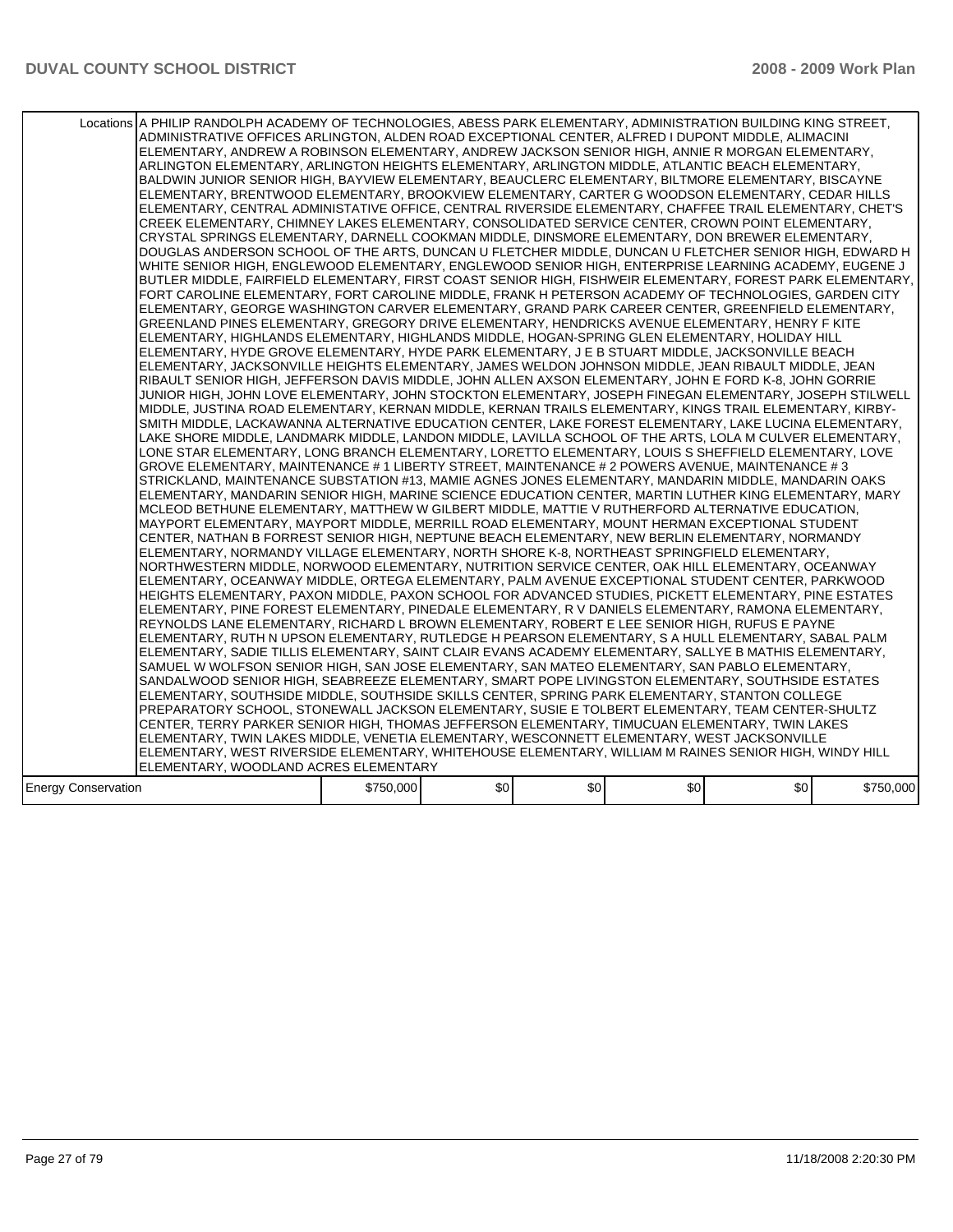|                   | Locations A PHILIP RANDOLPH ACADEMY OF TECHNOLOGIES, ABESS PARK ELEMENTARY, ADMINISTRATION BUILDING KING STREET,<br>ADMINISTRATIVE OFFICES ARLINGTON, ALDEN ROAD EXCEPTIONAL CENTER, ALFRED I DUPONT MIDDLE, ALIMACINI<br>ELEMENTARY, ANDREW A ROBINSON ELEMENTARY, ANDREW JACKSON SENIOR HIGH, ANNIE R MORGAN ELEMENTARY,<br>ARLINGTON ELEMENTARY, ARLINGTON HEIGHTS ELEMENTARY, ARLINGTON MIDDLE, ATLANTIC BEACH ELEMENTARY,<br>BALDWIN JUNIOR SENIOR HIGH, BAYVIEW ELEMENTARY, BEAUCLERC ELEMENTARY, BILTMORE ELEMENTARY, BISCAYNE<br>ELEMENTARY, BRENTWOOD ELEMENTARY, BROOKVIEW ELEMENTARY, CARTER G WOODSON ELEMENTARY, CEDAR HILLS<br>ELEMENTARY, CENTRAL ADMINISTATIVE OFFICE, CENTRAL RIVERSIDE ELEMENTARY, CHAFFEE TRAIL ELEMENTARY, CHET'S<br>CREEK ELEMENTARY, CHIMNEY LAKES ELEMENTARY, CONSOLIDATED SERVICE CENTER, CROWN POINT ELEMENTARY,<br>CRYSTAL SPRINGS ELEMENTARY, DARNELL COOKMAN MIDDLE, DINSMORE ELEMENTARY, DON BREWER ELEMENTARY,<br>DOUGLAS ANDERSON SCHOOL OF THE ARTS, DUNCAN U FLETCHER MIDDLE, DUNCAN U FLETCHER SENIOR HIGH, EDWARD H<br>WHITE SENIOR HIGH, ENGLEWOOD ELEMENTARY, ENGLEWOOD SENIOR HIGH, ENTERPRISE LEARNING ACADEMY, EUGENE J<br>BUTLER MIDDLE, FAIRFIELD ELEMENTARY, FIRST COAST SENIOR HIGH, FISHWEIR ELEMENTARY, FOREST PARK ELEMENTARY,<br>FORT CAROLINE ELEMENTARY, FORT CAROLINE MIDDLE, FRANK H PETERSON ACADEMY OF TECHNOLOGIES, GARDEN CITY<br>ELEMENTARY, GEORGE WASHINGTON CARVER ELEMENTARY, GRAND PARK CAREER CENTER, GREENFIELD ELEMENTARY,<br>GREENLAND PINES ELEMENTARY, GREGORY DRIVE ELEMENTARY, HENDRICKS AVENUE ELEMENTARY, HENRY F KITE<br>IELEMENTARY. HIGHLANDS ELEMENTARY. HIGHLANDS MIDDLE. HOGAN-SPRING GLEN ELEMENTARY. HOLIDAY HILL<br>ELEMENTARY, HYDE GROVE ELEMENTARY, HYDE PARK ELEMENTARY, J E B STUART MIDDLE, JACKSONVILLE BEACH<br>ELEMENTARY, JACKSONVILLE HEIGHTS ELEMENTARY, JAMES WELDON JOHNSON MIDDLE, JEAN RIBAULT MIDDLE, JEAN<br>RIBAULT SENIOR HIGH, JEFFERSON DAVIS MIDDLE, JOHN ALLEN AXSON ELEMENTARY, JOHN E FORD K-8, JOHN GORRIE<br>JUNIOR HIGH, JOHN LOVE ELEMENTARY, JOHN STOCKTON ELEMENTARY, JOSEPH FINEGAN ELEMENTARY, JOSEPH STILWELL<br>MIDDLE, JUSTINA ROAD ELEMENTARY, KERNAN MIDDLE, KERNAN TRAILS ELEMENTARY, KINGS TRAIL ELEMENTARY, KIRBY-<br>SMITH MIDDLE, LACKAWANNA ALTERNATIVE EDUCATION CENTER, LAKE FOREST ELEMENTARY, LAKE LUCINA ELEMENTARY.<br>LAKE SHORE MIDDLE, LANDMARK MIDDLE, LANDON MIDDLE, LAVILLA SCHOOL OF THE ARTS, LOLA M CULVER ELEMENTARY,<br>LONE STAR ELEMENTARY, LONG BRANCH ELEMENTARY, LORETTO ELEMENTARY, LOUIS S SHEFFIELD ELEMENTARY, LOVE<br>GROVE ELEMENTARY, MAINTENANCE # 1 LIBERTY STREET, MAINTENANCE # 2 POWERS AVENUE, MAINTENANCE # 3<br>STRICKLAND, MAINTENANCE SUBSTATION #13, MAMIE AGNES JONES ELEMENTARY, MANDARIN MIDDLE, MANDARIN OAKS<br>IELEMENTARY. MANDARIN SENIOR HIGH. MARINE SCIENCE EDUCATION CENTER. MARTIN LUTHER KING ELEMENTARY. MARY<br>MCLEOD BETHUNE ELEMENTARY, MATTHEW W GILBERT MIDDLE, MATTIE V RUTHERFORD ALTERNATIVE EDUCATION,<br>MAYPORT ELEMENTARY, MAYPORT MIDDLE, MERRILL ROAD ELEMENTARY, MOUNT HERMAN EXCEPTIONAL STUDENT<br>CENTER, NATHAN B FORREST SENIOR HIGH, NEPTUNE BEACH ELEMENTARY, NEW BERLIN ELEMENTARY, NORMANDY<br>ELEMENTARY, NORMANDY VILLAGE ELEMENTARY, NORTH SHORE K-8, NORTHEAST SPRINGFIELD ELEMENTARY,<br>NORTHWESTERN MIDDLE, NORWOOD ELEMENTARY, NUTRITION SERVICE CENTER, OAK HILL ELEMENTARY, OCEANWAY<br>ELEMENTARY. OCEANWAY MIDDLE. ORTEGA ELEMENTARY. PALM AVENUE EXCEPTIONAL STUDENT CENTER. PARKWOOD<br>HEIGHTS ELEMENTARY, PAXON MIDDLE, PAXON SCHOOL FOR ADVANCED STUDIES, PICKETT ELEMENTARY, PINE ESTATES<br>ELEMENTARY, PINE FOREST ELEMENTARY, PINEDALE ELEMENTARY, R V DANIELS ELEMENTARY, RAMONA ELEMENTARY,<br>REYNOLDS LANE ELEMENTARY, RICHARD L BROWN ELEMENTARY, ROBERT E LEE SENIOR HIGH, RUFUS E PAYNE<br>ELEMENTARY, RUTH N UPSON ELEMENTARY, RUTLEDGE H PEARSON ELEMENTARY, S A HULL ELEMENTARY, SABAL PALM <br>ELEMENTARY, SADIE TILLIS ELEMENTARY, SAINT CLAIR EVANS ACADEMY ELEMENTARY, SALLYE B MATHIS ELEMENTARY,<br>SAMUEL W WOLFSON SENIOR HIGH, SAN JOSE ELEMENTARY, SAN MATEO ELEMENTARY, SAN PABLO ELEMENTARY,<br>SANDALWOOD SENIOR HIGH, SEABREEZE ELEMENTARY, SMART POPE LIVINGSTON ELEMENTARY, SOUTHSIDE ESTATES<br>ELEMENTARY, SOUTHSIDE MIDDLE, SOUTHSIDE SKILLS CENTER, SPRING PARK ELEMENTARY, STANTON COLLEGE<br>PREPARATORY SCHOOL, STONEWALL JACKSON ELEMENTARY, SUSIE E TOLBERT ELEMENTARY, TEAM CENTER-SHULTZ<br>ICENTER, TERRY PARKER SENIOR HIGH, THOMAS JEFFERSON ELEMENTARY, TIMUCUAN ELEMENTARY, TWIN LAKES<br>ELEMENTARY, TWIN LAKES MIDDLE, VENETIA ELEMENTARY, WESCONNETT ELEMENTARY, WEST JACKSONVILLE<br>ELEMENTARY, WEST RIVERSIDE ELEMENTARY, WHITEHOUSE ELEMENTARY, WILLIAM M RAINES SENIOR HIGH, WINDY HILL<br>ELEMENTARY, WOODLAND ACRES ELEMENTARY |           |     |     |     |     |           |
|-------------------|---------------------------------------------------------------------------------------------------------------------------------------------------------------------------------------------------------------------------------------------------------------------------------------------------------------------------------------------------------------------------------------------------------------------------------------------------------------------------------------------------------------------------------------------------------------------------------------------------------------------------------------------------------------------------------------------------------------------------------------------------------------------------------------------------------------------------------------------------------------------------------------------------------------------------------------------------------------------------------------------------------------------------------------------------------------------------------------------------------------------------------------------------------------------------------------------------------------------------------------------------------------------------------------------------------------------------------------------------------------------------------------------------------------------------------------------------------------------------------------------------------------------------------------------------------------------------------------------------------------------------------------------------------------------------------------------------------------------------------------------------------------------------------------------------------------------------------------------------------------------------------------------------------------------------------------------------------------------------------------------------------------------------------------------------------------------------------------------------------------------------------------------------------------------------------------------------------------------------------------------------------------------------------------------------------------------------------------------------------------------------------------------------------------------------------------------------------------------------------------------------------------------------------------------------------------------------------------------------------------------------------------------------------------------------------------------------------------------------------------------------------------------------------------------------------------------------------------------------------------------------------------------------------------------------------------------------------------------------------------------------------------------------------------------------------------------------------------------------------------------------------------------------------------------------------------------------------------------------------------------------------------------------------------------------------------------------------------------------------------------------------------------------------------------------------------------------------------------------------------------------------------------------------------------------------------------------------------------------------------------------------------------------------------------------------------------------------------------------------------------------------------------------------------------------------------------------------------------------------------------------------------------------------------------------------------------------------------------------------------------------------------------------------------------------------------------------------------------------------------------------------------------------------------------------------------------------------------------------------------------------------------------------------------------------------------------------------------------------------------------------------------------------------------------------------------------------------------------------------------------------------------------------------------------------------------------------------------------------------------------------------------------------------------------------------------------------------------------------------------------------------------------------------------------------------------------------------------|-----------|-----|-----|-----|-----|-----------|
| Emergency Repairs |                                                                                                                                                                                                                                                                                                                                                                                                                                                                                                                                                                                                                                                                                                                                                                                                                                                                                                                                                                                                                                                                                                                                                                                                                                                                                                                                                                                                                                                                                                                                                                                                                                                                                                                                                                                                                                                                                                                                                                                                                                                                                                                                                                                                                                                                                                                                                                                                                                                                                                                                                                                                                                                                                                                                                                                                                                                                                                                                                                                                                                                                                                                                                                                                                                                                                                                                                                                                                                                                                                                                                                                                                                                                                                                                                                                                                                                                                                                                                                                                                                                                                                                                                                                                                                                                                                                                                                                                                                                                                                                                                                                                                                                                                                                                                                                                                                       | \$300,000 | \$0 | \$0 | \$0 | \$0 | \$300,000 |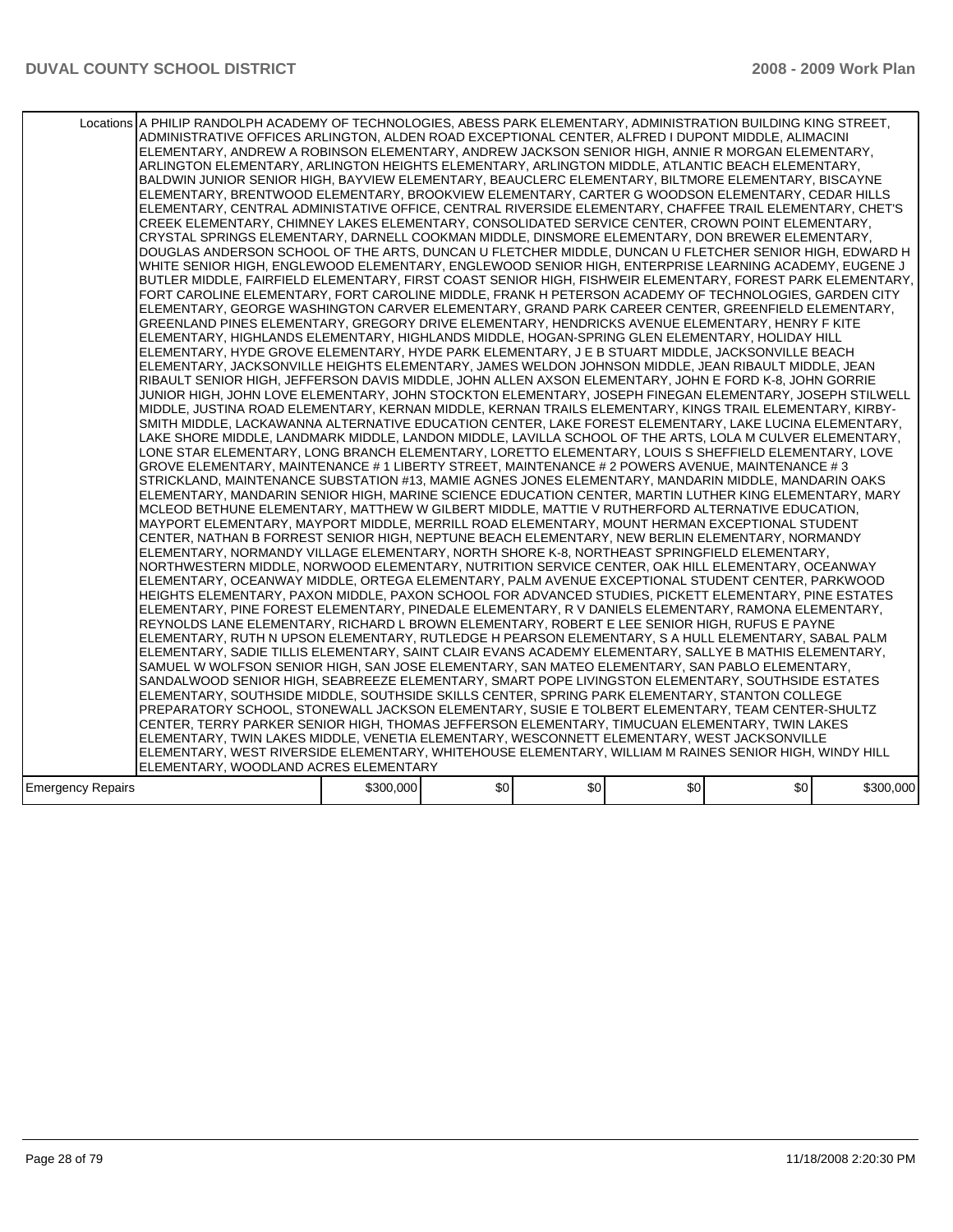|                            | Locations A PHILIP RANDOLPH ACADEMY OF TECHNOLOGIES, ABESS PARK ELEMENTARY, ADMINISTRATION BUILDING KING STREET,<br>ADMINISTRATIVE OFFICES ARLINGTON, ALDEN ROAD EXCEPTIONAL CENTER, ALFRED I DUPONT MIDDLE, ALIMACINI<br>ELEMENTARY, ANDREW A ROBINSON ELEMENTARY, ANDREW JACKSON SENIOR HIGH, ANNIE R MORGAN ELEMENTARY,<br>ARLINGTON ELEMENTARY, ARLINGTON HEIGHTS ELEMENTARY, ARLINGTON MIDDLE, ATLANTIC BEACH ELEMENTARY,<br>BALDWIN JUNIOR SENIOR HIGH, BAYVIEW ELEMENTARY, BEAUCLERC ELEMENTARY, BILTMORE ELEMENTARY, BISCAYNE<br>ELEMENTARY, BRENTWOOD ELEMENTARY, BROOKVIEW ELEMENTARY, CARTER G WOODSON ELEMENTARY, CEDAR HILLS<br>IELEMENTARY, CENTRAL ADMINISTATIVE OFFICE, CENTRAL RIVERSIDE ELEMENTARY, CHAFFEE TRAIL ELEMENTARY, CHET'S<br>CREEK ELEMENTARY, CHIMNEY LAKES ELEMENTARY, CONSOLIDATED SERVICE CENTER, CROWN POINT ELEMENTARY,<br>CRYSTAL SPRINGS ELEMENTARY, DARNELL COOKMAN MIDDLE, DINSMORE ELEMENTARY, DON BREWER ELEMENTARY,<br>DOUGLAS ANDERSON SCHOOL OF THE ARTS, DUNCAN U FLETCHER MIDDLE, DUNCAN U FLETCHER SENIOR HIGH, EDWARD H<br>WHITE SENIOR HIGH, ENGLEWOOD ELEMENTARY, ENGLEWOOD SENIOR HIGH, ENTERPRISE LEARNING ACADEMY, EUGENE J<br>BUTLER MIDDLE, FAIRFIELD ELEMENTARY, FIRST COAST SENIOR HIGH, FISHWEIR ELEMENTARY, FOREST PARK ELEMENTARY,<br>FORT CAROLINE ELEMENTARY, FORT CAROLINE MIDDLE, FRANK H PETERSON ACADEMY OF TECHNOLOGIES, GARDEN CITY<br>ELEMENTARY, GEORGE WASHINGTON CARVER ELEMENTARY, GRAND PARK CAREER CENTER, GREENFIELD ELEMENTARY,<br>GREENLAND PINES ELEMENTARY, GREGORY DRIVE ELEMENTARY, HENDRICKS AVENUE ELEMENTARY, HENRY F KITE<br>ELEMENTARY, HIGHLANDS ELEMENTARY, HIGHLANDS MIDDLE, HOGAN-SPRING GLEN ELEMENTARY, HOLIDAY HILL<br>ELEMENTARY, HYDE GROVE ELEMENTARY, HYDE PARK ELEMENTARY, J E B STUART MIDDLE, JACKSONVILLE BEACH<br>ELEMENTARY, JACKSONVILLE HEIGHTS ELEMENTARY, JAMES WELDON JOHNSON MIDDLE, JEAN RIBAULT MIDDLE, JEAN<br>RIBAULT SENIOR HIGH, JEFFERSON DAVIS MIDDLE, JOHN ALLEN AXSON ELEMENTARY, JOHN E FORD K-8, JOHN GORRIE<br>JUNIOR HIGH, JOHN LOVE ELEMENTARY, JOHN STOCKTON ELEMENTARY, JOSEPH FINEGAN ELEMENTARY, JOSEPH STILWELL<br>MIDDLE, JUSTINA ROAD ELEMENTARY, KERNAN MIDDLE, KERNAN TRAILS ELEMENTARY, KINGS TRAIL ELEMENTARY, KIRBY-<br>SMITH MIDDLE, LACKAWANNA ALTERNATIVE EDUCATION CENTER, LAKE FOREST ELEMENTARY, LAKE LUCINA ELEMENTARY,<br>LAKE SHORE MIDDLE, LANDMARK MIDDLE, LANDON MIDDLE, LAVILLA SCHOOL OF THE ARTS, LOLA M CULVER ELEMENTARY,<br>LONE STAR ELEMENTARY, LONG BRANCH ELEMENTARY, LORETTO ELEMENTARY, LOUIS S SHEFFIELD ELEMENTARY, LOVE<br>GROVE ELEMENTARY, MAINTENANCE # 1 LIBERTY STREET, MAINTENANCE # 2 POWERS AVENUE, MAINTENANCE # 3<br>STRICKLAND, MAINTENANCE SUBSTATION #13, MAMIE AGNES JONES ELEMENTARY, MANDARIN MIDDLE, MANDARIN OAKS<br>ELEMENTARY, MANDARIN SENIOR HIGH, MARINE SCIENCE EDUCATION CENTER, MARTIN LUTHER KING ELEMENTARY, MARY<br>MCLEOD BETHUNE ELEMENTARY, MATTHEW W GILBERT MIDDLE, MATTIE V RUTHERFORD ALTERNATIVE EDUCATION,<br>MAYPORT ELEMENTARY, MAYPORT MIDDLE, MERRILL ROAD ELEMENTARY, MOUNT HERMAN EXCEPTIONAL STUDENT<br>CENTER, NATHAN B FORREST SENIOR HIGH, NEPTUNE BEACH ELEMENTARY, NEW BERLIN ELEMENTARY, NORMANDY<br>IELEMENTARY. NORMANDY VILLAGE ELEMENTARY. NORTH SHORE K-8. NORTHEAST SPRINGFIELD ELEMENTARY.<br>NORTHWESTERN MIDDLE, NORWOOD ELEMENTARY, NUTRITION SERVICE CENTER, OAK HILL ELEMENTARY, OCEANWAY<br>ELEMENTARY, OCEANWAY MIDDLE, ORTEGA ELEMENTARY, PALM AVENUE EXCEPTIONAL STUDENT CENTER, PARKWOOD<br>HEIGHTS ELEMENTARY, PAXON MIDDLE, PAXON SCHOOL FOR ADVANCED STUDIES, PICKETT ELEMENTARY, PINE ESTATES<br>ELEMENTARY, PINE FOREST ELEMENTARY, PINEDALE ELEMENTARY, R V DANIELS ELEMENTARY, RAMONA ELEMENTARY,<br>REYNOLDS LANE ELEMENTARY, RICHARD L BROWN ELEMENTARY, ROBERT E LEE SENIOR HIGH, RUFUS E PAYNE<br>IELEMENTARY, RUTH N UPSON ELEMENTARY, RUTLEDGE H PEARSON ELEMENTARY, S A HULL ELEMENTARY, SABAL PALM<br>ELEMENTARY, SADIE TILLIS ELEMENTARY, SAINT CLAIR EVANS ACADEMY ELEMENTARY, SALLYE B MATHIS ELEMENTARY,<br>SAMUEL W WOLFSON SENIOR HIGH, SAN JOSE ELEMENTARY, SAN MATEO ELEMENTARY, SAN PABLO ELEMENTARY,<br>SANDALWOOD SENIOR HIGH, SEABREEZE ELEMENTARY, SMART POPE LIVINGSTON ELEMENTARY, SOUTHSIDE ESTATES<br>ELEMENTARY, SOUTHSIDE MIDDLE, SOUTHSIDE SKILLS CENTER, SPRING PARK ELEMENTARY, STANTON COLLEGE<br>PREPARATORY SCHOOL, STONEWALL JACKSON ELEMENTARY, SUSIE E TOLBERT ELEMENTARY, TEAM CENTER-SHULTZ<br>CENTER, TERRY PARKER SENIOR HIGH, THOMAS JEFFERSON ELEMENTARY, TIMUCUAN ELEMENTARY, TWIN LAKES<br>ELEMENTARY, TWIN LAKES MIDDLE, VENETIA ELEMENTARY, WESCONNETT ELEMENTARY, WEST JACKSONVILLE<br>ELEMENTARY, WEST RIVERSIDE ELEMENTARY, WHITEHOUSE ELEMENTARY, WILLIAM M RAINES SENIOR HIGH, WINDY HILL<br>ELEMENTARY, WOODLAND ACRES ELEMENTARY |           |     |     |     |     |           |
|----------------------------|--------------------------------------------------------------------------------------------------------------------------------------------------------------------------------------------------------------------------------------------------------------------------------------------------------------------------------------------------------------------------------------------------------------------------------------------------------------------------------------------------------------------------------------------------------------------------------------------------------------------------------------------------------------------------------------------------------------------------------------------------------------------------------------------------------------------------------------------------------------------------------------------------------------------------------------------------------------------------------------------------------------------------------------------------------------------------------------------------------------------------------------------------------------------------------------------------------------------------------------------------------------------------------------------------------------------------------------------------------------------------------------------------------------------------------------------------------------------------------------------------------------------------------------------------------------------------------------------------------------------------------------------------------------------------------------------------------------------------------------------------------------------------------------------------------------------------------------------------------------------------------------------------------------------------------------------------------------------------------------------------------------------------------------------------------------------------------------------------------------------------------------------------------------------------------------------------------------------------------------------------------------------------------------------------------------------------------------------------------------------------------------------------------------------------------------------------------------------------------------------------------------------------------------------------------------------------------------------------------------------------------------------------------------------------------------------------------------------------------------------------------------------------------------------------------------------------------------------------------------------------------------------------------------------------------------------------------------------------------------------------------------------------------------------------------------------------------------------------------------------------------------------------------------------------------------------------------------------------------------------------------------------------------------------------------------------------------------------------------------------------------------------------------------------------------------------------------------------------------------------------------------------------------------------------------------------------------------------------------------------------------------------------------------------------------------------------------------------------------------------------------------------------------------------------------------------------------------------------------------------------------------------------------------------------------------------------------------------------------------------------------------------------------------------------------------------------------------------------------------------------------------------------------------------------------------------------------------------------------------------------------------------------------------------------------------------------------------------------------------------------------------------------------------------------------------------------------------------------------------------------------------------------------------------------------------------------------------------------------------------------------------------------------------------------------------------------------------------------------------------------------------------------------------------------------------------------------------|-----------|-----|-----|-----|-----|-----------|
| Motorized Bleacher Repairs |                                                                                                                                                                                                                                                                                                                                                                                                                                                                                                                                                                                                                                                                                                                                                                                                                                                                                                                                                                                                                                                                                                                                                                                                                                                                                                                                                                                                                                                                                                                                                                                                                                                                                                                                                                                                                                                                                                                                                                                                                                                                                                                                                                                                                                                                                                                                                                                                                                                                                                                                                                                                                                                                                                                                                                                                                                                                                                                                                                                                                                                                                                                                                                                                                                                                                                                                                                                                                                                                                                                                                                                                                                                                                                                                                                                                                                                                                                                                                                                                                                                                                                                                                                                                                                                                                                                                                                                                                                                                                                                                                                                                                                                                                                                                                                                                                                      | \$150,000 | \$0 | \$0 | \$0 | \$0 | \$150,000 |
|                            |                                                                                                                                                                                                                                                                                                                                                                                                                                                                                                                                                                                                                                                                                                                                                                                                                                                                                                                                                                                                                                                                                                                                                                                                                                                                                                                                                                                                                                                                                                                                                                                                                                                                                                                                                                                                                                                                                                                                                                                                                                                                                                                                                                                                                                                                                                                                                                                                                                                                                                                                                                                                                                                                                                                                                                                                                                                                                                                                                                                                                                                                                                                                                                                                                                                                                                                                                                                                                                                                                                                                                                                                                                                                                                                                                                                                                                                                                                                                                                                                                                                                                                                                                                                                                                                                                                                                                                                                                                                                                                                                                                                                                                                                                                                                                                                                                                      |           |     |     |     |     |           |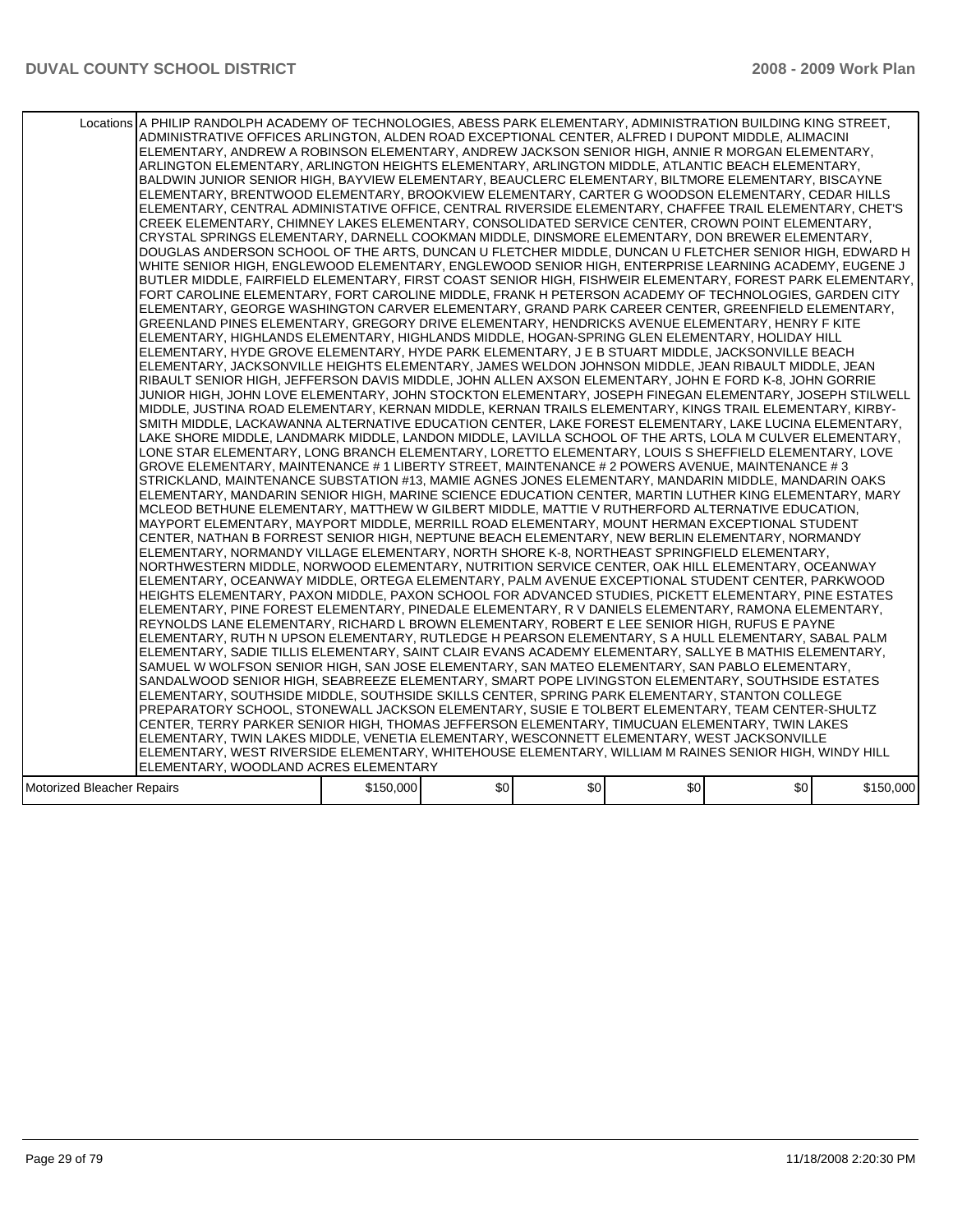|                            | Locations A PHILIP RANDOLPH ACADEMY OF TECHNOLOGIES, ABESS PARK ELEMENTARY, ADMINISTRATION BUILDING KING STREET,<br>ADMINISTRATIVE OFFICES ARLINGTON, ALDEN ROAD EXCEPTIONAL CENTER, ALFRED I DUPONT MIDDLE, ALIMACINI<br>ELEMENTARY, ANDREW A ROBINSON ELEMENTARY, ANDREW JACKSON SENIOR HIGH, ANNIE R MORGAN ELEMENTARY,<br>ARLINGTON ELEMENTARY, ARLINGTON HEIGHTS ELEMENTARY, ARLINGTON MIDDLE, ATLANTIC BEACH ELEMENTARY,<br>BALDWIN JUNIOR SENIOR HIGH, BAYVIEW ELEMENTARY, BEAUCLERC ELEMENTARY, BILTMORE ELEMENTARY, BISCAYNE<br>ELEMENTARY, BRENTWOOD ELEMENTARY, BROOKVIEW ELEMENTARY, CARTER G WOODSON ELEMENTARY, CEDAR HILLS<br>ELEMENTARY, CENTRAL ADMINISTATIVE OFFICE, CENTRAL RIVERSIDE ELEMENTARY, CHAFFEE TRAIL ELEMENTARY, CHET'S<br>CREEK ELEMENTARY, CHIMNEY LAKES ELEMENTARY, CONSOLIDATED SERVICE CENTER, CROWN POINT ELEMENTARY,<br>CRYSTAL SPRINGS ELEMENTARY, DARNELL COOKMAN MIDDLE, DINSMORE ELEMENTARY, DON BREWER ELEMENTARY,<br>DOUGLAS ANDERSON SCHOOL OF THE ARTS, DUNCAN U FLETCHER MIDDLE, DUNCAN U FLETCHER SENIOR HIGH, EDWARD H<br>WHITE SENIOR HIGH, ENGLEWOOD ELEMENTARY, ENGLEWOOD SENIOR HIGH, ENTERPRISE LEARNING ACADEMY, EUGENE J<br>BUTLER MIDDLE, FAIRFIELD ELEMENTARY, FIRST COAST SENIOR HIGH, FISHWEIR ELEMENTARY, FOREST PARK ELEMENTARY,<br>FORT CAROLINE ELEMENTARY, FORT CAROLINE MIDDLE, FRANK H PETERSON ACADEMY OF TECHNOLOGIES, GARDEN CITY<br>ELEMENTARY, GEORGE WASHINGTON CARVER ELEMENTARY, GRAND PARK CAREER CENTER, GREENFIELD ELEMENTARY,<br>GREENLAND PINES ELEMENTARY, GREGORY DRIVE ELEMENTARY, HENDRICKS AVENUE ELEMENTARY, HENRY F KITE<br>IELEMENTARY. HIGHLANDS ELEMENTARY. HIGHLANDS MIDDLE. HOGAN-SPRING GLEN ELEMENTARY. HOLIDAY HILL<br>ELEMENTARY, HYDE GROVE ELEMENTARY, HYDE PARK ELEMENTARY, J E B STUART MIDDLE, JACKSONVILLE BEACH<br>ELEMENTARY, JACKSONVILLE HEIGHTS ELEMENTARY, JAMES WELDON JOHNSON MIDDLE, JEAN RIBAULT MIDDLE, JEAN<br>RIBAULT SENIOR HIGH, JEFFERSON DAVIS MIDDLE, JOHN ALLEN AXSON ELEMENTARY, JOHN E FORD K-8, JOHN GORRIE<br>JUNIOR HIGH, JOHN LOVE ELEMENTARY, JOHN STOCKTON ELEMENTARY, JOSEPH FINEGAN ELEMENTARY, JOSEPH STILWELL<br>MIDDLE, JUSTINA ROAD ELEMENTARY, KERNAN MIDDLE, KERNAN TRAILS ELEMENTARY, KINGS TRAIL ELEMENTARY, KIRBY-<br>SMITH MIDDLE, LACKAWANNA ALTERNATIVE EDUCATION CENTER, LAKE FOREST ELEMENTARY, LAKE LUCINA ELEMENTARY.<br>LAKE SHORE MIDDLE, LANDMARK MIDDLE, LANDON MIDDLE, LAVILLA SCHOOL OF THE ARTS, LOLA M CULVER ELEMENTARY,<br>LONE STAR ELEMENTARY, LONG BRANCH ELEMENTARY, LORETTO ELEMENTARY, LOUIS S SHEFFIELD ELEMENTARY, LOVE<br>GROVE ELEMENTARY, MAINTENANCE # 1 LIBERTY STREET, MAINTENANCE # 2 POWERS AVENUE, MAINTENANCE # 3<br>STRICKLAND, MAINTENANCE SUBSTATION #13, MAMIE AGNES JONES ELEMENTARY, MANDARIN MIDDLE, MANDARIN OAKS<br>IELEMENTARY. MANDARIN SENIOR HIGH. MARINE SCIENCE EDUCATION CENTER. MARTIN LUTHER KING ELEMENTARY. MARY<br>MCLEOD BETHUNE ELEMENTARY, MATTHEW W GILBERT MIDDLE, MATTIE V RUTHERFORD ALTERNATIVE EDUCATION,<br>MAYPORT ELEMENTARY, MAYPORT MIDDLE, MERRILL ROAD ELEMENTARY, MOUNT HERMAN EXCEPTIONAL STUDENT<br>CENTER, NATHAN B FORREST SENIOR HIGH, NEPTUNE BEACH ELEMENTARY, NEW BERLIN ELEMENTARY, NORMANDY<br>ELEMENTARY, NORMANDY VILLAGE ELEMENTARY, NORTH SHORE K-8, NORTHEAST SPRINGFIELD ELEMENTARY,<br>NORTHWESTERN MIDDLE, NORWOOD ELEMENTARY, NUTRITION SERVICE CENTER, OAK HILL ELEMENTARY, OCEANWAY<br>ELEMENTARY. OCEANWAY MIDDLE. ORTEGA ELEMENTARY. PALM AVENUE EXCEPTIONAL STUDENT CENTER. PARKWOOD<br>HEIGHTS ELEMENTARY, PAXON MIDDLE, PAXON SCHOOL FOR ADVANCED STUDIES, PICKETT ELEMENTARY, PINE ESTATES<br>ELEMENTARY, PINE FOREST ELEMENTARY, PINEDALE ELEMENTARY, R V DANIELS ELEMENTARY, RAMONA ELEMENTARY,<br>REYNOLDS LANE ELEMENTARY, RICHARD L BROWN ELEMENTARY, ROBERT E LEE SENIOR HIGH, RUFUS E PAYNE<br>ELEMENTARY, RUTH N UPSON ELEMENTARY, RUTLEDGE H PEARSON ELEMENTARY, S A HULL ELEMENTARY, SABAL PALM <br>ELEMENTARY, SADIE TILLIS ELEMENTARY, SAINT CLAIR EVANS ACADEMY ELEMENTARY, SALLYE B MATHIS ELEMENTARY,<br>SAMUEL W WOLFSON SENIOR HIGH, SAN JOSE ELEMENTARY, SAN MATEO ELEMENTARY, SAN PABLO ELEMENTARY,<br>SANDALWOOD SENIOR HIGH, SEABREEZE ELEMENTARY, SMART POPE LIVINGSTON ELEMENTARY, SOUTHSIDE ESTATES<br>ELEMENTARY, SOUTHSIDE MIDDLE, SOUTHSIDE SKILLS CENTER, SPRING PARK ELEMENTARY, STANTON COLLEGE<br>PREPARATORY SCHOOL, STONEWALL JACKSON ELEMENTARY, SUSIE E TOLBERT ELEMENTARY, TEAM CENTER-SHULTZ<br>CENTER, TERRY PARKER SENIOR HIGH, THOMAS JEFFERSON ELEMENTARY, TIMUCUAN ELEMENTARY, TWIN LAKES<br>ELEMENTARY, TWIN LAKES MIDDLE, VENETIA ELEMENTARY, WESCONNETT ELEMENTARY, WEST JACKSONVILLE<br>ELEMENTARY, WEST RIVERSIDE ELEMENTARY, WHITEHOUSE ELEMENTARY, WILLIAM M RAINES SENIOR HIGH, WINDY HILL<br>ELEMENTARY, WOODLAND ACRES ELEMENTARY |           |     |     |     |     |           |
|----------------------------|--------------------------------------------------------------------------------------------------------------------------------------------------------------------------------------------------------------------------------------------------------------------------------------------------------------------------------------------------------------------------------------------------------------------------------------------------------------------------------------------------------------------------------------------------------------------------------------------------------------------------------------------------------------------------------------------------------------------------------------------------------------------------------------------------------------------------------------------------------------------------------------------------------------------------------------------------------------------------------------------------------------------------------------------------------------------------------------------------------------------------------------------------------------------------------------------------------------------------------------------------------------------------------------------------------------------------------------------------------------------------------------------------------------------------------------------------------------------------------------------------------------------------------------------------------------------------------------------------------------------------------------------------------------------------------------------------------------------------------------------------------------------------------------------------------------------------------------------------------------------------------------------------------------------------------------------------------------------------------------------------------------------------------------------------------------------------------------------------------------------------------------------------------------------------------------------------------------------------------------------------------------------------------------------------------------------------------------------------------------------------------------------------------------------------------------------------------------------------------------------------------------------------------------------------------------------------------------------------------------------------------------------------------------------------------------------------------------------------------------------------------------------------------------------------------------------------------------------------------------------------------------------------------------------------------------------------------------------------------------------------------------------------------------------------------------------------------------------------------------------------------------------------------------------------------------------------------------------------------------------------------------------------------------------------------------------------------------------------------------------------------------------------------------------------------------------------------------------------------------------------------------------------------------------------------------------------------------------------------------------------------------------------------------------------------------------------------------------------------------------------------------------------------------------------------------------------------------------------------------------------------------------------------------------------------------------------------------------------------------------------------------------------------------------------------------------------------------------------------------------------------------------------------------------------------------------------------------------------------------------------------------------------------------------------------------------------------------------------------------------------------------------------------------------------------------------------------------------------------------------------------------------------------------------------------------------------------------------------------------------------------------------------------------------------------------------------------------------------------------------------------------------------------------------------------------------------------------|-----------|-----|-----|-----|-----|-----------|
| <b>Chiller Inspections</b> |                                                                                                                                                                                                                                                                                                                                                                                                                                                                                                                                                                                                                                                                                                                                                                                                                                                                                                                                                                                                                                                                                                                                                                                                                                                                                                                                                                                                                                                                                                                                                                                                                                                                                                                                                                                                                                                                                                                                                                                                                                                                                                                                                                                                                                                                                                                                                                                                                                                                                                                                                                                                                                                                                                                                                                                                                                                                                                                                                                                                                                                                                                                                                                                                                                                                                                                                                                                                                                                                                                                                                                                                                                                                                                                                                                                                                                                                                                                                                                                                                                                                                                                                                                                                                                                                                                                                                                                                                                                                                                                                                                                                                                                                                                                                                                                                                                      | \$250,000 | \$0 | \$0 | \$0 | \$0 | \$250,000 |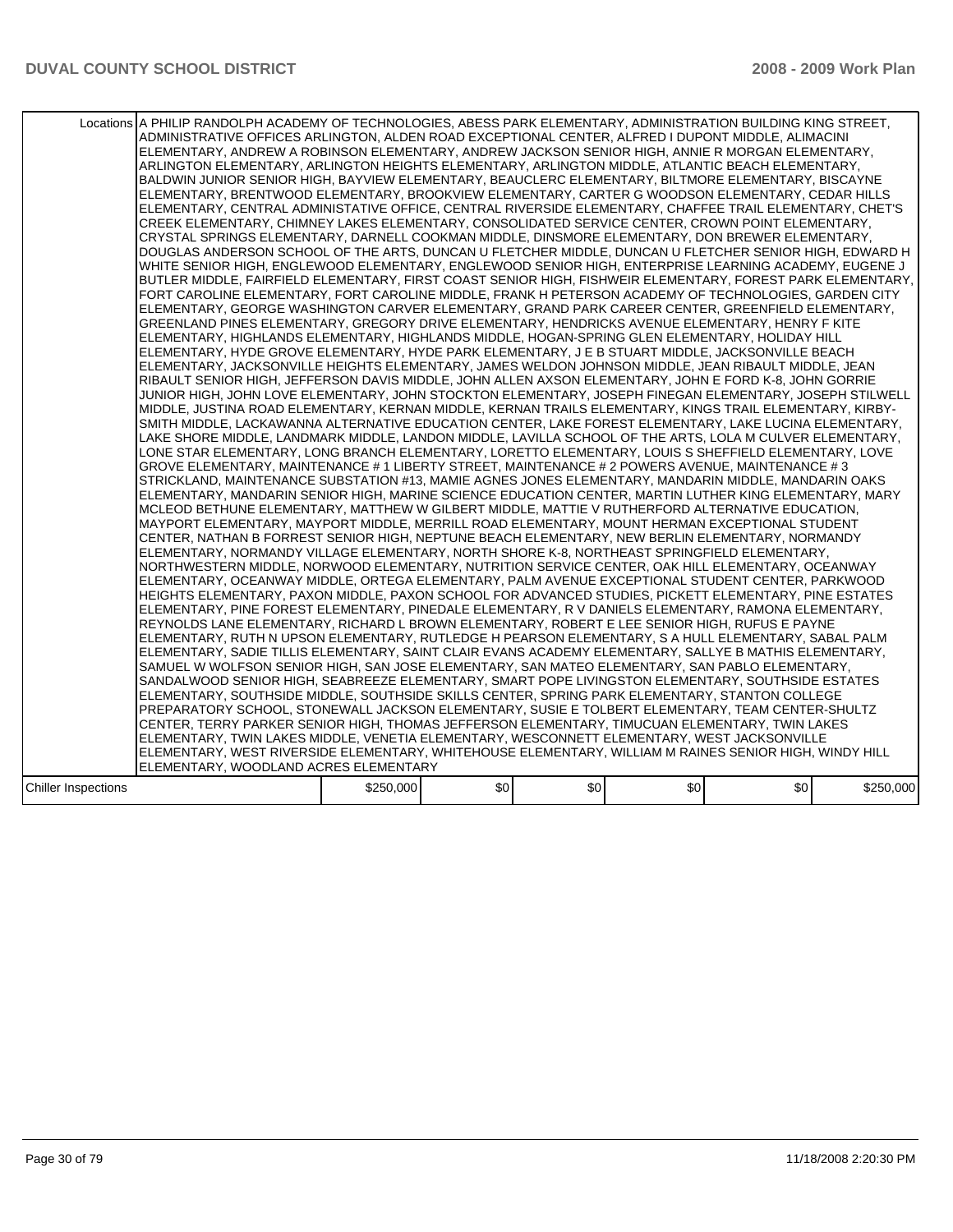| Locations A PHILIP RANDOLPH ACADEMY OF TECHNOLOGIES, ABESS PARK ELEMENTARY, ADMINISTRATION BUILDING KING STREET,<br>ADMINISTRATIVE OFFICES ARLINGTON, ALDEN ROAD EXCEPTIONAL CENTER, ALFRED I DUPONT MIDDLE, ALIMACINI<br>ELEMENTARY, ANDREW A ROBINSON ELEMENTARY, ANDREW JACKSON SENIOR HIGH, ANNIE R MORGAN ELEMENTARY,<br>ARLINGTON ELEMENTARY, ARLINGTON HEIGHTS ELEMENTARY, ARLINGTON MIDDLE, ATLANTIC BEACH ELEMENTARY,<br>BALDWIN JUNIOR SENIOR HIGH, BAYVIEW ELEMENTARY, BEAUCLERC ELEMENTARY, BILTMORE ELEMENTARY, BISCAYNE<br>ELEMENTARY, BRENTWOOD ELEMENTARY, BROOKVIEW ELEMENTARY, CARTER G WOODSON ELEMENTARY, CEDAR HILLS<br>IELEMENTARY, CENTRAL ADMINISTATIVE OFFICE, CENTRAL RIVERSIDE ELEMENTARY, CHAFFEE TRAIL ELEMENTARY, CHET'S<br>CREEK ELEMENTARY, CHIMNEY LAKES ELEMENTARY, CONSOLIDATED SERVICE CENTER, CROWN POINT ELEMENTARY,<br>CRYSTAL SPRINGS ELEMENTARY, DARNELL COOKMAN MIDDLE, DINSMORE ELEMENTARY, DON BREWER ELEMENTARY,<br>DOUGLAS ANDERSON SCHOOL OF THE ARTS, DUNCAN U FLETCHER MIDDLE, DUNCAN U FLETCHER SENIOR HIGH, EDWARD H<br>WHITE SENIOR HIGH, ENGLEWOOD ELEMENTARY, ENGLEWOOD SENIOR HIGH, ENTERPRISE LEARNING ACADEMY, EUGENE J<br>BUTLER MIDDLE, FAIRFIELD ELEMENTARY, FIRST COAST SENIOR HIGH, FISHWEIR ELEMENTARY, FOREST PARK ELEMENTARY,<br>FORT CAROLINE ELEMENTARY, FORT CAROLINE MIDDLE, FRANK H PETERSON ACADEMY OF TECHNOLOGIES, GARDEN CITY<br>ELEMENTARY, GEORGE WASHINGTON CARVER ELEMENTARY, GRAND PARK CAREER CENTER, GREENFIELD ELEMENTARY,<br>GREENLAND PINES ELEMENTARY, GREGORY DRIVE ELEMENTARY, HENDRICKS AVENUE ELEMENTARY, HENRY F KITE<br>ELEMENTARY, HIGHLANDS ELEMENTARY, HIGHLANDS MIDDLE, HOGAN-SPRING GLEN ELEMENTARY, HOLIDAY HILL<br>ELEMENTARY, HYDE GROVE ELEMENTARY, HYDE PARK ELEMENTARY, J E B STUART MIDDLE, JACKSONVILLE BEACH<br>IELEMENTARY, JACKSONVILLE HEIGHTS ELEMENTARY, JAMES WELDON JOHNSON MIDDLE, JEAN RIBAULT MIDDLE, JEAN<br>RIBAULT SENIOR HIGH, JEFFERSON DAVIS MIDDLE, JOHN ALLEN AXSON ELEMENTARY, JOHN E FORD K-8, JOHN GORRIE<br>JUNIOR HIGH. JOHN LOVE ELEMENTARY. JOHN STOCKTON ELEMENTARY. JOSEPH FINEGAN ELEMENTARY. JOSEPH STILWELL<br>MIDDLE, JUSTINA ROAD ELEMENTARY, KERNAN MIDDLE, KERNAN TRAILS ELEMENTARY, KINGS TRAIL ELEMENTARY, KIRBY-<br>SMITH MIDDLE, LACKAWANNA ALTERNATIVE EDUCATION CENTER, LAKE FOREST ELEMENTARY, LAKE LUCINA ELEMENTARY,<br>LAKE SHORE MIDDLE, LANDMARK MIDDLE, LANDON MIDDLE, LAVILLA SCHOOL OF THE ARTS, LOLA M CULVER ELEMENTARY,<br>LONE STAR ELEMENTARY, LONG BRANCH ELEMENTARY, LORETTO ELEMENTARY, LOUIS S SHEFFIELD ELEMENTARY, LOVE<br>GROVE ELEMENTARY, MAINTENANCE # 1 LIBERTY STREET, MAINTENANCE # 2 POWERS AVENUE, MAINTENANCE # 3<br>STRICKLAND, MAINTENANCE SUBSTATION #13, MAMIE AGNES JONES ELEMENTARY, MANDARIN MIDDLE, MANDARIN OAKS<br>IELEMENTARY, MANDARIN SENIOR HIGH, MARINE SCIENCE EDUCATION CENTER, MARTIN LUTHER KING ELEMENTARY, MARY<br>MCLEOD BETHUNE ELEMENTARY, MATTHEW W GILBERT MIDDLE, MATTIE V RUTHERFORD ALTERNATIVE EDUCATION,<br>MAYPORT ELEMENTARY, MAYPORT MIDDLE, MERRILL ROAD ELEMENTARY, MOUNT HERMAN EXCEPTIONAL STUDENT<br>CENTER, NATHAN B FORREST SENIOR HIGH, NEPTUNE BEACH ELEMENTARY, NEW BERLIN ELEMENTARY, NORMANDY<br>ELEMENTARY, NORMANDY VILLAGE ELEMENTARY, NORTH SHORE K-8, NORTHEAST SPRINGFIELD ELEMENTARY,<br>NORTHWESTERN MIDDLE, NORWOOD ELEMENTARY, NUTRITION SERVICE CENTER, OAK HILL ELEMENTARY, OCEANWAY<br>ELEMENTARY, OCEANWAY MIDDLE, ORTEGA ELEMENTARY, PALM AVENUE EXCEPTIONAL STUDENT CENTER, PARKWOOD<br>HEIGHTS ELEMENTARY, PAXON MIDDLE, PAXON SCHOOL FOR ADVANCED STUDIES, PICKETT ELEMENTARY, PINE ESTATES<br>ELEMENTARY, PINE FOREST ELEMENTARY, PINEDALE ELEMENTARY, R V DANIELS ELEMENTARY, RAMONA ELEMENTARY,<br>IREYNOLDS LANE ELEMENTARY, RICHARD L BROWN ELEMENTARY, ROBERT E LEE SENIOR HIGH, RUFUS E PAYNE<br>ELEMENTARY, RUTH N UPSON ELEMENTARY, RUTLEDGE H PEARSON ELEMENTARY, S A HULL ELEMENTARY, SABAL PALM<br>ELEMENTARY, SADIE TILLIS ELEMENTARY, SAINT CLAIR EVANS ACADEMY ELEMENTARY, SALLYE B MATHIS ELEMENTARY,<br>SAMUEL W WOLFSON SENIOR HIGH, SAN JOSE ELEMENTARY, SAN MATEO ELEMENTARY, SAN PABLO ELEMENTARY,<br>SANDALWOOD SENIOR HIGH, SEABREEZE ELEMENTARY, SMART POPE LIVINGSTON ELEMENTARY, SOUTHSIDE ESTATES<br>ELEMENTARY, SOUTHSIDE MIDDLE, SOUTHSIDE SKILLS CENTER, SPRING PARK ELEMENTARY, STANTON COLLEGE<br>PREPARATORY SCHOOL, STONEWALL JACKSON ELEMENTARY, SUSIE E TOLBERT ELEMENTARY, TEAM CENTER-SHULTZ<br>CENTER, TERRY PARKER SENIOR HIGH, THOMAS JEFFERSON ELEMENTARY, TIMUCUAN ELEMENTARY, TWIN LAKES<br>ELEMENTARY, TWIN LAKES MIDDLE, VENETIA ELEMENTARY, WESCONNETT ELEMENTARY, WEST JACKSONVILLE<br>ELEMENTARY, WEST RIVERSIDE ELEMENTARY, WHITEHOUSE ELEMENTARY, WILLIAM M RAINES SENIOR HIGH, WINDY HILL<br>ELEMENTARY, WOODLAND ACRES ELEMENTARY<br>\$0<br>\$0<br>\$0<br>\$0<br>\$400,000<br>\$400,000<br>Locker Repair & Replacement |  |  |  |  |
|----------------------------------------------------------------------------------------------------------------------------------------------------------------------------------------------------------------------------------------------------------------------------------------------------------------------------------------------------------------------------------------------------------------------------------------------------------------------------------------------------------------------------------------------------------------------------------------------------------------------------------------------------------------------------------------------------------------------------------------------------------------------------------------------------------------------------------------------------------------------------------------------------------------------------------------------------------------------------------------------------------------------------------------------------------------------------------------------------------------------------------------------------------------------------------------------------------------------------------------------------------------------------------------------------------------------------------------------------------------------------------------------------------------------------------------------------------------------------------------------------------------------------------------------------------------------------------------------------------------------------------------------------------------------------------------------------------------------------------------------------------------------------------------------------------------------------------------------------------------------------------------------------------------------------------------------------------------------------------------------------------------------------------------------------------------------------------------------------------------------------------------------------------------------------------------------------------------------------------------------------------------------------------------------------------------------------------------------------------------------------------------------------------------------------------------------------------------------------------------------------------------------------------------------------------------------------------------------------------------------------------------------------------------------------------------------------------------------------------------------------------------------------------------------------------------------------------------------------------------------------------------------------------------------------------------------------------------------------------------------------------------------------------------------------------------------------------------------------------------------------------------------------------------------------------------------------------------------------------------------------------------------------------------------------------------------------------------------------------------------------------------------------------------------------------------------------------------------------------------------------------------------------------------------------------------------------------------------------------------------------------------------------------------------------------------------------------------------------------------------------------------------------------------------------------------------------------------------------------------------------------------------------------------------------------------------------------------------------------------------------------------------------------------------------------------------------------------------------------------------------------------------------------------------------------------------------------------------------------------------------------------------------------------------------------------------------------------------------------------------------------------------------------------------------------------------------------------------------------------------------------------------------------------------------------------------------------------------------------------------------------------------------------------------------------------------------------------------------------------------------------------------------------------------------------------------------------------------------------------------------------------------------------------------------|--|--|--|--|
|                                                                                                                                                                                                                                                                                                                                                                                                                                                                                                                                                                                                                                                                                                                                                                                                                                                                                                                                                                                                                                                                                                                                                                                                                                                                                                                                                                                                                                                                                                                                                                                                                                                                                                                                                                                                                                                                                                                                                                                                                                                                                                                                                                                                                                                                                                                                                                                                                                                                                                                                                                                                                                                                                                                                                                                                                                                                                                                                                                                                                                                                                                                                                                                                                                                                                                                                                                                                                                                                                                                                                                                                                                                                                                                                                                                                                                                                                                                                                                                                                                                                                                                                                                                                                                                                                                                                                                                                                                                                                                                                                                                                                                                                                                                                                                                                                                                                                                                            |  |  |  |  |
|                                                                                                                                                                                                                                                                                                                                                                                                                                                                                                                                                                                                                                                                                                                                                                                                                                                                                                                                                                                                                                                                                                                                                                                                                                                                                                                                                                                                                                                                                                                                                                                                                                                                                                                                                                                                                                                                                                                                                                                                                                                                                                                                                                                                                                                                                                                                                                                                                                                                                                                                                                                                                                                                                                                                                                                                                                                                                                                                                                                                                                                                                                                                                                                                                                                                                                                                                                                                                                                                                                                                                                                                                                                                                                                                                                                                                                                                                                                                                                                                                                                                                                                                                                                                                                                                                                                                                                                                                                                                                                                                                                                                                                                                                                                                                                                                                                                                                                                            |  |  |  |  |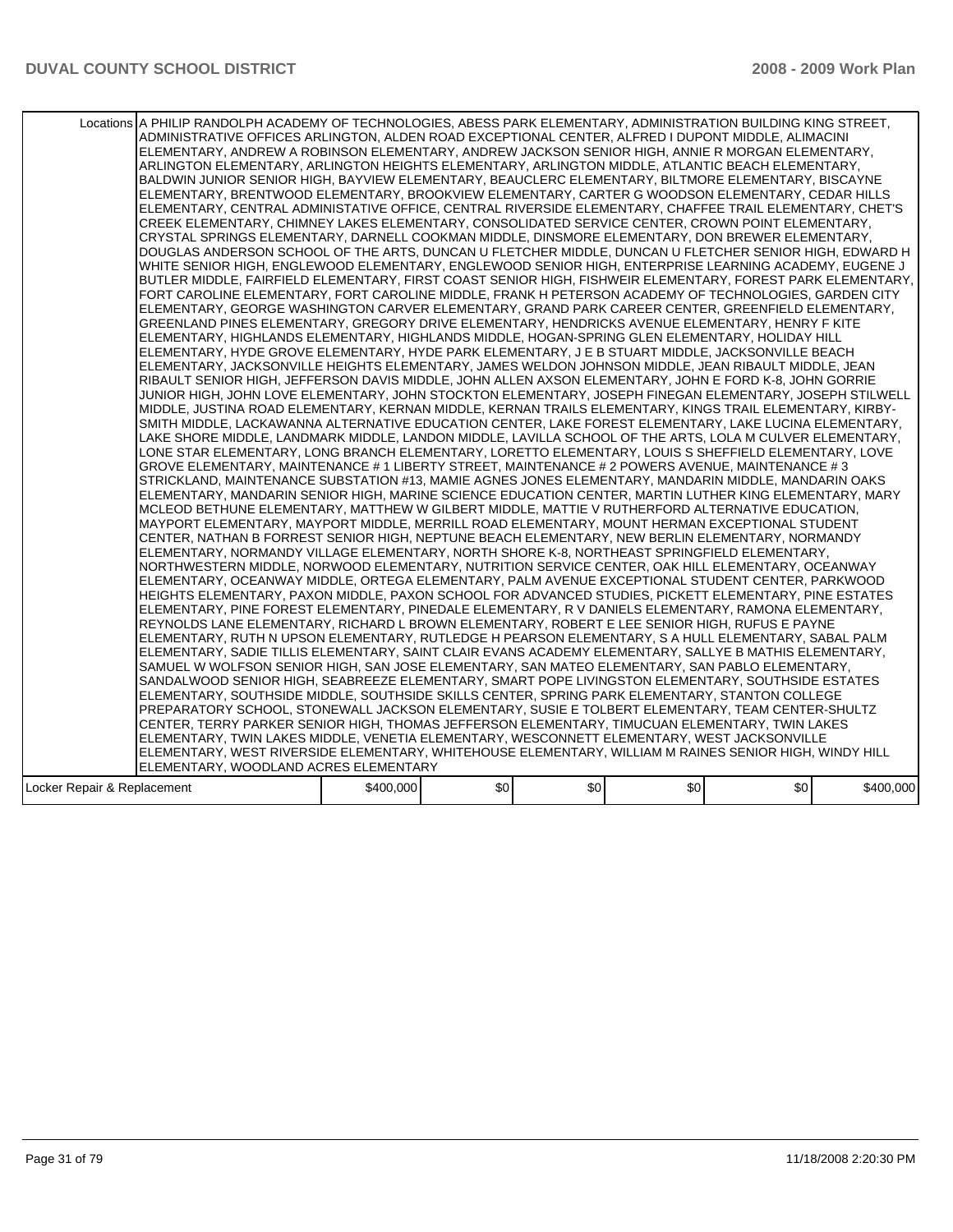|                         | Locations A PHILIP RANDOLPH ACADEMY OF TECHNOLOGIES, ABESS PARK ELEMENTARY, ADMINISTRATION BUILDING KING STREET,<br>ADMINISTRATIVE OFFICES ARLINGTON, ALDEN ROAD EXCEPTIONAL CENTER, ALFRED I DUPONT MIDDLE, ALIMACINI<br>ELEMENTARY, ANDREW A ROBINSON ELEMENTARY, ANDREW JACKSON SENIOR HIGH, ANNIE R MORGAN ELEMENTARY,<br>ARLINGTON ELEMENTARY, ARLINGTON HEIGHTS ELEMENTARY, ARLINGTON MIDDLE, ATLANTIC BEACH ELEMENTARY,<br>BALDWIN JUNIOR SENIOR HIGH, BAYVIEW ELEMENTARY, BEAUCLERC ELEMENTARY, BILTMORE ELEMENTARY, BISCAYNE<br>ELEMENTARY, BRENTWOOD ELEMENTARY, BROOKVIEW ELEMENTARY, CARTER G WOODSON ELEMENTARY, CEDAR HILLS<br>ELEMENTARY, CENTRAL ADMINISTATIVE OFFICE, CENTRAL RIVERSIDE ELEMENTARY, CHAFFEE TRAIL ELEMENTARY, CHET'S<br>CREEK ELEMENTARY, CHIMNEY LAKES ELEMENTARY, CONSOLIDATED SERVICE CENTER, CROWN POINT ELEMENTARY,<br>CRYSTAL SPRINGS ELEMENTARY, DARNELL COOKMAN MIDDLE, DINSMORE ELEMENTARY, DON BREWER ELEMENTARY,<br>DOUGLAS ANDERSON SCHOOL OF THE ARTS, DUNCAN U FLETCHER MIDDLE, DUNCAN U FLETCHER SENIOR HIGH, EDWARD H<br>WHITE SENIOR HIGH, ENGLEWOOD ELEMENTARY, ENGLEWOOD SENIOR HIGH, ENTERPRISE LEARNING ACADEMY, EUGENE J<br>BUTLER MIDDLE, FAIRFIELD ELEMENTARY, FIRST COAST SENIOR HIGH, FISHWEIR ELEMENTARY, FOREST PARK ELEMENTARY,<br>FORT CAROLINE ELEMENTARY, FORT CAROLINE MIDDLE, FRANK H PETERSON ACADEMY OF TECHNOLOGIES, GARDEN CITY<br>ELEMENTARY, GEORGE WASHINGTON CARVER ELEMENTARY, GRAND PARK CAREER CENTER, GREENFIELD ELEMENTARY,<br>GREENLAND PINES ELEMENTARY, GREGORY DRIVE ELEMENTARY, HENDRICKS AVENUE ELEMENTARY, HENRY F KITE<br>ELEMENTARY, HIGHLANDS ELEMENTARY, HIGHLANDS MIDDLE, HOGAN-SPRING GLEN ELEMENTARY, HOLIDAY HILL<br>ELEMENTARY, HYDE GROVE ELEMENTARY, HYDE PARK ELEMENTARY, J E B STUART MIDDLE, JACKSONVILLE BEACH<br>ELEMENTARY, JACKSONVILLE HEIGHTS ELEMENTARY, JAMES WELDON JOHNSON MIDDLE, JEAN RIBAULT MIDDLE, JEAN<br>RIBAULT SENIOR HIGH, JEFFERSON DAVIS MIDDLE, JOHN ALLEN AXSON ELEMENTARY, JOHN E FORD K-8, JOHN GORRIE<br>JUNIOR HIGH, JOHN LOVE ELEMENTARY, JOHN STOCKTON ELEMENTARY, JOSEPH FINEGAN ELEMENTARY, JOSEPH STILWELL<br>MIDDLE, JUSTINA ROAD ELEMENTARY, KERNAN MIDDLE, KERNAN TRAILS ELEMENTARY, KINGS TRAIL ELEMENTARY, KIRBY-<br>SMITH MIDDLE, LACKAWANNA ALTERNATIVE EDUCATION CENTER, LAKE FOREST ELEMENTARY, LAKE LUCINA ELEMENTARY,<br>LAKE SHORE MIDDLE, LANDMARK MIDDLE, LANDON MIDDLE, LAVILLA SCHOOL OF THE ARTS, LOLA M CULVER ELEMENTARY,<br>LONE STAR ELEMENTARY, LONG BRANCH ELEMENTARY, LORETTO ELEMENTARY, LOUIS S SHEFFIELD ELEMENTARY, LOVE<br>GROVE ELEMENTARY, MAINTENANCE # 1 LIBERTY STREET, MAINTENANCE # 2 POWERS AVENUE, MAINTENANCE # 3<br>STRICKLAND, MAINTENANCE SUBSTATION #13, MAMIE AGNES JONES ELEMENTARY, MANDARIN MIDDLE, MANDARIN OAKS<br>IELEMENTARY, MANDARIN SENIOR HIGH, MARINE SCIENCE EDUCATION CENTER, MARTIN LUTHER KING ELEMENTARY, MARY<br>MCLEOD BETHUNE ELEMENTARY, MATTHEW W GILBERT MIDDLE, MATTIE V RUTHERFORD ALTERNATIVE EDUCATION,<br>MAYPORT ELEMENTARY, MAYPORT MIDDLE, MERRILL ROAD ELEMENTARY, MOUNT HERMAN EXCEPTIONAL STUDENT<br>CENTER, NATHAN B FORREST SENIOR HIGH, NEPTUNE BEACH ELEMENTARY, NEW BERLIN ELEMENTARY, NORMANDY<br>ELEMENTARY, NORMANDY VILLAGE ELEMENTARY, NORTH SHORE K-8, NORTHEAST SPRINGFIELD ELEMENTARY,<br>NORTHWESTERN MIDDLE, NORWOOD ELEMENTARY, NUTRITION SERVICE CENTER, OAK HILL ELEMENTARY, OCEANWAY<br>ELEMENTARY, OCEANWAY MIDDLE, ORTEGA ELEMENTARY, PALM AVENUE EXCEPTIONAL STUDENT CENTER, PARKWOOD<br>HEIGHTS ELEMENTARY, PAXON MIDDLE, PAXON SCHOOL FOR ADVANCED STUDIES, PICKETT ELEMENTARY, PINE ESTATES<br>ELEMENTARY, PINE FOREST ELEMENTARY, PINEDALE ELEMENTARY, R V DANIELS ELEMENTARY, RAMONA ELEMENTARY,<br>REYNOLDS LANE ELEMENTARY, RICHARD L BROWN ELEMENTARY, ROBERT E LEE SENIOR HIGH, RUFUS E PAYNE<br>ELEMENTARY, RUTH N UPSON ELEMENTARY, RUTLEDGE H PEARSON ELEMENTARY, S A HULL ELEMENTARY, SABAL PALM<br>ELEMENTARY, SADIE TILLIS ELEMENTARY, SAINT CLAIR EVANS ACADEMY ELEMENTARY, SALLYE B MATHIS ELEMENTARY,<br>SAMUEL W WOLFSON SENIOR HIGH, SAN JOSE ELEMENTARY, SAN MATEO ELEMENTARY, SAN PABLO ELEMENTARY,<br>SANDALWOOD SENIOR HIGH, SEABREEZE ELEMENTARY, SMART POPE LIVINGSTON ELEMENTARY, SOUTHSIDE ESTATES<br>ELEMENTARY, SOUTHSIDE MIDDLE, SOUTHSIDE SKILLS CENTER, SPRING PARK ELEMENTARY, STANTON COLLEGE<br>PREPARATORY SCHOOL, STONEWALL JACKSON ELEMENTARY, SUSIE E TOLBERT ELEMENTARY, TEAM CENTER-SHULTZ<br>CENTER, TERRY PARKER SENIOR HIGH, THOMAS JEFFERSON ELEMENTARY, TIMUCUAN ELEMENTARY, TWIN LAKES<br>ELEMENTARY, TWIN LAKES MIDDLE, VENETIA ELEMENTARY, WESCONNETT ELEMENTARY, WEST JACKSONVILLE<br>ELEMENTARY, WEST RIVERSIDE ELEMENTARY, WHITEHOUSE ELEMENTARY, WILLIAM M RAINES SENIOR HIGH, WINDY HILL<br>ELEMENTARY, WOODLAND ACRES ELEMENTARY |           |     |     |     |     |           |
|-------------------------|------------------------------------------------------------------------------------------------------------------------------------------------------------------------------------------------------------------------------------------------------------------------------------------------------------------------------------------------------------------------------------------------------------------------------------------------------------------------------------------------------------------------------------------------------------------------------------------------------------------------------------------------------------------------------------------------------------------------------------------------------------------------------------------------------------------------------------------------------------------------------------------------------------------------------------------------------------------------------------------------------------------------------------------------------------------------------------------------------------------------------------------------------------------------------------------------------------------------------------------------------------------------------------------------------------------------------------------------------------------------------------------------------------------------------------------------------------------------------------------------------------------------------------------------------------------------------------------------------------------------------------------------------------------------------------------------------------------------------------------------------------------------------------------------------------------------------------------------------------------------------------------------------------------------------------------------------------------------------------------------------------------------------------------------------------------------------------------------------------------------------------------------------------------------------------------------------------------------------------------------------------------------------------------------------------------------------------------------------------------------------------------------------------------------------------------------------------------------------------------------------------------------------------------------------------------------------------------------------------------------------------------------------------------------------------------------------------------------------------------------------------------------------------------------------------------------------------------------------------------------------------------------------------------------------------------------------------------------------------------------------------------------------------------------------------------------------------------------------------------------------------------------------------------------------------------------------------------------------------------------------------------------------------------------------------------------------------------------------------------------------------------------------------------------------------------------------------------------------------------------------------------------------------------------------------------------------------------------------------------------------------------------------------------------------------------------------------------------------------------------------------------------------------------------------------------------------------------------------------------------------------------------------------------------------------------------------------------------------------------------------------------------------------------------------------------------------------------------------------------------------------------------------------------------------------------------------------------------------------------------------------------------------------------------------------------------------------------------------------------------------------------------------------------------------------------------------------------------------------------------------------------------------------------------------------------------------------------------------------------------------------------------------------------------------------------------------------------------------------------------------------------------------------------------------------------------------------|-----------|-----|-----|-----|-----|-----------|
| Seal Coating & Repaving |                                                                                                                                                                                                                                                                                                                                                                                                                                                                                                                                                                                                                                                                                                                                                                                                                                                                                                                                                                                                                                                                                                                                                                                                                                                                                                                                                                                                                                                                                                                                                                                                                                                                                                                                                                                                                                                                                                                                                                                                                                                                                                                                                                                                                                                                                                                                                                                                                                                                                                                                                                                                                                                                                                                                                                                                                                                                                                                                                                                                                                                                                                                                                                                                                                                                                                                                                                                                                                                                                                                                                                                                                                                                                                                                                                                                                                                                                                                                                                                                                                                                                                                                                                                                                                                                                                                                                                                                                                                                                                                                                                                                                                                                                                                                                                                                                                    | \$500,000 | \$0 | \$0 | \$0 | \$0 | \$500,000 |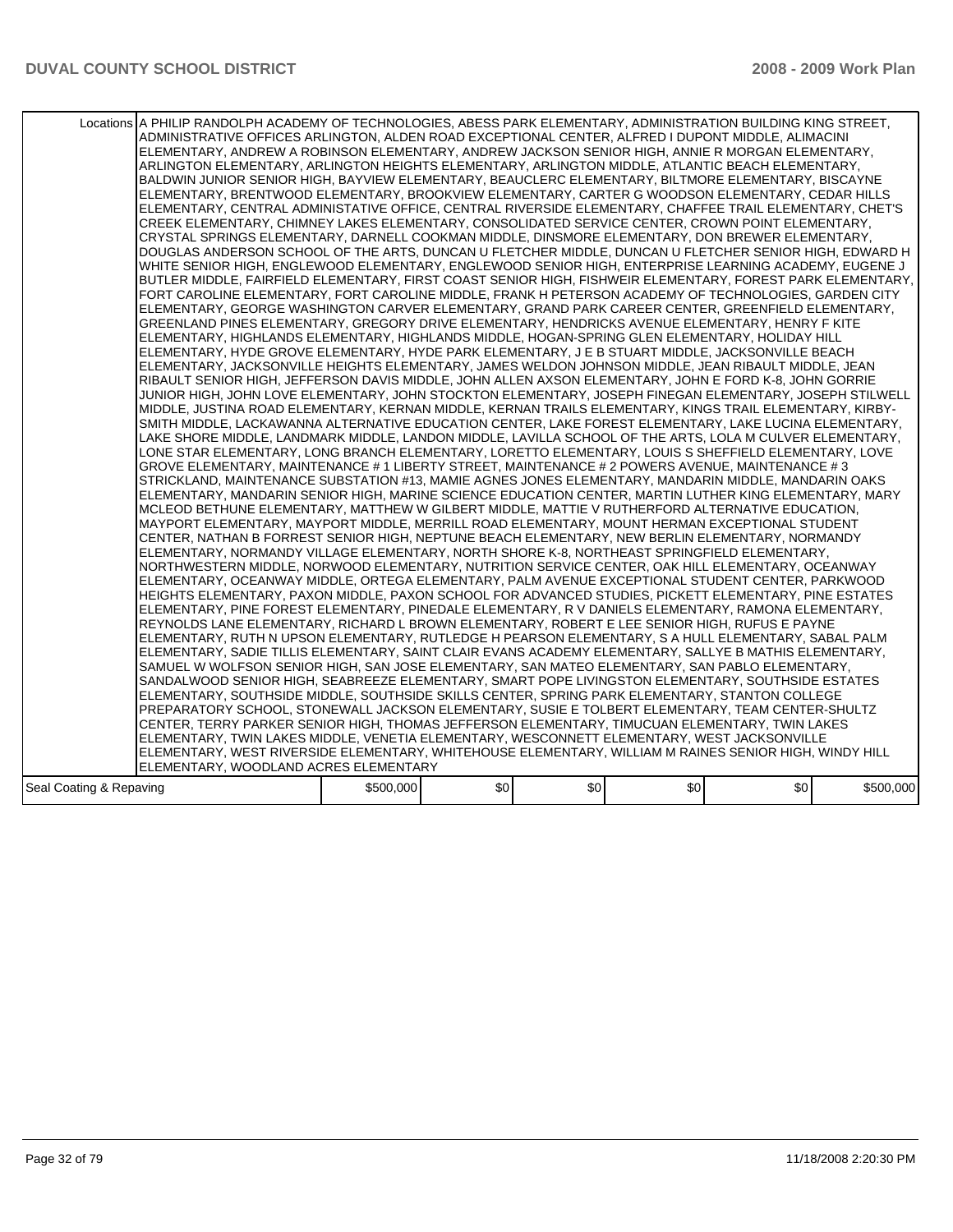|            | Locations A PHILIP RANDOLPH ACADEMY OF TECHNOLOGIES, ABESS PARK ELEMENTARY, ADMINISTRATION BUILDING KING STREET,<br>ADMINISTRATIVE OFFICES ARLINGTON, ALDEN ROAD EXCEPTIONAL CENTER, ALFRED I DUPONT MIDDLE, ALIMACINI<br>ELEMENTARY, ANDREW A ROBINSON ELEMENTARY, ANDREW JACKSON SENIOR HIGH, ANNIE R MORGAN ELEMENTARY,<br>ARLINGTON ELEMENTARY, ARLINGTON HEIGHTS ELEMENTARY, ARLINGTON MIDDLE, ATLANTIC BEACH ELEMENTARY,<br>BALDWIN JUNIOR SENIOR HIGH, BAYVIEW ELEMENTARY, BEAUCLERC ELEMENTARY, BILTMORE ELEMENTARY, BISCAYNE<br>ELEMENTARY, BRENTWOOD ELEMENTARY, BROOKVIEW ELEMENTARY, CARTER G WOODSON ELEMENTARY, CEDAR HILLS<br>ELEMENTARY, CENTRAL ADMINISTATIVE OFFICE, CENTRAL RIVERSIDE ELEMENTARY, CHAFFEE TRAIL ELEMENTARY, CHET'S<br>CREEK ELEMENTARY, CHIMNEY LAKES ELEMENTARY, CONSOLIDATED SERVICE CENTER, CROWN POINT ELEMENTARY,<br>CRYSTAL SPRINGS ELEMENTARY, DARNELL COOKMAN MIDDLE, DINSMORE ELEMENTARY, DON BREWER ELEMENTARY,<br>DOUGLAS ANDERSON SCHOOL OF THE ARTS, DUNCAN U FLETCHER MIDDLE, DUNCAN U FLETCHER SENIOR HIGH, EDWARD H<br>WHITE SENIOR HIGH, ENGLEWOOD ELEMENTARY, ENGLEWOOD SENIOR HIGH, ENTERPRISE LEARNING ACADEMY, EUGENE J<br>BUTLER MIDDLE, FAIRFIELD ELEMENTARY, FIRST COAST SENIOR HIGH, FISHWEIR ELEMENTARY, FOREST PARK ELEMENTARY,<br>FORT CAROLINE ELEMENTARY, FORT CAROLINE MIDDLE, FRANK H PETERSON ACADEMY OF TECHNOLOGIES, GARDEN CITY<br>ELEMENTARY, GEORGE WASHINGTON CARVER ELEMENTARY, GRAND PARK CAREER CENTER, GREENFIELD ELEMENTARY,<br>GREENLAND PINES ELEMENTARY, GREGORY DRIVE ELEMENTARY, HENDRICKS AVENUE ELEMENTARY, HENRY F KITE<br>IELEMENTARY. HIGHLANDS ELEMENTARY. HIGHLANDS MIDDLE. HOGAN-SPRING GLEN ELEMENTARY. HOLIDAY HILL<br>ELEMENTARY, HYDE GROVE ELEMENTARY, HYDE PARK ELEMENTARY, J E B STUART MIDDLE, JACKSONVILLE BEACH<br>ELEMENTARY, JACKSONVILLE HEIGHTS ELEMENTARY, JAMES WELDON JOHNSON MIDDLE, JEAN RIBAULT MIDDLE, JEAN<br>RIBAULT SENIOR HIGH, JEFFERSON DAVIS MIDDLE, JOHN ALLEN AXSON ELEMENTARY, JOHN E FORD K-8, JOHN GORRIE                                                                                                                                                                                                                                                                                                                                                                                                                                                                                                                                                                                                                                                                                                                                                   |          |     |     |     |     |          |
|------------|------------------------------------------------------------------------------------------------------------------------------------------------------------------------------------------------------------------------------------------------------------------------------------------------------------------------------------------------------------------------------------------------------------------------------------------------------------------------------------------------------------------------------------------------------------------------------------------------------------------------------------------------------------------------------------------------------------------------------------------------------------------------------------------------------------------------------------------------------------------------------------------------------------------------------------------------------------------------------------------------------------------------------------------------------------------------------------------------------------------------------------------------------------------------------------------------------------------------------------------------------------------------------------------------------------------------------------------------------------------------------------------------------------------------------------------------------------------------------------------------------------------------------------------------------------------------------------------------------------------------------------------------------------------------------------------------------------------------------------------------------------------------------------------------------------------------------------------------------------------------------------------------------------------------------------------------------------------------------------------------------------------------------------------------------------------------------------------------------------------------------------------------------------------------------------------------------------------------------------------------------------------------------------------------------------------------------------------------------------------------------------------------------------------------------------------------------------------------------------------------------------------------------------------------------------------------------------------------------------------------------------------------------------------------------------------------------------------------------------------------------------------------------------------|----------|-----|-----|-----|-----|----------|
|            | JUNIOR HIGH, JOHN LOVE ELEMENTARY, JOHN STOCKTON ELEMENTARY, JOSEPH FINEGAN ELEMENTARY, JOSEPH STILWELL<br>MIDDLE, JUSTINA ROAD ELEMENTARY, KERNAN MIDDLE, KERNAN TRAILS ELEMENTARY, KINGS TRAIL ELEMENTARY, KIRBY-<br>SMITH MIDDLE, LACKAWANNA ALTERNATIVE EDUCATION CENTER, LAKE FOREST ELEMENTARY, LAKE LUCINA ELEMENTARY,<br>LAKE SHORE MIDDLE, LANDMARK MIDDLE, LANDON MIDDLE, LAVILLA SCHOOL OF THE ARTS, LOLA M CULVER ELEMENTARY,<br>LONE STAR ELEMENTARY. LONG BRANCH ELEMENTARY. LORETTO ELEMENTARY. LOUIS S SHEFFIELD ELEMENTARY. LOVE<br>GROVE ELEMENTARY, MAINTENANCE # 1 LIBERTY STREET, MAINTENANCE # 2 POWERS AVENUE, MAINTENANCE # 3<br>STRICKLAND, MAINTENANCE SUBSTATION #13, MAMIE AGNES JONES ELEMENTARY, MANDARIN MIDDLE, MANDARIN OAKS<br>ELEMENTARY, MANDARIN SENIOR HIGH, MARINE SCIENCE EDUCATION CENTER, MARTIN LUTHER KING ELEMENTARY, MARY<br>MCLEOD BETHUNE ELEMENTARY, MATTHEW W GILBERT MIDDLE, MATTIE V RUTHERFORD ALTERNATIVE EDUCATION,<br>MAYPORT ELEMENTARY, MAYPORT MIDDLE, MERRILL ROAD ELEMENTARY, MOUNT HERMAN EXCEPTIONAL STUDENT<br>CENTER, NATHAN B FORREST SENIOR HIGH, NEPTUNE BEACH ELEMENTARY, NEW BERLIN ELEMENTARY, NORMANDY<br>ELEMENTARY, NORMANDY VILLAGE ELEMENTARY, NORTH SHORE K-8, NORTHEAST SPRINGFIELD ELEMENTARY,<br>NORTHWESTERN MIDDLE, NORWOOD ELEMENTARY, NUTRITION SERVICE CENTER, OAK HILL ELEMENTARY, OCEANWAY<br>ELEMENTARY, OCEANWAY MIDDLE, ORTEGA ELEMENTARY, PALM AVENUE EXCEPTIONAL STUDENT CENTER, PARKWOOD<br>HEIGHTS ELEMENTARY, PAXON MIDDLE, PAXON SCHOOL FOR ADVANCED STUDIES, PICKETT ELEMENTARY, PINE ESTATES<br>ELEMENTARY. PINE FOREST ELEMENTARY. PINEDALE ELEMENTARY. R V DANIELS ELEMENTARY. RAMONA ELEMENTARY.<br>REYNOLDS LANE ELEMENTARY, RICHARD L BROWN ELEMENTARY, ROBERT E LEE SENIOR HIGH, RUFUS E PAYNE<br>ELEMENTARY, RUTH N UPSON ELEMENTARY, RUTLEDGE H PEARSON ELEMENTARY, S A HULL ELEMENTARY, SABAL PALM<br>ELEMENTARY, SADIE TILLIS ELEMENTARY, SAINT CLAIR EVANS ACADEMY ELEMENTARY, SALLYE B MATHIS ELEMENTARY,<br>SAMUEL W WOLFSON SENIOR HIGH, SAN JOSE ELEMENTARY, SAN MATEO ELEMENTARY, SAN PABLO ELEMENTARY,<br>SANDALWOOD SENIOR HIGH, SEABREEZE ELEMENTARY, SMART POPE LIVINGSTON ELEMENTARY, SOUTHSIDE ESTATES<br>ELEMENTARY, SOUTHSIDE MIDDLE, SOUTHSIDE SKILLS CENTER, SPRING PARK ELEMENTARY, STANTON COLLEGE<br>PREPARATORY SCHOOL, STONEWALL JACKSON ELEMENTARY, SUSIE E TOLBERT ELEMENTARY, TEAM CENTER-SHULTZ<br>CENTER, TERRY PARKER SENIOR HIGH, THOMAS JEFFERSON ELEMENTARY, TIMUCUAN ELEMENTARY, TWIN LAKES<br>ELEMENTARY, TWIN LAKES MIDDLE, VENETIA ELEMENTARY, WESCONNETT ELEMENTARY, WEST JACKSONVILLE<br>ELEMENTARY, WEST RIVERSIDE ELEMENTARY, WHITEHOUSE ELEMENTARY, WILLIAM M RAINES SENIOR HIGH, WINDY HILL<br>ELEMENTARY, WOODLAND ACRES ELEMENTARY |          |     |     |     |     |          |
| Demolition |                                                                                                                                                                                                                                                                                                                                                                                                                                                                                                                                                                                                                                                                                                                                                                                                                                                                                                                                                                                                                                                                                                                                                                                                                                                                                                                                                                                                                                                                                                                                                                                                                                                                                                                                                                                                                                                                                                                                                                                                                                                                                                                                                                                                                                                                                                                                                                                                                                                                                                                                                                                                                                                                                                                                                                                          | \$50,000 | \$0 | \$0 | \$0 | \$0 | \$50,000 |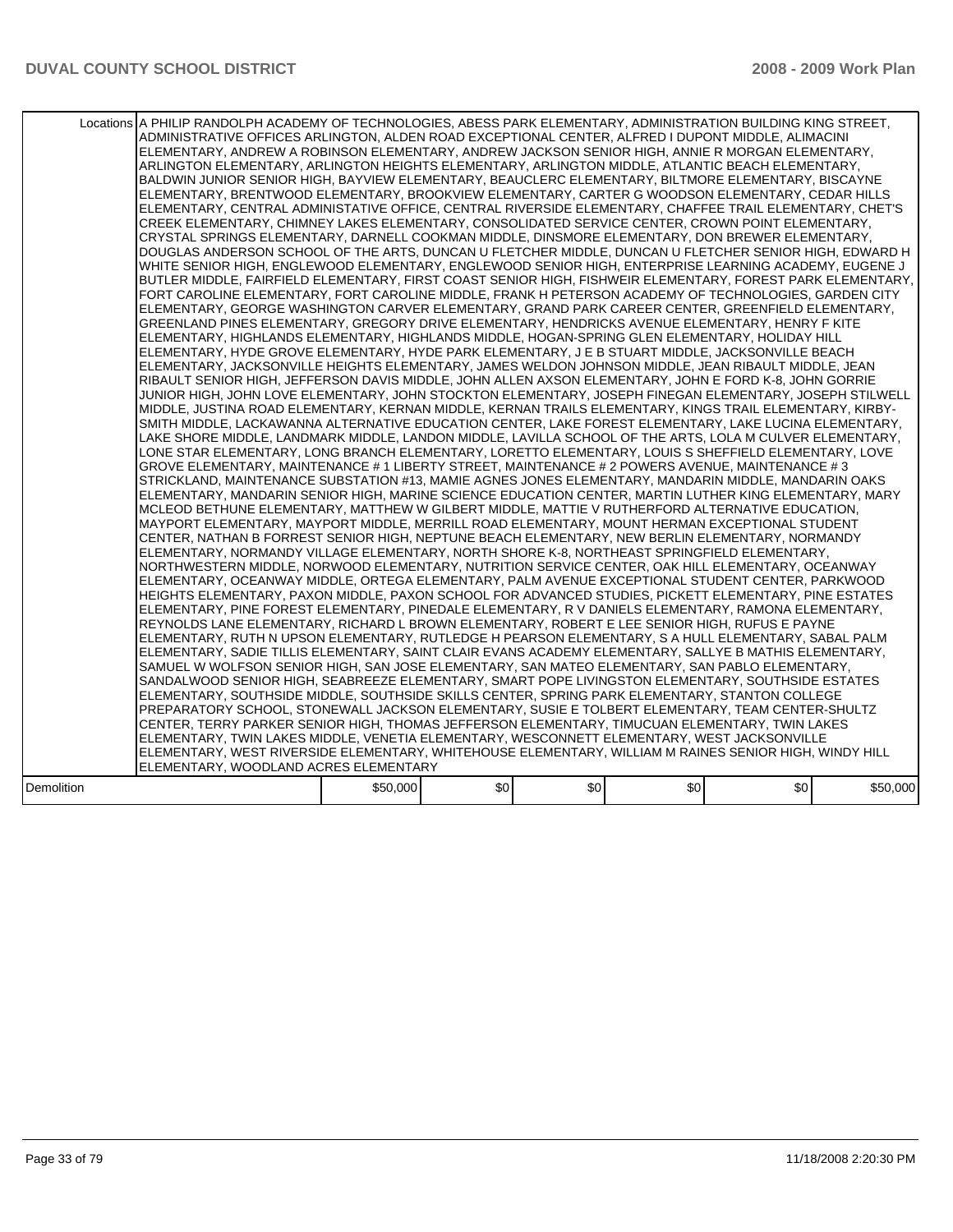|               | Locations A PHILIP RANDOLPH ACADEMY OF TECHNOLOGIES, ABESS PARK ELEMENTARY, ADMINISTRATION BUILDING KING STREET,<br>ADMINISTRATIVE OFFICES ARLINGTON, ALDEN ROAD EXCEPTIONAL CENTER, ALFRED I DUPONT MIDDLE, ALIMACINI<br>ELEMENTARY, ANDREW A ROBINSON ELEMENTARY, ANDREW JACKSON SENIOR HIGH, ANNIE R MORGAN ELEMENTARY,<br>ARLINGTON ELEMENTARY, ARLINGTON HEIGHTS ELEMENTARY, ARLINGTON MIDDLE, ATLANTIC BEACH ELEMENTARY,<br>BALDWIN JUNIOR SENIOR HIGH, BAYVIEW ELEMENTARY, BEAUCLERC ELEMENTARY, BILTMORE ELEMENTARY, BISCAYNE<br>ELEMENTARY, BRENTWOOD ELEMENTARY, BROOKVIEW ELEMENTARY, CARTER G WOODSON ELEMENTARY, CEDAR HILLS<br>IELEMENTARY. CENTRAL ADMINISTATIVE OFFICE. CENTRAL RIVERSIDE ELEMENTARY. CHAFFEE TRAIL ELEMENTARY. CHET'S<br>CREEK ELEMENTARY, CHIMNEY LAKES ELEMENTARY, CONSOLIDATED SERVICE CENTER, CROWN POINT ELEMENTARY,<br>CRYSTAL SPRINGS ELEMENTARY, DARNELL COOKMAN MIDDLE, DINSMORE ELEMENTARY, DON BREWER ELEMENTARY,<br>DOUGLAS ANDERSON SCHOOL OF THE ARTS, DUNCAN U FLETCHER MIDDLE, DUNCAN U FLETCHER SENIOR HIGH, EDWARD H<br>WHITE SENIOR HIGH, ENGLEWOOD ELEMENTARY, ENGLEWOOD SENIOR HIGH, ENTERPRISE LEARNING ACADEMY, EUGENE J<br>BUTLER MIDDLE, FAIRFIELD ELEMENTARY, FIRST COAST SENIOR HIGH, FISHWEIR ELEMENTARY, FOREST PARK ELEMENTARY,<br>FORT CAROLINE ELEMENTARY, FORT CAROLINE MIDDLE, FRANK H PETERSON ACADEMY OF TECHNOLOGIES, GARDEN CITY<br>ELEMENTARY, GEORGE WASHINGTON CARVER ELEMENTARY, GRAND PARK CAREER CENTER, GREENFIELD ELEMENTARY,<br>GREENLAND PINES ELEMENTARY, GREGORY DRIVE ELEMENTARY, HENDRICKS AVENUE ELEMENTARY, HENRY F KITE<br>ELEMENTARY, HIGHLANDS ELEMENTARY, HIGHLANDS MIDDLE, HOGAN-SPRING GLEN ELEMENTARY, HOLIDAY HILL<br>ELEMENTARY, HYDE GROVE ELEMENTARY, HYDE PARK ELEMENTARY, J E B STUART MIDDLE, JACKSONVILLE BEACH<br>ELEMENTARY, JACKSONVILLE HEIGHTS ELEMENTARY, JAMES WELDON JOHNSON MIDDLE, JEAN RIBAULT MIDDLE, JEAN<br>RIBAULT SENIOR HIGH, JEFFERSON DAVIS MIDDLE, JOHN ALLEN AXSON ELEMENTARY, JOHN E FORD K-8, JOHN GORRIE<br>JUNIOR HIGH, JOHN LOVE ELEMENTARY, JOHN STOCKTON ELEMENTARY, JOSEPH FINEGAN ELEMENTARY, JOSEPH STILWELL<br>MIDDLE, JUSTINA ROAD ELEMENTARY, KERNAN MIDDLE, KERNAN TRAILS ELEMENTARY, KINGS TRAIL ELEMENTARY, KIRBY-<br>SMITH MIDDLE, LACKAWANNA ALTERNATIVE EDUCATION CENTER, LAKE FOREST ELEMENTARY, LAKE LUCINA ELEMENTARY,<br>LAKE SHORE MIDDLE, LANDMARK MIDDLE, LANDON MIDDLE, LAVILLA SCHOOL OF THE ARTS, LOLA M CULVER ELEMENTARY,<br>LONE STAR ELEMENTARY, LONG BRANCH ELEMENTARY, LORETTO ELEMENTARY, LOUIS S SHEFFIELD ELEMENTARY, LOVE<br>GROVE ELEMENTARY, MAINTENANCE # 1 LIBERTY STREET, MAINTENANCE # 2 POWERS AVENUE, MAINTENANCE # 3<br>STRICKLAND, MAINTENANCE SUBSTATION #13, MAMIE AGNES JONES ELEMENTARY, MANDARIN MIDDLE, MANDARIN OAKS<br>IELEMENTARY, MANDARIN SENIOR HIGH, MARINE SCIENCE EDUCATION CENTER, MARTIN LUTHER KING ELEMENTARY, MARY<br>MCLEOD BETHUNE ELEMENTARY, MATTHEW W GILBERT MIDDLE, MATTIE V RUTHERFORD ALTERNATIVE EDUCATION,<br>MAYPORT ELEMENTARY, MAYPORT MIDDLE, MERRILL ROAD ELEMENTARY, MOUNT HERMAN EXCEPTIONAL STUDENT<br>CENTER, NATHAN B FORREST SENIOR HIGH, NEPTUNE BEACH ELEMENTARY, NEW BERLIN ELEMENTARY, NORMANDY<br>ELEMENTARY, NORMANDY VILLAGE ELEMENTARY, NORTH SHORE K-8, NORTHEAST SPRINGFIELD ELEMENTARY,<br>NORTHWESTERN MIDDLE, NORWOOD ELEMENTARY, NUTRITION SERVICE CENTER, OAK HILL ELEMENTARY, OCEANWAY<br>ELEMENTARY, OCEANWAY MIDDLE, ORTEGA ELEMENTARY, PALM AVENUE EXCEPTIONAL STUDENT CENTER, PARKWOOD<br>HEIGHTS ELEMENTARY, PAXON MIDDLE, PAXON SCHOOL FOR ADVANCED STUDIES, PICKETT ELEMENTARY, PINE ESTATES<br>ELEMENTARY. PINE FOREST ELEMENTARY. PINEDALE ELEMENTARY. R V DANIELS ELEMENTARY. RAMONA ELEMENTARY.<br>REYNOLDS LANE ELEMENTARY, RICHARD L BROWN ELEMENTARY, ROBERT E LEE SENIOR HIGH, RUFUS E PAYNE<br>ELEMENTARY, RUTH N UPSON ELEMENTARY, RUTLEDGE H PEARSON ELEMENTARY, S A HULL ELEMENTARY, SABAL PALM<br>ELEMENTARY, SADIE TILLIS ELEMENTARY, SAINT CLAIR EVANS ACADEMY ELEMENTARY, SALLYE B MATHIS ELEMENTARY,<br>SAMUEL W WOLFSON SENIOR HIGH, SAN JOSE ELEMENTARY, SAN MATEO ELEMENTARY, SAN PABLO ELEMENTARY,<br>SANDALWOOD SENIOR HIGH, SEABREEZE ELEMENTARY, SMART POPE LIVINGSTON ELEMENTARY, SOUTHSIDE ESTATES<br>ELEMENTARY, SOUTHSIDE MIDDLE, SOUTHSIDE SKILLS CENTER, SPRING PARK ELEMENTARY, STANTON COLLEGE<br>PREPARATORY SCHOOL, STONEWALL JACKSON ELEMENTARY, SUSIE E TOLBERT ELEMENTARY, TEAM CENTER-SHULTZ<br>CENTER, TERRY PARKER SENIOR HIGH, THOMAS JEFFERSON ELEMENTARY, TIMUCUAN ELEMENTARY, TWIN LAKES<br>ELEMENTARY, TWIN LAKES MIDDLE, VENETIA ELEMENTARY, WESCONNETT ELEMENTARY, WEST JACKSONVILLE<br>ELEMENTARY, WEST RIVERSIDE ELEMENTARY, WHITEHOUSE ELEMENTARY, WILLIAM M RAINES SENIOR HIGH, WINDY HILL<br>ELEMENTARY, WOODLAND ACRES ELEMENTARY |           |     |     |     |     |           |
|---------------|-------------------------------------------------------------------------------------------------------------------------------------------------------------------------------------------------------------------------------------------------------------------------------------------------------------------------------------------------------------------------------------------------------------------------------------------------------------------------------------------------------------------------------------------------------------------------------------------------------------------------------------------------------------------------------------------------------------------------------------------------------------------------------------------------------------------------------------------------------------------------------------------------------------------------------------------------------------------------------------------------------------------------------------------------------------------------------------------------------------------------------------------------------------------------------------------------------------------------------------------------------------------------------------------------------------------------------------------------------------------------------------------------------------------------------------------------------------------------------------------------------------------------------------------------------------------------------------------------------------------------------------------------------------------------------------------------------------------------------------------------------------------------------------------------------------------------------------------------------------------------------------------------------------------------------------------------------------------------------------------------------------------------------------------------------------------------------------------------------------------------------------------------------------------------------------------------------------------------------------------------------------------------------------------------------------------------------------------------------------------------------------------------------------------------------------------------------------------------------------------------------------------------------------------------------------------------------------------------------------------------------------------------------------------------------------------------------------------------------------------------------------------------------------------------------------------------------------------------------------------------------------------------------------------------------------------------------------------------------------------------------------------------------------------------------------------------------------------------------------------------------------------------------------------------------------------------------------------------------------------------------------------------------------------------------------------------------------------------------------------------------------------------------------------------------------------------------------------------------------------------------------------------------------------------------------------------------------------------------------------------------------------------------------------------------------------------------------------------------------------------------------------------------------------------------------------------------------------------------------------------------------------------------------------------------------------------------------------------------------------------------------------------------------------------------------------------------------------------------------------------------------------------------------------------------------------------------------------------------------------------------------------------------------------------------------------------------------------------------------------------------------------------------------------------------------------------------------------------------------------------------------------------------------------------------------------------------------------------------------------------------------------------------------------------------------------------------------------------------------------------------------------------------------------------------------------------------------|-----------|-----|-----|-----|-----|-----------|
| Duct Cleaning |                                                                                                                                                                                                                                                                                                                                                                                                                                                                                                                                                                                                                                                                                                                                                                                                                                                                                                                                                                                                                                                                                                                                                                                                                                                                                                                                                                                                                                                                                                                                                                                                                                                                                                                                                                                                                                                                                                                                                                                                                                                                                                                                                                                                                                                                                                                                                                                                                                                                                                                                                                                                                                                                                                                                                                                                                                                                                                                                                                                                                                                                                                                                                                                                                                                                                                                                                                                                                                                                                                                                                                                                                                                                                                                                                                                                                                                                                                                                                                                                                                                                                                                                                                                                                                                                                                                                                                                                                                                                                                                                                                                                                                                                                                                                                                                                                                     | \$200,000 | \$0 | \$0 | \$0 | \$0 | \$200,000 |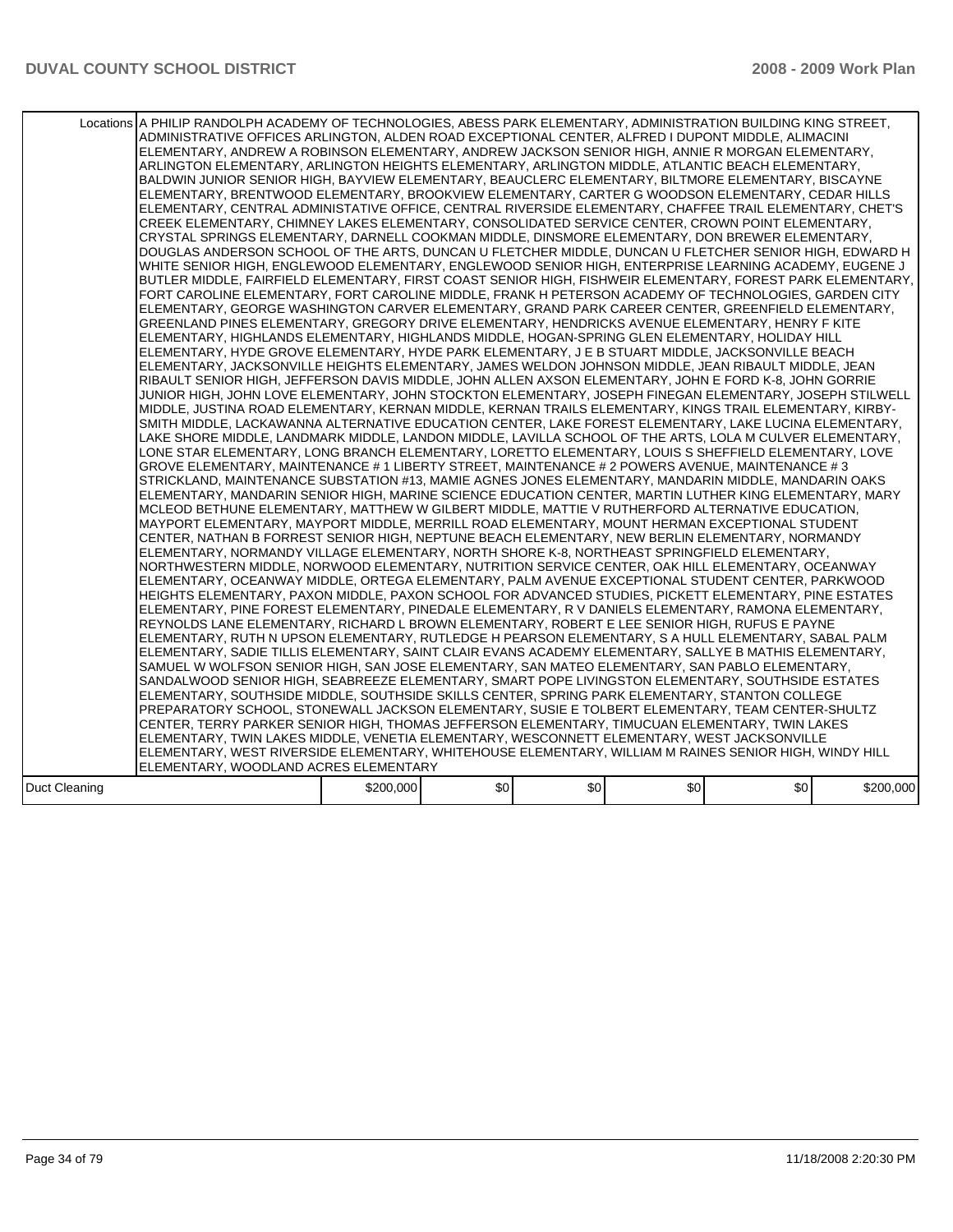|                   | Locations A PHILIP RANDOLPH ACADEMY OF TECHNOLOGIES, ABESS PARK ELEMENTARY, ADMINISTRATION BUILDING KING STREET,<br>ADMINISTRATIVE OFFICES ARLINGTON, ALDEN ROAD EXCEPTIONAL CENTER, ALFRED I DUPONT MIDDLE, ALIMACINI<br>ELEMENTARY, ANDREW A ROBINSON ELEMENTARY, ANDREW JACKSON SENIOR HIGH, ANNIE R MORGAN ELEMENTARY,<br>ARLINGTON ELEMENTARY, ARLINGTON HEIGHTS ELEMENTARY, ARLINGTON MIDDLE, ATLANTIC BEACH ELEMENTARY,<br>BALDWIN JUNIOR SENIOR HIGH, BAYVIEW ELEMENTARY, BEAUCLERC ELEMENTARY, BILTMORE ELEMENTARY, BISCAYNE<br>ELEMENTARY, BRENTWOOD ELEMENTARY, BROOKVIEW ELEMENTARY, CARTER G WOODSON ELEMENTARY, CEDAR HILLS<br>ELEMENTARY, CENTRAL ADMINISTATIVE OFFICE, CENTRAL RIVERSIDE ELEMENTARY, CHAFFEE TRAIL ELEMENTARY, CHET'S<br>CREEK ELEMENTARY, CHIMNEY LAKES ELEMENTARY, CONSOLIDATED SERVICE CENTER, CROWN POINT ELEMENTARY,<br>CRYSTAL SPRINGS ELEMENTARY, DARNELL COOKMAN MIDDLE, DINSMORE ELEMENTARY, DON BREWER ELEMENTARY,<br>DOUGLAS ANDERSON SCHOOL OF THE ARTS, DUNCAN U FLETCHER MIDDLE, DUNCAN U FLETCHER SENIOR HIGH, EDWARD H<br>WHITE SENIOR HIGH, ENGLEWOOD ELEMENTARY, ENGLEWOOD SENIOR HIGH, ENTERPRISE LEARNING ACADEMY, EUGENE J<br>BUTLER MIDDLE, FAIRFIELD ELEMENTARY, FIRST COAST SENIOR HIGH, FISHWEIR ELEMENTARY, FOREST PARK ELEMENTARY,<br>FORT CAROLINE ELEMENTARY, FORT CAROLINE MIDDLE, FRANK H PETERSON ACADEMY OF TECHNOLOGIES, GARDEN CITY<br>ELEMENTARY, GEORGE WASHINGTON CARVER ELEMENTARY, GRAND PARK CAREER CENTER, GREENFIELD ELEMENTARY,<br>GREENLAND PINES ELEMENTARY, GREGORY DRIVE ELEMENTARY, HENDRICKS AVENUE ELEMENTARY, HENRY F KITE<br>IELEMENTARY. HIGHLANDS ELEMENTARY. HIGHLANDS MIDDLE. HOGAN-SPRING GLEN ELEMENTARY. HOLIDAY HILL<br>ELEMENTARY, HYDE GROVE ELEMENTARY, HYDE PARK ELEMENTARY, J E B STUART MIDDLE, JACKSONVILLE BEACH<br>ELEMENTARY, JACKSONVILLE HEIGHTS ELEMENTARY, JAMES WELDON JOHNSON MIDDLE, JEAN RIBAULT MIDDLE, JEAN<br>RIBAULT SENIOR HIGH, JEFFERSON DAVIS MIDDLE, JOHN ALLEN AXSON ELEMENTARY, JOHN E FORD K-8, JOHN GORRIE<br>JUNIOR HIGH, JOHN LOVE ELEMENTARY, JOHN STOCKTON ELEMENTARY, JOSEPH FINEGAN ELEMENTARY, JOSEPH STILWELL<br>MIDDLE, JUSTINA ROAD ELEMENTARY, KERNAN MIDDLE, KERNAN TRAILS ELEMENTARY, KINGS TRAIL ELEMENTARY, KIRBY-<br>SMITH MIDDLE, LACKAWANNA ALTERNATIVE EDUCATION CENTER, LAKE FOREST ELEMENTARY, LAKE LUCINA ELEMENTARY.<br>LAKE SHORE MIDDLE, LANDMARK MIDDLE, LANDON MIDDLE, LAVILLA SCHOOL OF THE ARTS, LOLA M CULVER ELEMENTARY,<br>LONE STAR ELEMENTARY, LONG BRANCH ELEMENTARY, LORETTO ELEMENTARY, LOUIS S SHEFFIELD ELEMENTARY, LOVE<br>GROVE ELEMENTARY, MAINTENANCE # 1 LIBERTY STREET, MAINTENANCE # 2 POWERS AVENUE, MAINTENANCE # 3<br>STRICKLAND, MAINTENANCE SUBSTATION #13, MAMIE AGNES JONES ELEMENTARY, MANDARIN MIDDLE, MANDARIN OAKS<br>IELEMENTARY. MANDARIN SENIOR HIGH. MARINE SCIENCE EDUCATION CENTER. MARTIN LUTHER KING ELEMENTARY. MARY<br>MCLEOD BETHUNE ELEMENTARY, MATTHEW W GILBERT MIDDLE, MATTIE V RUTHERFORD ALTERNATIVE EDUCATION,<br>MAYPORT ELEMENTARY, MAYPORT MIDDLE, MERRILL ROAD ELEMENTARY, MOUNT HERMAN EXCEPTIONAL STUDENT<br>CENTER, NATHAN B FORREST SENIOR HIGH, NEPTUNE BEACH ELEMENTARY, NEW BERLIN ELEMENTARY, NORMANDY<br>ELEMENTARY, NORMANDY VILLAGE ELEMENTARY, NORTH SHORE K-8, NORTHEAST SPRINGFIELD ELEMENTARY,<br>NORTHWESTERN MIDDLE, NORWOOD ELEMENTARY, NUTRITION SERVICE CENTER, OAK HILL ELEMENTARY, OCEANWAY<br>ELEMENTARY. OCEANWAY MIDDLE. ORTEGA ELEMENTARY. PALM AVENUE EXCEPTIONAL STUDENT CENTER. PARKWOOD<br>HEIGHTS ELEMENTARY, PAXON MIDDLE, PAXON SCHOOL FOR ADVANCED STUDIES, PICKETT ELEMENTARY, PINE ESTATES<br>ELEMENTARY, PINE FOREST ELEMENTARY, PINEDALE ELEMENTARY, R V DANIELS ELEMENTARY, RAMONA ELEMENTARY,<br>REYNOLDS LANE ELEMENTARY, RICHARD L BROWN ELEMENTARY, ROBERT E LEE SENIOR HIGH, RUFUS E PAYNE<br>ELEMENTARY, RUTH N UPSON ELEMENTARY, RUTLEDGE H PEARSON ELEMENTARY, S A HULL ELEMENTARY, SABAL PALM <br>ELEMENTARY, SADIE TILLIS ELEMENTARY, SAINT CLAIR EVANS ACADEMY ELEMENTARY, SALLYE B MATHIS ELEMENTARY,<br>SAMUEL W WOLFSON SENIOR HIGH, SAN JOSE ELEMENTARY, SAN MATEO ELEMENTARY, SAN PABLO ELEMENTARY,<br>SANDALWOOD SENIOR HIGH, SEABREEZE ELEMENTARY, SMART POPE LIVINGSTON ELEMENTARY, SOUTHSIDE ESTATES<br>ELEMENTARY, SOUTHSIDE MIDDLE, SOUTHSIDE SKILLS CENTER, SPRING PARK ELEMENTARY, STANTON COLLEGE<br>PREPARATORY SCHOOL, STONEWALL JACKSON ELEMENTARY, SUSIE E TOLBERT ELEMENTARY, TEAM CENTER-SHULTZ<br>CENTER, TERRY PARKER SENIOR HIGH, THOMAS JEFFERSON ELEMENTARY, TIMUCUAN ELEMENTARY, TWIN LAKES<br>ELEMENTARY, TWIN LAKES MIDDLE, VENETIA ELEMENTARY, WESCONNETT ELEMENTARY, WEST JACKSONVILLE<br>ELEMENTARY, WEST RIVERSIDE ELEMENTARY, WHITEHOUSE ELEMENTARY, WILLIAM M RAINES SENIOR HIGH, WINDY HILL<br>ELEMENTARY, WOODLAND ACRES ELEMENTARY |          |     |     |     |     |          |
|-------------------|--------------------------------------------------------------------------------------------------------------------------------------------------------------------------------------------------------------------------------------------------------------------------------------------------------------------------------------------------------------------------------------------------------------------------------------------------------------------------------------------------------------------------------------------------------------------------------------------------------------------------------------------------------------------------------------------------------------------------------------------------------------------------------------------------------------------------------------------------------------------------------------------------------------------------------------------------------------------------------------------------------------------------------------------------------------------------------------------------------------------------------------------------------------------------------------------------------------------------------------------------------------------------------------------------------------------------------------------------------------------------------------------------------------------------------------------------------------------------------------------------------------------------------------------------------------------------------------------------------------------------------------------------------------------------------------------------------------------------------------------------------------------------------------------------------------------------------------------------------------------------------------------------------------------------------------------------------------------------------------------------------------------------------------------------------------------------------------------------------------------------------------------------------------------------------------------------------------------------------------------------------------------------------------------------------------------------------------------------------------------------------------------------------------------------------------------------------------------------------------------------------------------------------------------------------------------------------------------------------------------------------------------------------------------------------------------------------------------------------------------------------------------------------------------------------------------------------------------------------------------------------------------------------------------------------------------------------------------------------------------------------------------------------------------------------------------------------------------------------------------------------------------------------------------------------------------------------------------------------------------------------------------------------------------------------------------------------------------------------------------------------------------------------------------------------------------------------------------------------------------------------------------------------------------------------------------------------------------------------------------------------------------------------------------------------------------------------------------------------------------------------------------------------------------------------------------------------------------------------------------------------------------------------------------------------------------------------------------------------------------------------------------------------------------------------------------------------------------------------------------------------------------------------------------------------------------------------------------------------------------------------------------------------------------------------------------------------------------------------------------------------------------------------------------------------------------------------------------------------------------------------------------------------------------------------------------------------------------------------------------------------------------------------------------------------------------------------------------------------------------------------------------------------------------------------------------------------------|----------|-----|-----|-----|-----|----------|
| Professional Fees |                                                                                                                                                                                                                                                                                                                                                                                                                                                                                                                                                                                                                                                                                                                                                                                                                                                                                                                                                                                                                                                                                                                                                                                                                                                                                                                                                                                                                                                                                                                                                                                                                                                                                                                                                                                                                                                                                                                                                                                                                                                                                                                                                                                                                                                                                                                                                                                                                                                                                                                                                                                                                                                                                                                                                                                                                                                                                                                                                                                                                                                                                                                                                                                                                                                                                                                                                                                                                                                                                                                                                                                                                                                                                                                                                                                                                                                                                                                                                                                                                                                                                                                                                                                                                                                                                                                                                                                                                                                                                                                                                                                                                                                                                                                                                                                                                                      | \$50,000 | \$0 | \$0 | \$0 | \$0 | \$50,000 |
|                   |                                                                                                                                                                                                                                                                                                                                                                                                                                                                                                                                                                                                                                                                                                                                                                                                                                                                                                                                                                                                                                                                                                                                                                                                                                                                                                                                                                                                                                                                                                                                                                                                                                                                                                                                                                                                                                                                                                                                                                                                                                                                                                                                                                                                                                                                                                                                                                                                                                                                                                                                                                                                                                                                                                                                                                                                                                                                                                                                                                                                                                                                                                                                                                                                                                                                                                                                                                                                                                                                                                                                                                                                                                                                                                                                                                                                                                                                                                                                                                                                                                                                                                                                                                                                                                                                                                                                                                                                                                                                                                                                                                                                                                                                                                                                                                                                                                      |          |     |     |     |     |          |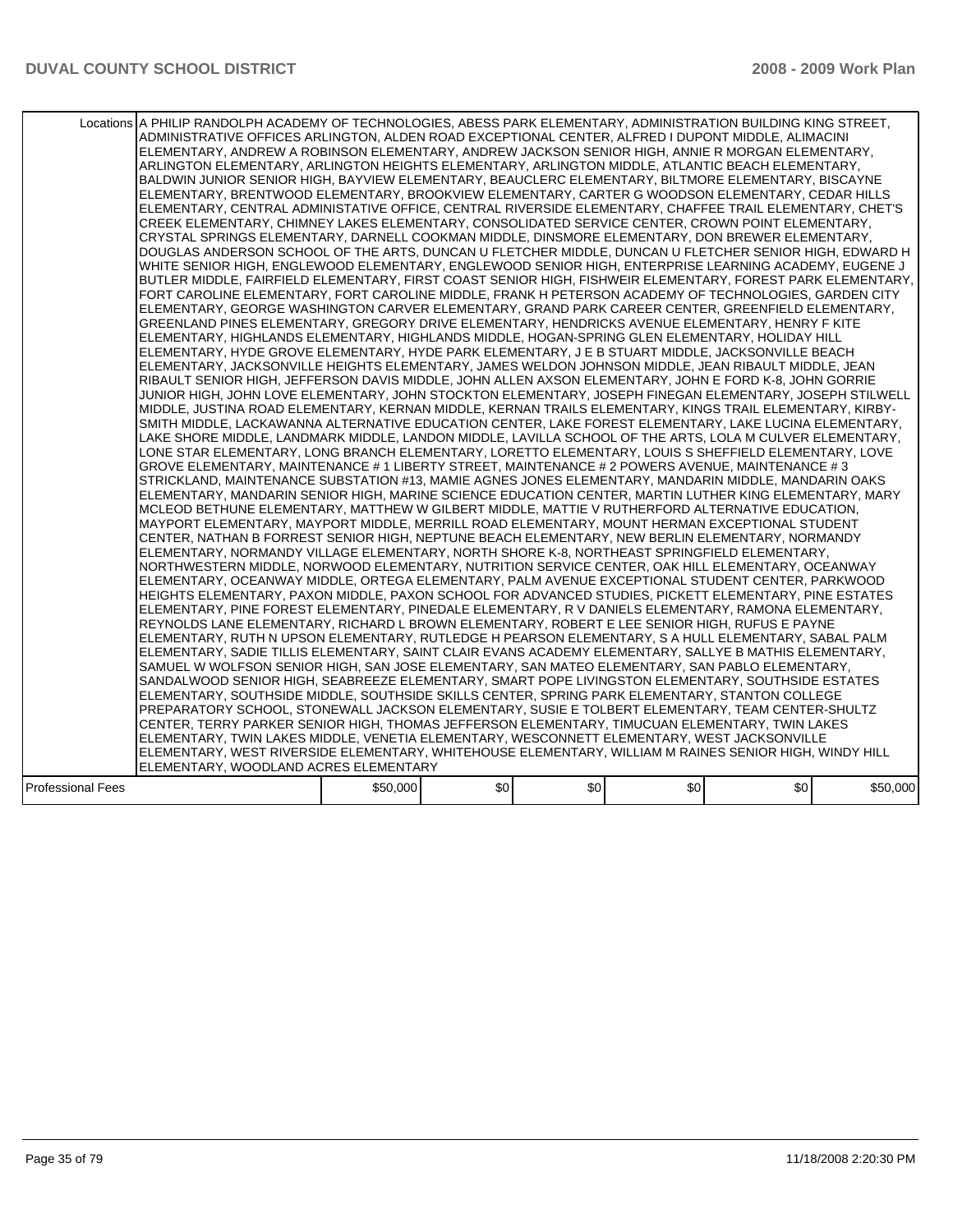|                      | Locations A PHILIP RANDOLPH ACADEMY OF TECHNOLOGIES, ABESS PARK ELEMENTARY, ADMINISTRATION BUILDING KING STREET,<br>ADMINISTRATIVE OFFICES ARLINGTON, ALDEN ROAD EXCEPTIONAL CENTER, ALFRED I DUPONT MIDDLE, ALIMACINI<br>ELEMENTARY, ANDREW A ROBINSON ELEMENTARY, ANDREW JACKSON SENIOR HIGH, ANNIE R MORGAN ELEMENTARY,<br>ARLINGTON ELEMENTARY, ARLINGTON HEIGHTS ELEMENTARY, ARLINGTON MIDDLE, ATLANTIC BEACH ELEMENTARY,<br>BALDWIN JUNIOR SENIOR HIGH, BAYVIEW ELEMENTARY, BEAUCLERC ELEMENTARY, BILTMORE ELEMENTARY, BISCAYNE<br>ELEMENTARY, BRENTWOOD ELEMENTARY, BROOKVIEW ELEMENTARY, CARTER G WOODSON ELEMENTARY, CEDAR HILLS<br>ELEMENTARY, CENTRAL ADMINISTATIVE OFFICE, CENTRAL RIVERSIDE ELEMENTARY, CHAFFEE TRAIL ELEMENTARY, CHET'S<br>CREEK ELEMENTARY, CHIMNEY LAKES ELEMENTARY, CONSOLIDATED SERVICE CENTER, CROWN POINT ELEMENTARY,<br>CRYSTAL SPRINGS ELEMENTARY, DARNELL COOKMAN MIDDLE, DINSMORE ELEMENTARY, DON BREWER ELEMENTARY,<br>DOUGLAS ANDERSON SCHOOL OF THE ARTS, DUNCAN U FLETCHER MIDDLE, DUNCAN U FLETCHER SENIOR HIGH, EDWARD H<br>WHITE SENIOR HIGH, ENGLEWOOD ELEMENTARY, ENGLEWOOD SENIOR HIGH, ENTERPRISE LEARNING ACADEMY, EUGENE J<br>BUTLER MIDDLE, FAIRFIELD ELEMENTARY, FIRST COAST SENIOR HIGH, FISHWEIR ELEMENTARY, FOREST PARK ELEMENTARY,<br>FORT CAROLINE ELEMENTARY, FORT CAROLINE MIDDLE, FRANK H PETERSON ACADEMY OF TECHNOLOGIES, GARDEN CITY<br>ELEMENTARY, GEORGE WASHINGTON CARVER ELEMENTARY, GRAND PARK CAREER CENTER, GREENFIELD ELEMENTARY,<br>GREENLAND PINES ELEMENTARY, GREGORY DRIVE ELEMENTARY, HENDRICKS AVENUE ELEMENTARY, HENRY F KITE<br>ELEMENTARY, HIGHLANDS ELEMENTARY, HIGHLANDS MIDDLE, HOGAN-SPRING GLEN ELEMENTARY, HOLIDAY HILL<br>ELEMENTARY, HYDE GROVE ELEMENTARY, HYDE PARK ELEMENTARY, J E B STUART MIDDLE, JACKSONVILLE BEACH<br>ELEMENTARY, JACKSONVILLE HEIGHTS ELEMENTARY, JAMES WELDON JOHNSON MIDDLE, JEAN RIBAULT MIDDLE, JEAN<br>RIBAULT SENIOR HIGH, JEFFERSON DAVIS MIDDLE, JOHN ALLEN AXSON ELEMENTARY, JOHN E FORD K-8, JOHN GORRIE<br>JUNIOR HIGH, JOHN LOVE ELEMENTARY, JOHN STOCKTON ELEMENTARY, JOSEPH FINEGAN ELEMENTARY, JOSEPH STILWELL<br>MIDDLE, JUSTINA ROAD ELEMENTARY, KERNAN MIDDLE, KERNAN TRAILS ELEMENTARY, KINGS TRAIL ELEMENTARY, KIRBY-<br>SMITH MIDDLE, LACKAWANNA ALTERNATIVE EDUCATION CENTER, LAKE FOREST ELEMENTARY, LAKE LUCINA ELEMENTARY,<br>LAKE SHORE MIDDLE, LANDMARK MIDDLE, LANDON MIDDLE, LAVILLA SCHOOL OF THE ARTS, LOLA M CULVER ELEMENTARY,<br>LONE STAR ELEMENTARY, LONG BRANCH ELEMENTARY, LORETTO ELEMENTARY, LOUIS S SHEFFIELD ELEMENTARY, LOVE<br>GROVE ELEMENTARY, MAINTENANCE # 1 LIBERTY STREET, MAINTENANCE # 2 POWERS AVENUE, MAINTENANCE # 3<br>STRICKLAND, MAINTENANCE SUBSTATION #13, MAMIE AGNES JONES ELEMENTARY, MANDARIN MIDDLE, MANDARIN OAKS<br>ELEMENTARY, MANDARIN SENIOR HIGH, MARINE SCIENCE EDUCATION CENTER, MARTIN LUTHER KING ELEMENTARY, MARY<br>MCLEOD BETHUNE ELEMENTARY, MATTHEW W GILBERT MIDDLE, MATTIE V RUTHERFORD ALTERNATIVE EDUCATION,<br>MAYPORT ELEMENTARY, MAYPORT MIDDLE, MERRILL ROAD ELEMENTARY, MOUNT HERMAN EXCEPTIONAL STUDENT<br>CENTER, NATHAN B FORREST SENIOR HIGH, NEPTUNE BEACH ELEMENTARY, NEW BERLIN ELEMENTARY, NORMANDY<br>ELEMENTARY, NORMANDY VILLAGE ELEMENTARY, NORTH SHORE K-8, NORTHEAST SPRINGFIELD ELEMENTARY,<br>NORTHWESTERN MIDDLE, NORWOOD ELEMENTARY, NUTRITION SERVICE CENTER, OAK HILL ELEMENTARY, OCEANWAY<br>ELEMENTARY, OCEANWAY MIDDLE, ORTEGA ELEMENTARY, PALM AVENUE EXCEPTIONAL STUDENT CENTER, PARKWOOD<br>HEIGHTS ELEMENTARY, PAXON MIDDLE, PAXON SCHOOL FOR ADVANCED STUDIES, PICKETT ELEMENTARY, PINE ESTATES<br>ELEMENTARY, PINE FOREST ELEMENTARY, PINEDALE ELEMENTARY, R V DANIELS ELEMENTARY, RAMONA ELEMENTARY,<br>REYNOLDS LANE ELEMENTARY, RICHARD L BROWN ELEMENTARY, ROBERT E LEE SENIOR HIGH, RUFUS E PAYNE<br>ELEMENTARY, RUTH N UPSON ELEMENTARY, RUTLEDGE H PEARSON ELEMENTARY, S A HULL ELEMENTARY, SABAL PALM<br>ELEMENTARY, SADIE TILLIS ELEMENTARY, SAINT CLAIR EVANS ACADEMY ELEMENTARY, SALLYE B MATHIS ELEMENTARY,<br>SAMUEL W WOLFSON SENIOR HIGH, SAN JOSE ELEMENTARY, SAN MATEO ELEMENTARY, SAN PABLO ELEMENTARY,<br>SANDALWOOD SENIOR HIGH, SEABREEZE ELEMENTARY, SMART POPE LIVINGSTON ELEMENTARY, SOUTHSIDE ESTATES<br>ELEMENTARY, SOUTHSIDE MIDDLE, SOUTHSIDE SKILLS CENTER, SPRING PARK ELEMENTARY, STANTON COLLEGE<br>PREPARATORY SCHOOL, STONEWALL JACKSON ELEMENTARY, SUSIE E TOLBERT ELEMENTARY, TEAM CENTER-SHULTZ<br>CENTER, TERRY PARKER SENIOR HIGH, THOMAS JEFFERSON ELEMENTARY, TIMUCUAN ELEMENTARY, TWIN LAKES<br>ELEMENTARY, TWIN LAKES MIDDLE, VENETIA ELEMENTARY, WESCONNETT ELEMENTARY, WEST JACKSONVILLE<br>ELEMENTARY, WEST RIVERSIDE ELEMENTARY, WHITEHOUSE ELEMENTARY, WILLIAM M RAINES SENIOR HIGH, WINDY HILL<br>ELEMENTARY, WOODLAND ACRES ELEMENTARY |           |     |     |     |     |           |
|----------------------|-----------------------------------------------------------------------------------------------------------------------------------------------------------------------------------------------------------------------------------------------------------------------------------------------------------------------------------------------------------------------------------------------------------------------------------------------------------------------------------------------------------------------------------------------------------------------------------------------------------------------------------------------------------------------------------------------------------------------------------------------------------------------------------------------------------------------------------------------------------------------------------------------------------------------------------------------------------------------------------------------------------------------------------------------------------------------------------------------------------------------------------------------------------------------------------------------------------------------------------------------------------------------------------------------------------------------------------------------------------------------------------------------------------------------------------------------------------------------------------------------------------------------------------------------------------------------------------------------------------------------------------------------------------------------------------------------------------------------------------------------------------------------------------------------------------------------------------------------------------------------------------------------------------------------------------------------------------------------------------------------------------------------------------------------------------------------------------------------------------------------------------------------------------------------------------------------------------------------------------------------------------------------------------------------------------------------------------------------------------------------------------------------------------------------------------------------------------------------------------------------------------------------------------------------------------------------------------------------------------------------------------------------------------------------------------------------------------------------------------------------------------------------------------------------------------------------------------------------------------------------------------------------------------------------------------------------------------------------------------------------------------------------------------------------------------------------------------------------------------------------------------------------------------------------------------------------------------------------------------------------------------------------------------------------------------------------------------------------------------------------------------------------------------------------------------------------------------------------------------------------------------------------------------------------------------------------------------------------------------------------------------------------------------------------------------------------------------------------------------------------------------------------------------------------------------------------------------------------------------------------------------------------------------------------------------------------------------------------------------------------------------------------------------------------------------------------------------------------------------------------------------------------------------------------------------------------------------------------------------------------------------------------------------------------------------------------------------------------------------------------------------------------------------------------------------------------------------------------------------------------------------------------------------------------------------------------------------------------------------------------------------------------------------------------------------------------------------------------------------------------------------------------------------------------------------------------------------|-----------|-----|-----|-----|-----|-----------|
| Lighting Upgrade     |                                                                                                                                                                                                                                                                                                                                                                                                                                                                                                                                                                                                                                                                                                                                                                                                                                                                                                                                                                                                                                                                                                                                                                                                                                                                                                                                                                                                                                                                                                                                                                                                                                                                                                                                                                                                                                                                                                                                                                                                                                                                                                                                                                                                                                                                                                                                                                                                                                                                                                                                                                                                                                                                                                                                                                                                                                                                                                                                                                                                                                                                                                                                                                                                                                                                                                                                                                                                                                                                                                                                                                                                                                                                                                                                                                                                                                                                                                                                                                                                                                                                                                                                                                                                                                                                                                                                                                                                                                                                                                                                                                                                                                                                                                                                                                                                                                   | \$100,000 | \$0 | \$0 | \$0 | \$0 | \$100,000 |
| Locations            | ANDREW A ROBINSON ELEMENTARY                                                                                                                                                                                                                                                                                                                                                                                                                                                                                                                                                                                                                                                                                                                                                                                                                                                                                                                                                                                                                                                                                                                                                                                                                                                                                                                                                                                                                                                                                                                                                                                                                                                                                                                                                                                                                                                                                                                                                                                                                                                                                                                                                                                                                                                                                                                                                                                                                                                                                                                                                                                                                                                                                                                                                                                                                                                                                                                                                                                                                                                                                                                                                                                                                                                                                                                                                                                                                                                                                                                                                                                                                                                                                                                                                                                                                                                                                                                                                                                                                                                                                                                                                                                                                                                                                                                                                                                                                                                                                                                                                                                                                                                                                                                                                                                                      |           |     |     |     |     |           |
| Lighting Upgrade     |                                                                                                                                                                                                                                                                                                                                                                                                                                                                                                                                                                                                                                                                                                                                                                                                                                                                                                                                                                                                                                                                                                                                                                                                                                                                                                                                                                                                                                                                                                                                                                                                                                                                                                                                                                                                                                                                                                                                                                                                                                                                                                                                                                                                                                                                                                                                                                                                                                                                                                                                                                                                                                                                                                                                                                                                                                                                                                                                                                                                                                                                                                                                                                                                                                                                                                                                                                                                                                                                                                                                                                                                                                                                                                                                                                                                                                                                                                                                                                                                                                                                                                                                                                                                                                                                                                                                                                                                                                                                                                                                                                                                                                                                                                                                                                                                                                   | \$100,000 | \$0 | 10  | \$0 | \$0 | \$100.000 |
| Locations            | <b>GREENLAND PINES ELEMENTARY</b>                                                                                                                                                                                                                                                                                                                                                                                                                                                                                                                                                                                                                                                                                                                                                                                                                                                                                                                                                                                                                                                                                                                                                                                                                                                                                                                                                                                                                                                                                                                                                                                                                                                                                                                                                                                                                                                                                                                                                                                                                                                                                                                                                                                                                                                                                                                                                                                                                                                                                                                                                                                                                                                                                                                                                                                                                                                                                                                                                                                                                                                                                                                                                                                                                                                                                                                                                                                                                                                                                                                                                                                                                                                                                                                                                                                                                                                                                                                                                                                                                                                                                                                                                                                                                                                                                                                                                                                                                                                                                                                                                                                                                                                                                                                                                                                                 |           |     |     |     |     |           |
| Playground Equipment |                                                                                                                                                                                                                                                                                                                                                                                                                                                                                                                                                                                                                                                                                                                                                                                                                                                                                                                                                                                                                                                                                                                                                                                                                                                                                                                                                                                                                                                                                                                                                                                                                                                                                                                                                                                                                                                                                                                                                                                                                                                                                                                                                                                                                                                                                                                                                                                                                                                                                                                                                                                                                                                                                                                                                                                                                                                                                                                                                                                                                                                                                                                                                                                                                                                                                                                                                                                                                                                                                                                                                                                                                                                                                                                                                                                                                                                                                                                                                                                                                                                                                                                                                                                                                                                                                                                                                                                                                                                                                                                                                                                                                                                                                                                                                                                                                                   | \$25,000  | \$0 | \$0 | \$0 | \$0 | \$25,000  |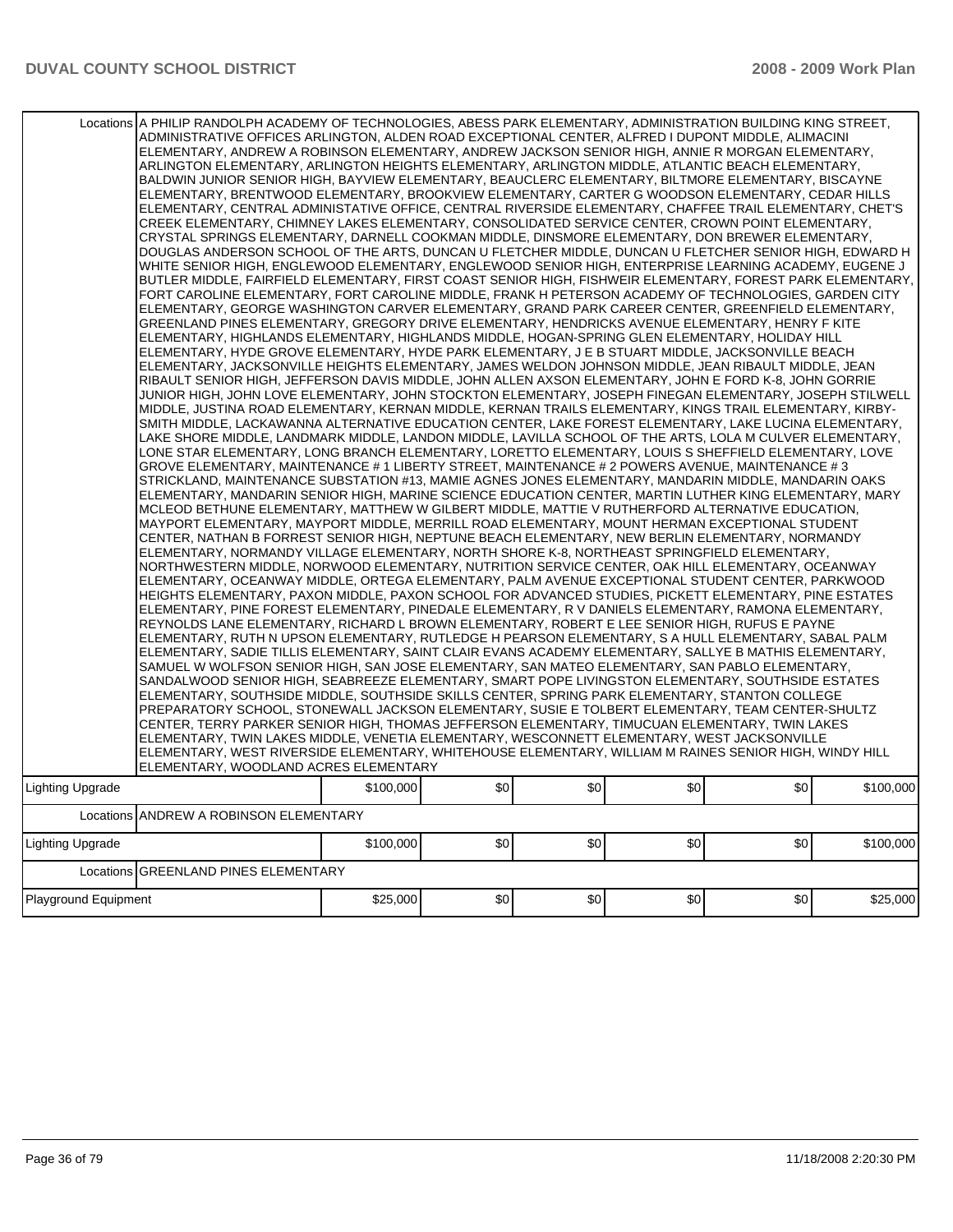|                              | Locations A PHILIP RANDOLPH ACADEMY OF TECHNOLOGIES, ABESS PARK ELEMENTARY, ADMINISTRATION BUILDING KING STREET,<br>ADMINISTRATIVE OFFICES ARLINGTON, ALDEN ROAD EXCEPTIONAL CENTER, ALFRED I DUPONT MIDDLE, ALIMACINI<br>ELEMENTARY, ANDREW A ROBINSON ELEMENTARY, ANDREW JACKSON SENIOR HIGH, ANNIE R MORGAN ELEMENTARY,<br>ARLINGTON ELEMENTARY, ARLINGTON HEIGHTS ELEMENTARY, ARLINGTON MIDDLE, ATLANTIC BEACH ELEMENTARY,<br>BALDWIN JUNIOR SENIOR HIGH, BAYVIEW ELEMENTARY, BEAUCLERC ELEMENTARY, BILTMORE ELEMENTARY, BISCAYNE<br>ELEMENTARY, BRENTWOOD ELEMENTARY, BROOKVIEW ELEMENTARY, CARTER G WOODSON ELEMENTARY, CEDAR HILLS<br>IELEMENTARY, CENTRAL ADMINISTATIVE OFFICE, CENTRAL RIVERSIDE ELEMENTARY, CHAFFEE TRAIL ELEMENTARY, CHET'S<br>CREEK ELEMENTARY, CHIMNEY LAKES ELEMENTARY, CONSOLIDATED SERVICE CENTER, CROWN POINT ELEMENTARY,<br>CRYSTAL SPRINGS ELEMENTARY, DARNELL COOKMAN MIDDLE, DINSMORE ELEMENTARY, DON BREWER ELEMENTARY,<br>DOUGLAS ANDERSON SCHOOL OF THE ARTS, DUNCAN U FLETCHER MIDDLE, DUNCAN U FLETCHER SENIOR HIGH, EDWARD H<br>WHITE SENIOR HIGH, ENGLEWOOD ELEMENTARY, ENGLEWOOD SENIOR HIGH, ENTERPRISE LEARNING ACADEMY, EUGENE J<br>BUTLER MIDDLE, FAIRFIELD ELEMENTARY, FIRST COAST SENIOR HIGH, FISHWEIR ELEMENTARY, FOREST PARK ELEMENTARY,<br>FORT CAROLINE ELEMENTARY, FORT CAROLINE MIDDLE, FRANK H PETERSON ACADEMY OF TECHNOLOGIES, GARDEN CITY<br>ELEMENTARY, GEORGE WASHINGTON CARVER ELEMENTARY, GRAND PARK CAREER CENTER, GREENFIELD ELEMENTARY,<br>GREENLAND PINES ELEMENTARY, GREGORY DRIVE ELEMENTARY, HENDRICKS AVENUE ELEMENTARY, HENRY F KITE<br>ELEMENTARY, HIGHLANDS ELEMENTARY, HIGHLANDS MIDDLE, HOGAN-SPRING GLEN ELEMENTARY, HOLIDAY HILL<br>ELEMENTARY, HYDE GROVE ELEMENTARY, HYDE PARK ELEMENTARY, J E B STUART MIDDLE, JACKSONVILLE BEACH<br>ELEMENTARY, JACKSONVILLE HEIGHTS ELEMENTARY, JAMES WELDON JOHNSON MIDDLE, JEAN RIBAULT MIDDLE, JEAN<br>RIBAULT SENIOR HIGH, JEFFERSON DAVIS MIDDLE, JOHN ALLEN AXSON ELEMENTARY, JOHN E FORD K-8, JOHN GORRIE<br>JUNIOR HIGH, JOHN LOVE ELEMENTARY, JOHN STOCKTON ELEMENTARY, JOSEPH FINEGAN ELEMENTARY, JOSEPH STILWELL<br>MIDDLE, JUSTINA ROAD ELEMENTARY, KERNAN MIDDLE, KERNAN TRAILS ELEMENTARY, KINGS TRAIL ELEMENTARY, KIRBY-<br>SMITH MIDDLE, LACKAWANNA ALTERNATIVE EDUCATION CENTER, LAKE FOREST ELEMENTARY, LAKE LUCINA ELEMENTARY,<br>LAKE SHORE MIDDLE, LANDMARK MIDDLE, LANDON MIDDLE, LAVILLA SCHOOL OF THE ARTS, LOLA M CULVER ELEMENTARY,<br>LONE STAR ELEMENTARY, LONG BRANCH ELEMENTARY, LORETTO ELEMENTARY, LOUIS S SHEFFIELD ELEMENTARY, LOVE<br>GROVE ELEMENTARY, MAINTENANCE # 1 LIBERTY STREET, MAINTENANCE # 2 POWERS AVENUE, MAINTENANCE # 3<br>STRICKLAND, MAINTENANCE SUBSTATION #13, MAMIE AGNES JONES ELEMENTARY, MANDARIN MIDDLE, MANDARIN OAKS<br>ELEMENTARY, MANDARIN SENIOR HIGH, MARINE SCIENCE EDUCATION CENTER, MARTIN LUTHER KING ELEMENTARY, MARY<br>MCLEOD BETHUNE ELEMENTARY, MATTHEW W GILBERT MIDDLE, MATTIE V RUTHERFORD ALTERNATIVE EDUCATION,<br>MAYPORT ELEMENTARY, MAYPORT MIDDLE, MERRILL ROAD ELEMENTARY, MOUNT HERMAN EXCEPTIONAL STUDENT<br>CENTER, NATHAN B FORREST SENIOR HIGH, NEPTUNE BEACH ELEMENTARY, NEW BERLIN ELEMENTARY, NORMANDY<br>ELEMENTARY, NORMANDY VILLAGE ELEMENTARY, NORTH SHORE K-8, NORTHEAST SPRINGFIELD ELEMENTARY,<br>NORTHWESTERN MIDDLE, NORWOOD ELEMENTARY, NUTRITION SERVICE CENTER, OAK HILL ELEMENTARY, OCEANWAY<br>ELEMENTARY, OCEANWAY MIDDLE, ORTEGA ELEMENTARY, PALM AVENUE EXCEPTIONAL STUDENT CENTER, PARKWOOD<br>HEIGHTS ELEMENTARY, PAXON MIDDLE, PAXON SCHOOL FOR ADVANCED STUDIES, PICKETT ELEMENTARY, PINE ESTATES<br>ELEMENTARY, PINE FOREST ELEMENTARY, PINEDALE ELEMENTARY, R V DANIELS ELEMENTARY, RAMONA ELEMENTARY,<br>REYNOLDS LANE ELEMENTARY, RICHARD L BROWN ELEMENTARY, ROBERT E LEE SENIOR HIGH, RUFUS E PAYNE<br>ELEMENTARY, RUTH N UPSON ELEMENTARY, RUTLEDGE H PEARSON ELEMENTARY, S A HULL ELEMENTARY, SABAL PALM<br>ELEMENTARY, SADIE TILLIS ELEMENTARY, SAINT CLAIR EVANS ACADEMY ELEMENTARY, SALLYE B MATHIS ELEMENTARY,<br>SAMUEL W WOLFSON SENIOR HIGH, SAN JOSE ELEMENTARY, SAN MATEO ELEMENTARY, SAN PABLO ELEMENTARY,<br>SANDALWOOD SENIOR HIGH, SEABREEZE ELEMENTARY, SMART POPE LIVINGSTON ELEMENTARY, SOUTHSIDE ESTATES<br>ELEMENTARY, SOUTHSIDE MIDDLE, SOUTHSIDE SKILLS CENTER, SPRING PARK ELEMENTARY, STANTON COLLEGE<br>PREPARATORY SCHOOL, STONEWALL JACKSON ELEMENTARY, SUSIE E TOLBERT ELEMENTARY, TEAM CENTER-SHULTZ<br>CENTER, TERRY PARKER SENIOR HIGH, THOMAS JEFFERSON ELEMENTARY, TIMUCUAN ELEMENTARY, TWIN LAKES<br>ELEMENTARY, TWIN LAKES MIDDLE, VENETIA ELEMENTARY, WESCONNETT ELEMENTARY, WEST JACKSONVILLE<br>ELEMENTARY, WEST RIVERSIDE ELEMENTARY, WHITEHOUSE ELEMENTARY, WILLIAM M RAINES SENIOR HIGH, WINDY HILL |           |     |     |     |     |           |
|------------------------------|-------------------------------------------------------------------------------------------------------------------------------------------------------------------------------------------------------------------------------------------------------------------------------------------------------------------------------------------------------------------------------------------------------------------------------------------------------------------------------------------------------------------------------------------------------------------------------------------------------------------------------------------------------------------------------------------------------------------------------------------------------------------------------------------------------------------------------------------------------------------------------------------------------------------------------------------------------------------------------------------------------------------------------------------------------------------------------------------------------------------------------------------------------------------------------------------------------------------------------------------------------------------------------------------------------------------------------------------------------------------------------------------------------------------------------------------------------------------------------------------------------------------------------------------------------------------------------------------------------------------------------------------------------------------------------------------------------------------------------------------------------------------------------------------------------------------------------------------------------------------------------------------------------------------------------------------------------------------------------------------------------------------------------------------------------------------------------------------------------------------------------------------------------------------------------------------------------------------------------------------------------------------------------------------------------------------------------------------------------------------------------------------------------------------------------------------------------------------------------------------------------------------------------------------------------------------------------------------------------------------------------------------------------------------------------------------------------------------------------------------------------------------------------------------------------------------------------------------------------------------------------------------------------------------------------------------------------------------------------------------------------------------------------------------------------------------------------------------------------------------------------------------------------------------------------------------------------------------------------------------------------------------------------------------------------------------------------------------------------------------------------------------------------------------------------------------------------------------------------------------------------------------------------------------------------------------------------------------------------------------------------------------------------------------------------------------------------------------------------------------------------------------------------------------------------------------------------------------------------------------------------------------------------------------------------------------------------------------------------------------------------------------------------------------------------------------------------------------------------------------------------------------------------------------------------------------------------------------------------------------------------------------------------------------------------------------------------------------------------------------------------------------------------------------------------------------------------------------------------------------------------------------------------------------------------------------------------------------------------------------------------------------------------------------------------------------------------------------------------------------------------------------------------------------|-----------|-----|-----|-----|-----|-----------|
|                              | ELEMENTARY, WOODLAND ACRES ELEMENTARY                                                                                                                                                                                                                                                                                                                                                                                                                                                                                                                                                                                                                                                                                                                                                                                                                                                                                                                                                                                                                                                                                                                                                                                                                                                                                                                                                                                                                                                                                                                                                                                                                                                                                                                                                                                                                                                                                                                                                                                                                                                                                                                                                                                                                                                                                                                                                                                                                                                                                                                                                                                                                                                                                                                                                                                                                                                                                                                                                                                                                                                                                                                                                                                                                                                                                                                                                                                                                                                                                                                                                                                                                                                                                                                                                                                                                                                                                                                                                                                                                                                                                                                                                                                                                                                                                                                                                                                                                                                                                                                                                                                                                                                                                                                                                     |           |     |     |     |     |           |
| <b>Football Field Lights</b> |                                                                                                                                                                                                                                                                                                                                                                                                                                                                                                                                                                                                                                                                                                                                                                                                                                                                                                                                                                                                                                                                                                                                                                                                                                                                                                                                                                                                                                                                                                                                                                                                                                                                                                                                                                                                                                                                                                                                                                                                                                                                                                                                                                                                                                                                                                                                                                                                                                                                                                                                                                                                                                                                                                                                                                                                                                                                                                                                                                                                                                                                                                                                                                                                                                                                                                                                                                                                                                                                                                                                                                                                                                                                                                                                                                                                                                                                                                                                                                                                                                                                                                                                                                                                                                                                                                                                                                                                                                                                                                                                                                                                                                                                                                                                                                                           | \$75,000  | \$0 | \$0 | \$0 | \$0 | \$75,000  |
|                              | Locations PAXON SCHOOL FOR ADVANCED STUDIES                                                                                                                                                                                                                                                                                                                                                                                                                                                                                                                                                                                                                                                                                                                                                                                                                                                                                                                                                                                                                                                                                                                                                                                                                                                                                                                                                                                                                                                                                                                                                                                                                                                                                                                                                                                                                                                                                                                                                                                                                                                                                                                                                                                                                                                                                                                                                                                                                                                                                                                                                                                                                                                                                                                                                                                                                                                                                                                                                                                                                                                                                                                                                                                                                                                                                                                                                                                                                                                                                                                                                                                                                                                                                                                                                                                                                                                                                                                                                                                                                                                                                                                                                                                                                                                                                                                                                                                                                                                                                                                                                                                                                                                                                                                                               |           |     |     |     |     |           |
| <b>FRRC Small Projects</b>   |                                                                                                                                                                                                                                                                                                                                                                                                                                                                                                                                                                                                                                                                                                                                                                                                                                                                                                                                                                                                                                                                                                                                                                                                                                                                                                                                                                                                                                                                                                                                                                                                                                                                                                                                                                                                                                                                                                                                                                                                                                                                                                                                                                                                                                                                                                                                                                                                                                                                                                                                                                                                                                                                                                                                                                                                                                                                                                                                                                                                                                                                                                                                                                                                                                                                                                                                                                                                                                                                                                                                                                                                                                                                                                                                                                                                                                                                                                                                                                                                                                                                                                                                                                                                                                                                                                                                                                                                                                                                                                                                                                                                                                                                                                                                                                                           | \$300,000 | \$0 | \$0 | \$0 | \$0 | \$300,000 |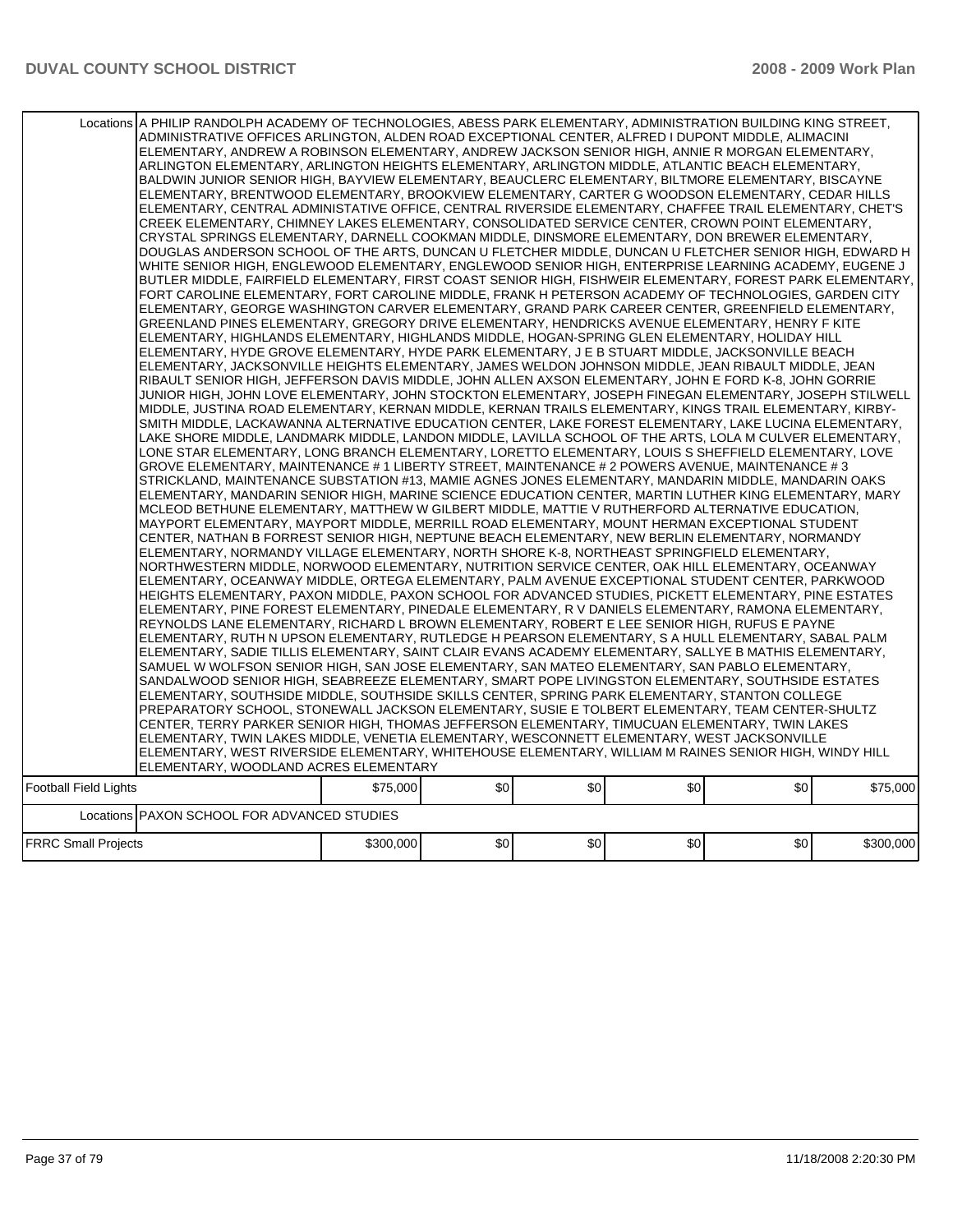|                    | Locations A PHILIP RANDOLPH ACADEMY OF TECHNOLOGIES, ABESS PARK ELEMENTARY, ADMINISTRATION BUILDING KING STREET,<br>ADMINISTRATIVE OFFICES ARLINGTON, ALDEN ROAD EXCEPTIONAL CENTER, ALFRED I DUPONT MIDDLE, ALIMACINI<br>ELEMENTARY, ANDREW A ROBINSON ELEMENTARY, ANDREW JACKSON SENIOR HIGH, ANNIE R MORGAN ELEMENTARY,<br>ARLINGTON ELEMENTARY, ARLINGTON HEIGHTS ELEMENTARY, ARLINGTON MIDDLE, ATLANTIC BEACH ELEMENTARY,<br>BALDWIN JUNIOR SENIOR HIGH, BAYVIEW ELEMENTARY, BEAUCLERC ELEMENTARY, BILTMORE ELEMENTARY, BISCAYNE<br>ELEMENTARY, BRENTWOOD ELEMENTARY, BROOKVIEW ELEMENTARY, CARTER G WOODSON ELEMENTARY, CEDAR HILLS<br>IELEMENTARY, CENTRAL ADMINISTATIVE OFFICE, CENTRAL RIVERSIDE ELEMENTARY, CHAFFEE TRAIL ELEMENTARY, CHET'S<br>CREEK ELEMENTARY, CHIMNEY LAKES ELEMENTARY, CONSOLIDATED SERVICE CENTER, CROWN POINT ELEMENTARY,<br>CRYSTAL SPRINGS ELEMENTARY, DARNELL COOKMAN MIDDLE, DINSMORE ELEMENTARY, DON BREWER ELEMENTARY,<br>DOUGLAS ANDERSON SCHOOL OF THE ARTS, DUNCAN U FLETCHER MIDDLE, DUNCAN U FLETCHER SENIOR HIGH, EDWARD H<br>WHITE SENIOR HIGH, ENGLEWOOD ELEMENTARY, ENGLEWOOD SENIOR HIGH, ENTERPRISE LEARNING ACADEMY, EUGENE J<br>BUTLER MIDDLE, FAIRFIELD ELEMENTARY, FIRST COAST SENIOR HIGH, FISHWEIR ELEMENTARY, FOREST PARK ELEMENTARY,<br>FORT CAROLINE ELEMENTARY, FORT CAROLINE MIDDLE, FRANK H PETERSON ACADEMY OF TECHNOLOGIES, GARDEN CITY<br>ELEMENTARY, GEORGE WASHINGTON CARVER ELEMENTARY, GRAND PARK CAREER CENTER, GREENFIELD ELEMENTARY,<br>GREENLAND PINES ELEMENTARY, GREGORY DRIVE ELEMENTARY, HENDRICKS AVENUE ELEMENTARY, HENRY F KITE<br>ELEMENTARY, HIGHLANDS ELEMENTARY, HIGHLANDS MIDDLE, HOGAN-SPRING GLEN ELEMENTARY, HOLIDAY HILL<br>ELEMENTARY, HYDE GROVE ELEMENTARY, HYDE PARK ELEMENTARY, J E B STUART MIDDLE, JACKSONVILLE BEACH<br>ELEMENTARY, JACKSONVILLE HEIGHTS ELEMENTARY, JAMES WELDON JOHNSON MIDDLE, JEAN RIBAULT MIDDLE, JEAN<br>RIBAULT SENIOR HIGH, JEFFERSON DAVIS MIDDLE, JOHN ALLEN AXSON ELEMENTARY, JOHN E FORD K-8, JOHN GORRIE<br>JUNIOR HIGH, JOHN LOVE ELEMENTARY, JOHN STOCKTON ELEMENTARY, JOSEPH FINEGAN ELEMENTARY, JOSEPH STILWELL<br>MIDDLE, JUSTINA ROAD ELEMENTARY, KERNAN MIDDLE, KERNAN TRAILS ELEMENTARY, KINGS TRAIL ELEMENTARY, KIRBY-<br>SMITH MIDDLE. LACKAWANNA ALTERNATIVE EDUCATION CENTER. LAKE FOREST ELEMENTARY. LAKE LUCINA ELEMENTARY.<br>LAKE SHORE MIDDLE, LANDMARK MIDDLE, LANDON MIDDLE, LAVILLA SCHOOL OF THE ARTS, LOLA M CULVER ELEMENTARY,<br>LONE STAR ELEMENTARY, LONG BRANCH ELEMENTARY, LORETTO ELEMENTARY, LOUIS S SHEFFIELD ELEMENTARY, LOVE<br>GROVE ELEMENTARY, MAINTENANCE # 1 LIBERTY STREET, MAINTENANCE # 2 POWERS AVENUE, MAINTENANCE # 3<br>STRICKLAND, MAINTENANCE SUBSTATION #13, MAMIE AGNES JONES ELEMENTARY, MANDARIN MIDDLE, MANDARIN OAKS<br>ELEMENTARY, MANDARIN SENIOR HIGH, MARINE SCIENCE EDUCATION CENTER, MARTIN LUTHER KING ELEMENTARY, MARY<br>MCLEOD BETHUNE ELEMENTARY, MATTHEW W GILBERT MIDDLE, MATTIE V RUTHERFORD ALTERNATIVE EDUCATION,<br>MAYPORT ELEMENTARY, MAYPORT MIDDLE, MERRILL ROAD ELEMENTARY, MOUNT HERMAN EXCEPTIONAL STUDENT<br>CENTER, NATHAN B FORREST SENIOR HIGH, NEPTUNE BEACH ELEMENTARY, NEW BERLIN ELEMENTARY, NORMANDY<br>ELEMENTARY, NORMANDY VILLAGE ELEMENTARY, NORTH SHORE K-8, NORTHEAST SPRINGFIELD ELEMENTARY,<br>NORTHWESTERN MIDDLE, NORWOOD ELEMENTARY, NUTRITION SERVICE CENTER, OAK HILL ELEMENTARY, OCEANWAY<br>ELEMENTARY, OCEANWAY MIDDLE, ORTEGA ELEMENTARY, PALM AVENUE EXCEPTIONAL STUDENT CENTER, PARKWOOD<br>HEIGHTS ELEMENTARY, PAXON MIDDLE, PAXON SCHOOL FOR ADVANCED STUDIES, PICKETT ELEMENTARY, PINE ESTATES<br>ELEMENTARY, PINE FOREST ELEMENTARY, PINEDALE ELEMENTARY, R V DANIELS ELEMENTARY, RAMONA ELEMENTARY,<br>REYNOLDS LANE ELEMENTARY, RICHARD L BROWN ELEMENTARY, ROBERT E LEE SENIOR HIGH, RUFUS E PAYNE<br>ELEMENTARY, RUTH N UPSON ELEMENTARY, RUTLEDGE H PEARSON ELEMENTARY, S A HULL ELEMENTARY, SABAL PALM<br>ELEMENTARY, SADIE TILLIS ELEMENTARY, SAINT CLAIR EVANS ACADEMY ELEMENTARY, SALLYE B MATHIS ELEMENTARY,<br>SAMUEL W WOLFSON SENIOR HIGH, SAN JOSE ELEMENTARY, SAN MATEO ELEMENTARY, SAN PABLO ELEMENTARY,<br>SANDALWOOD SENIOR HIGH, SEABREEZE ELEMENTARY, SMART POPE LIVINGSTON ELEMENTARY, SOUTHSIDE ESTATES<br>ELEMENTARY, SOUTHSIDE MIDDLE, SOUTHSIDE SKILLS CENTER, SPRING PARK ELEMENTARY, STANTON COLLEGE<br>PREPARATORY SCHOOL, STONEWALL JACKSON ELEMENTARY, SUSIE E TOLBERT ELEMENTARY, TEAM CENTER-SHULTZ<br>ICENTER, TERRY PARKER SENIOR HIGH, THOMAS JEFFERSON ELEMENTARY, TIMUCUAN ELEMENTARY, TWIN LAKES<br>ELEMENTARY. TWIN LAKES MIDDLE. VENETIA ELEMENTARY. WESCONNETT ELEMENTARY. WEST JACKSONVILLE<br>ELEMENTARY, WEST RIVERSIDE ELEMENTARY, WHITEHOUSE ELEMENTARY, WILLIAM M RAINES SENIOR HIGH, WINDY HILL<br>ELEMENTARY, WOODLAND ACRES ELEMENTARY |           |     |     |     |     |           |
|--------------------|-------------------------------------------------------------------------------------------------------------------------------------------------------------------------------------------------------------------------------------------------------------------------------------------------------------------------------------------------------------------------------------------------------------------------------------------------------------------------------------------------------------------------------------------------------------------------------------------------------------------------------------------------------------------------------------------------------------------------------------------------------------------------------------------------------------------------------------------------------------------------------------------------------------------------------------------------------------------------------------------------------------------------------------------------------------------------------------------------------------------------------------------------------------------------------------------------------------------------------------------------------------------------------------------------------------------------------------------------------------------------------------------------------------------------------------------------------------------------------------------------------------------------------------------------------------------------------------------------------------------------------------------------------------------------------------------------------------------------------------------------------------------------------------------------------------------------------------------------------------------------------------------------------------------------------------------------------------------------------------------------------------------------------------------------------------------------------------------------------------------------------------------------------------------------------------------------------------------------------------------------------------------------------------------------------------------------------------------------------------------------------------------------------------------------------------------------------------------------------------------------------------------------------------------------------------------------------------------------------------------------------------------------------------------------------------------------------------------------------------------------------------------------------------------------------------------------------------------------------------------------------------------------------------------------------------------------------------------------------------------------------------------------------------------------------------------------------------------------------------------------------------------------------------------------------------------------------------------------------------------------------------------------------------------------------------------------------------------------------------------------------------------------------------------------------------------------------------------------------------------------------------------------------------------------------------------------------------------------------------------------------------------------------------------------------------------------------------------------------------------------------------------------------------------------------------------------------------------------------------------------------------------------------------------------------------------------------------------------------------------------------------------------------------------------------------------------------------------------------------------------------------------------------------------------------------------------------------------------------------------------------------------------------------------------------------------------------------------------------------------------------------------------------------------------------------------------------------------------------------------------------------------------------------------------------------------------------------------------------------------------------------------------------------------------------------------------------------------------------------------------------------------------------------------------------------------------------------|-----------|-----|-----|-----|-----|-----------|
| Restroom Refresher |                                                                                                                                                                                                                                                                                                                                                                                                                                                                                                                                                                                                                                                                                                                                                                                                                                                                                                                                                                                                                                                                                                                                                                                                                                                                                                                                                                                                                                                                                                                                                                                                                                                                                                                                                                                                                                                                                                                                                                                                                                                                                                                                                                                                                                                                                                                                                                                                                                                                                                                                                                                                                                                                                                                                                                                                                                                                                                                                                                                                                                                                                                                                                                                                                                                                                                                                                                                                                                                                                                                                                                                                                                                                                                                                                                                                                                                                                                                                                                                                                                                                                                                                                                                                                                                                                                                                                                                                                                                                                                                                                                                                                                                                                                                                                                                                                                     | \$275,000 | \$0 | \$0 | \$0 | \$0 | \$275,000 |
|                    |                                                                                                                                                                                                                                                                                                                                                                                                                                                                                                                                                                                                                                                                                                                                                                                                                                                                                                                                                                                                                                                                                                                                                                                                                                                                                                                                                                                                                                                                                                                                                                                                                                                                                                                                                                                                                                                                                                                                                                                                                                                                                                                                                                                                                                                                                                                                                                                                                                                                                                                                                                                                                                                                                                                                                                                                                                                                                                                                                                                                                                                                                                                                                                                                                                                                                                                                                                                                                                                                                                                                                                                                                                                                                                                                                                                                                                                                                                                                                                                                                                                                                                                                                                                                                                                                                                                                                                                                                                                                                                                                                                                                                                                                                                                                                                                                                                     |           |     |     |     |     |           |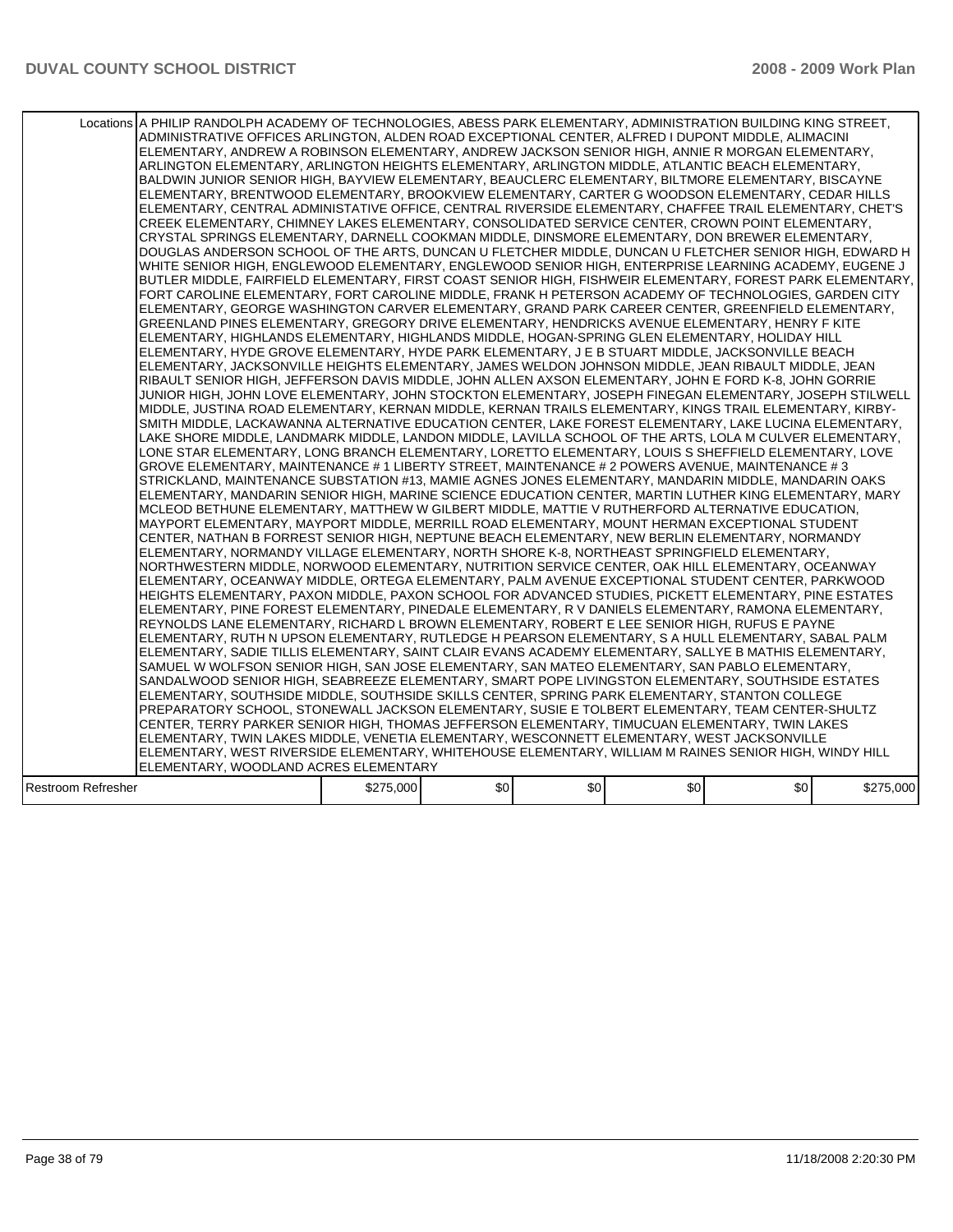|                           | Locations A PHILIP RANDOLPH ACADEMY OF TECHNOLOGIES, ABESS PARK ELEMENTARY, ADMINISTRATION BUILDING KING STREET,<br>ADMINISTRATIVE OFFICES ARLINGTON, ALDEN ROAD EXCEPTIONAL CENTER, ALFRED I DUPONT MIDDLE, ALIMACINI<br>ELEMENTARY, ANDREW A ROBINSON ELEMENTARY, ANDREW JACKSON SENIOR HIGH, ANNIE R MORGAN ELEMENTARY,<br>ARLINGTON ELEMENTARY, ARLINGTON HEIGHTS ELEMENTARY, ARLINGTON MIDDLE, ATLANTIC BEACH ELEMENTARY,<br>BALDWIN JUNIOR SENIOR HIGH, BAYVIEW ELEMENTARY, BEAUCLERC ELEMENTARY, BILTMORE ELEMENTARY, BISCAYNE<br>ELEMENTARY, BRENTWOOD ELEMENTARY, BROOKVIEW ELEMENTARY, CARTER G WOODSON ELEMENTARY, CEDAR HILLS<br>IELEMENTARY, CENTRAL ADMINISTATIVE OFFICE, CENTRAL RIVERSIDE ELEMENTARY, CHAFFEE TRAIL ELEMENTARY, CHET'S<br>CREEK ELEMENTARY, CHIMNEY LAKES ELEMENTARY, CONSOLIDATED SERVICE CENTER, CROWN POINT ELEMENTARY,<br>CRYSTAL SPRINGS ELEMENTARY, DARNELL COOKMAN MIDDLE, DINSMORE ELEMENTARY, DON BREWER ELEMENTARY,<br>DOUGLAS ANDERSON SCHOOL OF THE ARTS, DUNCAN U FLETCHER MIDDLE, DUNCAN U FLETCHER SENIOR HIGH, EDWARD H<br>WHITE SENIOR HIGH, ENGLEWOOD ELEMENTARY, ENGLEWOOD SENIOR HIGH, ENTERPRISE LEARNING ACADEMY, EUGENE J<br>IBUTLER MIDDLE. FAIRFIELD ELEMENTARY. FIRST COAST SENIOR HIGH. FISHWEIR ELEMENTARY. FOREST PARK ELEMENTARY. I<br>FORT CAROLINE ELEMENTARY, FORT CAROLINE MIDDLE, FRANK H PETERSON ACADEMY OF TECHNOLOGIES, GARDEN CITY<br>ELEMENTARY, GEORGE WASHINGTON CARVER ELEMENTARY, GRAND PARK CAREER CENTER, GREENFIELD ELEMENTARY,<br>GREENLAND PINES ELEMENTARY, GREGORY DRIVE ELEMENTARY, HENDRICKS AVENUE ELEMENTARY, HENRY F KITE<br>ELEMENTARY, HIGHLANDS ELEMENTARY, HIGHLANDS MIDDLE, HOGAN-SPRING GLEN ELEMENTARY, HOLIDAY HILL<br>ELEMENTARY, HYDE GROVE ELEMENTARY, HYDE PARK ELEMENTARY, J E B STUART MIDDLE, JACKSONVILLE BEACH<br>ELEMENTARY, JACKSONVILLE HEIGHTS ELEMENTARY, JAMES WELDON JOHNSON MIDDLE, JEAN RIBAULT MIDDLE, JEAN<br>RIBAULT SENIOR HIGH, JEFFERSON DAVIS MIDDLE, JOHN ALLEN AXSON ELEMENTARY, JOHN E FORD K-8, JOHN GORRIE<br>JUNIOR HIGH, JOHN LOVE ELEMENTARY, JOHN STOCKTON ELEMENTARY, JOSEPH FINEGAN ELEMENTARY, JOSEPH STILWELL<br>MIDDLE, JUSTINA ROAD ELEMENTARY, KERNAN MIDDLE, KERNAN TRAILS ELEMENTARY, KINGS TRAIL ELEMENTARY, KIRBY-<br>SMITH MIDDLE, LACKAWANNA ALTERNATIVE EDUCATION CENTER, LAKE FOREST ELEMENTARY, LAKE LUCINA ELEMENTARY,<br>LAKE SHORE MIDDLE, LANDMARK MIDDLE, LANDON MIDDLE, LAVILLA SCHOOL OF THE ARTS, LOLA M CULVER ELEMENTARY,<br>LONE STAR ELEMENTARY, LONG BRANCH ELEMENTARY, LORETTO ELEMENTARY, LOUIS S SHEFFIELD ELEMENTARY, LOVE<br>GROVE ELEMENTARY, MAINTENANCE # 1 LIBERTY STREET, MAINTENANCE # 2 POWERS AVENUE, MAINTENANCE # 3<br>STRICKLAND, MAINTENANCE SUBSTATION #13, MAMIE AGNES JONES ELEMENTARY, MANDARIN MIDDLE, MANDARIN OAKS<br>ELEMENTARY, MANDARIN SENIOR HIGH, MARINE SCIENCE EDUCATION CENTER, MARTIN LUTHER KING ELEMENTARY, MARY<br>MCLEOD BETHUNE ELEMENTARY, MATTHEW W GILBERT MIDDLE, MATTIE V RUTHERFORD ALTERNATIVE EDUCATION,<br>MAYPORT ELEMENTARY, MAYPORT MIDDLE, MERRILL ROAD ELEMENTARY, MOUNT HERMAN EXCEPTIONAL STUDENT<br>CENTER, NATHAN B FORREST SENIOR HIGH, NEPTUNE BEACH ELEMENTARY, NEW BERLIN ELEMENTARY, NORMANDY<br>ELEMENTARY, NORMANDY VILLAGE ELEMENTARY, NORTH SHORE K-8, NORTHEAST SPRINGFIELD ELEMENTARY,<br>NORTHWESTERN MIDDLE, NORWOOD ELEMENTARY, NUTRITION SERVICE CENTER, OAK HILL ELEMENTARY, OCEANWAY<br>ELEMENTARY, OCEANWAY MIDDLE, ORTEGA ELEMENTARY, PALM AVENUE EXCEPTIONAL STUDENT CENTER, PARKWOOD<br>HEIGHTS ELEMENTARY, PAXON MIDDLE, PAXON SCHOOL FOR ADVANCED STUDIES, PICKETT ELEMENTARY, PINE ESTATES<br>ELEMENTARY, PINE FOREST ELEMENTARY, PINEDALE ELEMENTARY, R V DANIELS ELEMENTARY, RAMONA ELEMENTARY,<br>REYNOLDS LANE ELEMENTARY, RICHARD L BROWN ELEMENTARY, ROBERT E LEE SENIOR HIGH, RUFUS E PAYNE<br>IELEMENTARY, RUTH N UPSON ELEMENTARY, RUTLEDGE H PEARSON ELEMENTARY, S A HULL ELEMENTARY, SABAL PALM<br>ELEMENTARY, SADIE TILLIS ELEMENTARY, SAINT CLAIR EVANS ACADEMY ELEMENTARY, SALLYE B MATHIS ELEMENTARY,<br>SAMUEL W WOLFSON SENIOR HIGH, SAN JOSE ELEMENTARY, SAN MATEO ELEMENTARY, SAN PABLO ELEMENTARY,<br>SANDALWOOD SENIOR HIGH, SEABREEZE ELEMENTARY, SMART POPE LIVINGSTON ELEMENTARY, SOUTHSIDE ESTATES<br>ELEMENTARY, SOUTHSIDE MIDDLE, SOUTHSIDE SKILLS CENTER, SPRING PARK ELEMENTARY, STANTON COLLEGE<br>PREPARATORY SCHOOL, STONEWALL JACKSON ELEMENTARY, SUSIE E TOLBERT ELEMENTARY, TEAM CENTER-SHULTZ<br>CENTER, TERRY PARKER SENIOR HIGH, THOMAS JEFFERSON ELEMENTARY, TIMUCUAN ELEMENTARY, TWIN LAKES<br>IELEMENTARY, TWIN LAKES MIDDLE, VENETIA ELEMENTARY, WESCONNETT ELEMENTARY, WEST JACKSONVILLE<br>ELEMENTARY, WEST RIVERSIDE ELEMENTARY, WHITEHOUSE ELEMENTARY, WILLIAM M RAINES SENIOR HIGH, WINDY HILL<br>ELEMENTARY, WOODLAND ACRES ELEMENTARY |           |     |     |     |     |           |
|---------------------------|-----------------------------------------------------------------------------------------------------------------------------------------------------------------------------------------------------------------------------------------------------------------------------------------------------------------------------------------------------------------------------------------------------------------------------------------------------------------------------------------------------------------------------------------------------------------------------------------------------------------------------------------------------------------------------------------------------------------------------------------------------------------------------------------------------------------------------------------------------------------------------------------------------------------------------------------------------------------------------------------------------------------------------------------------------------------------------------------------------------------------------------------------------------------------------------------------------------------------------------------------------------------------------------------------------------------------------------------------------------------------------------------------------------------------------------------------------------------------------------------------------------------------------------------------------------------------------------------------------------------------------------------------------------------------------------------------------------------------------------------------------------------------------------------------------------------------------------------------------------------------------------------------------------------------------------------------------------------------------------------------------------------------------------------------------------------------------------------------------------------------------------------------------------------------------------------------------------------------------------------------------------------------------------------------------------------------------------------------------------------------------------------------------------------------------------------------------------------------------------------------------------------------------------------------------------------------------------------------------------------------------------------------------------------------------------------------------------------------------------------------------------------------------------------------------------------------------------------------------------------------------------------------------------------------------------------------------------------------------------------------------------------------------------------------------------------------------------------------------------------------------------------------------------------------------------------------------------------------------------------------------------------------------------------------------------------------------------------------------------------------------------------------------------------------------------------------------------------------------------------------------------------------------------------------------------------------------------------------------------------------------------------------------------------------------------------------------------------------------------------------------------------------------------------------------------------------------------------------------------------------------------------------------------------------------------------------------------------------------------------------------------------------------------------------------------------------------------------------------------------------------------------------------------------------------------------------------------------------------------------------------------------------------------------------------------------------------------------------------------------------------------------------------------------------------------------------------------------------------------------------------------------------------------------------------------------------------------------------------------------------------------------------------------------------------------------------------------------------------------------------------------------------------------------------------------------------------------------|-----------|-----|-----|-----|-----|-----------|
| Replace Lighting          |                                                                                                                                                                                                                                                                                                                                                                                                                                                                                                                                                                                                                                                                                                                                                                                                                                                                                                                                                                                                                                                                                                                                                                                                                                                                                                                                                                                                                                                                                                                                                                                                                                                                                                                                                                                                                                                                                                                                                                                                                                                                                                                                                                                                                                                                                                                                                                                                                                                                                                                                                                                                                                                                                                                                                                                                                                                                                                                                                                                                                                                                                                                                                                                                                                                                                                                                                                                                                                                                                                                                                                                                                                                                                                                                                                                                                                                                                                                                                                                                                                                                                                                                                                                                                                                                                                                                                                                                                                                                                                                                                                                                                                                                                                                                                                                                                                         | \$100,000 | \$0 | \$0 | \$0 | \$0 | \$100,000 |
|                           | Locations ANNIE R MORGAN ELEMENTARY                                                                                                                                                                                                                                                                                                                                                                                                                                                                                                                                                                                                                                                                                                                                                                                                                                                                                                                                                                                                                                                                                                                                                                                                                                                                                                                                                                                                                                                                                                                                                                                                                                                                                                                                                                                                                                                                                                                                                                                                                                                                                                                                                                                                                                                                                                                                                                                                                                                                                                                                                                                                                                                                                                                                                                                                                                                                                                                                                                                                                                                                                                                                                                                                                                                                                                                                                                                                                                                                                                                                                                                                                                                                                                                                                                                                                                                                                                                                                                                                                                                                                                                                                                                                                                                                                                                                                                                                                                                                                                                                                                                                                                                                                                                                                                                                     |           |     |     |     |     |           |
| Repair Parking Lot        |                                                                                                                                                                                                                                                                                                                                                                                                                                                                                                                                                                                                                                                                                                                                                                                                                                                                                                                                                                                                                                                                                                                                                                                                                                                                                                                                                                                                                                                                                                                                                                                                                                                                                                                                                                                                                                                                                                                                                                                                                                                                                                                                                                                                                                                                                                                                                                                                                                                                                                                                                                                                                                                                                                                                                                                                                                                                                                                                                                                                                                                                                                                                                                                                                                                                                                                                                                                                                                                                                                                                                                                                                                                                                                                                                                                                                                                                                                                                                                                                                                                                                                                                                                                                                                                                                                                                                                                                                                                                                                                                                                                                                                                                                                                                                                                                                                         | \$100,000 | \$0 | \$0 | \$0 | \$0 | \$100,000 |
|                           | Locations HYDE PARK ELEMENTARY                                                                                                                                                                                                                                                                                                                                                                                                                                                                                                                                                                                                                                                                                                                                                                                                                                                                                                                                                                                                                                                                                                                                                                                                                                                                                                                                                                                                                                                                                                                                                                                                                                                                                                                                                                                                                                                                                                                                                                                                                                                                                                                                                                                                                                                                                                                                                                                                                                                                                                                                                                                                                                                                                                                                                                                                                                                                                                                                                                                                                                                                                                                                                                                                                                                                                                                                                                                                                                                                                                                                                                                                                                                                                                                                                                                                                                                                                                                                                                                                                                                                                                                                                                                                                                                                                                                                                                                                                                                                                                                                                                                                                                                                                                                                                                                                          |           |     |     |     |     |           |
| Repair Parking Lot        |                                                                                                                                                                                                                                                                                                                                                                                                                                                                                                                                                                                                                                                                                                                                                                                                                                                                                                                                                                                                                                                                                                                                                                                                                                                                                                                                                                                                                                                                                                                                                                                                                                                                                                                                                                                                                                                                                                                                                                                                                                                                                                                                                                                                                                                                                                                                                                                                                                                                                                                                                                                                                                                                                                                                                                                                                                                                                                                                                                                                                                                                                                                                                                                                                                                                                                                                                                                                                                                                                                                                                                                                                                                                                                                                                                                                                                                                                                                                                                                                                                                                                                                                                                                                                                                                                                                                                                                                                                                                                                                                                                                                                                                                                                                                                                                                                                         | \$125,000 | \$0 | \$0 | \$0 | \$0 | \$125,000 |
|                           | Locations HOGAN-SPRING GLEN ELEMENTARY                                                                                                                                                                                                                                                                                                                                                                                                                                                                                                                                                                                                                                                                                                                                                                                                                                                                                                                                                                                                                                                                                                                                                                                                                                                                                                                                                                                                                                                                                                                                                                                                                                                                                                                                                                                                                                                                                                                                                                                                                                                                                                                                                                                                                                                                                                                                                                                                                                                                                                                                                                                                                                                                                                                                                                                                                                                                                                                                                                                                                                                                                                                                                                                                                                                                                                                                                                                                                                                                                                                                                                                                                                                                                                                                                                                                                                                                                                                                                                                                                                                                                                                                                                                                                                                                                                                                                                                                                                                                                                                                                                                                                                                                                                                                                                                                  |           |     |     |     |     |           |
| Replace Gas Water Heater  |                                                                                                                                                                                                                                                                                                                                                                                                                                                                                                                                                                                                                                                                                                                                                                                                                                                                                                                                                                                                                                                                                                                                                                                                                                                                                                                                                                                                                                                                                                                                                                                                                                                                                                                                                                                                                                                                                                                                                                                                                                                                                                                                                                                                                                                                                                                                                                                                                                                                                                                                                                                                                                                                                                                                                                                                                                                                                                                                                                                                                                                                                                                                                                                                                                                                                                                                                                                                                                                                                                                                                                                                                                                                                                                                                                                                                                                                                                                                                                                                                                                                                                                                                                                                                                                                                                                                                                                                                                                                                                                                                                                                                                                                                                                                                                                                                                         | \$7,500   | \$0 | \$0 | \$0 | \$0 | \$7,500   |
|                           | Locations LANDMARK MIDDLE                                                                                                                                                                                                                                                                                                                                                                                                                                                                                                                                                                                                                                                                                                                                                                                                                                                                                                                                                                                                                                                                                                                                                                                                                                                                                                                                                                                                                                                                                                                                                                                                                                                                                                                                                                                                                                                                                                                                                                                                                                                                                                                                                                                                                                                                                                                                                                                                                                                                                                                                                                                                                                                                                                                                                                                                                                                                                                                                                                                                                                                                                                                                                                                                                                                                                                                                                                                                                                                                                                                                                                                                                                                                                                                                                                                                                                                                                                                                                                                                                                                                                                                                                                                                                                                                                                                                                                                                                                                                                                                                                                                                                                                                                                                                                                                                               |           |     |     |     |     |           |
| <b>Repipe Water Lines</b> |                                                                                                                                                                                                                                                                                                                                                                                                                                                                                                                                                                                                                                                                                                                                                                                                                                                                                                                                                                                                                                                                                                                                                                                                                                                                                                                                                                                                                                                                                                                                                                                                                                                                                                                                                                                                                                                                                                                                                                                                                                                                                                                                                                                                                                                                                                                                                                                                                                                                                                                                                                                                                                                                                                                                                                                                                                                                                                                                                                                                                                                                                                                                                                                                                                                                                                                                                                                                                                                                                                                                                                                                                                                                                                                                                                                                                                                                                                                                                                                                                                                                                                                                                                                                                                                                                                                                                                                                                                                                                                                                                                                                                                                                                                                                                                                                                                         | \$450,000 | \$0 | \$0 | \$0 | \$0 | \$450,000 |
|                           | Locations MAMIE AGNES JONES ELEMENTARY                                                                                                                                                                                                                                                                                                                                                                                                                                                                                                                                                                                                                                                                                                                                                                                                                                                                                                                                                                                                                                                                                                                                                                                                                                                                                                                                                                                                                                                                                                                                                                                                                                                                                                                                                                                                                                                                                                                                                                                                                                                                                                                                                                                                                                                                                                                                                                                                                                                                                                                                                                                                                                                                                                                                                                                                                                                                                                                                                                                                                                                                                                                                                                                                                                                                                                                                                                                                                                                                                                                                                                                                                                                                                                                                                                                                                                                                                                                                                                                                                                                                                                                                                                                                                                                                                                                                                                                                                                                                                                                                                                                                                                                                                                                                                                                                  |           |     |     |     |     |           |
| <b>Upgrade Sinks</b>      |                                                                                                                                                                                                                                                                                                                                                                                                                                                                                                                                                                                                                                                                                                                                                                                                                                                                                                                                                                                                                                                                                                                                                                                                                                                                                                                                                                                                                                                                                                                                                                                                                                                                                                                                                                                                                                                                                                                                                                                                                                                                                                                                                                                                                                                                                                                                                                                                                                                                                                                                                                                                                                                                                                                                                                                                                                                                                                                                                                                                                                                                                                                                                                                                                                                                                                                                                                                                                                                                                                                                                                                                                                                                                                                                                                                                                                                                                                                                                                                                                                                                                                                                                                                                                                                                                                                                                                                                                                                                                                                                                                                                                                                                                                                                                                                                                                         | \$40,000  | \$0 | \$0 | \$0 | \$0 | \$40,000  |
|                           | Locations CENTRAL ADMINISTATIVE OFFICE                                                                                                                                                                                                                                                                                                                                                                                                                                                                                                                                                                                                                                                                                                                                                                                                                                                                                                                                                                                                                                                                                                                                                                                                                                                                                                                                                                                                                                                                                                                                                                                                                                                                                                                                                                                                                                                                                                                                                                                                                                                                                                                                                                                                                                                                                                                                                                                                                                                                                                                                                                                                                                                                                                                                                                                                                                                                                                                                                                                                                                                                                                                                                                                                                                                                                                                                                                                                                                                                                                                                                                                                                                                                                                                                                                                                                                                                                                                                                                                                                                                                                                                                                                                                                                                                                                                                                                                                                                                                                                                                                                                                                                                                                                                                                                                                  |           |     |     |     |     |           |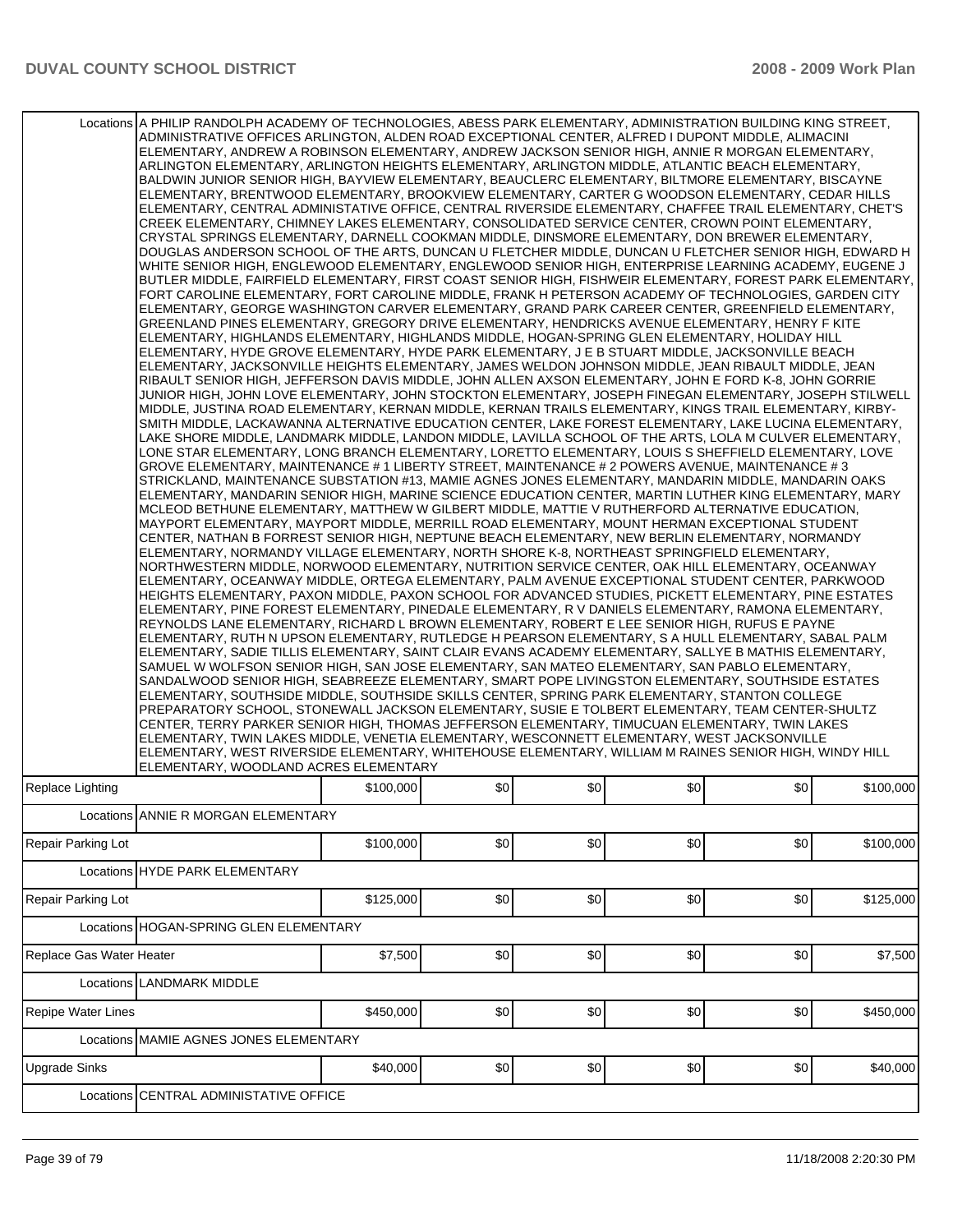| Acoustical Panel Upgrade                                                                                                                                                                                                                                                                                                                                                                                                                                                                                                                                                                                                                                                                                                                                                                                                                                                                                                                                                                                                                                                                                                                                                                                                                                                                                                                                                                                                                                                                                                                                                                                                                                                                                                                                                                                                                                                                                                                                                                                                                                                                                                                                                                                                                                                                                                                                                                                                                                                                                                                                                                                                                                                                                                                                                                                                                                                                                                                                                                                                                                                                                                                                                                                                                                                                                                                                                                                                                                                                                                                                                                                                                                                                                                                                                                                                                                                                                                                                                                                                                                                                                                                                                                                                                                                                                                                                                                                                                                                                                                                                                                                                                                                                                                                                                                                                          | \$75,000  | \$0 | \$0 | \$0 | \$0 | \$75,000  |
|-----------------------------------------------------------------------------------------------------------------------------------------------------------------------------------------------------------------------------------------------------------------------------------------------------------------------------------------------------------------------------------------------------------------------------------------------------------------------------------------------------------------------------------------------------------------------------------------------------------------------------------------------------------------------------------------------------------------------------------------------------------------------------------------------------------------------------------------------------------------------------------------------------------------------------------------------------------------------------------------------------------------------------------------------------------------------------------------------------------------------------------------------------------------------------------------------------------------------------------------------------------------------------------------------------------------------------------------------------------------------------------------------------------------------------------------------------------------------------------------------------------------------------------------------------------------------------------------------------------------------------------------------------------------------------------------------------------------------------------------------------------------------------------------------------------------------------------------------------------------------------------------------------------------------------------------------------------------------------------------------------------------------------------------------------------------------------------------------------------------------------------------------------------------------------------------------------------------------------------------------------------------------------------------------------------------------------------------------------------------------------------------------------------------------------------------------------------------------------------------------------------------------------------------------------------------------------------------------------------------------------------------------------------------------------------------------------------------------------------------------------------------------------------------------------------------------------------------------------------------------------------------------------------------------------------------------------------------------------------------------------------------------------------------------------------------------------------------------------------------------------------------------------------------------------------------------------------------------------------------------------------------------------------------------------------------------------------------------------------------------------------------------------------------------------------------------------------------------------------------------------------------------------------------------------------------------------------------------------------------------------------------------------------------------------------------------------------------------------------------------------------------------------------------------------------------------------------------------------------------------------------------------------------------------------------------------------------------------------------------------------------------------------------------------------------------------------------------------------------------------------------------------------------------------------------------------------------------------------------------------------------------------------------------------------------------------------------------------------------------------------------------------------------------------------------------------------------------------------------------------------------------------------------------------------------------------------------------------------------------------------------------------------------------------------------------------------------------------------------------------------------------------------------------------------------------------------------|-----------|-----|-----|-----|-----|-----------|
| Locations A PHILIP RANDOLPH ACADEMY OF TECHNOLOGIES, ABESS PARK ELEMENTARY, ADMINISTRATION BUILDING KING STREET,<br>ADMINISTRATIVE OFFICES ARLINGTON, ALDEN ROAD EXCEPTIONAL CENTER, ALFRED I DUPONT MIDDLE, ALIMACINI<br>ELEMENTARY, ANDREW A ROBINSON ELEMENTARY, ANDREW JACKSON SENIOR HIGH, ANNIE R MORGAN ELEMENTARY,<br>ARLINGTON ELEMENTARY, ARLINGTON HEIGHTS ELEMENTARY, ARLINGTON MIDDLE, ATLANTIC BEACH ELEMENTARY,<br>BALDWIN JUNIOR SENIOR HIGH, BAYVIEW ELEMENTARY, BEAUCLERC ELEMENTARY, BILTMORE ELEMENTARY, BISCAYNE<br>ELEMENTARY, BRENTWOOD ELEMENTARY, BROOKVIEW ELEMENTARY, CARTER G WOODSON ELEMENTARY, CEDAR HILLS<br>ELEMENTARY, CENTRAL ADMINISTATIVE OFFICE, CENTRAL RIVERSIDE ELEMENTARY, CHAFFEE TRAIL ELEMENTARY, CHET'S<br>CREEK ELEMENTARY, CHIMNEY LAKES ELEMENTARY, CONSOLIDATED SERVICE CENTER, CROWN POINT ELEMENTARY,<br>CRYSTAL SPRINGS ELEMENTARY, DARNELL COOKMAN MIDDLE, DINSMORE ELEMENTARY, DON BREWER ELEMENTARY,<br>DOUGLAS ANDERSON SCHOOL OF THE ARTS, DUNCAN U FLETCHER MIDDLE, DUNCAN U FLETCHER SENIOR HIGH, EDWARD H<br>WHITE SENIOR HIGH, ENGLEWOOD ELEMENTARY, ENGLEWOOD SENIOR HIGH, ENTERPRISE LEARNING ACADEMY, EUGENE J<br>BUTLER MIDDLE, FAIRFIELD ELEMENTARY, FIRST COAST SENIOR HIGH, FISHWEIR ELEMENTARY, FOREST PARK ELEMENTARY,<br>FORT CAROLINE ELEMENTARY, FORT CAROLINE MIDDLE, FRANK H PETERSON ACADEMY OF TECHNOLOGIES, GARDEN CITY<br>ELEMENTARY, GEORGE WASHINGTON CARVER ELEMENTARY, GRAND PARK CAREER CENTER, GREENFIELD ELEMENTARY,<br>GREENLAND PINES ELEMENTARY, GREGORY DRIVE ELEMENTARY, HENDRICKS AVENUE ELEMENTARY, HENRY F KITE<br>ELEMENTARY. HIGHLANDS ELEMENTARY. HIGHLANDS MIDDLE. HOGAN-SPRING GLEN ELEMENTARY. HOLIDAY HILL<br>ELEMENTARY, HYDE GROVE ELEMENTARY, HYDE PARK ELEMENTARY, J E B STUART MIDDLE, JACKSONVILLE BEACH<br>ELEMENTARY, JACKSONVILLE HEIGHTS ELEMENTARY, JAMES WELDON JOHNSON MIDDLE, JEAN RIBAULT MIDDLE, JEAN<br>RIBAULT SENIOR HIGH, JEFFERSON DAVIS MIDDLE, JOHN ALLEN AXSON ELEMENTARY, JOHN E FORD K-8, JOHN GORRIE<br>JUNIOR HIGH, JOHN LOVE ELEMENTARY, JOHN STOCKTON ELEMENTARY, JOSEPH FINEGAN ELEMENTARY, JOSEPH STILWELL<br>MIDDLE, JUSTINA ROAD ELEMENTARY, KERNAN MIDDLE, KERNAN TRAILS ELEMENTARY, KINGS TRAIL ELEMENTARY, KIRBY-<br>SMITH MIDDLE, LACKAWANNA ALTERNATIVE EDUCATION CENTER, LAKE FOREST ELEMENTARY, LAKE LUCINA ELEMENTARY,<br>LAKE SHORE MIDDLE, LANDMARK MIDDLE, LANDON MIDDLE, LAVILLA SCHOOL OF THE ARTS, LOLA M CULVER ELEMENTARY,<br>LONE STAR ELEMENTARY, LONG BRANCH ELEMENTARY, LORETTO ELEMENTARY, LOUIS S SHEFFIELD ELEMENTARY, LOVE<br>GROVE ELEMENTARY, MAINTENANCE # 1 LIBERTY STREET, MAINTENANCE # 2 POWERS AVENUE, MAINTENANCE # 3<br>STRICKLAND, MAINTENANCE SUBSTATION #13, MAMIE AGNES JONES ELEMENTARY, MANDARIN MIDDLE, MANDARIN OAKS<br>ELEMENTARY, MANDARIN SENIOR HIGH, MARINE SCIENCE EDUCATION CENTER, MARTIN LUTHER KING ELEMENTARY, MARY<br>MCLEOD BETHUNE ELEMENTARY, MATTHEW W GILBERT MIDDLE, MATTIE V RUTHERFORD ALTERNATIVE EDUCATION,<br>MAYPORT ELEMENTARY, MAYPORT MIDDLE, MERRILL ROAD ELEMENTARY, MOUNT HERMAN EXCEPTIONAL STUDENT<br>CENTER, NATHAN B FORREST SENIOR HIGH, NEPTUNE BEACH ELEMENTARY, NEW BERLIN ELEMENTARY, NORMANDY<br>ELEMENTARY, NORMANDY VILLAGE ELEMENTARY, NORTH SHORE K-8, NORTHEAST SPRINGFIELD ELEMENTARY,<br>NORTHWESTERN MIDDLE, NORWOOD ELEMENTARY, NUTRITION SERVICE CENTER, OAK HILL ELEMENTARY, OCEANWAY<br>ELEMENTARY, OCEANWAY MIDDLE, ORTEGA ELEMENTARY, PALM AVENUE EXCEPTIONAL STUDENT CENTER, PARKWOOD<br>HEIGHTS ELEMENTARY, PAXON MIDDLE, PAXON SCHOOL FOR ADVANCED STUDIES, PICKETT ELEMENTARY, PINE ESTATES<br>ELEMENTARY, PINE FOREST ELEMENTARY, PINEDALE ELEMENTARY, R V DANIELS ELEMENTARY, RAMONA ELEMENTARY,<br>REYNOLDS LANE ELEMENTARY, RICHARD L BROWN ELEMENTARY, ROBERT E LEE SENIOR HIGH, RUFUS E PAYNE<br>ELEMENTARY. RUTH N UPSON ELEMENTARY. RUTLEDGE H PEARSON ELEMENTARY. S A HULL ELEMENTARY. SABAL PALM<br>ELEMENTARY, SADIE TILLIS ELEMENTARY, SAINT CLAIR EVANS ACADEMY ELEMENTARY, SALLYE B MATHIS ELEMENTARY,<br>SAMUEL W WOLFSON SENIOR HIGH, SAN JOSE ELEMENTARY, SAN MATEO ELEMENTARY, SAN PABLO ELEMENTARY,<br>SANDALWOOD SENIOR HIGH, SEABREEZE ELEMENTARY, SMART POPE LIVINGSTON ELEMENTARY, SOUTHSIDE ESTATES<br>ELEMENTARY, SOUTHSIDE MIDDLE, SOUTHSIDE SKILLS CENTER, SPRING PARK ELEMENTARY, STANTON COLLEGE<br>PREPARATORY SCHOOL, STONEWALL JACKSON ELEMENTARY, SUSIE E TOLBERT ELEMENTARY, TEAM CENTER-SHULTZ<br>CENTER, TERRY PARKER SENIOR HIGH, THOMAS JEFFERSON ELEMENTARY, TIMUCUAN ELEMENTARY, TWIN LAKES<br>ELEMENTARY, TWIN LAKES MIDDLE, VENETIA ELEMENTARY, WESCONNETT ELEMENTARY, WEST JACKSONVILLE<br>ELEMENTARY, WEST RIVERSIDE ELEMENTARY, WHITEHOUSE ELEMENTARY, WILLIAM M RAINES SENIOR HIGH, WINDY HILL<br>ELEMENTARY, WOODLAND ACRES ELEMENTARY |           |     |     |     |     |           |
| <b>Blinds</b>                                                                                                                                                                                                                                                                                                                                                                                                                                                                                                                                                                                                                                                                                                                                                                                                                                                                                                                                                                                                                                                                                                                                                                                                                                                                                                                                                                                                                                                                                                                                                                                                                                                                                                                                                                                                                                                                                                                                                                                                                                                                                                                                                                                                                                                                                                                                                                                                                                                                                                                                                                                                                                                                                                                                                                                                                                                                                                                                                                                                                                                                                                                                                                                                                                                                                                                                                                                                                                                                                                                                                                                                                                                                                                                                                                                                                                                                                                                                                                                                                                                                                                                                                                                                                                                                                                                                                                                                                                                                                                                                                                                                                                                                                                                                                                                                                     | \$200,000 | \$0 | \$0 | \$0 | \$0 | \$200,000 |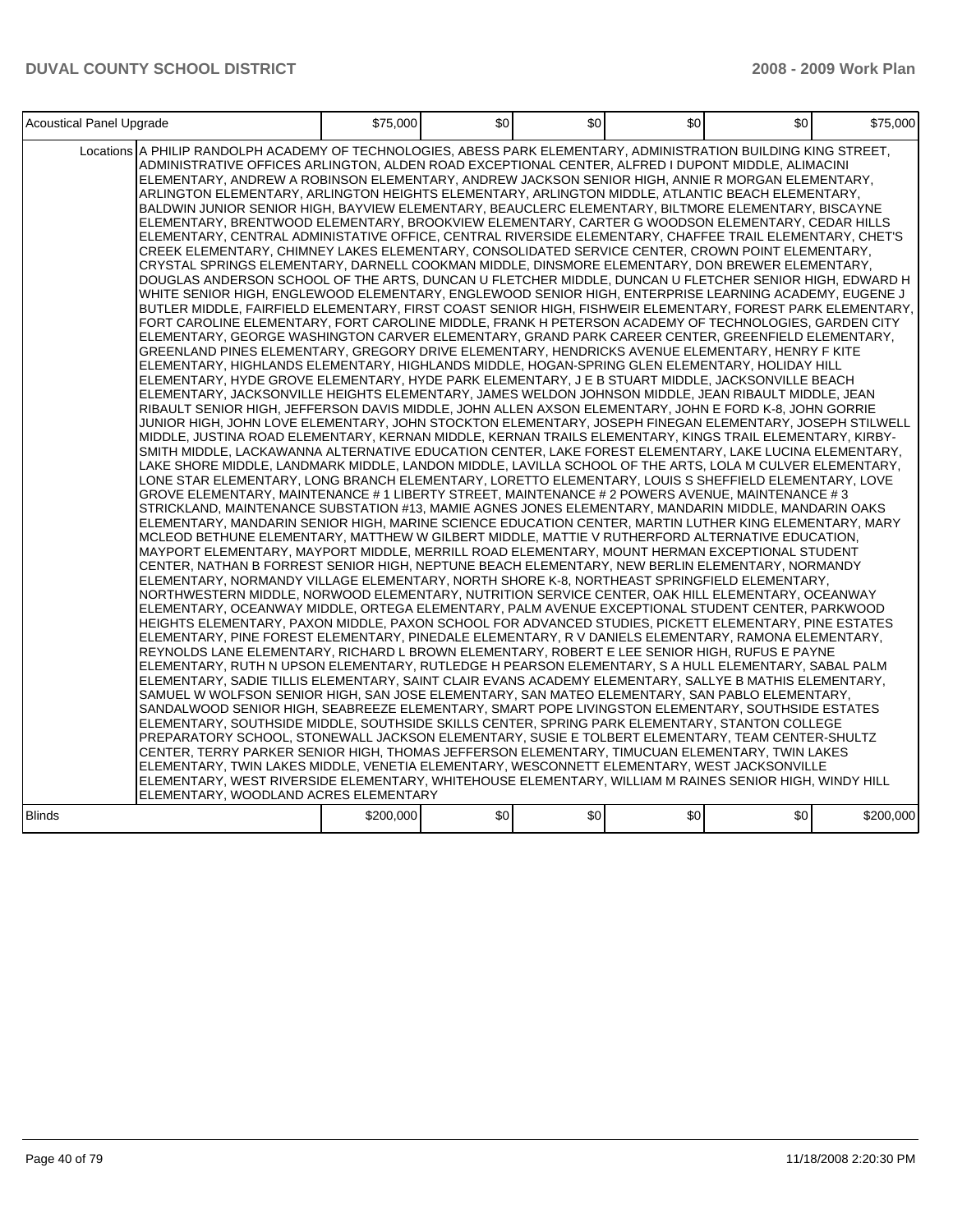|                           | Locations A PHILIP RANDOLPH ACADEMY OF TECHNOLOGIES, ABESS PARK ELEMENTARY, ADMINISTRATION BUILDING KING STREET,<br>ADMINISTRATIVE OFFICES ARLINGTON, ALDEN ROAD EXCEPTIONAL CENTER, ALFRED I DUPONT MIDDLE, ALIMACINI<br>ELEMENTARY, ANDREW A ROBINSON ELEMENTARY, ANDREW JACKSON SENIOR HIGH, ANNIE R MORGAN ELEMENTARY,<br>ARLINGTON ELEMENTARY, ARLINGTON HEIGHTS ELEMENTARY, ARLINGTON MIDDLE, ATLANTIC BEACH ELEMENTARY,<br>BALDWIN JUNIOR SENIOR HIGH, BAYVIEW ELEMENTARY, BEAUCLERC ELEMENTARY, BILTMORE ELEMENTARY, BISCAYNE<br>ELEMENTARY, BRENTWOOD ELEMENTARY, BROOKVIEW ELEMENTARY, CARTER G WOODSON ELEMENTARY, CEDAR HILLS<br>ELEMENTARY, CENTRAL ADMINISTATIVE OFFICE, CENTRAL RIVERSIDE ELEMENTARY, CHAFFEE TRAIL ELEMENTARY, CHET'S<br>CREEK ELEMENTARY, CHIMNEY LAKES ELEMENTARY, CONSOLIDATED SERVICE CENTER, CROWN POINT ELEMENTARY,<br>CRYSTAL SPRINGS ELEMENTARY, DARNELL COOKMAN MIDDLE, DINSMORE ELEMENTARY, DON BREWER ELEMENTARY,<br>DOUGLAS ANDERSON SCHOOL OF THE ARTS, DUNCAN U FLETCHER MIDDLE, DUNCAN U FLETCHER SENIOR HIGH, EDWARD H<br>WHITE SENIOR HIGH, ENGLEWOOD ELEMENTARY, ENGLEWOOD SENIOR HIGH, ENTERPRISE LEARNING ACADEMY, EUGENE J<br>BUTLER MIDDLE, FAIRFIELD ELEMENTARY, FIRST COAST SENIOR HIGH, FISHWEIR ELEMENTARY, FOREST PARK ELEMENTARY,<br>FORT CAROLINE ELEMENTARY, FORT CAROLINE MIDDLE, FRANK H PETERSON ACADEMY OF TECHNOLOGIES, GARDEN CITY<br>ELEMENTARY, GEORGE WASHINGTON CARVER ELEMENTARY, GRAND PARK CAREER CENTER, GREENFIELD ELEMENTARY,<br>GREENLAND PINES ELEMENTARY, GREGORY DRIVE ELEMENTARY, HENDRICKS AVENUE ELEMENTARY, HENRY F KITE<br>ELEMENTARY, HIGHLANDS ELEMENTARY, HIGHLANDS MIDDLE, HOGAN-SPRING GLEN ELEMENTARY, HOLIDAY HILL<br>ELEMENTARY, HYDE GROVE ELEMENTARY, HYDE PARK ELEMENTARY, J E B STUART MIDDLE, JACKSONVILLE BEACH<br>ELEMENTARY, JACKSONVILLE HEIGHTS ELEMENTARY, JAMES WELDON JOHNSON MIDDLE, JEAN RIBAULT MIDDLE, JEAN<br>RIBAULT SENIOR HIGH, JEFFERSON DAVIS MIDDLE, JOHN ALLEN AXSON ELEMENTARY, JOHN E FORD K-8, JOHN GORRIE<br>JUNIOR HIGH, JOHN LOVE ELEMENTARY, JOHN STOCKTON ELEMENTARY, JOSEPH FINEGAN ELEMENTARY, JOSEPH STILWELL<br>MIDDLE, JUSTINA ROAD ELEMENTARY, KERNAN MIDDLE, KERNAN TRAILS ELEMENTARY, KINGS TRAIL ELEMENTARY, KIRBY-<br>SMITH MIDDLE, LACKAWANNA ALTERNATIVE EDUCATION CENTER, LAKE FOREST ELEMENTARY, LAKE LUCINA ELEMENTARY,<br>LAKE SHORE MIDDLE, LANDMARK MIDDLE, LANDON MIDDLE, LAVILLA SCHOOL OF THE ARTS, LOLA M CULVER ELEMENTARY,<br>LONE STAR ELEMENTARY, LONG BRANCH ELEMENTARY, LORETTO ELEMENTARY, LOUIS S SHEFFIELD ELEMENTARY, LOVE<br>GROVE ELEMENTARY, MAINTENANCE # 1 LIBERTY STREET, MAINTENANCE # 2 POWERS AVENUE, MAINTENANCE # 3<br>STRICKLAND, MAINTENANCE SUBSTATION #13, MAMIE AGNES JONES ELEMENTARY, MANDARIN MIDDLE, MANDARIN OAKS<br>ELEMENTARY, MANDARIN SENIOR HIGH, MARINE SCIENCE EDUCATION CENTER, MARTIN LUTHER KING ELEMENTARY, MARY<br>MCLEOD BETHUNE ELEMENTARY, MATTHEW W GILBERT MIDDLE, MATTIE V RUTHERFORD ALTERNATIVE EDUCATION,<br>MAYPORT ELEMENTARY, MAYPORT MIDDLE, MERRILL ROAD ELEMENTARY, MOUNT HERMAN EXCEPTIONAL STUDENT<br>CENTER, NATHAN B FORREST SENIOR HIGH, NEPTUNE BEACH ELEMENTARY, NEW BERLIN ELEMENTARY, NORMANDY<br>ELEMENTARY, NORMANDY VILLAGE ELEMENTARY, NORTH SHORE K-8, NORTHEAST SPRINGFIELD ELEMENTARY,<br>NORTHWESTERN MIDDLE, NORWOOD ELEMENTARY, NUTRITION SERVICE CENTER, OAK HILL ELEMENTARY, OCEANWAY<br>ELEMENTARY, OCEANWAY MIDDLE, ORTEGA ELEMENTARY, PALM AVENUE EXCEPTIONAL STUDENT CENTER, PARKWOOD<br>HEIGHTS ELEMENTARY, PAXON MIDDLE, PAXON SCHOOL FOR ADVANCED STUDIES, PICKETT ELEMENTARY, PINE ESTATES<br>ELEMENTARY, PINE FOREST ELEMENTARY, PINEDALE ELEMENTARY, R V DANIELS ELEMENTARY, RAMONA ELEMENTARY,<br>REYNOLDS LANE ELEMENTARY, RICHARD L BROWN ELEMENTARY, ROBERT E LEE SENIOR HIGH, RUFUS E PAYNE<br>ELEMENTARY, RUTH N UPSON ELEMENTARY, RUTLEDGE H PEARSON ELEMENTARY, S A HULL ELEMENTARY, SABAL PALM<br>ELEMENTARY, SADIE TILLIS ELEMENTARY, SAINT CLAIR EVANS ACADEMY ELEMENTARY, SALLYE B MATHIS ELEMENTARY,<br>SAMUEL W WOLFSON SENIOR HIGH, SAN JOSE ELEMENTARY, SAN MATEO ELEMENTARY, SAN PABLO ELEMENTARY,<br>SANDALWOOD SENIOR HIGH, SEABREEZE ELEMENTARY, SMART POPE LIVINGSTON ELEMENTARY, SOUTHSIDE ESTATES<br>ELEMENTARY, SOUTHSIDE MIDDLE, SOUTHSIDE SKILLS CENTER, SPRING PARK ELEMENTARY, STANTON COLLEGE<br>PREPARATORY SCHOOL, STONEWALL JACKSON ELEMENTARY, SUSIE E TOLBERT ELEMENTARY, TEAM CENTER-SHULTZ<br>CENTER, TERRY PARKER SENIOR HIGH, THOMAS JEFFERSON ELEMENTARY, TIMUCUAN ELEMENTARY, TWIN LAKES<br>ELEMENTARY, TWIN LAKES MIDDLE, VENETIA ELEMENTARY, WESCONNETT ELEMENTARY, WEST JACKSONVILLE<br>ELEMENTARY, WEST RIVERSIDE ELEMENTARY, WHITEHOUSE ELEMENTARY, WILLIAM M RAINES SENIOR HIGH, WINDY HILL<br>ELEMENTARY, WOODLAND ACRES ELEMENTARY |           |     |      |     |     |           |
|---------------------------|-----------------------------------------------------------------------------------------------------------------------------------------------------------------------------------------------------------------------------------------------------------------------------------------------------------------------------------------------------------------------------------------------------------------------------------------------------------------------------------------------------------------------------------------------------------------------------------------------------------------------------------------------------------------------------------------------------------------------------------------------------------------------------------------------------------------------------------------------------------------------------------------------------------------------------------------------------------------------------------------------------------------------------------------------------------------------------------------------------------------------------------------------------------------------------------------------------------------------------------------------------------------------------------------------------------------------------------------------------------------------------------------------------------------------------------------------------------------------------------------------------------------------------------------------------------------------------------------------------------------------------------------------------------------------------------------------------------------------------------------------------------------------------------------------------------------------------------------------------------------------------------------------------------------------------------------------------------------------------------------------------------------------------------------------------------------------------------------------------------------------------------------------------------------------------------------------------------------------------------------------------------------------------------------------------------------------------------------------------------------------------------------------------------------------------------------------------------------------------------------------------------------------------------------------------------------------------------------------------------------------------------------------------------------------------------------------------------------------------------------------------------------------------------------------------------------------------------------------------------------------------------------------------------------------------------------------------------------------------------------------------------------------------------------------------------------------------------------------------------------------------------------------------------------------------------------------------------------------------------------------------------------------------------------------------------------------------------------------------------------------------------------------------------------------------------------------------------------------------------------------------------------------------------------------------------------------------------------------------------------------------------------------------------------------------------------------------------------------------------------------------------------------------------------------------------------------------------------------------------------------------------------------------------------------------------------------------------------------------------------------------------------------------------------------------------------------------------------------------------------------------------------------------------------------------------------------------------------------------------------------------------------------------------------------------------------------------------------------------------------------------------------------------------------------------------------------------------------------------------------------------------------------------------------------------------------------------------------------------------------------------------------------------------------------------------------------------------------------------------------------------------------------------------------------------------------------------------|-----------|-----|------|-----|-----|-----------|
| Electrical Panel          |                                                                                                                                                                                                                                                                                                                                                                                                                                                                                                                                                                                                                                                                                                                                                                                                                                                                                                                                                                                                                                                                                                                                                                                                                                                                                                                                                                                                                                                                                                                                                                                                                                                                                                                                                                                                                                                                                                                                                                                                                                                                                                                                                                                                                                                                                                                                                                                                                                                                                                                                                                                                                                                                                                                                                                                                                                                                                                                                                                                                                                                                                                                                                                                                                                                                                                                                                                                                                                                                                                                                                                                                                                                                                                                                                                                                                                                                                                                                                                                                                                                                                                                                                                                                                                                                                                                                                                                                                                                                                                                                                                                                                                                                                                                                                                                                                                   | \$30,000  | \$0 | \$0  | \$0 | \$0 | \$30,000  |
|                           | Locations WILLIAM M RAINES SENIOR HIGH                                                                                                                                                                                                                                                                                                                                                                                                                                                                                                                                                                                                                                                                                                                                                                                                                                                                                                                                                                                                                                                                                                                                                                                                                                                                                                                                                                                                                                                                                                                                                                                                                                                                                                                                                                                                                                                                                                                                                                                                                                                                                                                                                                                                                                                                                                                                                                                                                                                                                                                                                                                                                                                                                                                                                                                                                                                                                                                                                                                                                                                                                                                                                                                                                                                                                                                                                                                                                                                                                                                                                                                                                                                                                                                                                                                                                                                                                                                                                                                                                                                                                                                                                                                                                                                                                                                                                                                                                                                                                                                                                                                                                                                                                                                                                                                            |           |     |      |     |     |           |
| <b>Electrical Upgrade</b> |                                                                                                                                                                                                                                                                                                                                                                                                                                                                                                                                                                                                                                                                                                                                                                                                                                                                                                                                                                                                                                                                                                                                                                                                                                                                                                                                                                                                                                                                                                                                                                                                                                                                                                                                                                                                                                                                                                                                                                                                                                                                                                                                                                                                                                                                                                                                                                                                                                                                                                                                                                                                                                                                                                                                                                                                                                                                                                                                                                                                                                                                                                                                                                                                                                                                                                                                                                                                                                                                                                                                                                                                                                                                                                                                                                                                                                                                                                                                                                                                                                                                                                                                                                                                                                                                                                                                                                                                                                                                                                                                                                                                                                                                                                                                                                                                                                   | \$50,000  | \$0 | \$0] | \$0 | \$0 | \$50,000  |
| Locations                 | <b>GEORGE WASHINGTON CARVER ELEMENTARY</b>                                                                                                                                                                                                                                                                                                                                                                                                                                                                                                                                                                                                                                                                                                                                                                                                                                                                                                                                                                                                                                                                                                                                                                                                                                                                                                                                                                                                                                                                                                                                                                                                                                                                                                                                                                                                                                                                                                                                                                                                                                                                                                                                                                                                                                                                                                                                                                                                                                                                                                                                                                                                                                                                                                                                                                                                                                                                                                                                                                                                                                                                                                                                                                                                                                                                                                                                                                                                                                                                                                                                                                                                                                                                                                                                                                                                                                                                                                                                                                                                                                                                                                                                                                                                                                                                                                                                                                                                                                                                                                                                                                                                                                                                                                                                                                                        |           |     |      |     |     |           |
| <b>Electrical Upgrade</b> |                                                                                                                                                                                                                                                                                                                                                                                                                                                                                                                                                                                                                                                                                                                                                                                                                                                                                                                                                                                                                                                                                                                                                                                                                                                                                                                                                                                                                                                                                                                                                                                                                                                                                                                                                                                                                                                                                                                                                                                                                                                                                                                                                                                                                                                                                                                                                                                                                                                                                                                                                                                                                                                                                                                                                                                                                                                                                                                                                                                                                                                                                                                                                                                                                                                                                                                                                                                                                                                                                                                                                                                                                                                                                                                                                                                                                                                                                                                                                                                                                                                                                                                                                                                                                                                                                                                                                                                                                                                                                                                                                                                                                                                                                                                                                                                                                                   | \$70,000  | \$0 | \$0] | \$0 | \$0 | \$70,000  |
|                           | Locations STANTON COLLEGE PREPARATORY SCHOOL                                                                                                                                                                                                                                                                                                                                                                                                                                                                                                                                                                                                                                                                                                                                                                                                                                                                                                                                                                                                                                                                                                                                                                                                                                                                                                                                                                                                                                                                                                                                                                                                                                                                                                                                                                                                                                                                                                                                                                                                                                                                                                                                                                                                                                                                                                                                                                                                                                                                                                                                                                                                                                                                                                                                                                                                                                                                                                                                                                                                                                                                                                                                                                                                                                                                                                                                                                                                                                                                                                                                                                                                                                                                                                                                                                                                                                                                                                                                                                                                                                                                                                                                                                                                                                                                                                                                                                                                                                                                                                                                                                                                                                                                                                                                                                                      |           |     |      |     |     |           |
| <b>Stage Drapes</b>       |                                                                                                                                                                                                                                                                                                                                                                                                                                                                                                                                                                                                                                                                                                                                                                                                                                                                                                                                                                                                                                                                                                                                                                                                                                                                                                                                                                                                                                                                                                                                                                                                                                                                                                                                                                                                                                                                                                                                                                                                                                                                                                                                                                                                                                                                                                                                                                                                                                                                                                                                                                                                                                                                                                                                                                                                                                                                                                                                                                                                                                                                                                                                                                                                                                                                                                                                                                                                                                                                                                                                                                                                                                                                                                                                                                                                                                                                                                                                                                                                                                                                                                                                                                                                                                                                                                                                                                                                                                                                                                                                                                                                                                                                                                                                                                                                                                   | \$125,000 | \$0 | \$0] | \$0 | \$0 | \$125,000 |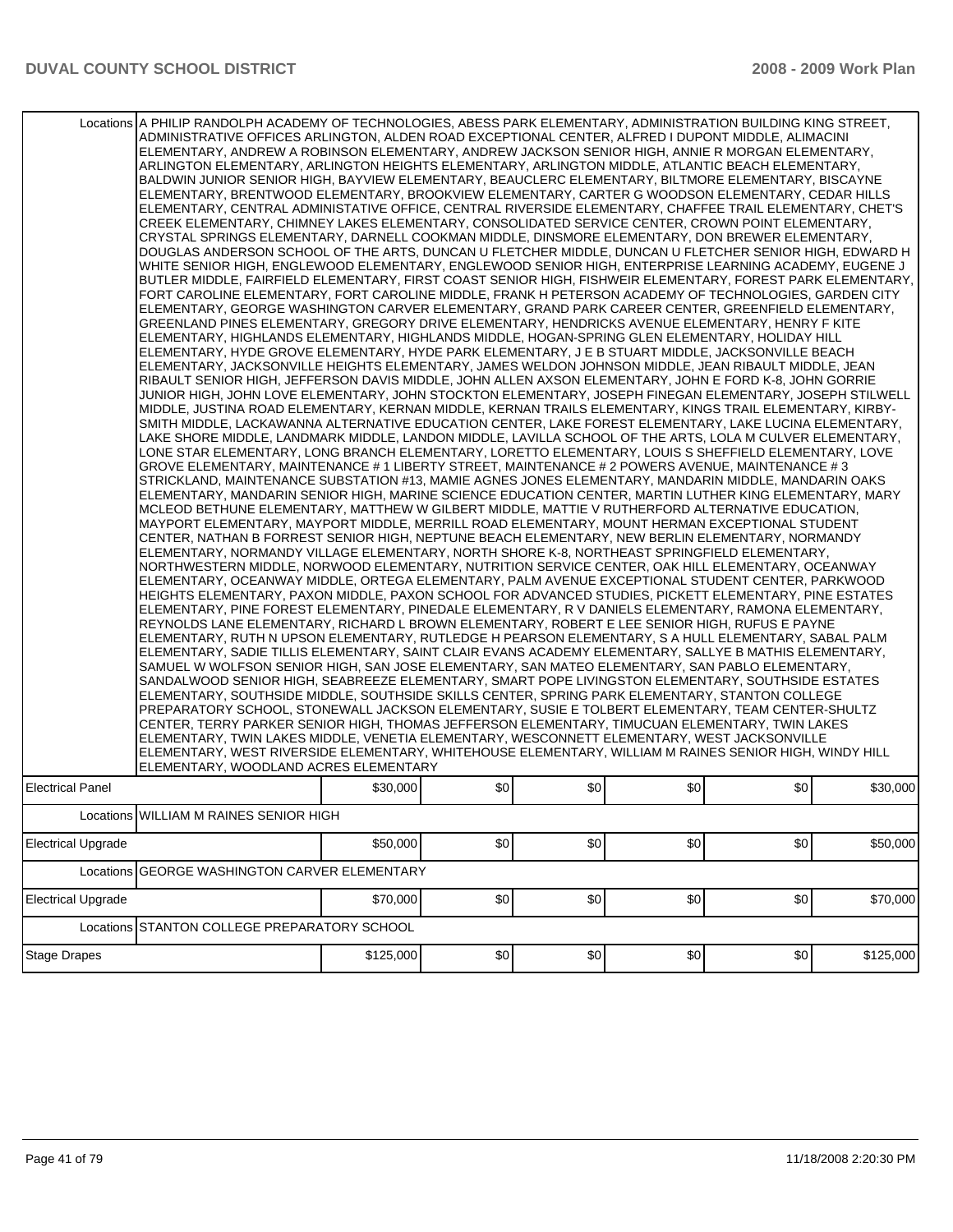| Locations A PHILIP RANDOLPH ACADEMY OF TECHNOLOGIES, ABESS PARK ELEMENTARY, ADMINISTRATION BUILDING KING STREET,<br>ADMINISTRATIVE OFFICES ARLINGTON, ALDEN ROAD EXCEPTIONAL CENTER, ALFRED I DUPONT MIDDLE, ALIMACINI<br>ELEMENTARY, ANDREW A ROBINSON ELEMENTARY, ANDREW JACKSON SENIOR HIGH, ANNIE R MORGAN ELEMENTARY,<br>ARLINGTON ELEMENTARY, ARLINGTON HEIGHTS ELEMENTARY, ARLINGTON MIDDLE, ATLANTIC BEACH ELEMENTARY,<br>BALDWIN JUNIOR SENIOR HIGH, BAYVIEW ELEMENTARY, BEAUCLERC ELEMENTARY, BILTMORE ELEMENTARY, BISCAYNE<br>ELEMENTARY, BRENTWOOD ELEMENTARY, BROOKVIEW ELEMENTARY, CARTER G WOODSON ELEMENTARY, CEDAR HILLS<br>ELEMENTARY, CENTRAL ADMINISTATIVE OFFICE, CENTRAL RIVERSIDE ELEMENTARY, CHAFFEE TRAIL ELEMENTARY, CHET'S<br>CREEK ELEMENTARY, CHIMNEY LAKES ELEMENTARY, CONSOLIDATED SERVICE CENTER, CROWN POINT ELEMENTARY,<br>CRYSTAL SPRINGS ELEMENTARY, DARNELL COOKMAN MIDDLE, DINSMORE ELEMENTARY, DON BREWER ELEMENTARY,<br>DOUGLAS ANDERSON SCHOOL OF THE ARTS, DUNCAN U FLETCHER MIDDLE, DUNCAN U FLETCHER SENIOR HIGH, EDWARD H<br>WHITE SENIOR HIGH, ENGLEWOOD ELEMENTARY, ENGLEWOOD SENIOR HIGH, ENTERPRISE LEARNING ACADEMY, EUGENE J<br>BUTLER MIDDLE, FAIRFIELD ELEMENTARY, FIRST COAST SENIOR HIGH, FISHWEIR ELEMENTARY, FOREST PARK ELEMENTARY,<br>FORT CAROLINE ELEMENTARY, FORT CAROLINE MIDDLE, FRANK H PETERSON ACADEMY OF TECHNOLOGIES, GARDEN CITY<br>ELEMENTARY, GEORGE WASHINGTON CARVER ELEMENTARY, GRAND PARK CAREER CENTER, GREENFIELD ELEMENTARY,<br>GREENLAND PINES ELEMENTARY, GREGORY DRIVE ELEMENTARY, HENDRICKS AVENUE ELEMENTARY, HENRY F KITE<br>IELEMENTARY. HIGHLANDS ELEMENTARY. HIGHLANDS MIDDLE. HOGAN-SPRING GLEN ELEMENTARY. HOLIDAY HILL<br>ELEMENTARY, HYDE GROVE ELEMENTARY, HYDE PARK ELEMENTARY, J E B STUART MIDDLE, JACKSONVILLE BEACH<br>ELEMENTARY, JACKSONVILLE HEIGHTS ELEMENTARY, JAMES WELDON JOHNSON MIDDLE, JEAN RIBAULT MIDDLE, JEAN<br>RIBAULT SENIOR HIGH, JEFFERSON DAVIS MIDDLE, JOHN ALLEN AXSON ELEMENTARY, JOHN E FORD K-8, JOHN GORRIE<br>JUNIOR HIGH, JOHN LOVE ELEMENTARY, JOHN STOCKTON ELEMENTARY, JOSEPH FINEGAN ELEMENTARY, JOSEPH STILWELL<br>MIDDLE, JUSTINA ROAD ELEMENTARY, KERNAN MIDDLE, KERNAN TRAILS ELEMENTARY, KINGS TRAIL ELEMENTARY, KIRBY-<br>SMITH MIDDLE, LACKAWANNA ALTERNATIVE EDUCATION CENTER, LAKE FOREST ELEMENTARY, LAKE LUCINA ELEMENTARY.<br>LAKE SHORE MIDDLE, LANDMARK MIDDLE, LANDON MIDDLE, LAVILLA SCHOOL OF THE ARTS, LOLA M CULVER ELEMENTARY,<br>LONE STAR ELEMENTARY, LONG BRANCH ELEMENTARY, LORETTO ELEMENTARY, LOUIS S SHEFFIELD ELEMENTARY, LOVE<br>GROVE ELEMENTARY, MAINTENANCE # 1 LIBERTY STREET, MAINTENANCE # 2 POWERS AVENUE, MAINTENANCE # 3<br>STRICKLAND, MAINTENANCE SUBSTATION #13, MAMIE AGNES JONES ELEMENTARY, MANDARIN MIDDLE, MANDARIN OAKS<br>IELEMENTARY. MANDARIN SENIOR HIGH. MARINE SCIENCE EDUCATION CENTER. MARTIN LUTHER KING ELEMENTARY. MARY<br>MCLEOD BETHUNE ELEMENTARY, MATTHEW W GILBERT MIDDLE, MATTIE V RUTHERFORD ALTERNATIVE EDUCATION,<br>MAYPORT ELEMENTARY, MAYPORT MIDDLE, MERRILL ROAD ELEMENTARY, MOUNT HERMAN EXCEPTIONAL STUDENT<br>CENTER, NATHAN B FORREST SENIOR HIGH, NEPTUNE BEACH ELEMENTARY, NEW BERLIN ELEMENTARY, NORMANDY<br>ELEMENTARY, NORMANDY VILLAGE ELEMENTARY, NORTH SHORE K-8, NORTHEAST SPRINGFIELD ELEMENTARY,<br>NORTHWESTERN MIDDLE, NORWOOD ELEMENTARY, NUTRITION SERVICE CENTER, OAK HILL ELEMENTARY, OCEANWAY<br>ELEMENTARY. OCEANWAY MIDDLE. ORTEGA ELEMENTARY. PALM AVENUE EXCEPTIONAL STUDENT CENTER. PARKWOOD<br>HEIGHTS ELEMENTARY, PAXON MIDDLE, PAXON SCHOOL FOR ADVANCED STUDIES, PICKETT ELEMENTARY, PINE ESTATES<br>ELEMENTARY, PINE FOREST ELEMENTARY, PINEDALE ELEMENTARY, R V DANIELS ELEMENTARY, RAMONA ELEMENTARY,<br>REYNOLDS LANE ELEMENTARY, RICHARD L BROWN ELEMENTARY, ROBERT E LEE SENIOR HIGH, RUFUS E PAYNE<br>ELEMENTARY, RUTH N UPSON ELEMENTARY, RUTLEDGE H PEARSON ELEMENTARY, S A HULL ELEMENTARY, SABAL PALM <br>ELEMENTARY, SADIE TILLIS ELEMENTARY, SAINT CLAIR EVANS ACADEMY ELEMENTARY, SALLYE B MATHIS ELEMENTARY,<br>SAMUEL W WOLFSON SENIOR HIGH, SAN JOSE ELEMENTARY, SAN MATEO ELEMENTARY, SAN PABLO ELEMENTARY,<br>SANDALWOOD SENIOR HIGH, SEABREEZE ELEMENTARY, SMART POPE LIVINGSTON ELEMENTARY, SOUTHSIDE ESTATES<br>ELEMENTARY, SOUTHSIDE MIDDLE, SOUTHSIDE SKILLS CENTER, SPRING PARK ELEMENTARY, STANTON COLLEGE<br>PREPARATORY SCHOOL, STONEWALL JACKSON ELEMENTARY, SUSIE E TOLBERT ELEMENTARY, TEAM CENTER-SHULTZ<br>ICENTER, TERRY PARKER SENIOR HIGH, THOMAS JEFFERSON ELEMENTARY, TIMUCUAN ELEMENTARY, TWIN LAKES<br>ELEMENTARY, TWIN LAKES MIDDLE, VENETIA ELEMENTARY, WESCONNETT ELEMENTARY, WEST JACKSONVILLE<br>ELEMENTARY, WEST RIVERSIDE ELEMENTARY, WHITEHOUSE ELEMENTARY, WILLIAM M RAINES SENIOR HIGH, WINDY HILL<br>ELEMENTARY, WOODLAND ACRES ELEMENTARY |           |     |     |     |     |           |
|---------------------------------------------------------------------------------------------------------------------------------------------------------------------------------------------------------------------------------------------------------------------------------------------------------------------------------------------------------------------------------------------------------------------------------------------------------------------------------------------------------------------------------------------------------------------------------------------------------------------------------------------------------------------------------------------------------------------------------------------------------------------------------------------------------------------------------------------------------------------------------------------------------------------------------------------------------------------------------------------------------------------------------------------------------------------------------------------------------------------------------------------------------------------------------------------------------------------------------------------------------------------------------------------------------------------------------------------------------------------------------------------------------------------------------------------------------------------------------------------------------------------------------------------------------------------------------------------------------------------------------------------------------------------------------------------------------------------------------------------------------------------------------------------------------------------------------------------------------------------------------------------------------------------------------------------------------------------------------------------------------------------------------------------------------------------------------------------------------------------------------------------------------------------------------------------------------------------------------------------------------------------------------------------------------------------------------------------------------------------------------------------------------------------------------------------------------------------------------------------------------------------------------------------------------------------------------------------------------------------------------------------------------------------------------------------------------------------------------------------------------------------------------------------------------------------------------------------------------------------------------------------------------------------------------------------------------------------------------------------------------------------------------------------------------------------------------------------------------------------------------------------------------------------------------------------------------------------------------------------------------------------------------------------------------------------------------------------------------------------------------------------------------------------------------------------------------------------------------------------------------------------------------------------------------------------------------------------------------------------------------------------------------------------------------------------------------------------------------------------------------------------------------------------------------------------------------------------------------------------------------------------------------------------------------------------------------------------------------------------------------------------------------------------------------------------------------------------------------------------------------------------------------------------------------------------------------------------------------------------------------------------------------------------------------------------------------------------------------------------------------------------------------------------------------------------------------------------------------------------------------------------------------------------------------------------------------------------------------------------------------------------------------------------------------------------------------------------------------------------------------------------------------------------------------------------------------------|-----------|-----|-----|-----|-----|-----------|
| Relocatable Maintenance                                                                                                                                                                                                                                                                                                                                                                                                                                                                                                                                                                                                                                                                                                                                                                                                                                                                                                                                                                                                                                                                                                                                                                                                                                                                                                                                                                                                                                                                                                                                                                                                                                                                                                                                                                                                                                                                                                                                                                                                                                                                                                                                                                                                                                                                                                                                                                                                                                                                                                                                                                                                                                                                                                                                                                                                                                                                                                                                                                                                                                                                                                                                                                                                                                                                                                                                                                                                                                                                                                                                                                                                                                                                                                                                                                                                                                                                                                                                                                                                                                                                                                                                                                                                                                                                                                                                                                                                                                                                                                                                                                                                                                                                                                                                                                                                               | \$150,000 | \$0 | \$0 | \$0 | \$0 | \$150,000 |
|                                                                                                                                                                                                                                                                                                                                                                                                                                                                                                                                                                                                                                                                                                                                                                                                                                                                                                                                                                                                                                                                                                                                                                                                                                                                                                                                                                                                                                                                                                                                                                                                                                                                                                                                                                                                                                                                                                                                                                                                                                                                                                                                                                                                                                                                                                                                                                                                                                                                                                                                                                                                                                                                                                                                                                                                                                                                                                                                                                                                                                                                                                                                                                                                                                                                                                                                                                                                                                                                                                                                                                                                                                                                                                                                                                                                                                                                                                                                                                                                                                                                                                                                                                                                                                                                                                                                                                                                                                                                                                                                                                                                                                                                                                                                                                                                                                       |           |     |     |     |     |           |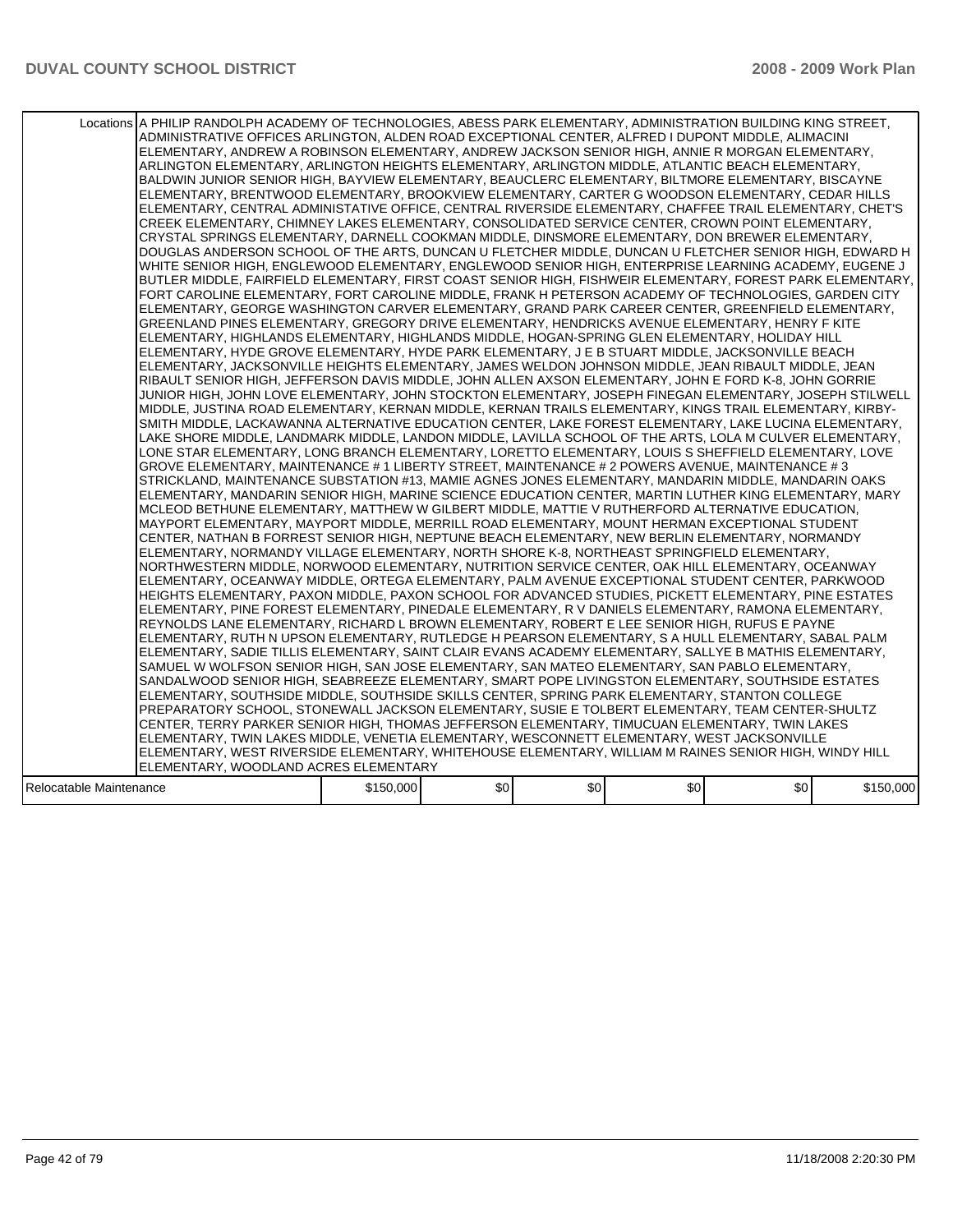| Locations A PHILIP RANDOLPH ACADEMY OF TECHNOLOGIES, ABESS PARK ELEMENTARY, ADMINISTRATION BUILDING KING STREET,<br>ADMINISTRATIVE OFFICES ARLINGTON, ALDEN ROAD EXCEPTIONAL CENTER, ALFRED I DUPONT MIDDLE, ALIMACINI<br>ELEMENTARY, ANDREW A ROBINSON ELEMENTARY, ANDREW JACKSON SENIOR HIGH, ANNIE R MORGAN ELEMENTARY,<br>ARLINGTON ELEMENTARY, ARLINGTON HEIGHTS ELEMENTARY, ARLINGTON MIDDLE, ATLANTIC BEACH ELEMENTARY,<br>BALDWIN JUNIOR SENIOR HIGH, BAYVIEW ELEMENTARY, BEAUCLERC ELEMENTARY, BILTMORE ELEMENTARY, BISCAYNE<br>ELEMENTARY, BRENTWOOD ELEMENTARY, BROOKVIEW ELEMENTARY, CARTER G WOODSON ELEMENTARY, CEDAR HILLS<br>ELEMENTARY, CENTRAL ADMINISTATIVE OFFICE, CENTRAL RIVERSIDE ELEMENTARY, CHAFFEE TRAIL ELEMENTARY, CHET'S<br>CREEK ELEMENTARY, CHIMNEY LAKES ELEMENTARY, CONSOLIDATED SERVICE CENTER, CROWN POINT ELEMENTARY,<br>CRYSTAL SPRINGS ELEMENTARY, DARNELL COOKMAN MIDDLE, DINSMORE ELEMENTARY, DON BREWER ELEMENTARY,<br>DOUGLAS ANDERSON SCHOOL OF THE ARTS, DUNCAN U FLETCHER MIDDLE, DUNCAN U FLETCHER SENIOR HIGH, EDWARD H<br>WHITE SENIOR HIGH, ENGLEWOOD ELEMENTARY, ENGLEWOOD SENIOR HIGH, ENTERPRISE LEARNING ACADEMY, EUGENE J<br>BUTLER MIDDLE, FAIRFIELD ELEMENTARY, FIRST COAST SENIOR HIGH, FISHWEIR ELEMENTARY, FOREST PARK ELEMENTARY,<br>FORT CAROLINE ELEMENTARY, FORT CAROLINE MIDDLE, FRANK H PETERSON ACADEMY OF TECHNOLOGIES, GARDEN CITY<br>ELEMENTARY, GEORGE WASHINGTON CARVER ELEMENTARY, GRAND PARK CAREER CENTER, GREENFIELD ELEMENTARY,<br>GREENLAND PINES ELEMENTARY, GREGORY DRIVE ELEMENTARY, HENDRICKS AVENUE ELEMENTARY, HENRY F KITE<br>ELEMENTARY, HIGHLANDS ELEMENTARY, HIGHLANDS MIDDLE, HOGAN-SPRING GLEN ELEMENTARY, HOLIDAY HILL<br>ELEMENTARY, HYDE GROVE ELEMENTARY, HYDE PARK ELEMENTARY, J E B STUART MIDDLE, JACKSONVILLE BEACH<br>ELEMENTARY, JACKSONVILLE HEIGHTS ELEMENTARY, JAMES WELDON JOHNSON MIDDLE, JEAN RIBAULT MIDDLE, JEAN<br>RIBAULT SENIOR HIGH, JEFFERSON DAVIS MIDDLE, JOHN ALLEN AXSON ELEMENTARY, JOHN E FORD K-8, JOHN GORRIE<br>JUNIOR HIGH, JOHN LOVE ELEMENTARY, JOHN STOCKTON ELEMENTARY, JOSEPH FINEGAN ELEMENTARY, JOSEPH STILWELL<br>MIDDLE, JUSTINA ROAD ELEMENTARY, KERNAN MIDDLE, KERNAN TRAILS ELEMENTARY, KINGS TRAIL ELEMENTARY, KIRBY-<br>SMITH MIDDLE, LACKAWANNA ALTERNATIVE EDUCATION CENTER, LAKE FOREST ELEMENTARY, LAKE LUCINA ELEMENTARY,<br>LAKE SHORE MIDDLE, LANDMARK MIDDLE, LANDON MIDDLE, LAVILLA SCHOOL OF THE ARTS, LOLA M CULVER ELEMENTARY,<br>LONE STAR ELEMENTARY, LONG BRANCH ELEMENTARY, LORETTO ELEMENTARY, LOUIS S SHEFFIELD ELEMENTARY, LOVE<br>GROVE ELEMENTARY, MAINTENANCE # 1 LIBERTY STREET, MAINTENANCE # 2 POWERS AVENUE, MAINTENANCE # 3<br>STRICKLAND, MAINTENANCE SUBSTATION #13, MAMIE AGNES JONES ELEMENTARY, MANDARIN MIDDLE, MANDARIN OAKS<br>IELEMENTARY, MANDARIN SENIOR HIGH, MARINE SCIENCE EDUCATION CENTER, MARTIN LUTHER KING ELEMENTARY, MARY<br>MCLEOD BETHUNE ELEMENTARY, MATTHEW W GILBERT MIDDLE, MATTIE V RUTHERFORD ALTERNATIVE EDUCATION,<br>MAYPORT ELEMENTARY, MAYPORT MIDDLE, MERRILL ROAD ELEMENTARY, MOUNT HERMAN EXCEPTIONAL STUDENT<br>CENTER, NATHAN B FORREST SENIOR HIGH, NEPTUNE BEACH ELEMENTARY, NEW BERLIN ELEMENTARY, NORMANDY<br>ELEMENTARY, NORMANDY VILLAGE ELEMENTARY, NORTH SHORE K-8, NORTHEAST SPRINGFIELD ELEMENTARY,<br>NORTHWESTERN MIDDLE, NORWOOD ELEMENTARY, NUTRITION SERVICE CENTER, OAK HILL ELEMENTARY, OCEANWAY<br>ELEMENTARY, OCEANWAY MIDDLE, ORTEGA ELEMENTARY, PALM AVENUE EXCEPTIONAL STUDENT CENTER, PARKWOOD<br>HEIGHTS ELEMENTARY, PAXON MIDDLE, PAXON SCHOOL FOR ADVANCED STUDIES, PICKETT ELEMENTARY, PINE ESTATES<br>ELEMENTARY, PINE FOREST ELEMENTARY, PINEDALE ELEMENTARY, R V DANIELS ELEMENTARY, RAMONA ELEMENTARY,<br>REYNOLDS LANE ELEMENTARY, RICHARD L BROWN ELEMENTARY, ROBERT E LEE SENIOR HIGH, RUFUS E PAYNE<br>ELEMENTARY, RUTH N UPSON ELEMENTARY, RUTLEDGE H PEARSON ELEMENTARY, S A HULL ELEMENTARY, SABAL PALM<br>ELEMENTARY, SADIE TILLIS ELEMENTARY, SAINT CLAIR EVANS ACADEMY ELEMENTARY, SALLYE B MATHIS ELEMENTARY,<br>SAMUEL W WOLFSON SENIOR HIGH, SAN JOSE ELEMENTARY, SAN MATEO ELEMENTARY, SAN PABLO ELEMENTARY,<br>SANDALWOOD SENIOR HIGH, SEABREEZE ELEMENTARY, SMART POPE LIVINGSTON ELEMENTARY, SOUTHSIDE ESTATES<br>ELEMENTARY, SOUTHSIDE MIDDLE, SOUTHSIDE SKILLS CENTER, SPRING PARK ELEMENTARY, STANTON COLLEGE<br>PREPARATORY SCHOOL, STONEWALL JACKSON ELEMENTARY, SUSIE E TOLBERT ELEMENTARY, TEAM CENTER-SHULTZ<br>CENTER, TERRY PARKER SENIOR HIGH, THOMAS JEFFERSON ELEMENTARY, TIMUCUAN ELEMENTARY, TWIN LAKES<br>ELEMENTARY, TWIN LAKES MIDDLE, VENETIA ELEMENTARY, WESCONNETT ELEMENTARY, WEST JACKSONVILLE<br>ELEMENTARY, WEST RIVERSIDE ELEMENTARY, WHITEHOUSE ELEMENTARY, WILLIAM M RAINES SENIOR HIGH, WINDY HILL<br>ELEMENTARY, WOODLAND ACRES ELEMENTARY<br>\$0<br>\$0<br>\$0<br>\$0<br>\$300,000<br>Repair Gym Floors |  |  |  |           |
|--------------------------------------------------------------------------------------------------------------------------------------------------------------------------------------------------------------------------------------------------------------------------------------------------------------------------------------------------------------------------------------------------------------------------------------------------------------------------------------------------------------------------------------------------------------------------------------------------------------------------------------------------------------------------------------------------------------------------------------------------------------------------------------------------------------------------------------------------------------------------------------------------------------------------------------------------------------------------------------------------------------------------------------------------------------------------------------------------------------------------------------------------------------------------------------------------------------------------------------------------------------------------------------------------------------------------------------------------------------------------------------------------------------------------------------------------------------------------------------------------------------------------------------------------------------------------------------------------------------------------------------------------------------------------------------------------------------------------------------------------------------------------------------------------------------------------------------------------------------------------------------------------------------------------------------------------------------------------------------------------------------------------------------------------------------------------------------------------------------------------------------------------------------------------------------------------------------------------------------------------------------------------------------------------------------------------------------------------------------------------------------------------------------------------------------------------------------------------------------------------------------------------------------------------------------------------------------------------------------------------------------------------------------------------------------------------------------------------------------------------------------------------------------------------------------------------------------------------------------------------------------------------------------------------------------------------------------------------------------------------------------------------------------------------------------------------------------------------------------------------------------------------------------------------------------------------------------------------------------------------------------------------------------------------------------------------------------------------------------------------------------------------------------------------------------------------------------------------------------------------------------------------------------------------------------------------------------------------------------------------------------------------------------------------------------------------------------------------------------------------------------------------------------------------------------------------------------------------------------------------------------------------------------------------------------------------------------------------------------------------------------------------------------------------------------------------------------------------------------------------------------------------------------------------------------------------------------------------------------------------------------------------------------------------------------------------------------------------------------------------------------------------------------------------------------------------------------------------------------------------------------------------------------------------------------------------------------------------------------------------------------------------------------------------------------------------------------------------------------------------------------------------------------------------------------------------------------------------------------------------------------------------|--|--|--|-----------|
|                                                                                                                                                                                                                                                                                                                                                                                                                                                                                                                                                                                                                                                                                                                                                                                                                                                                                                                                                                                                                                                                                                                                                                                                                                                                                                                                                                                                                                                                                                                                                                                                                                                                                                                                                                                                                                                                                                                                                                                                                                                                                                                                                                                                                                                                                                                                                                                                                                                                                                                                                                                                                                                                                                                                                                                                                                                                                                                                                                                                                                                                                                                                                                                                                                                                                                                                                                                                                                                                                                                                                                                                                                                                                                                                                                                                                                                                                                                                                                                                                                                                                                                                                                                                                                                                                                                                                                                                                                                                                                                                                                                                                                                                                                                                                                                                                                                                                                  |  |  |  |           |
|                                                                                                                                                                                                                                                                                                                                                                                                                                                                                                                                                                                                                                                                                                                                                                                                                                                                                                                                                                                                                                                                                                                                                                                                                                                                                                                                                                                                                                                                                                                                                                                                                                                                                                                                                                                                                                                                                                                                                                                                                                                                                                                                                                                                                                                                                                                                                                                                                                                                                                                                                                                                                                                                                                                                                                                                                                                                                                                                                                                                                                                                                                                                                                                                                                                                                                                                                                                                                                                                                                                                                                                                                                                                                                                                                                                                                                                                                                                                                                                                                                                                                                                                                                                                                                                                                                                                                                                                                                                                                                                                                                                                                                                                                                                                                                                                                                                                                                  |  |  |  | \$300,000 |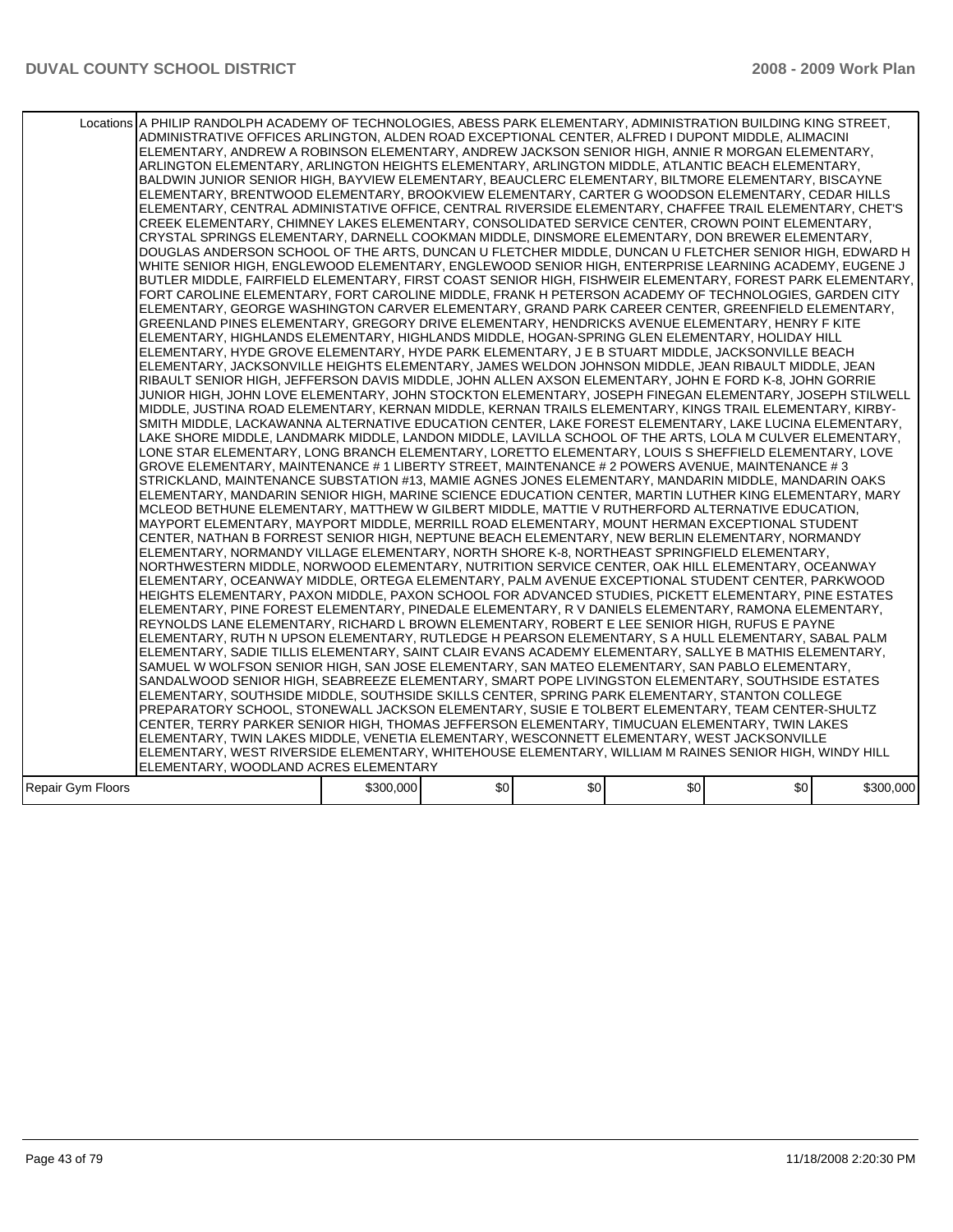|                   | Locations A PHILIP RANDOLPH ACADEMY OF TECHNOLOGIES, ABESS PARK ELEMENTARY, ADMINISTRATION BUILDING KING STREET,<br>ADMINISTRATIVE OFFICES ARLINGTON, ALDEN ROAD EXCEPTIONAL CENTER, ALFRED I DUPONT MIDDLE, ALIMACINI<br>ELEMENTARY, ANDREW A ROBINSON ELEMENTARY, ANDREW JACKSON SENIOR HIGH, ANNIE R MORGAN ELEMENTARY,<br>ARLINGTON ELEMENTARY, ARLINGTON HEIGHTS ELEMENTARY, ARLINGTON MIDDLE, ATLANTIC BEACH ELEMENTARY,<br>BALDWIN JUNIOR SENIOR HIGH, BAYVIEW ELEMENTARY, BEAUCLERC ELEMENTARY, BILTMORE ELEMENTARY, BISCAYNE<br>ELEMENTARY, BRENTWOOD ELEMENTARY, BROOKVIEW ELEMENTARY, CARTER G WOODSON ELEMENTARY, CEDAR HILLS<br>ELEMENTARY, CENTRAL ADMINISTATIVE OFFICE, CENTRAL RIVERSIDE ELEMENTARY, CHAFFEE TRAIL ELEMENTARY, CHET'S<br>CREEK ELEMENTARY, CHIMNEY LAKES ELEMENTARY, CONSOLIDATED SERVICE CENTER, CROWN POINT ELEMENTARY,<br>CRYSTAL SPRINGS ELEMENTARY, DARNELL COOKMAN MIDDLE, DINSMORE ELEMENTARY, DON BREWER ELEMENTARY,<br>DOUGLAS ANDERSON SCHOOL OF THE ARTS, DUNCAN U FLETCHER MIDDLE, DUNCAN U FLETCHER SENIOR HIGH, EDWARD H<br>WHITE SENIOR HIGH, ENGLEWOOD ELEMENTARY, ENGLEWOOD SENIOR HIGH, ENTERPRISE LEARNING ACADEMY, EUGENE J<br>BUTLER MIDDLE, FAIRFIELD ELEMENTARY, FIRST COAST SENIOR HIGH, FISHWEIR ELEMENTARY, FOREST PARK ELEMENTARY,<br>FORT CAROLINE ELEMENTARY, FORT CAROLINE MIDDLE, FRANK H PETERSON ACADEMY OF TECHNOLOGIES, GARDEN CITY<br>ELEMENTARY, GEORGE WASHINGTON CARVER ELEMENTARY, GRAND PARK CAREER CENTER, GREENFIELD ELEMENTARY,<br>GREENLAND PINES ELEMENTARY, GREGORY DRIVE ELEMENTARY, HENDRICKS AVENUE ELEMENTARY, HENRY F KITE<br>IELEMENTARY. HIGHLANDS ELEMENTARY. HIGHLANDS MIDDLE. HOGAN-SPRING GLEN ELEMENTARY. HOLIDAY HILL<br>ELEMENTARY, HYDE GROVE ELEMENTARY, HYDE PARK ELEMENTARY, J E B STUART MIDDLE, JACKSONVILLE BEACH<br>ELEMENTARY, JACKSONVILLE HEIGHTS ELEMENTARY, JAMES WELDON JOHNSON MIDDLE, JEAN RIBAULT MIDDLE, JEAN<br>RIBAULT SENIOR HIGH, JEFFERSON DAVIS MIDDLE, JOHN ALLEN AXSON ELEMENTARY, JOHN E FORD K-8, JOHN GORRIE<br>JUNIOR HIGH, JOHN LOVE ELEMENTARY, JOHN STOCKTON ELEMENTARY, JOSEPH FINEGAN ELEMENTARY, JOSEPH STILWELL<br>MIDDLE, JUSTINA ROAD ELEMENTARY, KERNAN MIDDLE, KERNAN TRAILS ELEMENTARY, KINGS TRAIL ELEMENTARY, KIRBY-<br>SMITH MIDDLE, LACKAWANNA ALTERNATIVE EDUCATION CENTER, LAKE FOREST ELEMENTARY, LAKE LUCINA ELEMENTARY.<br>LAKE SHORE MIDDLE, LANDMARK MIDDLE, LANDON MIDDLE, LAVILLA SCHOOL OF THE ARTS, LOLA M CULVER ELEMENTARY,<br>LONE STAR ELEMENTARY, LONG BRANCH ELEMENTARY, LORETTO ELEMENTARY, LOUIS S SHEFFIELD ELEMENTARY, LOVE<br>GROVE ELEMENTARY, MAINTENANCE # 1 LIBERTY STREET, MAINTENANCE # 2 POWERS AVENUE, MAINTENANCE # 3<br>STRICKLAND, MAINTENANCE SUBSTATION #13, MAMIE AGNES JONES ELEMENTARY, MANDARIN MIDDLE, MANDARIN OAKS<br>IELEMENTARY. MANDARIN SENIOR HIGH. MARINE SCIENCE EDUCATION CENTER. MARTIN LUTHER KING ELEMENTARY. MARY<br>MCLEOD BETHUNE ELEMENTARY, MATTHEW W GILBERT MIDDLE, MATTIE V RUTHERFORD ALTERNATIVE EDUCATION,<br>MAYPORT ELEMENTARY, MAYPORT MIDDLE, MERRILL ROAD ELEMENTARY, MOUNT HERMAN EXCEPTIONAL STUDENT<br>CENTER, NATHAN B FORREST SENIOR HIGH, NEPTUNE BEACH ELEMENTARY, NEW BERLIN ELEMENTARY, NORMANDY<br>ELEMENTARY, NORMANDY VILLAGE ELEMENTARY, NORTH SHORE K-8, NORTHEAST SPRINGFIELD ELEMENTARY,<br>NORTHWESTERN MIDDLE, NORWOOD ELEMENTARY, NUTRITION SERVICE CENTER, OAK HILL ELEMENTARY, OCEANWAY<br>ELEMENTARY. OCEANWAY MIDDLE. ORTEGA ELEMENTARY. PALM AVENUE EXCEPTIONAL STUDENT CENTER. PARKWOOD<br>HEIGHTS ELEMENTARY, PAXON MIDDLE, PAXON SCHOOL FOR ADVANCED STUDIES, PICKETT ELEMENTARY, PINE ESTATES<br>ELEMENTARY, PINE FOREST ELEMENTARY, PINEDALE ELEMENTARY, R V DANIELS ELEMENTARY, RAMONA ELEMENTARY,<br>REYNOLDS LANE ELEMENTARY, RICHARD L BROWN ELEMENTARY, ROBERT E LEE SENIOR HIGH, RUFUS E PAYNE<br>ELEMENTARY, RUTH N UPSON ELEMENTARY, RUTLEDGE H PEARSON ELEMENTARY, S A HULL ELEMENTARY, SABAL PALM <br>ELEMENTARY, SADIE TILLIS ELEMENTARY, SAINT CLAIR EVANS ACADEMY ELEMENTARY, SALLYE B MATHIS ELEMENTARY,<br>SAMUEL W WOLFSON SENIOR HIGH, SAN JOSE ELEMENTARY, SAN MATEO ELEMENTARY, SAN PABLO ELEMENTARY,<br>SANDALWOOD SENIOR HIGH, SEABREEZE ELEMENTARY, SMART POPE LIVINGSTON ELEMENTARY, SOUTHSIDE ESTATES<br>ELEMENTARY, SOUTHSIDE MIDDLE, SOUTHSIDE SKILLS CENTER, SPRING PARK ELEMENTARY, STANTON COLLEGE<br>PREPARATORY SCHOOL, STONEWALL JACKSON ELEMENTARY, SUSIE E TOLBERT ELEMENTARY, TEAM CENTER-SHULTZ<br>CENTER, TERRY PARKER SENIOR HIGH, THOMAS JEFFERSON ELEMENTARY, TIMUCUAN ELEMENTARY, TWIN LAKES<br>ELEMENTARY, TWIN LAKES MIDDLE, VENETIA ELEMENTARY, WESCONNETT ELEMENTARY, WEST JACKSONVILLE<br>ELEMENTARY, WEST RIVERSIDE ELEMENTARY, WHITEHOUSE ELEMENTARY, WILLIAM M RAINES SENIOR HIGH, WINDY HILL<br>ELEMENTARY, WOODLAND ACRES ELEMENTARY |           |     |     |     |     |           |
|-------------------|--------------------------------------------------------------------------------------------------------------------------------------------------------------------------------------------------------------------------------------------------------------------------------------------------------------------------------------------------------------------------------------------------------------------------------------------------------------------------------------------------------------------------------------------------------------------------------------------------------------------------------------------------------------------------------------------------------------------------------------------------------------------------------------------------------------------------------------------------------------------------------------------------------------------------------------------------------------------------------------------------------------------------------------------------------------------------------------------------------------------------------------------------------------------------------------------------------------------------------------------------------------------------------------------------------------------------------------------------------------------------------------------------------------------------------------------------------------------------------------------------------------------------------------------------------------------------------------------------------------------------------------------------------------------------------------------------------------------------------------------------------------------------------------------------------------------------------------------------------------------------------------------------------------------------------------------------------------------------------------------------------------------------------------------------------------------------------------------------------------------------------------------------------------------------------------------------------------------------------------------------------------------------------------------------------------------------------------------------------------------------------------------------------------------------------------------------------------------------------------------------------------------------------------------------------------------------------------------------------------------------------------------------------------------------------------------------------------------------------------------------------------------------------------------------------------------------------------------------------------------------------------------------------------------------------------------------------------------------------------------------------------------------------------------------------------------------------------------------------------------------------------------------------------------------------------------------------------------------------------------------------------------------------------------------------------------------------------------------------------------------------------------------------------------------------------------------------------------------------------------------------------------------------------------------------------------------------------------------------------------------------------------------------------------------------------------------------------------------------------------------------------------------------------------------------------------------------------------------------------------------------------------------------------------------------------------------------------------------------------------------------------------------------------------------------------------------------------------------------------------------------------------------------------------------------------------------------------------------------------------------------------------------------------------------------------------------------------------------------------------------------------------------------------------------------------------------------------------------------------------------------------------------------------------------------------------------------------------------------------------------------------------------------------------------------------------------------------------------------------------------------------------------------------------------------------------------------------|-----------|-----|-----|-----|-----|-----------|
| Elevator Upgrades |                                                                                                                                                                                                                                                                                                                                                                                                                                                                                                                                                                                                                                                                                                                                                                                                                                                                                                                                                                                                                                                                                                                                                                                                                                                                                                                                                                                                                                                                                                                                                                                                                                                                                                                                                                                                                                                                                                                                                                                                                                                                                                                                                                                                                                                                                                                                                                                                                                                                                                                                                                                                                                                                                                                                                                                                                                                                                                                                                                                                                                                                                                                                                                                                                                                                                                                                                                                                                                                                                                                                                                                                                                                                                                                                                                                                                                                                                                                                                                                                                                                                                                                                                                                                                                                                                                                                                                                                                                                                                                                                                                                                                                                                                                                                                                                                                                      | \$175,000 | \$0 | \$0 | \$0 | \$0 | \$175,000 |
|                   |                                                                                                                                                                                                                                                                                                                                                                                                                                                                                                                                                                                                                                                                                                                                                                                                                                                                                                                                                                                                                                                                                                                                                                                                                                                                                                                                                                                                                                                                                                                                                                                                                                                                                                                                                                                                                                                                                                                                                                                                                                                                                                                                                                                                                                                                                                                                                                                                                                                                                                                                                                                                                                                                                                                                                                                                                                                                                                                                                                                                                                                                                                                                                                                                                                                                                                                                                                                                                                                                                                                                                                                                                                                                                                                                                                                                                                                                                                                                                                                                                                                                                                                                                                                                                                                                                                                                                                                                                                                                                                                                                                                                                                                                                                                                                                                                                                      |           |     |     |     |     |           |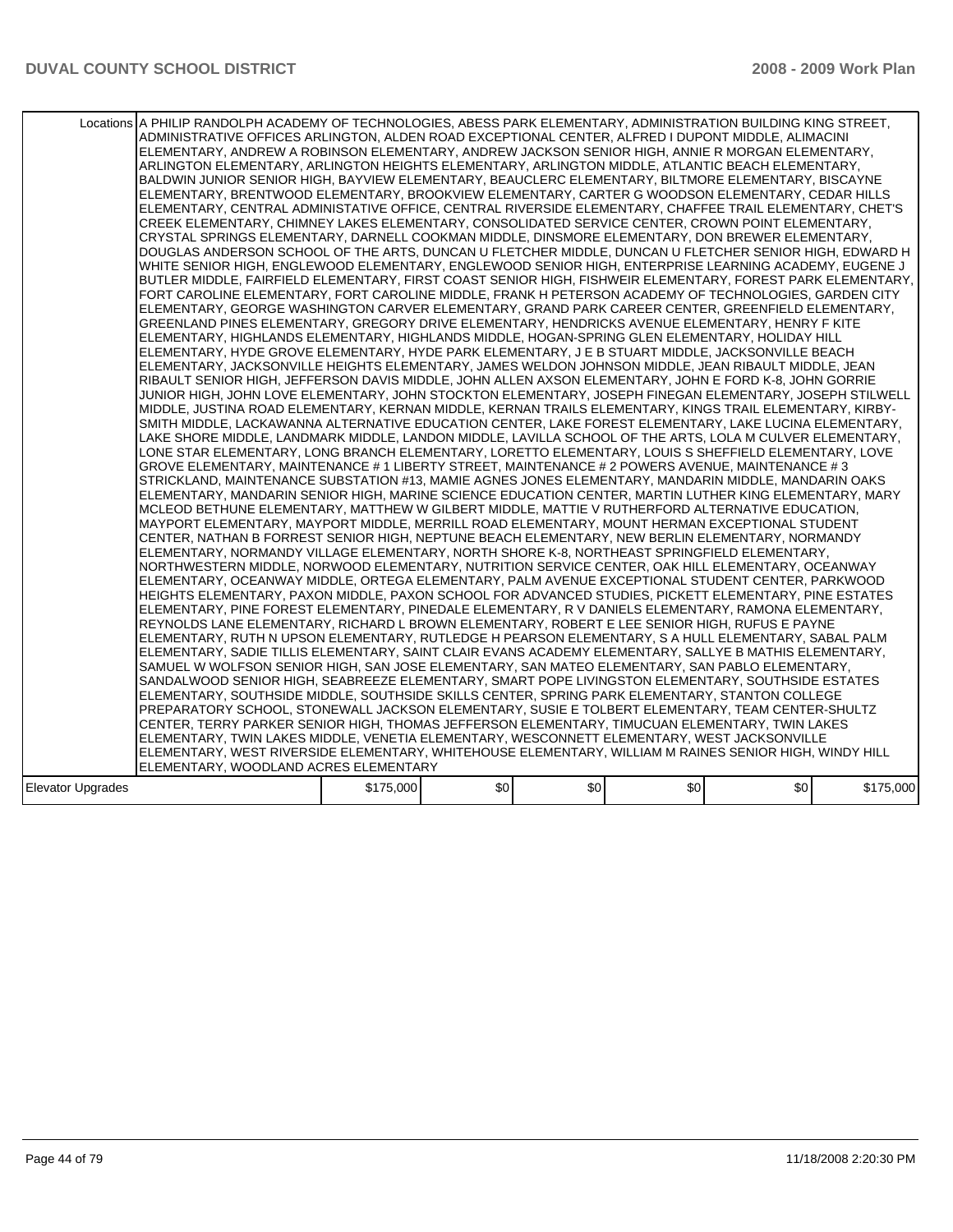|               | Locations A PHILIP RANDOLPH ACADEMY OF TECHNOLOGIES, ABESS PARK ELEMENTARY, ADMINISTRATION BUILDING KING STREET,<br>ADMINISTRATIVE OFFICES ARLINGTON, ALDEN ROAD EXCEPTIONAL CENTER, ALFRED I DUPONT MIDDLE, ALIMACINI<br>ELEMENTARY, ANDREW A ROBINSON ELEMENTARY, ANDREW JACKSON SENIOR HIGH, ANNIE R MORGAN ELEMENTARY,<br>ARLINGTON ELEMENTARY, ARLINGTON HEIGHTS ELEMENTARY, ARLINGTON MIDDLE, ATLANTIC BEACH ELEMENTARY,<br>BALDWIN JUNIOR SENIOR HIGH, BAYVIEW ELEMENTARY, BEAUCLERC ELEMENTARY, BILTMORE ELEMENTARY, BISCAYNE<br>ELEMENTARY, BRENTWOOD ELEMENTARY, BROOKVIEW ELEMENTARY, CARTER G WOODSON ELEMENTARY, CEDAR HILLS<br>ELEMENTARY, CENTRAL ADMINISTATIVE OFFICE, CENTRAL RIVERSIDE ELEMENTARY, CHAFFEE TRAIL ELEMENTARY, CHET'S<br>CREEK ELEMENTARY, CHIMNEY LAKES ELEMENTARY, CONSOLIDATED SERVICE CENTER, CROWN POINT ELEMENTARY,<br>CRYSTAL SPRINGS ELEMENTARY, DARNELL COOKMAN MIDDLE, DINSMORE ELEMENTARY, DON BREWER ELEMENTARY,<br>DOUGLAS ANDERSON SCHOOL OF THE ARTS, DUNCAN U FLETCHER MIDDLE, DUNCAN U FLETCHER SENIOR HIGH, EDWARD H<br>WHITE SENIOR HIGH, ENGLEWOOD ELEMENTARY, ENGLEWOOD SENIOR HIGH, ENTERPRISE LEARNING ACADEMY, EUGENE J<br>BUTLER MIDDLE, FAIRFIELD ELEMENTARY, FIRST COAST SENIOR HIGH, FISHWEIR ELEMENTARY, FOREST PARK ELEMENTARY,<br>FORT CAROLINE ELEMENTARY, FORT CAROLINE MIDDLE, FRANK H PETERSON ACADEMY OF TECHNOLOGIES, GARDEN CITY<br>ELEMENTARY, GEORGE WASHINGTON CARVER ELEMENTARY, GRAND PARK CAREER CENTER, GREENFIELD ELEMENTARY,<br>GREENLAND PINES ELEMENTARY, GREGORY DRIVE ELEMENTARY, HENDRICKS AVENUE ELEMENTARY, HENRY F KITE<br>ELEMENTARY, HIGHLANDS ELEMENTARY, HIGHLANDS MIDDLE, HOGAN-SPRING GLEN ELEMENTARY, HOLIDAY HILL<br>ELEMENTARY, HYDE GROVE ELEMENTARY, HYDE PARK ELEMENTARY, J E B STUART MIDDLE, JACKSONVILLE BEACH<br>ELEMENTARY, JACKSONVILLE HEIGHTS ELEMENTARY, JAMES WELDON JOHNSON MIDDLE, JEAN RIBAULT MIDDLE, JEAN<br>RIBAULT SENIOR HIGH, JEFFERSON DAVIS MIDDLE, JOHN ALLEN AXSON ELEMENTARY, JOHN E FORD K-8, JOHN GORRIE<br>JUNIOR HIGH, JOHN LOVE ELEMENTARY, JOHN STOCKTON ELEMENTARY, JOSEPH FINEGAN ELEMENTARY, JOSEPH STILWELL<br>MIDDLE, JUSTINA ROAD ELEMENTARY, KERNAN MIDDLE, KERNAN TRAILS ELEMENTARY, KINGS TRAIL ELEMENTARY, KIRBY-<br>SMITH MIDDLE, LACKAWANNA ALTERNATIVE EDUCATION CENTER, LAKE FOREST ELEMENTARY, LAKE LUCINA ELEMENTARY.<br>LAKE SHORE MIDDLE, LANDMARK MIDDLE, LANDON MIDDLE, LAVILLA SCHOOL OF THE ARTS, LOLA M CULVER ELEMENTARY,<br>LONE STAR ELEMENTARY, LONG BRANCH ELEMENTARY, LORETTO ELEMENTARY, LOUIS S SHEFFIELD ELEMENTARY, LOVE<br>GROVE ELEMENTARY, MAINTENANCE # 1 LIBERTY STREET, MAINTENANCE # 2 POWERS AVENUE, MAINTENANCE # 3<br>STRICKLAND, MAINTENANCE SUBSTATION #13, MAMIE AGNES JONES ELEMENTARY, MANDARIN MIDDLE, MANDARIN OAKS<br>IELEMENTARY, MANDARIN SENIOR HIGH, MARINE SCIENCE EDUCATION CENTER, MARTIN LUTHER KING ELEMENTARY, MARY<br>MCLEOD BETHUNE ELEMENTARY, MATTHEW W GILBERT MIDDLE, MATTIE V RUTHERFORD ALTERNATIVE EDUCATION,<br>MAYPORT ELEMENTARY, MAYPORT MIDDLE, MERRILL ROAD ELEMENTARY, MOUNT HERMAN EXCEPTIONAL STUDENT<br>CENTER, NATHAN B FORREST SENIOR HIGH, NEPTUNE BEACH ELEMENTARY, NEW BERLIN ELEMENTARY, NORMANDY<br>ELEMENTARY, NORMANDY VILLAGE ELEMENTARY, NORTH SHORE K-8, NORTHEAST SPRINGFIELD ELEMENTARY,<br>NORTHWESTERN MIDDLE, NORWOOD ELEMENTARY, NUTRITION SERVICE CENTER, OAK HILL ELEMENTARY, OCEANWAY<br>ELEMENTARY, OCEANWAY MIDDLE, ORTEGA ELEMENTARY, PALM AVENUE EXCEPTIONAL STUDENT CENTER, PARKWOOD<br>HEIGHTS ELEMENTARY, PAXON MIDDLE, PAXON SCHOOL FOR ADVANCED STUDIES, PICKETT ELEMENTARY, PINE ESTATES<br>ELEMENTARY. PINE FOREST ELEMENTARY. PINEDALE ELEMENTARY. R V DANIELS ELEMENTARY. RAMONA ELEMENTARY.<br>REYNOLDS LANE ELEMENTARY, RICHARD L BROWN ELEMENTARY, ROBERT E LEE SENIOR HIGH, RUFUS E PAYNE<br>ELEMENTARY, RUTH N UPSON ELEMENTARY, RUTLEDGE H PEARSON ELEMENTARY, S A HULL ELEMENTARY, SABAL PALM<br>ELEMENTARY, SADIE TILLIS ELEMENTARY, SAINT CLAIR EVANS ACADEMY ELEMENTARY, SALLYE B MATHIS ELEMENTARY,<br>SAMUEL W WOLFSON SENIOR HIGH, SAN JOSE ELEMENTARY, SAN MATEO ELEMENTARY, SAN PABLO ELEMENTARY,<br>SANDALWOOD SENIOR HIGH, SEABREEZE ELEMENTARY, SMART POPE LIVINGSTON ELEMENTARY, SOUTHSIDE ESTATES<br>ELEMENTARY, SOUTHSIDE MIDDLE, SOUTHSIDE SKILLS CENTER, SPRING PARK ELEMENTARY, STANTON COLLEGE<br>PREPARATORY SCHOOL, STONEWALL JACKSON ELEMENTARY, SUSIE E TOLBERT ELEMENTARY, TEAM CENTER-SHULTZ<br>CENTER, TERRY PARKER SENIOR HIGH, THOMAS JEFFERSON ELEMENTARY, TIMUCUAN ELEMENTARY, TWIN LAKES<br>ELEMENTARY, TWIN LAKES MIDDLE, VENETIA ELEMENTARY, WESCONNETT ELEMENTARY, WEST JACKSONVILLE<br>ELEMENTARY, WEST RIVERSIDE ELEMENTARY, WHITEHOUSE ELEMENTARY, WILLIAM M RAINES SENIOR HIGH, WINDY HILL<br>ELEMENTARY, WOODLAND ACRES ELEMENTARY |           |     |     |     |     |           |
|---------------|------------------------------------------------------------------------------------------------------------------------------------------------------------------------------------------------------------------------------------------------------------------------------------------------------------------------------------------------------------------------------------------------------------------------------------------------------------------------------------------------------------------------------------------------------------------------------------------------------------------------------------------------------------------------------------------------------------------------------------------------------------------------------------------------------------------------------------------------------------------------------------------------------------------------------------------------------------------------------------------------------------------------------------------------------------------------------------------------------------------------------------------------------------------------------------------------------------------------------------------------------------------------------------------------------------------------------------------------------------------------------------------------------------------------------------------------------------------------------------------------------------------------------------------------------------------------------------------------------------------------------------------------------------------------------------------------------------------------------------------------------------------------------------------------------------------------------------------------------------------------------------------------------------------------------------------------------------------------------------------------------------------------------------------------------------------------------------------------------------------------------------------------------------------------------------------------------------------------------------------------------------------------------------------------------------------------------------------------------------------------------------------------------------------------------------------------------------------------------------------------------------------------------------------------------------------------------------------------------------------------------------------------------------------------------------------------------------------------------------------------------------------------------------------------------------------------------------------------------------------------------------------------------------------------------------------------------------------------------------------------------------------------------------------------------------------------------------------------------------------------------------------------------------------------------------------------------------------------------------------------------------------------------------------------------------------------------------------------------------------------------------------------------------------------------------------------------------------------------------------------------------------------------------------------------------------------------------------------------------------------------------------------------------------------------------------------------------------------------------------------------------------------------------------------------------------------------------------------------------------------------------------------------------------------------------------------------------------------------------------------------------------------------------------------------------------------------------------------------------------------------------------------------------------------------------------------------------------------------------------------------------------------------------------------------------------------------------------------------------------------------------------------------------------------------------------------------------------------------------------------------------------------------------------------------------------------------------------------------------------------------------------------------------------------------------------------------------------------------------------------------------------------------------------------------------------------------------|-----------|-----|-----|-----|-----|-----------|
| Marker Boards |                                                                                                                                                                                                                                                                                                                                                                                                                                                                                                                                                                                                                                                                                                                                                                                                                                                                                                                                                                                                                                                                                                                                                                                                                                                                                                                                                                                                                                                                                                                                                                                                                                                                                                                                                                                                                                                                                                                                                                                                                                                                                                                                                                                                                                                                                                                                                                                                                                                                                                                                                                                                                                                                                                                                                                                                                                                                                                                                                                                                                                                                                                                                                                                                                                                                                                                                                                                                                                                                                                                                                                                                                                                                                                                                                                                                                                                                                                                                                                                                                                                                                                                                                                                                                                                                                                                                                                                                                                                                                                                                                                                                                                                                                                                                                                                                                                    | \$200,000 | \$0 | \$0 | \$0 | \$0 | \$200,000 |
|               |                                                                                                                                                                                                                                                                                                                                                                                                                                                                                                                                                                                                                                                                                                                                                                                                                                                                                                                                                                                                                                                                                                                                                                                                                                                                                                                                                                                                                                                                                                                                                                                                                                                                                                                                                                                                                                                                                                                                                                                                                                                                                                                                                                                                                                                                                                                                                                                                                                                                                                                                                                                                                                                                                                                                                                                                                                                                                                                                                                                                                                                                                                                                                                                                                                                                                                                                                                                                                                                                                                                                                                                                                                                                                                                                                                                                                                                                                                                                                                                                                                                                                                                                                                                                                                                                                                                                                                                                                                                                                                                                                                                                                                                                                                                                                                                                                                    |           |     |     |     |     |           |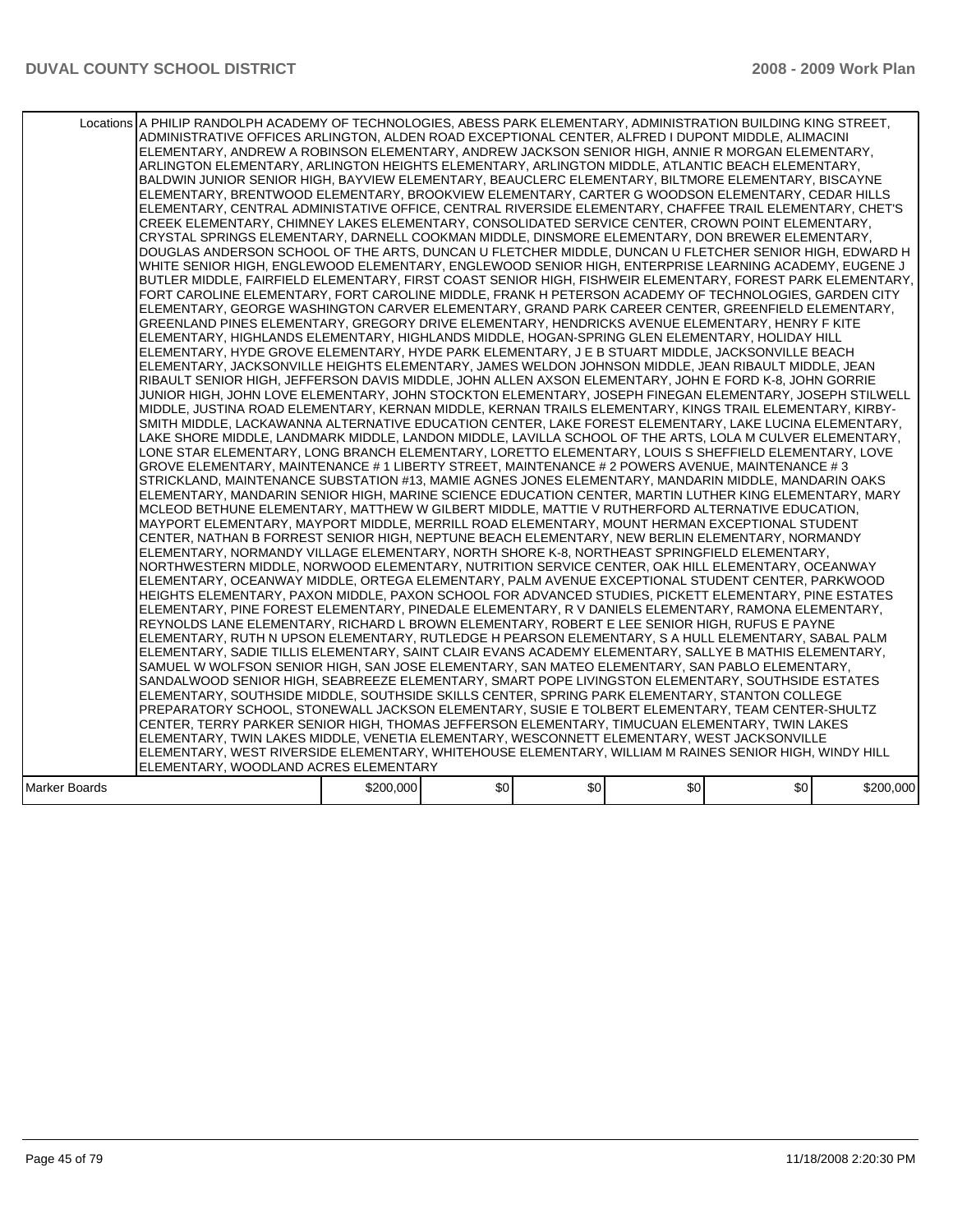|                           | Locations A PHILIP RANDOLPH ACADEMY OF TECHNOLOGIES, ABESS PARK ELEMENTARY, ADMINISTRATION BUILDING KING STREET,<br>ADMINISTRATIVE OFFICES ARLINGTON, ALDEN ROAD EXCEPTIONAL CENTER, ALFRED I DUPONT MIDDLE, ALIMACINI<br>ELEMENTARY, ANDREW A ROBINSON ELEMENTARY, ANDREW JACKSON SENIOR HIGH, ANNIE R MORGAN ELEMENTARY,<br>ARLINGTON ELEMENTARY, ARLINGTON HEIGHTS ELEMENTARY, ARLINGTON MIDDLE, ATLANTIC BEACH ELEMENTARY,<br>BALDWIN JUNIOR SENIOR HIGH, BAYVIEW ELEMENTARY, BEAUCLERC ELEMENTARY, BILTMORE ELEMENTARY, BISCAYNE<br>ELEMENTARY, BRENTWOOD ELEMENTARY, BROOKVIEW ELEMENTARY, CARTER G WOODSON ELEMENTARY, CEDAR HILLS<br>IELEMENTARY. CENTRAL ADMINISTATIVE OFFICE. CENTRAL RIVERSIDE ELEMENTARY. CHAFFEE TRAIL ELEMENTARY. CHET'S<br>CREEK ELEMENTARY, CHIMNEY LAKES ELEMENTARY, CONSOLIDATED SERVICE CENTER, CROWN POINT ELEMENTARY,<br>CRYSTAL SPRINGS ELEMENTARY, DARNELL COOKMAN MIDDLE, DINSMORE ELEMENTARY, DON BREWER ELEMENTARY,<br>DOUGLAS ANDERSON SCHOOL OF THE ARTS, DUNCAN U FLETCHER MIDDLE, DUNCAN U FLETCHER SENIOR HIGH, EDWARD H<br>WHITE SENIOR HIGH, ENGLEWOOD ELEMENTARY, ENGLEWOOD SENIOR HIGH, ENTERPRISE LEARNING ACADEMY, EUGENE J<br>BUTLER MIDDLE. FAIRFIELD ELEMENTARY. FIRST COAST SENIOR HIGH. FISHWEIR ELEMENTARY. FOREST PARK ELEMENTARY.<br>FORT CAROLINE ELEMENTARY, FORT CAROLINE MIDDLE, FRANK H PETERSON ACADEMY OF TECHNOLOGIES, GARDEN CITY<br>ELEMENTARY, GEORGE WASHINGTON CARVER ELEMENTARY, GRAND PARK CAREER CENTER, GREENFIELD ELEMENTARY,<br>GREENLAND PINES ELEMENTARY, GREGORY DRIVE ELEMENTARY, HENDRICKS AVENUE ELEMENTARY, HENRY F KITE<br>ELEMENTARY, HIGHLANDS ELEMENTARY, HIGHLANDS MIDDLE, HOGAN-SPRING GLEN ELEMENTARY, HOLIDAY HILL<br>ELEMENTARY, HYDE GROVE ELEMENTARY, HYDE PARK ELEMENTARY, J E B STUART MIDDLE, JACKSONVILLE BEACH<br>ELEMENTARY, JACKSONVILLE HEIGHTS ELEMENTARY, JAMES WELDON JOHNSON MIDDLE, JEAN RIBAULT MIDDLE, JEAN<br>RIBAULT SENIOR HIGH, JEFFERSON DAVIS MIDDLE, JOHN ALLEN AXSON ELEMENTARY, JOHN E FORD K-8, JOHN GORRIE<br>JUNIOR HIGH, JOHN LOVE ELEMENTARY, JOHN STOCKTON ELEMENTARY, JOSEPH FINEGAN ELEMENTARY, JOSEPH STILWELL<br>MIDDLE, JUSTINA ROAD ELEMENTARY, KERNAN MIDDLE, KERNAN TRAILS ELEMENTARY, KINGS TRAIL ELEMENTARY, KIRBY-<br>SMITH MIDDLE, LACKAWANNA ALTERNATIVE EDUCATION CENTER, LAKE FOREST ELEMENTARY, LAKE LUCINA ELEMENTARY,<br>LAKE SHORE MIDDLE, LANDMARK MIDDLE, LANDON MIDDLE, LAVILLA SCHOOL OF THE ARTS, LOLA M CULVER ELEMENTARY,<br>LONE STAR ELEMENTARY, LONG BRANCH ELEMENTARY, LORETTO ELEMENTARY, LOUIS S SHEFFIELD ELEMENTARY, LOVE<br>GROVE ELEMENTARY, MAINTENANCE # 1 LIBERTY STREET, MAINTENANCE # 2 POWERS AVENUE, MAINTENANCE # 3<br>STRICKLAND, MAINTENANCE SUBSTATION #13, MAMIE AGNES JONES ELEMENTARY, MANDARIN MIDDLE, MANDARIN OAKS<br>IELEMENTARY, MANDARIN SENIOR HIGH, MARINE SCIENCE EDUCATION CENTER, MARTIN LUTHER KING ELEMENTARY, MARY<br>MCLEOD BETHUNE ELEMENTARY, MATTHEW W GILBERT MIDDLE, MATTIE V RUTHERFORD ALTERNATIVE EDUCATION,<br>MAYPORT ELEMENTARY, MAYPORT MIDDLE, MERRILL ROAD ELEMENTARY, MOUNT HERMAN EXCEPTIONAL STUDENT<br>CENTER, NATHAN B FORREST SENIOR HIGH, NEPTUNE BEACH ELEMENTARY, NEW BERLIN ELEMENTARY, NORMANDY<br>ELEMENTARY, NORMANDY VILLAGE ELEMENTARY, NORTH SHORE K-8, NORTHEAST SPRINGFIELD ELEMENTARY,<br>NORTHWESTERN MIDDLE, NORWOOD ELEMENTARY, NUTRITION SERVICE CENTER, OAK HILL ELEMENTARY, OCEANWAY<br>ELEMENTARY, OCEANWAY MIDDLE, ORTEGA ELEMENTARY, PALM AVENUE EXCEPTIONAL STUDENT CENTER, PARKWOOD<br>HEIGHTS ELEMENTARY, PAXON MIDDLE, PAXON SCHOOL FOR ADVANCED STUDIES, PICKETT ELEMENTARY, PINE ESTATES<br>ELEMENTARY, PINE FOREST ELEMENTARY, PINEDALE ELEMENTARY, R V DANIELS ELEMENTARY, RAMONA ELEMENTARY,<br>REYNOLDS LANE ELEMENTARY, RICHARD L BROWN ELEMENTARY, ROBERT E LEE SENIOR HIGH, RUFUS E PAYNE<br>ELEMENTARY, RUTH N UPSON ELEMENTARY, RUTLEDGE H PEARSON ELEMENTARY, S A HULL ELEMENTARY, SABAL PALM]<br>ELEMENTARY, SADIE TILLIS ELEMENTARY, SAINT CLAIR EVANS ACADEMY ELEMENTARY, SALLYE B MATHIS ELEMENTARY,<br>SAMUEL W WOLFSON SENIOR HIGH, SAN JOSE ELEMENTARY, SAN MATEO ELEMENTARY, SAN PABLO ELEMENTARY,<br>SANDALWOOD SENIOR HIGH, SEABREEZE ELEMENTARY, SMART POPE LIVINGSTON ELEMENTARY, SOUTHSIDE ESTATES<br>ELEMENTARY, SOUTHSIDE MIDDLE, SOUTHSIDE SKILLS CENTER, SPRING PARK ELEMENTARY, STANTON COLLEGE<br>PREPARATORY SCHOOL, STONEWALL JACKSON ELEMENTARY, SUSIE E TOLBERT ELEMENTARY, TEAM CENTER-SHULTZ<br>CENTER, TERRY PARKER SENIOR HIGH, THOMAS JEFFERSON ELEMENTARY, TIMUCUAN ELEMENTARY, TWIN LAKES<br>IELEMENTARY, TWIN LAKES MIDDLE, VENETIA ELEMENTARY, WESCONNETT ELEMENTARY, WEST JACKSONVILLE<br>ELEMENTARY, WEST RIVERSIDE ELEMENTARY, WHITEHOUSE ELEMENTARY, WILLIAM M RAINES SENIOR HIGH, WINDY HILL |           |     |     |     |     |           |
|---------------------------|----------------------------------------------------------------------------------------------------------------------------------------------------------------------------------------------------------------------------------------------------------------------------------------------------------------------------------------------------------------------------------------------------------------------------------------------------------------------------------------------------------------------------------------------------------------------------------------------------------------------------------------------------------------------------------------------------------------------------------------------------------------------------------------------------------------------------------------------------------------------------------------------------------------------------------------------------------------------------------------------------------------------------------------------------------------------------------------------------------------------------------------------------------------------------------------------------------------------------------------------------------------------------------------------------------------------------------------------------------------------------------------------------------------------------------------------------------------------------------------------------------------------------------------------------------------------------------------------------------------------------------------------------------------------------------------------------------------------------------------------------------------------------------------------------------------------------------------------------------------------------------------------------------------------------------------------------------------------------------------------------------------------------------------------------------------------------------------------------------------------------------------------------------------------------------------------------------------------------------------------------------------------------------------------------------------------------------------------------------------------------------------------------------------------------------------------------------------------------------------------------------------------------------------------------------------------------------------------------------------------------------------------------------------------------------------------------------------------------------------------------------------------------------------------------------------------------------------------------------------------------------------------------------------------------------------------------------------------------------------------------------------------------------------------------------------------------------------------------------------------------------------------------------------------------------------------------------------------------------------------------------------------------------------------------------------------------------------------------------------------------------------------------------------------------------------------------------------------------------------------------------------------------------------------------------------------------------------------------------------------------------------------------------------------------------------------------------------------------------------------------------------------------------------------------------------------------------------------------------------------------------------------------------------------------------------------------------------------------------------------------------------------------------------------------------------------------------------------------------------------------------------------------------------------------------------------------------------------------------------------------------------------------------------------------------------------------------------------------------------------------------------------------------------------------------------------------------------------------------------------------------------------------------------------------------------------------------------------------------------------------------------------------------------------------------------------------------------------------------------------------------------------------------------------|-----------|-----|-----|-----|-----|-----------|
| <b>Replace Chillers</b>   | ELEMENTARY, WOODLAND ACRES ELEMENTARY                                                                                                                                                                                                                                                                                                                                                                                                                                                                                                                                                                                                                                                                                                                                                                                                                                                                                                                                                                                                                                                                                                                                                                                                                                                                                                                                                                                                                                                                                                                                                                                                                                                                                                                                                                                                                                                                                                                                                                                                                                                                                                                                                                                                                                                                                                                                                                                                                                                                                                                                                                                                                                                                                                                                                                                                                                                                                                                                                                                                                                                                                                                                                                                                                                                                                                                                                                                                                                                                                                                                                                                                                                                                                                                                                                                                                                                                                                                                                                                                                                                                                                                                                                                                                                                                                                                                                                                                                                                                                                                                                                                                                                                                                                                                                        | \$250,000 | \$0 | \$0 | \$0 | \$0 | \$250.000 |
|                           | Locations EDWARD H WHITE SENIOR HIGH                                                                                                                                                                                                                                                                                                                                                                                                                                                                                                                                                                                                                                                                                                                                                                                                                                                                                                                                                                                                                                                                                                                                                                                                                                                                                                                                                                                                                                                                                                                                                                                                                                                                                                                                                                                                                                                                                                                                                                                                                                                                                                                                                                                                                                                                                                                                                                                                                                                                                                                                                                                                                                                                                                                                                                                                                                                                                                                                                                                                                                                                                                                                                                                                                                                                                                                                                                                                                                                                                                                                                                                                                                                                                                                                                                                                                                                                                                                                                                                                                                                                                                                                                                                                                                                                                                                                                                                                                                                                                                                                                                                                                                                                                                                                                         |           |     |     |     |     |           |
| Repipe Water              |                                                                                                                                                                                                                                                                                                                                                                                                                                                                                                                                                                                                                                                                                                                                                                                                                                                                                                                                                                                                                                                                                                                                                                                                                                                                                                                                                                                                                                                                                                                                                                                                                                                                                                                                                                                                                                                                                                                                                                                                                                                                                                                                                                                                                                                                                                                                                                                                                                                                                                                                                                                                                                                                                                                                                                                                                                                                                                                                                                                                                                                                                                                                                                                                                                                                                                                                                                                                                                                                                                                                                                                                                                                                                                                                                                                                                                                                                                                                                                                                                                                                                                                                                                                                                                                                                                                                                                                                                                                                                                                                                                                                                                                                                                                                                                                              | \$500,000 | \$0 | \$0 | \$0 | \$0 | \$500,000 |
|                           | Locations A PHILIP RANDOLPH ACADEMY OF TECHNOLOGIES                                                                                                                                                                                                                                                                                                                                                                                                                                                                                                                                                                                                                                                                                                                                                                                                                                                                                                                                                                                                                                                                                                                                                                                                                                                                                                                                                                                                                                                                                                                                                                                                                                                                                                                                                                                                                                                                                                                                                                                                                                                                                                                                                                                                                                                                                                                                                                                                                                                                                                                                                                                                                                                                                                                                                                                                                                                                                                                                                                                                                                                                                                                                                                                                                                                                                                                                                                                                                                                                                                                                                                                                                                                                                                                                                                                                                                                                                                                                                                                                                                                                                                                                                                                                                                                                                                                                                                                                                                                                                                                                                                                                                                                                                                                                          |           |     |     |     |     |           |
| Repipe Water              |                                                                                                                                                                                                                                                                                                                                                                                                                                                                                                                                                                                                                                                                                                                                                                                                                                                                                                                                                                                                                                                                                                                                                                                                                                                                                                                                                                                                                                                                                                                                                                                                                                                                                                                                                                                                                                                                                                                                                                                                                                                                                                                                                                                                                                                                                                                                                                                                                                                                                                                                                                                                                                                                                                                                                                                                                                                                                                                                                                                                                                                                                                                                                                                                                                                                                                                                                                                                                                                                                                                                                                                                                                                                                                                                                                                                                                                                                                                                                                                                                                                                                                                                                                                                                                                                                                                                                                                                                                                                                                                                                                                                                                                                                                                                                                                              | \$250,000 | \$0 | \$0 | \$0 | \$0 | \$250,000 |
|                           | Locations ENGLEWOOD SENIOR HIGH                                                                                                                                                                                                                                                                                                                                                                                                                                                                                                                                                                                                                                                                                                                                                                                                                                                                                                                                                                                                                                                                                                                                                                                                                                                                                                                                                                                                                                                                                                                                                                                                                                                                                                                                                                                                                                                                                                                                                                                                                                                                                                                                                                                                                                                                                                                                                                                                                                                                                                                                                                                                                                                                                                                                                                                                                                                                                                                                                                                                                                                                                                                                                                                                                                                                                                                                                                                                                                                                                                                                                                                                                                                                                                                                                                                                                                                                                                                                                                                                                                                                                                                                                                                                                                                                                                                                                                                                                                                                                                                                                                                                                                                                                                                                                              |           |     |     |     |     |           |
| <b>Electrical Upgrade</b> |                                                                                                                                                                                                                                                                                                                                                                                                                                                                                                                                                                                                                                                                                                                                                                                                                                                                                                                                                                                                                                                                                                                                                                                                                                                                                                                                                                                                                                                                                                                                                                                                                                                                                                                                                                                                                                                                                                                                                                                                                                                                                                                                                                                                                                                                                                                                                                                                                                                                                                                                                                                                                                                                                                                                                                                                                                                                                                                                                                                                                                                                                                                                                                                                                                                                                                                                                                                                                                                                                                                                                                                                                                                                                                                                                                                                                                                                                                                                                                                                                                                                                                                                                                                                                                                                                                                                                                                                                                                                                                                                                                                                                                                                                                                                                                                              | \$175,000 | \$0 | \$0 | \$0 | \$0 | \$175,000 |
| Locations                 | ALFRED I DUPONT MIDDLE                                                                                                                                                                                                                                                                                                                                                                                                                                                                                                                                                                                                                                                                                                                                                                                                                                                                                                                                                                                                                                                                                                                                                                                                                                                                                                                                                                                                                                                                                                                                                                                                                                                                                                                                                                                                                                                                                                                                                                                                                                                                                                                                                                                                                                                                                                                                                                                                                                                                                                                                                                                                                                                                                                                                                                                                                                                                                                                                                                                                                                                                                                                                                                                                                                                                                                                                                                                                                                                                                                                                                                                                                                                                                                                                                                                                                                                                                                                                                                                                                                                                                                                                                                                                                                                                                                                                                                                                                                                                                                                                                                                                                                                                                                                                                                       |           |     |     |     |     |           |
| <b>Electrical Upgrade</b> |                                                                                                                                                                                                                                                                                                                                                                                                                                                                                                                                                                                                                                                                                                                                                                                                                                                                                                                                                                                                                                                                                                                                                                                                                                                                                                                                                                                                                                                                                                                                                                                                                                                                                                                                                                                                                                                                                                                                                                                                                                                                                                                                                                                                                                                                                                                                                                                                                                                                                                                                                                                                                                                                                                                                                                                                                                                                                                                                                                                                                                                                                                                                                                                                                                                                                                                                                                                                                                                                                                                                                                                                                                                                                                                                                                                                                                                                                                                                                                                                                                                                                                                                                                                                                                                                                                                                                                                                                                                                                                                                                                                                                                                                                                                                                                                              | \$20,000  | \$0 | \$0 | \$0 | \$0 | \$20,000  |
| Locations                 | ARLINGTON ELEMENTARY                                                                                                                                                                                                                                                                                                                                                                                                                                                                                                                                                                                                                                                                                                                                                                                                                                                                                                                                                                                                                                                                                                                                                                                                                                                                                                                                                                                                                                                                                                                                                                                                                                                                                                                                                                                                                                                                                                                                                                                                                                                                                                                                                                                                                                                                                                                                                                                                                                                                                                                                                                                                                                                                                                                                                                                                                                                                                                                                                                                                                                                                                                                                                                                                                                                                                                                                                                                                                                                                                                                                                                                                                                                                                                                                                                                                                                                                                                                                                                                                                                                                                                                                                                                                                                                                                                                                                                                                                                                                                                                                                                                                                                                                                                                                                                         |           |     |     |     |     |           |
| <b>Electrical Upgrade</b> |                                                                                                                                                                                                                                                                                                                                                                                                                                                                                                                                                                                                                                                                                                                                                                                                                                                                                                                                                                                                                                                                                                                                                                                                                                                                                                                                                                                                                                                                                                                                                                                                                                                                                                                                                                                                                                                                                                                                                                                                                                                                                                                                                                                                                                                                                                                                                                                                                                                                                                                                                                                                                                                                                                                                                                                                                                                                                                                                                                                                                                                                                                                                                                                                                                                                                                                                                                                                                                                                                                                                                                                                                                                                                                                                                                                                                                                                                                                                                                                                                                                                                                                                                                                                                                                                                                                                                                                                                                                                                                                                                                                                                                                                                                                                                                                              | \$45,000  | \$0 | \$0 | \$0 | \$0 | \$45,000  |
| Locations                 | <b>BALDWIN JUNIOR SENIOR HIGH</b>                                                                                                                                                                                                                                                                                                                                                                                                                                                                                                                                                                                                                                                                                                                                                                                                                                                                                                                                                                                                                                                                                                                                                                                                                                                                                                                                                                                                                                                                                                                                                                                                                                                                                                                                                                                                                                                                                                                                                                                                                                                                                                                                                                                                                                                                                                                                                                                                                                                                                                                                                                                                                                                                                                                                                                                                                                                                                                                                                                                                                                                                                                                                                                                                                                                                                                                                                                                                                                                                                                                                                                                                                                                                                                                                                                                                                                                                                                                                                                                                                                                                                                                                                                                                                                                                                                                                                                                                                                                                                                                                                                                                                                                                                                                                                            |           |     |     |     |     |           |
|                           |                                                                                                                                                                                                                                                                                                                                                                                                                                                                                                                                                                                                                                                                                                                                                                                                                                                                                                                                                                                                                                                                                                                                                                                                                                                                                                                                                                                                                                                                                                                                                                                                                                                                                                                                                                                                                                                                                                                                                                                                                                                                                                                                                                                                                                                                                                                                                                                                                                                                                                                                                                                                                                                                                                                                                                                                                                                                                                                                                                                                                                                                                                                                                                                                                                                                                                                                                                                                                                                                                                                                                                                                                                                                                                                                                                                                                                                                                                                                                                                                                                                                                                                                                                                                                                                                                                                                                                                                                                                                                                                                                                                                                                                                                                                                                                                              |           |     |     |     |     |           |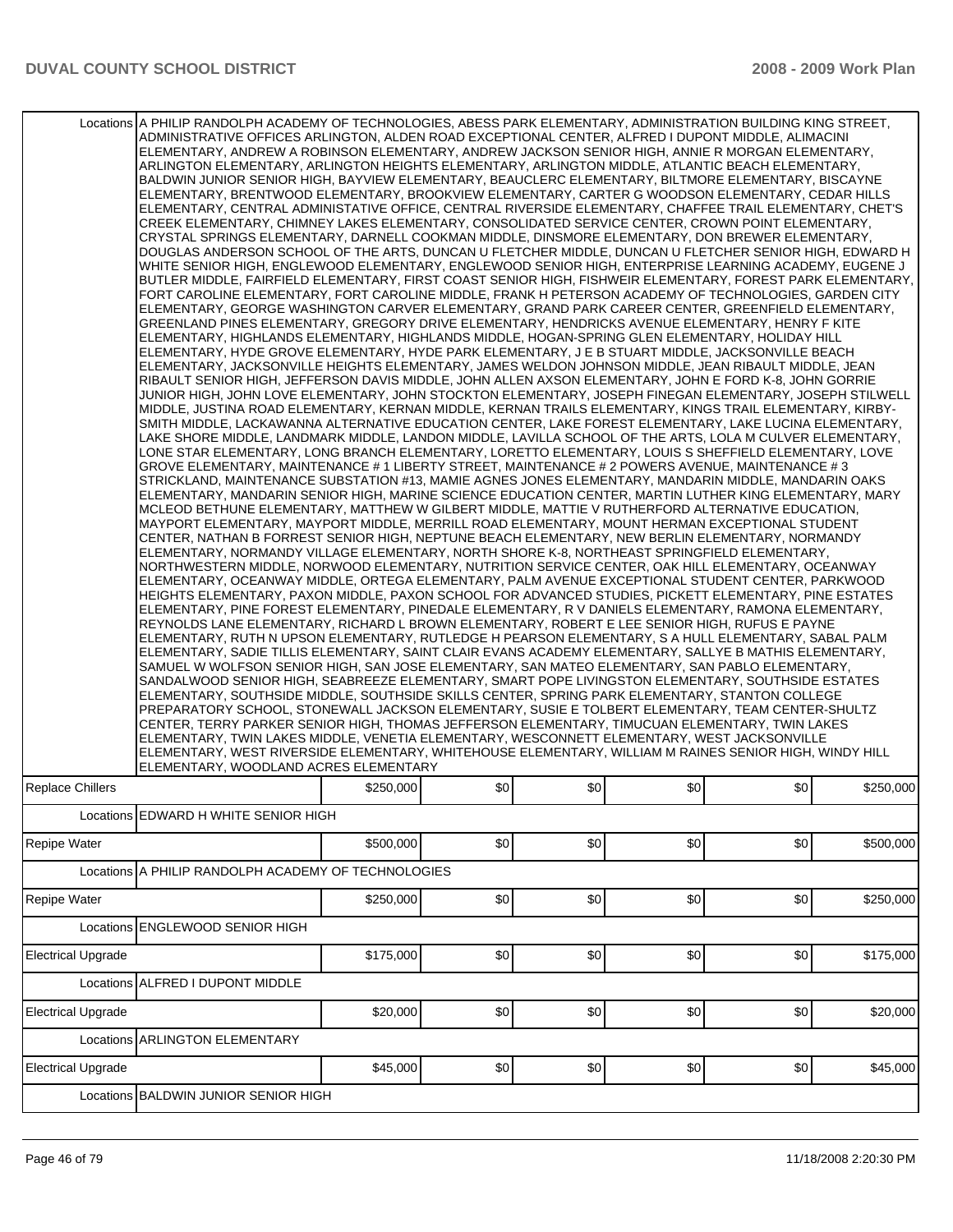| Replace Pumps                                                                                                                                                                                                                                                                                                                                                                                                                                                                                                                                                                                                                                                                                                                                                                                                                                                                                                                                                                                                                                                                                                                                                                                                                                                                                                                                                                                                                                                                                                                                                                                                                                                                                                                                                                                                                                                                                                                                                                                                                                                                                                                                                                                                                                                                                                                                                                                                                                                                                                                                                                                                                                                                                                                                                                                                                                                                                                                                                                                                                                                                                                                                                                                                                                                                                                                                                                                                                                                                                                                                                                                                                                                                                                                                                                                                                                                                                                                                                                                                                                                                                                                                                                                                                                                                                                                                                                                                                                                                                                                                                                                                                                                                |  | \$65,000  | \$0 | \$0] | \$0 | \$0                                                                                                                                                                                                                    | \$65,000  |
|------------------------------------------------------------------------------------------------------------------------------------------------------------------------------------------------------------------------------------------------------------------------------------------------------------------------------------------------------------------------------------------------------------------------------------------------------------------------------------------------------------------------------------------------------------------------------------------------------------------------------------------------------------------------------------------------------------------------------------------------------------------------------------------------------------------------------------------------------------------------------------------------------------------------------------------------------------------------------------------------------------------------------------------------------------------------------------------------------------------------------------------------------------------------------------------------------------------------------------------------------------------------------------------------------------------------------------------------------------------------------------------------------------------------------------------------------------------------------------------------------------------------------------------------------------------------------------------------------------------------------------------------------------------------------------------------------------------------------------------------------------------------------------------------------------------------------------------------------------------------------------------------------------------------------------------------------------------------------------------------------------------------------------------------------------------------------------------------------------------------------------------------------------------------------------------------------------------------------------------------------------------------------------------------------------------------------------------------------------------------------------------------------------------------------------------------------------------------------------------------------------------------------------------------------------------------------------------------------------------------------------------------------------------------------------------------------------------------------------------------------------------------------------------------------------------------------------------------------------------------------------------------------------------------------------------------------------------------------------------------------------------------------------------------------------------------------------------------------------------------------------------------------------------------------------------------------------------------------------------------------------------------------------------------------------------------------------------------------------------------------------------------------------------------------------------------------------------------------------------------------------------------------------------------------------------------------------------------------------------------------------------------------------------------------------------------------------------------------------------------------------------------------------------------------------------------------------------------------------------------------------------------------------------------------------------------------------------------------------------------------------------------------------------------------------------------------------------------------------------------------------------------------------------------------------------------------------------------------------------------------------------------------------------------------------------------------------------------------------------------------------------------------------------------------------------------------------------------------------------------------------------------------------------------------------------------------------------------------------------------------------------------------------------------------|--|-----------|-----|------|-----|------------------------------------------------------------------------------------------------------------------------------------------------------------------------------------------------------------------------|-----------|
| Locations SAN PABLO ELEMENTARY                                                                                                                                                                                                                                                                                                                                                                                                                                                                                                                                                                                                                                                                                                                                                                                                                                                                                                                                                                                                                                                                                                                                                                                                                                                                                                                                                                                                                                                                                                                                                                                                                                                                                                                                                                                                                                                                                                                                                                                                                                                                                                                                                                                                                                                                                                                                                                                                                                                                                                                                                                                                                                                                                                                                                                                                                                                                                                                                                                                                                                                                                                                                                                                                                                                                                                                                                                                                                                                                                                                                                                                                                                                                                                                                                                                                                                                                                                                                                                                                                                                                                                                                                                                                                                                                                                                                                                                                                                                                                                                                                                                                                                               |  |           |     |      |     |                                                                                                                                                                                                                        |           |
| Sign Replacement                                                                                                                                                                                                                                                                                                                                                                                                                                                                                                                                                                                                                                                                                                                                                                                                                                                                                                                                                                                                                                                                                                                                                                                                                                                                                                                                                                                                                                                                                                                                                                                                                                                                                                                                                                                                                                                                                                                                                                                                                                                                                                                                                                                                                                                                                                                                                                                                                                                                                                                                                                                                                                                                                                                                                                                                                                                                                                                                                                                                                                                                                                                                                                                                                                                                                                                                                                                                                                                                                                                                                                                                                                                                                                                                                                                                                                                                                                                                                                                                                                                                                                                                                                                                                                                                                                                                                                                                                                                                                                                                                                                                                                                             |  | \$50,000  | \$0 | \$0] | \$0 | \$0                                                                                                                                                                                                                    | \$50,000  |
| ELEMENTARY, ANDREW A ROBINSON ELEMENTARY, ANDREW JACKSON SENIOR HIGH, ANNIE R MORGAN ELEMENTARY,<br>ARLINGTON ELEMENTARY, ARLINGTON HEIGHTS ELEMENTARY, ARLINGTON MIDDLE, ATLANTIC BEACH ELEMENTARY,<br>BALDWIN JUNIOR SENIOR HIGH, BAYVIEW ELEMENTARY, BEAUCLERC ELEMENTARY, BILTMORE ELEMENTARY, BISCAYNE<br>ELEMENTARY, BRENTWOOD ELEMENTARY, BROOKVIEW ELEMENTARY, CARTER G WOODSON ELEMENTARY, CEDAR HILLS<br>ELEMENTARY, CENTRAL ADMINISTATIVE OFFICE, CENTRAL RIVERSIDE ELEMENTARY, CHAFFEE TRAIL ELEMENTARY, CHET'S<br>CREEK ELEMENTARY, CHIMNEY LAKES ELEMENTARY, CONSOLIDATED SERVICE CENTER, CROWN POINT ELEMENTARY,<br>CRYSTAL SPRINGS ELEMENTARY, DARNELL COOKMAN MIDDLE, DINSMORE ELEMENTARY, DON BREWER ELEMENTARY,<br>DOUGLAS ANDERSON SCHOOL OF THE ARTS, DUNCAN U FLETCHER MIDDLE, DUNCAN U FLETCHER SENIOR HIGH, EDWARD H<br>WHITE SENIOR HIGH, ENGLEWOOD ELEMENTARY, ENGLEWOOD SENIOR HIGH, ENTERPRISE LEARNING ACADEMY, EUGENE J<br>BUTLER MIDDLE, FAIRFIELD ELEMENTARY, FIRST COAST SENIOR HIGH, FISHWEIR ELEMENTARY, FOREST PARK ELEMENTARY,<br>FORT CAROLINE ELEMENTARY, FORT CAROLINE MIDDLE, FRANK H PETERSON ACADEMY OF TECHNOLOGIES, GARDEN CITY<br>ELEMENTARY, GEORGE WASHINGTON CARVER ELEMENTARY, GRAND PARK CAREER CENTER, GREENFIELD ELEMENTARY,<br>GREENLAND PINES ELEMENTARY, GREGORY DRIVE ELEMENTARY, HENDRICKS AVENUE ELEMENTARY, HENRY F KITE<br>ELEMENTARY, HIGHLANDS ELEMENTARY, HIGHLANDS MIDDLE, HOGAN-SPRING GLEN ELEMENTARY, HOLIDAY HILL<br>ELEMENTARY, HYDE GROVE ELEMENTARY, HYDE PARK ELEMENTARY, J E B STUART MIDDLE, JACKSONVILLE BEACH<br>ELEMENTARY, JACKSONVILLE HEIGHTS ELEMENTARY, JAMES WELDON JOHNSON MIDDLE, JEAN RIBAULT MIDDLE, JEAN<br>RIBAULT SENIOR HIGH, JEFFERSON DAVIS MIDDLE, JOHN ALLEN AXSON ELEMENTARY, JOHN E FORD K-8, JOHN GORRIE<br>JUNIOR HIGH, JOHN LOVE ELEMENTARY, JOHN STOCKTON ELEMENTARY, JOSEPH FINEGAN ELEMENTARY, JOSEPH STILWELL<br>MIDDLE, JUSTINA ROAD ELEMENTARY, KERNAN MIDDLE, KERNAN TRAILS ELEMENTARY, KINGS TRAIL ELEMENTARY, KIRBY-<br>SMITH MIDDLE, LACKAWANNA ALTERNATIVE EDUCATION CENTER, LAKE FOREST ELEMENTARY, LAKE LUCINA ELEMENTARY,<br>LAKE SHORE MIDDLE, LANDMARK MIDDLE, LANDON MIDDLE, LAVILLA SCHOOL OF THE ARTS, LOLA M CULVER ELEMENTARY,<br>LONE STAR ELEMENTARY, LONG BRANCH ELEMENTARY, LORETTO ELEMENTARY, LOUIS S SHEFFIELD ELEMENTARY, LOVE<br>GROVE ELEMENTARY, MAINTENANCE # 1 LIBERTY STREET, MAINTENANCE # 2 POWERS AVENUE, MAINTENANCE # 3<br>STRICKLAND, MAINTENANCE SUBSTATION #13, MAMIE AGNES JONES ELEMENTARY, MANDARIN MIDDLE, MANDARIN OAKS<br>ELEMENTARY, MANDARIN SENIOR HIGH, MARINE SCIENCE EDUCATION CENTER, MARTIN LUTHER KING ELEMENTARY, MARY<br>MCLEOD BETHUNE ELEMENTARY, MATTHEW W GILBERT MIDDLE, MATTIE V RUTHERFORD ALTERNATIVE EDUCATION,<br>MAYPORT ELEMENTARY, MAYPORT MIDDLE, MERRILL ROAD ELEMENTARY, MOUNT HERMAN EXCEPTIONAL STUDENT<br>CENTER, NATHAN B FORREST SENIOR HIGH, NEPTUNE BEACH ELEMENTARY, NEW BERLIN ELEMENTARY, NORMANDY<br>ELEMENTARY, NORMANDY VILLAGE ELEMENTARY, NORTH SHORE K-8, NORTHEAST SPRINGFIELD ELEMENTARY,<br>NORTHWESTERN MIDDLE, NORWOOD ELEMENTARY, NUTRITION SERVICE CENTER, OAK HILL ELEMENTARY, OCEANWAY<br>ELEMENTARY, OCEANWAY MIDDLE, ORTEGA ELEMENTARY, PALM AVENUE EXCEPTIONAL STUDENT CENTER, PARKWOOD<br>HEIGHTS ELEMENTARY, PAXON MIDDLE, PAXON SCHOOL FOR ADVANCED STUDIES, PICKETT ELEMENTARY, PINE ESTATES<br>ELEMENTARY, PINE FOREST ELEMENTARY, PINEDALE ELEMENTARY, R V DANIELS ELEMENTARY, RAMONA ELEMENTARY,<br>REYNOLDS LANE ELEMENTARY, RICHARD L BROWN ELEMENTARY, ROBERT E LEE SENIOR HIGH, RUFUS E PAYNE<br>ELEMENTARY, RUTH N UPSON ELEMENTARY, RUTLEDGE H PEARSON ELEMENTARY, S A HULL ELEMENTARY, SABAL PALM<br>ELEMENTARY, SADIE TILLIS ELEMENTARY, SAINT CLAIR EVANS ACADEMY ELEMENTARY, SALLYE B MATHIS ELEMENTARY,<br>SAMUEL W WOLFSON SENIOR HIGH, SAN JOSE ELEMENTARY, SAN MATEO ELEMENTARY, SAN PABLO ELEMENTARY,<br>SANDALWOOD SENIOR HIGH, SEABREEZE ELEMENTARY, SMART POPE LIVINGSTON ELEMENTARY, SOUTHSIDE ESTATES<br>ELEMENTARY, SOUTHSIDE MIDDLE, SOUTHSIDE SKILLS CENTER, SPRING PARK ELEMENTARY, STANTON COLLEGE<br>PREPARATORY SCHOOL, STONEWALL JACKSON ELEMENTARY, SUSIE E TOLBERT ELEMENTARY, TEAM CENTER-SHULTZ<br>CENTER, TERRY PARKER SENIOR HIGH, THOMAS JEFFERSON ELEMENTARY, TIMUCUAN ELEMENTARY, TWIN LAKES<br>ELEMENTARY, TWIN LAKES MIDDLE, VENETIA ELEMENTARY, WESCONNETT ELEMENTARY, WEST JACKSONVILLE<br>ELEMENTARY, WEST RIVERSIDE ELEMENTARY, WHITEHOUSE ELEMENTARY, WILLIAM M RAINES SENIOR HIGH, WINDY HILL<br>ELEMENTARY, WOODLAND ACRES ELEMENTARY<br>\$500,000<br>\$0<br>\$0]<br>\$0<br>Construction of Phase I<br>\$0 |  |           |     |      |     | Locations A PHILIP RANDOLPH ACADEMY OF TECHNOLOGIES, ABESS PARK ELEMENTARY, ADMINISTRATION BUILDING KING STREET,<br>ADMINISTRATIVE OFFICES ARLINGTON, ALDEN ROAD EXCEPTIONAL CENTER, ALFRED I DUPONT MIDDLE, ALIMACINI |           |
|                                                                                                                                                                                                                                                                                                                                                                                                                                                                                                                                                                                                                                                                                                                                                                                                                                                                                                                                                                                                                                                                                                                                                                                                                                                                                                                                                                                                                                                                                                                                                                                                                                                                                                                                                                                                                                                                                                                                                                                                                                                                                                                                                                                                                                                                                                                                                                                                                                                                                                                                                                                                                                                                                                                                                                                                                                                                                                                                                                                                                                                                                                                                                                                                                                                                                                                                                                                                                                                                                                                                                                                                                                                                                                                                                                                                                                                                                                                                                                                                                                                                                                                                                                                                                                                                                                                                                                                                                                                                                                                                                                                                                                                                              |  |           |     |      |     |                                                                                                                                                                                                                        | \$500,000 |
| Locations JOSEPH STILWELL MIDDLE                                                                                                                                                                                                                                                                                                                                                                                                                                                                                                                                                                                                                                                                                                                                                                                                                                                                                                                                                                                                                                                                                                                                                                                                                                                                                                                                                                                                                                                                                                                                                                                                                                                                                                                                                                                                                                                                                                                                                                                                                                                                                                                                                                                                                                                                                                                                                                                                                                                                                                                                                                                                                                                                                                                                                                                                                                                                                                                                                                                                                                                                                                                                                                                                                                                                                                                                                                                                                                                                                                                                                                                                                                                                                                                                                                                                                                                                                                                                                                                                                                                                                                                                                                                                                                                                                                                                                                                                                                                                                                                                                                                                                                             |  |           |     |      |     |                                                                                                                                                                                                                        |           |
| Drainage & Site Work                                                                                                                                                                                                                                                                                                                                                                                                                                                                                                                                                                                                                                                                                                                                                                                                                                                                                                                                                                                                                                                                                                                                                                                                                                                                                                                                                                                                                                                                                                                                                                                                                                                                                                                                                                                                                                                                                                                                                                                                                                                                                                                                                                                                                                                                                                                                                                                                                                                                                                                                                                                                                                                                                                                                                                                                                                                                                                                                                                                                                                                                                                                                                                                                                                                                                                                                                                                                                                                                                                                                                                                                                                                                                                                                                                                                                                                                                                                                                                                                                                                                                                                                                                                                                                                                                                                                                                                                                                                                                                                                                                                                                                                         |  | \$300,000 | \$0 | \$0] | \$0 | \$0                                                                                                                                                                                                                    | \$300,000 |
| Locations JJACKSONVILLE HEIGHTS ELEMENTARY                                                                                                                                                                                                                                                                                                                                                                                                                                                                                                                                                                                                                                                                                                                                                                                                                                                                                                                                                                                                                                                                                                                                                                                                                                                                                                                                                                                                                                                                                                                                                                                                                                                                                                                                                                                                                                                                                                                                                                                                                                                                                                                                                                                                                                                                                                                                                                                                                                                                                                                                                                                                                                                                                                                                                                                                                                                                                                                                                                                                                                                                                                                                                                                                                                                                                                                                                                                                                                                                                                                                                                                                                                                                                                                                                                                                                                                                                                                                                                                                                                                                                                                                                                                                                                                                                                                                                                                                                                                                                                                                                                                                                                   |  |           |     |      |     |                                                                                                                                                                                                                        |           |
| <b>Construction Design</b>                                                                                                                                                                                                                                                                                                                                                                                                                                                                                                                                                                                                                                                                                                                                                                                                                                                                                                                                                                                                                                                                                                                                                                                                                                                                                                                                                                                                                                                                                                                                                                                                                                                                                                                                                                                                                                                                                                                                                                                                                                                                                                                                                                                                                                                                                                                                                                                                                                                                                                                                                                                                                                                                                                                                                                                                                                                                                                                                                                                                                                                                                                                                                                                                                                                                                                                                                                                                                                                                                                                                                                                                                                                                                                                                                                                                                                                                                                                                                                                                                                                                                                                                                                                                                                                                                                                                                                                                                                                                                                                                                                                                                                                   |  | \$350,000 | \$0 | \$0] | \$0 | \$0                                                                                                                                                                                                                    | \$350.000 |
| Locations PINEDALE ELEMENTARY                                                                                                                                                                                                                                                                                                                                                                                                                                                                                                                                                                                                                                                                                                                                                                                                                                                                                                                                                                                                                                                                                                                                                                                                                                                                                                                                                                                                                                                                                                                                                                                                                                                                                                                                                                                                                                                                                                                                                                                                                                                                                                                                                                                                                                                                                                                                                                                                                                                                                                                                                                                                                                                                                                                                                                                                                                                                                                                                                                                                                                                                                                                                                                                                                                                                                                                                                                                                                                                                                                                                                                                                                                                                                                                                                                                                                                                                                                                                                                                                                                                                                                                                                                                                                                                                                                                                                                                                                                                                                                                                                                                                                                                |  |           |     |      |     |                                                                                                                                                                                                                        |           |
| Replace Piping                                                                                                                                                                                                                                                                                                                                                                                                                                                                                                                                                                                                                                                                                                                                                                                                                                                                                                                                                                                                                                                                                                                                                                                                                                                                                                                                                                                                                                                                                                                                                                                                                                                                                                                                                                                                                                                                                                                                                                                                                                                                                                                                                                                                                                                                                                                                                                                                                                                                                                                                                                                                                                                                                                                                                                                                                                                                                                                                                                                                                                                                                                                                                                                                                                                                                                                                                                                                                                                                                                                                                                                                                                                                                                                                                                                                                                                                                                                                                                                                                                                                                                                                                                                                                                                                                                                                                                                                                                                                                                                                                                                                                                                               |  | \$300,000 | \$0 | \$0] | \$0 | \$0                                                                                                                                                                                                                    | \$300,000 |
| Locations JJAMES WELDON JOHNSON MIDDLE                                                                                                                                                                                                                                                                                                                                                                                                                                                                                                                                                                                                                                                                                                                                                                                                                                                                                                                                                                                                                                                                                                                                                                                                                                                                                                                                                                                                                                                                                                                                                                                                                                                                                                                                                                                                                                                                                                                                                                                                                                                                                                                                                                                                                                                                                                                                                                                                                                                                                                                                                                                                                                                                                                                                                                                                                                                                                                                                                                                                                                                                                                                                                                                                                                                                                                                                                                                                                                                                                                                                                                                                                                                                                                                                                                                                                                                                                                                                                                                                                                                                                                                                                                                                                                                                                                                                                                                                                                                                                                                                                                                                                                       |  |           |     |      |     |                                                                                                                                                                                                                        |           |
| Repipe                                                                                                                                                                                                                                                                                                                                                                                                                                                                                                                                                                                                                                                                                                                                                                                                                                                                                                                                                                                                                                                                                                                                                                                                                                                                                                                                                                                                                                                                                                                                                                                                                                                                                                                                                                                                                                                                                                                                                                                                                                                                                                                                                                                                                                                                                                                                                                                                                                                                                                                                                                                                                                                                                                                                                                                                                                                                                                                                                                                                                                                                                                                                                                                                                                                                                                                                                                                                                                                                                                                                                                                                                                                                                                                                                                                                                                                                                                                                                                                                                                                                                                                                                                                                                                                                                                                                                                                                                                                                                                                                                                                                                                                                       |  | \$5,810   | \$0 | \$0] | \$0 | \$0                                                                                                                                                                                                                    | \$5,810   |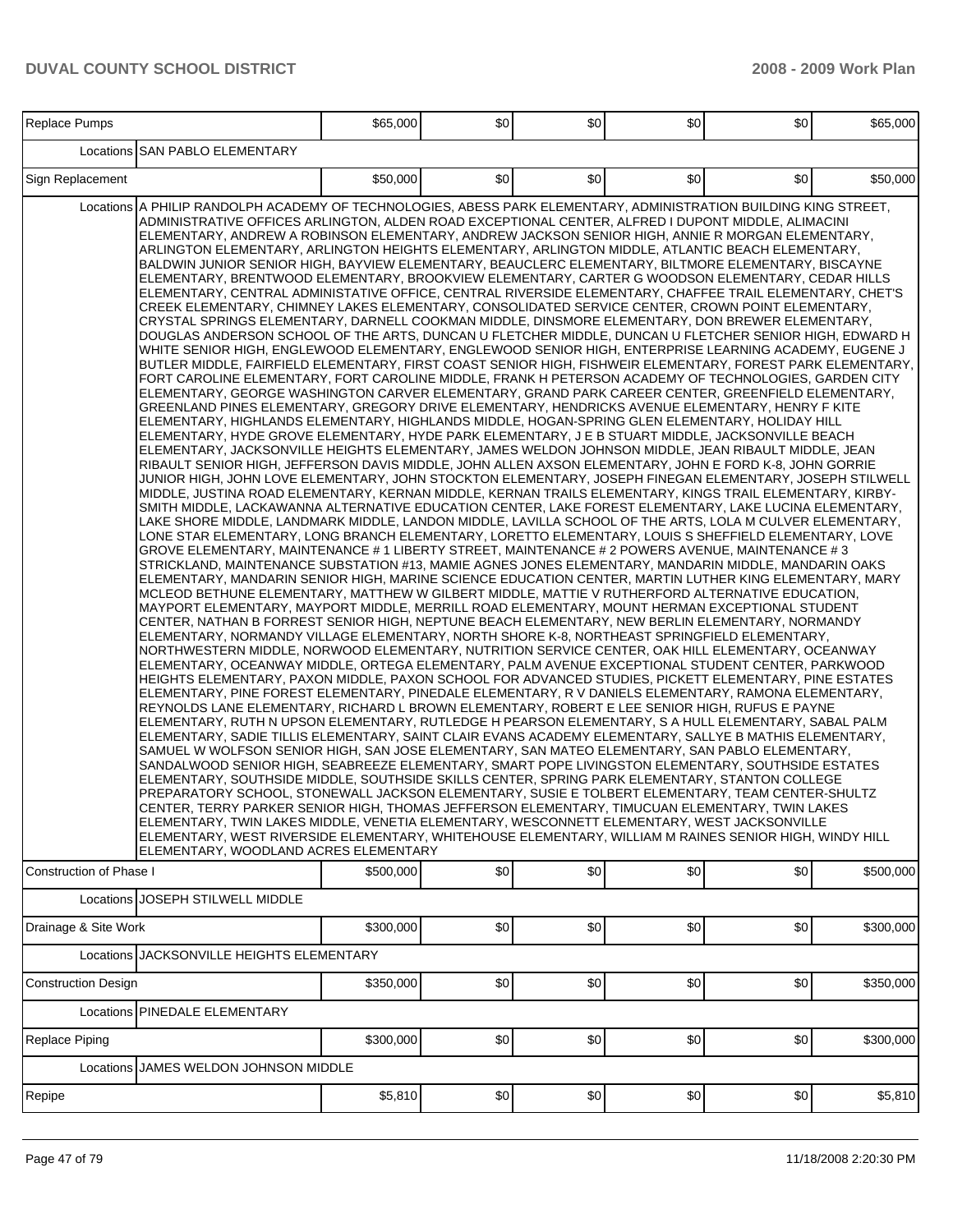Locations WILLIAM M RAINES SENIOR HIGH

| All Maintenance Projects                                                                                                                                                                                                                                                                                                                                                                                                                                                                                                                                                                                                                                                                                                                                                                                                                                                                                                                                                                                                                                                                                                                                                                                                                                                                                                                                                                                                                                                                                                                                                                                                                                                                                                                                                                                                                                                                                                                                                                                                                                                                                                                                                                                                                                                                                                                                                                                                                                                                                                                                                                                                                                                                                                                                                                                                                                                                                                                                                                                                                                                                                                                                                                                                                                                                                                                                                                                                                                                                                                                                                                                                                                                                                                                                                                                                                                                                                                                                                                                                                                                                                                                                                                                                                                                                                                                                                                                                                                                                                                                                                                                                                                                                                                                                                                                                            | \$0          | \$30,763,454 | \$32,003,806 | \$32,036,023 | \$33.042.249 | \$127.845.532 |
|-------------------------------------------------------------------------------------------------------------------------------------------------------------------------------------------------------------------------------------------------------------------------------------------------------------------------------------------------------------------------------------------------------------------------------------------------------------------------------------------------------------------------------------------------------------------------------------------------------------------------------------------------------------------------------------------------------------------------------------------------------------------------------------------------------------------------------------------------------------------------------------------------------------------------------------------------------------------------------------------------------------------------------------------------------------------------------------------------------------------------------------------------------------------------------------------------------------------------------------------------------------------------------------------------------------------------------------------------------------------------------------------------------------------------------------------------------------------------------------------------------------------------------------------------------------------------------------------------------------------------------------------------------------------------------------------------------------------------------------------------------------------------------------------------------------------------------------------------------------------------------------------------------------------------------------------------------------------------------------------------------------------------------------------------------------------------------------------------------------------------------------------------------------------------------------------------------------------------------------------------------------------------------------------------------------------------------------------------------------------------------------------------------------------------------------------------------------------------------------------------------------------------------------------------------------------------------------------------------------------------------------------------------------------------------------------------------------------------------------------------------------------------------------------------------------------------------------------------------------------------------------------------------------------------------------------------------------------------------------------------------------------------------------------------------------------------------------------------------------------------------------------------------------------------------------------------------------------------------------------------------------------------------------------------------------------------------------------------------------------------------------------------------------------------------------------------------------------------------------------------------------------------------------------------------------------------------------------------------------------------------------------------------------------------------------------------------------------------------------------------------------------------------------------------------------------------------------------------------------------------------------------------------------------------------------------------------------------------------------------------------------------------------------------------------------------------------------------------------------------------------------------------------------------------------------------------------------------------------------------------------------------------------------------------------------------------------------------------------------------------------------------------------------------------------------------------------------------------------------------------------------------------------------------------------------------------------------------------------------------------------------------------------------------------------------------------------------------------------------------------------------------------------------------------------------------------------------|--------------|--------------|--------------|--------------|--------------|---------------|
| Locations A PHILIP RANDOLPH ACADEMY OF TECHNOLOGIES, ABESS PARK ELEMENTARY, ADMINISTRATION BUILDING KING STREET,<br>ADMINISTRATIVE OFFICES ARLINGTON, ALDEN ROAD EXCEPTIONAL CENTER, ALFRED I DUPONT MIDDLE, ALIMACINI<br>ELEMENTARY, ANDREW A ROBINSON ELEMENTARY, ANDREW JACKSON SENIOR HIGH, ANNIE R MORGAN ELEMENTARY,<br>ARLINGTON ELEMENTARY, ARLINGTON HEIGHTS ELEMENTARY, ARLINGTON MIDDLE, ATLANTIC BEACH ELEMENTARY,<br>BALDWIN JUNIOR SENIOR HIGH, BAYVIEW ELEMENTARY, BEAUCLERC ELEMENTARY, BILTMORE ELEMENTARY, BISCAYNE<br>ELEMENTARY, BRENTWOOD ELEMENTARY, BROOKVIEW ELEMENTARY, CARTER G WOODSON ELEMENTARY, CEDAR HILLS<br>ELEMENTARY. CENTRAL ADMINISTATIVE OFFICE. CENTRAL RIVERSIDE ELEMENTARY. CHAFFEE TRAIL ELEMENTARY. CHET'S<br>CREEK ELEMENTARY, CHIMNEY LAKES ELEMENTARY, CONSOLIDATED SERVICE CENTER, CROWN POINT ELEMENTARY,<br>CRYSTAL SPRINGS ELEMENTARY, DARNELL COOKMAN MIDDLE, DINSMORE ELEMENTARY, DON BREWER ELEMENTARY,<br>DOUGLAS ANDERSON SCHOOL OF THE ARTS, DUNCAN U FLETCHER MIDDLE, DUNCAN U FLETCHER SENIOR HIGH, EDWARD H<br>WHITE SENIOR HIGH, ENGLEWOOD ELEMENTARY, ENGLEWOOD SENIOR HIGH, ENTERPRISE LEARNING ACADEMY, EUGENE J<br>BUTLER MIDDLE, FAIRFIELD ELEMENTARY, FIRST COAST SENIOR HIGH, FISHWEIR ELEMENTARY, FOREST PARK ELEMENTARY,  <br>FORT CAROLINE ELEMENTARY, FORT CAROLINE MIDDLE, FRANK H PETERSON ACADEMY OF TECHNOLOGIES, GARDEN CITY<br>ELEMENTARY, GEORGE WASHINGTON CARVER ELEMENTARY, GRAND PARK CAREER CENTER, GREENFIELD ELEMENTARY,<br>GREENLAND PINES ELEMENTARY, GREGORY DRIVE ELEMENTARY, HENDRICKS AVENUE ELEMENTARY, HENRY F KITE<br>ELEMENTARY, HIGHLANDS ELEMENTARY, HIGHLANDS MIDDLE, HOGAN-SPRING GLEN ELEMENTARY, HOLIDAY HILL<br>ELEMENTARY, HYDE GROVE ELEMENTARY, HYDE PARK ELEMENTARY, J E B STUART MIDDLE, JACKSONVILLE BEACH<br>ELEMENTARY, JACKSONVILLE HEIGHTS ELEMENTARY, JAMES WELDON JOHNSON MIDDLE, JEAN RIBAULT MIDDLE, JEAN<br>RIBAULT SENIOR HIGH, JEFFERSON DAVIS MIDDLE, JOHN ALLEN AXSON ELEMENTARY, JOHN E FORD K-8, JOHN GORRIE<br>JUNIOR HIGH, JOHN LOVE ELEMENTARY, JOHN STOCKTON ELEMENTARY, JOSEPH FINEGAN ELEMENTARY, JOSEPH STILWELL<br>MIDDLE, JUSTINA ROAD ELEMENTARY, KERNAN MIDDLE, KERNAN TRAILS ELEMENTARY, KINGS TRAIL ELEMENTARY, KIRBY-<br>SMITH MIDDLE, LACKAWANNA ALTERNATIVE EDUCATION CENTER, LAKE FOREST ELEMENTARY, LAKE LUCINA ELEMENTARY,<br>LAKE SHORE MIDDLE, LANDMARK MIDDLE, LANDON MIDDLE, LAVILLA SCHOOL OF THE ARTS, LOLA M CULVER ELEMENTARY,<br>LONE STAR ELEMENTARY, LONG BRANCH ELEMENTARY, LORETTO ELEMENTARY, LOUIS S SHEFFIELD ELEMENTARY, LOVE<br>GROVE ELEMENTARY, MAINTENANCE # 1 LIBERTY STREET, MAINTENANCE # 2 POWERS AVENUE, MAINTENANCE # 3<br>STRICKLAND, MAINTENANCE SUBSTATION #13, MAMIE AGNES JONES ELEMENTARY, MANDARIN MIDDLE, MANDARIN OAKS<br>ELEMENTARY, MANDARIN SENIOR HIGH, MARINE SCIENCE EDUCATION CENTER, MARTIN LUTHER KING ELEMENTARY, MARY<br>MCLEOD BETHUNE ELEMENTARY, MATTHEW W GILBERT MIDDLE, MATTIE V RUTHERFORD ALTERNATIVE EDUCATION,<br>MAYPORT ELEMENTARY, MAYPORT MIDDLE, MERRILL ROAD ELEMENTARY, MOUNT HERMAN EXCEPTIONAL STUDENT<br>CENTER, NATHAN B FORREST SENIOR HIGH, NEPTUNE BEACH ELEMENTARY, NEW BERLIN ELEMENTARY, NORMANDY<br>ELEMENTARY, NORMANDY VILLAGE ELEMENTARY, NORTH SHORE K-8, NORTHEAST SPRINGFIELD ELEMENTARY,<br>NORTHWESTERN MIDDLE, NORWOOD ELEMENTARY, NUTRITION SERVICE CENTER, OAK HILL ELEMENTARY, OCEANWAY<br>ELEMENTARY, OCEANWAY MIDDLE, ORTEGA ELEMENTARY, PALM AVENUE EXCEPTIONAL STUDENT CENTER, PARKWOOD<br>HEIGHTS ELEMENTARY, PAXON MIDDLE, PAXON SCHOOL FOR ADVANCED STUDIES, PICKETT ELEMENTARY, PINE ESTATES<br>ELEMENTARY, PINE FOREST ELEMENTARY, PINEDALE ELEMENTARY, R V DANIELS ELEMENTARY, RAMONA ELEMENTARY,<br>REYNOLDS LANE ELEMENTARY, RICHARD L BROWN ELEMENTARY, ROBERT E LEE SENIOR HIGH, RUFUS E PAYNE<br>ELEMENTARY, RUTH N UPSON ELEMENTARY, RUTLEDGE H PEARSON ELEMENTARY, S A HULL ELEMENTARY, SABAL PALM<br>ELEMENTARY, SADIE TILLIS ELEMENTARY, SAINT CLAIR EVANS ACADEMY ELEMENTARY, SALLYE B MATHIS ELEMENTARY,<br>SAMUEL W WOLFSON SENIOR HIGH, SAN JOSE ELEMENTARY, SAN MATEO ELEMENTARY, SAN PABLO ELEMENTARY,<br>SANDALWOOD SENIOR HIGH, SEABREEZE ELEMENTARY, SMART POPE LIVINGSTON ELEMENTARY, SOUTHSIDE ESTATES<br>ELEMENTARY, SOUTHSIDE MIDDLE, SOUTHSIDE SKILLS CENTER, SPRING PARK ELEMENTARY, STANTON COLLEGE<br>PREPARATORY SCHOOL, STONEWALL JACKSON ELEMENTARY, SUSIE E TOLBERT ELEMENTARY, TEAM CENTER-SHULTZ<br>CENTER, TERRY PARKER SENIOR HIGH, THOMAS JEFFERSON ELEMENTARY, TIMUCUAN ELEMENTARY, TWIN LAKES<br>ELEMENTARY, TWIN LAKES MIDDLE, VENETIA ELEMENTARY, WESCONNETT ELEMENTARY, WEST JACKSONVILLE<br>ELEMENTARY, WEST RIVERSIDE ELEMENTARY, WHITEHOUSE ELEMENTARY, WILLIAM M RAINES SENIOR HIGH, WINDY HILL<br>ELEMENTARY, WOODLAND ACRES ELEMENTARY |              |              |              |              |              |               |
| Prior Year Carryforward                                                                                                                                                                                                                                                                                                                                                                                                                                                                                                                                                                                                                                                                                                                                                                                                                                                                                                                                                                                                                                                                                                                                                                                                                                                                                                                                                                                                                                                                                                                                                                                                                                                                                                                                                                                                                                                                                                                                                                                                                                                                                                                                                                                                                                                                                                                                                                                                                                                                                                                                                                                                                                                                                                                                                                                                                                                                                                                                                                                                                                                                                                                                                                                                                                                                                                                                                                                                                                                                                                                                                                                                                                                                                                                                                                                                                                                                                                                                                                                                                                                                                                                                                                                                                                                                                                                                                                                                                                                                                                                                                                                                                                                                                                                                                                                                             | \$24,573,531 | \$0          | \$0          | \$0          | \$0          | \$24,573,531  |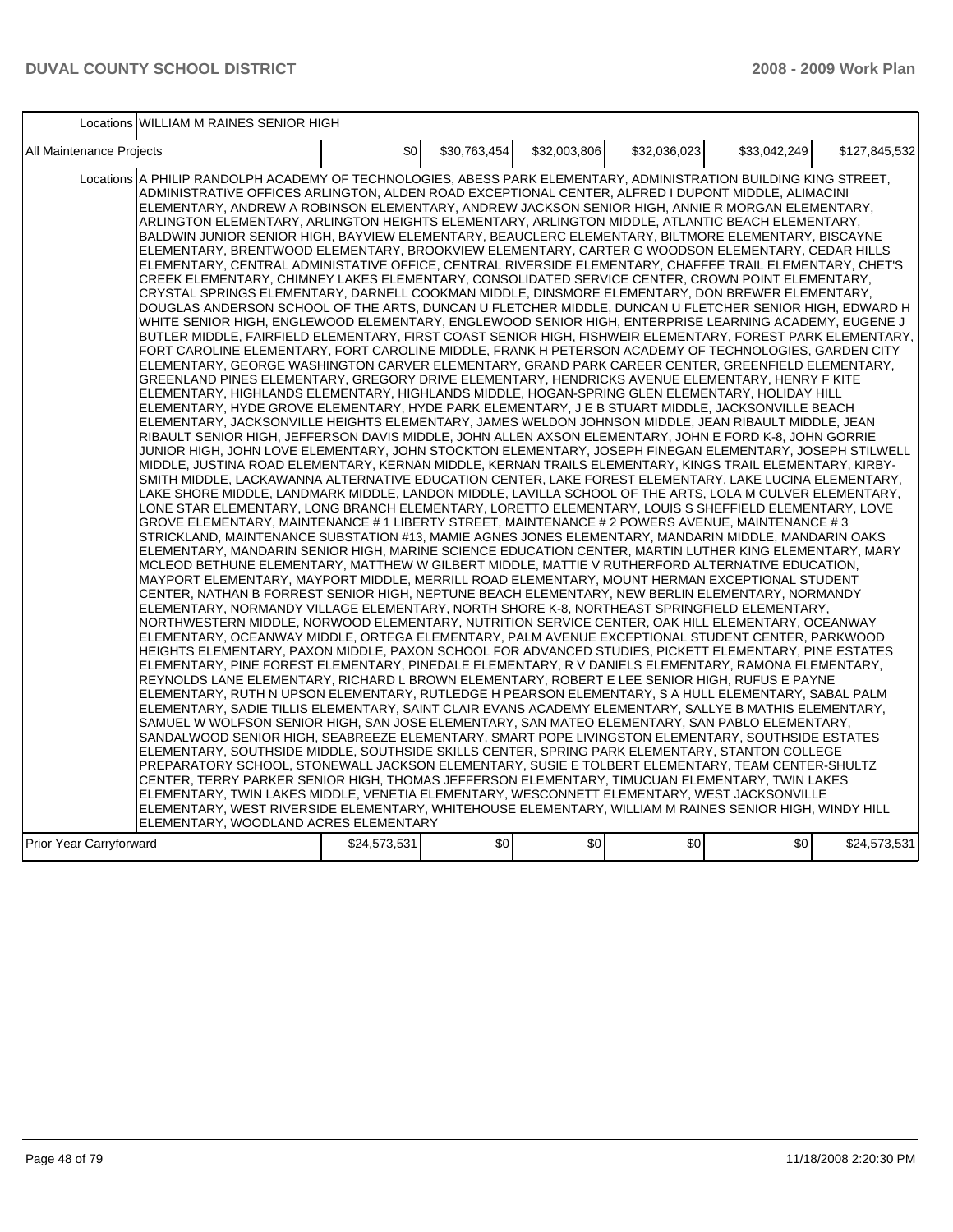| Locations A PHILIP RANDOLPH ACADEMY OF TECHNOLOGIES, ABESS PARK ELEMENTARY, ADMINISTRATION BUILDING KING STREET, |              |              |              |              |              |               |
|------------------------------------------------------------------------------------------------------------------|--------------|--------------|--------------|--------------|--------------|---------------|
| ADMINISTRATIVE OFFICES ARLINGTON, ALDEN ROAD EXCEPTIONAL CENTER, ALFRED I DUPONT MIDDLE, ALIMACINI               |              |              |              |              |              |               |
| ELEMENTARY, ANDREW A ROBINSON ELEMENTARY, ANDREW JACKSON SENIOR HIGH, ANNIE R MORGAN ELEMENTARY,                 |              |              |              |              |              |               |
| ARLINGTON ELEMENTARY, ARLINGTON HEIGHTS ELEMENTARY, ARLINGTON MIDDLE, ATLANTIC BEACH ELEMENTARY,                 |              |              |              |              |              |               |
| BALDWIN JUNIOR SENIOR HIGH, BAYVIEW ELEMENTARY, BEAUCLERC ELEMENTARY, BILTMORE ELEMENTARY, BISCAYNE              |              |              |              |              |              |               |
| ELEMENTARY, BRENTWOOD ELEMENTARY, BROOKVIEW ELEMENTARY, CARTER G WOODSON ELEMENTARY, CEDAR HILLS                 |              |              |              |              |              |               |
| ELEMENTARY, CENTRAL ADMINISTATIVE OFFICE, CENTRAL RIVERSIDE ELEMENTARY, CHAFFEE TRAIL ELEMENTARY, CHET'S         |              |              |              |              |              |               |
| CREEK ELEMENTARY, CHIMNEY LAKES ELEMENTARY, CONSOLIDATED SERVICE CENTER, CROWN POINT ELEMENTARY,                 |              |              |              |              |              |               |
| CRYSTAL SPRINGS ELEMENTARY, DARNELL COOKMAN MIDDLE, DINSMORE ELEMENTARY, DON BREWER ELEMENTARY,                  |              |              |              |              |              |               |
| DOUGLAS ANDERSON SCHOOL OF THE ARTS, DUNCAN U FLETCHER MIDDLE, DUNCAN U FLETCHER SENIOR HIGH, EDWARD H           |              |              |              |              |              |               |
| WHITE SENIOR HIGH, ENGLEWOOD ELEMENTARY, ENGLEWOOD SENIOR HIGH, ENTERPRISE LEARNING ACADEMY, EUGENE J            |              |              |              |              |              |               |
| BUTLER MIDDLE, FAIRFIELD ELEMENTARY, FIRST COAST SENIOR HIGH, FISHWEIR ELEMENTARY, FOREST PARK ELEMENTARY,       |              |              |              |              |              |               |
| FORT CAROLINE ELEMENTARY, FORT CAROLINE MIDDLE, FRANK H PETERSON ACADEMY OF TECHNOLOGIES, GARDEN CITY            |              |              |              |              |              |               |
| ELEMENTARY, GEORGE WASHINGTON CARVER ELEMENTARY, GRAND PARK CAREER CENTER, GREENFIELD ELEMENTARY,                |              |              |              |              |              |               |
| GREENLAND PINES ELEMENTARY, GREGORY DRIVE ELEMENTARY, HENDRICKS AVENUE ELEMENTARY, HENRY F KITE                  |              |              |              |              |              |               |
| ELEMENTARY, HIGHLANDS ELEMENTARY, HIGHLANDS MIDDLE, HOGAN-SPRING GLEN ELEMENTARY, HOLIDAY HILL                   |              |              |              |              |              |               |
|                                                                                                                  |              |              |              |              |              |               |
| ELEMENTARY, HYDE GROVE ELEMENTARY, HYDE PARK ELEMENTARY, J E B STUART MIDDLE, JACKSONVILLE BEACH                 |              |              |              |              |              |               |
| ELEMENTARY, JACKSONVILLE HEIGHTS ELEMENTARY, JAMES WELDON JOHNSON MIDDLE, JEAN RIBAULT MIDDLE, JEAN              |              |              |              |              |              |               |
| RIBAULT SENIOR HIGH, JEFFERSON DAVIS MIDDLE, JOHN ALLEN AXSON ELEMENTARY, JOHN E FORD K-8, JOHN GORRIE           |              |              |              |              |              |               |
| JUNIOR HIGH, JOHN LOVE ELEMENTARY, JOHN STOCKTON ELEMENTARY, JOSEPH FINEGAN ELEMENTARY, JOSEPH STILWELL          |              |              |              |              |              |               |
| MIDDLE, JUSTINA ROAD ELEMENTARY, KERNAN MIDDLE, KERNAN TRAILS ELEMENTARY, KINGS TRAIL ELEMENTARY, KIRBY-         |              |              |              |              |              |               |
| SMITH MIDDLE, LACKAWANNA ALTERNATIVE EDUCATION CENTER, LAKE FOREST ELEMENTARY, LAKE LUCINA ELEMENTARY,           |              |              |              |              |              |               |
| LAKE SHORE MIDDLE, LANDMARK MIDDLE, LANDON MIDDLE, LAVILLA SCHOOL OF THE ARTS, LOLA M CULVER ELEMENTARY,         |              |              |              |              |              |               |
| LONE STAR ELEMENTARY, LONG BRANCH ELEMENTARY, LORETTO ELEMENTARY, LOUIS S SHEFFIELD ELEMENTARY, LOVE             |              |              |              |              |              |               |
| GROVE ELEMENTARY, MAINTENANCE # 1 LIBERTY STREET, MAINTENANCE # 2 POWERS AVENUE, MAINTENANCE # 3                 |              |              |              |              |              |               |
| STRICKLAND, MAINTENANCE SUBSTATION #13, MAMIE AGNES JONES ELEMENTARY, MANDARIN MIDDLE, MANDARIN OAKS             |              |              |              |              |              |               |
| ELEMENTARY, MANDARIN SENIOR HIGH, MARINE SCIENCE EDUCATION CENTER, MARTIN LUTHER KING ELEMENTARY, MARY           |              |              |              |              |              |               |
| MCLEOD BETHUNE ELEMENTARY, MATTHEW W GILBERT MIDDLE, MATTIE V RUTHERFORD ALTERNATIVE EDUCATION,                  |              |              |              |              |              |               |
| MAYPORT ELEMENTARY, MAYPORT MIDDLE, MERRILL ROAD ELEMENTARY, MOUNT HERMAN EXCEPTIONAL STUDENT                    |              |              |              |              |              |               |
| CENTER, NATHAN B FORREST SENIOR HIGH, NEPTUNE BEACH ELEMENTARY, NEW BERLIN ELEMENTARY, NORMANDY                  |              |              |              |              |              |               |
| ELEMENTARY, NORMANDY VILLAGE ELEMENTARY, NORTH SHORE K-8, NORTHEAST SPRINGFIELD ELEMENTARY,                      |              |              |              |              |              |               |
| NORTHWESTERN MIDDLE, NORWOOD ELEMENTARY, NUTRITION SERVICE CENTER, OAK HILL ELEMENTARY, OCEANWAY                 |              |              |              |              |              |               |
| ELEMENTARY, OCEANWAY MIDDLE, ORTEGA ELEMENTARY, PALM AVENUE EXCEPTIONAL STUDENT CENTER, PARKWOOD                 |              |              |              |              |              |               |
| HEIGHTS ELEMENTARY, PAXON MIDDLE, PAXON SCHOOL FOR ADVANCED STUDIES, PICKETT ELEMENTARY, PINE ESTATES            |              |              |              |              |              |               |
| ELEMENTARY, PINE FOREST ELEMENTARY, PINEDALE ELEMENTARY, R V DANIELS ELEMENTARY, RAMONA ELEMENTARY,              |              |              |              |              |              |               |
| REYNOLDS LANE ELEMENTARY, RICHARD L BROWN ELEMENTARY, ROBERT E LEE SENIOR HIGH, RUFUS E PAYNE                    |              |              |              |              |              |               |
| ELEMENTARY, RUTH N UPSON ELEMENTARY, RUTLEDGE H PEARSON ELEMENTARY, S A HULL ELEMENTARY, SABAL PALM              |              |              |              |              |              |               |
| ELEMENTARY, SADIE TILLIS ELEMENTARY, SAINT CLAIR EVANS ACADEMY ELEMENTARY, SALLYE B MATHIS ELEMENTARY,           |              |              |              |              |              |               |
| SAMUEL W WOLFSON SENIOR HIGH, SAN JOSE ELEMENTARY, SAN MATEO ELEMENTARY, SAN PABLO ELEMENTARY,                   |              |              |              |              |              |               |
| SANDALWOOD SENIOR HIGH, SEABREEZE ELEMENTARY, SMART POPE LIVINGSTON ELEMENTARY, SOUTHSIDE ESTATES                |              |              |              |              |              |               |
| ELEMENTARY, SOUTHSIDE MIDDLE, SOUTHSIDE SKILLS CENTER, SPRING PARK ELEMENTARY, STANTON COLLEGE                   |              |              |              |              |              |               |
| PREPARATORY SCHOOL, STONEWALL JACKSON ELEMENTARY, SUSIE E TOLBERT ELEMENTARY, TEAM CENTER-SHULTZ                 |              |              |              |              |              |               |
| CENTER, TERRY PARKER SENIOR HIGH, THOMAS JEFFERSON ELEMENTARY, TIMUCUAN ELEMENTARY, TWIN LAKES                   |              |              |              |              |              |               |
| ELEMENTARY, TWIN LAKES MIDDLE, VENETIA ELEMENTARY, WESCONNETT ELEMENTARY, WEST JACKSONVILLE                      |              |              |              |              |              |               |
| ELEMENTARY, WEST RIVERSIDE ELEMENTARY, WHITEHOUSE ELEMENTARY, WILLIAM M RAINES SENIOR HIGH, WINDY HILL           |              |              |              |              |              |               |
| ELEMENTARY, WOODLAND ACRES ELEMENTARY                                                                            |              |              |              |              |              |               |
|                                                                                                                  |              |              |              |              |              |               |
| Total:                                                                                                           | \$57,612,841 | \$30,763,454 | \$32,003,806 | \$32,036,023 | \$33,042,249 | \$185,458,373 |

### **Local Two Mill Expenditure For Maintenance, Repair and Renovation**

Anticipated expenditures expected from local funding sources over the years covered by the current work plan.

| <b>Item</b>                             | $2008 - 2009$<br><b>Actual Budget</b> | $2009 - 2010$<br>Projected | $2010 - 2011$<br>Projected | 2011 - 2012<br>Projected | $2012 - 2013$<br>Projected | Total         |
|-----------------------------------------|---------------------------------------|----------------------------|----------------------------|--------------------------|----------------------------|---------------|
| Remaining Maint and Repair from 2 Mills | \$48,827,723                          | \$21,920,074               | \$21,817,121               | \$21,868,549             | \$23,066,886               | \$137,500,353 |
| Maintenance/Repair Salaries             | \$0                                   | \$0                        | \$0                        | \$0                      | \$0                        | <b>SO</b>     |
| <b>School Bus Purchases</b>             | \$10,758,068                          | \$11,186,367               | \$11,631,491               | \$12,094,064             | \$12,574,734               | \$58,244,724  |
| <b>Other Vehicle Purchases</b>          | \$0                                   | \$0                        | \$0                        | \$0                      | \$0                        | <b>SO</b>     |
| Capital Outlay Equipment                | \$3,500,000                           | \$3,500,000                | \$3,500,000                | \$3,500,000              | \$3,500,000                | \$17,500,000  |
| Rent/Lease Payments                     | \$0                                   | \$0                        | \$0                        | \$0                      | \$0                        | \$0           |
| <b>ICOP Debt Service</b>                | \$15,514,309                          | \$22,482,866               | \$21,751,332               | \$22,335,935             | \$22,431,780               | \$104,516,222 |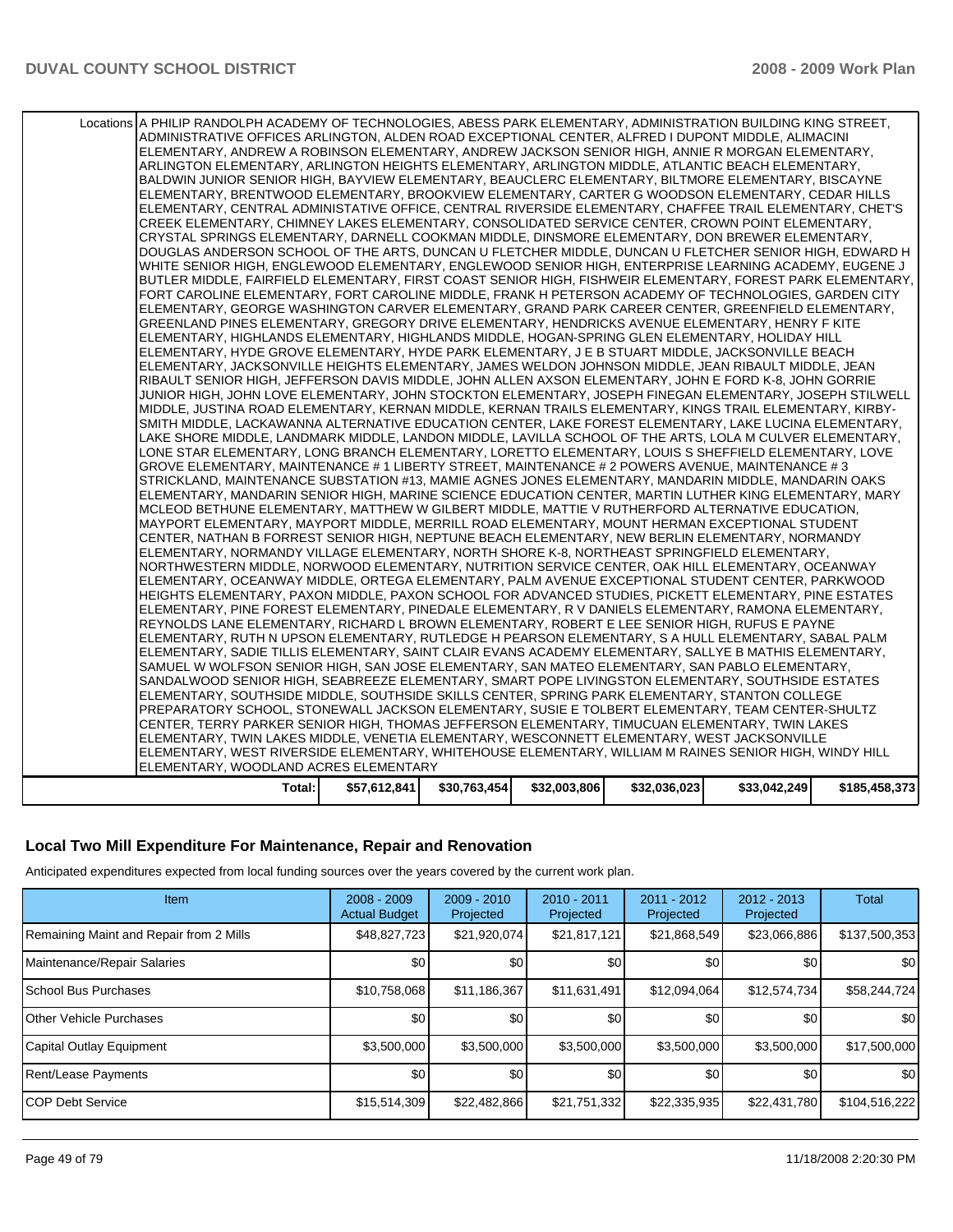| Rent/Lease Relocatables        | \$0              | \$0              | \$0          | \$0          | \$0          | \$0           |
|--------------------------------|------------------|------------------|--------------|--------------|--------------|---------------|
| <b>IEnvironmental Problems</b> | \$0 <sub>1</sub> | \$0              | \$0          | \$0          | \$0          | \$0           |
| Is.1011.14 Debt Service        | \$0              | \$0 <sub>1</sub> | \$0          | \$0          | \$0          | \$0           |
| Special Facilities Account     | \$0              | \$0              | \$0          | \$0          | \$0          | \$0           |
| I Minor Maintenance            | \$20,000,000     | \$13,000,000     | \$13,000,000 | \$13,000,000 | \$13,000,000 | \$72,000,000  |
| Local Expenditure Totals:      | \$98,600,100     | \$72,089,307     | \$71,699,944 | \$72,798,548 | \$74,573,400 | \$389,761,299 |

# **Revenue**

### **2 Mill Revenue Source**

Schedule of Estimated Capital Outlay Revenue from each currently approved source which is estimated to be available for expenditures on the projects included in the tentative district facilities work program. All amounts are NET after considering carryover balances, interest earned, new COP's, 1011.14 and 1011.15 loans, etc. Districts cannot use 2-Mill funds for salaries except for those explicitly associated with maintenance/repair projects. (1011.71 (5), F.S.)

| Item                                                                            | Fund | $2008 - 2009$<br><b>Actual Value</b> | $2009 - 2010$<br>Projected | $2010 - 2011$<br>Projected | $2011 - 2012$<br>Projected | $2012 - 2013$<br>Projected | Total             |
|---------------------------------------------------------------------------------|------|--------------------------------------|----------------------------|----------------------------|----------------------------|----------------------------|-------------------|
| (1) Non-exempt property<br>assessed valuation                                   |      | \$64,993,936,373                     | \$67,593,693,828           | \$70,297,441,581           | \$73,109,339,244           | \$76,033,712,814           | \$352,028,123,840 |
| (2) The Millege projected for<br>discretionary capital outlay per<br>ls.1011.71 |      | 1.75                                 | 1.75                       | 1.75                       | 1.75                       | 1.75                       |                   |
| (3) Full value of the 2-Mill<br>discretionary capital outlay per<br>ls.1011.71  |      | \$108,052,419                        | \$112,374,516              | \$116,869,497              | \$121,544,276              | \$126,406,048              | \$585,246,756     |
| (4) Value of the portion of the 2-<br>Mills ACTUALLY levied                     | 370  | \$108,052,419                        | \$112,374,516              | \$116,869,497              | \$121,544,276              | \$126,406,048              | \$585,246,756     |
| $(5)$ Difference of lines (3) and (4)                                           |      | \$0                                  | \$0                        | \$0                        | \$0                        | \$0                        | \$0               |

# **PECO Revenue Source**

The figure in the row designated "PECO Maintenance" will be subtracted from funds available for new construction because PECO maintenance dollars cannot be used for new construction.

| Item                                 | Fund         | $2008 - 2009$<br><b>Actual Budget</b> | $2009 - 2010$<br>Projected | $2010 - 2011$<br>Projected | $2011 - 2012$<br>Projected | $2012 - 2013$<br>Projected | Total        |
|--------------------------------------|--------------|---------------------------------------|----------------------------|----------------------------|----------------------------|----------------------------|--------------|
| <b>IPECO New Construction</b>        | 340 <b>I</b> | \$4.424.433                           | \$0 <sub>1</sub>           | \$480.056                  | \$1,304,765                | \$508,367                  | \$6,717,621  |
| <b>PECO Maintenance Expenditures</b> |              | \$8,785,118                           | \$8.843.380                | \$10,186,685               | \$10.167.474               | \$9,975,363                | \$47,958,020 |
|                                      |              | \$13,209,551                          | \$8,843,380                | \$10,666,741               | \$11,472,239               | \$10,483,730               | \$54,675,641 |

### **CO & DS Revenue Source**

Revenue from Capital Outlay and Debt Service funds.

| Item                                               | Fund  | $2008 - 2009$<br><b>Actual Budget</b> | $2009 - 2010$<br>Projected | 2010 - 2011<br>Projected | $2011 - 2012$<br>Projected | $2012 - 2013$<br>Projected | <b>Total</b> |
|----------------------------------------------------|-------|---------------------------------------|----------------------------|--------------------------|----------------------------|----------------------------|--------------|
| ICO & DS Cash Flow-through<br><b>I</b> Distributed | 360 l | \$550,439                             | \$550,439                  | \$550,439                | \$550.439                  | \$550,439                  | \$2.752.195  |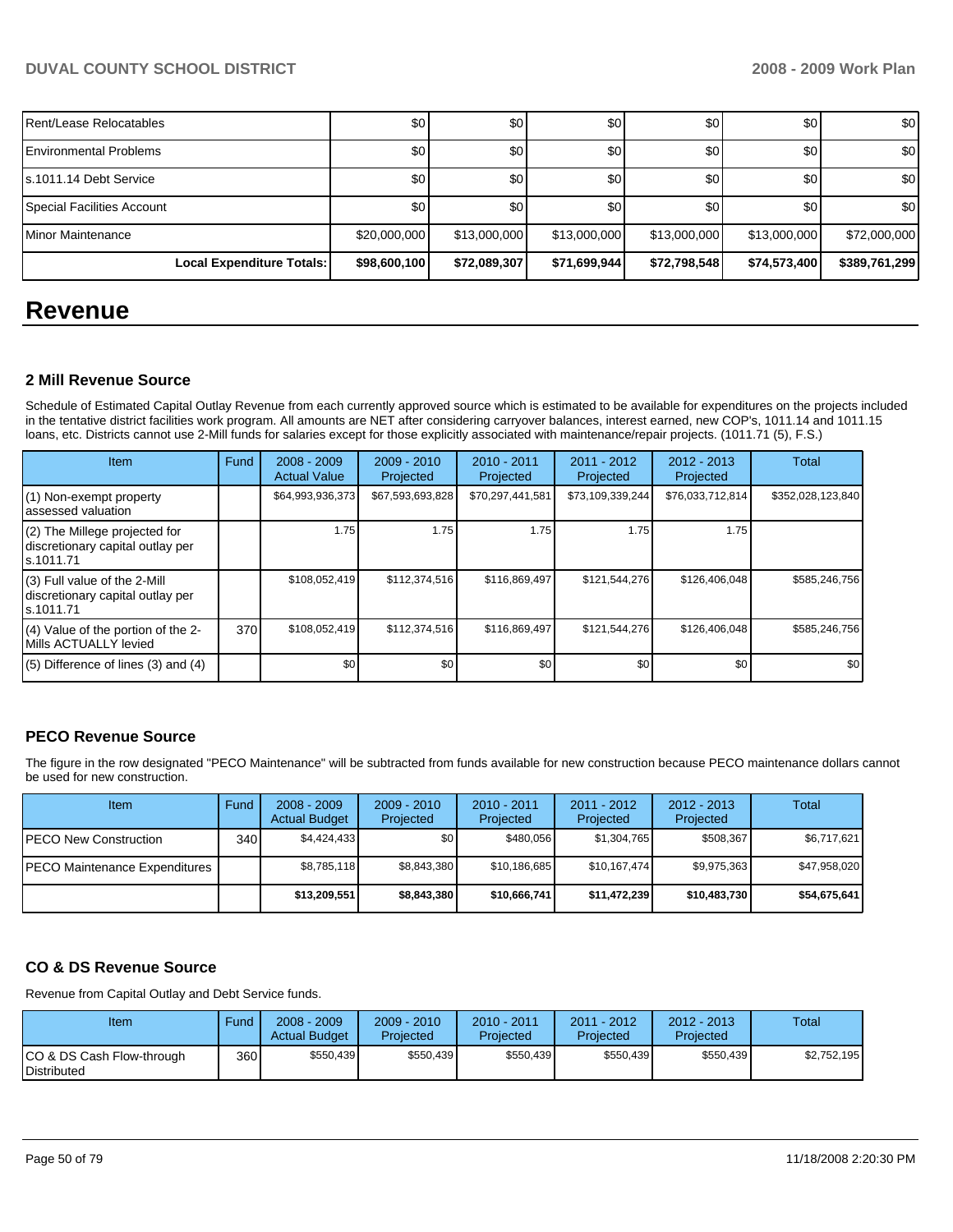| ICO & DS Interest on<br>Undistributed CO | 360 | \$101,195 | \$101,195 | \$101,195 | \$101,195 | \$101,195 | \$505,975   |
|------------------------------------------|-----|-----------|-----------|-----------|-----------|-----------|-------------|
|                                          |     | \$651,634 | \$651,634 | \$651,634 | \$651,634 | \$651,634 | \$3,258,170 |

### **Fair Share Revenue Source**

All legally binding commitments for proportionate fair-share mitigation for impacts on public school facilities must be included in the 5-year district work program.

Nothing reported for this section.

#### **Sales Surtax Referendum**

Specific information about any referendum for a 1-cent or ½-cent surtax referendum during the previous year.

Did the school district hold a surtax referendum during the past fiscal year 2007 - 2008? No

# **Additional Revenue Source**

Any additional revenue sources

| Item                                                                                                   | $2008 - 2009$<br><b>Actual Value</b> | 2009 - 2010<br>Projected | $2010 - 2011$<br>Projected | $2011 - 2012$<br>Projected | $2012 - 2013$<br>Projected | <b>Total</b> |
|--------------------------------------------------------------------------------------------------------|--------------------------------------|--------------------------|----------------------------|----------------------------|----------------------------|--------------|
| Proceeds from a s.1011.14/15 F.S. Loans                                                                | \$0                                  | \$0                      | \$0                        | \$0                        | \$0                        | \$0          |
| District Bonds - Voted local bond<br>referendum proceeds per s.9, Art VII<br><b>State Constitution</b> | \$0                                  | \$0                      | \$0                        | \$0                        | \$0                        | \$0          |
| Proceeds from Special Act Bonds                                                                        | \$0                                  | \$0                      | \$0                        | \$0                        | \$0                        | \$0          |
| Estimated Revenue from CO & DS Bond<br>Sale                                                            | \$0                                  | \$0                      | \$0                        | \$0                        | \$0                        | \$0          |
| Proceeds from Voted Capital<br>Improvements millage                                                    | \$0                                  | \$0                      | \$0                        | \$0                        | \$0                        | \$0          |
| Other Revenue for Other Capital Projects                                                               | \$0                                  | \$0                      | \$0                        | \$0                        | \$0                        | \$0          |
| Proceeds from 1/2 cent sales surtax<br>authorized by school board                                      | \$0                                  | \$0                      | \$0                        | \$0                        | \$0                        | \$0          |
| Proceeds from local governmental<br>infrastructure sales surtax                                        | \$0                                  | \$0                      | \$0                        | \$0                        | \$0                        | \$0          |
| Proceeds from Certificates of<br>Participation (COP's) Sale                                            | \$25,000,000                         | \$67,000,000             | \$0                        | \$0                        | \$0                        | \$92,000,000 |
| Classrooms First Bond proceeds amount<br>authorized in FY 1997-98                                      | \$0                                  | \$0                      | \$0                        | \$0                        | \$0                        | \$0          |
| <b>Classrooms for Kids</b>                                                                             | \$0                                  | \$0                      | \$0                        | \$0                        | \$0                        | \$0          |
| <b>District Equity Recognition</b>                                                                     | \$0                                  | \$0                      | \$0                        | \$0                        | \$0                        | \$0          |
| <b>Federal Grants</b>                                                                                  | \$0                                  | \$0                      | \$0                        | \$0                        | \$0                        | \$0          |
| Proportionate share mitigation (actual<br>cash revenue only, not in kind donations)                    | \$0                                  | \$0                      | \$0                        | \$0                        | \$0                        | \$0          |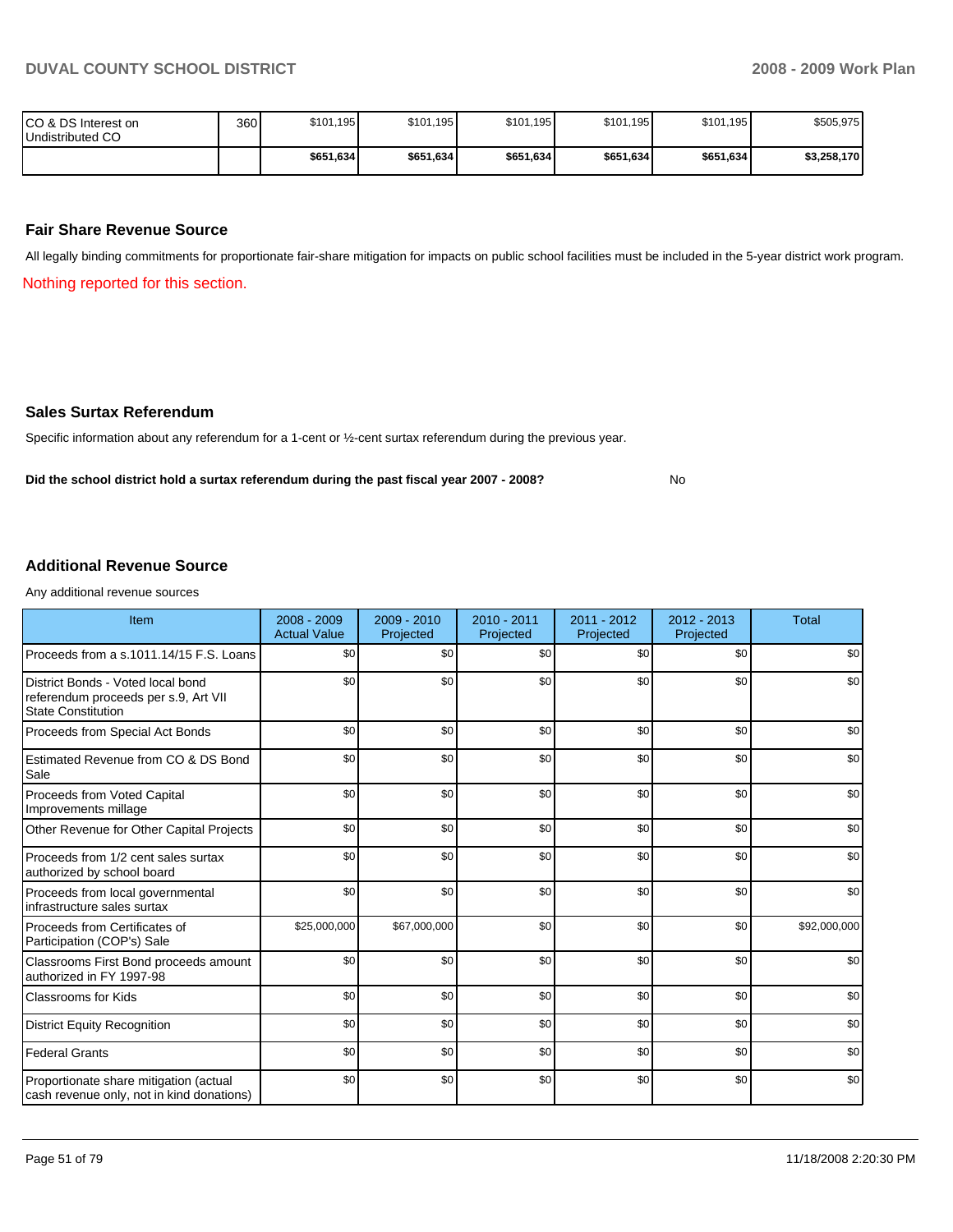| Impact fees received                                                         | \$0           | \$0 <sub>1</sub> | \$0         | \$0         | \$0         | \$0           |
|------------------------------------------------------------------------------|---------------|------------------|-------------|-------------|-------------|---------------|
| <b>Private donations</b>                                                     | \$0           | \$0 <sub>1</sub> | \$0         | \$0         | \$0         | \$0           |
| Grants from local governments or not-for-<br>profit organizations            | \$0           | \$0              | \$0         | \$0         | \$0         | \$0           |
| Interest, Including Profit On Investment                                     | \$2,000,000   | \$2,500,000      | \$2,700,000 | \$2,700,000 | \$3,000,000 | \$12,900,000  |
| Revenue from Bonds pledging proceeds<br>from 1 cent or 1/2 cent Sales Surtax | \$0           | \$0              | \$0         | \$0         | \$0         | \$0           |
| Fund Balance Carried Forward                                                 | \$120,130,129 | \$0              | \$0         | \$0         | \$0         | \$120,130,129 |
| Obligated Fund Balance Carried Forward                                       | \$0           | \$0              | \$0         | \$0         | \$0         | \$0           |
| <b>Special Facilities Account</b>                                            | \$0           | \$0              | \$0         | \$0         | \$0         | \$0           |
| One Cent - 1/2 Cent Sales Surtax Debt<br>Service                             | \$0           | \$0              | \$0         | \$0         | \$0         | \$0           |
| Gas Tax                                                                      | \$200,000     | \$200,000        | \$200,000   | \$200,000   | \$200,000   | \$1,000,000   |
| <b>Subtotal</b>                                                              | \$147,330,129 | \$69,700,000     | \$2,900,000 | \$2,900,000 | \$3,200,000 | \$226,030,129 |

# **Total Revenue Summary**

| <b>Item Name</b>                                               | $2008 - 2009$<br><b>Budget</b> | $2009 - 2010$<br>Projected | $2010 - 2011$<br>Projected | $2011 - 2012$<br>Projected | $2012 - 2013$<br>Projected | <b>Five Year Total</b> |
|----------------------------------------------------------------|--------------------------------|----------------------------|----------------------------|----------------------------|----------------------------|------------------------|
| Local Two Mill Discretionary Capital<br>Outlay Revenue         | \$108,052,419                  | \$112.374.516              | \$116,869,497              | \$121,544,276              | \$126,406,048              | \$585,246,756          |
| IPECO and 2 Mill Maint and Other 2 Mill<br><b>Expenditures</b> | (\$98,600,100)                 | (\$72,089,307)             | (\$71,699,944)             | (\$72,798,548)             | (S74, 573, 400)            | (\$389,761,299)        |
| IPECO Maintenance Revenue                                      | \$8.785.118                    | \$8.843.380                | \$10.186.685               | \$10.167.474               | \$9,975,363                | \$47,958,020           |
| <b>Available 2 Mill for New Construction</b>                   | \$9,452,319                    | \$40,285,209               | \$45,169,553               | \$48,745,728               | \$51,832,648               | \$195,485,457          |

| <b>Item Name</b>                      | $2008 - 2009$<br><b>Budget</b> | $2009 - 2010$<br>Projected | $2010 - 2011$<br>Projected | 2011 - 2012<br>Projected | $2012 - 2013$<br>Projected | <b>Five Year Total</b> |
|---------------------------------------|--------------------------------|----------------------------|----------------------------|--------------------------|----------------------------|------------------------|
| ICO & DS Revenue                      | \$651,634                      | \$651,634                  | \$651,634                  | \$651,634                | \$651,634                  | \$3,258,170            |
| <b>IPECO New Construction Revenue</b> | \$4,424,433                    | \$0                        | \$480.056                  | \$1,304,765              | \$508,367                  | \$6,717,621            |
| Other/Additional Revenue              | \$147,330,129                  | \$69,700,000               | \$2,900,000                | \$2,900,000              | \$3,200,000                | \$226,030,129          |
| <b>Total Additional Revenuel</b>      | \$152,406,196                  | \$70,351,634               | \$4,031,690                | \$4,856,399              | \$4,360,001                | \$236,005,920          |
| Total Available Revenue               | \$161,858,515                  | \$110,636,843              | \$49,201,243               | \$53,602,127             | \$56,192,649               | \$431,491,377          |

# **Project Schedules**

# **Capacity Project Schedules**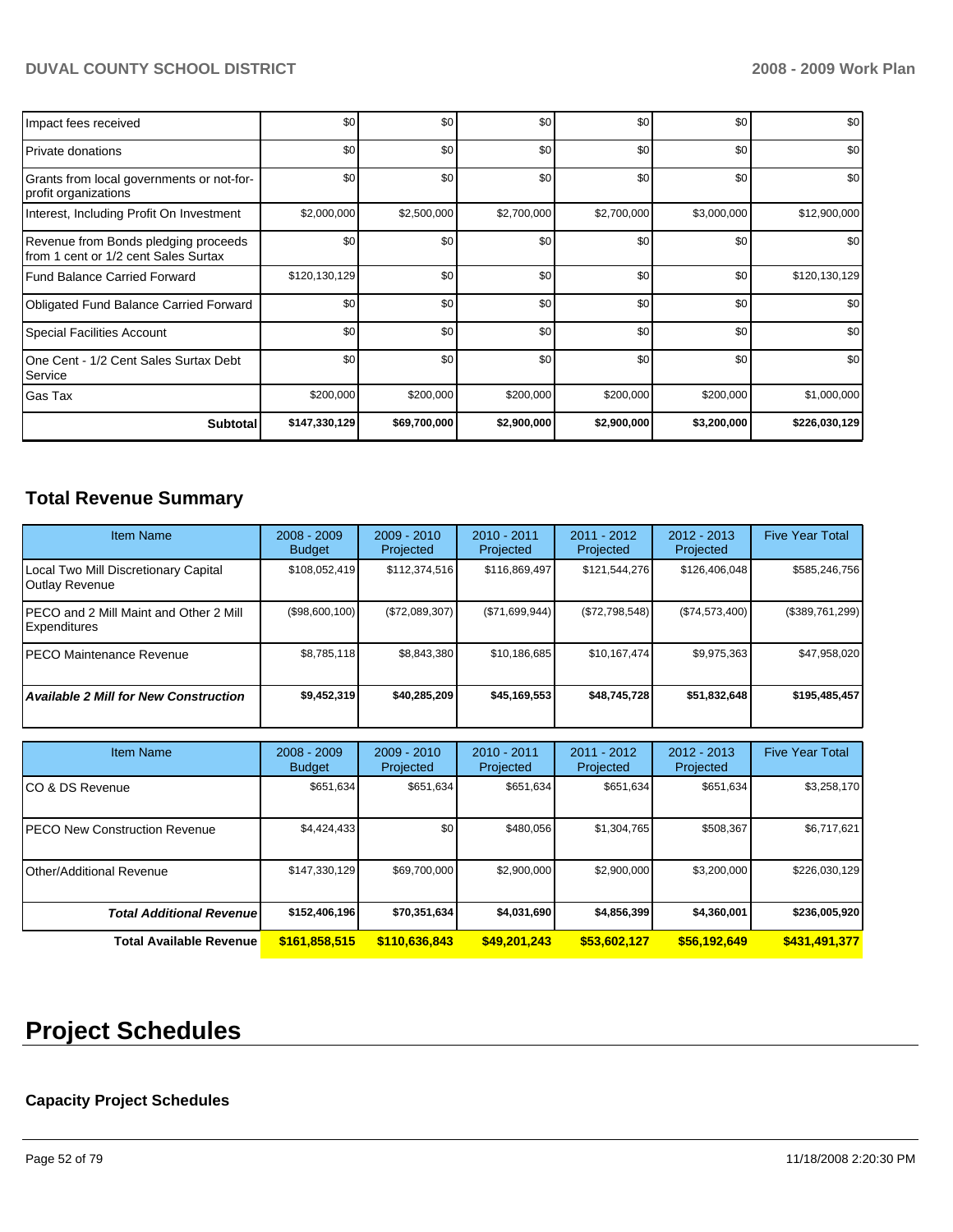A schedule of capital outlay projects necessary to ensure the availability of satisfactory classrooms for the projected student enrollment in K-12 programs.

| <b>Project Description</b>           | Location                                |                          | 2008 - 2009  | 2009 - 2010  | $2010 - 2011$ | 2011 - 2012 | 2012 - 2013 | Total            | <b>Funded</b> |
|--------------------------------------|-----------------------------------------|--------------------------|--------------|--------------|---------------|-------------|-------------|------------------|---------------|
| New K-5 (Waterleaf)                  | Location not<br>specified               | Planned<br>Cost:         | \$3,000,000  | \$25,000,000 | \$0           | \$0         | \$0         | \$28,000,000 Yes |               |
|                                      |                                         | <b>Student Stations:</b> | $\mathbf 0$  | 802          | 0             | $\mathbf 0$ | 0           | 802              |               |
|                                      |                                         | Total Classrooms:        | 0            | 45           | 0             | $\mathbf 0$ | 0           | 45               |               |
|                                      |                                         | Gross Sq Ft:             | $\mathbf 0$  | 103,970      | $\mathbf 0$   | $\mathbf 0$ | 0           | 103,970          |               |
| New K-5 (Bartram<br>Springs)         | Location not<br>specified               | Planned<br>Cost:         | \$28,000,000 | \$0          | \$0           | \$0         | \$0         | \$28,000,000 Yes |               |
|                                      |                                         | <b>Student Stations:</b> | 802          | $\mathbf 0$  | $\mathbf 0$   | $\mathbf 0$ | $\mathbf 0$ | 802              |               |
|                                      |                                         | <b>Total Classrooms:</b> | 45           | $\mathbf 0$  | $\mathbf 0$   | $\mathbf 0$ | 0           | 45               |               |
|                                      |                                         | Gross Sq Ft:             | 103,970      | $\Omega$     | $\mathbf 0$   | $\mathbf 0$ | 0           | 103,970          |               |
| Dr. Academy 6-12                     | <b>DARNELL</b><br><b>COOKMAN MIDDLE</b> | Planned<br>Cost:         | \$15,265,000 | \$4,735,000  | \$0           | \$0         | \$0         | \$20,000,000 Yes |               |
|                                      |                                         | <b>Student Stations:</b> | 0            | 500          | 0             | 0           | 0           | 500              |               |
|                                      |                                         | <b>Total Classrooms:</b> |              | 20           | 0             | $\mathbf 0$ | $\mathbf 0$ | 20               |               |
|                                      | Gross Sq Ft:                            |                          | $\mathbf 0$  | 28,000       | $\mathbf 0$   | $\mathbf 0$ | $\mathbf 0$ | 28,000           |               |
| Portables and<br>Covered Walkways    | Location not<br>specified               | Planned<br>Cost:         | \$3,651,462  | \$2,221,880  | \$2,000,000   | \$2,000,000 | \$2,000,000 | \$11,873,342 Yes |               |
|                                      |                                         | <b>Student Stations:</b> | 400          | 200          | 200           | 200         | 200         | 1,200            |               |
|                                      |                                         | <b>Total Classrooms:</b> | 20           | 10           | 10            | 10          | 10          | 60               |               |
|                                      |                                         | Gross Sq Ft:             | 29,664       | 18,128       | 16,480        | 16,480      | 16,480      | 97,232           |               |
| New High School 9-<br>12 (Southside) | Location not<br>specified               | Planned<br>Cost:         | \$75,425,000 | \$0          | \$0           | \$0         | \$0         | \$75,425,000 Yes |               |
|                                      |                                         | <b>Student Stations:</b> | 2,200        | 0            | $\mathbf 0$   | 0           | $\mathbf 0$ | 2,200            |               |
|                                      |                                         | Total Classrooms:        | 88           | 0            | 0             | 0           | 0           | 88               |               |
|                                      |                                         | Gross Sq Ft:             | 320,000      | 0            | 0             | $\mathbf 0$ | 0           | 320,000          |               |
| New K-8 103rd                        | Location not<br>specified               | Planned<br>Cost:         | \$42,100,000 | \$0          | \$0           | \$0         | \$0         | \$42,100,000 No  |               |
|                                      |                                         | <b>Student Stations:</b> | 1,500        | $\mathbf 0$  | $\mathbf 0$   | $\mathbf 0$ | $\mathbf 0$ | 1,500            |               |
|                                      |                                         | <b>Total Classrooms:</b> | 76           | 0            | $\mathbf 0$   | $\mathbf 0$ | 0           | 76               |               |
|                                      |                                         | Gross Sq Ft:             | 171,000      | $\pmb{0}$    | $\pmb{0}$     | $\pmb{0}$   | $\pmb{0}$   | 171,000          |               |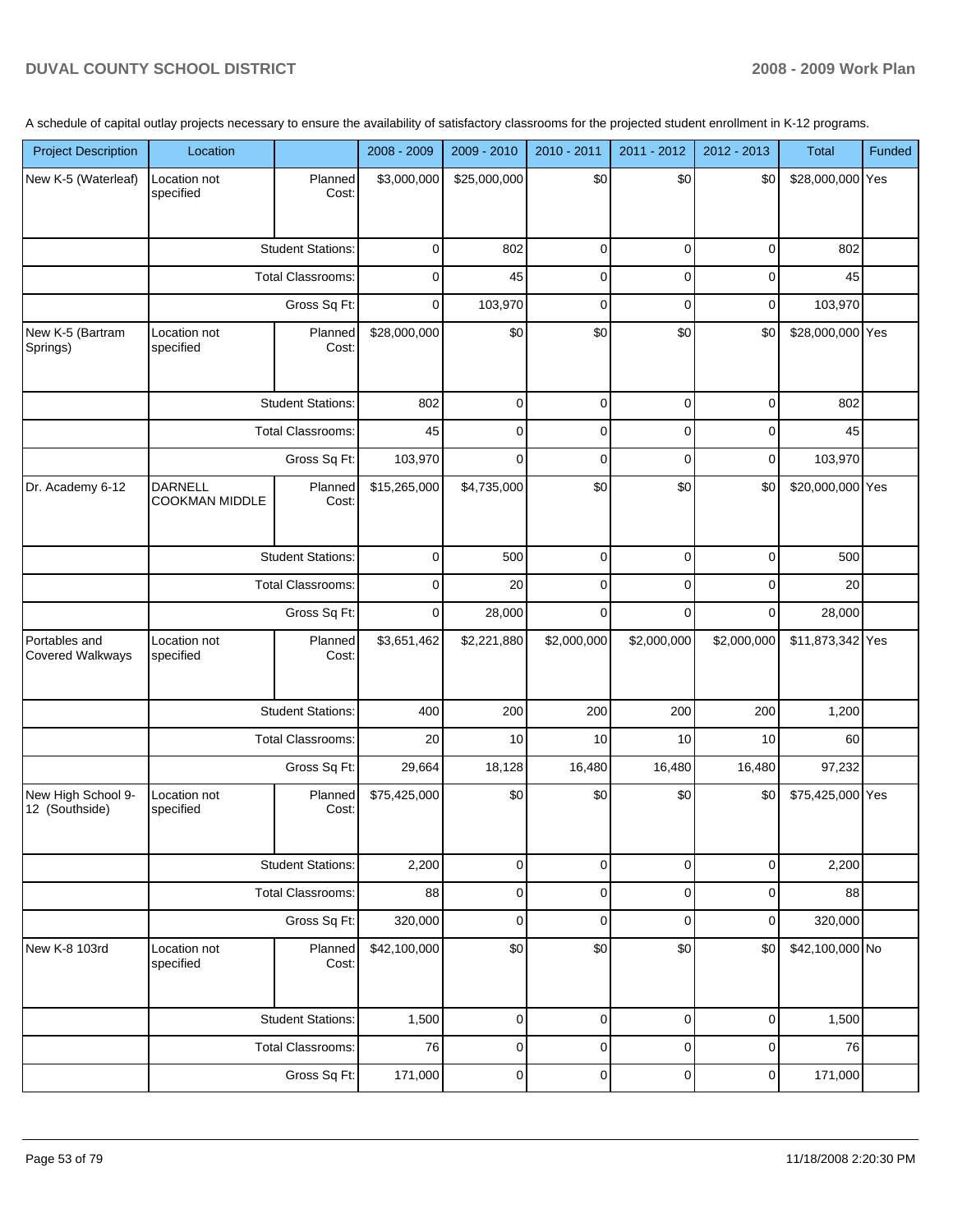| New K-8 @ AAA site Location not | specified | Planned<br>Cost:         | \$0 <sub>1</sub> | \$42,000,000 | \$0 | \$0 | \$0 <sub>1</sub> | \$42,000,000 Yes |  |
|---------------------------------|-----------|--------------------------|------------------|--------------|-----|-----|------------------|------------------|--|
|                                 |           | <b>Student Stations:</b> |                  | 1,500        |     |     | 0                | 1,500            |  |
|                                 |           | Total Classrooms:        |                  | 76 I         |     |     | U                | 76I              |  |
|                                 |           | Gross Sq Ft:             |                  | 170,000      |     |     | 01               | 170,000          |  |

| Planned Cost: \$167,441,462 |         | \$73.956.880 | \$2,000,000 | \$2,000,000     |        | \$2,000,000 \$247,398,342 |
|-----------------------------|---------|--------------|-------------|-----------------|--------|---------------------------|
| <b>Student Stations:</b>    | 4.902   | 3,002        | 200         | 200             | 200    | 8,504                     |
| <b>Total Classrooms:</b>    | 229     | 151          | 10          | 10 <sub>l</sub> | 10     | 410                       |
| Gross Sq Ft:                | 624.634 | 320,098      | 16,480      | 16.480          | 16.480 | 994.172                   |

### **Other Project Schedules**

Major renovations, remodeling, and additions of capital outlay projects that do not add capacity to schools.

| <b>Project Description</b>                | Location                                | $2008 - 2009$<br><b>Actual Budget</b> | 2009 - 2010<br>Projected | 2010 - 2011<br>Projected | 2011 - 2012<br>Projected | $2012 - 2013$<br>Projected | <b>Total</b>                   | <b>Funded</b> |
|-------------------------------------------|-----------------------------------------|---------------------------------------|--------------------------|--------------------------|--------------------------|----------------------------|--------------------------------|---------------|
| Technology                                | Location not specified                  | \$28,532,053                          | \$28,729,963             | \$26,000,000             | \$26,000,000             |                            | \$20,000,000 \$129,262,016 Yes |               |
| <b>Land Acquisition</b>                   | Location not specified                  | \$0                                   | \$0                      | \$2,500,000              | \$2,500,000              | \$2,500,000                | \$7,500,000 Yes                |               |
| <b>Minor Capital Improvements</b>         | Location not specified                  | \$1,300,000                           | \$1,300,000              | \$1,300,000              | \$1,300,000              | \$1,300,000                | \$6,500,000 Yes                |               |
| Security Equipment                        | Location not specified                  | \$535,000                             | \$0                      | \$0                      | \$0                      | \$0                        | \$535,000 Yes                  |               |
| <b>High School Auditorium</b><br>Upgrades | Location not specified                  | \$1,000,000                           | \$1,000,000              | \$1,000,000              | \$1,000,000              | \$1,000,000                | \$5,000,000 Yes                |               |
| <b>Food Service Equipment</b>             | Location not specified                  | \$750,000                             | \$750,000                | \$750,000                | \$750,000                | \$750,000                  | \$3,750,000 Yes                |               |
| <b>ESE Improvements</b>                   | Location not specified                  | \$1,000,000                           | \$1,000,000              | \$1,000,000              | \$1,000,000              | \$1,000,000                | \$5,000,000 Yes                |               |
| Design                                    | ROBERT E LEE SENIOR<br>HIGH             | \$0                                   | \$1,500,000              | \$0                      | \$0                      | \$0                        | \$1,500,000 Yes                |               |
| <b>ADA Requirements</b>                   | Location not specified                  | \$500,000                             | \$1,000,000              | \$1,000,000              | \$1,000,000              | \$1,000,000                | \$4,500,000 Yes                |               |
| Playgrounds                               | Location not specified                  | \$200,000                             | \$200,000                | \$200,000                | \$200,000                | \$200,000                  | \$1,000,000 Yes                |               |
| <b>Future Projects TBD-Master</b><br>Plan | Location not specified                  | \$0                                   | \$0                      | \$4,251,243              | \$16,652,127             | \$25,242,649               | \$46,146,019 Yes               |               |
| K-8 Conversion                            | <b>EUGENE J BUTLER</b><br><b>MIDDLE</b> | \$2,000,000                           | \$0                      | \$8,000,000              | \$0                      | \$0                        | \$10,000,000 Yes               |               |
| <b>Storm Water</b>                        | Location not specified                  | \$200,000                             | \$200,000                | \$200.000                | \$200,000                | \$200,000                  | \$1,000,000 Yes                |               |
| <b>Gender Equity</b>                      | Location not specified                  | \$500,000                             | \$1,000,000              | \$1,000,000              | \$1,000,000              | \$1,000,000                | \$4,500,000 Yes                |               |
|                                           |                                         | \$36,517,053                          | \$36,679,963             | \$47,201,243             | \$51,602,127             | \$54,192,649               | \$226,193,035                  |               |

# **Additional Project Schedules**

Any projects that are not identified in the last approved educational plant survey.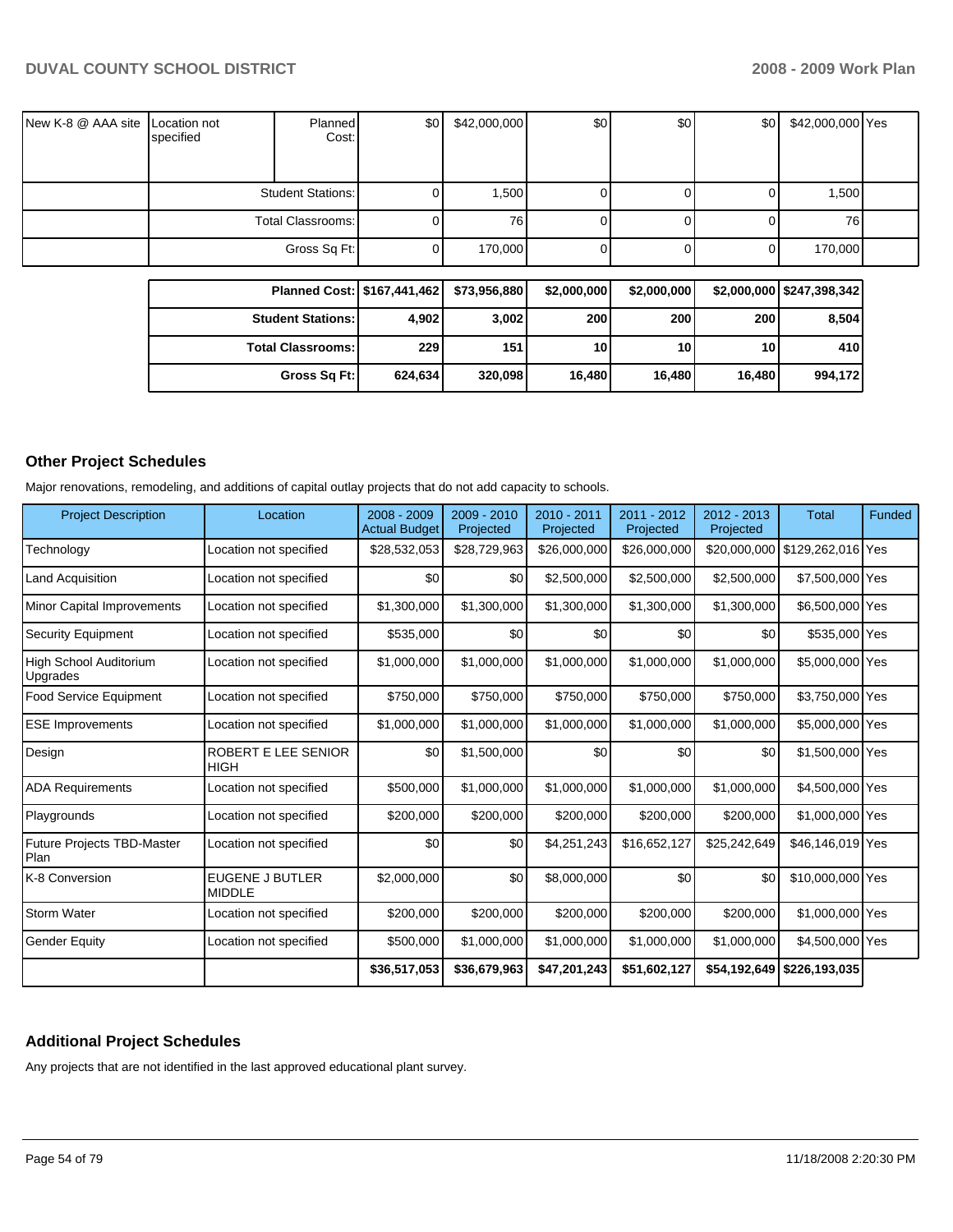Nothing reported for this section.

### **Non Funded Growth Management Project Schedules**

Schedule indicating which projects, due to planned development, that CANNOT be funded from current revenues projected over the next five years.

Nothing reported for this section.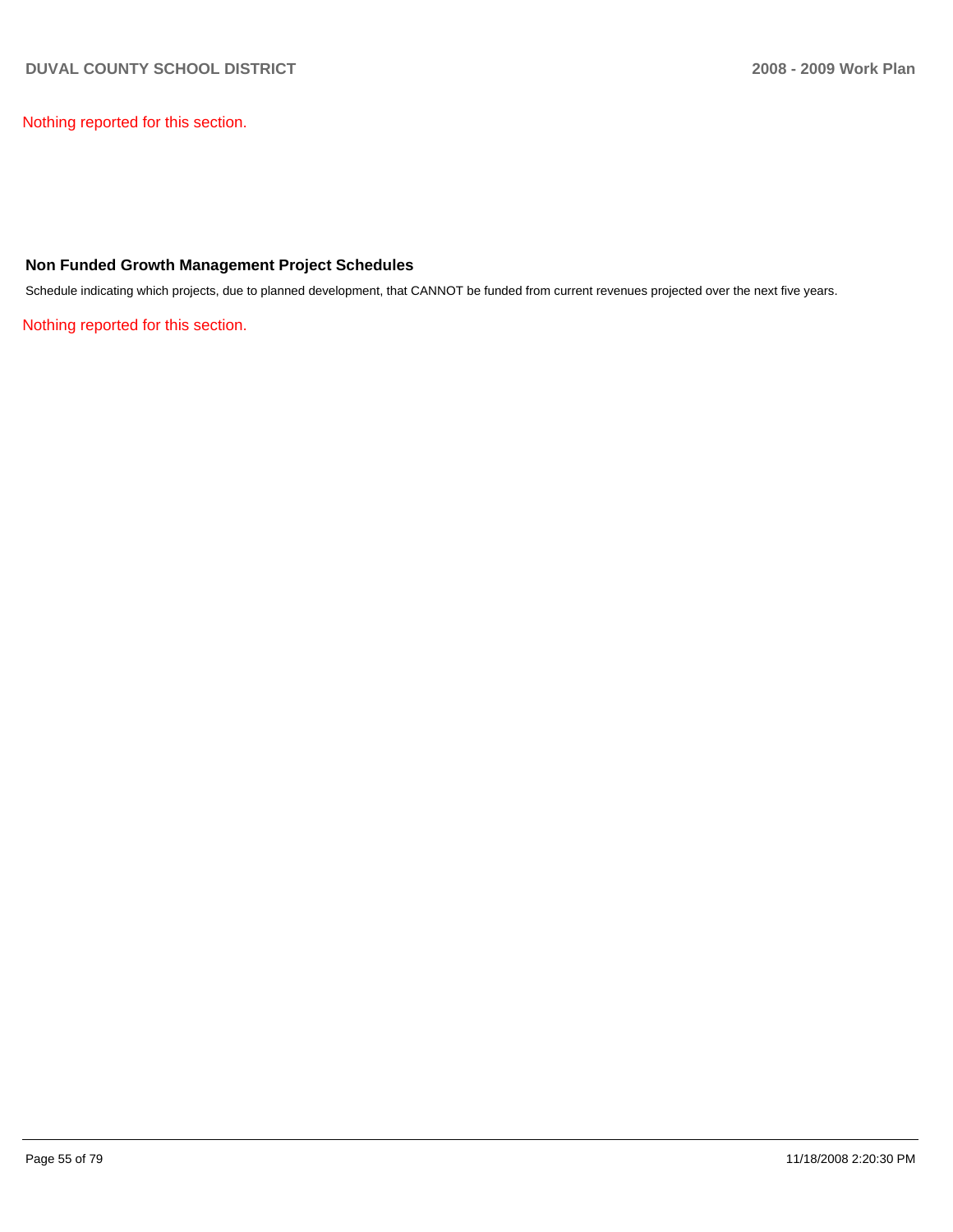# **Capacity Tracking**

| Location                                                                | $2008 -$<br>2009 Satis.<br>Stu. Sta. | Actual<br>$2008 -$<br><b>2009 FISH</b><br>Capacity | Actual<br>$2007 -$<br>2008<br><b>COFTE</b> | # Class<br>Rooms | Actual<br>Average<br>$2008 -$<br>2009 Class<br><b>Size</b> | Actual<br>$2008 -$<br>2009<br><b>Utilization</b> | <b>New</b><br>Stu.<br>Capacity | <b>New</b><br>Rooms to<br>be<br>Added/Re<br>moved | Projected<br>$2012 -$<br>2013<br><b>COFTE</b> | Projected<br>$2012 -$<br>2013<br><b>Utilization</b> | Projected<br>$2012 -$<br>2013 Class<br><b>Size</b> |
|-------------------------------------------------------------------------|--------------------------------------|----------------------------------------------------|--------------------------------------------|------------------|------------------------------------------------------------|--------------------------------------------------|--------------------------------|---------------------------------------------------|-----------------------------------------------|-----------------------------------------------------|----------------------------------------------------|
| <b>MATTIE V</b><br><b>RUTHERFORD</b><br>ALTERNATIVE<br><b>EDUCATION</b> | 399                                  | 399                                                | 177                                        | 18               | 10 <sup>1</sup>                                            | 44.00 %                                          | $\Omega$                       | $\mathbf 0$                                       | 200                                           | 50.00 %                                             | 11                                                 |
| <b>NORTHEAST</b><br>SPRINGFIELD<br>ELEMENTARY                           | 368                                  | 0                                                  | $\Omega$                                   | 21               | $\overline{0}$                                             | 0.00%                                            | $\Omega$                       | $\Omega$                                          | $\mathbf 0$                                   | 0.00%                                               | $\mathbf 0$                                        |
| <b>FAIRFIELD</b><br><b>ELEMENTARY</b>                                   | 0                                    | $\Omega$                                           | $\Omega$                                   | 0                | $\overline{0}$                                             | 0.00%                                            | $\Omega$                       | $\mathbf 0$                                       | $\mathbf 0$                                   | 0.00%                                               | $\mathbf 0$                                        |
| LACKAWANNA<br>ALTERNATIVE<br><b>EDUCATION CENTER</b>                    | 197                                  | 197                                                | $\Omega$                                   | 8                | $\overline{0}$                                             | 0.00%                                            | $-197$                         | -8                                                | $\mathbf{0}$                                  | 0.00%                                               | $\mathbf 0$                                        |
| WEST RIVERSIDE<br><b>ELEMENTARY</b>                                     | 420                                  | 420                                                | 336                                        | 22               | 15                                                         | 80.00 %                                          | $\Omega$                       | $\mathbf 0$                                       | 378                                           | 90.00 %                                             | 17                                                 |
| LOLA M CULVER<br>ELEMENTARY                                             | 263                                  | 263                                                | 265                                        | 13               | 20                                                         | 101.00 %                                         | -263                           | $-13$                                             | $\overline{0}$                                | 0.00%                                               | $\mathbf 0$                                        |
| <b>GRAND PARK CAREER</b><br><b>CENTER</b>                               | 570                                  | 570                                                | 189                                        | 24               | 8                                                          | 33.00 %                                          | 0                              | $\mathbf 0$                                       | 290                                           | 51.00 %                                             | 12                                                 |
| <b>BRENTWOOD</b><br><b>ELEMENTARY</b>                                   | 380                                  | 380                                                | 396                                        | 20               | 20                                                         | 104.00 %                                         | $\Omega$                       | $\mathbf 0$                                       | 399                                           | 105.00 %                                            | 20                                                 |
| ORTEGA ELEMENTARY                                                       | 346                                  | 346                                                | 403                                        | 17               | 24                                                         | 116.00%                                          | $\overline{0}$                 | 0                                                 | 357                                           | 103.00%                                             | 21                                                 |
| <b>CENTRAL RIVERSIDE</b><br><b>ELEMENTARY</b>                           | 426                                  | 426                                                | 371                                        | 23               | 16                                                         | 87.00 %                                          | $\mathbf 0$                    | $\mathbf 0$                                       | 380                                           | 89.00 %                                             | 17                                                 |
| RUTH N UPSON<br>ELEMENTARY                                              | 506                                  | 506                                                | 320                                        | 25               | 13                                                         | 63.00 %                                          | $\Omega$                       | 0                                                 | 393                                           | 78.00 %                                             | 16                                                 |
| <b>FISHWEIR</b><br>ELEMENTARY                                           | 411                                  | 411                                                | 390                                        | 23               | 17                                                         | 95.00 %                                          | $\Omega$                       | $\mathbf 0$                                       | 426                                           | 104.00%                                             | 19                                                 |
| ANNIE R MORGAN<br><b>ELEMENTARY</b>                                     | 479                                  | 479                                                | 388                                        | 25               | 16                                                         | 81.00 %                                          | $\Omega$                       | $\mathbf 0$                                       | 370                                           | 77.00 %                                             | 15                                                 |
| <b>NORWOOD</b><br>ELEMENTARY                                            | 259                                  | 259                                                | 205                                        | 13               | 16                                                         | 79.00 %                                          | $-259$                         | $-13$                                             | $\mathbf 0$                                   | 0.00%                                               | $\mathbf 0$                                        |
| KIRBY-SMITH MIDDLE                                                      | 906                                  | 815                                                | 973                                        | 42               | 23                                                         | 119.00 %                                         | $\mathbf 0$                    | $\mathbf 0$                                       | 840                                           | 103.00 %                                            | 20                                                 |
| LORETTO ELEMENTARY                                                      | 1,200                                | 1,200                                              | 1,235                                      | 63               | 20                                                         | 103.00 %                                         | $\Omega$                       | $\Omega$                                          | 1,240                                         | 103.00 %                                            | 20                                                 |
| <b>LANDON MIDDLE</b>                                                    | 815                                  | 734                                                | 532                                        | 36               | 15                                                         | 72.00 %                                          | $\mathbf 0$                    | $\Omega$                                          | 618                                           | 84.00 %                                             | 17                                                 |
| <b>MARINE SCIENCE</b><br><b>EDUCATION CENTER</b>                        | 197                                  | 197                                                | 38                                         | 8                | 5 <sub>l</sub>                                             | 19.00 %                                          | $\mathbf 0$                    | $\Omega$                                          | 50                                            | 25.00 %                                             | 6                                                  |
| ROBERT E LEE SENIOR<br>HIGH                                             | 1,576                                | 1,497                                              | 1,822                                      | 69               | 26                                                         | 122.00 %                                         | 0                              | 0                                                 | 1,378                                         | 92.00 %                                             | 20                                                 |
| ANDREW JACKSON<br><b>SENIOR HIGH</b>                                    | 1,508                                | 1,433                                              | 1,505                                      | 60               | 25                                                         | 105.00 %                                         | $\overline{0}$                 | $\mathbf 0$                                       | 1,228                                         | 86.00 %                                             | 20                                                 |
| <b>HENRY F KITE</b><br><b>ELEMENTARY</b>                                | 355                                  | 355                                                | 402                                        | 19               | 21                                                         | 113.00 %                                         | $\overline{0}$                 | 0                                                 | 385                                           | 108.00 %                                            | 20                                                 |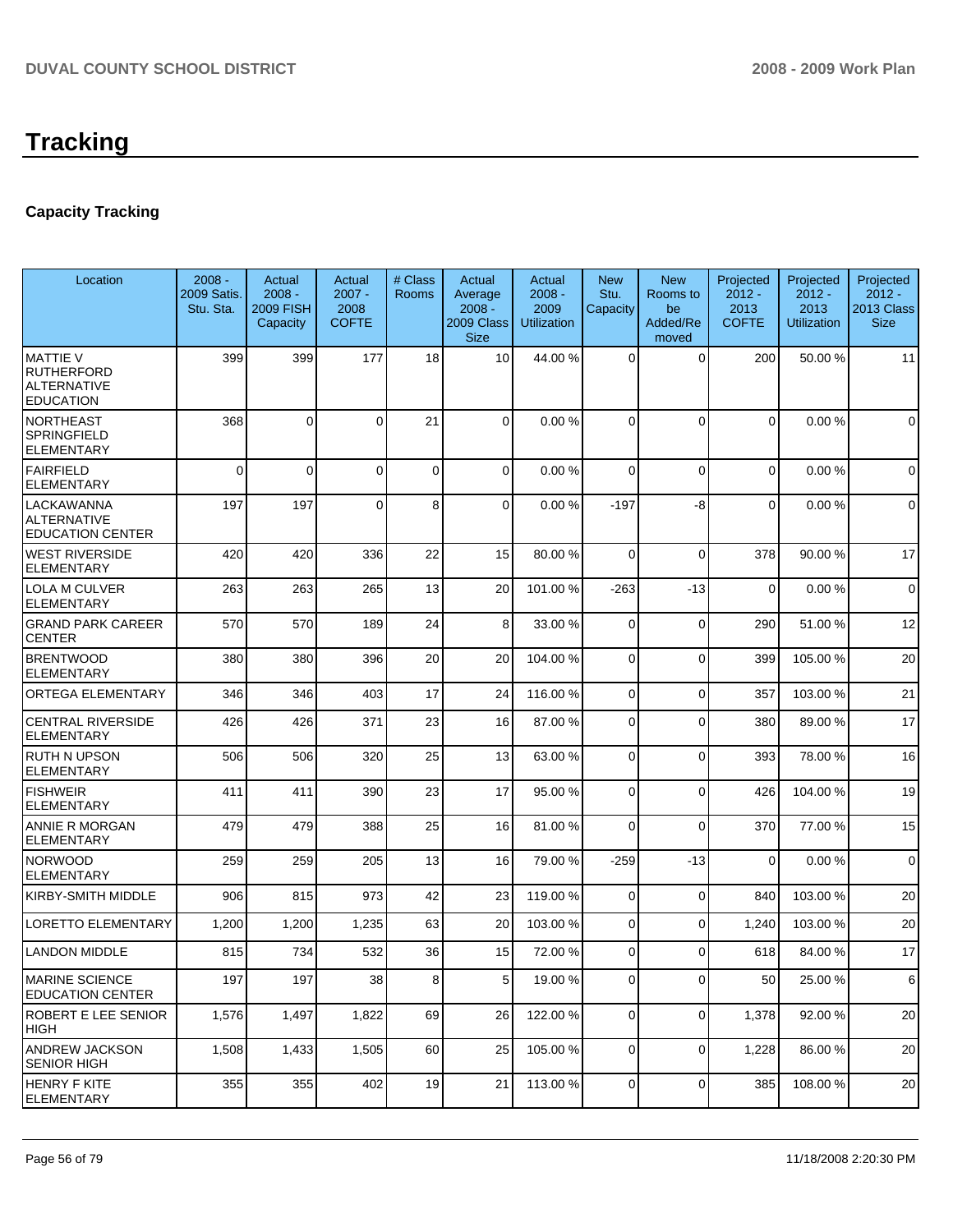| <b>BALDWIN JUNIOR</b><br><b>SENIOR HIGH</b>        | 1,019 | 917   | 1,183 | 43 | 28 | 129.00 % | 79          | $\overline{4}$ | 1,040 | 104.00 % | 22 |
|----------------------------------------------------|-------|-------|-------|----|----|----------|-------------|----------------|-------|----------|----|
| <b>DINSMORE</b><br><b>ELEMENTARY</b>               | 569   | 569   | 615   | 28 | 22 | 108.00 % | 22          | $\mathbf{1}$   | 640   | 108.00 % | 22 |
| <b>ARLINGTON</b><br>ELEMENTARY                     | 353   | 353   | 268   | 18 | 15 | 76.00 %  | 0           | $\mathbf 0$    | 286   | 81.00 %  | 16 |
| <b>THOMAS JEFFERSON</b><br><b>ELEMENTARY</b>       | 537   | 537   | 534   | 28 | 19 | 99.00 %  | $\mathbf 0$ | $\mathbf 0$    | 538   | 100.00 % | 19 |
| <b>WHITEHOUSE</b><br><b>ELEMENTARY</b>             | 530   | 530   | 570   | 27 | 21 | 108.00 % | 0           | $\Omega$       | 591   | 112.00 % | 22 |
| <b>WESCONNETT</b><br><b>ELEMENTARY</b>             | 306   | 306   | 290   | 15 | 19 | 95.00 %  | 0           | $\mathbf 0$    | 293   | 96.00 %  | 20 |
| <b>GARDEN CITY</b><br><b>ELEMENTARY</b>            | 536   | 536   | 550   | 26 | 21 | 103.00 % | 0           | $\mathbf 0$    | 591   | 110.00%  | 23 |
| <b>OCEANWAY MIDDLE</b>                             | 1,122 | 1,010 | 1,204 | 49 | 25 | 119.00 % | $\mathbf 0$ | $\mathbf 0$    | 1,240 | 123.00 % | 25 |
| DUNCAN U FLETCHER<br><b>MIDDLE</b>                 | 1,379 | 1,241 | 1,312 | 58 | 23 | 106.00 % | 0           | $\mathbf 0$    | 1,281 | 103.00 % | 22 |
| <b>HOGAN-SPRING GLEN</b><br><b>ELEMENTARY</b>      | 504   | 504   | 453   | 26 | 17 | 90.00 %  | $\Omega$    | $\mathbf 0$    | 479   | 95.00 %  | 18 |
| ATLANTIC BEACH<br><b>ELEMENTARY</b>                | 645   | 645   | 488   | 32 | 15 | 76.00 %  | $\mathbf 0$ | $\mathbf 0$    | 515   | 80.00 %  | 16 |
| ALFRED I DUPONT<br><b>MIDDLE</b>                   | 1,260 | 1,134 | 882   | 57 | 15 | 78.00 %  | $\Omega$    | $\mathbf 0$    | 931   | 82.00 %  | 16 |
| <b>VENETIA ELEMENTARY</b>                          | 468   | 468   | 350   | 24 | 15 | 75.00 %  | $\mathbf 0$ | $\mathbf 0$    | 416   | 89.00 %  | 17 |
| <b>LAKE SHORE MIDDLE</b>                           | 1,563 | 1,407 | 977   | 66 | 15 | 69.00 %  | 0           | $\Omega$       | 979   | 70.00 %  | 15 |
| <b>NORTH SHORE K-8</b>                             | 1,329 | 1,329 | 354   | 61 | 6  | 27.00 %  | $\mathbf 0$ | $\mathbf 0$    | 839   | 63.00 %  | 14 |
| <b>HENDRICKS AVENUE</b><br><b>ELEMENTARY</b>       | 575   | 575   | 669   | 31 | 22 | 116.00%  | 40          | $\overline{2}$ | 647   | 105.00 % | 20 |
| <b>SPRING PARK</b><br><b>ELEMENTARY</b>            | 537   | 537   | 261   | 28 | 9  | 49.00 %  | $\Omega$    | $\mathbf 0$    | 260   | 48.00 %  | 9  |
| <b>JOHN LOVE</b><br>ELEMENTARY                     | 294   | 294   | 248   | 15 | 17 | 84.00 %  | $\Omega$    | $\mathbf 0$    | 237   | 81.00 %  | 16 |
| <b>LAKE FOREST</b><br><b>ELEMENTARY</b>            | 529   | 529   | 387   | 28 | 14 | 73.00 %  | $\Omega$    | $\mathbf 0$    | 421   | 80.00 %  | 15 |
| <b>PAXON SCHOOL FOR</b><br><b>ADVANCED STUDIES</b> | 1,599 | 1,519 | 1,511 | 66 | 23 | 99.00 %  | $\Omega$    | $\mathbf 0$    | 1,503 | 99.00 %  | 23 |
| <b>SOUTHSIDE ESTATES</b><br>ELEMENTARY             | 647   | 647   | 534   | 35 | 15 | 83.00 %  | $\Omega$    | $\Omega$       | 552   | 85.00 %  | 16 |
| <b>HYDE PARK</b><br><b>ELEMENTARY</b>              | 551   | 551   | 437   | 29 | 15 | 79.00 %  | 0           | $\mathbf 0$    | 446   | 81.00 %  | 15 |
| <b>BILTMORE</b><br><b>ELEMENTARY</b>               | 545   | 545   | 351   | 30 | 12 | 64.00 %  | $\mathbf 0$ | $\mathbf 0$    | 354   | 65.00 %  | 12 |
| RAMONA ELEMENTARY                                  | 509   | 509   | 479   | 26 | 18 | 94.00 %  | 0           | $\mathbf 0$    | 506   | 99.00 %  | 19 |
| <b>SAN PABLO</b><br><b>ELEMENTARY</b>              | 567   | 567   | 479   | 29 | 17 | 84.00 %  | 0           | $\mathbf 0$    | 480   | 85.00 %  | 17 |
| <b>LOVE GROVE</b><br><b>ELEMENTARY</b>             | 606   | 606   | 448   | 33 | 14 | 74.00 %  | 0           | $\mathbf 0$    | 463   | 76.00 %  | 14 |
| <b>SAN JOSE</b><br><b>ELEMENTARY</b>               | 850   | 850   | 703   | 43 | 16 | 83.00 %  | 0           | $\mathbf 0$    | 741   | 87.00 %  | 17 |
| <b>BAYVIEW ELEMENTARY</b>                          | 453   | 453   | 356   | 24 | 15 | 79.00 %  | 0           | $\mathbf 0$    | 370   | 82.00 %  | 15 |
| <b>ILAKE LUCINA</b><br>ELEMENTARY                  | 465   | 465   | 494   | 24 | 21 | 106.00 % | 0           | $\mathbf 0$    | 512   | 110.00 % | 21 |
| TERRY PARKER<br><b>SENIOR HIGH</b>                 | 1,962 | 1,864 | 1,819 | 83 | 22 | 98.00 %  | 0           | $\mathbf 0$    | 1,684 | 90.00 %  | 20 |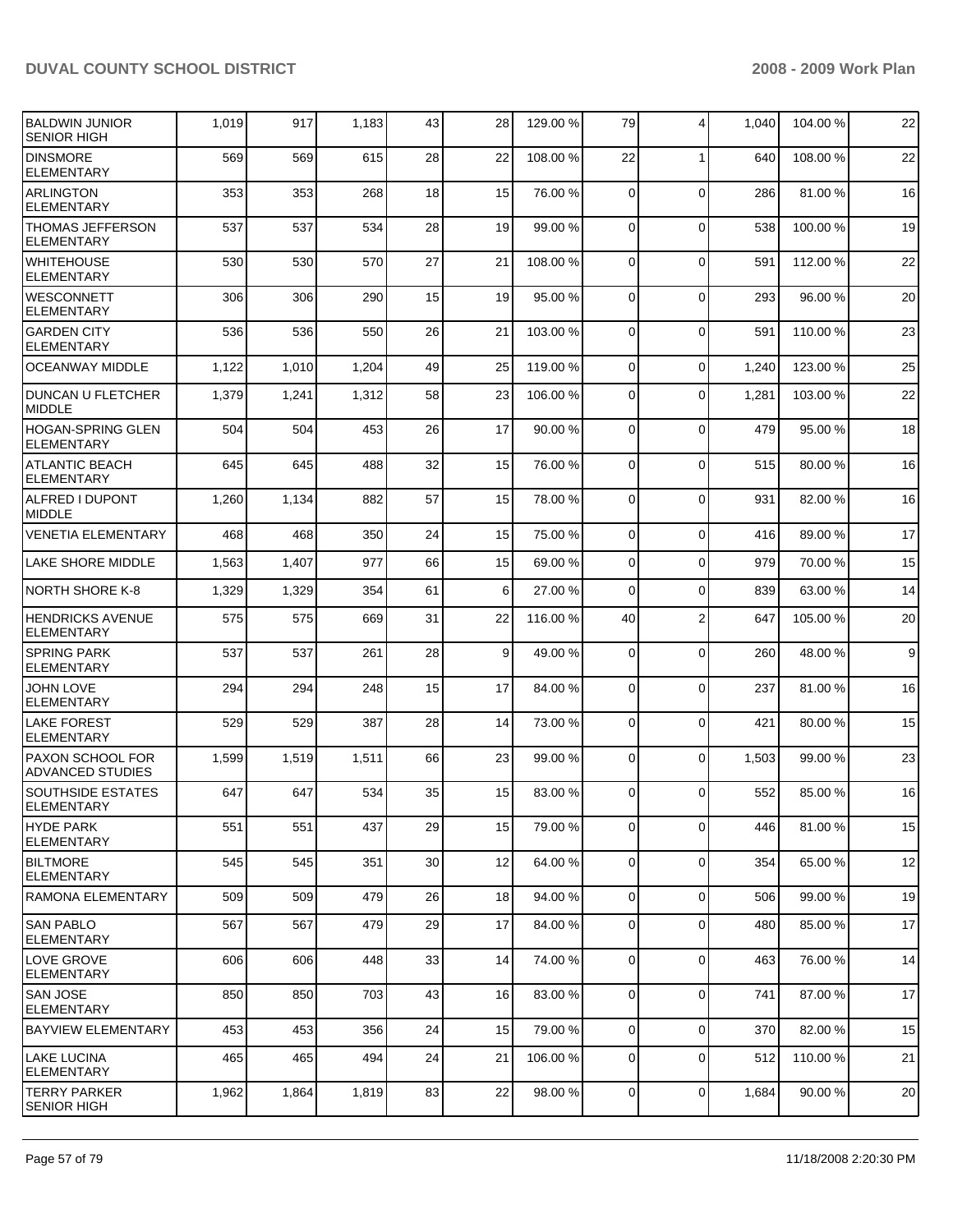| <b>ENGLEWOOD</b><br><b>ELEMENTARY</b>                           | 444   | 444   | 481   | 22 | 22 | 108.00 % | $\overline{0}$ | $\Omega$       | 486   | 109.00 % | 22          |
|-----------------------------------------------------------------|-------|-------|-------|----|----|----------|----------------|----------------|-------|----------|-------------|
| <b>JOHN STOCKTON</b><br><b>ELEMENTARY</b>                       | 472   | 472   | 563   | 24 | 23 | 119.00 % | 44             | $\overline{2}$ | 540   | 105.00 % | 21          |
| <b>WOODLAND ACRES</b><br>ELEMENTARY                             | 820   | 820   | 555   | 45 | 12 | 68.00 %  | $\Omega$       | $\mathbf 0$    | 582   | 71.00 %  | 13          |
| <b>ENGLEWOOD SENIOR</b><br><b>HIGH</b>                          | 1,962 | 1,864 | 1,884 | 79 | 24 | 101.00 % | $\Omega$       | 0              | 1,652 | 89.00 %  | 21          |
| <b>SALLYE B MATHIS</b><br><b>ELEMENTARY</b>                     | 606   | 606   | 269   | 31 | 9  | 44.00 %  | $\Omega$       | $\mathbf 0$    | 283   | 47.00 %  | $\mathsf g$ |
| PAXON MIDDLE                                                    | 1,057 | 951   | 784   | 51 | 15 | 82.00 %  | $\Omega$       | $\mathbf 0$    | 740   | 78.00 %  | 15          |
| <b>PINEDALE</b><br><b>ELEMENTARY</b>                            | 828   | 828   | 355   | 45 | 8  | 43.00 %  | $\Omega$       | $\Omega$       | 385   | 46.00 %  | 9           |
| <b>WINDY HILL</b><br>ELEMENTARY                                 | 661   | 661   | 624   | 34 | 18 | 94.00 %  | $\Omega$       | 0              | 641   | 97.00 %  | 19          |
| RUTLEDGE H PEARSON<br><b>ELEMENTARY</b>                         | 469   | 469   | 231   | 24 | 10 | 49.00 %  | $\Omega$       | $\Omega$       | 273   | 58.00 %  | 11          |
| <b>JEAN RIBAULT SENIOR</b><br><b>HIGH</b>                       | 1,769 | 1,681 | 925   | 72 | 13 | 55.00 %  | $\Omega$       | $\Omega$       | 968   | 58.00 %  | 13          |
| <b>CEDAR HILLS</b><br><b>ELEMENTARY</b>                         | 559   | 559   | 377   | 29 | 13 | 67.00 %  | $\Omega$       | $\Omega$       | 339   | 61.00 %  | 12          |
| <b>TIMUCUAN</b><br><b>ELEMENTARY</b>                            | 683   | 683   | 676   | 35 | 19 | 99.00 %  | $\Omega$       | $\Omega$       | 700   | 102.00 % | 20          |
| <b>HIGHLANDS</b><br><b>ELEMENTARY</b>                           | 518   | 518   | 420   | 27 | 16 | 81.00%   | $\overline{0}$ | $\Omega$       | 480   | 93.00 %  | 18          |
| LONG BRANCH<br><b>ELEMENTARY</b>                                | 407   | 407   | 272   | 21 | 13 | 67.00 %  | $\Omega$       | $\mathbf 0$    | 288   | 71.00 %  | 14          |
| <b>DOUGLAS ANDERSON</b><br><b>SCHOOL OF THE ARTS</b>            | 1,210 | 1,089 | 1,025 | 48 | 21 | 94.00 %  | $\Omega$       | $\mathbf 0$    | 1,045 | 96.00 %  | 22          |
| <b>SADIE TILLIS</b><br><b>ELEMENTARY</b>                        | 493   | 493   | 485   | 26 | 19 | 98.00 %  | $\Omega$       | 0              | 476   | 97.00 %  | 18          |
| <b>SAINT CLAIR EVANS</b><br><b>ACADEMY</b><br><b>ELEMENTARY</b> | 694   | 694   | 467   | 33 | 14 | 67.00 %  | $\Omega$       | $\Omega$       | 493   | 71.00 %  | 15          |
| <b>SUSIE E TOLBERT</b><br><b>ELEMENTARY</b>                     | 573   | 573   | 393   | 28 | 14 | 69.00 %  | $\Omega$       | $\Omega$       | 448   | 78.00 %  | 16          |
| <b>WEST JACKSONVILLE</b><br><b>ELEMENTARY</b>                   | 495   | 495   | 241   | 25 | 10 | 49.00 %  | $\mathbf 0$    | $\mathbf 0$    | 268   | 54.00 %  | 11          |
| JACKSONVILLE BEACH<br>ELEMENTARY                                | 546   | 546   | 617   | 29 | 21 | 113.00 % | $\Omega$       | $\Omega$       | 570   | 104.00 % | 20          |
| DARNELL COOKMAN<br>MIDDLE                                       | 1,027 | 924   | 1,126 | 44 | 26 | 122.00 % | $\Omega$       | 0              | 940   | 102.00 % | 21          |
| <b>IMATTHEW W GILBERT</b><br><b>MIDDLE</b>                      | 862   | 776   | 615   | 37 | 17 | 79.00 %  | $\Omega$       | 0              | 602   | 78.00 %  | 16          |
| RICHARD L BROWN<br><b>ELEMENTARY</b>                            | 786   | 786   | 670   | 40 | 17 | 85.00 %  | $\overline{0}$ | $\mathbf 0$    | 752   | 96.00 %  | 19          |
| <b>SMART POPE</b><br><b>LIVINGSTON</b><br><b>ELEMENTARY</b>     | 852   | 852   | 528   | 47 | 11 | 62.00 %  | $\Omega$       | 0              | 515   | 60.00 %  | 11          |
| <b>JAMES WELDON</b><br><b>JOHNSON MIDDLE</b>                    | 1,062 | 956   | 1,087 | 45 | 24 | 114.00 % | $\mathbf 0$    | 0              | 1,005 | 105.00 % | 22          |
| <b>STANTON COLLEGE</b><br>PREPARATORY<br> SCHOOL                | 1,635 | 1,553 | 1,440 | 61 | 24 | 93.00 %  | $\Omega$       | 0              | 1,440 | 93.00 %  | 24          |
| JOHN E FORD K-8                                                 | 727   | 654   | 812   | 39 | 21 | 124.00 % | $\overline{0}$ | 0              | 623   | 95.00 %  | 16          |
| NORTHWESTERN<br>MIDDLE                                          | 1,021 | 919   | 568   | 45 | 13 | 62.00 %  | 0              | $\mathbf 0$    | 543   | 59.00 %  | 12          |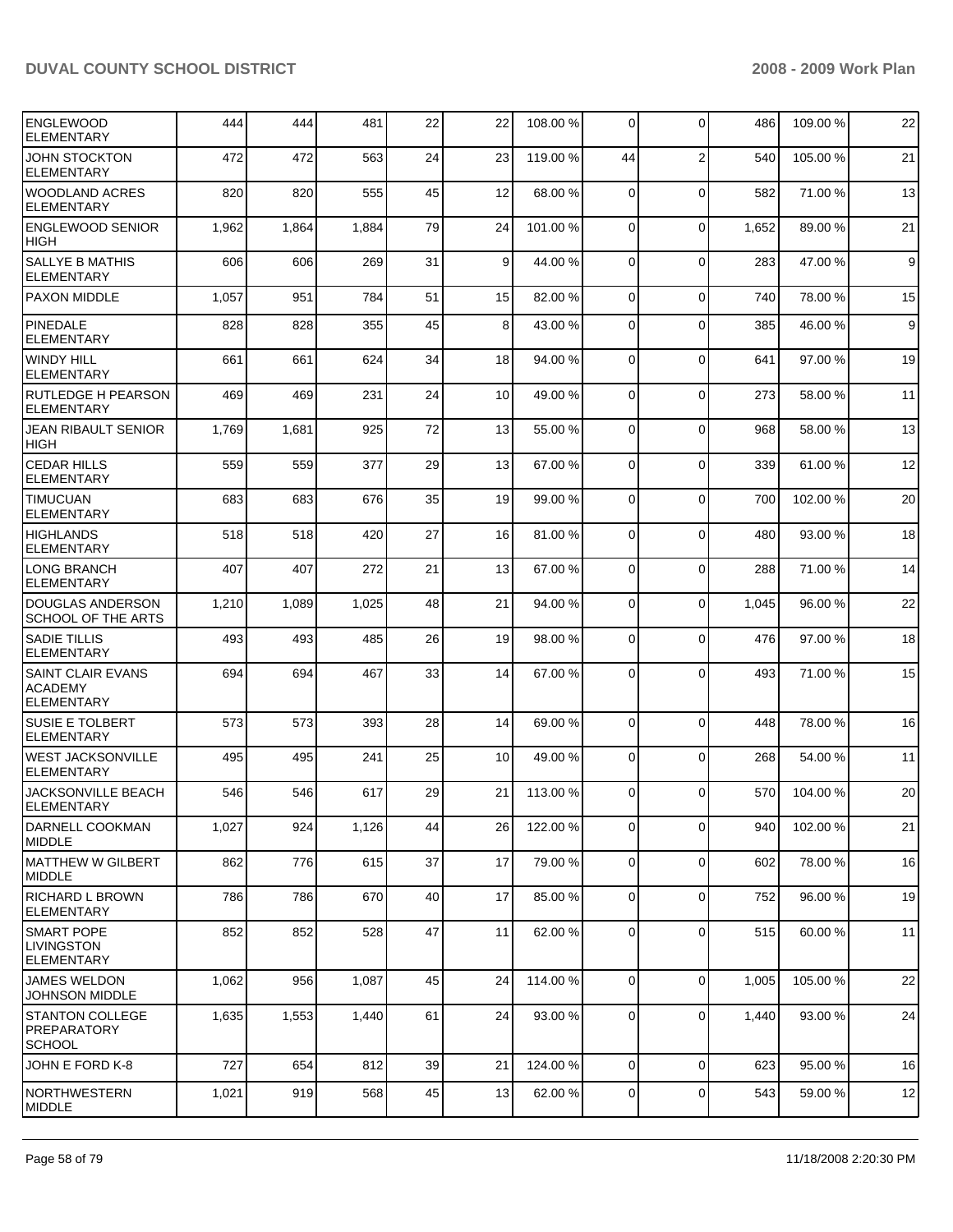| IMARY MCLEOD<br>BETHUNE ELEMENTARY                                | 0     | $\mathbf 0$ | $\Omega$ | $\mathbf 0$ | $\mathbf 0$    | 0.00%    | 0           | $\Omega$    | 0           | 0.00%    | $\mathbf 0$ |
|-------------------------------------------------------------------|-------|-------------|----------|-------------|----------------|----------|-------------|-------------|-------------|----------|-------------|
| <b>GEORGE WASHINGTON</b><br><b>CARVER ELEMENTARY</b>              | 598   | 598         | 424      | 29          | 15             | 71.00 %  | 0           | $\mathbf 0$ | 415         | 69.00 %  | 14          |
| <b>PINE FOREST</b><br><b>ELEMENTARY</b>                           | 469   | 469         | 468      | 24          | 20             | 100.00 % | $\mathbf 0$ | $\mathbf 0$ | 479         | 102.00 % | 20          |
| R V DANIELS<br><b>ELEMENTARY</b>                                  | 422   | 422         | 344      | 23          | 15             | 82.00 %  | $\mathbf 0$ | $\mathbf 0$ | 364         | 86.00 %  | 16          |
| <b>RUFUS E PAYNE</b><br><b>ELEMENTARY</b>                         | 677   | 677         | 336      | 34          | 10             | 50.00 %  | 0           | $\mathbf 0$ | 402         | 59.00 %  | 12          |
| MOUNT HERMAN<br><b>EXCEPTIONAL</b><br><b>STUDENT CENTER</b>       | 257   | 257         | 152      | 25          | 6              | 59.00 %  | $\Omega$    | $\Omega$    | 100         | 39.00 %  | 4           |
| WILLIAM M RAINES<br><b>SENIOR HIGH</b>                            | 1,937 | 1,840       | 1,215    | 79          | 15             | 66.00 %  | 0           | $\mathbf 0$ | 1,075       | 58.00 %  | 14          |
| CARTER G WOODSON<br><b>ELEMENTARY</b>                             | 699   | 699         | 425      | 35          | 12             | 61.00 %  | $\Omega$    | $\mathbf 0$ | 404         | 58.00 %  | 12          |
| <b>EUGENE J BUTLER</b><br>MIDDLE                                  | 1,349 | 1,175       | 389      | 58          | $\overline{7}$ | 33.00 %  | $\mathbf 0$ | $\mathbf 0$ | 352         | 30.00 %  | 6           |
| <b>S A HULL ELEMENTARY</b>                                        | 433   | 433         | 313      | 22          | 14             | 72.00 %  | $\Omega$    | $\Omega$    | 302         | 70.00 %  | 14          |
| <b>PALM AVENUE</b><br><b>EXCEPTIONAL</b><br><b>STUDENT CENTER</b> | 170   | 170         | 159      | 16          | 10             | 94.00 %  | $\Omega$    | $\Omega$    | 150         | 88.00 %  | $9\,$       |
| <b>REYNOLDS LANE</b><br>ELEMENTARY                                | 518   | 518         | 366      | 27          | 14             | 71.00 %  | $\Omega$    | $\mathbf 0$ | 384         | 74.00 %  | 14          |
| IKINGS TRAIL<br><b>ELEMENTARY</b>                                 | 571   | 571         | 381      | 29          | 13             | 67.00 %  | $\Omega$    | $\mathbf 0$ | 398         | 70.00 %  | 14          |
| <b>NORMANDY</b><br><b>ELEMENTARY</b>                              | 287   | $\mathbf 0$ | $\Omega$ | 15          | 0              | 0.00%    | $\Omega$    | $\mathbf 0$ | $\mathbf 0$ | 0.00%    | $\mathbf 0$ |
| PICKETT ELEMENTARY                                                | 341   | 341         | 262      | 18          | 15             | 77.00 %  | $\Omega$    | $\mathbf 0$ | 256         | 75.00 %  | 14          |
| <b>BROOKVIEW</b><br><b>ELEMENTARY</b>                             | 711   | 711         | 760      | 37          | 21             | 107.00 % | $\Omega$    | $\mathbf 0$ | 741         | 104.00 % | 20          |
| J E B STUART MIDDLE                                               | 1,164 | 1,048       | 929      | 51          | 18             | 89.00 %  | 0           | $\mathbf 0$ | 952         | 91.00 %  | 19          |
| <b>PARKWOOD HEIGHTS</b><br><b>ELEMENTARY</b>                      | 557   | 557         | 521      | 28          | 19             | 94.00 %  | $\Omega$    | $\Omega$    | 538         | 97.00 %  | 19          |
| <b>HOLIDAY HILL</b><br><b>ELEMENTARY</b>                          | 624   | 624         | 672      | 35          | 19             | 108.00%  | $\Omega$    | $\mathbf 0$ | 660         | 106.00 % | 19          |
| OAK HILL ELEMENTARY                                               | 758   | 758         | 480      | 39          | 12             | 63.00 %  | 0           | $\Omega$    | 496         | 65.00 %  | 13          |
| SOUTHSIDE MIDDLE                                                  | 1,332 | 1,199       | 993      | 58          | 17             | 83.00 %  | 0           | $\mathbf 0$ | 1,029       | 86.00 %  | 18          |
| <b>JEAN RIBAULT MIDDLE</b>                                        | 1,334 | 1,201       | 600      | 57          | 11             | 50.00 %  | 0           | $\mathbf 0$ | 580         | 48.00 %  | 10          |
| <b>ARLINGTON MIDDLE</b>                                           | 1,096 | 986         | 850      | 51          | 17             | 86.00 %  | 0           | $\mathbf 0$ | 829         | 84.00 %  | 16          |
| <b>HYDE GROVE</b><br><b>ELEMENTARY</b>                            | 708   | 708         | 514      | 34          | 15             | 73.00 %  | 0           | 0           | 527         | 74.00 %  | 16          |
| <b>JUSTINA ROAD</b><br><b>ELEMENTARY</b>                          | 489   | 489         | 318      | 24          | 13             | 65.00 %  | $\mathbf 0$ | $\mathbf 0$ | 306         | 63.00 %  | 13          |
| JEFFERSON DAVIS<br><b>MIDDLE</b>                                  | 1,665 | 1,499       | 1,505    | 71          | 21             | 100.00 % | 0           | $\mathbf 0$ | 1,465       | 98.00 %  | 21          |
| <b>SAN MATEO</b><br><b>ELEMENTARY</b>                             | 631   | 631         | 717      | 31          | 23             | 114.00 % | $\mathbf 0$ | $\mathbf 0$ | 650         | 103.00 % | 21          |
| <b>JOSEPH STILWELL</b><br><b>MIDDLE</b>                           | 1,471 | 1,324       | 1,199    | 65          | 18             | 91.00 %  | 0           | $\mathbf 0$ | 1,167       | 88.00 %  | 18          |
| MARTIN LUTHER KING<br>ELEMENTARY                                  | 703   | 703         | 533      | 37          | 14             | 76.00 %  | 0           | $\pmb{0}$   | 527         | 75.00 %  | 14          |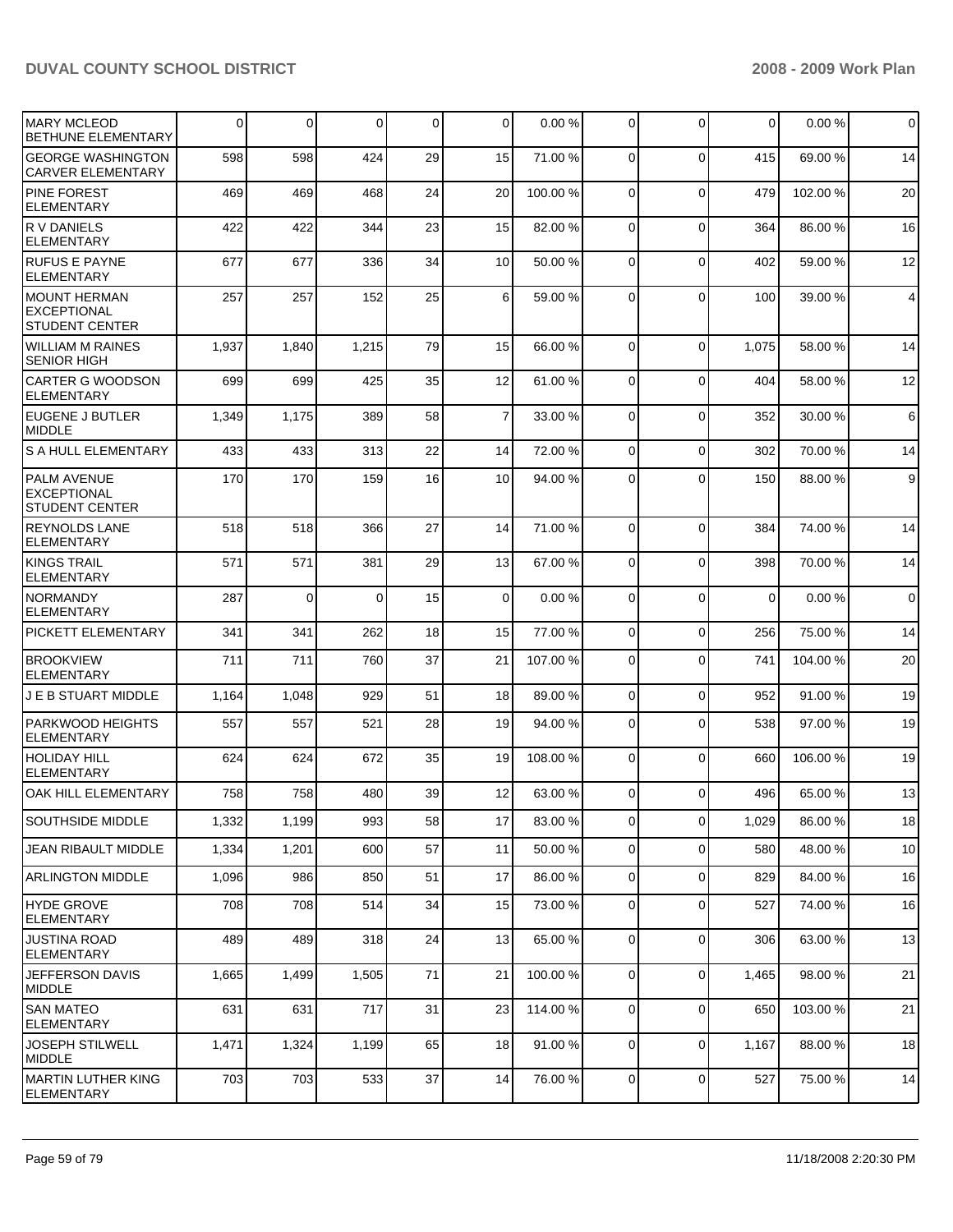| INORMANDY VILLAGE<br><b>ELEMENTARY</b>           | 656   | 656   | 632   | 34  | 19 | 96.00 %  | $\mathbf 0$    | $\Omega$       | 635   | 97.00 %  | 19 |
|--------------------------------------------------|-------|-------|-------|-----|----|----------|----------------|----------------|-------|----------|----|
| <b>GREENFIELD</b><br><b>ELEMENTARY</b>           | 566   | 566   | 524   | 29  | 18 | 93.00 %  | $\Omega$       | $\Omega$       | 586   | 104.00 % | 20 |
| <b>DUNCAN U FLETCHER</b><br><b>SENIOR HIGH</b>   | 2,132 | 2,025 | 2,431 | 88  | 28 | 120.00 % | 24             | $\mathbf{1}$   | 2,040 | 100.00 % | 23 |
| SAMUEL W WOLFSON<br><b>SENIOR HIGH</b>           | 1,848 | 1,756 | 1,854 | 74  | 25 | 106.00 % | $\mathbf 0$    | $\Omega$       | 1,613 | 92.00 %  | 22 |
| <b>SEABREEZE</b><br><b>ELEMENTARY</b>            | 588   | 588   | 538   | 30  | 18 | 92.00 %  | 0              | $\Omega$       | 552   | 94.00 %  | 18 |
| <b>CRYSTAL SPRINGS</b><br><b>ELEMENTARY</b>      | 1,218 | 1,218 | 1,239 | 62  | 20 | 102.00 % | 0              | $\Omega$       | 1,281 | 105.00 % | 21 |
| <b>MAYPORT</b><br>ELEMENTARY                     | 902   | 902   | 406   | 45  | 9  | 45.00 %  | $\mathbf 0$    | $\Omega$       | 390   | 43.00 %  | 9  |
| <b>IMERRILL ROAD</b><br><b>ELEMENTARY</b>        | 851   | 851   | 541   | 45  | 12 | 64.00 %  | $\mathbf 0$    | $\Omega$       | 568   | 67.00 %  | 13 |
| <b>JACKSONVILLE</b><br><b>HEIGHTS ELEMENTARY</b> | 895   | 895   | 958   | 47  | 20 | 107.00 % | 0              | $\Omega$       | 940   | 105.00 % | 20 |
| <b>BEAUCLERC</b><br><b>ELEMENTARY</b>            | 1,034 | 1,034 | 1,230 | 54  | 23 | 119.00 % | 84             | $\overline{4}$ | 1,242 | 111.00 % | 21 |
| <b>CHIMNEY LAKES</b><br><b>ELEMENTARY</b>        | 1,030 | 1,030 | 1,133 | 56  | 20 | 110.00 % | 0              | $\Omega$       | 1,152 | 112.00 % | 21 |
| LONE STAR<br><b>ELEMENTARY</b>                   | 713   | 713   | 772   | 36  | 21 | 108.00 % | 0              | $\Omega$       | 815   | 114.00 % | 23 |
| <b>STONEWALL JACKSON</b><br><b>ELEMENTARY</b>    | 342   | 342   | 279   | 17  | 16 | 82.00 %  | 0              | $\Omega$       | 260   | 76.00 %  | 15 |
| <b>FORT CAROLINE</b><br><b>ELEMENTARY</b>        | 752   | 752   | 737   | 38  | 19 | 98.00 %  | 0              | $\Omega$       | 738   | 98.00 %  | 19 |
| <b>MAMIE AGNES JONES</b><br><b>ELEMENTARY</b>    | 455   | 455   | 333   | 25  | 13 | 73.00 %  | 0              | $\Omega$       | 388   | 85.00 %  | 16 |
| SANDALWOOD SENIOR<br>HIGH                        | 2,844 | 2,702 | 2,950 | 120 | 25 | 109.00 % | 0              | $\Omega$       | 2,588 | 96.00 %  | 22 |
| <b>FORT CAROLINE</b><br>MIDDLE                   | 1,119 | 1,007 | 813   | 52  | 16 | 81.00 %  | 0              | $\Omega$       | 880   | 87.00 %  | 17 |
| <b>SABAL PALM</b><br><b>ELEMENTARY</b>           | 1,154 | 1,154 | 1,290 | 62  | 21 | 112.00 % | 0              | $\Omega$       | 1,391 | 121.00 % | 22 |
| <b>ARLINGTON HEIGHTS</b><br><b>ELEMENTARY</b>    | 499   | 499   | 574   | 26  | 22 | 115.00 % | $\mathbf 0$    | $\Omega$       | 550   | 110.00%  | 21 |
| NATHAN B FORREST<br><b>SENIOR HIGH</b>           | 1,829 | 1,738 | 1,727 | 78  | 22 | 99.00 %  | 0              | $\Omega$       | 1,582 | 91.00 %  | 20 |
| LOUIS S SHEFFIELD<br><b>ELEMENTARY</b>           | 898   | 898   | 765   | 43  | 18 | 85.00 %  | $\overline{0}$ | $\Omega$       | 892   | 99.00 %  | 21 |
| <b>GREGORY DRIVE</b><br><b>ELEMENTARY</b>        | 683   | 683   | 781   | 35  | 22 | 114.00 % | 76             | $\overline{4}$ | 771   | 102.00 % | 20 |
| HIGHLANDS MIDDLE                                 | 1,365 | 1,229 | 1,168 | 61  | 19 | 95.00 %  | $\overline{0}$ | $\Omega$       | 1,191 | 97.00 %  | 20 |
| <b>CROWN POINT</b><br><b>ELEMENTARY</b>          | 1,064 | 1,064 | 1,202 | 55  | 22 | 113.00 % | 0              | $\Omega$       | 1,210 | 114.00 % | 22 |
| NEPTUNE BEACH<br><b>ELEMENTARY</b>               | 1,033 | 1,033 | 920   | 54  | 17 | 89.00 %  | 0              | 0              | 962   | 93.00 %  | 18 |
| <b>JOSEPH FINEGAN</b><br><b>ELEMENTARY</b>       | 658   | 658   | 403   | 32  | 13 | 61.00 %  | $-18$          | $-1$           | 382   | 60.00 %  | 12 |
| EDWARD H WHITE<br><b>SENIOR HIGH</b>             | 2,256 | 2,143 | 2,090 | 93  | 22 | 98.00 %  | $\overline{0}$ | 0              | 1,942 | 91.00 %  | 21 |
| <b>GREENLAND PINES</b><br><b>ELEMENTARY</b>      | 957   | 957   | 1,298 | 52  | 25 | 136.00 % | $\overline{0}$ | 0              | 950   | 99.00 %  | 18 |
| <b>PINE ESTATES</b><br><b>ELEMENTARY</b>         | 444   | 444   | 360   | 22  | 16 | 81.00 %  | 0              | 0              | 323   | 73.00 %  | 15 |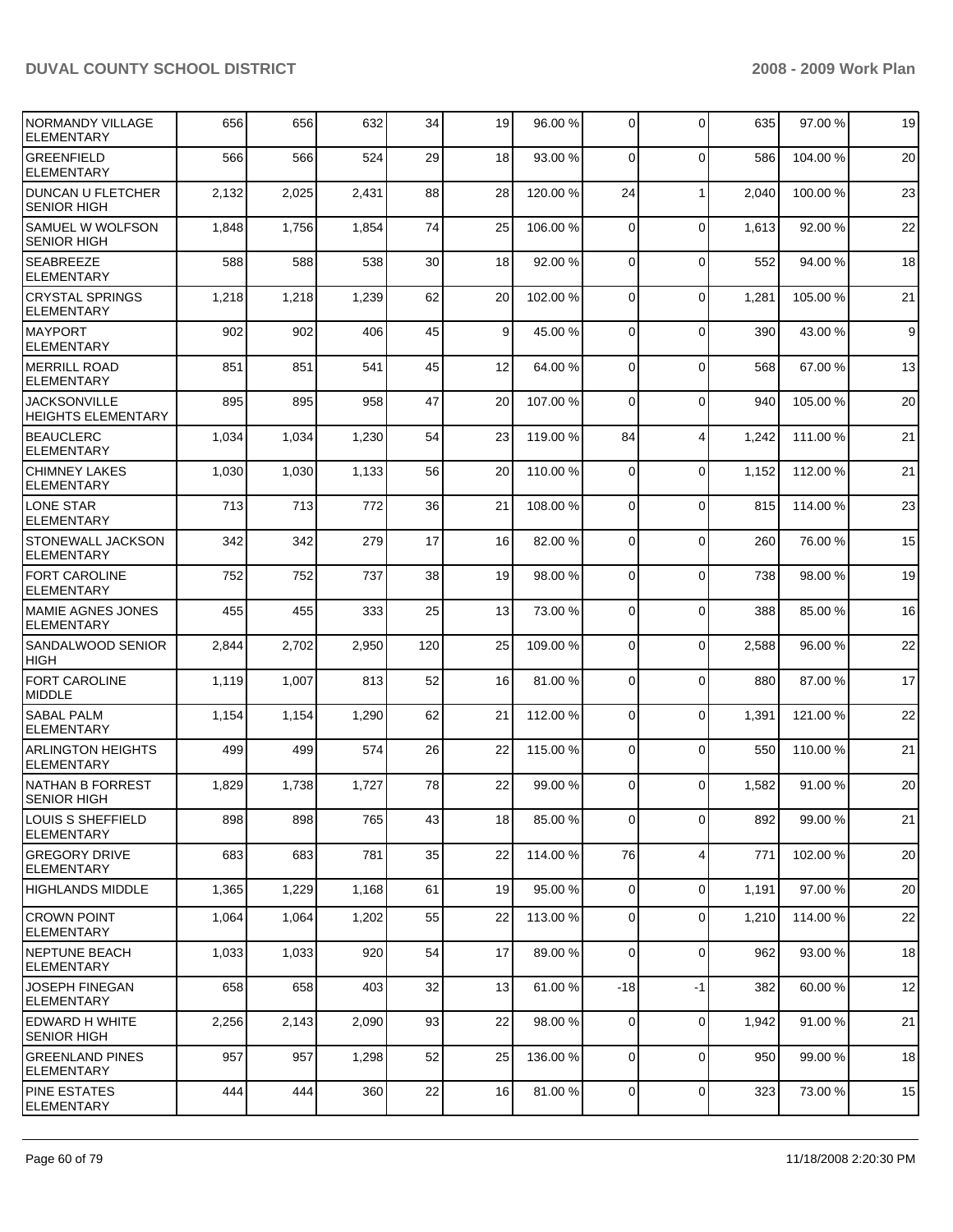| <b>ALDEN ROAD</b><br><b>EXCEPTIONAL CENTER</b>                      | 198      | 198      | 225      | 19          | 12 | 114.00 % | 0              | $\Omega$       | 196         | 99.00 %  | 10             |
|---------------------------------------------------------------------|----------|----------|----------|-------------|----|----------|----------------|----------------|-------------|----------|----------------|
| <b>MAYPORT MIDDLE</b>                                               | 1,110    | 999      | 667      | 50          | 13 | 67.00 %  | 0              | $\mathbf 0$    | 626         | 63.00 %  | 13             |
| <b>LANDMARK MIDDLE</b>                                              | 1,850    | 1,665    | 1,235    | 80          | 15 | 74.00 %  | 0              | 0              | 1,279       | 77.00 %  | 16             |
| <b>ALIMACINI</b><br><b>ELEMENTARY</b>                               | 942      | 942      | 1,043    | 52          | 20 | 111.00 % | $\mathbf 0$    | $\mathbf 0$    | 1,065       | 113.00 % | 20             |
| <b>MANDARIN OAKS</b><br><b>ELEMENTARY</b>                           | 1,072    | 1,072    | 1,131    | 57          | 20 | 105.00 % | $\mathbf 0$    | $\mathbf 0$    | 1,172       | 109.00 % | 21             |
| <b>MANDARIN MIDDLE</b>                                              | 1,794    | 1,615    | 1,571    | 76          | 21 | 97.00 %  | 0              | $\Omega$       | 1,644       | 102.00 % | 22             |
| MANDARIN SENIOR<br><b>HIGH</b>                                      | 2,559    | 2,431    | 2,847    | 103         | 28 | 117.00 % | 0              | $\Omega$       | 2,280       | 94.00 %  | 22             |
| ANDREW A ROBINSON<br><b>ELEMENTARY</b>                              | 990      | 990      | 859      | 52          | 17 | 87.00 %  | 0              | $\Omega$       | 760         | 77.00 %  | 15             |
| <b>FIRST COAST SENIOR</b><br><b>HIGH</b>                            | 2,177    | 2,068    | 2,381    | 90          | 26 | 115.00 % | $\Omega$       | $\mathbf 0$    | 1,883       | 91.00 %  | 21             |
| <b>FRANK H PETERSON</b><br><b>ACADEMY OF</b><br><b>TECHNOLOGIES</b> | 1,427    | 1,284    | 1,170    | 65          | 18 | 91.00 %  | $\Omega$       | $\Omega$       | 1,138       | 89.00 %  | 18             |
| A PHILIP RANDOLPH<br><b>ACADEMY OF</b><br><b>TECHNOLOGIES</b>       | 1,359    | 1,223    | 948      | 63          | 15 | 77.00 %  | $\Omega$       | $\Omega$       | 740         | 61.00%   | 12             |
| <b>FOREST PARK</b><br><b>ELEMENTARY</b>                             | $\Omega$ | $\Omega$ | $\Omega$ | $\mathbf 0$ | 0  | 0.00%    | $\Omega$       | $\Omega$       | $\mathbf 0$ | 0.00%    | $\overline{0}$ |
| <b>ABESS PARK</b><br><b>ELEMENTARY</b>                              | 830      | 830      | 771      | 44          | 18 | 93.00 %  | $\Omega$       | $\Omega$       | 833         | 100.00 % | 19             |
| CHET'S CREEK<br><b>ELEMENTARY</b>                                   | 902      | 902      | 1,199    | 48          | 25 | 133.00 % | $\Omega$       | $\Omega$       | 1,256       | 139.00 % | 26             |
| <b>TWIN LAKES</b><br><b>ELEMENTARY</b>                              | 962      | 962      | 1,124    | 50          | 22 | 117.00 % | $\Omega$       | $\mathbf 0$    | 1,162       | 121.00 % | 23             |
| <b>ENTERPRISE LEARNING</b><br><b>ACADEMY</b>                        | 1,004    | 1,004    | 1,099    | 53          | 21 | 110.00%  | $\Omega$       | $\Omega$       | 1,171       | 117.00 % | 22             |
| <b>TWIN LAKES MIDDLE</b>                                            | 1,625    | 1,463    | 1,270    | 67          | 19 | 87.00 %  | $\mathbf 0$    | 0              | 1,360       | 93.00 %  | 20             |
| <b>LAVILLA SCHOOL OF</b><br>THE ARTS                                | 828      | 745      | 1,104    | 36          | 31 | 148.00 % | $\Omega$       | $\Omega$       | 780         | 105.00 % | 22             |
| <b>KERNAN TRAILS</b><br><b>ELEMENTARY</b>                           | 698      | 698      | 774      | 37          | 21 | 111.00 % | $\Omega$       | $\Omega$       | 792         | 113.00 % | 21             |
| <b>KERNAN MIDDLE</b>                                                | 1,185    | 1,067    | 1,167    | 50          | 23 | 109.00 % | 0              | $\Omega$       | 1,258       | 118.00 % | 25             |
| <b>DON BREWER</b><br>ELEMENTARY                                     | 673      | 673      | 527      | 36          | 15 | 78.00 %  | $\overline{0}$ | $\overline{0}$ | 530         | 79.00 %  | 15             |
| <b>IOCEANWAY</b><br>ELEMENTARY                                      | 680      | 680      | 660      | 36          | 18 | 97.00 %  | $\Omega$       | $\Omega$       | 730         | 107.00 % | 20             |
| <b>BISCAYNE</b><br><b>ELEMENTARY</b>                                | 667      | 667      | 550      | 35          | 16 | 82.00 %  | $\overline{0}$ | 0              | 561         | 84.00 %  | 16             |
| JOHN ALLEN AXSON<br><b>ELEMENTARY</b>                               | 570      | 570      | 406      | 29          | 14 | 71.00 %  | $\mathbf 0$    | $\mathbf 0$    | 415         | 73.00 %  | 14             |
| <b>NEW BERLIN</b><br><b>ELEMENTARY</b>                              | 675      | 675      | 888      | 35          | 25 | 132.00 % | 0              | $\mathbf 0$    | 930         | 138.00 % | 27             |
| <b>CHAFFEE TRAIL</b><br><b>ELEMENTARY</b>                           | 797      | 0        | 568      | 43          | 13 | 0.00%    | 0              | $\mathbf 0$    | 680         | 0.00%    | 16             |
|                                                                     | 137,958  | 131,180  | 119,594  | 6,540       | 18 | 91.17 %  | $-368$         | $-17$          | 116,447     | 89.02 %  | 18             |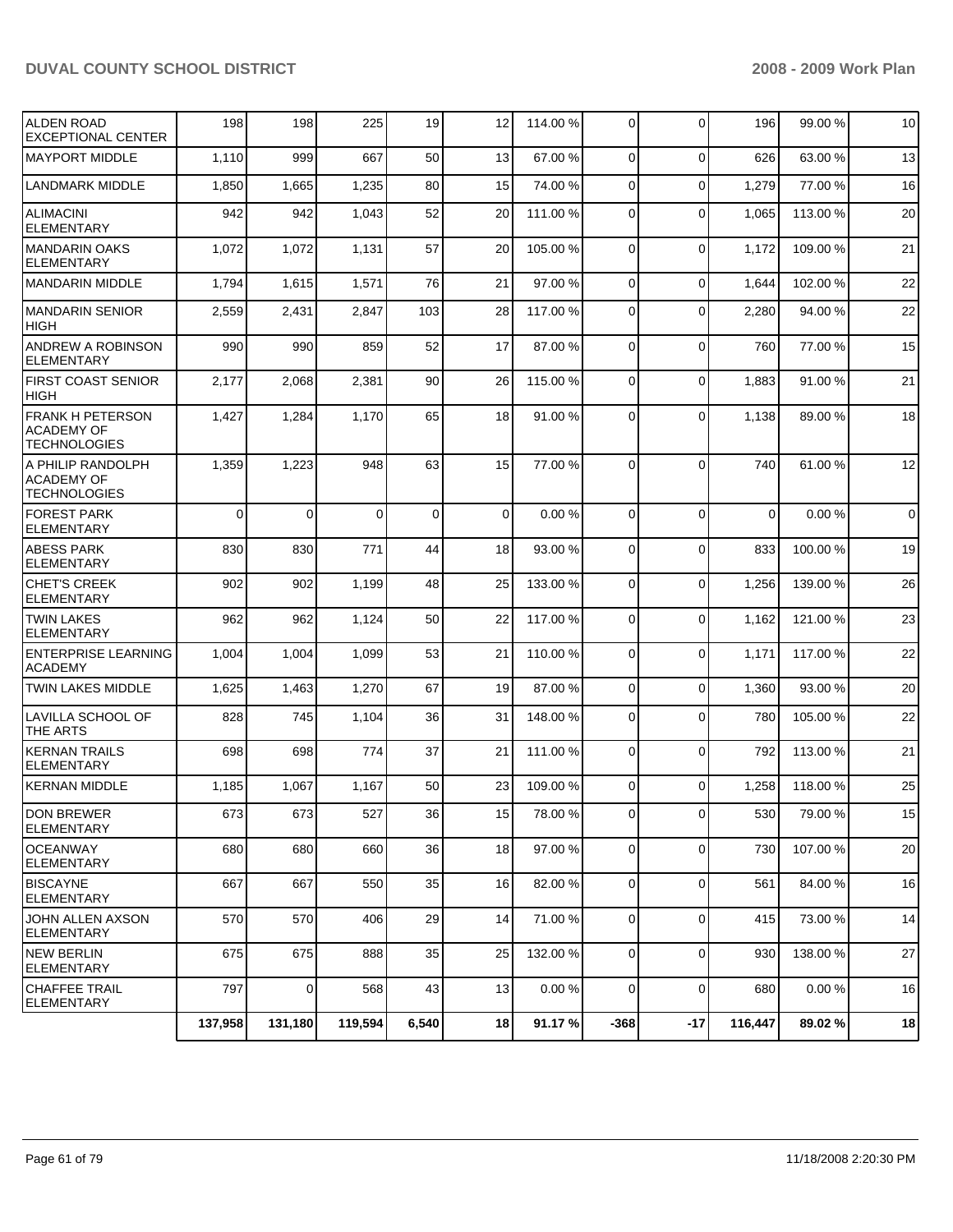The COFTE Projected Total (116,447) for 2012 - 2013 must match the Official Forecasted COFTE Total (116,447 ) for 2012 - 2013 before this section can be completed. In the event that the COFTE Projected Total does not match the Official forecasted COFTE, then the Balanced Projected COFTE Table should be used to balance COFTE.

|                                 | 116,447 |
|---------------------------------|---------|
| High (9-12)                     | 29,442  |
| Middle (4-8)                    | 42,979  |
| Elementary (PK-3)               | 44,026  |
| Projected COFTE for 2012 - 2013 |         |

| <b>Grade Level Type</b> | <b>Balanced Projected</b><br>COFTE for 2012 - 2013 |
|-------------------------|----------------------------------------------------|
| Elementary (PK-3)       |                                                    |
| Middle (4-8)            |                                                    |
| High (9-12)             |                                                    |
|                         | 116,447                                            |

#### **Relocatable Replacement**

Number of relocatable classrooms clearly identified and scheduled for replacement in the school board adopted financially feasible 5-year district work program.

| Location                                 | $2008 - 2009$ |  | │ 2009 - 2010 │ 2010 - 2011 │ 2011 - 2012 │ 2012 - 2013 │ Year 5 Total │ |  |
|------------------------------------------|---------------|--|--------------------------------------------------------------------------|--|
| <b>IBAYVIEW ELEMENTARY</b>               |               |  |                                                                          |  |
| <b>Total Relocatable Replacements: I</b> |               |  |                                                                          |  |

### **Charter Schools Tracking**

Information regarding the use of charter schools.

| Location-Type                                     | # Relocatable<br>units or<br>permanent<br>classrooms | Owner      | Year Started or<br>Scheduled | Student<br><b>Stations</b> | <b>Students</b><br>Enrolled | Years in<br>Contract | <b>Total Charter</b><br><b>Students</b><br>projected for<br>$2012 - 2013$ |
|---------------------------------------------------|------------------------------------------------------|------------|------------------------------|----------------------------|-----------------------------|----------------------|---------------------------------------------------------------------------|
| <b>SOS Academy Middle School</b>                  |                                                      | 22 PRIVATE | 1997                         | 500                        | 255                         | 12 <sub>1</sub>      | 240                                                                       |
| Wayman Academy of the Arts<br>Elem.               |                                                      | 75 PRIVATE | 2000                         | 600                        | 340                         | 9                    | 440                                                                       |
| School of Intergrated Academics<br>and Technology |                                                      | 8 PRIVATE  | 2004                         | 275                        | 103                         | 51                   | 250                                                                       |
| Pathways                                          |                                                      | 8 STATE    | 2006                         | 200                        | 80                          | $\overline{3}$       | 110                                                                       |
| <b>River City Science Academy</b>                 |                                                      | 15 PRIVATE | 2007                         | 176                        | 294                         | 2                    | 176                                                                       |
|                                                   | 128                                                  |            |                              | 1,751                      | 1,072                       |                      | 1,216                                                                     |

# **Special Purpose Classrooms Tracking**

The number of classrooms that will be used for certain special purposes in the current year, by facility and type of classroom, that the district will, 1), not use for educational purposes, and 2), the co-teaching classrooms that are not open plan classrooms and will be used for educational purposes.

| School                                 | School Type | $\parallel$ # of Elementary $\parallel$ # of Middle 4-8 $\parallel$ # of High 9-12<br>K-3 Classrooms I | <b>Classrooms</b> | <b>Classrooms</b> | # of $ESE$<br><b>Classrooms</b> | $#$ of Combo<br><b>Classrooms</b> | Total<br><b>Classrooms</b> |
|----------------------------------------|-------------|--------------------------------------------------------------------------------------------------------|-------------------|-------------------|---------------------------------|-----------------------------------|----------------------------|
| <b>Total Educational Classrooms: I</b> |             |                                                                                                        |                   |                   |                                 | 01                                | $\bf{0}$                   |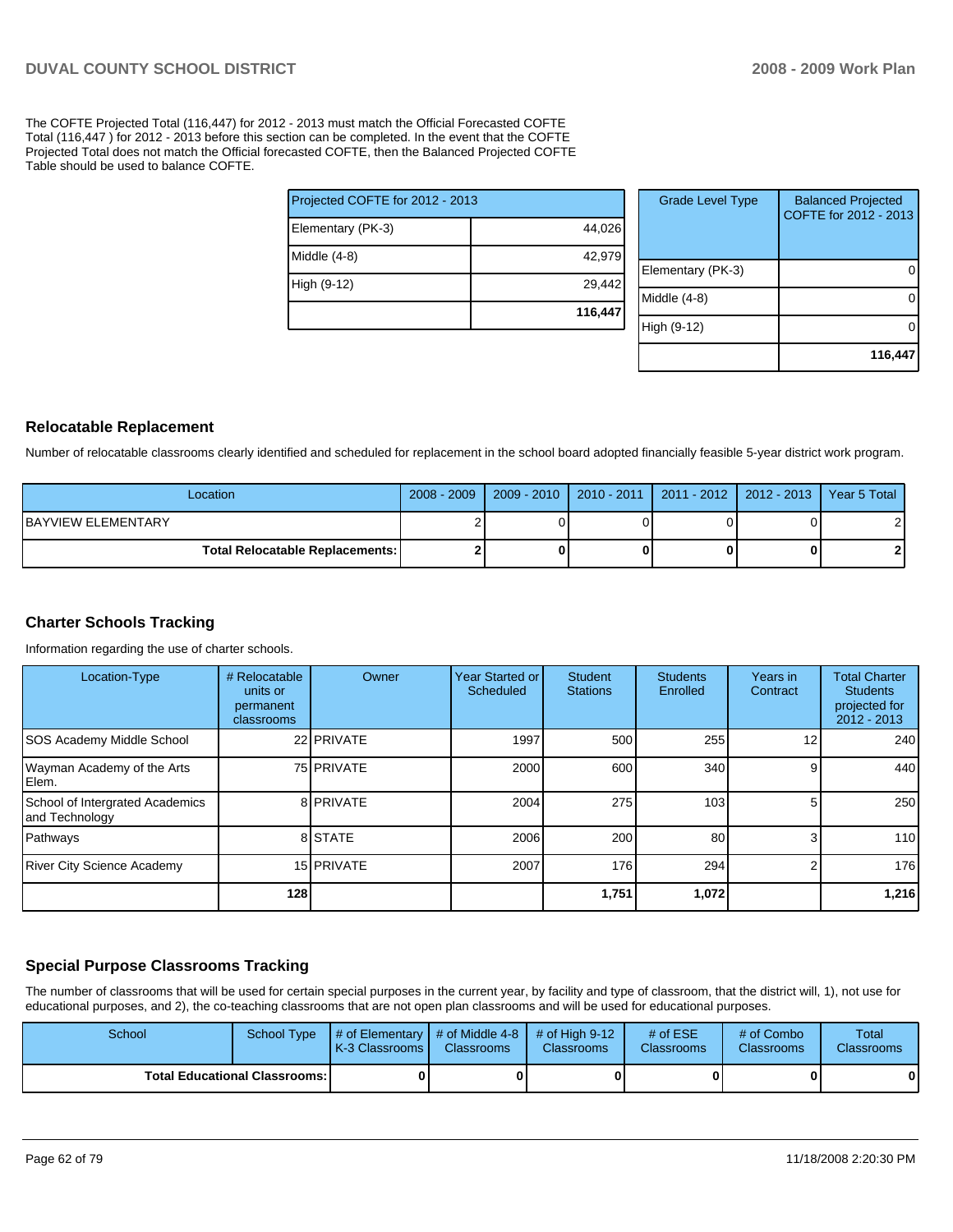| School                                                     | <b>School Type</b> | # of Elementary<br>K-3 Classrooms | # of Middle 4-8<br><b>Classrooms</b> | # of High 9-12<br><b>Classrooms</b> | # of ESE<br><b>Classrooms</b> | # of Combo<br><b>Classrooms</b> | <b>Total</b><br>Classrooms |
|------------------------------------------------------------|--------------------|-----------------------------------|--------------------------------------|-------------------------------------|-------------------------------|---------------------------------|----------------------------|
| <b>MATTIE V RUTHERFORD</b><br><b>ALTERNATIVE EDUCATION</b> | Co-Teaching        | $\Omega$                          | 13                                   | 0                                   | 0                             | 0                               | 13                         |
| <b>WHITEHOUSE ELEMENTARY</b>                               | Co-Teaching        | 5                                 | $\mathbf 0$                          | $\Omega$                            | $\Omega$                      | 0                               | 5                          |
| <b>TWIN LAKES MIDDLE</b>                                   | Co-Teaching        | 0                                 | 19                                   | $\Omega$                            | $\Omega$                      | $\mathbf 0$                     | 19                         |
| LAVILLA SCHOOL OF THE ARTS                                 | Co-Teaching        | 0                                 | 8                                    | $\Omega$                            | $\Omega$                      | 0                               | 8                          |
| ABESS PARK ELEMENTARY                                      | Co-Teaching        | 3                                 | $\mathbf 0$                          | $\Omega$                            | $\Omega$                      | $\mathbf 0$                     | 3                          |
| <b>CHET'S CREEK ELEMENTARY</b>                             | Co-Teaching        | 15                                | 1                                    | $\Omega$                            | $\Omega$                      | $\mathbf 0$                     | 16                         |
| <b>ENTERPRISE LEARNING</b><br><b>ACADEMY</b>               | Co-Teaching        | 12                                | $\mathbf 0$                          | $\Omega$                            | $\Omega$                      | 0                               | 12                         |
| <b>JACKSONVILLE HEIGHTS</b><br><b>ELEMENTARY</b>           | Co-Teaching        | 8                                 | 1                                    | $\Omega$                            | $\Omega$                      | 0                               | $\overline{9}$             |
| <b>CHIMNEY LAKES ELEMENTARY</b>                            | Co-Teaching        | 11                                | 3                                    | $\Omega$                            | $\Omega$                      | $\mathbf 0$                     | 14                         |
| DUNCAN U FLETCHER SENIOR<br><b>HIGH</b>                    | Co-Teaching        | 0                                 | $\Omega$                             |                                     | $\Omega$                      | $\Omega$                        | 1 <sup>1</sup>             |
| SEABREEZE ELEMENTARY                                       | Co-Teaching        | $\overline{2}$                    | 1                                    | $\Omega$                            | 0                             | $\mathbf 0$                     | 3                          |
| <b>SAN MATEO ELEMENTARY</b>                                | Co-Teaching        | 6                                 | 1                                    | $\Omega$                            | 0                             | 0                               | 7                          |
| <b>SOUTHSIDE MIDDLE</b>                                    | Co-Teaching        | 0                                 | 3                                    | $\Omega$                            | 0                             | 0                               | 3                          |
| <b>ARLINGTON MIDDLE</b>                                    | Co-Teaching        | 0                                 | 5                                    | $\Omega$                            | 0                             | 0                               | 5                          |
| JACKSONVILLE BEACH<br><b>ELEMENTARY</b>                    | Co-Teaching        | 5                                 | 2                                    |                                     | $\Omega$                      | $\Omega$                        | $\overline{7}$             |
| PARKWOOD HEIGHTS<br><b>ELEMENTARY</b>                      | Co-Teaching        |                                   | $\Omega$                             | $\Omega$                            | $\Omega$                      | $\Omega$                        | $\mathbf{1}$               |
| DOUGLAS ANDERSON SCHOOL<br>OF THE ARTS                     | Co-Teaching        | 0                                 | 0                                    |                                     | 0                             | 0                               | $\mathbf{1}$               |
| <b>ENGLEWOOD ELEMENTARY</b>                                | Co-Teaching        |                                   | 1                                    | $\Omega$                            | $\Omega$                      | $\mathbf 0$                     | 5                          |
| <b>WOODLAND ACRES</b><br><b>ELEMENTARY</b>                 | Co-Teaching        |                                   |                                      |                                     | $\Omega$                      | $\Omega$                        | 4                          |
| <b>DINSMORE ELEMENTARY</b>                                 | Co-Teaching        | 6                                 | 1                                    | $\Omega$                            | $\Omega$                      | $\mathbf 0$                     | $\overline{7}$             |
| <b>FISHWEIR ELEMENTARY</b>                                 | Co-Teaching        |                                   | $\mathbf 0$                          | $\mathbf 0$                         | $\Omega$                      | 0                               | $\mathbf{1}$               |
| LORETTO ELEMENTARY                                         | Co-Teaching        | ۷                                 |                                      | U                                   | υ                             | U.                              | 3                          |
| <b>ORTEGA ELEMENTARY</b>                                   | Co-Teaching        | 5                                 | 1                                    | 0                                   | $\mathbf 0$                   | $\overline{0}$                  | 6                          |
| NEW BERLIN ELEMENTARY                                      | Co-Teaching        | 14                                | 4                                    | $\mathbf 0$                         | $\mathbf 0$                   | $\mathbf 0$                     | 18                         |
| MANDARIN OAKS ELEMENTARY                                   | Co-Teaching        | 8                                 | 3                                    | 0                                   | 0                             | $\mathbf 0$                     | 11                         |
| <b>KERNAN TRAILS ELEMENTARY</b>                            | Co-Teaching        | 6                                 | 3                                    | $\mathbf 0$                         | $\mathbf 0$                   | $\mathbf 0$                     | $9\,$                      |
| DON BREWER ELEMENTARY                                      | Co-Teaching        | 5                                 | $\overline{7}$                       | 0                                   | $\mathbf 0$                   | $\mathbf 0$                     | 12                         |
| <b>MAYPORT MIDDLE</b>                                      | Co-Teaching        | 0                                 | 1                                    | $\mathbf 0$                         | $\mathbf 0$                   | $\mathbf 0$                     | 1                          |
| <b>LANDMARK MIDDLE</b>                                     | Co-Teaching        | 0                                 | 29                                   | 0                                   | 0                             | $\mathbf 0$                     | 29                         |
| ALIMACINI ELEMENTARY                                       | Co-Teaching        | 4                                 | $\overline{c}$                       | $\mathbf 0$                         | $\mathbf 0$                   | $\mathbf 0$                     | 6                          |
| <b>GREGORY DRIVE ELEMENTARY</b>                            | Co-Teaching        | 3                                 | 0                                    | $\mathbf 0$                         | 0                             | $\mathbf 0$                     | $\mathbf{3}$               |
| <b>CROWN POINT ELEMENTARY</b>                              | Co-Teaching        | $10$                              | $\mathbf 0$                          | 0                                   | 0                             | $\overline{0}$                  | $10$                       |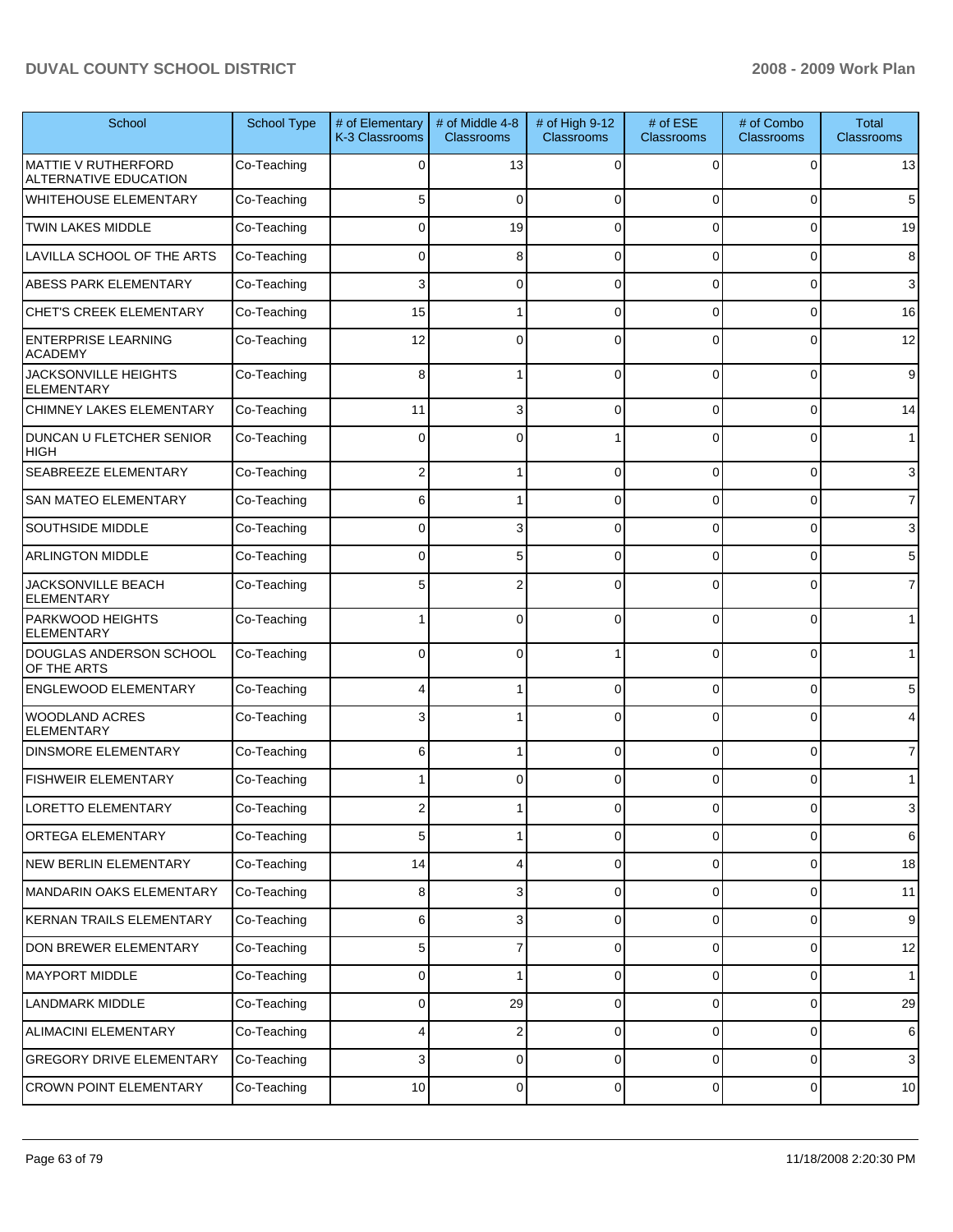| NEPTUNE BEACH ELEMENTARY                             | Co-Teaching                          |              | $\Omega$       | $\Omega$ | <sup>0</sup> | $\Omega$       | $\overline{4}$ |
|------------------------------------------------------|--------------------------------------|--------------|----------------|----------|--------------|----------------|----------------|
| <b>JOSEPH FINEGAN ELEMENTARY</b>                     | Co-Teaching                          |              | 0              | $\Omega$ |              | $\Omega$       | $\mathbf{3}$   |
| <b>SANDALWOOD SENIOR HIGH</b>                        | Co-Teaching                          | 0            | 0              |          | <sup>0</sup> | $\overline{0}$ | $\overline{7}$ |
| <b>SABAL PALM ELEMENTARY</b>                         | Co-Teaching                          | 8            | 5              | C        | <sup>0</sup> | 0              | 13             |
| IARLINGTON HEIGHTS<br><b>ELEMENTARY</b>              | Co-Teaching                          | 3            | 4              | ∩        | 0            | 0              | $\overline{7}$ |
| LONE STAR ELEMENTARY                                 | Co-Teaching                          | 3            |                | $\Omega$ | 0            | $\Omega$       | $\overline{4}$ |
| FORT CAROLINE ELEMENTARY                             | Co-Teaching                          | 6            | 0              | $\Omega$ | 0            | 0              | 6              |
| <b>PINE FOREST ELEMENTARY</b>                        | Co-Teaching                          |              |                | $\Omega$ | 0            | 0              | 5 <sup>1</sup> |
| <b>JAMES WELDON JOHNSON</b><br>MIDDLE                | Co-Teaching                          | 0            |                | $\Omega$ | 0            | 0              | 1 <sup>1</sup> |
| <b>NORTHWESTERN MIDDLE</b>                           | Co-Teaching                          | 0            |                | $\Omega$ | $\Omega$     | $\Omega$       | 1              |
| <b>GEORGE WASHINGTON CARVER</b><br><b>ELEMENTARY</b> | Co-Teaching                          | 5            | 2              | $\Omega$ | $\Omega$     | 0              | $\overline{7}$ |
| <b>SAN PABLO ELEMENTARY</b>                          | Co-Teaching                          | 0            | $\overline{2}$ | $\Omega$ | $\Omega$     | $\Omega$       | $\overline{2}$ |
| <b>MATTHEW W GILBERT MIDDLE</b>                      | Co-Teaching                          | 0            | 14             | $\Omega$ | $\Omega$     | $\Omega$       | 14             |
| <b>SMART POPE LIVINGSTON</b><br><b>ELEMENTARY</b>    | Co-Teaching                          | 5            | 2              | $\Omega$ | 0            | $\overline{0}$ | $\overline{7}$ |
| <b>RAMONA ELEMENTARY</b>                             | Co-Teaching                          |              | $\overline{2}$ | $\Omega$ | $\Omega$     | $\overline{0}$ | 6              |
| <b>OCEANWAY MIDDLE</b>                               | Co-Teaching                          | 0            | 15             | $\Omega$ | 0            | $\Omega$       | 15             |
| <b>DUNCAN U FLETCHER MIDDLE</b>                      | Co-Teaching                          | <sup>0</sup> |                | $\Omega$ | 0            | $\overline{0}$ | 1              |
|                                                      | <b>Total Co-Teaching Classrooms:</b> | 184          | 162            | 9        |              | $\bf{0}$       | 355            |

### **Infrastructure Tracking**

**Necessary offsite infrastructure requirements resulting from expansions or new schools. This section should include infrastructure information related to capacity project schedules and other project schedules (Section 4).** 

Offsite infrastructure requirements vary from site to site based on the scope of work, utilization of land, site requirements and accessibility. Zoning verification is reviewed along with concurrency application and an enviromental conditin assessment is completed. Site drainage, stormwater requirements and impact to adjacent properties and pedestrain access is also reviewed. All of these factors can affect offsite infrastructure requirements. In mast cases, water and sewer lines, electrical power lines, telephone service and traffic lanes are extended. In some cases, new roads and/or de-accelaration lanes are built.

**Proposed location of planned facilities, whether those locations are consistent with the comprehensive plans of all affected local governments, and recommendations for infrastructure and other improvements to land adjacent to existing facilities. Provisions of 1013.33(12), (13) and (14) and 1013.36 must be addressed for new facilities planned within the 1st three years of the plan (Section 5).** 

New High School "AAA" - Southeast section of the District to accommodate growth. New K-8 - 103th/Westwide - Southwest section of the District to accommodate growth. New K-5 - Bartram springs - Southeast section of the District to accommodate growth. New K-5 - Waterleaf - Northeast/Arlington area of the District to accommodate growth. New K-8 "AAA"site - Southeast section of the district to accommodate growth.

**Consistent with Comp Plan?** Yes

# **Net New Classrooms**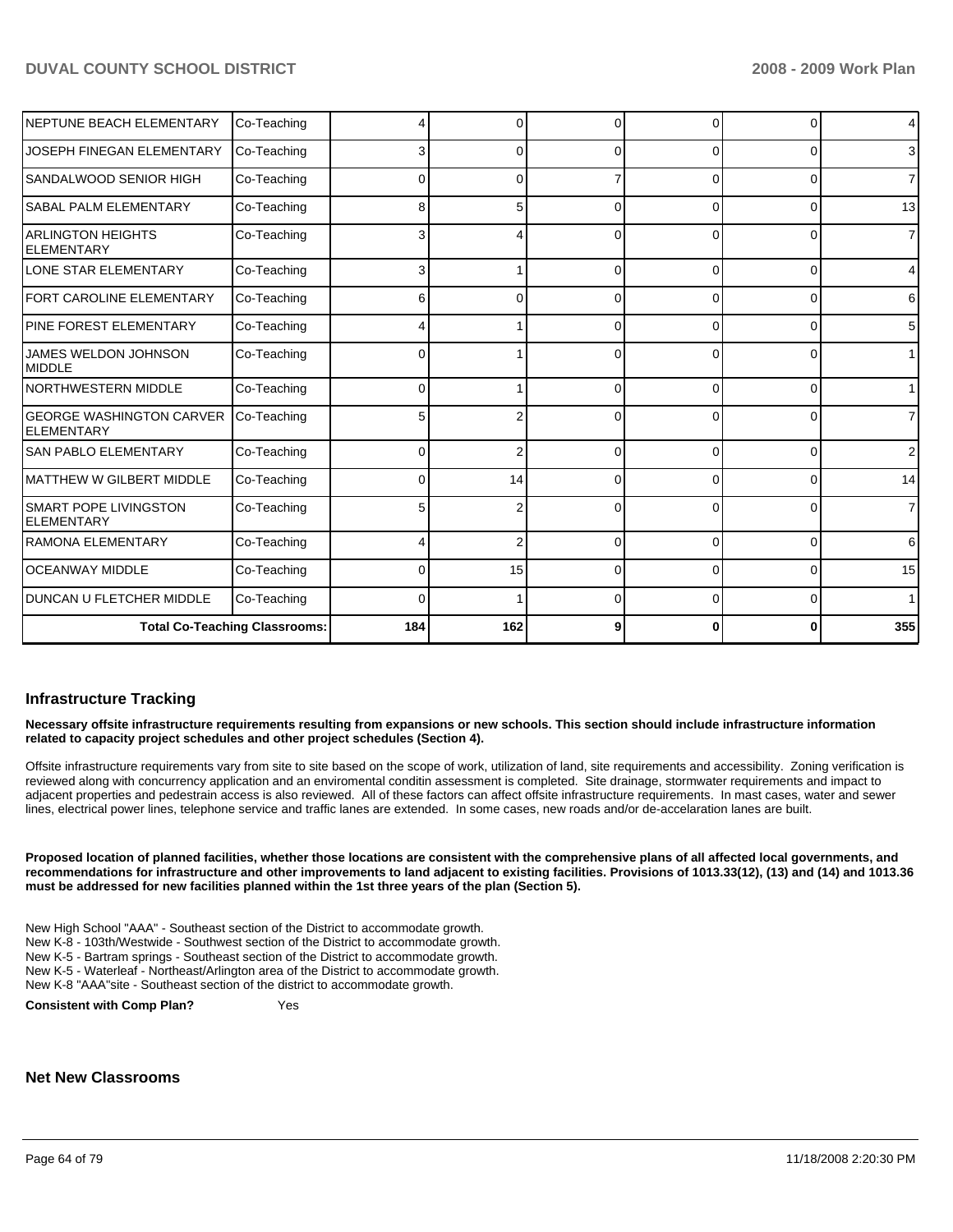The number of classrooms, by grade level and type of construction, that were added during the last fiscal year.

| List the net new classrooms added in the 2007 - 2008 fiscal year.                                                                                       |                            |                          |                                                                        | List the net new classrooms to be added in the 2008 - 2009 fiscal<br>year. |                              |                            |                                |                        |
|---------------------------------------------------------------------------------------------------------------------------------------------------------|----------------------------|--------------------------|------------------------------------------------------------------------|----------------------------------------------------------------------------|------------------------------|----------------------------|--------------------------------|------------------------|
| "Classrooms" is defined as capacity carrying classrooms that are added to increase<br>capacity to enable the district to meet the Class Size Amendment. |                            |                          | Totals for fiscal year 2008 - 2009 should match totals in Section 15A. |                                                                            |                              |                            |                                |                        |
| Location                                                                                                                                                | 2007 - 2008 #<br>Permanent | 2007 - 2008 #<br>Modular | $2007 - 2008$ #<br>Relocatable                                         | 2007 - 2008<br>Total                                                       | $2008 - 2009$ #<br>Permanent | $2008 - 2009$ #<br>Modular | $2008 - 2009$ #<br>Relocatable | $2008 - 2009$<br>Total |
| Elementary (PK-3)                                                                                                                                       | 130                        |                          |                                                                        | 134                                                                        | 65                           |                            |                                | 70                     |
| Middle (4-8)                                                                                                                                            | 18 <sub>1</sub>            |                          |                                                                        | 21                                                                         | 56                           |                            | 5.                             | 61                     |
| High (9-12)                                                                                                                                             | 20                         |                          |                                                                        | 23 <sub>1</sub>                                                            | 88                           |                            | 10                             | 98                     |
|                                                                                                                                                         | 168                        |                          | 10                                                                     | 178                                                                        | 209                          |                            | 20                             | 229                    |

### **Relocatable Student Stations**

Number of students that will be educated in relocatable units, by school, in the current year, and the projected number of students for each of the years in the workplan.

| <b>Site</b>                                           | $2008 - 2009$ | $2009 - 2010$ | $2010 - 2011$ | $2011 - 2012$ | $2012 - 2013$ | 5 Year Average  |
|-------------------------------------------------------|---------------|---------------|---------------|---------------|---------------|-----------------|
| <b>IBISCAYNE ELEMENTARY</b>                           | $\Omega$      | 0             | $\Omega$      | $\Omega$      | $\Omega$      | $\overline{0}$  |
| IMATTIE V RUTHERFORD ALTERNATIVE<br><b>IEDUCATION</b> | 47            | 67            | 67            | 67            | 67            | 63              |
| lwhitehouse elementary                                | 112           | 90            | 90            | 90            | 90            | 94              |
| IWESCONNETT ELEMENTARY                                | $\Omega$      | $\Omega$      | $\Omega$      | $\Omega$      | 0             | $\Omega$        |
| <b>ITWIN LAKES MIDDLE</b>                             | 0             | 0             | $\Omega$      | $\Omega$      | 0             | $\overline{0}$  |
| LAVILLA SCHOOL OF THE ARTS                            | 0             | 0             | $\Omega$      | $\Omega$      | $\Omega$      | $\overline{0}$  |
| ABESS PARK ELEMENTARY                                 | 0             | 0             | $\Omega$      | $\Omega$      | 0             | $\Omega$        |
| ICHET'S CREEK ELEMENTARY                              | 72            | 152           | 152           | 152           | 152           | 136             |
| <b>ITWIN LAKES ELEMENTARY</b>                         | 132           | 132           | 132           | 132           | 132           | 132             |
| ENTERPRISE LEARNING ACADEMY                           | 174           | 174           | 174           | 174           | 174           | 174             |
| FOREST PARK ELEMENTARY                                | $\Omega$      | 0             | $\Omega$      | $\Omega$      | 0             | $\overline{0}$  |
| ANDREW A ROBINSON ELEMENTARY                          | $\Omega$      | 0             | $\Omega$      | $\Omega$      | 0             | $\Omega$        |
| IFIRST COAST SENIOR HIGH                              | 25            | 125           | 125           | 125           | 125           | 105             |
| FRANK H PETERSON ACADEMY OF<br><b>ITECHNOLOGIES</b>   | 50            | 50            | 50            | 50            | 50            | 50 <sub>1</sub> |
| IA PHILIP RANDOLPH ACADEMY OF<br><b>TECHNOLOGIES</b>  | $\Omega$      | $\Omega$      | $\Omega$      | $\Omega$      | $\Omega$      | $\Omega$        |
| IMERRILL ROAD ELEMENTARY                              | $\Omega$      | $\Omega$      | $\Omega$      | $\Omega$      | $\Omega$      | $\Omega$        |
| JACKSONVILLE HEIGHTS ELEMENTARY                       | 105           | 105           | 105           | 105           | 105           | 105             |
| <b>BEAUCLERC ELEMENTARY</b>                           | 33            | 113           | 113           | 113           | 113           | 97              |
| ICHIMNEY LAKES ELEMENTARY                             | 84            | 84            | 84            | 84            | 84            | 84              |
| İMANDARIN MIDDLE                                      | 0             | 0             | $\Omega$      | $\Omega$      | 0             | $\Omega$        |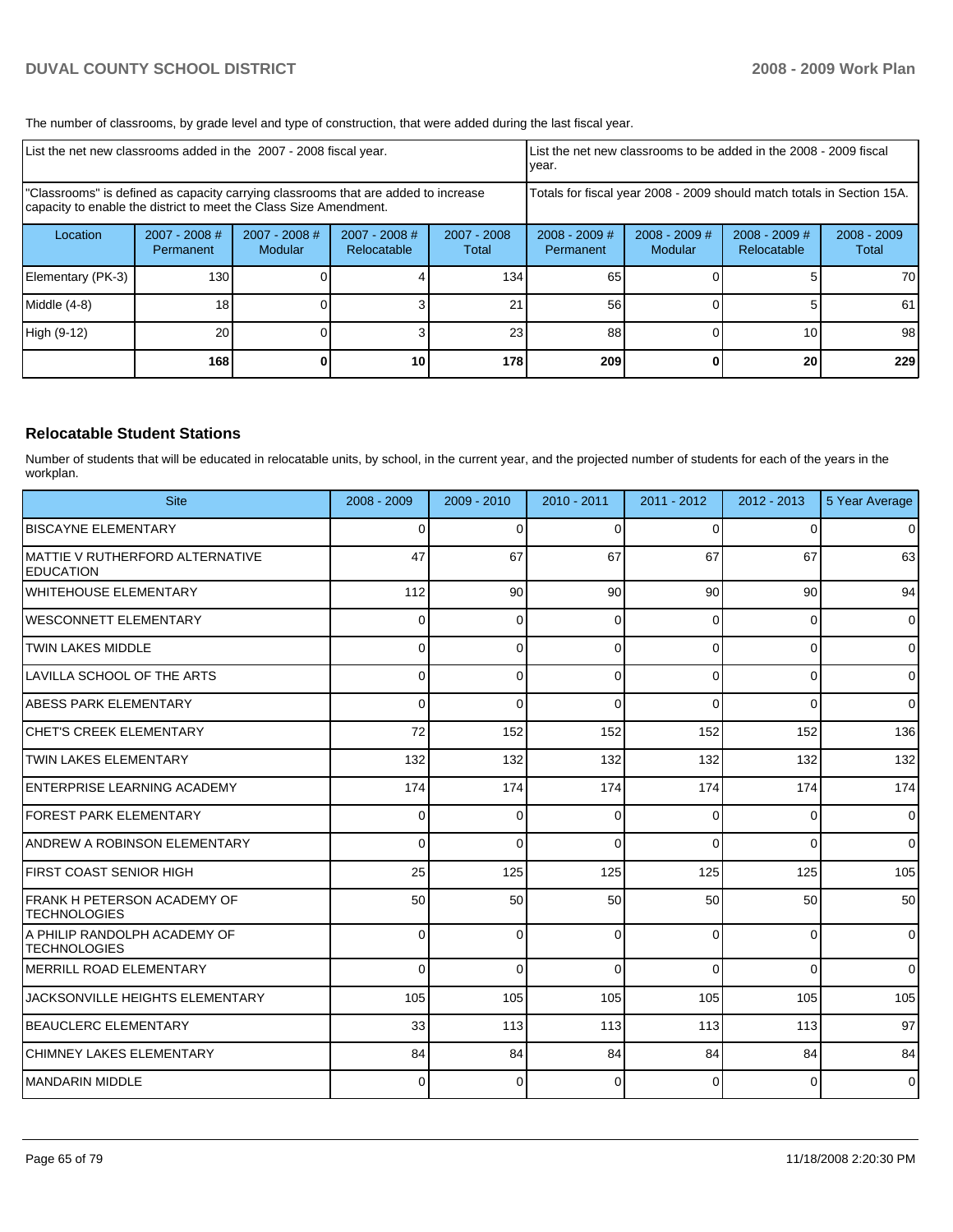| MANDARIN SENIOR HIGH                 | 400 | 480         | 480      | 480      | 480         | 464            |
|--------------------------------------|-----|-------------|----------|----------|-------------|----------------|
| <b>GREENFIELD ELEMENTARY</b>         | 66  | 66          | 66       | 66       | 66          | 66             |
| DUNCAN U FLETCHER SENIOR HIGH        | 475 | 475         | 475      | 475      | 475         | 475            |
| SAMUEL W WOLFSON SENIOR HIGH         | 465 | 565         | 565      | 565      | 565         | 545            |
| <b>SEABREEZE ELEMENTARY</b>          | 108 | 108         | 108      | 108      | 108         | 108            |
| <b>CRYSTAL SPRINGS ELEMENTARY</b>    | 72  | 72          | 72       | 72       | 72          | 72             |
| MAYPORT ELEMENTARY                   | 94  | 0           | 0        | $\Omega$ | 0           | 19             |
| JUSTINA ROAD ELEMENTARY              | 18  | 18          | 18       | 18       | 18          | 18             |
| JEFFERSON DAVIS MIDDLE               | 69  | 69          | 69       | 69       | 69          | 69             |
| <b>SAN MATEO ELEMENTARY</b>          | 176 | 176         | 176      | 176      | 176         | 176            |
| JOSEPH STILWELL MIDDLE               | 252 | 252         | 252      | 252      | 252         | 252            |
| IMARTIN LUTHER KING ELEMENTARY       | 36  | 36          | 36       | 36       | 36          | 36             |
| NORMANDY VILLAGE ELEMENTARY          | 28  | 28          | 28       | 28       | 28          | 28             |
| <b>HOLIDAY HILL ELEMENTARY</b>       | 62  | 62          | 62       | 62       | 62          | 62             |
| OAK HILL ELEMENTARY                  | 0   | 0           | 0        | $\Omega$ | $\Omega$    | $\overline{0}$ |
| <b>SOUTHSIDE MIDDLE</b>              | 201 | 201         | 201      | 201      | 201         | 201            |
| JEAN RIBAULT MIDDLE                  | 132 | 132         | 132      | 132      | 132         | 132            |
| <b>ARLINGTON MIDDLE</b>              | 0   | 0           | $\Omega$ | $\Omega$ | $\Omega$    | $\overline{0}$ |
| HYDE GROVE ELEMENTARY                | 234 | 234         | 234      | 234      | 234         | 234            |
| SUSIE E TOLBERT ELEMENTARY           | 25  | 25          | 25       | 25       | 25          | 25             |
| <b>WEST JACKSONVILLE ELEMENTARY</b>  | 0   | 0           | 0        | 0        | 0           | $\overline{0}$ |
| JACKSONVILLE BEACH ELEMENTARY        | 0   | $\mathbf 0$ | 0        | 0        | $\mathbf 0$ | $\overline{0}$ |
| DARNELL COOKMAN MIDDLE               | 164 | 164         | 0        | $\Omega$ | 0           | 66             |
| J E B STUART MIDDLE                  | 44  | 44          | 44       | 44       | 44          | 44             |
| PARKWOOD HEIGHTS ELEMENTARY          | 84  | 84          | 84       | 84       | 84          | 84             |
| <b>TIMUCUAN ELEMENTARY</b>           | 105 | 125         | 125      | 125      | 125         | 121            |
| HIGHLANDS ELEMENTARY                 | 0   | 0           | 0        | 0        | 0           | $\overline{0}$ |
| LONG BRANCH ELEMENTARY               | 0   | 0           | $\Omega$ | 0        | $\Omega$    | $\overline{0}$ |
| DOUGLAS ANDERSON SCHOOL OF THE ARTS  | 300 | 300         | 300      | 300      | 300         | 300            |
| SADIE TILLIS ELEMENTARY              | 0   | 0           | 0        | $\Omega$ | $\Omega$    | $\overline{0}$ |
| SAINT CLAIR EVANS ACADEMY ELEMENTARY | 132 | 132         | 132      | 132      | 132         | 132            |
| <b>PAXON MIDDLE</b>                  | 0   | 0           | 0        | $\Omega$ | 0           | $\overline{0}$ |
| <b>PINEDALE ELEMENTARY</b>           | 0   | 0           | 0        | 0        | $\Omega$    | $\overline{0}$ |
| <b>WINDY HILL ELEMENTARY</b>         | 145 | 145         | 145      | 145      | 145         | 145            |
| RUTLEDGE H PEARSON ELEMENTARY        | 0   | 0           | 0        | 0        | 0           | $\overline{0}$ |
| JEAN RIBAULT SENIOR HIGH             | 25  | 25          | 25       | 25       | 25          | 25             |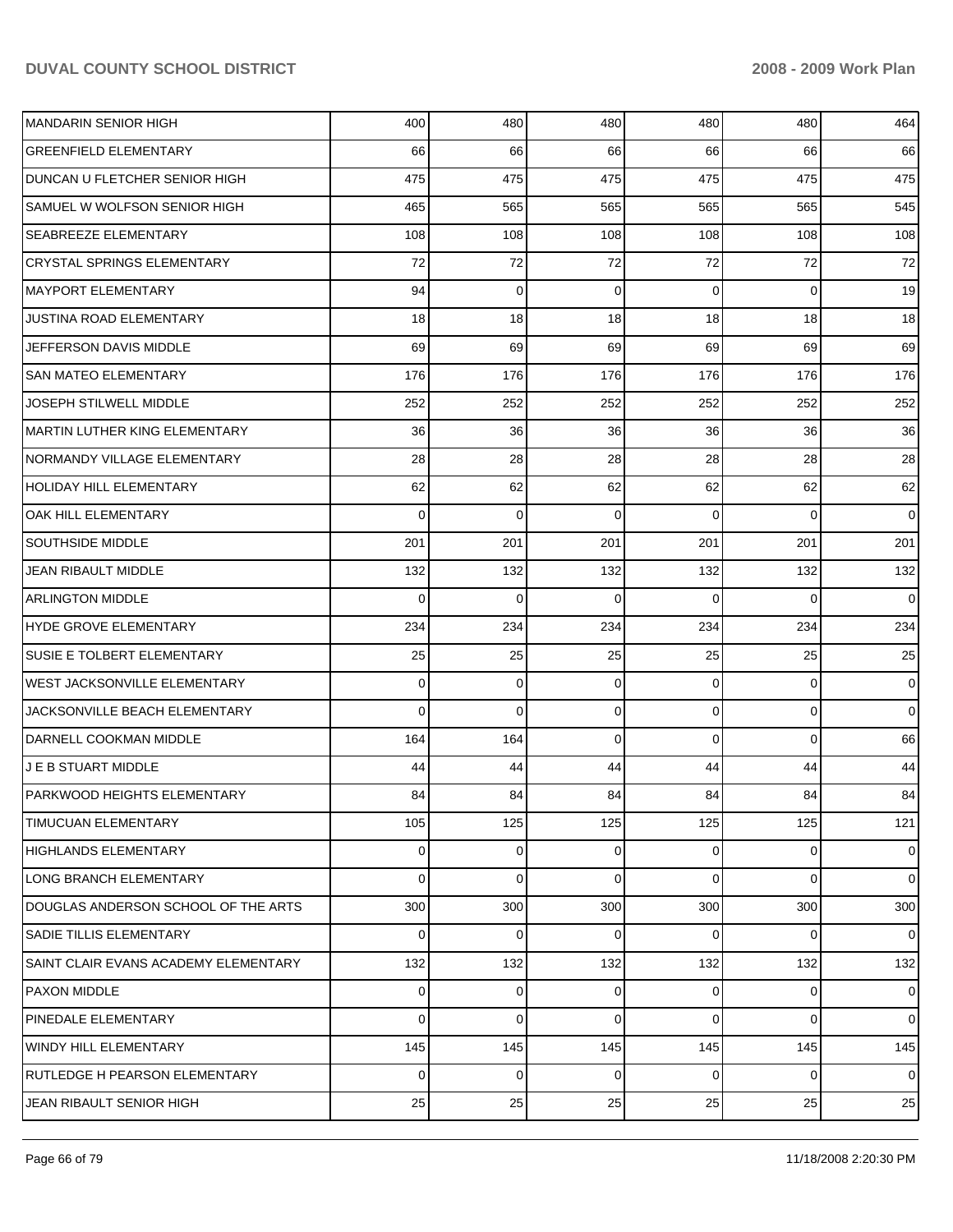| <b>CEDAR HILLS ELEMENTARY</b>                     | $\Omega$ | $\overline{0}$ | $\Omega$ | $\Omega$ | $\overline{0}$ | $\overline{0}$ |
|---------------------------------------------------|----------|----------------|----------|----------|----------------|----------------|
| <b>TERRY PARKER SENIOR HIGH</b>                   | 245      | 245            | 245      | 245      | 245            | 245            |
| ENGLEWOOD ELEMENTARY                              | $\Omega$ | $\Omega$       | $\Omega$ | $\Omega$ | $\Omega$       | $\overline{0}$ |
| JOHN STOCKTON ELEMENTARY                          | 46       | 86             | 86       | 86       | 86             | 78             |
| <b>WOODLAND ACRES ELEMENTARY</b>                  | $\Omega$ | $\Omega$       | $\Omega$ | $\Omega$ | $\Omega$       | $\overline{0}$ |
| <b>ENGLEWOOD SENIOR HIGH</b>                      | 25       | 25             | 25       | 25       | 25             | 25             |
| SALLYE B MATHIS ELEMENTARY                        | $\Omega$ | $\Omega$       | $\Omega$ | $\Omega$ | $\Omega$       | $\overline{0}$ |
| <b>DINSMORE ELEMENTARY</b>                        | 150      | 190            | 190      | 190      | 190            | 182            |
| <b>ARLINGTON ELEMENTARY</b>                       | 22       | 22             | 22       | 22       | 22             | 22             |
| THOMAS JEFFERSON ELEMENTARY                       | 87       | 87             | 87       | 87       | 87             | 87             |
| JOHN ALLEN AXSON ELEMENTARY                       | $\Omega$ | $\Omega$       | $\Omega$ | $\Omega$ | $\Omega$       | $\overline{0}$ |
| <b>BAYVIEW ELEMENTARY</b>                         | 18       | 18             | 18       | 18       | 18             | 18             |
| <b>LAKE LUCINA ELEMENTARY</b>                     | 18       | 58             | 58       | 58       | 58             | 50             |
| <b>LANDON MIDDLE</b>                              | $\Omega$ | $\overline{0}$ | $\Omega$ | $\Omega$ | $\overline{0}$ | $\overline{0}$ |
| MARINE SCIENCE EDUCATION CENTER                   | $\Omega$ | $\Omega$       | $\Omega$ | $\Omega$ | $\Omega$       | $\Omega$       |
| <b>ROBERT E LEE SENIOR HIGH</b>                   | 263      | 238            | 238      | 238      | 238            | 243            |
| <b>ANDREW JACKSON SENIOR HIGH</b>                 | 225      | 225            | 225      | 225      | 225            | 225            |
| HENRY F KITE ELEMENTARY                           | 18       | 18             | 18       | 18       | 18             | 18             |
| BALDWIN JUNIOR SENIOR HIGH                        | 50       | 116            | 116      | 116      | 116            | 103            |
| <b>FISHWEIR ELEMENTARY</b>                        | 18       | 18             | 18       | 18       | 18             | 18             |
| ANNIE R MORGAN ELEMENTARY                         | 36       | 36             | 36       | 36       | 36             | 36             |
| NORWOOD ELEMENTARY                                | 33       | $\overline{0}$ | $\Omega$ | $\Omega$ | $\overline{0}$ | $\overline{7}$ |
| KIRBY-SMITH MIDDLE                                | $\Omega$ | $\Omega$       | $\Omega$ | $\Omega$ | $\Omega$       | $\Omega$       |
| LORETTO ELEMENTARY                                | 206      | 206            | 206      | 206      | 206            | 206            |
| LOLA M CULVER ELEMENTARY                          | $\Omega$ | $\Omega$       | $\Omega$ | 0        | $\Omega$       | $\overline{0}$ |
| <b>GRAND PARK CAREER CENTER</b>                   | 300      | 300            | 300      | 300      | 300            | 300            |
| <b>BRENTWOOD ELEMENTARY</b>                       | $\Omega$ | $\overline{0}$ | 0        | $\Omega$ | $\overline{0}$ | $\overline{0}$ |
| <b>ORTEGA ELEMENTARY</b>                          | 120      | 120            | 120      | 120      | 120            | 120            |
| CENTRAL RIVERSIDE ELEMENTARY                      | $\Omega$ | $\overline{0}$ | 0        | $\Omega$ | $\overline{0}$ | $\overline{0}$ |
| IRUTH N UPSON ELEMENTARY                          | $\Omega$ | $\overline{0}$ | $\Omega$ | $\Omega$ | $\Omega$       | $\overline{0}$ |
| NEW BERLIN ELEMENTARY                             | $\Omega$ | 120            | 120      | 120      | 120            | 96             |
| <b>CHAFFEE TRAIL ELEMENTARY</b>                   | $\Omega$ | $\overline{0}$ | $\Omega$ | $\Omega$ | $\overline{0}$ | $\overline{0}$ |
| LACKAWANNA ALTERNATIVE EDUCATION<br><b>CENTER</b> | $\Omega$ | $\overline{0}$ | $\Omega$ | $\Omega$ | $\overline{0}$ | $\overline{0}$ |
| <b>WEST RIVERSIDE ELEMENTARY</b>                  | 0        | $\overline{0}$ | 0        | 0        | $\overline{0}$ | $\overline{0}$ |
| MANDARIN OAKS ELEMENTARY                          | 0        | $\overline{0}$ | 0        | 0        | $\overline{0}$ | $\overline{0}$ |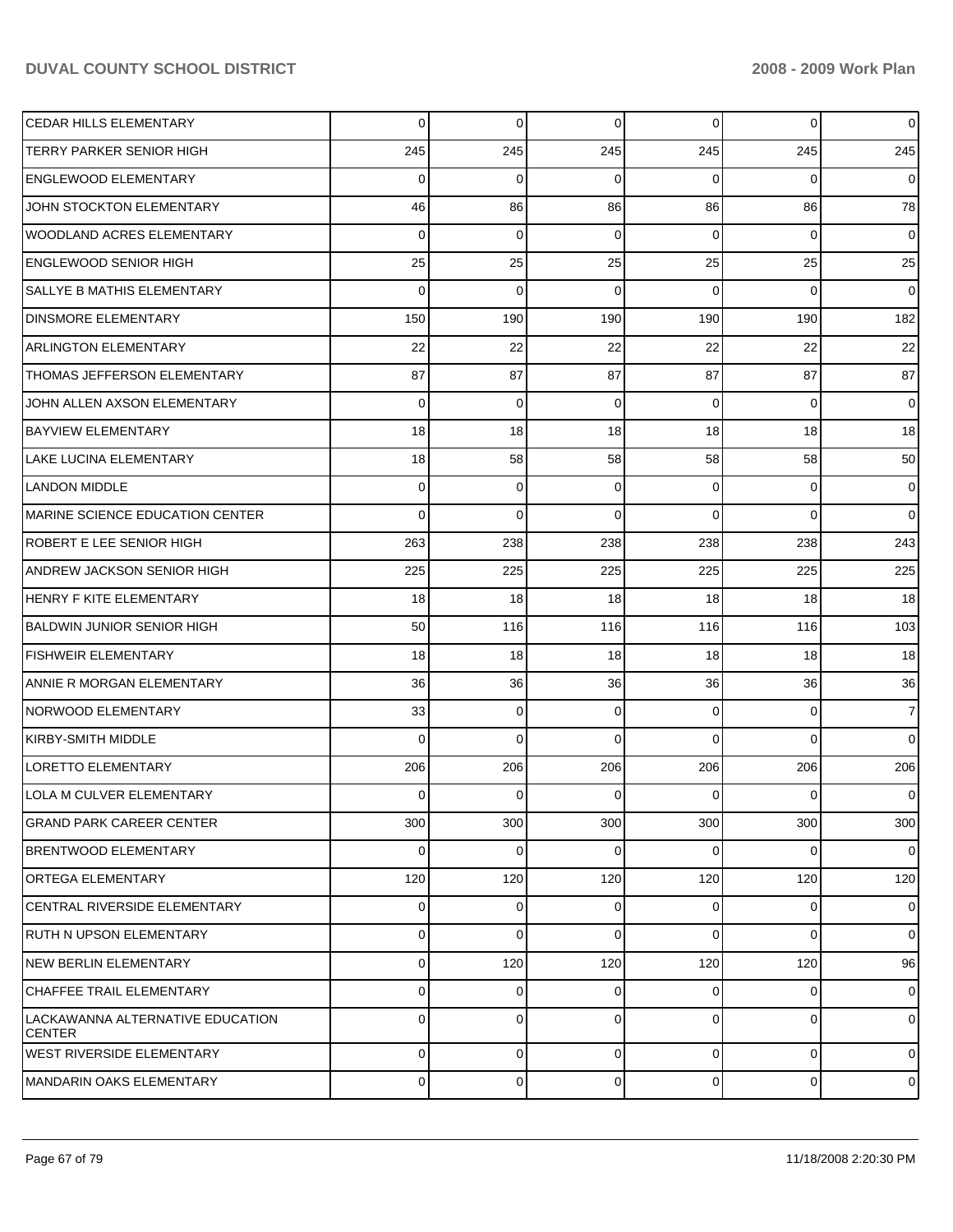| KERNAN TRAILS ELEMENTARY               | 18       | 18 <sup>1</sup> | 18       | 18             | 18          | 18             |
|----------------------------------------|----------|-----------------|----------|----------------|-------------|----------------|
| KERNAN MIDDLE                          | $\Omega$ | 0               | 0        | $\Omega$       | 0           | $\overline{0}$ |
| DON BREWER ELEMENTARY                  | $\Omega$ | $\mathbf 0$     | $\Omega$ | $\Omega$       | $\mathbf 0$ | $\overline{0}$ |
| <b>OCEANWAY ELEMENTARY</b>             | $\Omega$ | $\mathbf 0$     | $\Omega$ | $\Omega$       | $\mathbf 0$ | $\overline{0}$ |
| <b>GREENLAND PINES ELEMENTARY</b>      | $\Omega$ | $\Omega$        | $\Omega$ | $\Omega$       | $\Omega$    | $\overline{0}$ |
| PINE ESTATES ELEMENTARY                | 130      | 130             | 130      | 130            | 130         | 130            |
| ALDEN ROAD EXCEPTIONAL CENTER          | 30       | 30              | 30       | 30             | 30          | 30             |
| <b>MAYPORT MIDDLE</b>                  | $\Omega$ | $\mathbf 0$     | 0        | $\Omega$       | $\mathbf 0$ | $\overline{0}$ |
| <b>LANDMARK MIDDLE</b>                 | $\Omega$ | 0               | 0        | $\Omega$       | $\mathbf 0$ | $\overline{0}$ |
| <b>ALIMACINI ELEMENTARY</b>            | $\Omega$ | $\mathbf 0$     | $\Omega$ | $\Omega$       | $\Omega$    | $\overline{0}$ |
| <b>GREGORY DRIVE ELEMENTARY</b>        | 141      | 221             | 221      | 221            | 221         | 205            |
| <b>HIGHLANDS MIDDLE</b>                | 154      | 154             | 154      | 154            | 154         | 154            |
| <b>CROWN POINT ELEMENTARY</b>          | 36       | 36              | 36       | 36             | 36          | 36             |
| NEPTUNE BEACH ELEMENTARY               | $\Omega$ | $\mathbf 0$     | 0        | $\overline{0}$ | $\mathbf 0$ | $\overline{0}$ |
| JOSEPH FINEGAN ELEMENTARY              | 18       | $\Omega$        | $\Omega$ | 0              | $\Omega$    | $\overline{4}$ |
| EDWARD H WHITE SENIOR HIGH             | 400      | 400             | 400      | 400            | 400         | 400            |
| SANDALWOOD SENIOR HIGH                 | 425      | 425             | 425      | 425            | 425         | 425            |
| <b>FORT CAROLINE MIDDLE</b>            | 228      | 228             | 228      | 228            | 228         | 228            |
| <b>SABAL PALM ELEMENTARY</b>           | 36       | 36              | 36       | 36             | 36          | 36             |
| ARLINGTON HEIGHTS ELEMENTARY           | 62       | 102             | 102      | 102            | 102         | 94             |
| NATHAN B FORREST SENIOR HIGH           | 300      | 375             | 375      | 375            | 375         | 360            |
| LOUIS S SHEFFIELD ELEMENTARY           | 304      | 304             | 304      | 304            | 304         | 304            |
| <b>PICKETT ELEMENTARY</b>              | $\Omega$ | $\Omega$        | $\Omega$ | $\Omega$       | $\Omega$    | $\overline{0}$ |
| <b>BROOKVIEW ELEMENTARY</b>            | 118      | 118             | 118      | 118            | 118         | 118            |
| LONE STAR ELEMENTARY                   | 98       | 98              | 98       | 98             | 98          | 98             |
| STONEWALL JACKSON ELEMENTARY           | 0        | $\overline{0}$  | 0        | $\overline{0}$ | 0           | $\overline{0}$ |
| <b>FORT CAROLINE ELEMENTARY</b>        | 206      | 206             | 206      | 206            | 206         | 206            |
| MAMIE AGNES JONES ELEMENTARY           | 0        | $\overline{0}$  | 0        | $\overline{0}$ | 0           | $\overline{0}$ |
| EUGENE J BUTLER MIDDLE                 | $\Omega$ | $\mathbf 0$     | 0        | $\Omega$       | $\mathbf 0$ | $\overline{0}$ |
| S A HULL ELEMENTARY                    | $\Omega$ | $\mathbf 0$     | $\Omega$ | $\Omega$       | 0           | $\overline{0}$ |
| PALM AVENUE EXCEPTIONAL STUDENT CENTER | 20       | 20              | 20       | 20             | 20          | 20             |
| <b>REYNOLDS LANE ELEMENTARY</b>        | $\Omega$ | $\mathbf 0$     | 0        | $\Omega$       | $\mathbf 0$ | $\overline{0}$ |
| KINGS TRAIL ELEMENTARY                 | 72       | 72              | 72       | 72             | 72          | 72             |
| PINE FOREST ELEMENTARY                 | 0        | 20              | 20       | 20             | 20          | 16             |
| R V DANIELS ELEMENTARY                 | 0        | $\overline{0}$  | 0        | $\overline{0}$ | $\mathbf 0$ | $\overline{0}$ |
| <b>RUFUS E PAYNE ELEMENTARY</b>        | 0        | 0               | 0        | $\overline{0}$ | 0           | $\overline{0}$ |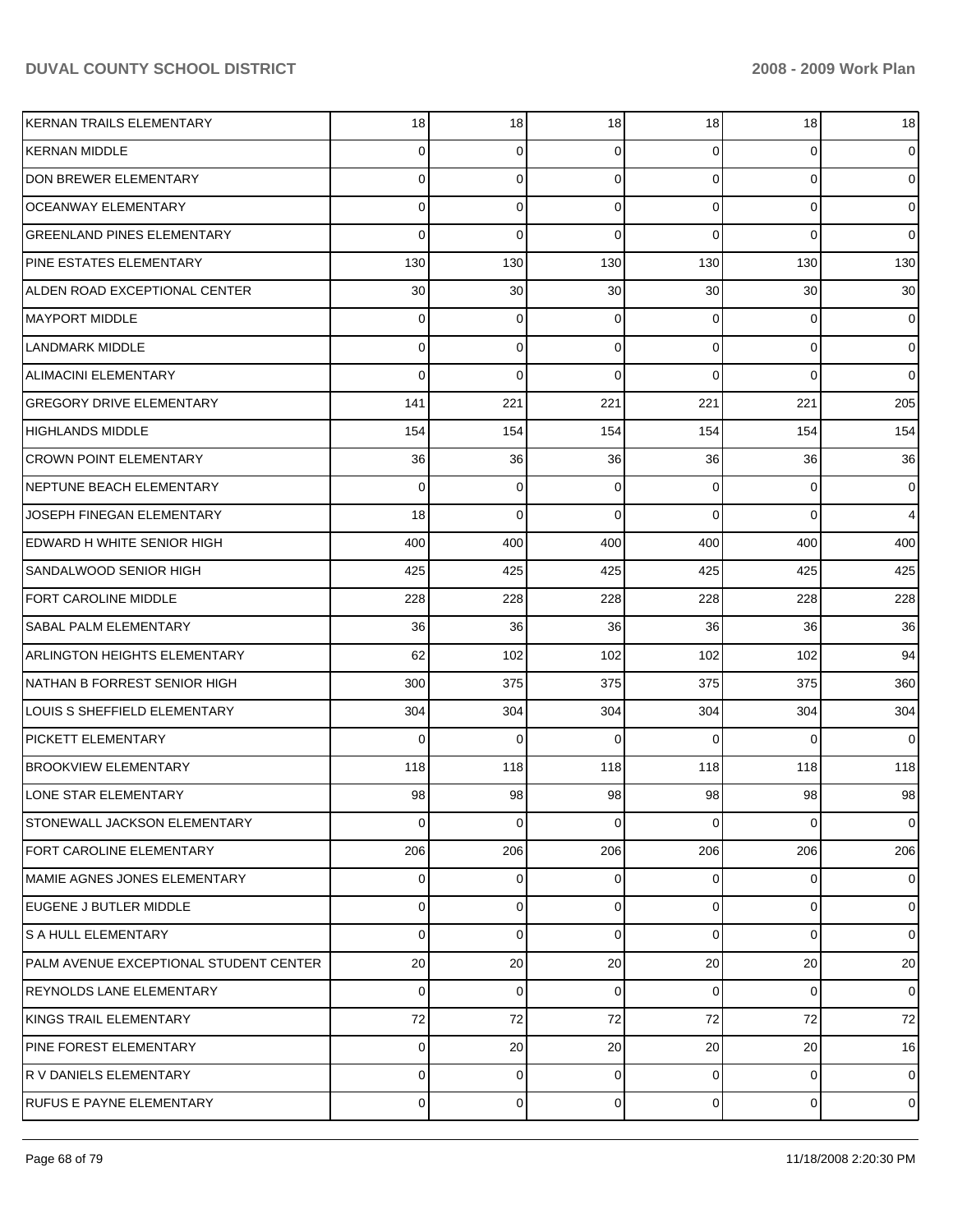| MOUNT HERMAN EXCEPTIONAL STUDENT<br><b>CENTER</b> | 0           | 0           | $\mathbf 0$ | 0        | $\overline{0}$  | $\overline{0}$ |
|---------------------------------------------------|-------------|-------------|-------------|----------|-----------------|----------------|
| <b>WILLIAM M RAINES SENIOR HIGH</b>               | 25          | 25          | 25          | 25       | 25              | 25             |
| <b>CARTER G WOODSON ELEMENTARY</b>                | 81          | 81          | 81          | 81       | 81              | 81             |
| JAMES WELDON JOHNSON MIDDLE                       | 132         | 132         | 132         | 132      | 132             | 132            |
| STANTON COLLEGE PREPARATORY SCHOOL                | 198         | 198         | 198         | 198      | 198             | 198            |
| JOHN E FORD K-8                                   | $\mathbf 0$ | 0           | $\mathbf 0$ | 0        | $\overline{0}$  | $\overline{0}$ |
| <b>NORTHWESTERN MIDDLE</b>                        | 132         | 0           | $\mathbf 0$ | 0        | $\overline{0}$  | 26             |
| <b>MARY MCLEOD BETHUNE ELEMENTARY</b>             | 0           | 0           | $\mathbf 0$ | $\Omega$ | $\overline{0}$  | $\overline{0}$ |
| <b>GEORGE WASHINGTON CARVER ELEMENTARY</b>        | 0           | $\mathbf 0$ | $\mathbf 0$ | $\Omega$ | $\overline{0}$  | $\overline{0}$ |
| <b>SAN PABLO ELEMENTARY</b>                       | 44          | 44          | 44          | 44       | 44              | 44             |
| LOVE GROVE ELEMENTARY                             | $\mathbf 0$ | $\mathbf 0$ | $\mathbf 0$ | $\Omega$ | $\mathbf 0$     | $\overline{0}$ |
| <b>SAN JOSE ELEMENTARY</b>                        | 212         | 212         | 212         | 212      | 212             | 212            |
| MATTHEW W GILBERT MIDDLE                          | $\mathbf 0$ | $\mathbf 0$ | $\mathbf 0$ | $\Omega$ | $\overline{0}$  | $\overline{0}$ |
| <b>RICHARD L BROWN ELEMENTARY</b>                 | 64          | 64          | 64          | 64       | 64              | 64             |
| SMART POPE LIVINGSTON ELEMENTARY                  | $\mathbf 0$ | $\mathbf 0$ | $\mathbf 0$ | 0        | $\overline{0}$  | $\overline{0}$ |
| LAKE FOREST ELEMENTARY                            | 0           | $\mathbf 0$ | $\Omega$    | $\Omega$ | $\Omega$        | $\overline{0}$ |
| PAXON SCHOOL FOR ADVANCED STUDIES                 | 75          | 75          | 75          | 75       | 75              | 75             |
| <b>SOUTHSIDE ESTATES ELEMENTARY</b>               | $\mathbf 0$ | $\mathbf 0$ | $\mathbf 0$ | $\Omega$ | $\overline{0}$  | $\overline{0}$ |
| HYDE PARK ELEMENTARY                              | 10          | 10          | 10          | 10       | 10 <sup>1</sup> | 10             |
| <b>BILTMORE ELEMENTARY</b>                        | 120         | 98          | 98          | 98       | 98              | 102            |
| RAMONA ELEMENTARY                                 | 36          | 36          | 36          | 36       | 36              | 36             |
| <b>VENETIA ELEMENTARY</b>                         | 36          | 36          | 36          | 36       | 36              | 36             |
| LAKE SHORE MIDDLE                                 | 409         | 365         | 365         | 365      | 365             | 374            |
| NORTH SHORE K-8                                   | 0           | $\Omega$    | $\Omega$    | $\Omega$ | $\Omega$        | $\overline{0}$ |
| IHENDRICKS AVENUE ELEMENTARY                      | 69          | 109         | 109         | 109      | 109             | 101            |
| <b>SPRING PARK ELEMENTARY</b>                     | 33          | 0           | $\Omega$    | 0        | $\overline{0}$  | $\overline{7}$ |
| JOHN LOVE ELEMENTARY                              | 0           | 0           | $\mathbf 0$ | 0        | $\overline{0}$  | $\overline{0}$ |
| <b>GARDEN CITY ELEMENTARY</b>                     | 58          | 58          | 58          | 58       | 58              | 58             |
| <b>OCEANWAY MIDDLE</b>                            | 0           | 0           | $\mathbf 0$ | 0        | $\overline{0}$  | $\overline{0}$ |
| DUNCAN U FLETCHER MIDDLE                          | $\mathbf 0$ | 0           | $\Omega$    | 0        | $\overline{0}$  | $\overline{0}$ |
| <b>HOGAN-SPRING GLEN ELEMENTARY</b>               | 54          | 54          | 54          | 54       | 54              | 54             |
| <b>ATLANTIC BEACH ELEMENTARY</b>                  | 62          | 62          | 62          | 62       | 62              | 62             |
| ALFRED I DUPONT MIDDLE                            | 37          | 37          | 37          | 37       | 37              | 37             |
| NORTHEAST SPRINGFIELD ELEMENTARY                  | 0           | 0           | 0           | 0        | $\overline{0}$  | $\overline{0}$ |
| <b>FAIRFIELD ELEMENTARY</b>                       | 0           | 0           | 0           | 0        | $\overline{0}$  | $\mathbf 0$    |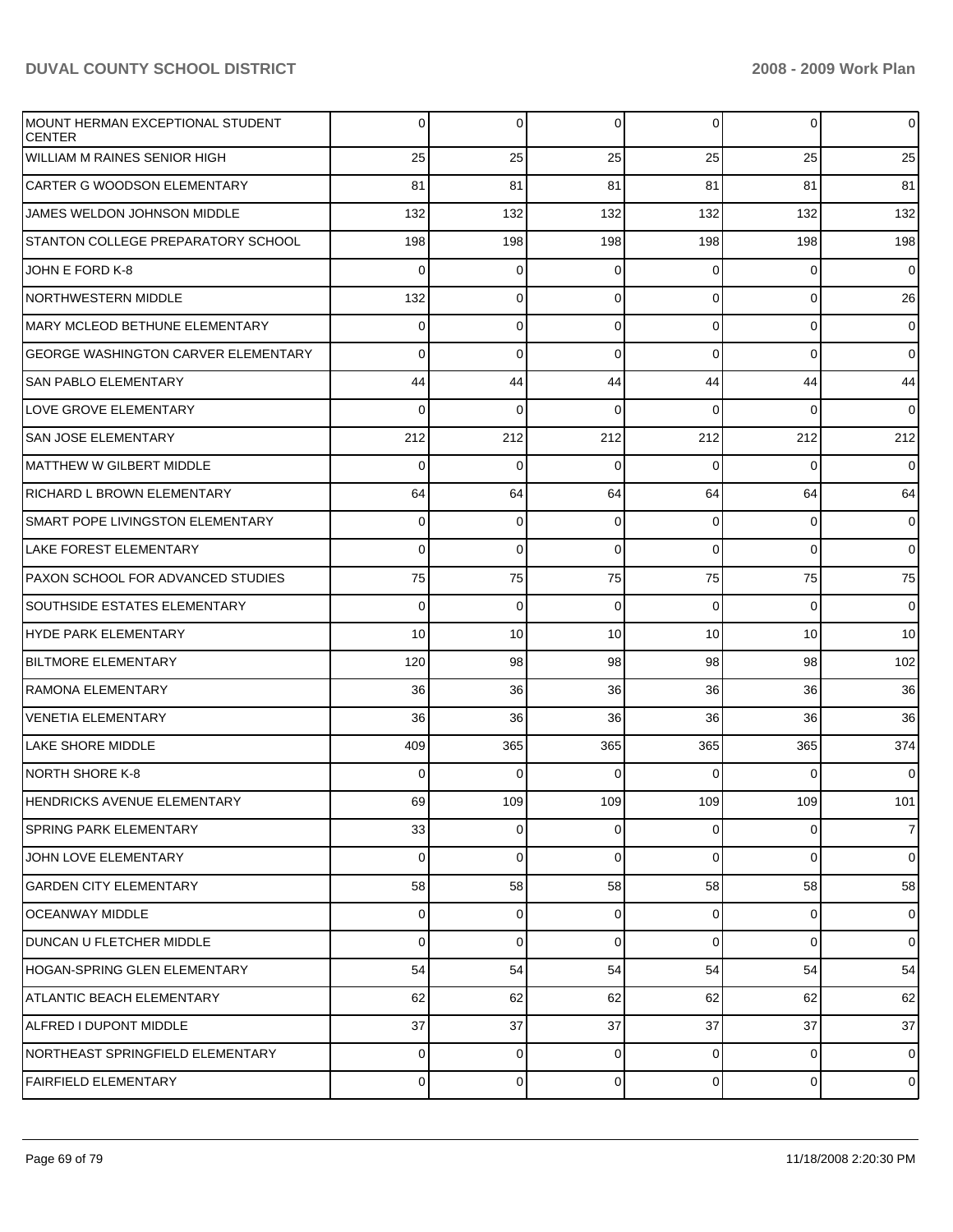| NORMANDY ELEMENTARY                               |         |         | ΟI      |         |         | 01      |
|---------------------------------------------------|---------|---------|---------|---------|---------|---------|
| <b>Totals for DUVAL COUNTY SCHOOL DISTRICT</b>    |         |         |         |         |         |         |
| Total students in relocatables by year.           | 11,309  | 11.927  | 11.763  | 11,763  | 11.763  | 11,705  |
| Total number of COFTE students projected by year. | 118,844 | 117,870 | 116,453 | 116.048 | 116.447 | 117,132 |
| Percent in relocatables by year.                  | 10 %    | 10 %    | 10 %    | 10 %    | 10 %    | 10 %    |

### **Leased Facilities Tracking**

Exising leased facilities and plans for the acquisition of leased facilities, including the number of classrooms and student stations, as reported in the educational plant survey, that are planned in that location at the end of the five year workplan.

| Location                                  | # of Leased<br>Classrooms 2008 -<br>2009 | <b>FISH Student</b><br><b>Stations</b> | Owner | # of Leased<br>Classrooms 2012 -<br>2013 | <b>FISH Student</b><br><b>Stations</b> |
|-------------------------------------------|------------------------------------------|----------------------------------------|-------|------------------------------------------|----------------------------------------|
| MATTIE V RUTHERFORD ALTERNATIVE EDUCATION | $\Omega$                                 | $\Omega$                               |       | 0                                        | <sup>0</sup>                           |
| NORTHEAST SPRINGFIELD ELEMENTARY          | $\Omega$                                 | $\Omega$                               |       | $\Omega$                                 | <sup>0</sup>                           |
| <b>FAIRFIELD ELEMENTARY</b>               | 0                                        | 0                                      |       | 0                                        | ი                                      |
| LACKAWANNA ALTERNATIVE EDUCATION CENTER   | 0                                        | 0                                      |       | $\mathbf 0$                              | ი                                      |
| <b>WEST RIVERSIDE ELEMENTARY</b>          | $\Omega$                                 | $\overline{0}$                         |       | $\mathbf 0$                              |                                        |
| LOLA M CULVER ELEMENTARY                  | $\Omega$                                 | $\Omega$                               |       | $\mathbf 0$                              |                                        |
| <b>GRAND PARK CAREER CENTER</b>           | C                                        | 0                                      |       | $\mathbf 0$                              |                                        |
| <b>BRENTWOOD ELEMENTARY</b>               | $\Omega$                                 | 0                                      |       | 0                                        |                                        |
| ORTEGA ELEMENTARY                         | $\Omega$                                 | 0                                      |       | 0                                        | <sup>0</sup>                           |
| CENTRAL RIVERSIDE ELEMENTARY              | $\Omega$                                 | $\mathbf 0$                            |       | $\mathbf 0$                              | 0                                      |
| RUTH N UPSON ELEMENTARY                   | $\mathbf 0$                              | $\mathbf 0$                            |       | $\mathbf 0$                              | ი                                      |
| <b>FISHWEIR ELEMENTARY</b>                | $\Omega$                                 | 0                                      |       | 0                                        |                                        |
| ANNIE R MORGAN ELEMENTARY                 | $\Omega$                                 | $\mathbf{0}$                           |       | $\mathbf 0$                              |                                        |
| NORWOOD ELEMENTARY                        | $\Omega$                                 | $\Omega$                               |       | 0                                        |                                        |
| <b>KIRBY-SMITH MIDDLE</b>                 | $\Omega$                                 | $\Omega$                               |       | $\Omega$                                 |                                        |
| <b>LORETTO ELEMENTARY</b>                 | $\Omega$                                 | 0                                      |       | 0                                        | <sup>0</sup>                           |
| <b>LANDON MIDDLE</b>                      | $\Omega$                                 | $\Omega$                               |       | $\mathbf 0$                              | <sup>0</sup>                           |
| <b>MARINE SCIENCE EDUCATION CENTER</b>    | 0                                        | 0                                      |       | $\mathbf 0$                              | 0                                      |
| ROBERT E LEE SENIOR HIGH                  | $\Omega$                                 | $\Omega$                               |       | $\mathbf 0$                              |                                        |
| <b>ANDREW JACKSON SENIOR HIGH</b>         | $\Omega$                                 | $\overline{0}$                         |       | $\mathbf 0$                              |                                        |
| <b>HENRY F KITE ELEMENTARY</b>            | $\Omega$                                 | 0                                      |       | $\mathbf{0}$                             |                                        |
| <b>BALDWIN JUNIOR SENIOR HIGH</b>         | C                                        | $\Omega$                               |       | 0                                        |                                        |
| <b>DINSMORE ELEMENTARY</b>                | $\Omega$                                 | 0                                      |       | $\Omega$                                 |                                        |
| <b>ARLINGTON ELEMENTARY</b>               |                                          | 0                                      |       | 0                                        |                                        |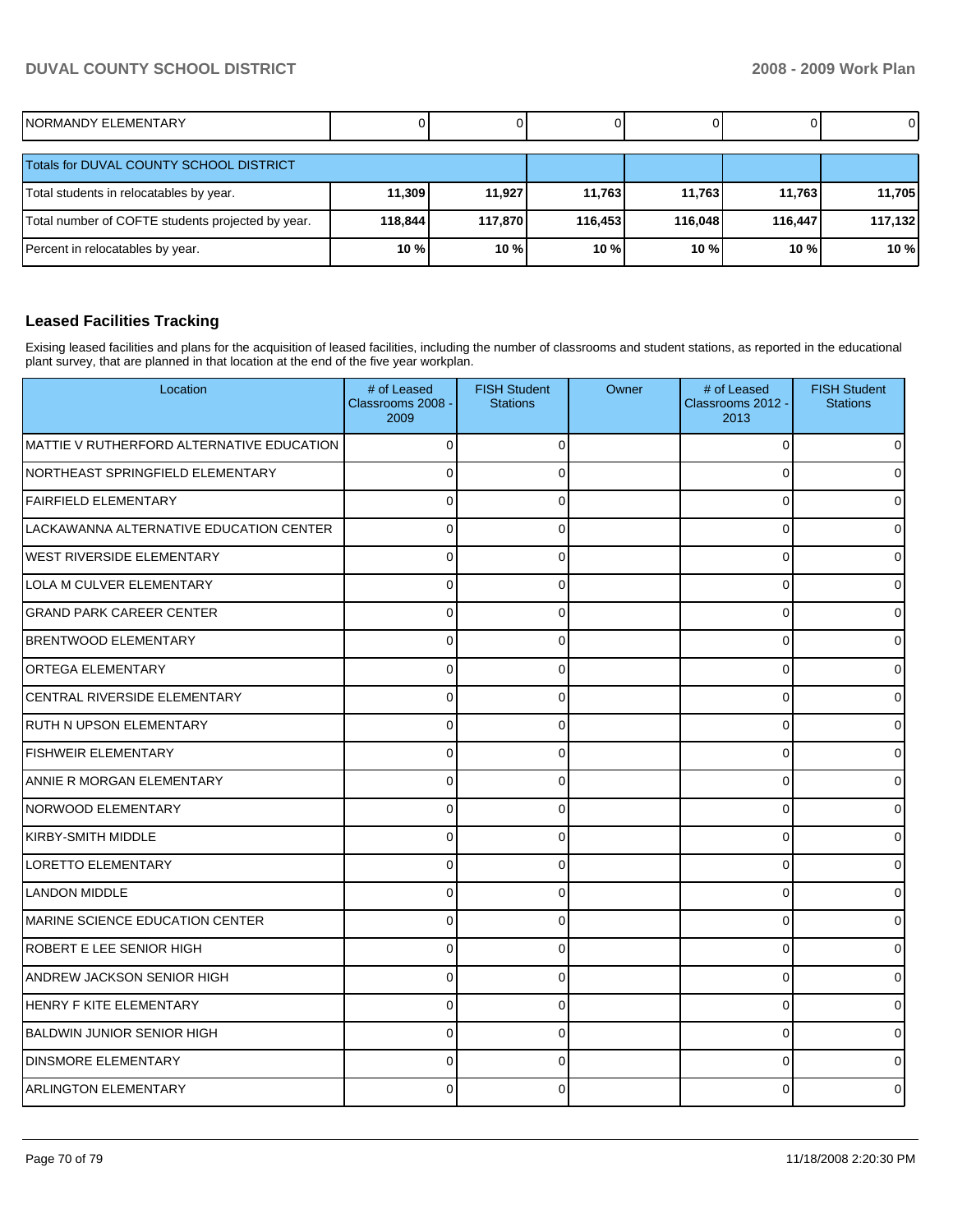| THOMAS JEFFERSON ELEMENTARY         | 0           | $\overline{0}$ | 0           |  |
|-------------------------------------|-------------|----------------|-------------|--|
| <b>WHITEHOUSE ELEMENTARY</b>        | 0           | 0              | 0           |  |
| <b>WESCONNETT ELEMENTARY</b>        | 0           | 0              | 0           |  |
| <b>GARDEN CITY ELEMENTARY</b>       | 0           | 0              | 0           |  |
| <b>OCEANWAY MIDDLE</b>              | 0           | 0              | 0           |  |
| DUNCAN U FLETCHER MIDDLE            | 0           | 0              | 0           |  |
| HOGAN-SPRING GLEN ELEMENTARY        | 0           | 0              | 0           |  |
| ATLANTIC BEACH ELEMENTARY           | 0           | 0              | 0           |  |
| ALFRED I DUPONT MIDDLE              | 0           | 0              | 0           |  |
| <b>VENETIA ELEMENTARY</b>           | 0           | 0              | 0           |  |
| <b>LAKE SHORE MIDDLE</b>            | 0           | 0              | 0           |  |
| NORTH SHORE K-8                     | 0           | 0              | 0           |  |
| HENDRICKS AVENUE ELEMENTARY         | 0           | 0              | 0           |  |
| <b>SPRING PARK ELEMENTARY</b>       | 0           | 0              | 0           |  |
| JOHN LOVE ELEMENTARY                | 0           | 0              | 0           |  |
| LAKE FOREST ELEMENTARY              | 0           | 0              | 0           |  |
| PAXON SCHOOL FOR ADVANCED STUDIES   | 0           | 0              | 0           |  |
| <b>SOUTHSIDE ESTATES ELEMENTARY</b> | 0           | 0              | 0           |  |
| HYDE PARK ELEMENTARY                | 0           | 0              | 0           |  |
| <b>BILTMORE ELEMENTARY</b>          | 0           | 0              | 0           |  |
| RAMONA ELEMENTARY                   | 0           | 0              | 0           |  |
| <b>SAN PABLO ELEMENTARY</b>         | 0           | 0              | 0           |  |
| LOVE GROVE ELEMENTARY               | 0           | 0              | 0           |  |
| <b>SAN JOSE ELEMENTARY</b>          | 0           | 0              | 0           |  |
| <b>BAYVIEW ELEMENTARY</b>           |             | O              | 0           |  |
| LAKE LUCINA ELEMENTARY              | 0           | 0              | 0           |  |
| <b>TERRY PARKER SENIOR HIGH</b>     | 0           | 0              | 0           |  |
| <b>ENGLEWOOD ELEMENTARY</b>         | 0           | 0              | 0           |  |
| JOHN STOCKTON ELEMENTARY            | 0           | 0              | $\mathbf 0$ |  |
| WOODLAND ACRES ELEMENTARY           | 0           | 0              | 0           |  |
| <b>ENGLEWOOD SENIOR HIGH</b>        | 0           | 0              | 0           |  |
| SALLYE B MATHIS ELEMENTARY          | 0           | 0              | 0           |  |
| PAXON MIDDLE                        | 0           | 0              | 0           |  |
| PINEDALE ELEMENTARY                 | 0           | 0              | 0           |  |
| <b>WINDY HILL ELEMENTARY</b>        | $\mathbf 0$ | 0              | 0           |  |
| RUTLEDGE H PEARSON ELEMENTARY       | 0           | 0              | 0           |  |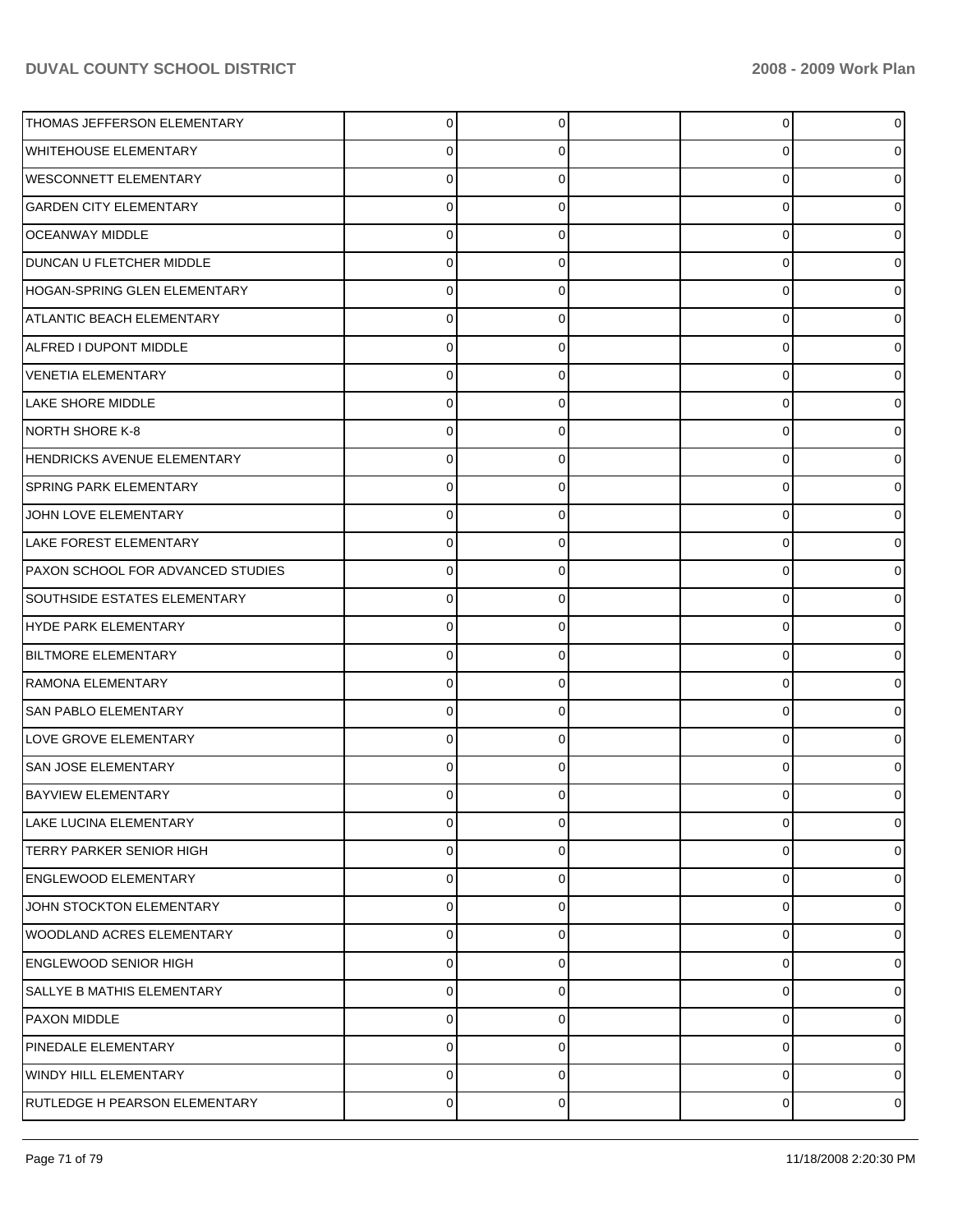| JEAN RIBAULT SENIOR HIGH                | 0 | 0 | $\overline{0}$ |   |
|-----------------------------------------|---|---|----------------|---|
| <b>CEDAR HILLS ELEMENTARY</b>           | 0 | O | 0              |   |
| <b>TIMUCUAN ELEMENTARY</b>              | 0 |   | 0              |   |
| <b>HIGHLANDS ELEMENTARY</b>             | 0 | 0 | 0              |   |
| LONG BRANCH ELEMENTARY                  | 0 |   | 0              |   |
| DOUGLAS ANDERSON SCHOOL OF THE ARTS     | 0 | O | 0              |   |
| SADIE TILLIS ELEMENTARY                 | 0 | O | 0              |   |
| SAINT CLAIR EVANS ACADEMY ELEMENTARY    | 0 | 0 | 0              |   |
| SUSIE E TOLBERT ELEMENTARY              | 0 | O | 0              |   |
| <b>WEST JACKSONVILLE ELEMENTARY</b>     | 0 | 0 | 0              |   |
| JACKSONVILLE BEACH ELEMENTARY           | O |   | 0              |   |
| DARNELL COOKMAN MIDDLE                  | 0 | 0 | 0              |   |
| MATTHEW W GILBERT MIDDLE                | 0 |   | 0              |   |
| <b>RICHARD L BROWN ELEMENTARY</b>       | 0 | 0 | 0              |   |
| SMART POPE LIVINGSTON ELEMENTARY        | 0 | O | 0              |   |
| JAMES WELDON JOHNSON MIDDLE             | 0 | 0 | 0              |   |
| STANTON COLLEGE PREPARATORY SCHOOL      | O |   | 0              |   |
| JOHN E FORD K-8                         | 0 | 0 | 0              |   |
| <b>NORTHWESTERN MIDDLE</b>              | 0 |   | 0              |   |
| MARY MCLEOD BETHUNE ELEMENTARY          | 0 | 0 | 0              |   |
| GEORGE WASHINGTON CARVER ELEMENTARY     | 0 | O | 0              |   |
| PINE FOREST ELEMENTARY                  | 0 | 0 | 0              |   |
| R V DANIELS ELEMENTARY                  | O |   | 0              |   |
| <b>RUFUS E PAYNE ELEMENTARY</b>         | 0 | O | 0              |   |
| MOUNT HERMAN EXCEPTIONAL STUDENT CENTER |   |   | 0              |   |
| <b>WILLIAM M RAINES SENIOR HIGH</b>     | 0 | 0 | 0              | 0 |
| CARTER G WOODSON ELEMENTARY             | 0 | 0 | 0              | 0 |
| EUGENE J BUTLER MIDDLE                  | 0 | 0 | 0              | 0 |
| S A HULL ELEMENTARY                     | 0 | 0 | 0              | 0 |
| PALM AVENUE EXCEPTIONAL STUDENT CENTER  | 0 | U | 0              | o |
| <b>REYNOLDS LANE ELEMENTARY</b>         | 0 | 0 | 0              | 0 |
| KINGS TRAIL ELEMENTARY                  | 0 | 0 | 0              | 0 |
| NORMANDY ELEMENTARY                     | 0 | 0 | 0              | 0 |
| <b>PICKETT ELEMENTARY</b>               | 0 | 0 | 0              | o |
| <b>BROOKVIEW ELEMENTARY</b>             | 0 | 0 | 0              | 0 |
| J E B STUART MIDDLE                     | 0 | 0 | 0              | 0 |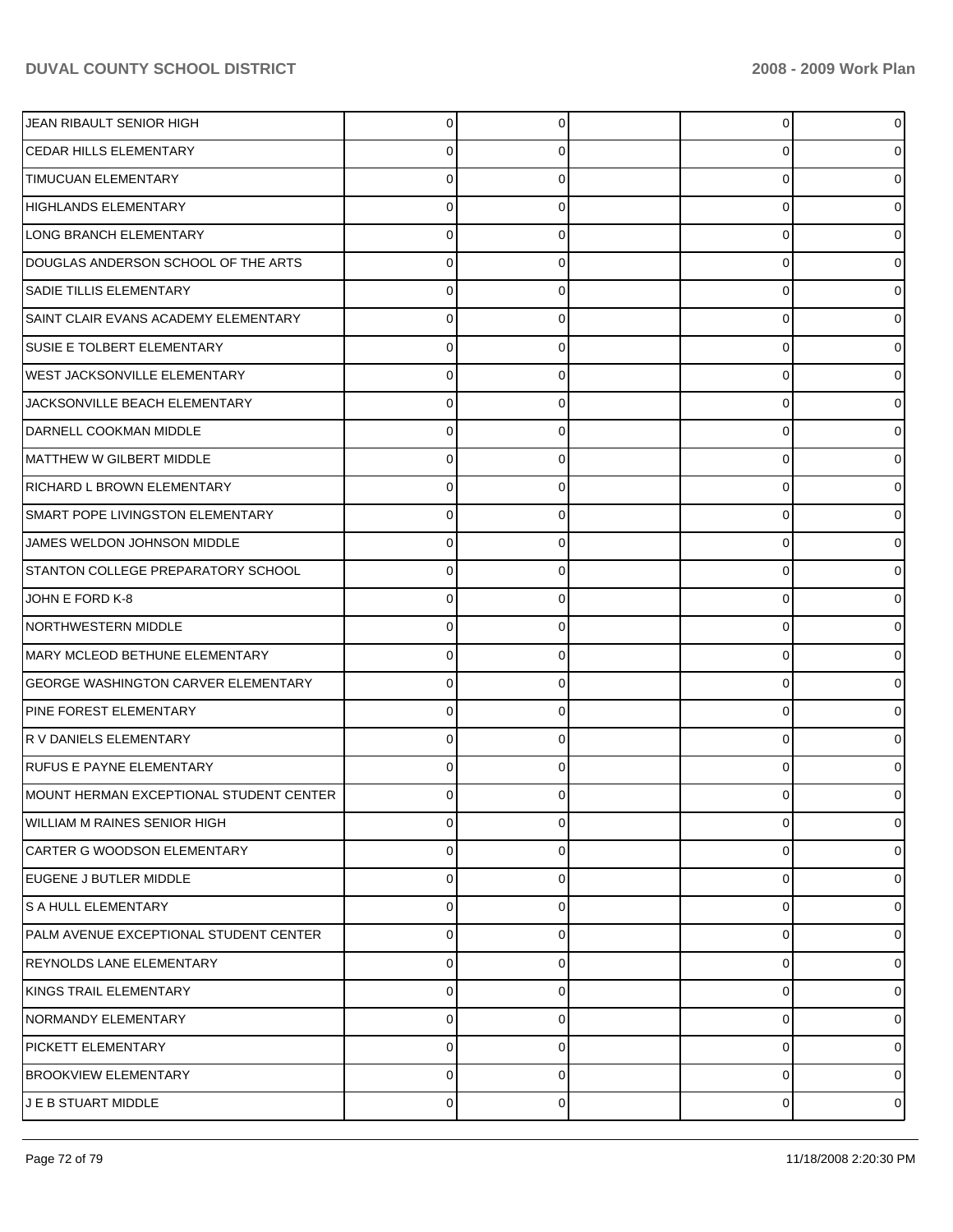| PARKWOOD HEIGHTS ELEMENTARY         | 0           | 0 | 0 |  |
|-------------------------------------|-------------|---|---|--|
| <b>HOLIDAY HILL ELEMENTARY</b>      | Ω           | 0 | 0 |  |
| OAK HILL ELEMENTARY                 | $\Omega$    | 0 | 0 |  |
| <b>SOUTHSIDE MIDDLE</b>             | $\Omega$    | 0 | 0 |  |
| JEAN RIBAULT MIDDLE                 | $\Omega$    | 0 | 0 |  |
| <b>ARLINGTON MIDDLE</b>             | $\Omega$    | 0 | 0 |  |
| HYDE GROVE ELEMENTARY               | $\Omega$    | 0 | 0 |  |
| JUSTINA ROAD ELEMENTARY             | $\Omega$    | 0 | 0 |  |
| JEFFERSON DAVIS MIDDLE              | $\Omega$    | 0 | 0 |  |
| SAN MATEO ELEMENTARY                | $\Omega$    | 0 | 0 |  |
| JOSEPH STILWELL MIDDLE              | $\Omega$    | 0 | 0 |  |
| MARTIN LUTHER KING ELEMENTARY       | $\Omega$    | 0 | 0 |  |
| NORMANDY VILLAGE ELEMENTARY         | $\Omega$    | 0 | 0 |  |
| <b>GREENFIELD ELEMENTARY</b>        | $\Omega$    | 0 | 0 |  |
| DUNCAN U FLETCHER SENIOR HIGH       | $\Omega$    | 0 | 0 |  |
| SAMUEL W WOLFSON SENIOR HIGH        | $\Omega$    | 0 | 0 |  |
| <b>SEABREEZE ELEMENTARY</b>         | 0           | 0 | 0 |  |
| <b>CRYSTAL SPRINGS ELEMENTARY</b>   | $\Omega$    | 0 | 0 |  |
| <b>MAYPORT ELEMENTARY</b>           | $\Omega$    | 0 | 0 |  |
| MERRILL ROAD ELEMENTARY             | $\Omega$    | 0 | 0 |  |
| JACKSONVILLE HEIGHTS ELEMENTARY     | 0           | 0 | 0 |  |
| <b>BEAUCLERC ELEMENTARY</b>         | $\Omega$    | 0 | 0 |  |
| CHIMNEY LAKES ELEMENTARY            | $\Omega$    | 0 | 0 |  |
| LONE STAR ELEMENTARY                | $\Omega$    | 0 | 0 |  |
| STONEWALL JACKSON ELEMENTARY        |             |   | 0 |  |
| FORT CAROLINE ELEMENTARY            | 0           | 0 | 0 |  |
| MAMIE AGNES JONES ELEMENTARY        | 0           | 0 | 0 |  |
| SANDALWOOD SENIOR HIGH              | $\Omega$    | 0 | 0 |  |
| <b>FORT CAROLINE MIDDLE</b>         | $\Omega$    | 0 | 0 |  |
| <b>SABAL PALM ELEMENTARY</b>        | $\Omega$    | 0 | 0 |  |
| <b>ARLINGTON HEIGHTS ELEMENTARY</b> | 0           | 0 | 0 |  |
| NATHAN B FORREST SENIOR HIGH        | $\Omega$    | 0 | 0 |  |
| LOUIS S SHEFFIELD ELEMENTARY        | 0           | 0 | 0 |  |
| <b>GREGORY DRIVE ELEMENTARY</b>     | $\Omega$    | 0 | 0 |  |
| <b>HIGHLANDS MIDDLE</b>             | 0           | 0 | 0 |  |
| <b>CROWN POINT ELEMENTARY</b>       | $\mathbf 0$ | 0 | 0 |  |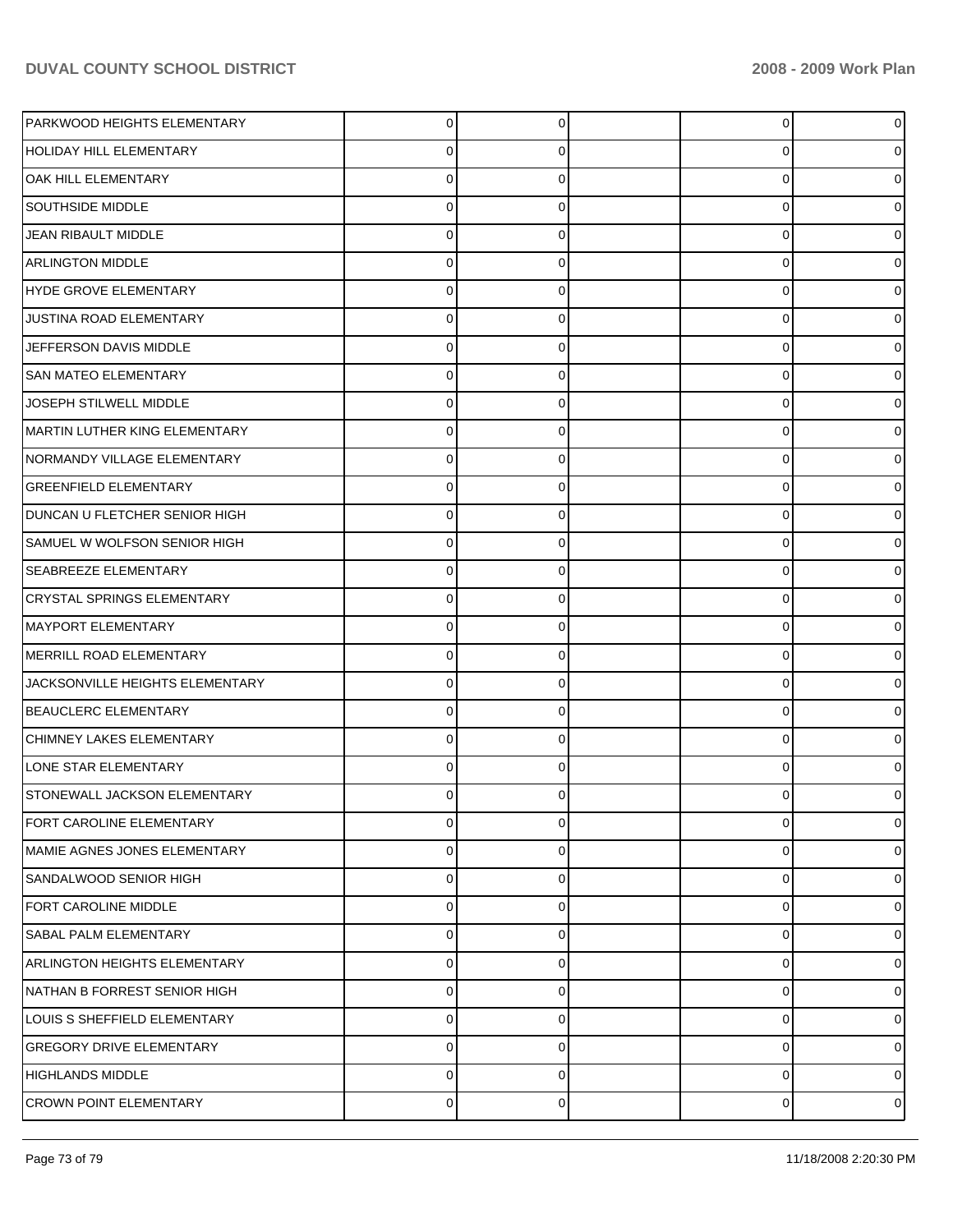| NEPTUNE BEACH ELEMENTARY                  | 0           | 0 | 0 |   |
|-------------------------------------------|-------------|---|---|---|
| JOSEPH FINEGAN ELEMENTARY                 | C           | 0 | 0 |   |
| <b>EDWARD H WHITE SENIOR HIGH</b>         | C           | 0 | 0 |   |
| <b>GREENLAND PINES ELEMENTARY</b>         | C           | 0 | 0 |   |
| <b>PINE ESTATES ELEMENTARY</b>            | C           | 0 | 0 |   |
| ALDEN ROAD EXCEPTIONAL CENTER             | C           | 0 | 0 |   |
| MAYPORT MIDDLE                            | C           | 0 | 0 |   |
| LANDMARK MIDDLE                           | C           | 0 | 0 |   |
| <b>ALIMACINI ELEMENTARY</b>               | C           | 0 | 0 |   |
| MANDARIN OAKS ELEMENTARY                  | C           | 0 | 0 |   |
| MANDARIN MIDDLE                           | C           | 0 | 0 |   |
| MANDARIN SENIOR HIGH                      | C           | 0 | 0 |   |
| <b>ANDREW A ROBINSON ELEMENTARY</b>       | C           | 0 | 0 |   |
| FIRST COAST SENIOR HIGH                   | C           | 0 | 0 |   |
| FRANK H PETERSON ACADEMY OF TECHNOLOGIES  | C           | 0 | 0 |   |
| A PHILIP RANDOLPH ACADEMY OF TECHNOLOGIES | C           | 0 | 0 |   |
| <b>FOREST PARK ELEMENTARY</b>             | C           | 0 | 0 |   |
| <b>ABESS PARK ELEMENTARY</b>              | C           | 0 | 0 |   |
| <b>CHET'S CREEK ELEMENTARY</b>            | C           | 0 | 0 |   |
| <b>TWIN LAKES ELEMENTARY</b>              | O           | 0 | 0 |   |
| <b>ENTERPRISE LEARNING ACADEMY</b>        | C           | 0 | 0 |   |
| TWIN LAKES MIDDLE                         | C           | 0 | 0 |   |
| LAVILLA SCHOOL OF THE ARTS                | C           | 0 | 0 |   |
| KERNAN TRAILS ELEMENTARY                  | C           | 0 | 0 |   |
| KERNAN MIDDLE                             |             |   | 0 |   |
| DON BREWER ELEMENTARY                     | 0           | 0 | 0 | 0 |
| <b>OCEANWAY ELEMENTARY</b>                | 0           | 0 | 0 | 0 |
| <b>BISCAYNE ELEMENTARY</b>                | $\mathbf 0$ | 0 | 0 | 0 |
| JOHN ALLEN AXSON ELEMENTARY               | $\mathbf 0$ | 0 | 0 | 0 |
| <b>NEW BERLIN ELEMENTARY</b>              | $\mathbf 0$ | 0 | 0 | 0 |
| CHAFFEE TRAIL ELEMENTARY                  | $\mathbf 0$ | 0 | 0 | 0 |
|                                           | 0           | 0 | 0 | 0 |

## **Failed Standard Relocatable Tracking**

Relocatable units currently reported by school, from FISH, and the number of relocatable units identified as 'Failed Standards'.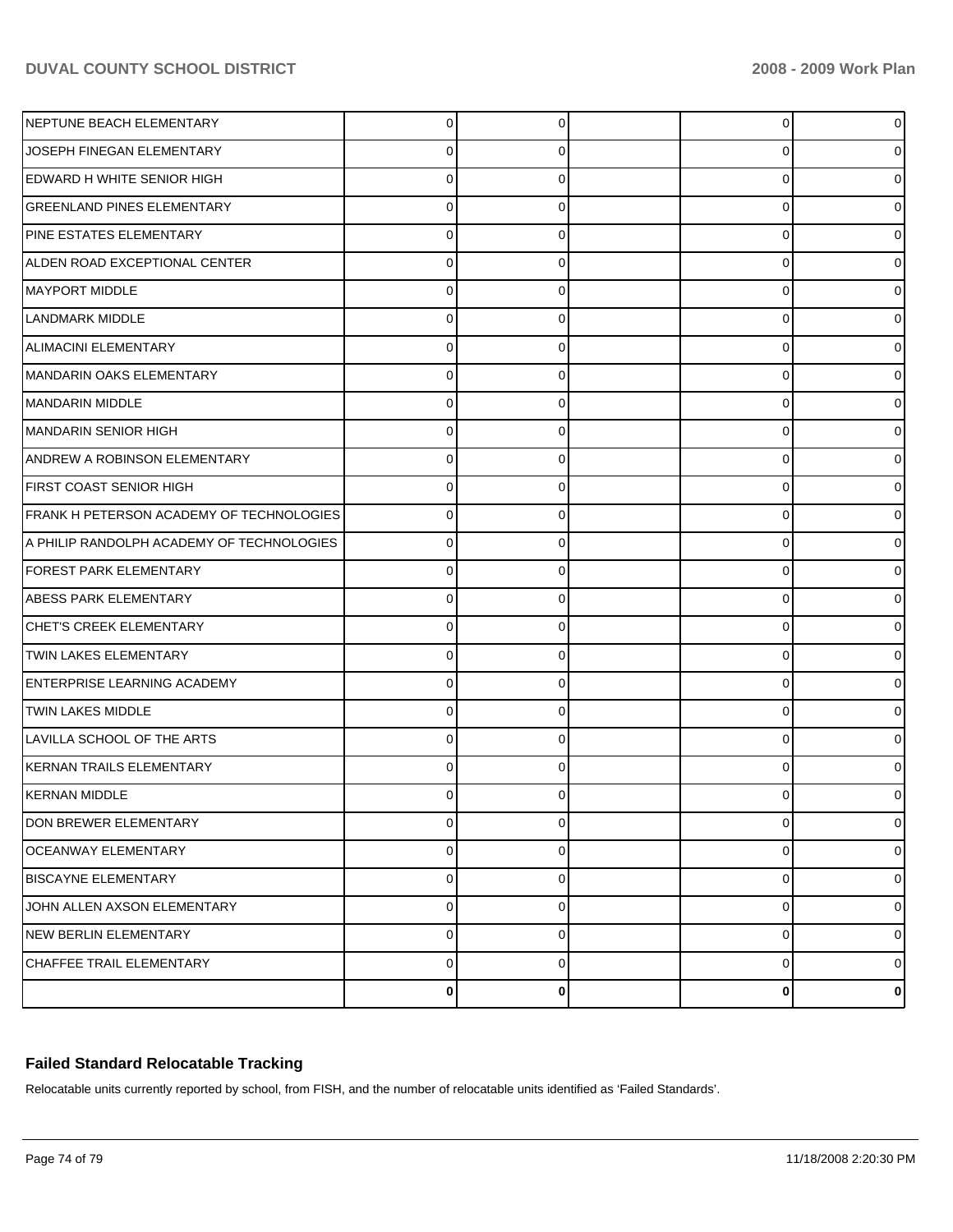#### Nothing reported for this section.

## **Planning**

## **Class Size Reduction Planning**

**Plans approved by the school board that reduce the need for permanent student stations such as acceptable school capacity levels, redistricting, busing, year-round schools, charter schools, magnet schools, public-private partnerships, multitrack scheduling, grade level organization, block scheduling, or other alternatives.** 

The Duval County School Board is exploring several possible solutions for the deduction of permanent student stations.

1. Magnet Schools: The magnet program began in 1991 and offers approximately 70 programs with 20,000 enrolled students at various schools. Dedicated Magnet Schools in underutilized areas help reduce the need for permanent student stations in the over utilized areas.

2.Charter Schools: One new Charter School was approved in 06/07 year. The District reviews new charter applications annually to help reduce the need for the District to provide permanent capacity.

3. Boundary Changes: the District considers boundary changes to reduce overcrowding and utilize available seats in other locations on a regular basis. Consideration is given to this option every year following the offical enrollment count.

4. Block Scheduling: All high schools except one are continuing to use block scheduling.

5. Portable Relocation: The District reviews the current location of portables in relation to the school utilization. Satisfactory portables are moved from under utilized to over utilized schools.

6. New program called ACE (Academic and Community Excellence) to involve stakeholders to help the District form long range facilities plans to include consolidations, boundary changes and facility conditions to balance enrollment throughout the District.

## **School Closure Planning**

**Plans for the closure of any school, including plans for disposition of the facility or usage of facility space, and anticipated revenues.** 

A new K-8 is in construction to replace the current North

Shore K-5, Norwood ES and Lola Culver ES. Disposition of the two schools to close has not been determined.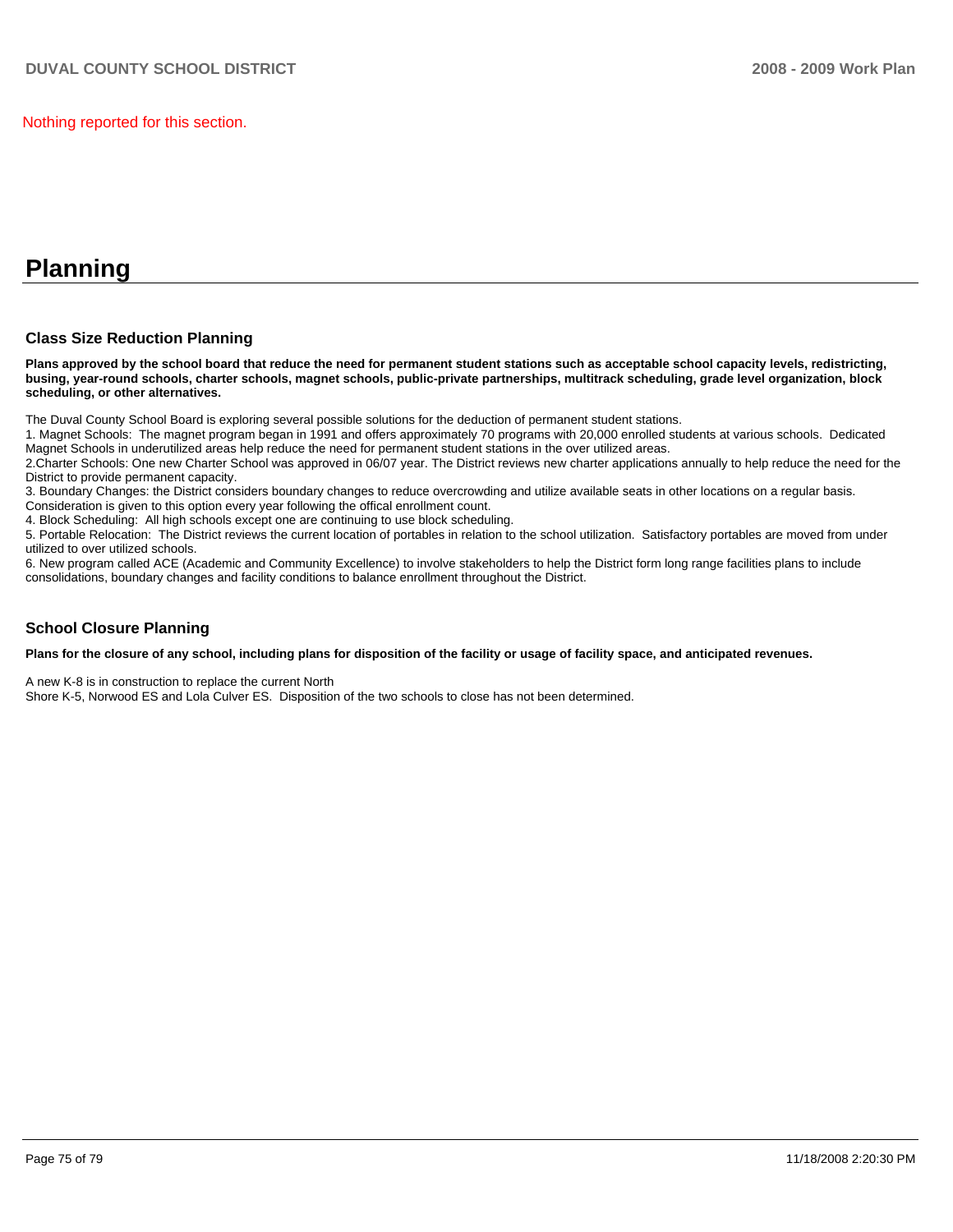# **Long Range Planning**

## **Ten-Year Maintenance**

District projects and locations regarding the projected need for major renovation, repair, and maintenance projects within the district in years 6-10 beyond the projects plans detailed in the five years covered by the work plan.

| Project                           | 2012 - 2013 / 2017 - 2018<br><b>Projected Cost</b> |
|-----------------------------------|----------------------------------------------------|
| Mechanical                        | \$37,576,250                                       |
| <b>Thermal Protection-Roofing</b> | \$28,750,000                                       |
| Electrical                        | \$10,393,125                                       |
| Finishes                          | \$24,581,250                                       |
| General Maintenance               | \$20,412,500                                       |
| Site                              | \$12,563,750                                       |
| Doors & Windows                   | \$12,017,500                                       |
| Miscellaneous                     | \$6,900,000                                        |
| <b>Specialities</b>               | \$661,250                                          |
| Equipment                         | \$24,236,250                                       |
| Relocatable Maintenance           | \$1,150,000                                        |
| Furnishings                       | \$5,750,000                                        |
| Professional services             | \$4,887,500                                        |
|                                   | \$189,879,375                                      |

## **Ten-Year Capacity**

Schedule of capital outlay projects projected to ensure the availability of satisfactory student stations for the projected student enrollment in K-12 programs for the future 5 years beyond the 5-year district facilities work program.

| Project                                                  | Location, Community, Quadrant or other<br>general location | 2012 - 2013 / 2017 - 2018<br><b>Projected Cost</b> |
|----------------------------------------------------------|------------------------------------------------------------|----------------------------------------------------|
| New Schools & Capital Improvements at Current<br>Schools | <b>District Wide</b>                                       | \$161,000,000                                      |
| Technology                                               | <b>District Wide</b>                                       | \$164,059,305                                      |
| <b>Gender Equity</b>                                     | <b>District Wide</b>                                       | \$2,875,000                                        |
| <b>ADA Requirements</b>                                  | <b>District Wide</b>                                       | \$2,875,000                                        |
| Relocatables                                             | <b>District Wide</b>                                       | \$20,995,907                                       |
| Minor Capital Improvements                               | <b>District Wide</b>                                       | \$10,551,250                                       |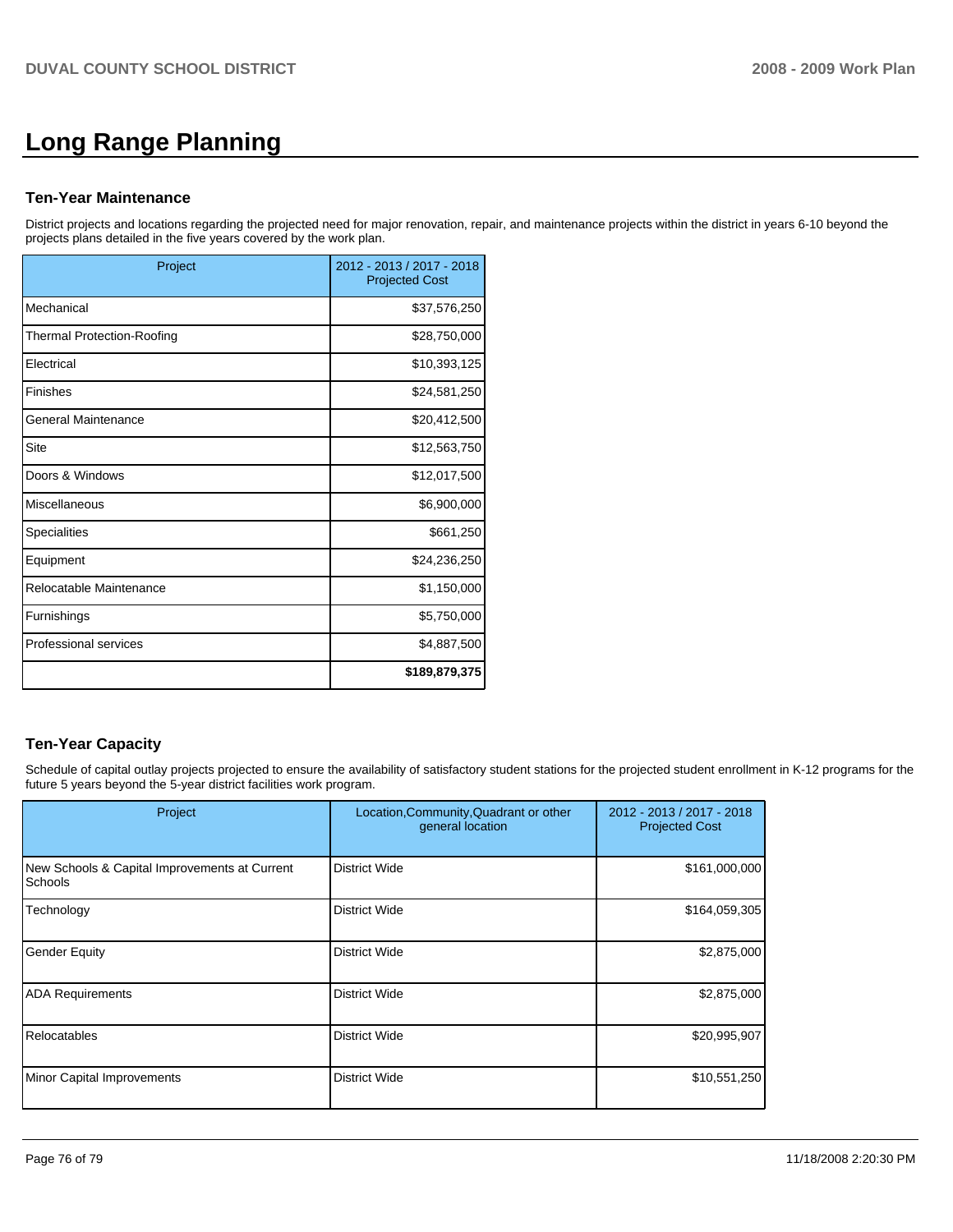| High School Auditorium Upgrades | <b>District Wide</b> | \$5,750,000   |
|---------------------------------|----------------------|---------------|
| Playgrounds                     | <b>District Wide</b> | \$1,150,000   |
| <b>ESE Improvements</b>         | <b>District Wide</b> | \$5,750,000   |
| Food Service Equipment          | <b>District Wide</b> | \$4,312,500   |
| <b>Storm Water</b>              | <b>District Wide</b> | \$1,150,000   |
|                                 |                      | \$380,468,962 |

## **Ten-Year Planned Utilization**

Schedule of planned capital outlay projects identifying the standard grade groupings, capacities, and planned utilization rates of future educational facilities of the district for both permanent and relocatable facilities.

| Grade Level Projections         | <b>FISH</b><br><b>Student</b><br><b>Stations</b> | Actual 2007 -<br><b>2008 FISH</b><br>Capacity | Actual<br>$2007 -$<br>2008<br><b>COFTE</b> | Actual 2007 - 2008<br><b>Utilization</b> | Actual 2008 - 2009 / 2017 - 2018 new<br>Student Capacity to be added/removed | Projected 2017<br>2018 COFTE | Projected 2017 -<br>2018 Utilization |
|---------------------------------|--------------------------------------------------|-----------------------------------------------|--------------------------------------------|------------------------------------------|------------------------------------------------------------------------------|------------------------------|--------------------------------------|
| Elementary - District<br>Totals | 68.448                                           | 68,448                                        | 59.596.06                                  | 87.07 %                                  | 2.654                                                                        | 69,063                       | 97.13 %                              |
| Middle - District Totals        | 32.426                                           | 29,186                                        | 25,519.55                                  | 87.44 %                                  | 1.003                                                                        | 25,662                       | 85.00 %                              |
| High - District Totals          | 35.523                                           | 33.459                                        | 33.538.69                                  | 100.24 %                                 | 2.200                                                                        | 27.275                       | 76.49 %                              |
| Other - ESE, etc                | 2.690                                            | 1.838                                         | 939.23                                     | 51.09 %                                  |                                                                              | 2.113                        | 114.96 %                             |
|                                 | 139.087                                          |                                               | 132,931   119,593.53                       | 89.97 %                                  | 5,857                                                                        | 124,113                      | 89.43 %                              |

## **Ten-Year Infrastructure Planning**

**Proposed Location of Planned New, Remodeled, or New Additions to Facilities in 06 thru 10 out years (Section 28).** 

One new Elementary School in the Northwest area (788 Stu. Sta.) Addition to New Berlin Elementary to accommodate rapid growth in the Northeast Rebuild Lee High School in the Southwest.

Plans for closure of any school, including plans for disposition of the facility or usage of facility space, and anticipated revenues in the 06 thru 10 out **years (Section 29).** 

The district will consider the closure of any schools that are beyond useful life and where repair cost exceed replacement value and the school is under utilized.

## **Twenty-Year Maintenance**

District projects and locations regarding the projected need for major renovation, repair, and maintenance projects within the district in years 11-20 beyond the projects plans detailed in the five years covered by the work plan.

| Project    | 2017 - 2018 / 2027 - 2028 Projected Cost |
|------------|------------------------------------------|
| Mechanical | \$88,738,537                             |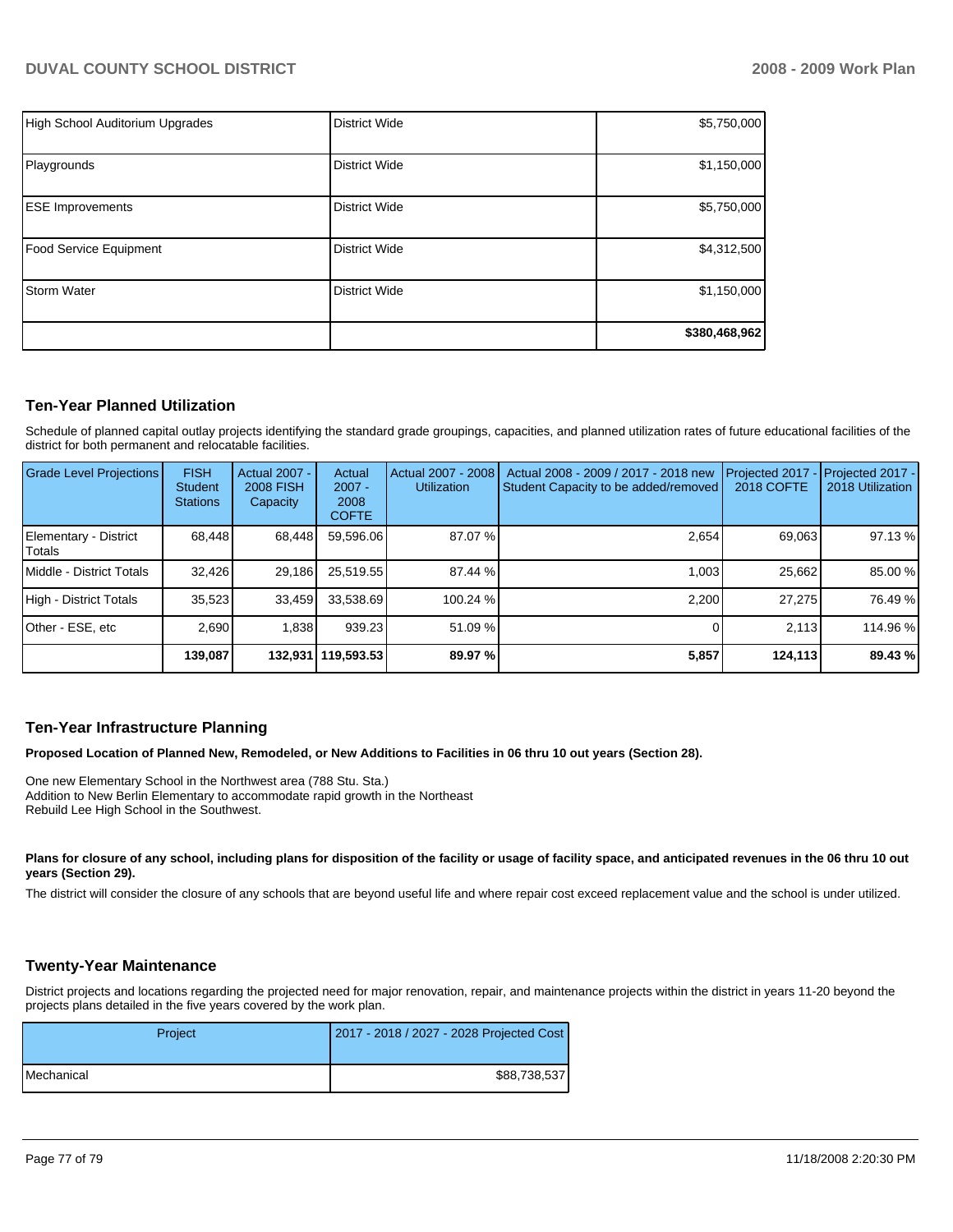| <b>Thermal Protection-Roofing</b> | \$67,894,825  |
|-----------------------------------|---------------|
| Electrical                        | \$24,543,979  |
| <b>Finishes</b>                   | \$58,050,076  |
| General Maintenance               | \$48,205,326  |
| Site                              | \$29,670,039  |
| Doors & Windows                   | \$28,380,037  |
| Miscellaneous                     | \$16,294,758  |
| Specialities                      | \$1,561,581   |
| Equipment                         | \$57,235,338  |
| Relocatable Maintenance           | \$2,715,793   |
| <b>Professional Services</b>      | \$11,542,120  |
| Furnishings                       | \$13,578,965  |
|                                   | \$448,411,374 |

## **Twenty-Year Capacity**

Schedule of capital outlay projects projected to ensure the availability of satisfactory student stations for the projected student enrollment in K-12 programs for the future 11-20 years beyond the 5-year district facilities work program.

| Project                                                  | Location, Community, Quadrant or other<br>general location | 2017 - 2018 / 2027 - 2028<br><b>Projected Cost</b> |
|----------------------------------------------------------|------------------------------------------------------------|----------------------------------------------------|
| New Schools & Capital Improvements at Current<br>Schools | <b>District Wide</b>                                       | \$380,211,021                                      |
| Technology                                               | <b>District Wide</b>                                       | \$387,435,750                                      |
| <b>Gender Equity</b>                                     | <b>District Wide</b>                                       | \$6,789,483                                        |
| <b>ADA Requirements</b>                                  | <b>District Wide</b>                                       | \$6,789,483                                        |
| Relocatables                                             | <b>District Wide</b>                                       | \$49,583,075                                       |
| Minor Capital Improvements                               | <b>District Wide</b>                                       | \$24,917,401                                       |
| High Sch. Auditorium Upgrades                            | <b>District Wide</b>                                       | \$13,578,965                                       |
| Playgrounds                                              | <b>District Wide</b>                                       | \$2,715,793                                        |
| <b>ESE Improvements</b>                                  | <b>District Wide</b>                                       | \$13,578,965                                       |
| Food Service Equipment                                   | <b>District Wide</b>                                       | \$10,184,224                                       |